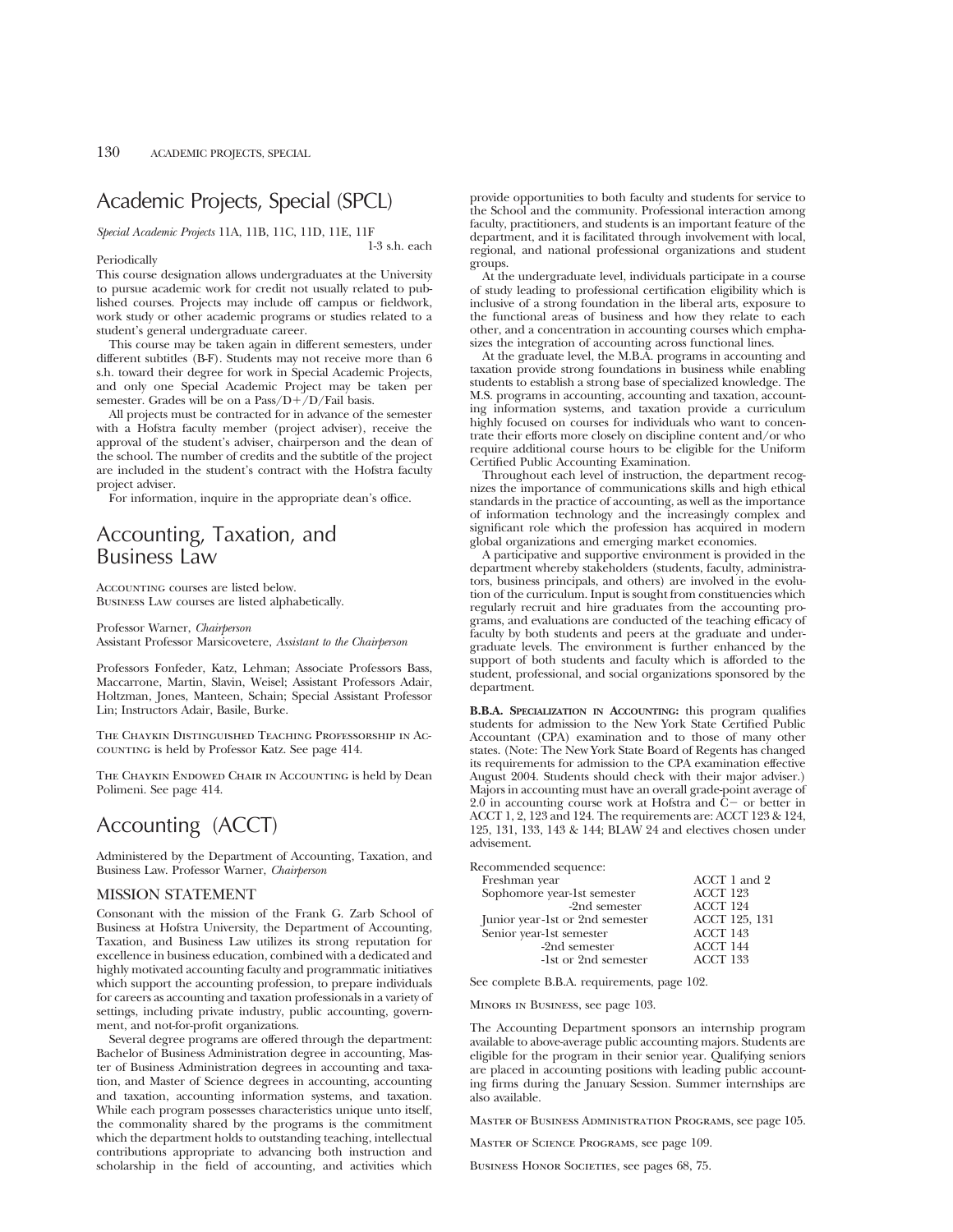## **COURSES**

In addition to semester notations next to each course, a selection of courses is offered during January and Summer sessions. Consult the *January* and *Summer Sessions* bulletins for these schedules.

## 1. *Fundamentals of Accounting* 3 s.h. Fall, Spring

Introductory course in the principles and theory of accounting. Topics include the financial model in the form of the accounting equation, the accounting cycle including principles of double entry bookkeeping, design and preparation of books of accounts, construction of financial statements, inventory costing, accounting for receivables and payables, fixed assets, payrolls, payroll taxes and ethical issues in accounting. No credit for both this course and ACCT 201.

## 2. *Fundamentals of Accounting* 3 s.h. Fall, Spring

Accounting for partnership and corporate forms of business organizations. Topics include introduction to cost accounting, budgeting and managerial concepts, analysis and interpretation of financial statements, ethics in the accounting profession, accounting for international foreign currency transactions and analysis of cash flows for decision making. Prerequisite: ACCT 1. No credit for both this course and ACCT 201.

## 123 & 124. *Financial Accounting Theory*

*and Practice* 3 s.h. each

## Fall, Spring

Study of accounting theory and procedures and the special problems that arise in the application of underlying accounting concepts to financial accounting. Focus on the application of accounting information as a basis for decisions by management, stockholders, creditors, and other users of financial statements and accounting reports. Conflicts and shortcomings that exist within the traditional structure of accounting theory, including ethical aspects, are discussed in conjunction with *Opinions* of the Accounting Principles Board, and *Statements* of the Financial Accounting Standards Board. International accounting differences are also considered. Prerequisites: ACCT 2, sophomore class standing or above.

## 125. *Accounting Entities* (Advanced) 3 s.h. Fall, Spring

Discussion of advanced theory and problem-solving for partnership formation, operation and termination; an analytical overview of the accounting problems associated with mergers, acquisitions, and the preparation and interpretation of financial reports with respect to the resultant combined corporate entities; translation of foreign financial statements, and governmental fund accounting and not-for-profit accounting. International perspectives and ethical issues are integrated throughout. Recent statements and pronouncements by the American Institute of Certified Public Accountants, the American Accounting Association, and the Securities and Exchange Commission are used throughout the course. Prerequisites: ACCT 124, BCIS 10, junior class standing or above.

### 127. *Computer-based Accounting and Tax Systems* 3 s.h. **Periodically**

Provides students with an understanding of the impact of computer-based accounting systems on the practice of accounting, the functioning of transaction cycles, control and security concepts, and auditing. Students have hands-on exposure to accounting and tax programs providing them with an in-depth understanding of how these systems can be used to assist clients. Prerequisites: ACCT 124, BCIS 10, junior class standing or above.

|              | 128. Accounting in a Global Environment | 3 s.h. |
|--------------|-----------------------------------------|--------|
| Periodically |                                         |        |

Discussion of contemporary debates regarding harmonization of accounting standards. Analysis of the differences among countries regarding their economic and social practices and corresponding accounting systems. Specific countries are discussed, and specific auditing and taxation accounting practices and theories are covered. Prerequisites: ACCT 125, junior class standing or above.

## 129. *Internal Auditing* 3 s.h. Periodically

Course explores the role of the internal audit function in the management of companies. Topics include: reliability and integrity of information; compliance with policies, procedures, laws and regulations; safeguarding of assets; economy and efficiency of operations. The unique ethical considerations affecting the internal audit function are stressed. Prerequisites: ACCT 124, BCIS 10, QM 1, junior class standing or above.

## 131. *Cost Accounting Systems* 3 s.h. Fall, Spring

Various cost accounting concepts and information systems are studied, e.g., production cost systems and computerized management information systems. Topics include job-order costing, process costing, standard costs, direct costing, by-products and joint products, differential and comparative costs. Ethical, environmental and international considerations relating to the production process are discussed. Prerequisites: ACCT 2, BCIS 10, junior class standing or above.

### 133. *Auditing Theory and Practice* 3 s.h. Fall, Spring

The role and function of the independent auditor in the profit-directed sector of the economy is emphasized. The ethical, social, economic and political forces that have influenced the philosophy and conceptual foundations of auditing are covered in depth. Pronouncements by the American Institute of Certified Public Accountants, rulings by regulatory agencies and court decisions are analyzed. Standards that guide the auditor and the methodology used in conducting an audit are covered and illustrated, including audit considerations regarding computerized management information systems. Prerequisites: ACCT 124, BCIS 10, QM 1, junior class standing or above.

## 143 & 144. *Income Tax Accounting* 3 s.h. each Fall, Spring

Analysis of the Federal Income Tax laws, their meaning, application, ethical and international considerations relating to individuals, partnerships, corporations and fiduciaries. Prerequisites: ACCT 124, senior class standing.

155, 156. *Readings* 1-3 s.h. each

Periodically

Assigned readings on a tutorial basis; oral or written reports may be required. Prerequisites: ACCT 2 and permission of department chairperson.

## 157, A-Z. *Seminar: Special Topics in Accounting* 3 s.h. Periodically

An advanced in-depth treatment of special topics. Current topics are explored through a variety of methods, such as lectures, projects and case studies. Prerequisites: ACCT 125 and permission of department chairperson.

As individual subjects are selected, each is assigned a letter (A-Z) which is affixed to the course number. Students may take up to two of these courses to fulfill their major requirements so long as each seminar has a different letter designation. These courses may *only* be taken in addition to the required courses. These courses do *not* qualify for CPA examination credit.

## 174. *Business Internship* 1-3 s.h. Fall, Spring

Actual practical experience in an approved setting open to junior and senior accounting majors. Students work a minimum of 40 hours for 1 credit or a minimum of 80 hours for 2 credits or a minimum of 120 hours for 3 credits in a structured accounting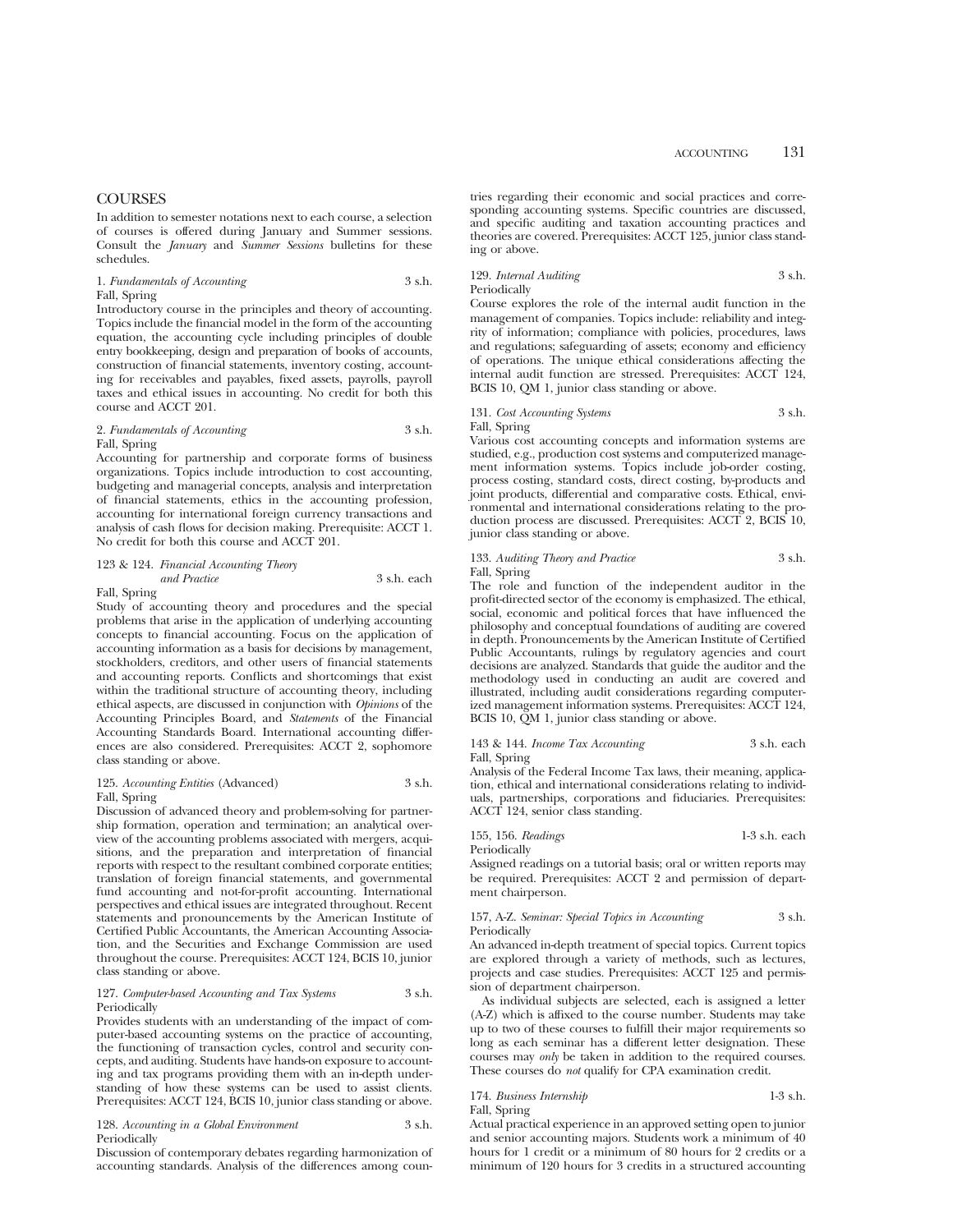program offered by a for-profit or not-for-profit organization. NOTE: Students may take this course only once. Satisfactory completion of this course counts toward general degree requirements but does not satisfy accounting major requirements. Prerequisites: permission of department chairperson, a minimum grade point average of 2.5 in accounting courses and 2.5 overall, ACCT 124, junior class standing or above.

## 185. *Internship in Accounting* 3 s.h. Fall, Spring

A work-study program open to senior accounting majors. Students work a minimum of 120 hours in a structured accounting training program offered by a for-profit or not-for-profit organization. Prerequisites: permission of department chairperson, a minimum grade-point average of 3.0 in accounting courses and 3.0 overall, ACCT 124. Corequisite: related course in the area of the internship. (Students who do not meet these requirements, see ACCT 174.) (Formerly *Internship*.)

## 190. *Honors Essay* 3 s.h. Fall, Spring

Research for and the writing of a substantial essay in the field of accounting. Open only to senior accounting majors who are eligible for and desire to graduate with departmental honors and who secure, before registration, written permission of the department chairperson. Prerequisites: a minimum grade-point average of 3.5 in accounting and 3.4 overall.

## 201. *Financial Accounting and Reporting\** 3 s.h. Fall, Spring

Overview of financial accounting which includes the analysis and preparation of financial statements, ethical considerations, cash flow analysis, partnerships, corporate accounting, investment in stocks, and international transactions. (Formerly *Survey of Accounting.*)

| 216. Tax Accounting* | 3 s.h. |
|----------------------|--------|
| Fall, Spring         |        |

Introduction to basic business and personal federal income tax. Study and discussion of specific aspects of business transactions including executive compensation, fringe benefits, and the creation, purchase, reorganization and disposal of businesses. Course emphasizes the impact of taxation on business decisions. Prerequisite: successful completion of ACCT 201 or approved equivalent. Not open to students who have taken an income tax course.

## 220. *Research and Procedures in Federal Income Taxation*\* 3 s.h.

Periodically

Administrative machinery of IRS, research materials in federal taxation, rights of taxpayers, appeals procedures, litigation and compromise. Prerequisite: ACCT 143 or 216 or approved equivalent.

221. *Income Tax Problems of Partnerships, Estates and Trusts\** 3 s.h. Periodically

Study of Federal and New York State income tax provisions relative to partnerships, estates and trusts with emphasis on problems that may arise and the extent to which these entries are adapted to the objectives of taxpayers. Prerequisite: ACCT 143 or 216 or approved equivalent.

#### 222. *Federal Income Taxation of the Corporation and Its Shareholders*\* 3 s.h. Periodically

Advanced coverage of income taxation of corporations, Subchapter S election and effect of distributions and redemptions on the corporation and its stockholders. Prerequisite: ACCT 143 or 216 or approved equivalent.

#### 223. *Federal Income Tax Aspects of*

*Liquidations, Mergers and Reorganizations*\* 3 s.h.

## Periodically

Intensive study of Federal Income Tax treatment of corporate liquidations, reorganizations and divisions. Problems relating to collapsible corporations, affiliated groups, foreign corporations and foreign-sourced income are covered. Prerequisite: ACCT 216 or 222 or approved equivalent.

## 224. *Estate and Gift Tax*\* 3 s.h. **Periodically**

Provisions of the Internal Revenue Code relative to estate and gift taxations are analyzed and interpreted in terms of the regulations and rulings of the Internal Revenue Service and court decisions. The New York State provisions relative to estate and gift tax are covered. Prerequisite: ACCT 143 or 216 or approved equivalent.

225. *Deferred Compensation and Pension Plans*\* 3 s.h. **Periodically** 

Law and regulations relating to employee pension, annuity, profit-sharing, stock bonus and bond purchase plans, including plans for self-employed individuals. The Pension and Reform Act of 1974 will receive special attention. In addition, the Federal Income Tax law with regard to deferred compensation procedures and plans including stock options, both statutory and nonstatutory, and restricted stock payments are analyzed. Prerequisite: ACCT 143 or 216 or approved equivalent.

## 226. *State and Local Taxation*\* 3 s.h.

Periodically

A comprehensive analysis of local and state taxes affecting business. Emphasis on the New York State sales and general business taxes, rent taxes and the New York State franchise tax. Includes a study of state and local personal income taxes with emphasis on modification of the federal income tax base, as well as an analysis of taxes levied on business payrolls. Prerequisite: ACCT 143 or 216 or approved equivalent. (Formerly *General Business Taxation*.)

#### 227. *Taxation of International Transactions\** 3 s.h. Periodically

Course explores issues in international taxation such as jurisdiction to tax, source rules for income and expense, foreign tax credit, controlled foreign corporations, foreign earnings exclusion, tax treaties, and other related international tax issues pertaining to ethical considerations. International taxation of individuals also addressed. Prerequisite: ACCT 144 or 222 or approved equivalent.

## 230. *Managerial Accounting and Reporting*\* 3 s.h. Fall, Spring

Development and presentation of accounting information for managerial decision making in a global economy. Topics include budgeting, forecasting, profit analysis and planning, performance evaluation, transfer pricing, capital budgeting, goal congruence and measurement of organizational performance, and cost control. Environmental factors and ethical implications are integrated throughout the course. Prerequisite: ACCT 2 or 201 or approved equivalent. (Formerly *Advanced Managerial Accounting.*)

#### 232. *Accounting in a Global Environment\** 3 s.h. Periodically

Discussion of contemporary debates regarding harmonization of accounting standards and analysis of the differences among countries regarding their economic and social practices and corresponding accounting systems. Specific countries and specific auditing, accounting, and taxation practices and theories are discussed. Prerequisite: ACCT 2 or 201 or approved equivalent.

<sup>\*</sup>Open only to matriculated Zarb School of Business graduate students and/or M.A. in Health Administration students where appropriate.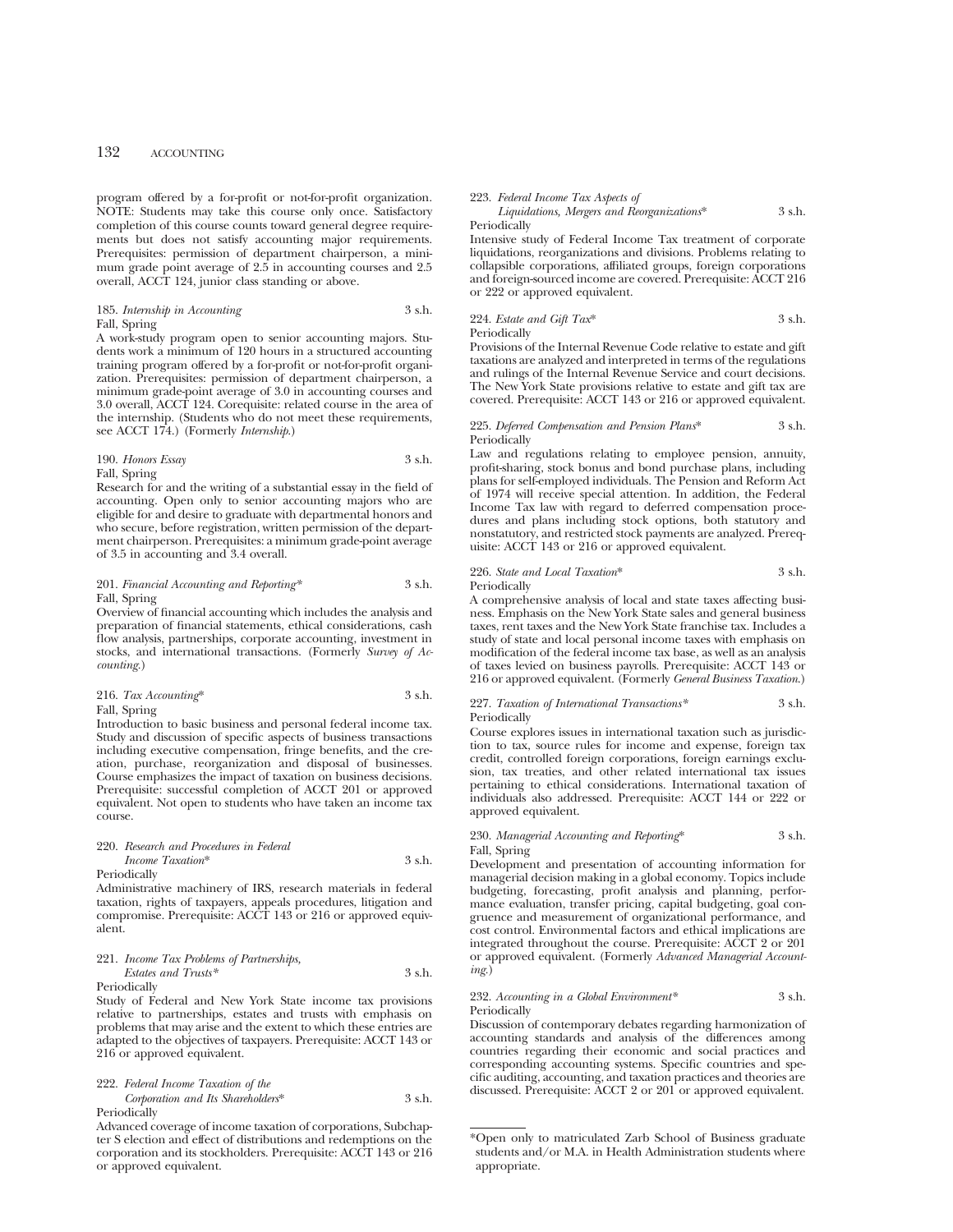234. *Advanced Auditing*\* 3 s.h. Spring

Philosophy, postulates and concepts of auditing theory and their relationship to recent developments in auditing practice such as the expansion of management advisory services, greater use of electronic data processing and computerized management information systems are analyzed. The impact on the profession of the American Institute of Certified Public Accountants' pronouncements on auditing standards. Prerequisite: ACCT 133 or approved equivalent. No credit for both this course and 235.

### 242. *Advanced Accounting Theory and Practice*\* 3 s.h. Once a year

Statements and pronouncements of the Financial Accounting Standards Board, the American Institute of Certified Public Accountants, the American Accounting Association and the Securities and Exchange Commission are analyzed. Advanced theory and problem-solving in partnership formation, operation and termination; and mergers, acquisitions and the resultant financial reporting are studied. Computerized accounting information systems are also analyzed. Prerequisites: ACCT 124 or approved equivalent, and BCIS 10 or BCIS 201. Not open to students who have taken ACCT 125 or equivalent or ACCT 241.

#### 243. *Government and Not-for-Profit Accounting*\* 3 s.h. Periodically

Examination of accounting principles unique to governmental and not-for-profit organizations. Topics include the operation of the governmental funds and account groups, the GASB and FASB Standards, and the accounting for not-for-profit entities such as hospitals, colleges and universities. International perspectives and ethical issues are integrated throughout. Prerequisite: ACCT 124 or approved equivalent.

### 250. *Seminar in Advanced Contemporary Accounting Theory*\* 3 s.h. Periodically

Critical examination of current thought in accounting; relationships between accounting and other business areas including economics, law, manufacturing, etc. Ethical, social and political influences on accounting theory and practice are discussed. Required of all M.B.A. candidates in public accounting. Prerequisite: completion of all prerequisite and preliminary accounting courses. (Formerly *Seminar in Contemporary Accounting*.)

### 257, A-Z. *Seminar: Special Topics in Accounting*\* 3 s.h. Periodically

An advanced in-depth treatment of special topics. Current topics are explored through a variety of methods, such as lectures, projects and case studies. Prerequisites: ACCT 230 and permission of department chairperson.

As individual subjects are selected, each is assigned a letter (A-Z) which is affixed to the course number. Students may take up to two of these courses to fulfill their major requirements so long as each seminar has a different letter designation. These courses do *not* qualify for CPA examination credit.

## 304. *Advanced Research Seminar in Business\** 3 s.h. Fall, Spring

(NOTE: ACCT 306-308 may be offered in place of 304.) Students write an integrative paper on an assigned topic based on secondary research and then formulate a written primary data research design to investigate a specific key issue. They must formulate research questions and hypotheses, construct survey instruments and experimental designs, draft sample plans, outline data handling procedures, and prepare a comprehensive research proposal, furnishing justifications for its theoretical as well as practical significance. An oral presentation of each project is required at the conclusion of the semester. Prerequisites: completion of all core competency courses, 21 s.h. of advanced core courses or above (including QM 210, IB 219†, and at least 6 s.h. of the required 15 s.h. in the area of concentration), and permission of the department chairperson.

## 305. *M.B.A. Honors Research Thesis in Accounting\** 3-6 s.h. Periodically

Student selects and designs an integrative research project with the approval and guidance of a faculty member in the area of specialization. Student is required to justify the project's significance within a decision-making framework and define the management applications of the research findings. An oral report of the research findings is presented to a faculty committee. With joint permission of the department chairperson and thesis adviser, a student may expand the M.B.A. Honors Research Thesis from 3 to 6 s.h.; the additional 3 s.h. may be counted toward elective requirements in the area of concentration. Prerequisites: minimum cumulative grade point average of 3.5, completion of all core competency courses, 21 s.h. of advanced core courses or above (including QM 210, IB 219†, and at least 6 s.h. of the required 15 s.h. in the area of concentration), and permission of department chairperson.

#### 306. *Case Focused Research Seminar in Business\** 3 s.h. Periodically

Emphasis on multiple functional areas that are taught in the Zarb School of Business. A case study approach is utilized in this course, and students are challenged to understand how decisions and policies from different functional areas are integrated within an organization. Students present detailed recommendations toward resolution of complex business problems within an industry or company which must be supported by appropriate documentation of research and analysis. Written and oral reports are required. Prerequisites: completion of all core competency courses, 21 s.h. of advanced core courses or above (including QM 210, IB 219†, and at least 6 s.h. of the required 15 s.h. in the area of concentration), and permission of department chairperson. Same as BCIS 306, FIN 306, IB 306, MGT 306, MKT 306.

## 307. *Consulting Research Project\** 3 s.h. Periodically

Under the supervision of an instructor and working singularly or in a small group, students are assigned to a client organization for one semester. The students and the client organization to which they are assigned will identify the client's specific problems and objectives. Students design and complete one or more integrative consulting projects involving various business principles and conduct research. A written consulting report and an oral presentation are made to a faculty committee and the senior management of the organization. Prerequisites: minimum cumulative grade point average of 3.5, completion of all core competency courses, 21 s.h. of advanced core courses or above (including QM 210, IB 219†, and at least 6 s.h. of the required 15 s.h. in the area of concentration), and permission of the senior assistant dean and director of graduate programs and the department chairperson. Same as BCIS 307, FIN 307, IB 307, MGT 307, MKT 307.

#### 308. *Integrative Business Simulation\** 3 s.h. Periodically

Course utilizes a comprehensive and integrative computer simulation to create a variety of complex multifunctional business problems to which students must respond under varying conditions of uncertainty. A team-based approach to decision making is used in resolving problems created by the computer model. Students are required to provide detailed reports on decisions made and to provide quantitative and qualitative justifications for their decisions. These justifications must be supported through the use of research and must be presented orally and in writing. Prerequisites: completion of all core competency courses, 21 s.h. of advanced core courses or above (including QM 210, IB 219†, and at least 6 s.h. of the required 15 s.h. in the area of

<sup>\*</sup>Open only to matriculated Zarb School of Business graduate students and/or M.A. in Health Administration students where appropriate.

<sup>†</sup>Full-time students may take IB 219 as a corequisite.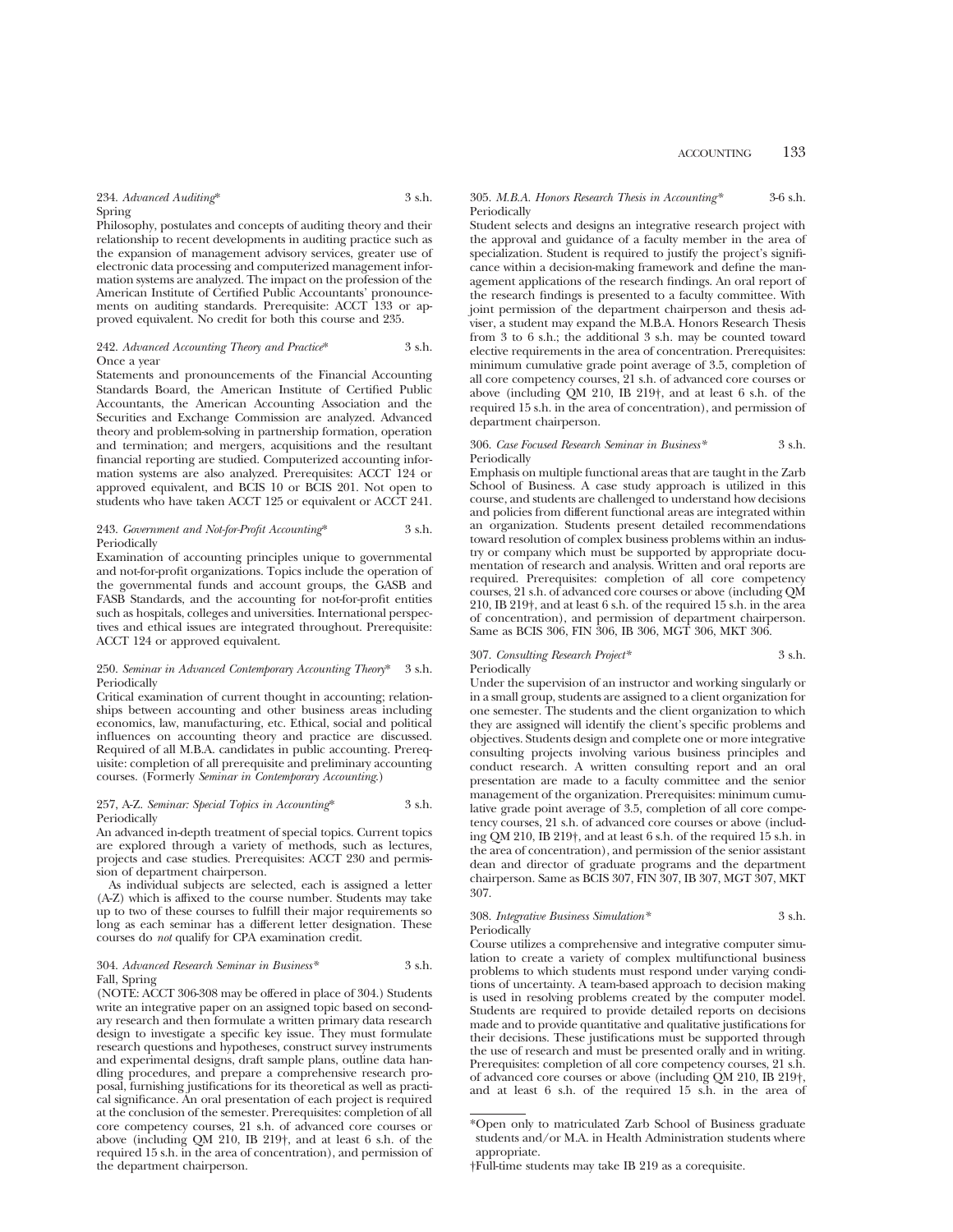concentration), and permission of department chairperson. Same as BCIS 308, FIN 308, IB 308, MGT 308, MKT 308. (Formerly *Computer Simulation (Management Game) in Accounting*.)

#### 309. *Research Seminar*†† 3 s.h. Periodically

Supervised research in the field of accounting and/or taxation on an approved topic and the preparation of a formal paper. Students formulate a basic methodological design based on QM 210 knowledge or other methodological approaches and formulate a research question; review prior work; where appropriate, specify the sample data and techniques; and recommend an appropriate methodology. An oral presentation of the paper is required at the conclusion of the semester. Prerequisites: completion of 21 s.h., including QM 210, in the area of concentration.

## 330. *Graduate Internship\** 3 s.h. Fall, Spring

A work-study program open to graduate students who are specializing in accounting or taxation.

Students work a minimum of 100 hours in the semester for selected business organizations in their area of specialization. A written evaluation of a complex relevant managerial decision is prepared by the student at the completion of the course. Most internship opportunities involve some form of monetary remuneration. Prerequisites: all core competency courses or approved equivalents, 24 graduate-level credits with a 3.3 average and permission of the department chairperson. (Formerly GBUS 330).

## 401. *Financial Reporting and Managerial Accounting\*\** 4 s.h. Periodically

An intensive and comprehensive overview of basic financial statements and how these and other accounting information are utilized for managerial decision making in a global economy. Topics include, but not limited to, forecasting, profit analysis and planning, capital budgeting, measurement of organizational performance and cost of internal controls. Environmental responsibilities of corporations and the ethical dimensions of utilizing financial data for decision making are included.

# Accounting and Taxation

Master of Science Programs, see page 110.

# Accounting Information Systems

Master of Science Programs, see page 110.

## Administration and Policy Studies (APS)

Associate Professor Osterman, *Chairperson*

Areas of specialization are Educational Administration and Foundations of Education. These areas are listed alphabetically.

## COURSES

In addition to semester notations next to each course, several courses are offered during January and Summer sessions. Consult the *January* and *Summer Sessions* bulletins for these schedules.

244. *Aging, Public Policy and the Law* 3 s.h. Once a year

Legal and policy issues arising out of the "graying" of America are examined. Current government programs and legal developments affecting the elderly are analyzed. Emphasis on areas where changes in policy is required to meet evolving social needs of the aging population. Topics include income maintenance through government benefits and private pensions; the health care system; long-term care in nursing homes and other settings, and control over decision-making by and for the frail elderly.

## 245. *Legal Aspects of Managing Healthcare Programs*

*for the Aging* 3 s.h. Periodically

Examination of legal issues commonly encountered by administrators of health care facilities and programs serving older people. Among topics discussed are the legal aspects of government regulation and corporate governance of the program, contractual reimbursement, tax and staffing issues, liability, quality assurance, risk management matters, and patient care policies and procedures.

|  |  | 251. Readings in Administration | 3 s.h. |  |
|--|--|---------------------------------|--------|--|
|--|--|---------------------------------|--------|--|

Fall, Spring, Summer

Research and readings on topics of interest to the student and agreed upon by the instructor. Prerequisite: permission of instructor.

294, 295. *Administrative Internship* 3 s.h. each Fall, Spring, Summer

A cooperative administrative experience at a community agency, college or university where students observe, study and report on agency policies, procedures and services. Monthly seminars for considering problems confronted in the field are held. Prerequisite: department approval.

370. *Introduction to Higher Education in the United States* 3 s.h.

Fall

Reviews the historical development and current status of higher education in the United States and provides an overview of some important issues in higher education in our society: finance, government relationships, accountability; equity, administrative complexity; collective bargaining, professionalism.

371. *Economics and Finance of Higher Education* 3 s.h. Spring

Provides prospective administrators with a conceptual and practical understanding of fiscal and economic concerns which directly and indirectly influence institutions of higher education. Examination of the role of postsecondary institutions in the economic growth and development of society, the influence of socioeconomic and political conditions and changes on the maintenance and growth of postsecondary institutions; major contemporary fiscal issues; and basic principles and processes of fiscal management.

372. *Governance in Higher Education* 3 s.h. Fall

Examination of the structure and processes surrounding decision-making in American colleges and universities and review theories and methods for evaluating and improving the effectiveness and efficiency of various governance mechanisms. Particular attention given to the role and influence of governing boards, administrators, faculty, students, governmental agencies and community.

373. *The Student in American Higher Education* 3 s.h. Spring

Examination of student enrollment patterns in higher education in the United States; explores the relationship between demo-

- \*Open only to matriculated Zarb School of Business graduate students and/or M.A. in Health Administration students where appropriate.
- \*\*Open only to matriculated Zarb School of Business E.M.B.A. students.
- ††Open only to matriculated M.S. in Accounting, Accounting and Taxation, Accounting Information Systems, and Taxation students.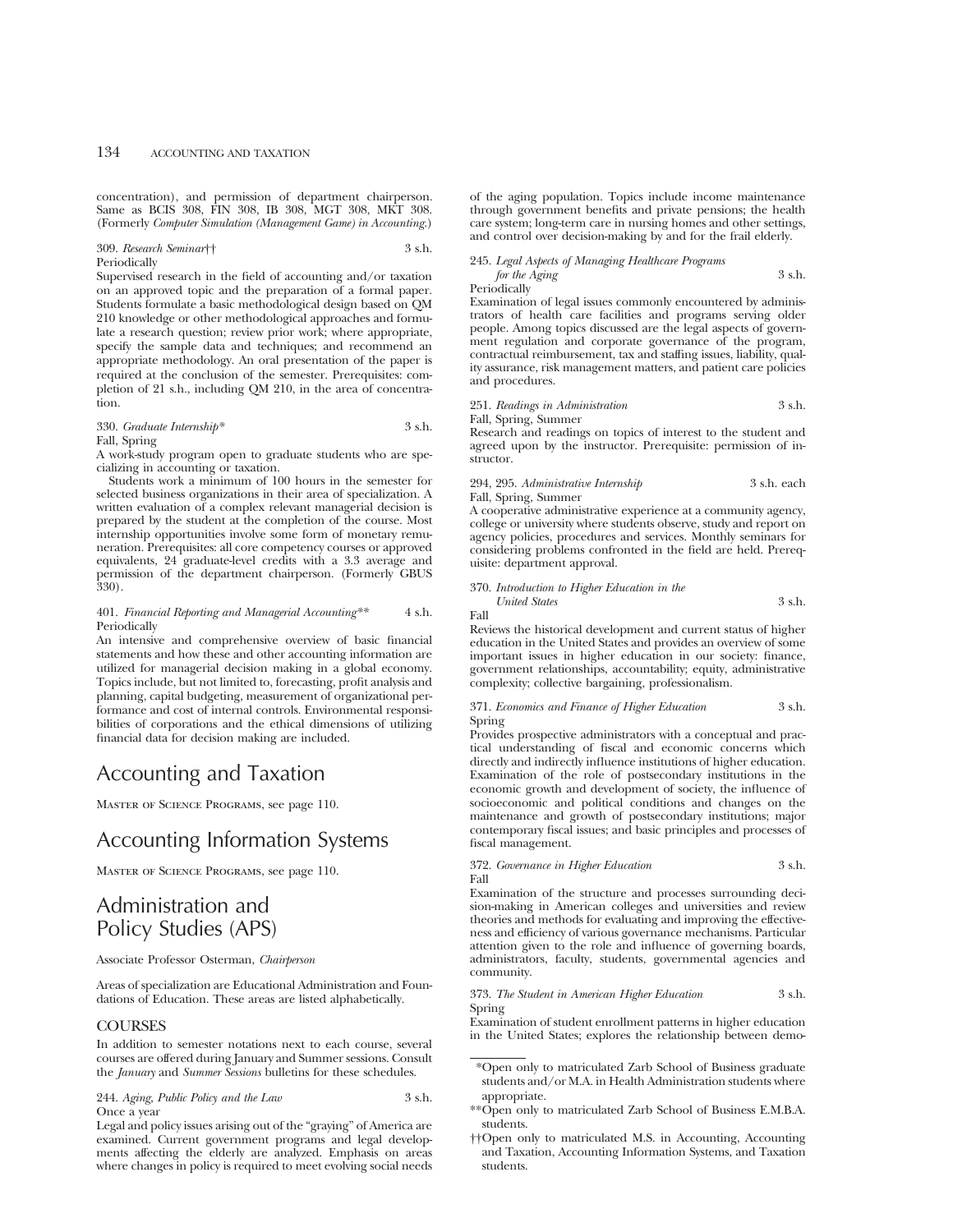graphic, economic and social characteristics such as age, academic aptitude, gender, race, religion, ethnology, social attitudes, socioeconomic background and career expectations on student behavior, attitude, and motivation; and assesses the impact of these changes on educational policies, programs and services.

374. *Teaching and Learning in Higher Education* 3 s.h. Fall

Focus on the relationship between student characteristics and the instructional process, examines the impact of organizational structure and processes on teaching and learning, and explores alternative ways to enhance student learning. Prerequisite: APS 373.

# Africana Studies (AF ST)

Associate Professor Mwaria, *Director*

The Africana Studies major will introduce the student to an interdisciplinary program that coordinates and develops courses in African and Afro-American life and culture.

**B.A. SPECIALIZATION IN AFRICANA STUDIES:** a minimum of 30 semester hours of advanced courses (100 level or above) in Africana Studies including AF ST 155, 156, 157; HIST 116; PSC 111 and CLIT 193.

No more than 6 semester hours may be taken from any one of the following groups of optional courses in order to fulfill either major or minor requirements except under advisement. Only faculty members teaching in this area will advise students studying for this major or minor.

| 154. African Humanism, 3 s.h. |                                                                                                                            |
|-------------------------------|----------------------------------------------------------------------------------------------------------------------------|
| 100 <i>ICI</i> - 01.01        |                                                                                                                            |
|                               | 1) AF ST 51, 52. Readings in African Thought, 1 s.h. each<br>2) ANTH 102. Peoples $\mathcal{C}$ Cultures of Africa, 3 s.h. |

- 108. *Afro-American Culture*, 3 s.h.
- SOC 134. *Race Relations in the United States*, 3 s.h.<br>3) HIST 115. *The Afro-American in American History*, 115. *The Afro-American in American History*, *1619-1865*, 3 s.h.
	- 117A. *History of Africa to 1800*, 3 s.h.
- 4) ECO 111. *Economic Development in Sub-Saharan Africa*, 3s.h. 143. *Economic Development*, 3 s.h.
- 5) PSC 110. *African Politics*, 3 s.h.
	- 115. *State & Metropolitan Politics & Governments*, 3 s.h.
- 6) ENGL 140, 141. *African American Literature I, II*, 3 s.h. each

See complete B.A. requirements, page 80.

**A MINOR IN AFRICANA STUDIES** consists of the successful completion of 18 semester hours in Africana Studies courses, with at least 6 hours in residence.

## **COURSES**

In addition to semester notations next to each course, a selection of courses is offered during the January and Summer sessions. Consult the *January* and *Summer Sessions* bulletins for these schedules.

51, 52. *Readings in African Thought* 1 s.h. each Fall, Spring

Each student, in consultation with the instructor, selects a key topic or a prominent figure in the world with African experience and explores the ideas generated by and around the topic or personality.

|              | 154. African Humanism | 3 s.h. |
|--------------|-----------------------|--------|
| Fall, Spring |                       |        |

African philosophical and religious systems, attitudes and the ways in which those attitudes are reflected in intellectual ideas and national cultures.

| 155. African Humanism | 3 s.h. |
|-----------------------|--------|
| Periodically          |        |

Pan-African protest, revolt and rebellion from the Haitian Revolution to the present.

| 156. Economic and Social History of the Caribbean |        |
|---------------------------------------------------|--------|
| from Slavery to National Independence             | 3 s.h. |
| Periodically                                      |        |

The plantation economy and the evolution of social classes in selected countries.

```
157. African National Liberation Movements 3 s.h.
Fall, Spring
```
Theory and practice. Ideologies, politics and programs of movements in Namibia and South Africa.

## American Literature

**SEE ENGLISH** 

## American Studies (AM ST)

Professor of Political Science Landis and Professor of English Couser, *Co-Chairpersons*, American Studies Advisory Committee

Educationally distinctive, American Studies is both intensive, in having America as its unvarying concern, and extensive, in relying upon different disciplines. For the students and teachers involved, American Studies means joining in a shared effort with persons whose concerns are partly, or even largely, at variance with one's own. Such an approach offers a special opportunity to integrate knowledge of American literature, history, politics, economics, art and philosophy into a complex but meaningful whole.

Taking a minor or a major in American Studies permits the student to see a single subject, America, in different ways with the help of various academic departments and disciplines. Such minor and major programs are readily adapted, with advisement, to the needs, abilities and preferences of the individual student.

American Studies is an interdisciplinary alternative for undergraduates looking forward to graduate work and careers in public service, law, higher education, and other fields associated with the social sciences and humanities.

**B.A. SPECIALIZATION IN AMERICAN STUDIES:** 36 semester hours distributed as follows:

- 1) 3 hours chosen from each of the following categories of primary courses (a-e):
	- a) AM ST 1
	- b) ENGL 51, 52, 143, 144
	- c) HIST 13, 14C
	- d) PHI 148
	- e) PSC 1, 105, 141
- 2) AM ST 145 and 146
- 3) Electives, 15 hours of courses that concentrate upon particular aspects of American Studies (e.g., The Arts in America, American Business and Technology, Immigration and Race in America, The American Political Process, American Social Problems), chosen with the approval of a member of the American Studies Advisory Committee, from the following:
	- ANTH 101, 108
	- AH 7, 8, 145 AVF 11
	- DRAM 140
	- ECO 131, 140, 141, 171
	-
	- ENGL 51, 52, 124A, 126, 137, 138, 140, 141, 142, 143, 144, 145A, 146A, 148, 149, 171, 176
	- FDED 110, 111, 112, 114, 130
	- GEOG 110
	- HIST 13, 14C, 29, 30, 115, 116, 124, 143, 144, 145, 146, 147,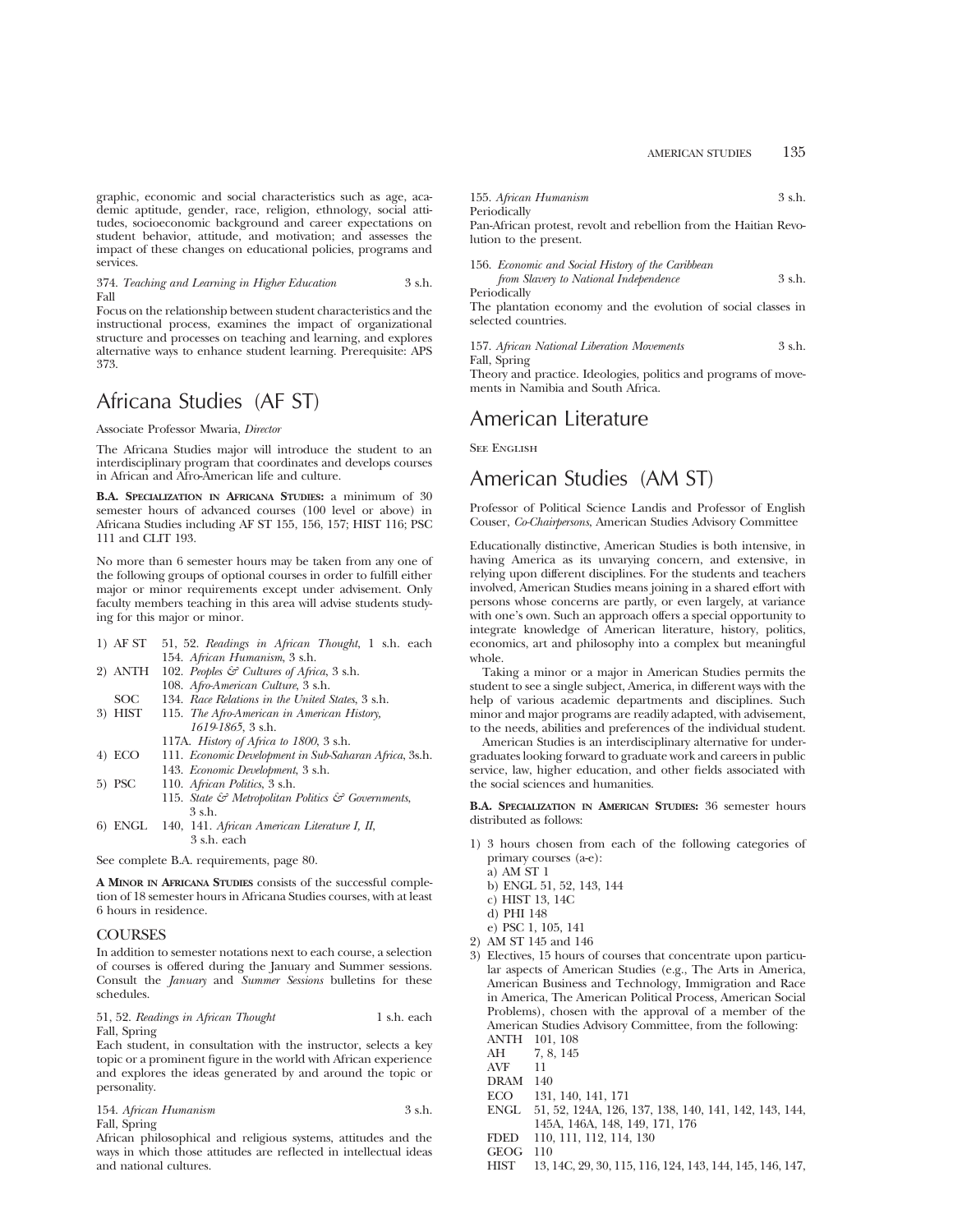148, 149, 151, 152, 153, 154, 157, 160, 162C, 163, 165, 167, 169, 184, 185, 186, 187 MASS 104<br>MUS 122 122, 123, 134<br>148 PHI<br>PSC PSC 1, 105, 111, 114, 115, 120, 121, 122, 126, 127, 128, 129, 134, 151 SCO<br>200 SOC 34, 134, 141, 170, 172<br>SPAN 125, 127 125, 127

See complete B.A. requirements, page 80.

**A MINOR IN AMERICAN STUDIES** consists of the successful completion of 18 semester hours as follows: 6 hours of primary courses (see 1 above); 9 hours of electives (see 3 above), approved by a member of the American Studies Advisory Committee; and AM ST 145 or 146. No more than two of the above listed electives offered by any one department participating in the American Studies program may be applied toward the minor. At least six hours must be taken in residence.

## **COURSES**

| 1. Creating America's Culture #   | 3 s.h. |
|-----------------------------------|--------|
| See course description, page 392. |        |
| 100. Honors Essay                 | 3 s.h. |

See course description, page 392. 145. *Readings in American Studies* 3 s.h.

Every other semester

An exploratory course analyzing American culture through the works of American writers. Each semester centers upon particular themes, ideas or topics broad enough to permit the student to become acquainted with the diversity of America's past and present. Prerequisite: two of the following: ENGL 51, 52, 143, 144; HIST 13, 14C, or permission of instructor.

146. *Seminar in American Studies* 3 s.h. Every other semester

Each semester some aspect of American culture is chosen as the organizing theme of the seminar. In addition, students will work on individual research problems.

151A. *Individual Readings in American Studies* 1-3 s.h. Every other semester

Students will read selections assigned by the instructor and prepare written or oral reports. Prerequisite: permission of instructor.

Members of the American Studies Advisory Committee are:

Mark Landis, *Professor of Political Science* and G. Thomas Couser, *Professor of English* (Co-Chairpersons) Michael D'Innocenzo, *Professor of History* Louis Kern, *Professor of History* Joann Krieg, *Professor of English* Rosanna Perotti, *Assistant Professor of Political Science* Marc Silver, *Professor of Sociology* Kathleen A. Wallace, *Associate Professor of Philosophy*

# Anthropology (ANTH)

Administered by the Department of Sociology and Anthropology. Professor Silver, *Chairperson*

Associate Professors Mwaria, Varisco; Assistant Professors Arcadi, Kasmir, Instructor Marcus.

Lambda Alpha: a national anthropology honor society, see page 69.

**B.A. SPECIALIZATION IN ANTHROPOLOGY:** 30 semester hours in

anthropology courses including ANTH 1, 3, 4, 137, 145 and either 185 or 186. Of the remaining 12 credits, majors are urged to elect at least two area courses.

LING 101 or 151 and AH 114 are recommended electives.

See complete B.A. requirements, page 80.

**A MINOR IN ANTHROPOLOGY** consists of the successful completion of 18 semester hours, chosen in consultation with an adviser in the department, with at least 9 hours in residence and including at least two of the following courses: ANTH 1, 3 and 4.

## **COURSES**

In addition to semester notations next to each course, a selection of courses is offered during January and Summer sessions. Consult the *January* and *Summer Sessions* bulletins for these schedules.

## 1. *Human Evolution in Philosophical Perspective #* 3 s.h. Fall, Spring

Human origins are reviewed in light of evolutionary theory and recent research on living primates. Concepts of both human nature and culture are defined in evolutionary terms and critiqued with an eye to unravelling the distinctively human capacities for conjugal and extended family life, for symbolic communication and for social contracts that establish the minimal conditions of political order. (Formerly *General Anthropology*.)

## 3. *The Primitive World and Its Transformations* # 3 s.h. Fall, Spring

The concept of culture is subjected to an intensive critical overview, as the organizing idea of anthropology and as a fundamental component of the modern worldview. Themes to be addressed include: evolution of man's capacity for culture; major humanistic and scientific approaches to understanding culture and the great and ongoing transformation from so- called "primitive" to civilized ways of life. Institutional structure, symbolic texture and the feel of other cultures are conveyed through careful analysis of ethnographic classics and films. Credit given for this course or ANTH 2, not both.

## 4. *The Human Condition in Ethnographic Perspective* # 3 s.h. Fall, Spring

Introduces the student to ethnography as the distinctive mode of inquiry in cultural anthropology and illustrates the utility of an ethnographic perspective in the analysis of social processes. The potential of an ethnographic approach to further a truly crosscultural understanding of economic, political, psychological, religious and aesthetic problems is evaluated through intensive discussion of ethnographic case studies around the world.

#### 12. *Social Organization of Non-Western Societies* 3 s.h. Every other year

Advanced study emphasizing detailed analysis of social and community structures and political, economic and religious institutions. Materials are selected from a wide range of primitive and other nonwestern societies. Prerequisite: ANTH 1.

## 32. *Women and Development* # 3 s.h. Periodically

Examination of the historical transformation of the roles of Asian and African women in relation to the different modes of socioeconomic organization of their respective societies. Critical assessment of the impact of social, religious, economic and political systems in defining the status of women in these societies. Credit given for this course or SOC 32, not both.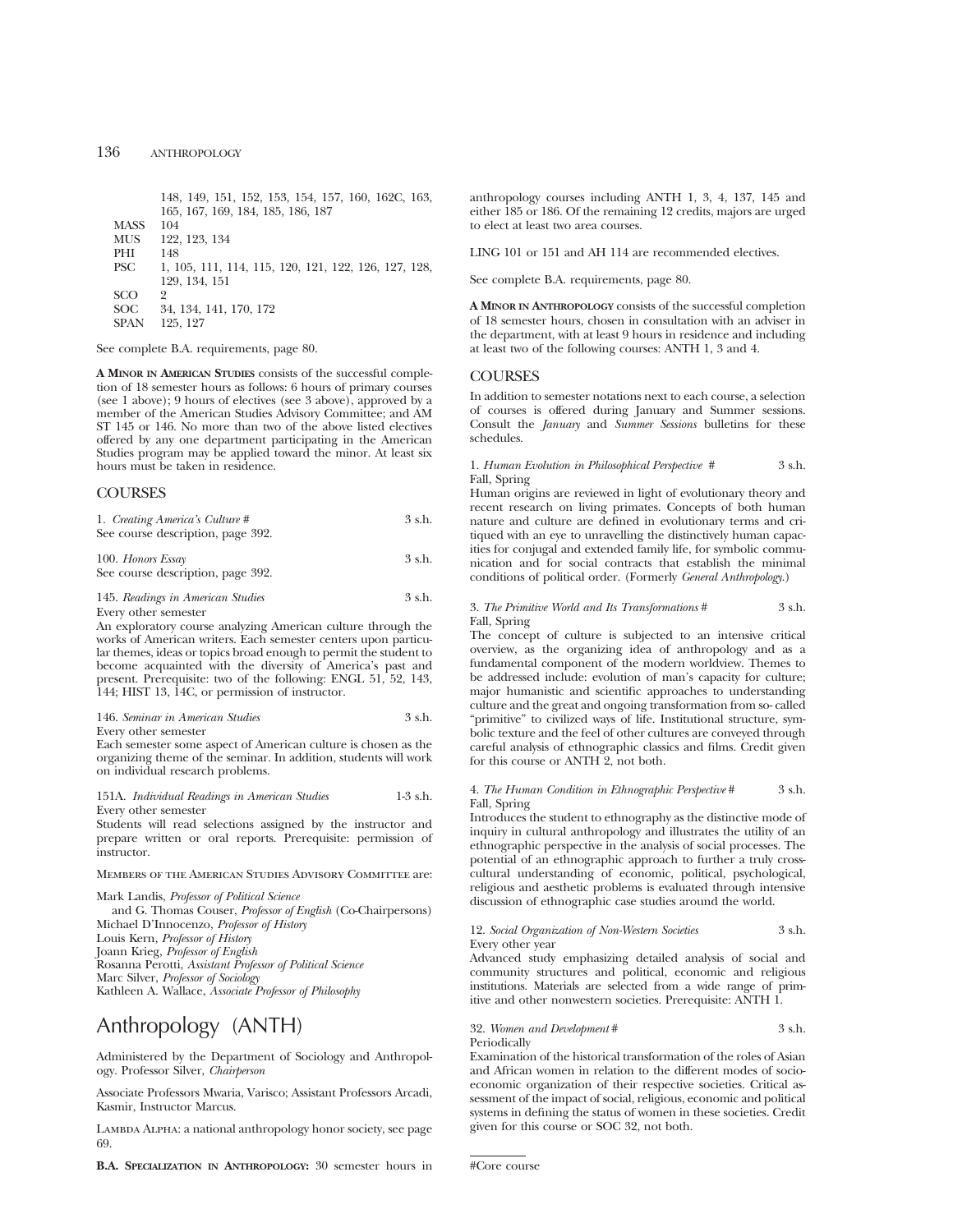99A, 99B, 99C. *Significant Contributors to Anthropological Theory and Practice* 

#### Periodically

A study of the contribution of one important anthropologist such as Franz Boaz, Margaret Mead, Ruth Benedict, Alfred Kroeber, Julian Steward, etc., for a total of 15 hours.

100. *Honors Essay* 3 s.h. Fall, Spring

The research and the writing of a substantial essay in the field of anthropology. Open only to senior anthropology majors who are eligible for and desire to graduate with departmental honors. Interested students must secure, before registration, written permission of the instructor who will supervise the essay.

## 101. *The Native Americans* 3 s.h.

Every other year

Peoples and cultures of aboriginal North America. Indians and Indian affairs under U.S. administration. Contemporary problems of the American Indian minority. (Formerly *The American Indian.*)

102. *Peoples and Cultures of Africa* 3 s.h. Every other year

Peoples and cultures of Africa, south of the Sahara. The social, economic and political organization of representative African societies in their historical setting. The input of colonialism.

## 103. Peoples and Cultures of Asia 3 s.h. Periodically

This survey course will focus in any year on selected anthropological studies for two or three of the following areas: China, Japan, India, mainland Southeast Asia and Indonesia.

### 105. *Peoples and Cultures of Latin America* 3 s.h. Every other year

Survey of American Indian, Iberian and African origins of the cultures and societies of Mexico and Central America, South America and the Caribbean. Race relations and class relations in Latin America. Intensive treatment of selected modern community studies in Latin-American societies.

## 106. *Peoples and Cultures of the Middle East and North Africa #* 3 s.h.

Periodically

Survey of the region's cultural diversity in historical context. Focus on the impact of Islam, traditional lifestyles and the reaction to colonialization by the West. Emphasis placed on case studies from Egypt, Yemen, the Gulf States, Iraq, Iran and Israel. Critical discussion of the role of anthropology in studying the Middle East. Attention also given to the social context of contemporary issues, such as Islamic fundamentalism, gender roles and recent armed conflicts. (Formerly *Peoples and Cultures of the Middle East*.)

## 107. *Development, Conservation, and Indigenous Peoples in Applied Anthropology* # 3 s.h.

Every other year

Development of the field of applied anthropology in socioeconomic analysis of third-world development, preservation of cultures of indigenous peoples, and conservation of biodiversity in underdeveloped regions. Focus on problems of planned or directed socio-economic change, transfer of technology, causes of famine and emerging ecological problems in Latin America, Middle East, Africa and Asia. Application of anthropological methods in international development agencies (including World Bank, USAID, UNDP) and environmental conservation organizations. (Formerly *Applied Anthropology*.)

## 108. *Afro-American Culture* 3 s.h. Every other year

Consideration and analysis of the culture of black Americans and black communities; emphasis is on enculturation processes and social forms resulting from antecedents of African culture and pressures from the dominant American culture. Emphasis is on the legacy of slavery.

110. *Prehistory* 3 s.h. Once a year

Discussion of prehistoric hunting and gathering sites, early agricultural societies, major royal burials and ancient urban settings. Examination of archaeological data, research methods, dating techniques, artifact analysis, problems of interpretation.

## 111. *Anthropology and Music* 3 s.h. Periodically

World music in relation to culture: includes the musical instruments of preliterate peoples and nonwestern societies. Emphasis is on musical styles in appropriate social and cultural context.

### 112. *Anthropology of the Global Economy* 3 s.h. Periodically

How do other cultures organize their economic lives? Are there aspects of human economic behavior that are universal, or are our economic motives culturally determined? As capitalism becomes more global, what kinds of native economies and ecnomic principles will it bump up against? In this course, we apply the theory and methods of economic anthropology to look at the full range of economic behavior and organization in world cultures. (Formerly *Economic Anthropology.*)

113. *Archaeology of Civilizations of the New World* # 3 s.h. See course description, page 392.

114. *Rise of Civilization* 3 s.h. Every other year

A study of the nuclear civilizations of the Americas (Peru, Mexico, Guatemala), the Middle East (Mesopotamia, Egypt and periphery) and other areas such as China and India in historical and evolutionary perspective. (Formerly *Nuclear Civilization*.)

|                   | 115. Culture and Class: Transcultural Studies |        |
|-------------------|-----------------------------------------------|--------|
| <i>in Poverty</i> |                                               | 3 s.h. |

Once a year

The dimensions of poverty seen in cross-cultural perspective. The examination of subcultural differences in poverty among groups within the same society. Emphasis is on understanding the relationship between the individual and his/her culture, the meaning of ethnicity, and the role of anthropology in clarifying the effect of disadvantage and exclusion of individuals and groups. Prerequisite: ANTH 3 or equivalent.

## 116. *Religion in Cross-Cultural Perspective #* 3 s.h.

Once a year

An examination of various approaches to the interpretation of religious beliefs and practices. Emphasis on nonwestern belief systems, theories of the function of religion in society, uses of magic and divination within religious traditions, and religion as a mechanism of both social control and social change. Topics include symbolism, myths and rituals in selected societies and the role of the religious practitioner.

117. *Medical Anthropology* 3 s.h.

Once a year Cross-cultural study of the physical and cultural adaptations of humans to problems of disease: resistance to disease, treatment of disease, treatment of disease and immunity resulting from natural selection.

120. *Cross-Cultural Studies in Conflict* 3 s.h. Periodically

The study of aggression, socialization and integration in human society. An examination of the archaeological and contemporary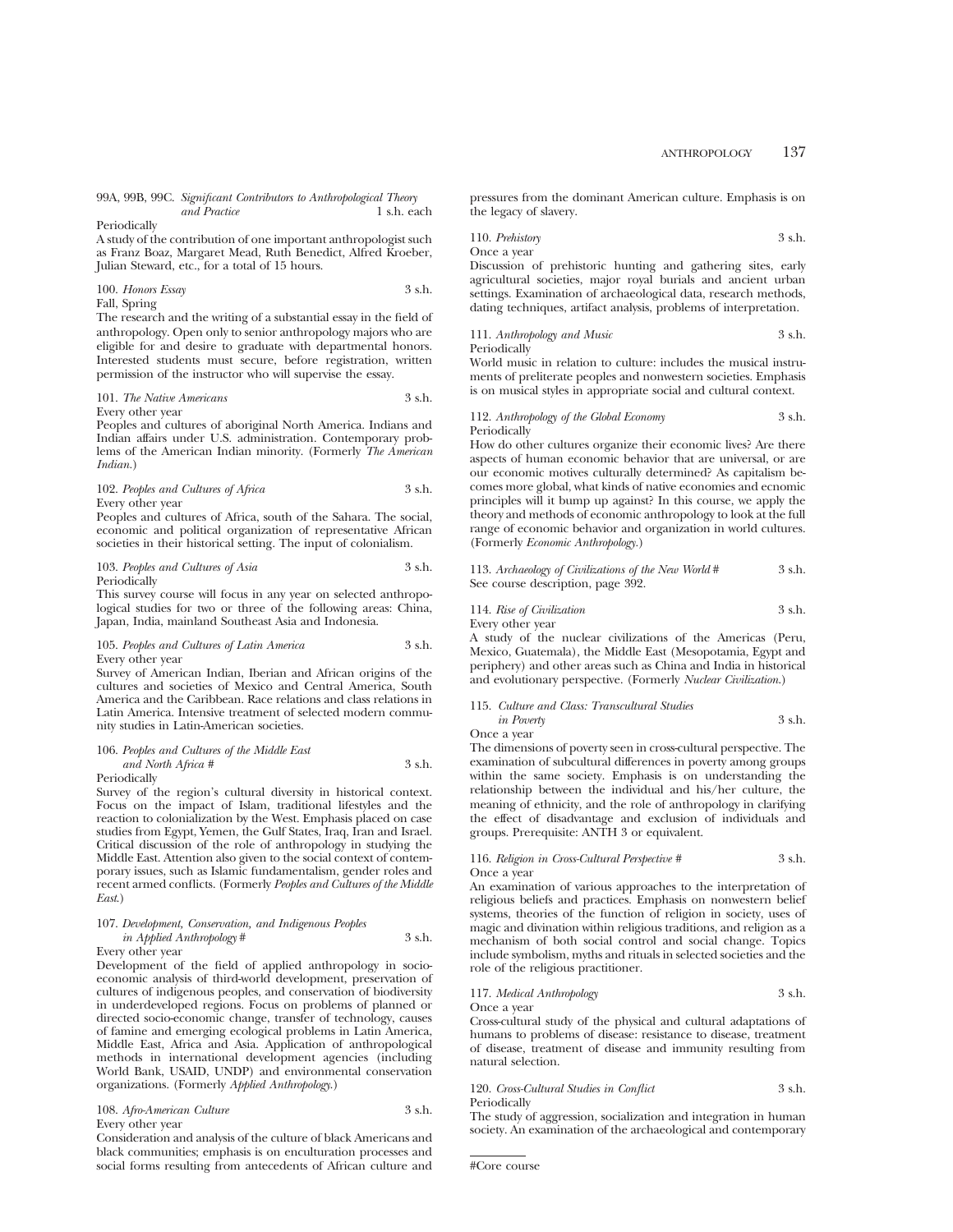evidence of conflict as a cultural phenomenon including the mechanics of conflict resolution in different cultures. Prerequisite: ANTH 3 or equivalent.

## 121. *Political Anthropology* 3 s.h. Periodically

Selected survey and analysis of political systems of stateless and preindustrial state societies. Prerequisite: ANTH 3.

## 125. *The Media in Anthropological Perspective* 3 s.h. Once a year

Modes of information flow, storage, retrieval and manipulation are examined in cross-cultural perspective. Language and myth, sacred and secular texts, and contemporary electronic (radio and T.V.) media expressions are analyzed in terms of their evolutionary and cultural significance. Critical discussion of major theories of language, mythology and mass communications.

## 131. *Anthropology and Education* 3 s.h. Every other year

Social and cultural factors influencing the educational process, includes the application of anthropological methods and concepts in understanding cultural transmission. Emphasis is on comparison of educational systems and the examination of educational procedures in cross-cultural perspective. Same as FDED 131.

### 132. *Contemporary Italy, an Anthropological View* 3 s.h. Every other year

The traditional regional cultures of contemporary Italy are analyzed with reference to the fast-growing ethnographic literature dealing with Italy in particular and Mediterranean culture patterns in general. Traditional patterns of land tenure, community organization, family, ritual and folklore are explored as they were affected by the post-Risorgimento and post-war transformations and convulsions of Italian society.

### 137. *Race and Ethnicity: an Anthropological Perspective* # 3 s.h. Every other year

Examination of the scientific study of the origin and nature of human physical and ethnic variation and culture contact from an anthropological perspective. Cross-cultural data are used to explore the concept of race, the impact of race thinking, and patterns of culture contact and ethnic relations. (Formerly *Race and Culture Contacts*.)

## 145. *Women and Men in Anthropological Perspective* 3 s.h. Once a year

Comparison of the attitudes, roles and statuses of men and women in various societies ranging from hunter-gatherers to modern industrial.

## 148. *Society, Culture and Personality* 3 s.h. Every other year

Relationship between the individual personality, society and culture. Recent theories and studies of character and social structure. Prerequisite: ANTH 1. Credit given for this course or SOC 148, not both.

## 151, 152. *Readings in Anthropology* 1-3 s.h. each Fall, Spring

Readings assigned by the instructor, oral and written reports. Open to students who have completed 12 s.h. of work in anthropology, with permission of department chairperson.

## 185. *Methods in Anthropology* 3 s.h. Periodically

A study of methods of fieldwork and analysis in anthropology. Students are asked to do limited work outside the classroom, investigating a problem or problems chosen by the class.

186. *Theory in Anthropology* 3 s.h. Every other year The historical development of and present trends in anthropo-

logical theory in relation to culture and society. Prerequisite: ANTH 1.

Special Topics: courses numbered 187 and 188 are open to students who have completed at least 6 semester hours in anthropology and/or related social sciences. These courses deal with innovative or advanced topics and may include field projects. Students prepare individual projects on a research theme. May be repeated when topics vary.

*Special Topics*: major themes in anthropology Fall, Spring 187, 188, 3 s.h. each 187a, 188a, 2 s.h. each 187b, 188b, 1 s.h. each

## 191. *Senior Paper* 3 s.h. Periodically

Individual study and preparation of a paper, under departmental guidance, of an empirical or theoretical problem of the student's own choosing. Individual and group conferences.

#### 200. *Fundamentals of Anthropology* 3 s.h. Once a year

Scope and aims of modern anthropology. Human origins, race, prehistory, language, culture and the diversity of human societies. General principles and theory.

214. *Aging in Cross-Cultural Perspective* 3 s.h. Periodically

A comparative overview of the origins and development of institutions and customs pertaining to aging in a variety of cultural settings, both western and nonwestern, traditional and modern. (Formerly HIST 214.)

## 215. *Introduction to Gerontology: Aging in American Life* 3 s.h.

Periodically

Explanation of the social and cultural dimensions of aging in America. Included are societal assumptions about age, family contexts, work environments, aging through popular literature and culture, and social policy issues. (Formerly HIST 215.)

218. *People and Cultures of Latin America* 3 s.h. Periodically

An integrated study of the institutions, culture groups and literary traditions of Spanish America. Social and economic functions of the "hacienda," Church, politics, university and others in combination with literary works that exemplify these topics. Specific regions or countries are examined individually. Same as SPAN 218.

| 250. Readings in Anthropology | $1-3$ s.h. |
|-------------------------------|------------|
| Periodically                  |            |

Independent study on special topics in anthropology. Prerequisite: permission of chairperson.

### 288. *Advanced Seminar in Anthropology* 3 s.h. Periodically

Course deals with innovative or advanced topics and may include field projects. Students prepare individual projects on a research theme. May be repeated for credit when topics vary.

# Applied Economics

SEE PAGE 182.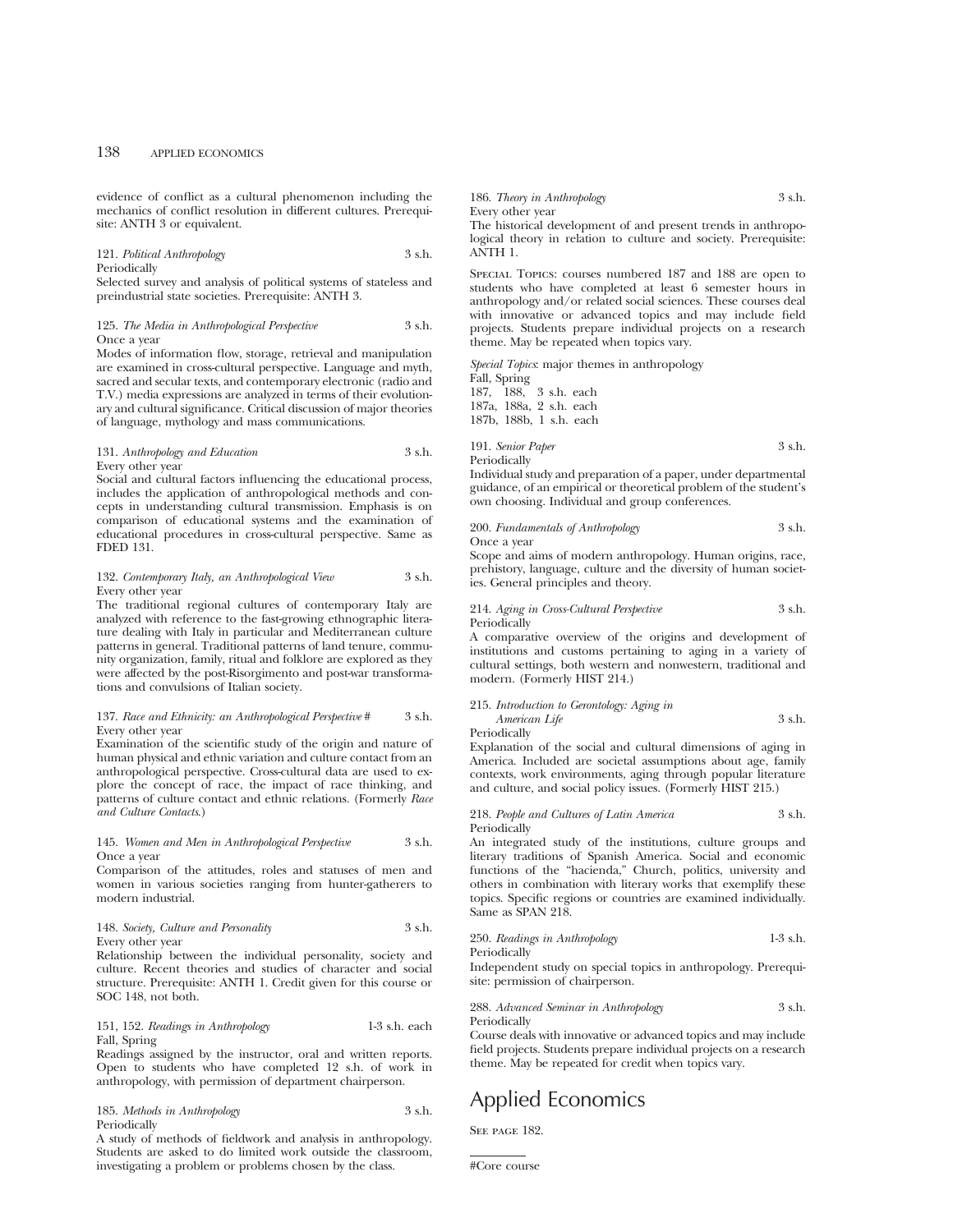# Applied Physics

SEE PAGE 317.

## Applied Science, Associate in

SEE PAGE 191.

# Arabic (ARAB)

Administered by the Department of Comparative Literature and Languages. Associate Professor Waysek, *Chairperson*

1, 2. *Elementary Arabic* 3 s.h. each Every other year

Fundamental elements of modern standard Arabic. Basic sentence patterns and grammar are taught through intensive classroom drills and graded reading. Exposure to Palestinian dialect of Arabic.

# Art History and Humanities

HUMANITIES PROGRAM AND COURSES are listed independently.

Administered by the Department of Fine Arts, Art History and Humanities. Professor Infield, *Chairperson*

Professors Cohen, Masheck; Associate Professor Lindgren.

## Art History (AH)

**B.A. SPECIALIZATION IN ART HISTORY:** AH 3 or 5, 4 or 6, 74, 101, 102, 106, 119, 120, 164, and 12 additional hours in 100-level art history courses, plus FA 8, 9.

See complete B.A. requirements, page 80.

Teaching of Art, see page 352.

**A MINOR IN ART HISTORY** consists of the successful completion of 18 semester hours in art history courses, under advisement, with at least 6 hours in residence.

M.A. Program in Humanities, see page 261.

## **COURSES**

In addition to semester notations next to each course, a selection of courses is offered during January and Summer sessions. Consult the *January* and *Summer Sessions* bulletins for these schedules.

| 3. Gods and Kings # | 3 s.h. |
|---------------------|--------|
| Fall                |        |

Study of Classical and European art from its prehistoric antecedents to the Gothic Age, with an emphasis on how powerful kings and religious beliefs influenced the forms and styles of architecture, sculpture and painting. Credit given for this course or New College HAH 13, not both. (Formerly AH 3,4, *Introduction to Art History*.)

4. *Religion, Rulers and Rebellion* # 3 s.h. Spring

Study of European art from the Renaissance to modern times with a focus on how painting, sculpture and architecture were influenced by kings, courts, Christianity and the rebellious spirit of outstanding artists. Credit given for this course or New College HAH 14, not both. (Formerly AH 3,4, *Introduction to Art History*.)

| 5, 6. Form in the Art-Work $I#$ , $II#$ | 3 s.h. each |  |
|-----------------------------------------|-------------|--|
| See course description, page 392.       |             |  |

| 7. American Art $I#$              | 3 s.h. |
|-----------------------------------|--------|
| See course description, page 392. |        |

8. *American Art II #* 3 s.h. See course description, page 392.

74. *Contemporary Art #* 3 s.h. Fall, Spring

A topical and analytical study of contemporary art with an emphasis on the philosophical and aesthetic issues of modernism and post-modernism. There are required field trips to New York City during the semester. (Formerly FA 74.)

| 100. Honors Essay | 3 s.h. |
|-------------------|--------|
|                   |        |

Fall, Spring

The research for and the writing of a substantial essay in the field of art history. Open only to senior art history majors who desire to graduate with departmental honors and who secure, before registration, written permission of the instructor who will supervise the project.

101. *Ancient Art #* 3 s.h. Fall

Architecture, sculpture and painting of Ancient Greece and the Roman Empire with emphasis on the contributions of the earlier cultures of Egypt, the Near East and Ancient Celtic Europe. (Formerly *Art of Ancient Mediterranean Civilizations*.)

| 102. Medieval Art | 3 s.h. |
|-------------------|--------|
| Spring            |        |

Architecture, sculpture and painting of Europe from c. 300 A.D. to 1400 A.D., with emphasis on the contributions of eariler European and non-European cultures. Style periods such as late Antique, Byzantine, Romanesque and Gothic are covered.

|              | 103. Images: West and East | 3 s.h. |
|--------------|----------------------------|--------|
| Periodically |                            |        |

Analysis of the intercultural relationships between Europe and Asia as exemplified in the visual arts from Alexander the Great through the 20th century.

| 106. Italian Renaissance Art | 3 s.h. |
|------------------------------|--------|
| Every other year             |        |

Architecture, sculpture and painting in Florence, Rome, Venice, and other cities of Italy from the 14th through the 16th century.

| 107. Renaissance Art in Northern Europe | 3 s.h. |
|-----------------------------------------|--------|
| Every other year                        |        |

Architecture, sculpture and painting in Flanders, France, Germany, Spain and England during the 15th and 16th centuries.

109. Art from the Baroque to Romantic Age 3 s.h. Every other year

Analysis of painting during the post-Renaissance, Baroque, Rococo, Neoclassic and Romanticist periods emphasizing old masters such as Caravaggio, El Greco, Velasquez, Rembrandt, Ingres, Delacroix and Turner.

| 110. Modern Architecture and Design | 3 s.h. |
|-------------------------------------|--------|
| Every other year                    |        |

Development of modern architecture as a three-dimensional art in the fine-arts tradition (with some attention to parallels in sculpture) and as part of a new technical approach to "design" under industrialism. Architecture versus mere building; architecture and social life; "functionalism" and the International Style; "post-modernism" and the fate of modernity. Emphasis on works of major American and European masters. No previous knowledge of architecture required. (Formerly *Modern Architecture, Modern Sculpture*.)

114. *Tribal Arts* 3 s.h. Periodically

A survey of tribal art forms in pre-Columbian America, Africa (West Africa and the Congo) and Oceania (Melanesia and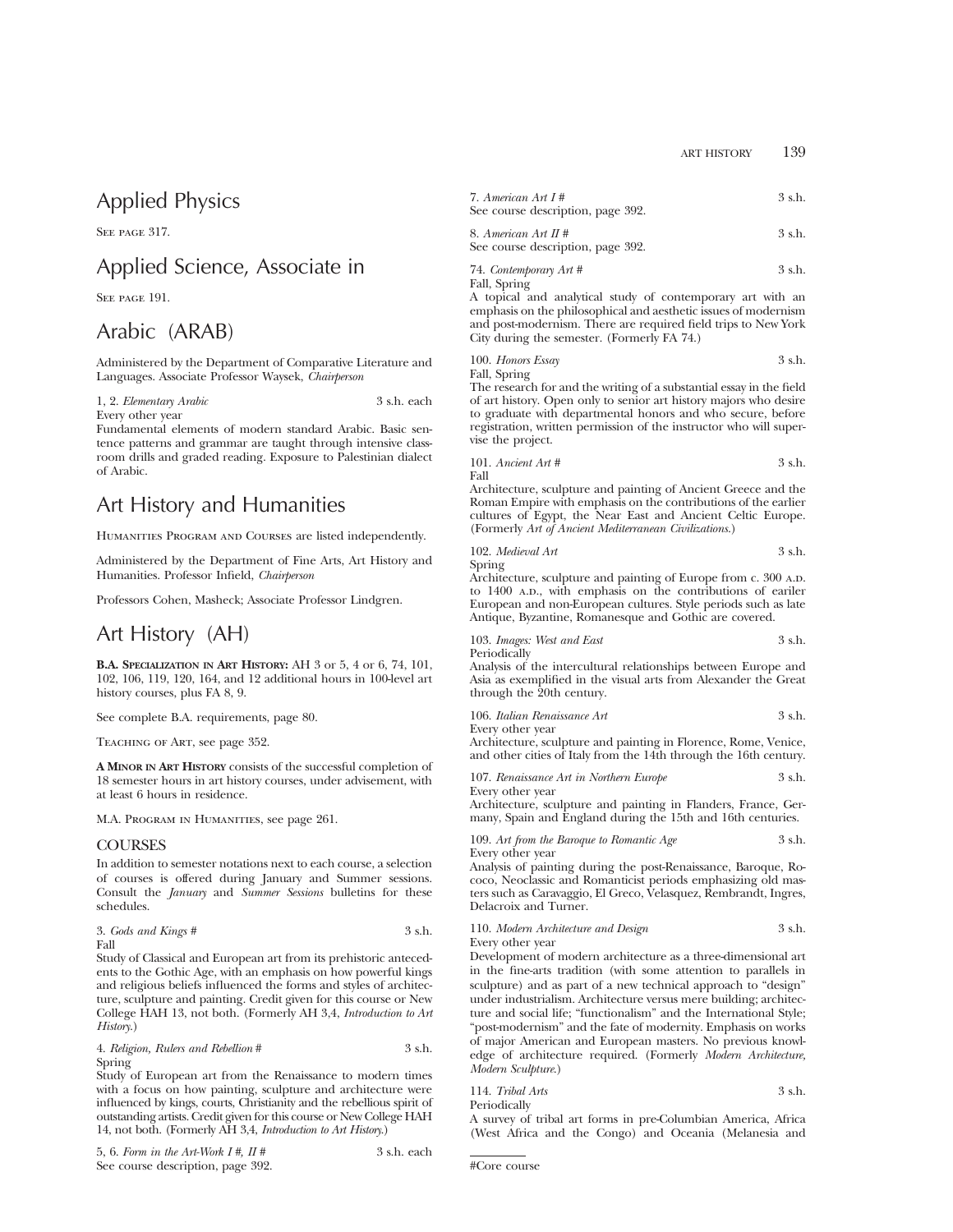Polynesia) with reference to religious, social and geographical influences. The art of each region is studied within the cultural context. Credit given for this course or New College HAH 6, not both.

118. *Pre-Islamic and Islamic Art* 3 s.h. Periodically

Origins and development of Islamic art in the Near and Middle East, from the prehistoric age through the 18th century. Emphasis is on the study of Islamic art in Iran and its spread throughout the world in architecture, sculpture, pottery and textile design.

119. *19th-Century Painting in Europe* 3 s.h. Every other year

Development of modern art during the 19th century, emphasis on the major movements, concepts and artists.

120. *20th-Century Painting in Europe* 3 s.h. Every other year

A survey emphasizing the concepts entailed in the various styles of 20th century European painting; concentration on the major movements in European painting since post-impressionism. Emphasis on the foundational role of the School of Paris, but also on the emergence of abstraction in Central Europe and the former Soviet Union; rationalist and irrationalist alternatives; response to American ascendancy after World War II; later modernism and postmodernism; problematics of nationalism and internationalism.

145. *American Art* 3 s.h. Every other year

Art in America from 1620 to the present. Emphasis on architecture, sculpture and painting, and the visual forms are analyzed within the context of American culture.

## 151. *Readings in Art History* 3 s.h. Fall, Spring

Specifically designed for concentration in a single area. Open to highly qualified students, normally seniors, who are capable of working independently. Before registering, the student must consult with the faculty member who will act as the tutor. This course is not a substitute for AH 164, *Senior Seminar*.

161. *Art of Personal Adornment* 3 s.h. Once a year

Analysis of the development of clothing design and personal decoration as art forms from Antiquity to the present. Chronologically presented, stylistic changes and fashions are examined within cultural contexts.

| 164. Senior Seminar | 3 s.h. |
|---------------------|--------|
| Spring              |        |

Open only to seniors specializing in art history or by permission of department chairperson. An intensive study of selected problems in historical research.

165. *Asian Art* 3 s.h. Periodically

Art forms of India, China and Japan with reference to philosophical, religious and social influences from the prehistoric through the 19th century. Architecture, sculpture, painting and ceramics are analyzed; themes, styles and techniques distinctive of the art tradition of each country are stressed.

| 168. Internship                   | 6 s.h. |
|-----------------------------------|--------|
| See course description, page 392. |        |

170. *Museum Studies* 3 s.h. Periodically

Under the supervision of the Director of the Emily Lowe Gallery, students gain theoretical and practical experience in the functions and operation of galleries: cataloging, authentication, insurance and methods of displaying works of art. Visits to museums, guest lecturers and informal seminars.  $Pass/D+/D/Fail$ grade only.

| 187. Landscape in Art<br>See course description, page 392.        | 3 s.h.   |
|-------------------------------------------------------------------|----------|
| 188. Age of Rembrandt<br>See course description, page 392.        | $3$ s.h. |
| 192. Workshop in Art History<br>See course description, page 392. | $3$ s.h. |

# Asian Studies (AS ST)

Assistant Professor of Chinese Chiu, *Chairperson*, *Asian Studies Advisory Committee*

The Asian Studies major is designed to provide the student with a broad interdisciplinary understanding of the traditional and modern civilizations of India, China and Japan. To assure that the student will receive training in a specific discipline, besides studying Asian courses for the major, students are further required to complete a minor (18 hours) in the discipline of their choice.

Each student will choose a core of four courses, concentrating on either traditional or contemporary Asia, and also take a seminar as part of the major. Study of an Asian language is strongly recommended. Chinese and Japanese courses are offered at Hofstra. Courses in these languages beyond level 4 may be counted toward the major requirements.

**B.A. SPECIALIZATION IN ASIAN STUDIES:** 30 credits in Asian studies and a minor consisting of 18 credits in an academic discipline, distributed as follows: A. 12 credits from four different fields of study of the following:

|             | A. 12 creates from four uncrent fields of study of the following. |
|-------------|-------------------------------------------------------------------|
| AН          | 165. Asian Art, 3 s.h.                                            |
| ANTH        | 103. Peoples $\mathcal{E}$ Cultures of Asia, 3 s.h.               |
| <b>CLIT</b> | 149. Asian Literature: India, 3 s.h.                              |
|             | 150. Asian Literature, 3 s.h.                                     |
| <b>ECO</b>  | 112. Economic Development of China, 3 s.h.                        |
|             | 114. <i>Japan's Modern Economy</i> , 3 s.h.                       |
| GEOG        | 113. Economic Geography of East & Southeast Asia,                 |
|             | 3 s.h.                                                            |
| <b>HIST</b> | 71. China & Japan to 1800, 3 s.h.                                 |
|             | 72C. China & Japan Since 1800, 3 s.h.                             |
| PHI         | 17. Introduction to Eastern Philosophy, 3. s.h.                   |
| PSC         | 144. Asian Politics $\mathcal{C}$ Government, 3 s.h.              |
| RELI        | 15. Introduction to Eastern Religious Traditions, 3 s.h.          |
|             | B. 15 additional credits in courses chosen from the following:    |
| АH          | 165. Asian Art, 3 s.h.                                            |
| ANTH        | 103. Peoples $\mathcal{C}$ Cultures of Asia, 3 s.h.               |
| <b>CLIT</b> | 149. Asian Literature: India, 3 s.h.                              |
|             | 150. Asian Literature: China & Japan, 3 s.h.                      |
|             | 190. World Literature $\mathcal{C}$ the Anatomy of Cultural Dif-  |
|             | ference, 3 s.h.                                                   |
| ECO         | 112. Economic Development of China, 3 s.h.                        |
|             | 114. <i>Japan's Modern Economy</i> , 3 s.h.                       |
| <b>ENGL</b> | 167. Post-Colonial Literature of South Asia, 3 s.h.               |
| <b>GEOG</b> | 113. Economic Geography of East & Southeast Asia,                 |
|             | 3 s.h.                                                            |
|             | 131. <i>Japan</i> , 3 s.h.                                        |
| HIST        | 71. <i>China &amp; Japan to 1800</i> , 3 s.h.                     |
|             | 72C. China & Japan Since 1800, 3 s.h.                             |
|             | 173. Modern China, 3 s.h.                                         |
|             | 174. Modern Japan, 3 s.h.                                         |
|             | 175. Confucian China: Origins to the 18th                         |
|             | Century, 3 s.h.                                                   |
|             |                                                                   |

- 177, 178. *Special Studies in History,* 3 s.h. each
- LING 7. *History of Chinese Calligraphy & Language*, 3 s.h.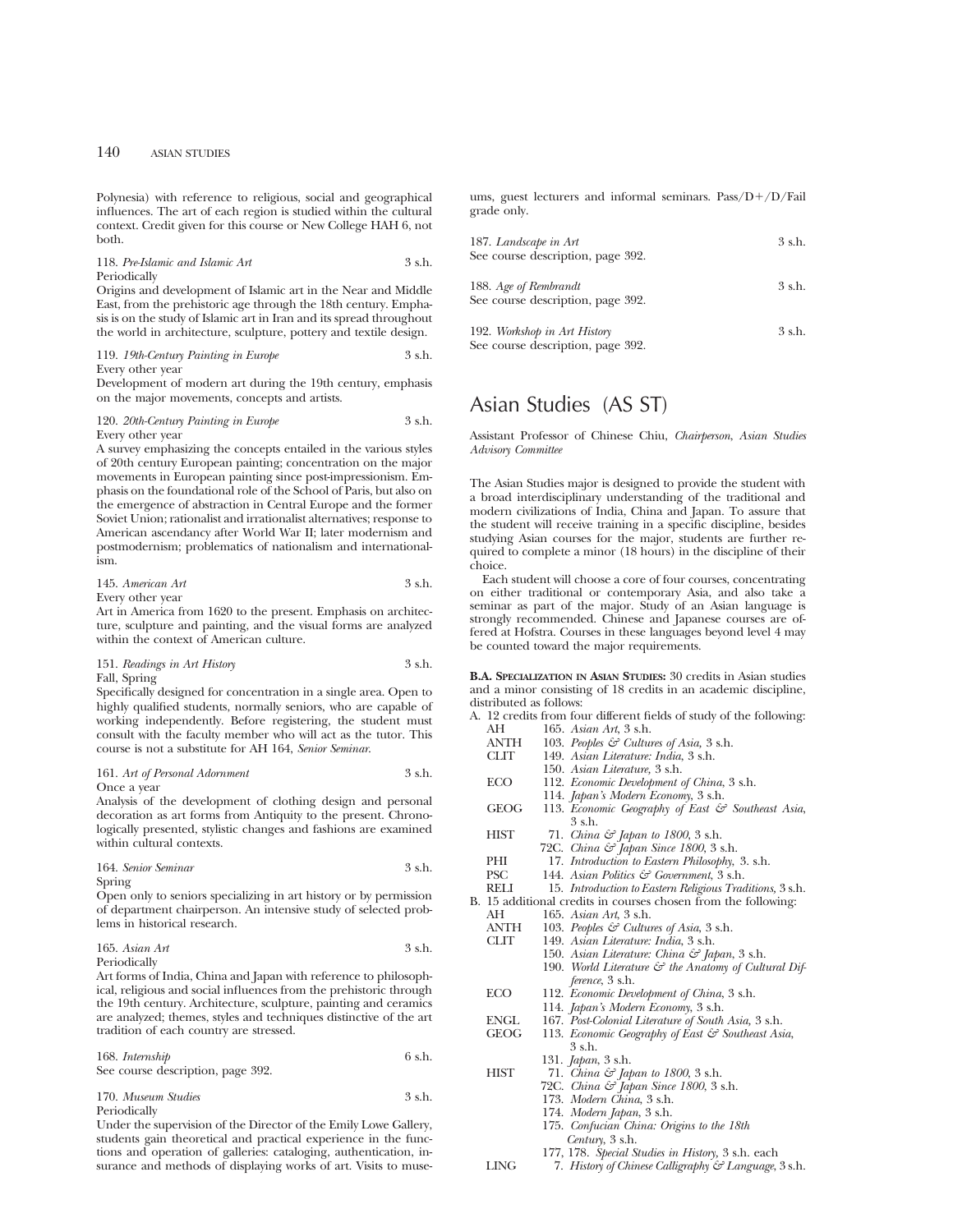- LIT 80. *Chinese Literature in Translation,* 3 s.h.
	- 89. *Beauty & Sadness in Japanese Literature and Culture,* 3 s.h.
- PHI 17. *Introduction to Eastern Philosophy*, 3 s.h.
	- 60. *Introduction to Chinese Philosophical & Religious Traditions,* 3 s.h.
	- 102. *Mysticism*  $\mathcal{C}$  *the Spiritual Quest*, 3 s.h.
- PSC 144. *Asian Politics & Government*, 3 s.h.
	- 146. *China: Government & Politics*, 3 s.h.
	- 154. *Seminar: Comparative Politics*, 3 s.h.\*
- RELI 15. *Introduction to Eastern Religious Traditions*, 3 s.h.

C. 3-credit Seminar:

- AS ST 195. *Asian Studies Seminar*, 3 s.h.
- D. A minor, consisting of 18 credits, taken in an academic discipline. Courses taken in the major may not be applied toward the minor.

See complete B.A. requirements, page 80.

## **COURSES**

These courses are sometimes offered during the January and Summer sessions. Consult the *January* and *Summer Sessions* bulletins for these schedules.

| 100. Honors Essay | 3 s.h. |
|-------------------|--------|
| Once a vear       |        |

Research for and writing of a substantial essay on Asia. Open only to senior Asian Studies majors who are eligible for departmental honors and who secure written permission of the instructor who will supervise the essay.

| 195. Asian Studies Seminar | 3 s.h. |
|----------------------------|--------|
| Once a year                |        |

Examination of selected topics from the perspectives of the several disciplines represented by student and faculty members by means of special lectures and student papers. Open only to Asian Studies Program students in the senior year.

209A. *Summer Asian Affairs Institute* 3 s.h. Once a year

A four-week interdisciplinary course for secondary social studies teachers designed to facilitate teaching cultural universals with the visual arts. Selected Asian and African areas are linked by selected religious, political, economic and social universals with appropriate traditional and modern illustrations. For further information, contact the Coordinator, Hofstra Social Science Associum, Prof. D'Innocenzo, History Department. Pass/Fail grade only.

## ASIAN STUDIES COMMITTEE

David J. Chiu, *Assistant Professor*, Chinese

Wah Cheng, *Assistant Professor*, History

- Neil Donahue, *Associate Professor*, Comparative Literature and **Languages**
- David Flynn, *Associate Professor*, Management and General Business

Warren Frisina, *Assistant Professor*, Philosophy

Paul Harper, *Professor Emeritus,* Political Science

Ronald Janssen, *Associate Professor*, English

- Keun S. Lee, *Assistant Professor*, Marketing and International Business
- James Neelankavil, *Professor*, Marketing and International Business

Sabina Sawhney, *Assistant Professor*, English

Bridget Welsh, *Instructor*, Political Science

Yong Zhang, *Assistant Professor*, Marketing and International Business

# Astronomy (ASTR)

Administered by the Department of Physics. Associate Professor Edwards, *Chairperson*

Staff

## **COURSES**

These courses are sometimes offered during January and Summer sessions. Consult the *January* and *Summer Sessions* bulletins for these schedules.

5, 6. *Fundamentals of Astronomy* 3 s.h. each

Periodically

Elementary treatment of solar system and stellar astronomy. Prerequisites: 1 unit high school algebra; 1 unit plane geometry.

10. *The Universe* 3 s.h.

Periodically

This course is designed for nonscience students. It is intended to present a coherent picture of the universe from the nuclear structure of matter through the solar system and ultimately to stars and galaxies. Credit given for this course or ASTR 11 or ASTR 12 or New College NPG 2.

11. *The Solar System* # 3 s.h.

Fall, Spring

Elementary treatment of the solar system, tracing the development of ideas to the present time. Accompanying laboratory illustrates measurements appropriate to solar astronomy. (2 hours lecture, 2 hours laboratory.) Credit given for this course or ASTR 10, not both.

| 12. Stars and Galaxies # | 3 s.h. |
|--------------------------|--------|
| $E_011$ $E_{min}$        |        |

Fall, Spring

Elementary treatment of stellar and galactic astronomy, tracing the development of ideas to the present time. Accompanying laboratory illustrates measurements appropriate to stellar and galactic astronomy. (2 hours lecture, 2 hours laboratory.) Credit given for this course or ASTR 10, not both.

31. *Frontiers of Astronomy: Black Holes,*

|                   | Pulsars, Supernovae and Quasars |  | 3 s.h. |
|-------------------|---------------------------------|--|--------|
| المطالحة فالمرضان |                                 |  |        |

Periodically

Recently discovered astronomical objects are presented from the point of view of the nonphysics major. Cosmological theories such as the Big Bang theory are considered in terms of present day observational effects. Prerequisites: ASTR 11, 12.

## Athletic Training

See Physical Education and Sport Sciences

## Audio/Video/Film (AVF)

Associate Professor DelGaudio, *Chairperson*

Professor Delamater; Assistant Professors Abod, Franklin, Gershon, Katzman, Miller, Murillo, Kaplan; Special Assistant Professor Morrow.

## **BACHELOR OF ARTS PROGRAMS**

The Department of Audio/Video/Film offers programs in each of three areas leading to a Bachelor of Arts degree.

Candidates for graduation from the School of Communication with the degree of Bachelor of Arts must fulfill the B.A. requirements as listed under the School of Communication on page 104. In addition, students majoring in Audio/Video/Film must complete the program requirements listed below plus a liberal arts minor from one of the following: any minor in the College of Liberal Arts and Sciences, or the Department of Speech Communication and Rhetorical Studies. The minor must consist of 18 semester hours as defined by that discipline, of which at least 6 hours must be taken in residence.

**(NOTE:** Major and minor fields will be listed on the student's

<sup>\*</sup>Depending on course content. #Core course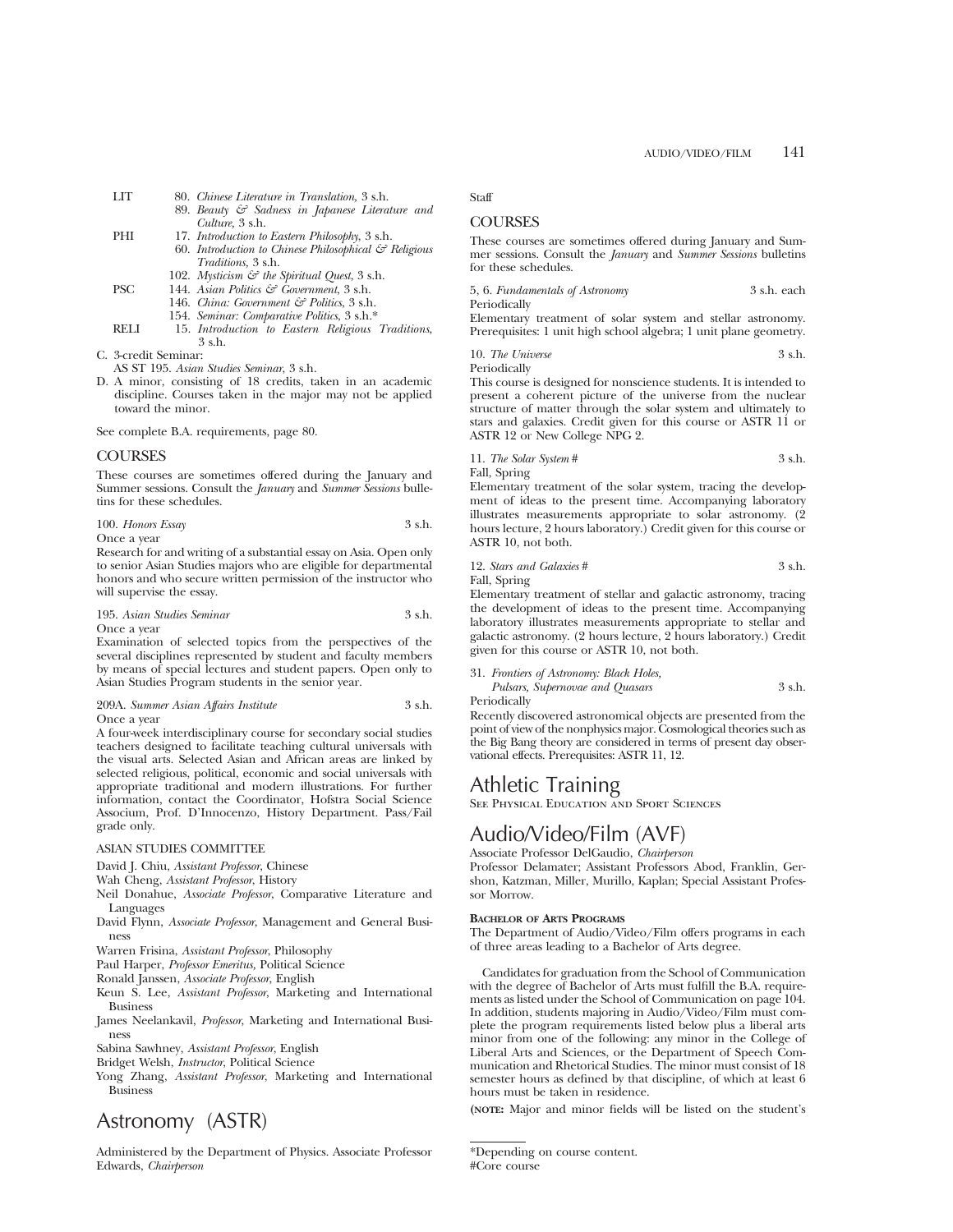record. Only courses acceptable for the major may be applied toward the minor, and only with grades of  $C^{\sim}$  or better.  $Pass/D+/D/Fail credit will be given toward an academic major$ and minor for courses offered only on this basis.)

## **B.A. MAJOR IN AUDIO/RADIO:** 36 s.h.

12 s.h.—SCO 1, 2, 3, 4

- 15 s.h.—AVF 11, 21, 41, 111, 131
- 3 s.h.—Chosen from AVF 91 or 161
- 3 s.h.—JRNL 11
- 3 s.h.—Chosen from JRNL 15, any MASS course or any AVF course chosen under advisement
- **B.A. MAJOR IN VIDEO/TELEVISION:** 37 s.h.

12 s.h.—SCO 1, 2, 3, 4

- 19 s.h.—AVF 24, 26, 44, 64 or 84, 164 & 165
- 3 s.h.—Chosen from any MASS course
- 3 s.h.—Any AVF course chosen under advisement

#### **B.A. MAJOR IN FILM STUDIES AND PRODUCTION:** 36-37 s.h.

- 12 s.h.—SCO 1, 2, 3, 4
- 9 s.h.—AVF 10, 27, 47
- 6 s.h.—Chosen from AVF 137A, 137B, 157, 158, or 177
- 6 s.h.—Chosen from AVF 60, 80, or any 100-level AVF course, chosen under advisement
- 3-4 s.h.—Chosen from AVF 21, 24, 26, JRNL 11, 20, or any MASS course, chosen under advisement

**NOTE:** For students interested in majoring in combined disciplines, inquiry should be made in the School of Communication Dean's Office, Room 318, Dempster Hall.

### **BACHELOR OF SCIENCE PROGRAMS**

To qualify for a B.S. major:

- a) Student must be at least of sophomore standing,
- b) Student must have obtained a minimum grade of  $B-$  in AVF 24 and any subsequent production courses, and
- c) Student must get permission of adviser and the B.S. programs coordinator.

Candidates for graduation from the School of Communication with the degree of Bachelor of Science must meet the following qualifications:

- a) Student must complete at least 124 semester hours (130 semester hours in the Video/Television and Business specialization),
- b) Student must work closely with adviser to ensure fulfillment of all B.S. requirements as listed on page 114,
- c) Student must fulfill the B.S. requirements as listed under the School of Communication on page 114, and
- d) Student must complete the program requirements listed under one of the B.S. majors listed below.

## **B.S. MAJOR IN VIDEO/TELEVISION:** 94 s.h.

12 s.h.—SCO 1, 2, 3, 4 (see page 115)

- 15 s.h.—ENGL 102 or LING 101, DRAM 3, 9, 190 and a literature course, chosen under advisement
- 6 s.h.—PHYS 6, CSC 5

19 s.h.—AVF 14 (6 s.h.), 21, 24, 26, 44

- 3 s.h.—AVF 64 or 84
- 15 s.h.—AVF 106, 134, 144, 164 & 165
- 3 s.h.—Chosen from MASS 11 or JRNL 21
- 9 s.h.—Chosen from departments within the School of Communication, other than video/television courses, chosen under advisement
- 12 s.h.—Chosen from any liberal arts courses, not in the AVF department, chosen under advisement.

## **B.S. MAJOR IN VIDEO/TELEVISION AND FILM:** 94 s.h.

- 12 s.h.—SCO 1, 2, 3, 4 (see page 115)
- 15 s.h.—ENGL 102 or LING 101, DRAM 3, 9, 190, and a literature course, chosen under advisement
- $6$  s.h.—PHYS  $6,$  CSC  $5$
- 22 s.h.—AVF 10, 14 (6 s.h.), 24, 27, 44, 47
- 6 s.h.—AVF 60 or 80, 64 or 84
- 15 s.h.—AVF 110, 144 or 168, 164 & 165, 167
- 6 s.h.—Chosen from AVF 84, 134, 137A, 137B, 144, 157 or 158
- 3 s.h.—Chosen from MASS 11 or JRNL 21
- 6 s.h.—Chosen from AVF courses, chosen under advisement 3 s.h.—Chosen from any liberal arts courses, not in the AVF department, chosen under advisement

**B.S. MAJOR IN VIDEO/TELEVISION AND BUSINESS:** 100 s.h.

- 12 s.h.—SCO 1, 2, 3, 4 (see page 115)
- $6$  s.h.—ENGL  $30$ ; ENGL  $102^\circ$  or LING 101, chosen under advisement
- 9 s.h.—ECO 1, 2, and one other ECO course, chosen under advisement
- 3 s.h.—Chosen from SPCM 1 or 7.
- 6 s.h.—Chosen from any literature courses, chosen under advisement
- 19 s.h.—AVF 14 (6 s.h.), 24, 26, 44, 64 or 84
- 9 s.h.—AVF 134, 164 & 165
- 6 s.h.—Chosen from AVF courses, chosen under advisement
- 3 s.h.—Chosen from MASS 11 or JRNL 21 6 s.h.—Chosen from School of Communication courses, outside of AVF department, chosen under advisement
- 21 s.h.—Chosen from Zarb School of Business courses, chosen under advisement.

**A Minor in Audio/Video/Film** consists of the successful completion of 18 semester hours of courses, chosen under advisement. At least 6 hours must be taken in residence.

## **COURSES**

In addition to semester notations next to each course, a selection of courses is offered during January and Summer sessions. Consult the *January* and *Summer Sessions* bulletins for these schedules.

10. *Introduction to Film and Television Study* # 3 s.h. Fall, Spring

The basic language of filmic expression and the methodologies of film study, including their influence on television and video, are introduced through analysis of films and television programs. Emphasis is on ways of looking at films and television, the major concepts of theory, the various forms of film and television, and the techniques that determine visual styles. Cannot fulfill core requirement for AVF majors. (Formerly COMM 60, *Introduction to Film Study*.)

#### 11. *History and Theory of Audio and Radio* 3 s.h. Fall, Spring

Introduction to the development of the radio industry, from 1919 to the present, focusing on managerial structure and philosophies, technological changes, programming formats, licensing, and national and international policies. Prerequisite: SCO 4. (Formerly COMM 13, *Survey of Radio*.)

## 14. *Video Production: Practical Experience* 1-2 s.h. Fall, Spring

Practice in all phases of video production in addition to special projects assigned on an individual basis. Up to 6 s.h. to be applied to the B.S. degree. Open only to B.S. majors.  $Pass/D+/D/Fall$ grade only. No liberal arts credit. (Formerly COMM 125, *Television Production Practical Experience*.)

## 21. *Fundamentals of Audio Production* 3 s.h.

Fall, Spring

Theories and practices of basic audio production. Course focuses on audio board operations, production formats, microphones,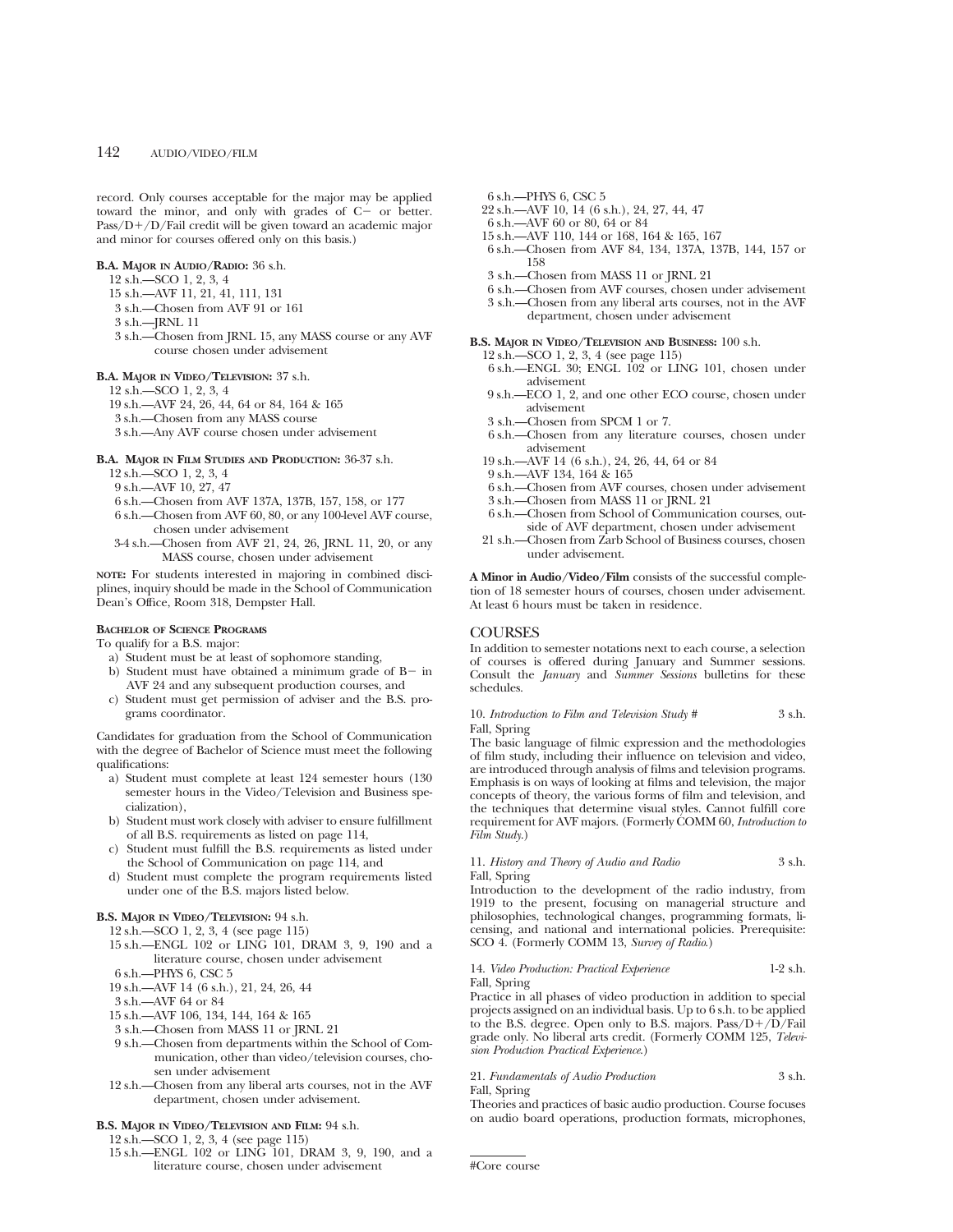analog and digital recording and playback equipment, and other studio standards. Students are required to be available for production and laboratory time beyond scheduled class time. Admission to class by permission of department. Prerequisite: SCO 4. No liberal arts credit. (Formerly COMM 21, *Fundamentals of Radio Production*.)

### 24. *Fundamentals of Video: Studio Production* 4 s.h. Fall, Spring

Introduction to the creative process of video production emphasizing the theory, language and techniques of production as applied in the studio/control room environment. Topics include the moving image, audio, lighting, editing and the integration of the various positions for the multicamera production. Admission to class by permission of department. Students are required to be available for production work beyond scheduled class time. Prerequisite: SCO 4. No liberal arts credit. (Formerly COMM 11, *Basic Television Production*.)

## 26. *Fundamentals of Video: Field Production and Editing* 3 s.h. Fall, Spring

Introduction to field video production emphasizing the theories and concepts of production applicable to shooting on location. Studies include applied video techniques and basic postproduction editing methods used in electronic news gathering (ENG), satellite news gathering (SNG), and electronic field production (EFP) for various purposes, including news events, documentaries, industrials, educational programming, training and sales promotion. Students are required to be available for production work beyond scheduled class time. Admission to class by permission of department. Prerequisite: SCO 4. No liberal arts credit. (Formerly COMM 124, *Workshop: Electronic Field Production Techniques*.)

## 27. *Introductory Film Production* 3 s.h. Fall, Spring

Introduction to film production emphasizing the development of short narrative films and the use of principles of continuity filmmaking. Basic processes of how cameras work and how films are constructed from scripting through editing. Equipment is provided but students will have expenses for film and processing. Admission to class by permission of department. Prerequisites: SCO 4 and AVF 10. (Formerly COMM 61, *Film Theory and Technique I.*)

### 40. *Television Production* 3 s.h. Periodically

Practice and theory of the use of video and sound for cognitive and affective communication, stressing the development of creative, original concepts and ingenuity of execution in production and direction. Students are required to be available for production work beyond scheduled class time. Open to nonmajors only. Prerequisite: SCO 4. No liberal arts credit. (Formerly COMM 12A, *Intermediate Television Production*.)

## 41. *Intermediate Audio Production* 3 s.h. See course description, page 400.

## 44. *Advanced Facilities Training* 3 s.h. Fall, Spring

Training and practice with broadcast-quality equipment. Basic engineering theory is studied and the core technical areas of high-level equipment are investigated and practiced. Technical preparation for intermediate and advanced production work. Students are required to be available for production work beyond scheduled class time. Admission to class by permission of department. Prerequisite: AVF 24. No liberal arts credit. (Formerly COMM 119A, 119.)

## 47. *Intermediate Film Production* 3 s.h. Fall, Spring

Advanced concepts of film production and the creation of alternatives to continuity filmmaking are practiced through production of short films. Equipment is provided but students will

have expenses for film and processing. Admission to class by permission of department. Prerequisite: AVF 27. (Formerly COMM 62, *Film Theory and Technique II*.)

60. *Documentary Film and Video Production* 3 s.h. Every other year

Students produce and direct individual or group projects that explore issues of documentary. Emphasis is on confronting social and political problems through the media. Equipment is provided but students will have expenses for videotape and film and processing. Admission to class by permission of department. Prerequisite: AVF 26 or 47. (Formerly COMM 171A, *Advanced Film Production*.)

### 64. *Intermediate Video: Studio Production* 3 s.h. Fall, Spring

Intensive practice and theory of intermediate video techniques. Methods of communicating various messages through images and sound. Studies of the effects that can be achieved through the use of the camera and the creative development in both narrative and nonnarrative productions. Students are required to be available for production work beyond scheduled class time. Admission to class by permission of department. Prerequisite: AVF 44. No liberal arts credit. (Formerly COMM 17, *Intermediate Production Workshop: Television*.)

## 65. A-Z. *Video Production Workshop* 1-2 s.h. Periodically

Intensive examination and practice in specific production duties and responsibilities. Possible topics include directing, associate directing, stage managing, and talent makeup.

As individual topics are selected, each is assigned a letter (A-Z) and added to the course number. Course may be taken a number of times as long as there is a different letter designation each time it is taken. Admission to class by permission of department. No liberal arts credit. (Formerly COMM 15, *Production Workshop— Broadcasting: Television*; COMM 22, *Television Production Workshop: Associate Directing*.)

## 66. *Video Lighting* 1 s.h. Once a year

Aesthetic, technical, and theoretical considerations of the art of lighting for video. Study, analysis, and practice of fundamental and intermediate lighting methods for both the studio and field production. Students are required to be available for lighting sessions beyond scheduled class meetings. Admission to class by permission of department. Prerequisite: AVF 44. No liberal arts credit. (Formerly COMM 19, *Television Lighting Workshop*.)

## 80. *Experimental Film and Video Production* 3 s.h.

Every other year

Students produce and direct individual or group projects that explore issues of nonnarrative and other experimental, selfexpressive forms. Emphasis is on experimental combinations of image and sound and alternatives to classic Hollywood style. Equipment is provided but students will have expenses for videotape and film processing. Admission to class by permission of department. Prerequisite: AVF 26 or 47. (Formerly COMM 182A, *Workshop: Experimental Film Production*.)

#### 84. *Alternative Video Production Techniques* 3 s.h. January

Various theories and demonstrations of the alternatives to liveon-tape production techniques. Evaluations are made of the different methods and their best use. Written analyses of current broadcast and nonbroadcast methods are required. Admission to class by permission of department. Prerequisite: AVF 44. No liberal arts credit. (Formerly COMM 123, *Workshop: Video Production Techniques*.)

## 90. *Acting for Television and Film* 3 s.h. Periodically

Techniques used in acting for the camera. Processes that differ from those used in stage acting. Extending the range of the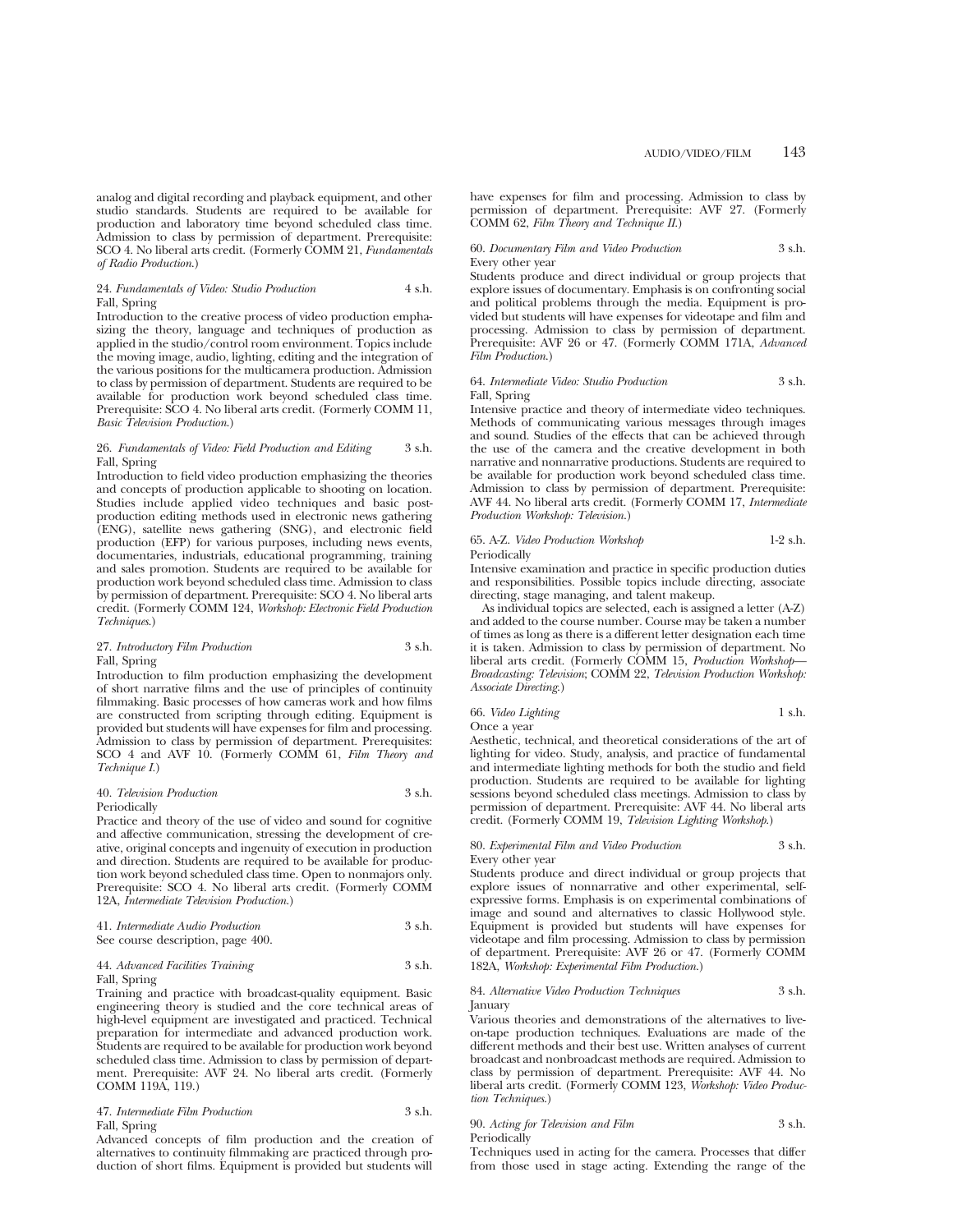student actor to include the electronic and film media. Scene study, appropriate projects assigned and substantive written critical evaluations are required. Students are subject to rehearsal and production calls beyond class hours. Prerequisites: DRAM 59 & 60 or permission of instructor. Individual audition required before registration. Same as DRAM 169. (Formerly COMM 169.)

### 91. *Audio Announcing* 3 s.h. Spring

Theories and practices of multiple audio announcing formats. Course includes analyzing, scripting and performing the following: dramatic productions, various DJ formats, news, commercial and noncommercial spot reads, and more. Students are required to be available for production work beyond scheduled class time. Audition required for admission. Admission to class by permission of department. No liberal arts credit. Prerequisites: AVF 21 and 111; or permission of instructor. (Formerly COMM 132.)

#### 94. *Television Performing* 3 s.h. Periodically

Effective presentation of newscasts, sportscasts, interviews, panel discussions and other video forms. Emphasis is on development of the student's own personality and rhetorical talents. Exercises are videotaped, analyzed and criticized by instructors and peers. No liberal arts credit. (Formerly COMM 18.)

## 100. *Principles of Nonlinear Digital Editing* 3 s.h. Periodically

A post-production film and video course introducing students to the theories and concepts of nonlinear digital editing using the Avid Media Composer and/or other computer-based systems. Through screenings, lectures, discussions and demonstrations, students learn basic editing concepts and styles and methods of accomplishing various editing tasks. Admission to class by permission of department. Prerequisite: AVF 26 or 47. No liberal arts credit. (Formerly COMM 129.)

| 104. Video Graphics | 1 s.h. |
|---------------------|--------|
| Once a year         |        |

This course focuses on the artistic elements, design factors, and impact of video graphics. Study of intermediate and advanced operation and production techniques involved in creating computerized graphics for video use. Admission to class by permission of department. Prerequisite: AVF 44. No liberal arts credit. (Formerly COMM 20, *Television Production Workshop: Audio and SEG*.)

## 106. *Advanced Video Editing* 3 s.h. Fall, Spring

Emphasis on the use of computerized equipment to facilitate the creative decision-making processes of video editing. Study of how editing choices influence the way viewers perceive programming. Methods of editing drama or comedy, news footage, documentaries, and music are learned. Students are required to be available for editing sessions beyond scheduled class meetings. Admission to class by permission of department. Prerequisites: AVF 26 and 44 or permission of instructor. No liberal arts credit. (Formerly COMM 128.)

## 110. *Film and Television Writing: Theory and Application* 3 s.h. Once a year

The basic principles of narrative emphasizing plot and character development, film and television screenplay formats, and the process of screenwriting from synopsis through treatments to scripts. Admission to class by permission of department. Prerequisite: AVF 10. (Formerly COMM 103, *Cinema-TV Writing: Theory and Application*.)

|      | 111. Writing for Audio | 3 s.h. |
|------|------------------------|--------|
| Fall |                        |        |

Applied writing for audio. Formats covered include news, dramatic, commentary, and commercial and noncommercial spot writing. Admission to class by permission of department. Prerequisites: ENGL 1-2 and AVF 21. (Formerly COMM 131, *Writing for Radio*.)

131. *Contemporary Issues in Radio Broadcasting* 3 s.h. See course description, page 400.

## 134. *Producing and Television Programming* 3 s.h. Periodically

The study of research and development methodologies as applied to producing, programming, and distribution. Emphasis is on the producer's need to combine creative abilities and originality with vision, drive, and good business acumen. Course highlights ethics, responsible decision-making, critical thinking, organizational skills, and resourcefulness. Open to juniors and seniors only. No liberal arts credit. Prerequisite: AVF 24 or 26. (Formerly COMM 120, *Producing Reality Programming*.)

### 137A, 137B. *Film History* 3 s.h. each Every other year

The development of the motion picture from its origins in the 1890s to the present. The courses confront the issues of world cinema and the historiography of film as seen in the aesthetic, social, economic, and technological forces that influence the development of movies. 137A deals with approximately the first half of film history, 137B with the second. Prerequisite: AVF 10. (Formerly COMM 173, 174, *History of the Motion Picture*.)

## 138. *Film Adaptation* 3 s.h. Periodically

Study of the aesthetic and technical aspects and social implications of adapting plays and novels for the screen and remaking movies in different eras. Analysis of how narrative structure is affected by the medium of its presentation as seen through selected stories, novels, and films. Prerequisite: AVF 10. (Formerly COMM 111, *Cinema Adaptation of Plays and Novels*.)

## 139. *Film Theory* 3 s.h. Periodically

Study of the various theoretical approaches of how cinema relates to society and the individual. In addition to the classic film theories of Arnheim and Eisenstein, among others, and Bazin's and Kracauer's concepts of film realism, the course confronts issues such as Marxism, feminism, and structuralism and introduces new theoretical concepts as they develop. Prerequisite: AVF 10. (Formerly COMM 176, *Theories of Cinema*.)

## 144. *Television Directing* 3 s.h. Fall

The art and style of the television director and the processes involved in producing a television program, from basic concept to final production. Emphasis on creativity and leadership essential to the making of any television project. Students are required to be available beyond scheduled class time. Admission to class by permission of department. No liberal arts credit. Prerequisites: AVF 64 or 84. (Formerly COMM 121, *Television Directing and Producing*.)

## 145. *Non-Broadcast Video Production* 3 s.h. Periodically

Development of communication systems for nonbroadcast purposes. Focuses on writing, researching, planning and producing videotape programs for users with specific needs and audiences. Students work with clients through all phases of production from initial contact to completion and presentation of program. Admission to class by permission of department. Prerequisites: AVF 24, 26, 134. No liberal arts credit. (Formerly COMM 197.)

### 150, 151. *Independent Studies/Readings* 1-3 s.h. each Fall, Spring, Summer

Individualized courses designed to fill gaps in the student's knowledge of audio, video, or film. Ordinarily open to seniors in the Department of Audio/Video/Film who are exceptionally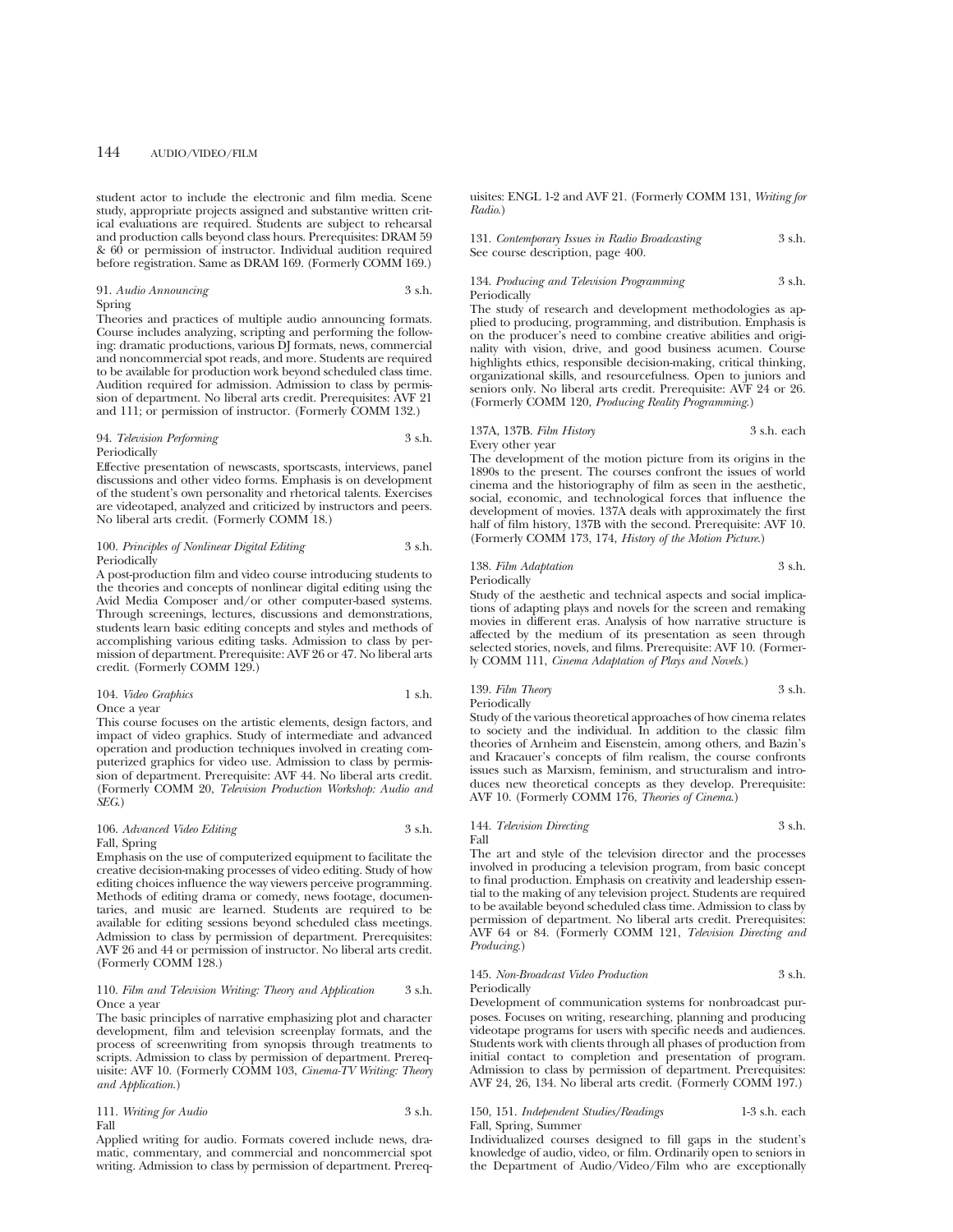capable of independent work. Before registering for this course, the prospective student must find a member of the department who will agree, in writing, to serve as instructor. Prerequisite: permission of department chairperson. (Formerly COMM 110, *Readings in Communications*.)

## 157. *Film Genres* 3 s.h. Once a year

Studies of genre cinema emphasizing critical and aesthetic analyses of significant types of motion pictures. Possible topics include film comedy, the Western, melodrama, the musical, science-fiction, and animated film. Prerequisite: AVF 10. May be repeated for credit when subject matter varies. (Formerly COMM 112.)

### 158. *Film Authorship* 3 s.h. Once a year

Studies of the concepts of film authorship and the auteur theory as applied to the work of particular directors and other filmmaking personnel. Possible topics include the films of Hitchcock, Truffaut, Bergman, or Kubrick, among others; the star as auteur; and the producer or studio as auteur. Prerequisite: AVF 10. May be repeated for credit when subject matter varies. (Formerly COMM 178, *Auteur-Director Series*.)

## 161. *Advanced Audio Production* 3 s.h. Spring

Theories and practices of advanced audio production techniques. Course includes conceptualizing, producing, directing, recording, editing and mixing multi-track audio projects. Students are required to be available for production and laboratory time beyond scheduled class time. Admission to class by permission of department. No liberal arts credit. Prerequisite: AVF 41; or permission of instructor. (Formerly COMM 130.)

### 164 & 165. *Advanced Television Production* 3 s.h. each Fall, Spring

Advanced practicums dealing with creative production in aesthetic and technical phases. Emphasis in 164 is on the production of commercials, promotions, and public service announcements. Open to juniors and seniors only. Emphasis in 165 is on the production of long-form television. Open to seniors only. Admission to class by permission of department. Prerequisites: AVF 64 or 84. No liberal arts credit. (Formerly COMM 122A, 122B, *Advanced Television Production I, II*.)

### 167. *Advanced Film Production Workshop* 3 s.h. Fall, Spring

A study of three major areas of 16mm film production: cinematography (including lighting), sound, and editing. The semester is divided into three segments, one devoted to each area, to allow participants to gain proficiency in the technical aspects of shooting film, recording sound (sync and dubbed), and editing multiple tracks. Equipment is provided but students will have expenses for film and processing. Admission to class by permission of department. No liberal arts credit. Note: When taken in the fall, this course is the first half of a one-year sequence that continues with AVF 168 in the spring. When taken in the spring, it is a stand-alone course. Prerequisite: AVF 47. (Formerly COMM 177, *Workshop: Film Production*.)

## 168. *Senior Film Projects* 3 s.h. Spring

Approaching film as a unique means of aesthetic expression, each student participates in a group production of an original student-scripted film. The group participates in every step from story conference through final-edited print. Emphasis is on making aesthetic decisions to create a short narrative film as each student learns all functions but masters one during production and post-production. Equipment is provided but students will have significant expenses for all other aspects of production. Admission to class by permission of department. Note: This course may only be taken as the second half of a one-year sequence that begins with AVF 167 in the fall. Prerequisite: AVF 167. (Formerly COMM 172A, *Film Directing*.)

170. *Internship Program* 1-3 s.h.

## Fall, January, Spring, Summer

An internship program provides an opportunity for students to apply their classroom experience to an appropriate professional work setting. Students work with an assigned faculty sponsor and an on-site supervisor. They work a requisite number of hours, keep a daily journal, and write midterm and final papers. Students must be approved for admission into the program before registering. Applications to the program, with information about deadlines, are available in the AVF department office. May be repeated for a total of 6 s.h. Prerequisites: junior class standing; GPA of 2.5 or better overall, the successful completion of 12 s.h. in the major, of which 6 s.h. must be in residence; and an intermediate level course in major.  $Pass/D+/D/Fall$  grade only. (Formerly COMM 189A, *Communication Internship*; 170, 171, *Internships*.)

## 177. *Documentary Film* 3 s.h. Every other year

A survey of the history of documentary film combined with a study of problems facing documentary film and video makers. Theoretical issues of objectivity, narrativity, social responsibility, and film technique are underlying concerns of documentaries viewed in class. Prerequisite: AVF 10. (Formerly COMM 175.)

## 180-189. A-Z. *Special Topics* 1-3 s.h. each

Periodically

Designed to meet the needs of individual and specific groups of students interested in special topics not covered by other course offerings.

As individual subjects are selected, each is assigned a letter (A-Z) and added to the course number. Any course may be taken a number of times as long as there is a different letter designation each time it is taken.

## 199. *Departmental Honors* 3 s.h. Fall, Spring

Individual research project in student's major area, under tutorial supervision. Open only to majors in the Department of Audio/Video/Film who are eligible according to the criteria listed on page 68, and who desire to graduate with departmental honors. Students should normally start work with their faculty adviser in the semester preceding their registration for this course. Permission of chairperson, prior to registration, is re-

# Baccalaureate Programs

SEE PAGE 59.

quired.

# Bilingualism

Administered by the Department of Romance Languages and Literatures. Associate Professor Schwab, *Chairperson*

The graduate bilingualism programs are:

I. Master of Arts Program

*A bilingual and bicultural understanding of the Hispanic and American ways of life*. This specialization is designed for persons holding a baccalaureate degree and for Spanish speaking professionals who have the necessary linguistic skills to perform their course work in Spanish and in English.

The candidate will take a placement examination, which will be used for purposes of advisement only, and must complete 36 hours of interdisciplinary courses as follows: SPAN 212, 213, 214, 215, 216; one 200-level course in each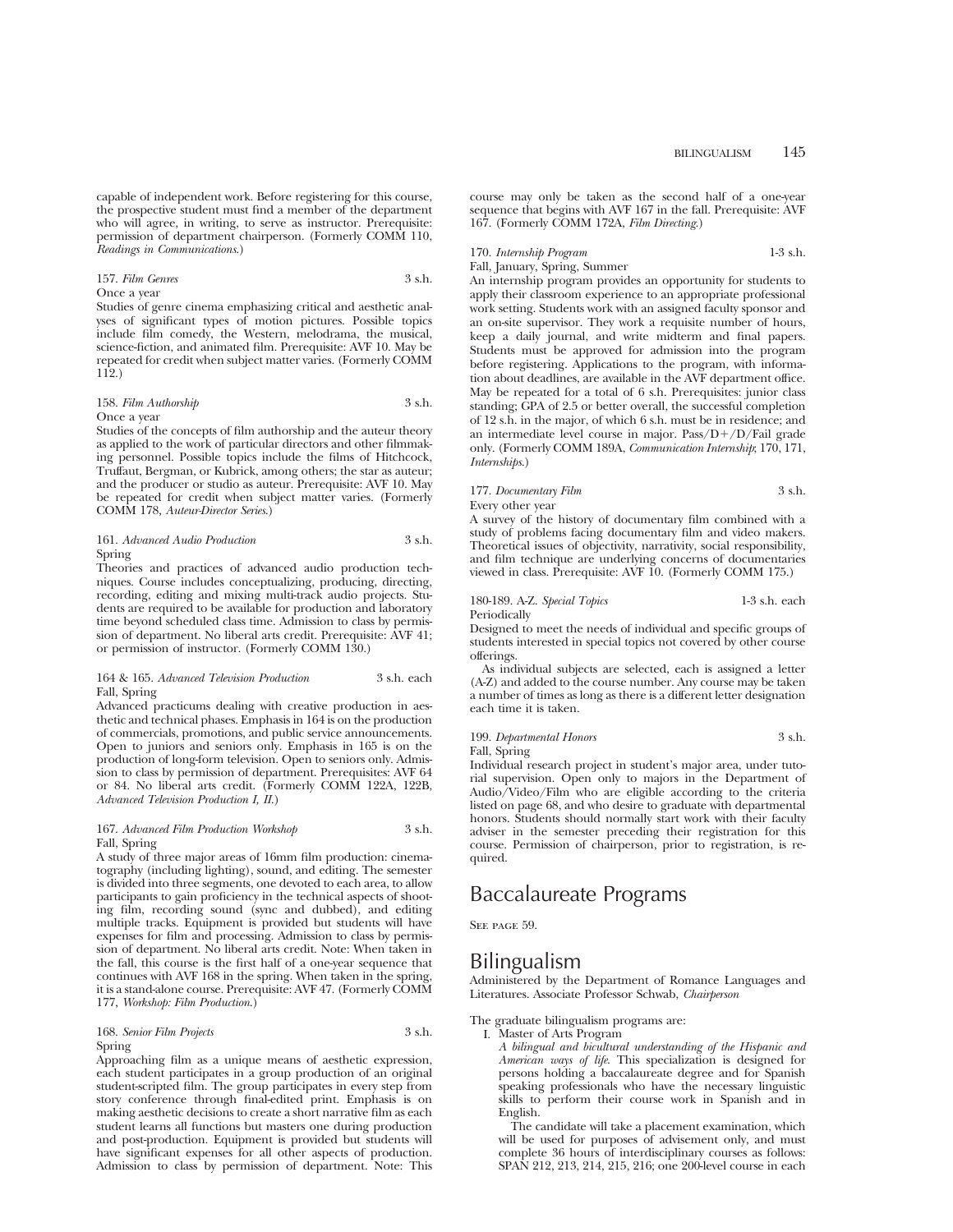of the following areas: literature, linguistics, history, crosscultural materials and pedagogical orientation. A master's comprehensive examination is required. Professor Rodriguez, *Coordinator*

II. Master of Science in Education Programs A. Bilingual Elementary Education, see page 194. B. Bilingual Secondary Education, see page 357.

See complete graduate information, page 71.

III. Doctoral Programs

Programs with bilingual/bicultural concentrations leading to the Ed.D. or Ph.D. in Reading, Language, and Cognition. See page 339.

See complete doctoral information, page 77.

## Biochemistry (BCHM)

Administered by the Department of Chemistry. Associate Professor Finzel, *Chairperson*

The Chemistry Department's program for the B.S. Specialization in Biochemistry is accredited by the American Chemical Society. A student completing this course of study will be awarded a certificate from the Society.

**B.S. SPECIALIZATION IN BIOCHEMISTRY:** candidates for graduation must fulfill the following requirements:

- 1. The successful completion of at least 124 semester hours and a cumulative grade-point average of 2.0 in work completed at Hofstra. Military Science 1A, 1B, and 2A, 2B may not be counted toward this total semester hour requirement.
- 2. At least 62 semester hours must be completed in liberal arts courses outside the Chemistry Department.
- 3. There are two requirements that must ordinarily be completed in residence at Hofstra: 15 semester hours in the major field of specialization and the last 30 semester hours. The 15 semester hours need not be included within the last 30 hours.
- 4. The following general requirements: ENGL 1-2 or placement examination\* German, French or Russian preferred, completion of level 4 if studied in high school or to level 2 if studied as a new language;

Computer science, 3 semester hours;

Social science and humanities, 15 semester hours of core courses; (social science: 3 hours in behavioral social sciences and 3 hours in history and philosophy; humanities: 3 hours in the appreciation and analysis category (literature) and 3 hours in the creative participation category; and 3 hours from any core category).

For listing of core courses, see page 82.

5. The fulfillment of the following major requirements: BCHM 162, 163, 173, 176; CHEM 3A & 4A, 3B & 4B, 80, 105, 109, 124, 125, 131A & 132A, 131B & 132B, 141-142, and 3 hours of chemistry courses at the 100-level; PHYS 11A-12A, 11B, 12B; MATH 19, 20; BIO 1 & 2, 135.

**A MINOR IN BIOCHEMISTRY** consists of the successful completion of 18 hours in chemistry and biochemistry courses including BCHM 162, and 163 or 173, taken under advisement. Courses listed for the minor may not simultaneously be used to satisfy a chemistry minor. Chemistry majors may offer BIO 1 & 2, 135, 137, or 143 as part of the 18 hours for the minor. At least 6 hours must be taken in residence.

## **COURSES**

These courses are sometimes offered during January and Summer sessions. Consult the *January* and *Summer Sessions* bulletins for these schedules.

#### 162. *Molecular Biochemistry I* 3 s.h. Fall

Mechanisms of enzyme action (the active site); physical-organic interpretation of biochemical reaction mechanisms; enzyme kinetics; biochemical energetics; chemistry of proteins, nucleic acids, polysaccharides and lipids; interactions of large molecules; the genetic code; protein synthesis; molecular biology. (3 hours lecture.) Prerequisites: CHÉM 131A & 132A, 131B & 132B. Same as CHEM 162, BIO 162.

## 163. *Molecular Biochemistry II* 3 s.h. Every other Spring

Selected topics in biochemistry; focus on the control of biochemical processes. Topics may include control of replication, transcription and translation; ribosomes; chromosomes; biochemistry of cancer; allosteric control; membrane structure and function in metabolic and hormonal control mechanisms. (3 hours lecture.) Prerequisite: BCHM 162. Same as CHEM 163.

## 173. *Experimental Biochemistry* 3 s.h. Spring

A laboratory course in biochemical methodology. Experiments which illustrate biochemical concepts are emphasized. As time permits, the student will carry out experiments in the following areas: biochemical assays; enzymes (isolation, kinetics); chromatography and electrophoresis; clinical chemistry; physical chemistry of nucleic acids and proteins; radioisotope methodology. (1 hour lecture, 6 hours laboratory.) Prerequisites: BCHM 162 and CHEM 105 and 109. Same as CHEM 173. No liberal arts credit.

## 176. *Seminar in Biochemistry* 1 s.h. Every other Spring

Students report on recent journal articles and classical papers in biophysical chemistry. Their impact on current research is considered. (1 hour seminar.) Prerequisite: permission of instructor. Same as CHEM 176.

182 & 183. *Biochemical Research* 1-3 s.h. each Fall, Spring

The student conducts research under the direction of a faculty member on some topic of mutual interest. The problem will involve both laboratory and library work. (1 hour conference, 3 hours laboratory per credit.) The number of credits will be decided on before registration. Prerequisite: permission of faculty member and chairperson. Same as CHEM 182 & 183. No liberal arts credit.

# Biology (BIO)

## Professor Pumo, *Chairperson*

Associate Professor Anderson, *Director of Graduate Programs*

Professors Grimes, Kaplan; Associate Professors Anderson, Daniel, Erb, Morrissey, Seagull; Assistant Professors Burke, Clendening, Sanford, Willey.

The Donald E. Axinn Distinguished Professorship in Ecology and Conservation at Hofstra University. See page 414.

**B.A. SPECIALIZATION IN BIOLOGY:** students should apply to the department as soon as possible after making the decision to major in biology. Applications are available in the chairperson's office. Advisers are assigned when the student applies for acceptance as a major. The department encourages interested students to speak with a biology adviser about this specialization before declaring a major. Grades in biology lower than a  $C-$  do not count toward the total number of semester hours required for the biology specialization.

The following courses are required for the degree:

36 credits in biology including:

<sup>\*</sup>See University Degree Requirements, page 65.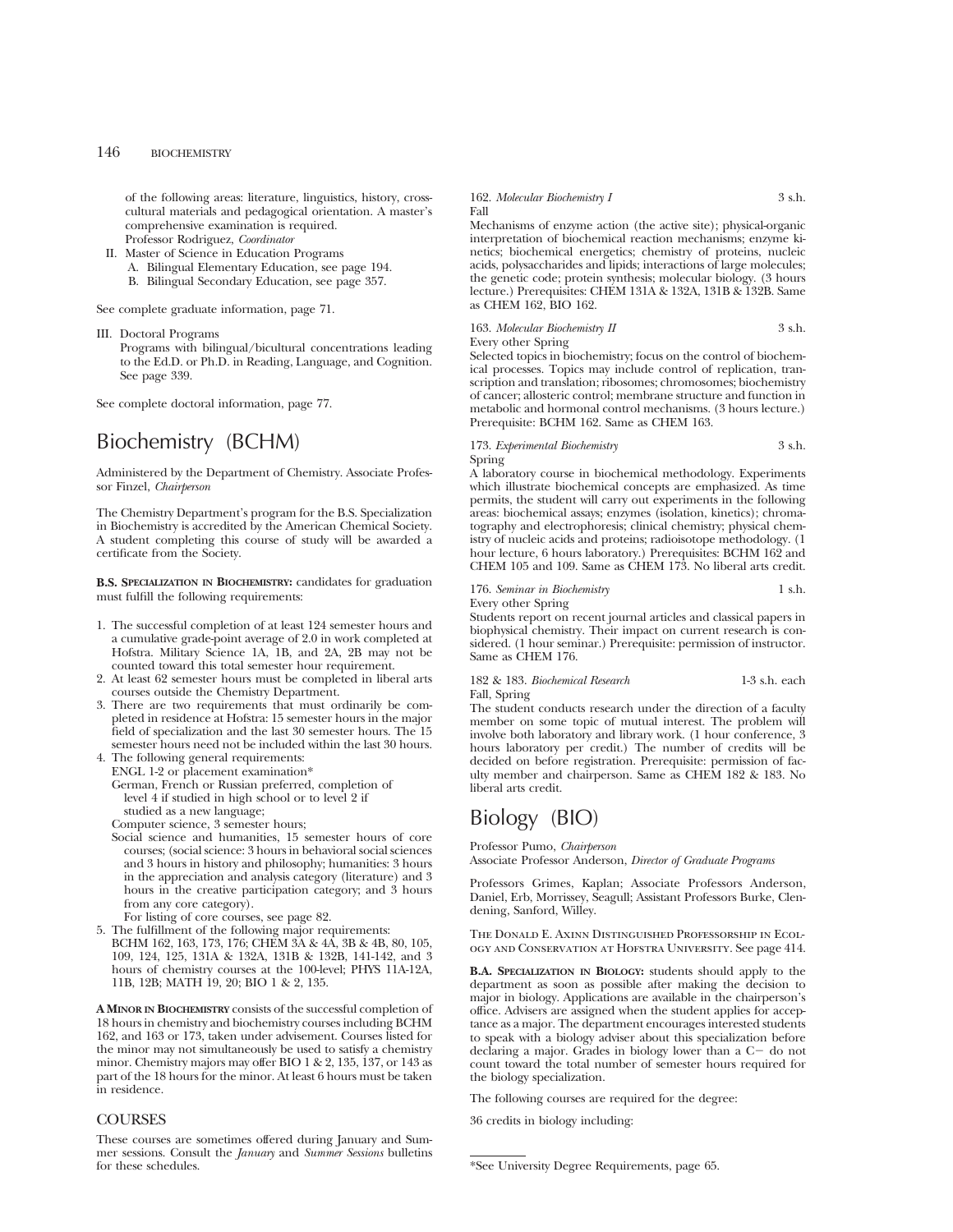BIO 1 & 2 (recommended for Freshman year) BIO 119, 135, 136, 137 (recommended for Sophomore year)

*One* course must be selected from *each* of the following biology categories:

I. BIO 23, 24, 147, 148A

II. BIO 143, 147, 150, 151A

III. BIO 109A, 114, 181

IV. BIO 144, 149A

Additional electives may be taken from the above categories or from other biology courses with these exceptions: BIO 3, 4, 50, 103, 105, 106, 162.

The following are also required: CHEM 3A & 4A, 3B & 4B, 131A & 132A, 131B & 132B; PHYS 1A-2A, 1B-2B or 11A-12A, 11B, 12B; a core course in mathematics (students planning to pursue advanced degrees in life and health sciences are urged to take MATH 19) and either a second mathematics course or *Biostatistics* (BIO 100), under advisement. BIO 100 may be used to satisfy either a MATH elective or a BIO elective, but not both.

See complete B.A. requirements, page 80.

Teaching of High School Biology and General Science, see page 355.

**B.S. SPECIALIZATION IN BIOLOGY:** students should apply to the department as soon as possible after making the decision to major in biology. Applications are available in the chairperson's office. Advisers are assigned when the student applies for acceptance as a major. The department encourages interested students to speak with a biology adviser about this specialization before declaring a major. Grades in biology lower than a  $C-$  do not count toward the total number of semester hours required for this specialization.

Candidates for graduation must successfully complete the following requirements.

- 1. The successful completion of at least 124 semester hours and a cumulative grade-point average of 2.0 in work completed at Hofstra. Military Science 1A, 1B, and 2A, 2B may not be counted toward this total semester hour requirement.
- 2. At least 60 semester hours must be completed in liberal arts courses outside the Biology Department.
- 3. There are two requirements that must ordinarily be completed in residence at Hofstra: 20 semester hours in the major field of specialization and the last 30 semester hours. The 20 semester hours need not be included within the last 30 hours.
- 4. The following general requirements: ENGL 1-2 or placement examination<sup>\*</sup>

Foreign language (same as B.A. requirement, page 80) Core course requirement: (for listing of core courses, see page 82) 6 semester hours in humanities: 3 hours in appreciation and analysis (literature), 3 hours in creative participation; 6 semester hours in social science: 3 hours in behavioral social sciences and 3 hours in history and philosophy.

**NOTE**: Students who matriculate at Hofstra with advanced standing, must complete at least 3 semester hours in humanities core courses and 3 semester hours in social science core courses in residence. In *no case* may core course requirements be taken elsewhere after matriculation at Hofstra.

5. The fulfillment of the following major and additional requirements:

45 credits in biology including:

BIO 1 & 2 (recommended for Freshman year)

BIO 119, 135, 136, 137 (recommended for Sophomore year) BIO 90, 100 (recommended for Junior or Senior year)

*One* course must be selected from *each* of the following biology categories:

I. BIO 23, 24, 147, 148A

- II. BIO 143, 150, 151A
- III. BIO 109A, 114, 119, 181
- IV. BIO 144, 149A

V. BIO 91, 92 (note: BIO 90 is a prerequisite for these courses)

Additional electives may be taken from the above categories or from other biology courses with these exceptions: BIO 3, 4, 50, 103, 105, 106, 162.

The following are also required: CHEM 3A & 4A, 3B & 4B, 131A & 132A, 131B & 132B; PHYS 1A-2A, 1B-2B or 11A-12A, 11B, 12B; a core course in mathematics (students planning to pursue advanced degrees in life and health sciences are urged to take MATH 19) and a second mathematics course, under advisement. *Biostatistics* (BIO 100) may be used to satisfy a MATH elective (in such cases, and additional 3 semester hours of biology must be completed).

**B.S. SPECIALIZATION IN BIOLOGY with a concentration in AQUA-CULTURE/MARICULTURE:** this program trains students in the design, care and operation of aquaculture/mariculture facilities. Numbers 1-4 of the five general requirements listed above for the B.S. Specialization in Biology must be met.

The following courses in biology are required: BIO 1 & 2, 100, 114, 135, 136, 143, 144, 147, 150, either 181 and 182 or 109A; 183, 184, 185 & 186, 187.

The following are also required: CHEM 3A & 4A, 3B & 4B, 131A & 132A, 131B & 132B; PHYS 1A-2A, 1B-2B; a core course in mathematics.

Recommended electives: MGT 101, 110; MKT 101; CHEM 105, 109 and 185.

**A MINOR IN BIOLOGY** consists of the successful completion of 18 semester hours of biology courses with a grade of  $C<sub>-</sub>$  or better with the following exceptions: BIO 3, 4, 50, 103, 105, 106, 162. At least 6 hours must be taken in residence.

BETA BETA: a national biology honor society, see page 69.

Biochemistry Program and Courses, see page 146.

Marine Laboratory: the Biology Department operates a marine laboratory in Jamaica, West Indies. All students are eligible to enroll in courses. See page 18.

**MASTER OF ARTS IN BIOLOGY:** the applicant must have a bachelor's degree (or equivalent) in biology. Any undergraduate deficiencies (including physics, mathematics and organic chemistry) must be made up before the completion of 15 semester hours of graduate work. Graduate students are expected to receive a grade of B or better in their biology courses. All students should meet with the Director of Graduate Programs at least once each semester.

Candidates must complete 33 semester hours of graduate work including an essay (BIO 303). At least 27 credits must be in biology courses numbered 200 or higher; up to 6 credits of electives may be chosen with permission of the Director of Graduate Programs.

In addition to a general course of study, concentrations are available in electron microscopy, marine and freshwater biology, molecular biology, and oral biology.

ELECTRON MICROSCOPY: this program is designed to provide a comprehensive two-year training experience in postgraduate biology and electron microscopy. Graduates of this program will be prepared to undertake routine maintenance of transmission

\*See University Degree Requirements, page 65.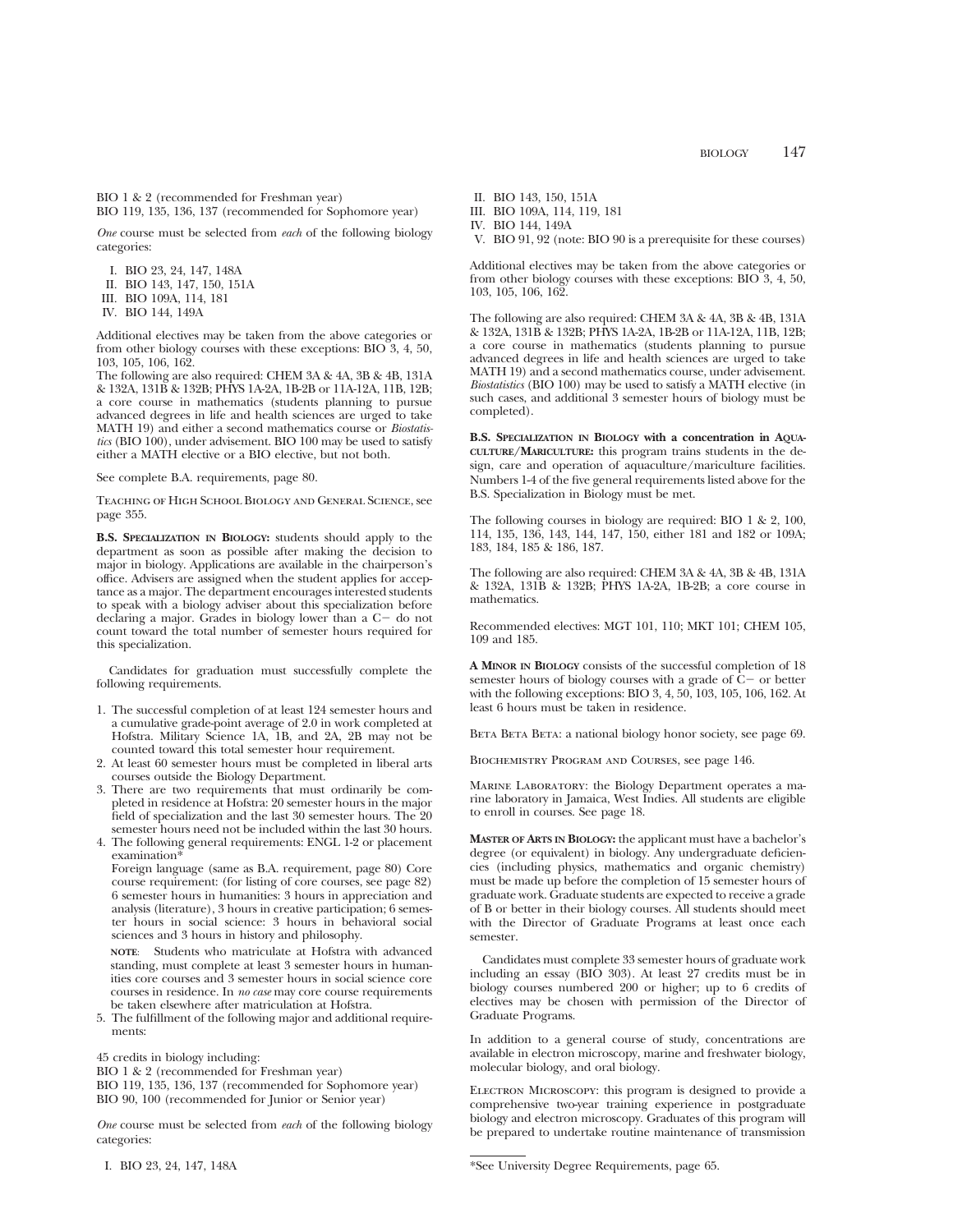and scanning electron microscopes, carry out a wide range of sophisticated investigative techniques and assist at all levels with biological research and analysis of research data.

Students should have an adequate background in histology, cell biology and anatomy. A semester of internship (equivalent to 3 semester hours) is required to complete this program.

Marine and Freshwater Biology: this program enables students to focus their studies on aspects of marine biology, limnology and aquaculture. In addition to the general M.A. requirements listed above, all students must accumulate 18 semester hours from the following courses: BIO 201, 204, 205, 207A, 208 229, 270, 307, 2183, 2184 (for restrictions on 2000-level courses, see page 76). All students are expected to complete their essay (303) on a subject related to marine or freshwater biology.

Molecular Biology: this program allows the student to focus on aspects of biology that are especially pertinent to biotechnology. Emphasis is on cell biology, genetics, cell culture, laboratory use of microcomputers and general laboratory techniques. Experience with DNA methodologies is available on an individual basis.

Oral Biology: this program is designed as the first stage of research training for those students who intend to pursue careers in oral biology or dentistry, or for those who intend to enter clinical dentistry, but who seek a broader background and research experience.

The courses include seminars in mammalian dentition, dental evolution, structure and function of salivary glands, and nutrition and regular courses in oral biology, electron microscopy, immunology, microbiology, cell biology, endocrinology and molecular pharmacology.

**MASTER OF SCIENCE IN BIOLOGY:** the applicant must have a bachelor's degree (or equivalent) in biology. Any undergraduate deficiencies (including physics, mathematics and organic chemistry) must be made up before the completion of 15 semester hours of graduate work. Graduate students are expected to receive a grade of B or better in their biology courses. All students should meet with the Director of Graduate Programs at least once each semester.

Candidates must complete 30 semester hours of graduate work including a thesis (BIO 301-302). At least 24 credits must be in Biology courses numbered 200 or higher, up to 6 credits of electives may be chosen with the permission of the Director of Graduate Programs.

In addition to a general course of study, concentrations are available in electron microscopy, marine and freshwater biology, molecular biology, and oral biology.

ELECTRON MICROSCOPY: this program is designed to provide a comprehensive two-year training experience in postgraduate biology and electron microscopy. Graduates of this program will be prepared to undertake routine maintenance of transmission and scanning electron microscopes, carry out a wide range of sophisticated investigative techniques and assist at all levels with biological research and analysis of research data.

Students should have an adequate background in histology, cell biology and anatomy. A semester of internship (equivalent to 3 semester hours) is required to complete this program.

Marine and Freshwater Biology: this program enables students to focus their studies on aspects of marine biology, limnology and aquaculture. In addition to the general M.S. requirements listed above, all students must accumulate 18 semester hours from the following courses: BIO 201, 204, 205, 207A, 208, 229, 270, 307, 2183, 2184 (for restrictions on 2000-level courses, see page 76). All students are expected to complete a thesis (BIO 301-302) on a subject related to marine or freshwater biology.

Molecular Biology: this program allows the student to focus on aspects of biology that are especially pertinent to biotechnology. Emphasis is on cell biology, genetics, cell culture, laboratory use of microcomputers and general laboratory techniques. Experience with DNA methodologies is available on an individual basis.

Oral Biology: this program is designed as the first stage of research training for those students who intend to pursue careers in oral biology or dentistry, or for those who intend to enter clinical dentistry, but who seek a broader background and research experience.

The courses include seminars in mammalian dentition, dental evolution, structure and function of salivary glands, and nutrition and regular courses in oral biology, electron microscopy, immunology, microbiology, cell biology, endocrinology and molecular pharmacology.

**MASTER OF SCIENCE IN HUMAN CYTOGENETICS:** this program is designed for students who wish to pursue careers in human cytogenetics. It provides a strong biology and cell biology base with special courses in cytogenetics and an internship period in a clinical cytogenetics laboratory. Graduates of the program will be prepared for laboratory careers in cytogenetic technology or further education in a related field.

Applicants must have a bachelor's degree (or equivalent) in biology or a related field (cell biology, biochemistry, genetics, etc.). It is recommended that students have had one semester of biochemistry, genetics, cell biology, statistics, one year of calculus and physics and two years of chemistry including organic laboratory. Deficiencies must be made up before the student accrues more than 15 credits towards the master's degree. All students should meet with the Director of Graduate Programs at least once each semester.

Program Requirements: 38 s.h.

Required courses: 25 s.h. BIO 212, 214, 215, 238, 241, 244, 255, 305A, 305B, 306

Recommended electives: at least seven hours chosen from BIO 220, 221, 222, 224, 239, 240, 246, 251A, 252A, 253A, 259, 260, 263, 264A

Recommended for the degree: BIO 210

All students are required to complete and successfully defend either an essay (BIO 303) or a thesis (BIO 301-302).

Students who wish to be eligible for the certification examination for Clinical Laboratory Specialist in Cytogenetics upon completion of the program, must enroll in BIO 306 for two semesters (6 s.h. total). The second semester of 306 can be used as one of the electives.

See complete graduate information, page 71.

## COURSES

In addition to semester notations next to each course, several courses are offered during January and Summer sessions. Consult the *January* and *Summer Sessions* bulletins for these schedules.

1 & 2. *General Biology* # 4 s.h. each Fall, Spring

1: Topics emphasized include biochemistry, cell biology, genetics, microbiology and botany. 2: Topics emphasized include ecology, evolution and animal biology. (3 hours lecture, 3 hours laboratory.) Credit given for BIO 2 or New College NBB 1, not both. (Formerly 1,  $\overline{2}$ .)

3. *Biology in Society #* 3 s.h. Fall, Spring, Summer

Laboratory and lecture course designed to introduce the student to tenets of modern biology and provide scientific background for current issues involving biology in society. Consideration of the basic principles of ecology, evolution by natural selection,

```
#Core course
```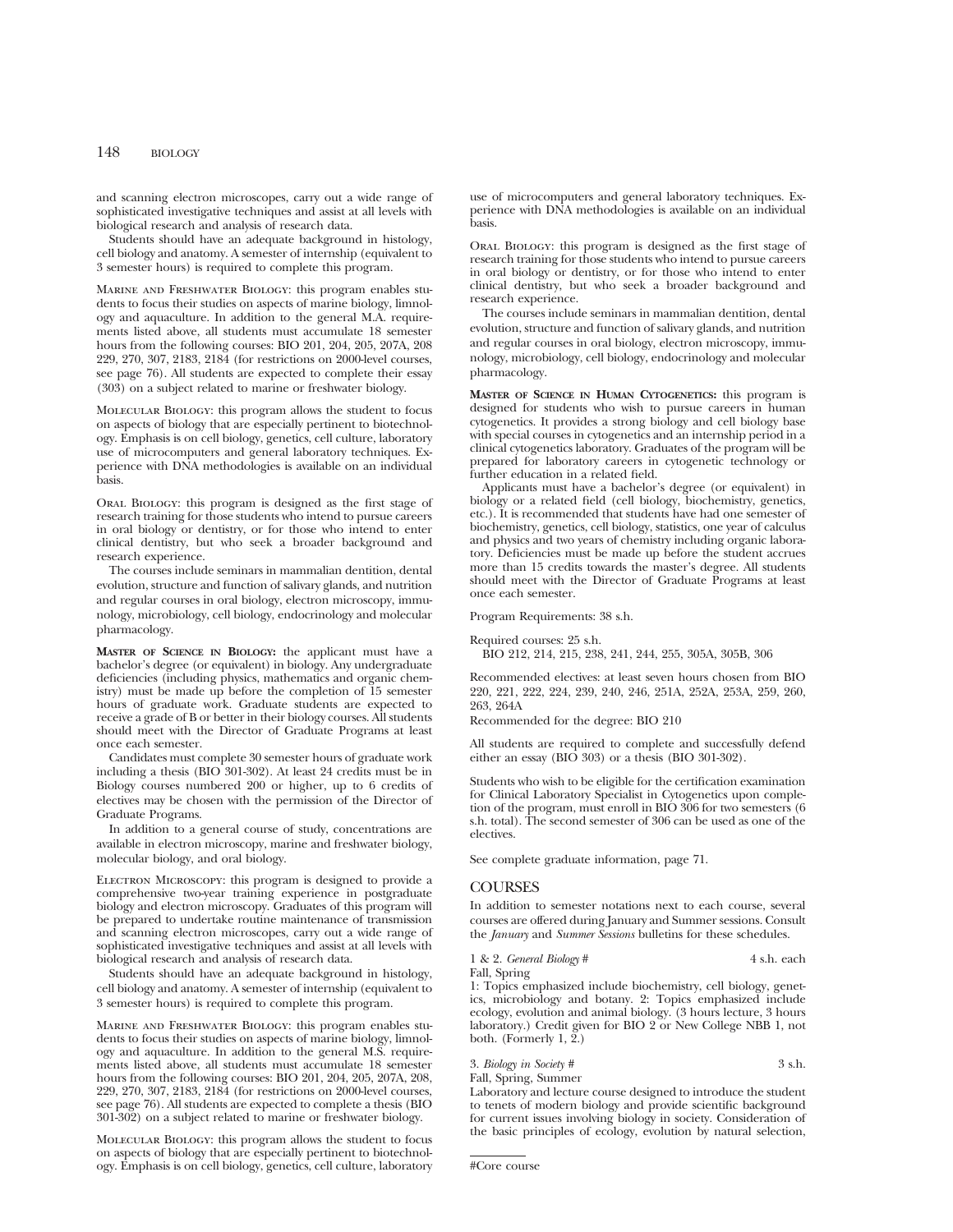Mendelian and human genetics, and basic gene expression form a foundation for understanding ozone depletion, global warming, loss of habitat, pesticide and antibiotic resistance, and genetic engineering. Laboratory time is used to demonstrate the scientific method, isolate DNA, and provide a hands-on opportunity to survey the Five Kingdoms of living organisms. (2 hours lecture, 2 hours laboratory.)

### 4. *Human Biology* # 3 s.h. Fall, Spring

Introduces the student to the diversity of life and to basic principles upon which the life process works (cells, tissues, metabolism, reproduction). Emphasis on our own species in a biological context. Where did we come from? How do we compare to other organisms? Human anatomy and physiology are studied in lectures and laboratory sessions. Addresses the realities of being human—diseases, aging, birth and death, and behavior. Laboratory sessions provide an opportunity to learn about biological instrumentation and to study anatomy through dissection and models. (2 hours lecture, 2 hours laboratory.)

7. *First-Year Biology Seminar* 1 s.h. See course description, page 392.

10. *Genetics and Society* 3 s.h. See course description, page 392.

## 23. *Developmental Biology* 4 s.h.

Spring

A study of the morphological events that occur during embryogenesis combined with an investigation of the cell/molecular mechanisms that underlie these events. Surveys a number of animals that are standard models for studies in developmental biology. Laboratory work includes preparation and investigation of timed embryos using several different histological techniques, microsurgical manipulation of embryos, use of molecular markers, tissue culture techniques and biochemical analysis to investigate developmental processes. (3 hours lecture, 3 hours laboratory.) Prerequisites: BIO 1 & 2. Prerequisite/corequisite: BIO 137. (Formerly *Embryology*.)

24. *Comparative Anatomy* 4 s.h. Fall

Phylogenetic survey of the anatomy and evolution of organ systems of vertebrate animals. (2 hours lecture, 6 hours laboratory.) Prerequisite: BIO 1 & 2.

## 50. *Biology of Human Nutrition* 3 s.h.

Spring Introduction to the biological, chemical and cultural basics of human nutrition: nutrients, metabolism, energy balance, and human diets. Analysis of dietary trends and fashions in terms of human physiology and culture. (3 hours lecture.) Recommended for nonmajors. No credit toward major in biology. (Formerly *Human Nutrition*.)

## 80. *Biology Seminar* 1 s.h.

Periodically

Students attend weekly seminars or write a term paper on current topics in biology. Prerequisites: BIO 1 & 2, and permission of adviser from the Department of Biology. May be taken only once for credit. (Formerly BIO 80, 81.)

## 90. *Undergraduate Research I* 2-4 s.h. Fall, Spring

Students begin an independent research project in biology. Students may choose between a laboratory (BIO 90 and 91) or a library research project (BIO 90 and 92). Students register for BIO 90 with permission of the instructor no later than the first semester of their senior year. During the first semester, students develop their projects, learn necessary techniques and begin their research. Grade is based on a progress report. Highest honors are only given to students enrolled in BIO 90 and 91. Prerequisites: BIO 1 & 2 and permission of instructor. (Formerly *Undergraduate Research.*)

| 90A. Introduction to Laboratory Research<br>See course description, page 392. | 3 s.h.          |
|-------------------------------------------------------------------------------|-----------------|
| 91, 92. Undergraduate Research II                                             | $2-4$ s.h. each |

| $51, 52.$ Chaoighaman rascaich $\pi$ |  | $-1$ $rac{1}{2}$ |
|--------------------------------------|--|------------------|
| See course description, page 392.    |  |                  |
|                                      |  |                  |

100. *Biostatistics* 3 s.h. Periodically

Fundamentals of descriptive and predictive statistics in biology. Elements of experimental design and analysis of biological data. Topics include measures of central tendency and variability, tests of significance, analysis of variance and correlation. (2 hours lecture, 1 hour recitation.) Prerequisite: algebra. Degree credit given for this course or MATH 8, QM 1, SOC 139 or PSY 140 or New College S 91 or QTB 2. Of these courses only BIO 100 may be used by biology majors for B1O elective credit or to satisfy the mathematics requirement. BIO 100 may be used either for BIO elective credit or to satisfy the mathematics requirement, but not both.

### 103. *Human Anatomy and Physiology I* 3 s.h. Fall

Basic histology, anatomy (gross and microscopic) and physiology of the skeletal, muscular and nervous system. Human anatomy is studied using charts and models. Superficial anatomy is studied on the human body. Dissection of analogous structures on the cat. (2 hours lecture, 3 hours laboratory.) Credit not awarded toward major in biology.

## 105. *Human Anatomy and Physiology II* 3 s.h. Spring

Histological, anatomical and physiological aspects of the circulatory, lymphatic, respiratory, endocrine, urinary, digestive and reproductive systems. Human anatomy is studied using human models and charts. Dissection of these systems in the cat. (2 hours lecture, 3 hours laboratory.) Credit not awarded toward major in biology.

|      | 106. Physiology of Exercise | 3 s.h. |
|------|-----------------------------|--------|
| Fall |                             |        |

Integration of the body systems and their physiological adjustments as a result of exercise and physical activity. (2 hours lecture, 3 hours laboratory.) Prerequisites: BIO 103, 105. Not open to biology majors.

108. *Ornithology* 3 s.h. Every other year

Basic biology of birds emphasizing their unique characteristics and the selective forces responsible for their evolution. Laboratory work is almost entirely in the field and will emphasize the behavior, ecology, migration and identification of birds. Prerequisites: BIO 1 & 2 or permission of instructor.

## 109A. *Tropical Marine Biology* 3 s.h. Summer Sessions I & II

A field course covering the ecology of the coral reef and tropical shores. Lectures and field work on the taxonomy, physiology, behavior of Caribbean fishes, invertebrates and algae. Twelve day program held at Hofstra's own laboratory in Jamaica. Students participate in sediment and water quality surveys, snorkel on coral reefs, and explore a cave and tropical terrestrial habitats including rocky shores and mangrove swamps. (Equivalent to 2 hours lecture/recitation and 3 hours laboratory.) Prerequisites: BIO 1 & 2 and permission of instructor.

110A. *Field Ecology* 1-3 s.h. Spring

Lectures on species and ecology of selected geographic regions. Techniques of specimen collection, preservation, field identification, and ecological evaluation of study sites are stressed on field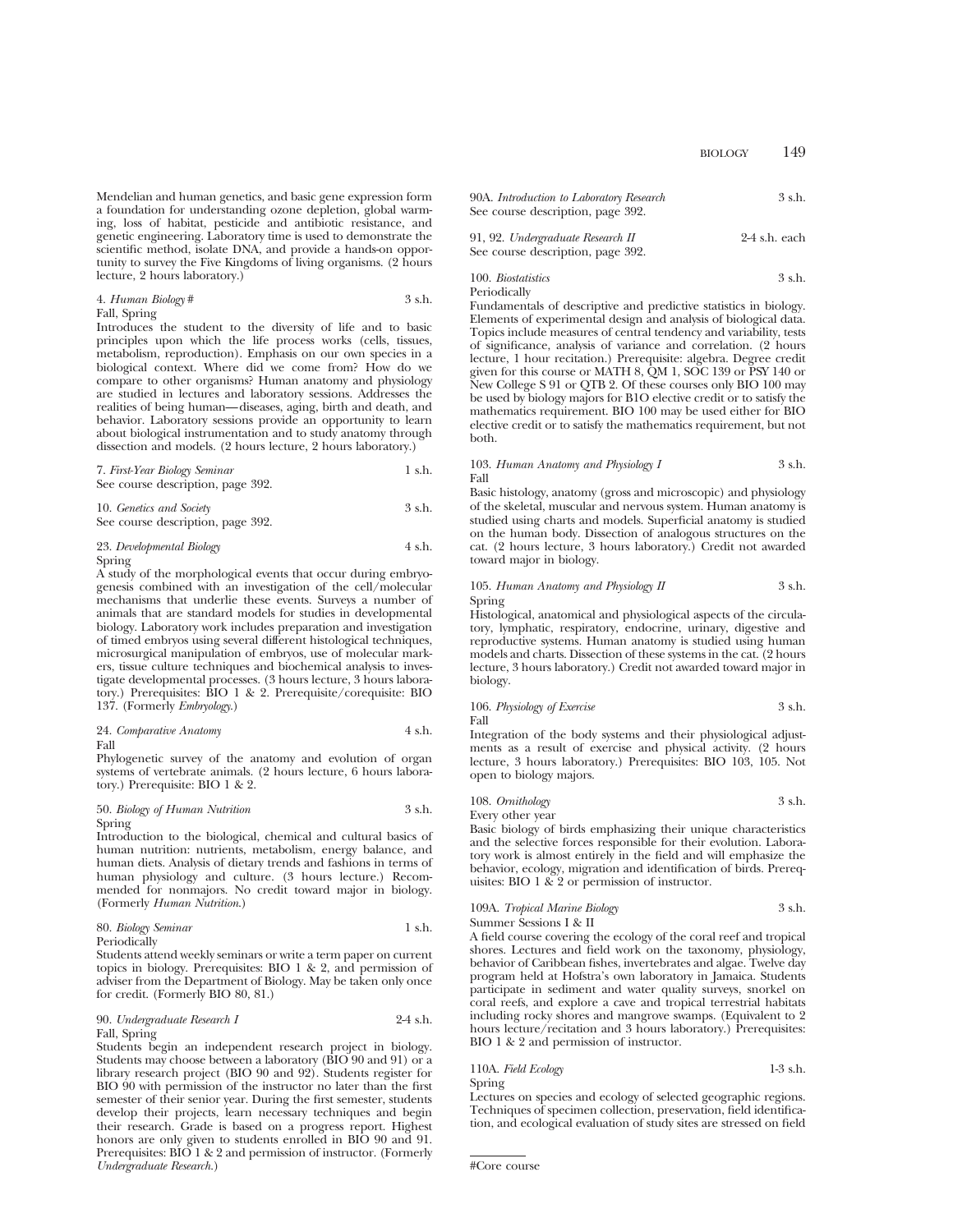trips and in the laboratory. Prerequisites: BIO 1 & 2 or permission of instructor. (Formerly 110.)

114. *General Ecology* 3 s.h. Fall

Lecture and discussion of the basic principles determining the distribution and abundance of populations and species, including ecological tests of adaptation. Structure and relationships at the community, landscape, and biosphere levels. Emphasis on applied topics such as pollution abatement, ancient and contemporary climate change, pest and wildlife management, and human population growth. Credit given for this course or New College NBG 1, not both. Prerequisites: BIO 1 & 2, or permission of instructor.

115. *Conservation Biology* 2 s.h. Spring

Lecture and discussion of the basic principles of the conservation of biological diversity. Review of the main causes of extinction events past and present, sustainable development, and the importance of zoological parks and legislation to species conservation. Prerequisites: BIO 3 and 4, or BIO 1 & 2, or permission of instructor. (Formerly *Conservation of Natural Resources*.)

116. *Terrestrial Vertebrate Natural History* 2 s.h. See course description, page 393.

119. *Organic Evolution* 3 s.h.

### Spring

The modern synthesis of evolutionary theory, including history of evolutionary thought and controversies over supportive evidence. Topics include tests of natural selection, population genetics, speciation, the neutral theory of evolution, and phylogenetic reconstruction. Emphasis on application of evolutionary theory to real-world problems such as host-parasite evolution, antibiotic and pesticide resistance, and the impact of humans on the evolution of other species. Occasional Saturday field trips required. Prerequisites: BIO 1 & 2, 135 or permission of instructor.

124. *Mammalian Biology* 3 s.h. Periodically

An introduction to the study of mammals with special consideration of human beings in the context of mammalian origins and evolution. Focuses on adaptive radiation in morphology, reproduction, ecology, and behavior. Prerequisites: BIO 1 & 2, 24, or permission of instructor. (Formerly *Mammalian Anatomy*.)

### 133. *Histology* 4 s.h. Periodically

Microscopic anatomy of mammalian tissues with emphasis on structure-function relationships. (3 hours lecture, 3 hours laboratory.) Prerequisites: BIO 1 & 2, and 137.

135. *Genetics* 3 s.h. Fall, Spring

Fundamental laws concerning the transmission and interaction of genes. (3 hours lecture.) Biology majors must take 136. Prerequisites: BIO 1 & 2, or permission of instructor.

136. *Genetics Laboratory* 1 s.h. Fall, Spring

Preparation and study of material to demonstrate normal and abnormal cell division, segregation in animals, plants and other genetic techniques. (3 hours laboratory.) Prerequisites BIO 1 & 2. Prerequisite or corequisite: BIO 135.

137. *Cell Biology* 3 s.h. Fall, Spring

Ultrastructure, composition and function of cells and their organelles, DNA replication transcription and translation are covered in depth. Includes a discussion of the major research techniques in cell biology. Prerequisites: BIO 1 & 2, CHEM 3A, 3B; prerequisite or corequisite: CHEM 4A, 4B.

139. *Techniques in Molecular Biology and Cytochemistry* 3 s.h. Periodically

Laboratory work designed to illustrate basic techniques in cell biology including tissue culture, cell fractionation, density gradient procedures, spectrophotometry and various cyto- chemical techniques. Theoretical discussion of the instruments. Strongly recommended for students interested in research. Prerequisite or corequisite: BIO 1 & 2, 137 and permission of instructor. No liberal arts credit.

143. *Bacteriology* 4 s.h. Fall, Spring

Systematics including laboratory techniques for bacterial identification, prokaryotic cell structure and physiology of bacteria. Consideration is given to bacterial interaction with their environment and to aspects of pathogenicity and host resistance. (3 hours lecture, 3 hours laboratory.) Prerequisites: BIO 1 & 2, CHEM 3A & 4A, 3B & 4B.

144. *Animal Physiology* 4 s.h. Fall, Spring

Vertebrates are organisms that have come to terms with their environment, internal and external, via natural selection. The lecture emphasizes the classical concept of homeostasis and the modern concept of feedback mechanisms. The laboratory emphasizes the use of instruments in measuring and analyzing physiological parameters. (3 hours lecture, 3 hours laboratory.) Prerequisites: BIO 1 & 2, 137; CHEM 3A & 4A, 3B & 4B; PHYS 1A-2A, 1B-2B or 11A-12A, 11B, 12B; or senior status or permission of instructor.

147. *Invertebrate Zoology* 4 s.h. Fall

Development, physiology, life histories and gross anatomy of representative invertebrate phyla. (3 hours lecture, 3 hours laboratory.) Prerequisite: BIO 1 & 2.

148A. *Plant Morphology and Development* 4 s.h. Periodically

Dynamic aspects of embryology, morphogenesis and development in the higher plants. (3 hours lecture, 3 hours laboratory.) Prerequisite: BIO 1 & 2, 137.

149A. *Plant Physiology* 4 s.h.

Periodically

Plant functions including water relations, transpiration, photosynthesis, respiration, mineral nutrition, translocation, photoperiodism and plant hormones. (3 hours lecture, 3 hours laboratory.) Prerequisites: BIO 1 & 2, 137; CHEM 3A & 4A, 3B & 4B, 131A & B, 132A, 132B or permission of instructor.

150. *Parasitology* 4 s.h. Spring

The study of parasitism, parasite-host interactions and disease. Life cycles of parasites in humans and animals and principles of transmission, diagnosis, treatment and prevention. Each student participates in several investigations including tracing the course of malaria in living mice. (3 hours lecture, 3 hours laboratory.) Prerequisite: BIO I & 2. Recommended for premedical, predentistry and preveterinary students.

151A. *Protozoology* 4 s.h.

Periodically

The biological importance of protozoa. A study of their taxonomy, ecology, morphology, reproduction and physiology. Special emphasis on pathogenic protozoa. (3 hours lecture, 3 hours laboratory.) Prerequisites: BIO 1 & 2, 137.

| 162. Molecular Biochemistry | 3 s.h. |
|-----------------------------|--------|
| Fall                        |        |

Same as BCHM 162 and CHEM 162. Prerequisites: CHEM 132A, 132B.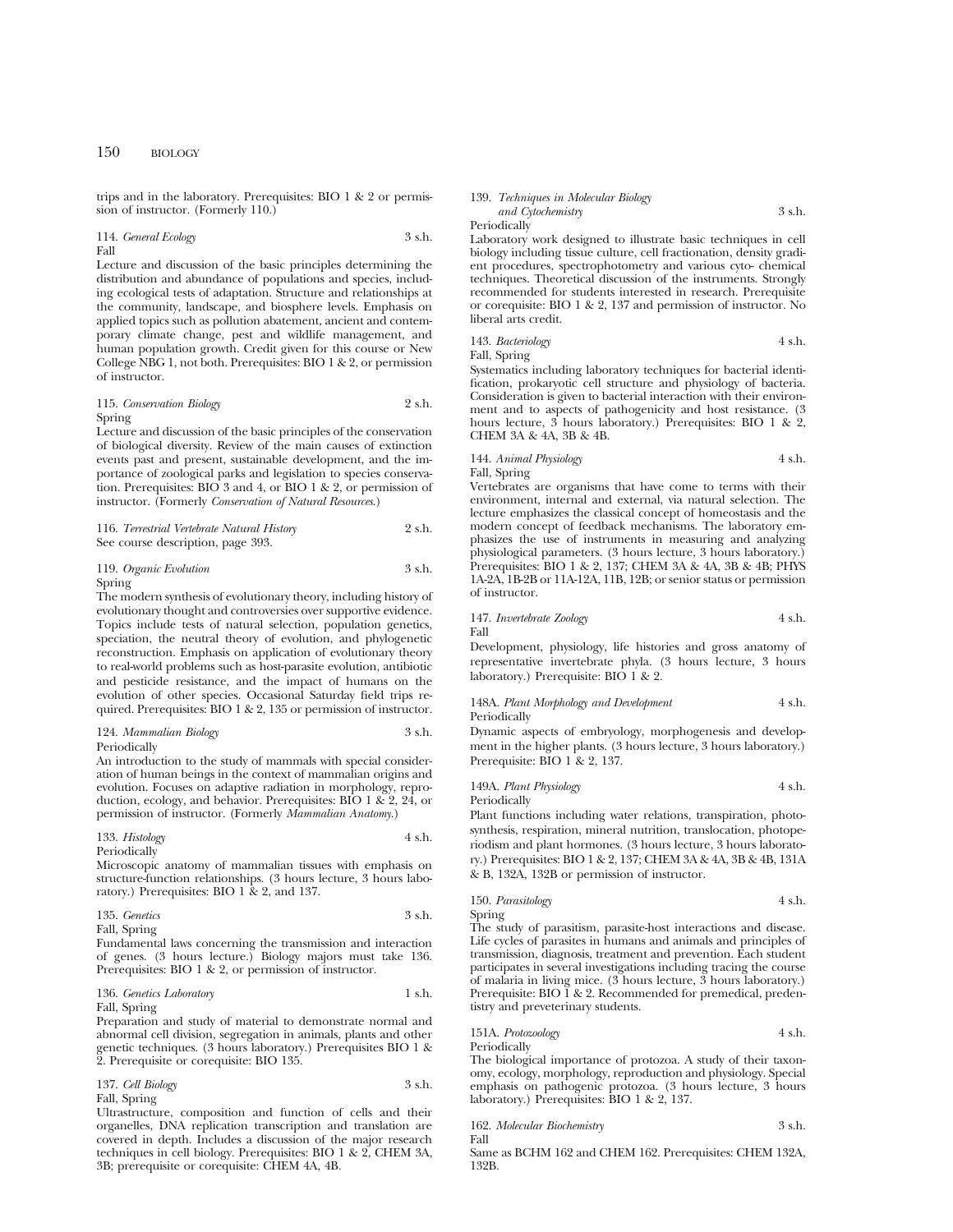#### 172. *Algae and Fungi and Their Relation to the Environment* 3 s.h.

#### Periodically

Designed to acquaint students with the major groups of algae and fungi, with emphasis on study of representatives from Long Island and adjacent areas. Students are involved in the collection of specimens for study through class and individual field trips. Included are the study of aspects of algal and fungal ecology, algae toxic to animals and man, and fungi as agents of plant and human disease. Prerequisite: BIO 1 & 2.

175. *Field Botany* 4 s.h. Periodically

Designed to acquaint students with the higher plants (mosses, ferns, gymnosperms and angiosperms) found in various habitats. Class consists primarily of field and laboratory work involving observation, collection and identification of higher plants, with some emphasis on distribution of plants among various specific ecosystems. Prerequisite: BIO 1 & 2.

### 176. *Plant Ecology* 4 s.h. Periodically

Study of plant autoecology (relationship of the individual plant to its environment) and plant synecology (study of plant communities). Prerequisite: BIO 1 & 2.

177. *Plant Systematics* 4 s.h. Periodically

Study of current systems of plant classification with consideration given to their historical development and validity based on current knowledge of plant phylogeny. Study of technique of plant systematics and representative plant taxa. Prerequisite: BIO 1 & 2.

## 179. *Introduction to Bioengineering* 3 s.h Periodically

A survey of applications of quantitative methods of engineering and physical science to problems in biology and medicine. Topics include biomechanics, including solids and fluids; biotransport in the lung and circulatory system; heat transfer in human and animal systems; biomaterials of surgical implants; biocontrol; and bioinstrumentation. Oral presentation in class and a written report are required. Open to bioengineering and biology majors. (3 hours lecture.) Prerequisite: junior class standing or permission of instructor. May not be taken on  $Pass/D+/D/Fall$  basis. Same as ENGG 181.

181. *Marine Biology* 3 s.h. Spring

The study of marine organisms and their adaptation to various habitats including intertidal, pelagic, deep sea and coral reefs. Prerequisites: BIO 1 & 2.

182. *Marine Biology Laboratory* 1 s.h. Spring

The study and identification of marine fish, invertebrates, plankton and algae. Dissections, microscopic analysis and field work will be included. Prerequisites: BIO 1 & 2. Prerequisite or corequisite: BIO 181.

183. *Fundamentals of Aquaculture/Mariculture* 4 s.h. See course description, page 393.

184. *Advanced Aquaculture/Mariculture* 3 s.h. See course description, page 393.

185 & 186. *Internship: Aquaculture/Mariculture* 5 s.h. each See course description, page 393.

187. *Analysis of Aquaculture/Mariculture Internship* 2 s.h. See course description, page 393.

| 190. Special Topics in Biological Sciences | 2 s.h. |
|--------------------------------------------|--------|
| Periodically                               |        |

Advanced topics that are not covered in other biology courses are discussed. The topics vary yearly. May be taken for more than one semester. Prerequisite: BIO 1 & 2.

191. *Oral Biology* 3 s.h. Periodically

A survey of the subject including lectures on dental evolution, development, dental tissues, gross and microanatomy of the oral cavity, mastication and an introduction to basics on pathology. Prerequisite: junior or senior standing in biology; BIO 1 & 2, 133 recommended. Credit given for this course or *Oral Biology* taken as BIO 190, not both.

#### 200. *Computer Utilization in Biological Research* 3 s.h. Periodically

Application of computers in biological research; computer types (mainframe, mini and micro); elements of basic programming; overview and use of database management systems, spreadsheets, statistics, graphics, word processing, etc.; modification of commercial programs; special application programs; individual student projects.

## 201. *Statistical Analysis of Biological Data* 3 s.h. Periodically

Practical application of statistical techniques to the analysis of data typically encountered by researchers in the life and health sciences. Students learn practical and intuitive approaches to choosing statistical techniques appropriate for particular experimental designs. Parametric statistical tests covered include single and two-way ANOVA, regression and correlation. Tests of "messy" or nonparametric data are considered as well, including analysis of frequencies and substitutions for ANOVA. (2 hours lecture, 1 hour recitation.)

#### 204. *Tropical Marine Biology for Teachers* 3 s.h. Summer

An intensive introduction to the biology of seashores, turtle grass beds, mangrove swamps and coral reefs. Teachers are shown how to prepare materials for use in classrooms. (2 hours lecture, 5 hours laboratory and field study daily.) Course meets for 12 days at the Caribbean Hofstra University Marine Laboratory, Jamaica.

### 205. *Marine Microbiology* 3 s.h. Spring

Morphology, physiology, ecology and distribution of marine and estuarine bacteria, algae, fungi, protozoa and other planktonic organisms. Biological corrosion, pollution, pathogenicity and economic significance of marine microorganisms will also be considered. Prerequisite, one of the following: BIO 143, 151A or 172.

207A. *Biology of Fishes* 3 s.h. Every other year

Anatomy, systematics, biogeography, respiration, osmoregulation, buoyancy and sensory systems of marine and freshwater fishes. The course concludes with a discussion of the interactions between humans and fishes, including poisonous and venomous fishes and fisheries management and conservation. Prerequisites: BIO 24, 181 or permission of instructor. (Formerly *Marine Ichthyology*.)

## 208. *Biology of Marine Mammals* 3 s.h. Every other Fall

This course covers the anatomy and physiology of sea otters, seals, sea lions, manatees, dolphins and whales. Topics of discussion include their systematics, anatomy, thermoregulation, osmoregulation, diving physiology, sensory biology, feeding, life history and captive husbandry. Topics are discussed from an evolutionary perspective by comparing a terrestrial archetype (such as a human or dog) with these highly derived marine mammals.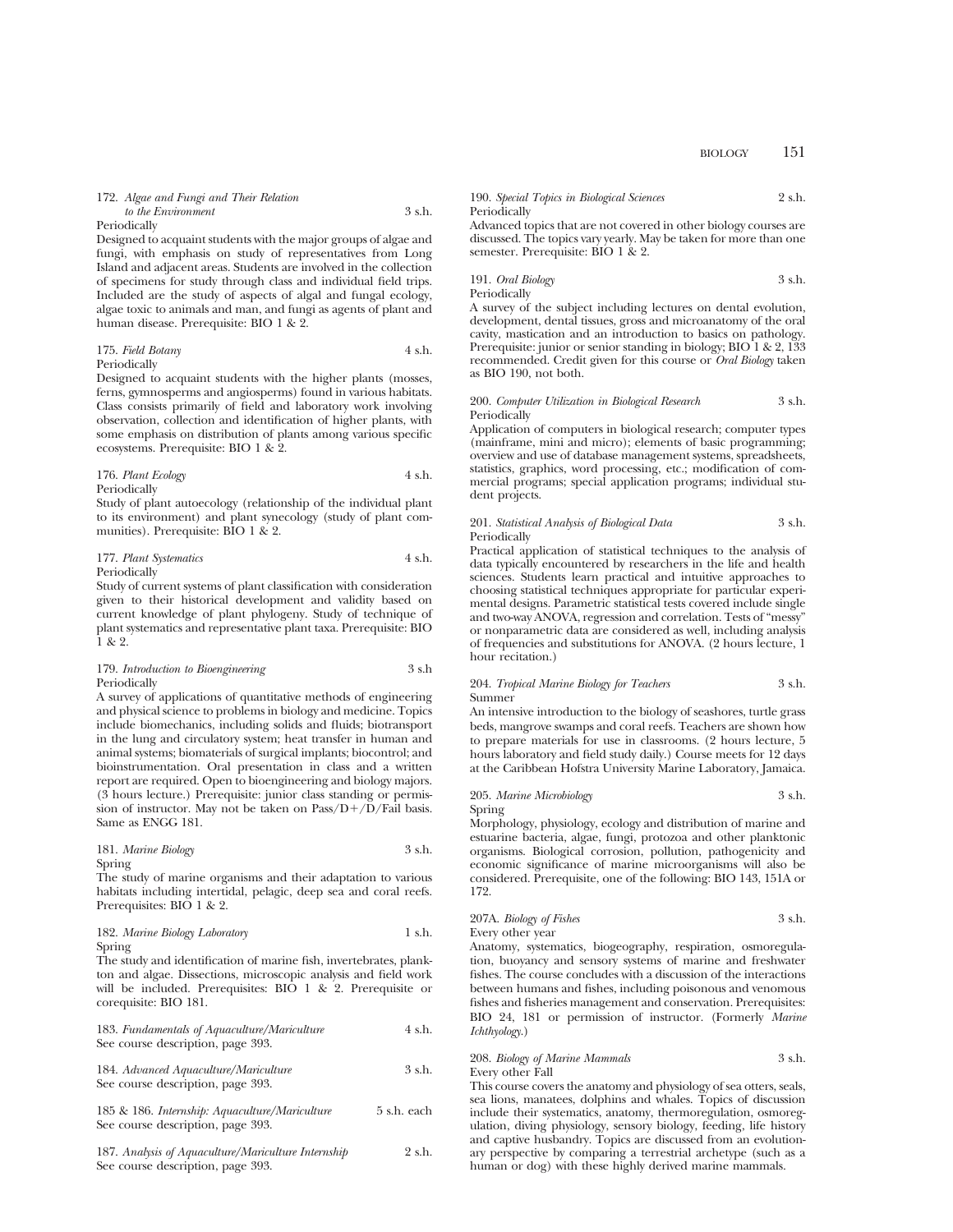| 210. Advanced Genetics | 3 s.h. |
|------------------------|--------|
| Once a year            |        |

Problems of modern genetics based upon the most recent research. Prerequisite: BIO 135.

212. *Cytogenetics* 3 s.h. Once a year

Structure, function and behavior of chromosomes in eukaryotes, prokaryotes and viruses. Also considered are lampbrush and polytene chromosomes in differentiation, the mitotic apparatus, and the synaptinemal complex. Prerequisite: BIO 135.

214. *Human Cytogenetics* 3 s.h.

Once a year

Topics covered include karyotype analysis, chromosomal anomalies including structural rearrangements and numerical disorders, various banding methods, chromosomes, cancer, and gene mapping by in situ hybridization. Prerequisite: BIO 212 or 210 or equivalent. May not be taken on a Pass/Fail basis.

215. *Clinical Genetics* 3 s.h. Periodically

Clinical aspects of human genetic disorders including autosomal dominant and recessive and X-linked disorders, polygenic inheritance. Chromosomal disorders and prenatal diagnosis. Prerequisites: BIO 212, 214. May not be taken on a Pass/Fail basis.

220. *Endocrinology* 3 s.h. Periodically

A consideration of the role of the major endocrine glands in the body economy, with emphasis upon the phylogeny and comparative physiology of these structures and upon the pertinent methodology. Prerequisites: BIO 144, CHEM 132A, 132B.

## 221. *Molecular Pharmacology* 3 s.h. **Periodically**

Interaction of drug molecules with cells, tissues and organ systems with emphasis on the basic mechanisms involved in the absorption, distribution, action, metabolism and excretion of pharmacologically active agents. Current concepts in receptor theory and structure activity relationships. Prerequisites: BIO 144, 162, 137.

### 222. *Comparative Vertebrate Hematology* 3 s.h. Periodically

Morphology, physiology and evolutionary development of the blood and hematopoietic organs of vertebrates with emphasis on their application to experimental methods in hematology. Phylogenetic relationships of blood cells and hemopoietic organs in the five classes of vertebrates. Prerequisite: BIO 144.

## 223. *General Mammalian Hematology* 3 s.h. **Periodically**

Embryogenesis, morphology and function of the blood cells. Dynamics and kinetics of hemopoiesis. Proliferation, maturation, differentiation and destruction of blood cells. Neurohumoral regulation and maintenance of homeostasis in blood. Phyletic theories of stem cell derivatives. Prerequisite: BIO 144.

### 224. *Immunology and Serology* 3 s.h. Periodically

Antigens and antibodies are considered both as components of immunologic systems and as a means of solving biological problems. Prerequisites: BIO 144, CHEM 132A.

## 229. *Limnology* 3 s.h. Periodically

Physical, chemical and biological interrelationships in fresh water habitats. (2 hours lecture plus Saturday field trips by arrangement.) Prerequisites: BIO 1 & 2, CHEM 3A & 4A, 3B & 4B.

## 230. *Algae of Long Island and Adjacent Areas* 4 s.h. Periodically

Taught in the field and in the lab, dealing primarily with organisms collected on the field trips. Emphasis on field observation, laboratory study, identification and maintenance of collected specimens. Prerequisite: BIO 1 & 2.

231. *Fungi of Long Island and Adjacent Areas* 4 s.h. **Periodically** 

Fieldwork is expected as emphasis is on study of fungi from collected samples. Isolation, culture and identification are an integral part of course work. Prerequisite: BIO 1 & 2.

$$
\mbox{238. Animal Cell Culture} \qquad \qquad \mbox{4 s.h.}
$$
 Fall

Study and utilization of techniques involved in the establishment and maintenance of animal cell lines including preparation of media and aseptic methods, types of cell culture, experimental design employing cultured cells, cloning, cell cycle analysis, karyotyping, preparation of monoclonal antibodies, etc. Theory of techniques learned in the laboratory are discussed in lecture. Prerequisites: BIO 137 and permission of instructor. Recommended for students interested in cell biology and biochemistry research.

## 239. *Microscopic Techniques* 4 s.h.

Periodically

Practice and theory involved in various techniques for preparing and staining tissues and cells, and also unicellular organisms for microscopic and cytochemical studies. (2 hour lecture, 4 hours laboratory.) Prerequisites: BIO 1 & 2.

240. *Virology* 3 s.h.

Spring

Molecular and clinical aspects of viruses that infect humans. Includes replication, gene expression, changes in host cells, pathogenesis, and transmission. Particular attention is paid to Human Immunodeficiency Virus—the cause of AIDS. Prerequisites: BIO 1 & 2, 135, 137.

### 241. *Mechanisms in Cellular Aging* 3 s.h. Fall

Possible mechanisms involved in cellular aging including mutagenesis, free radicals, thermal damage, DNA repair and chemical cross-linkage; the role of development and protein aging. Prerequisite: BIO 135. BIO 137 recommended.

### 243. *Experimental Developmental Biology* 4 s.h. Periodically

A survey of experimental approaches and techniques employed in the analysis of animal development emphasizing microsurgical manipulations, *in vitro* cultivation, autoradiographic detections, electrophoretic separations, biochemical isolations and an independent research project. Prerequisites: BIO 23 or 24 and permission of instructor.

## 244. *Biology of the Cancer Cell* 3 s.h. Spring

Various aspects of cancer cell biology on the histological, cellular and molecular level. Emphasis is on basic research problems including cancer as a misprogramming of normal development, alterations in cell-cell recognition, changes in nuclear events, the oncogene theory and the mechanisms of action of chemical carcinogens. Prerequisite: BIO 137. CHEM 162 recommended.

## 245. *Morphology and Physiology of Bones and Teeth* 3 s.h. Periodically

The anatomy and development of bone and teeth. Discussion of experimental tooth embryogenesis, the calcification process and pulp and periodontal histopathology. Recent advances in replantation and transplantation of teeth will be considered. Prerequisite: BIO 191 or 190 or permission of instructor.

## 246. *Comparative Microscopic Anatomy* 4 s.h. Periodically

Microscopic study of human tissues and organs, and a histological comparison between the human and those of other verte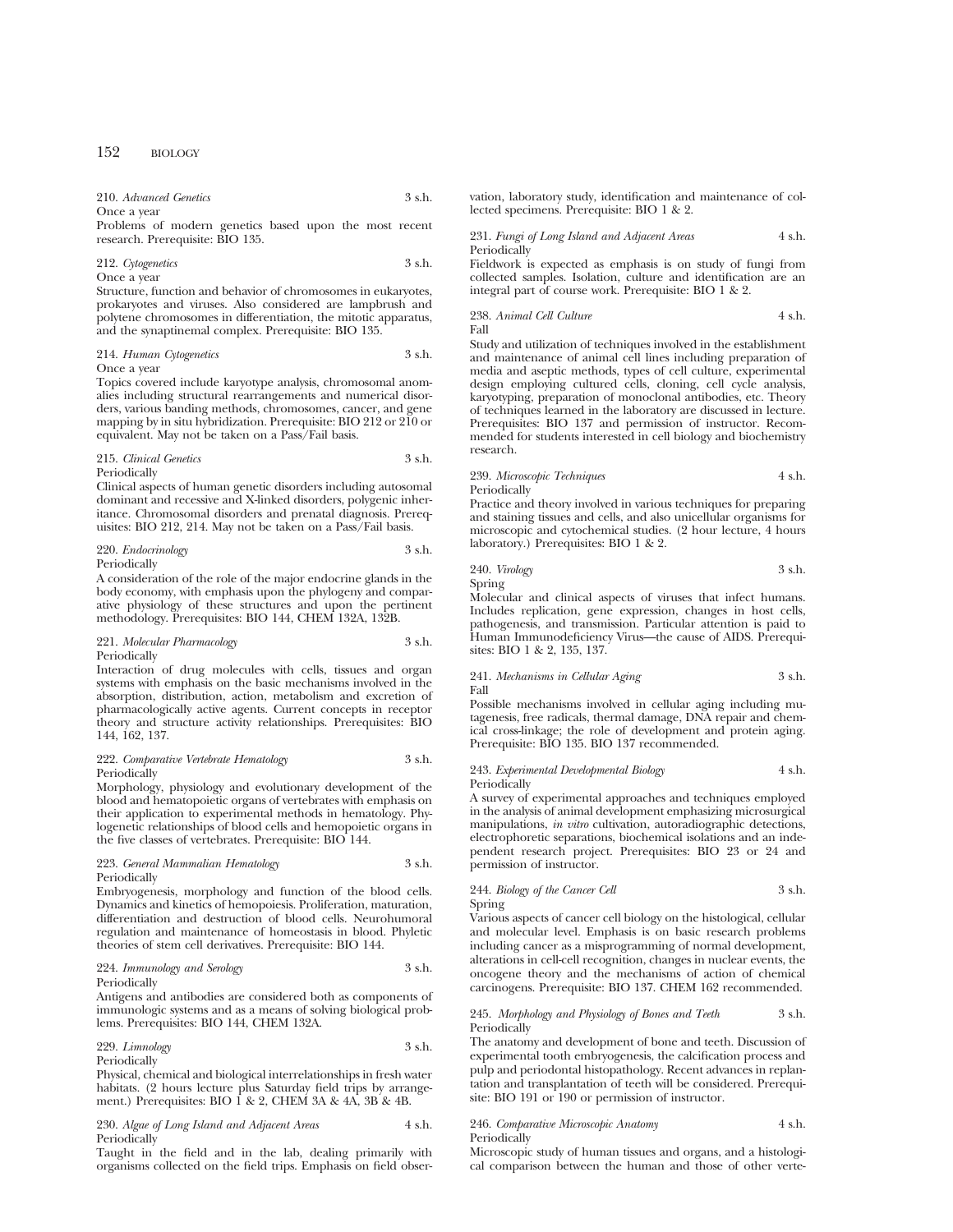brate organisms. Students submit a paper which deals in detail with the comparative histology of an organ or system of their choice. Prerequisite: BIO 137 or equivalent.

## 251A, 252A. *Special Topics in Biology* 2-4 s.h. each Fall, Spring

Selected readings on the development of the great areas and philosophies and current literature in selected fields of biology. Oral and written reports at seminar sessions or consultation periods. May be repeated for credit when topics vary. (Formerly 251, 252, *Special Topics Seminar*.)

253A. *Special Topics in Biology* 2-4 s.h. Fall, Spring

Lectures and seminars on special advanced topics in biology. Emphasis is on subjects of current investigation, the scientific literature, and theoretical and philosophical aspects of research. May be repeated for credit when topics vary. (Formerly 253, *Special Topics Seminar*.)

## 255. *Seminar: Current Topics in Cytogenetics* 2 s.h. Periodically

Course covers recent research in cytogenetics. Students are required to read, understand and discuss primary research articles in cytogenetics and are evaluated on the basis of preparation, participation and understanding of the material. Prerequisite: BIO 212 or BIO 214 or permission of instructor.

259. *Electron Microscopy for the Biologist* 4 s.h. Spring

Principles and practice of basic techniques used in transmission electron microscopy. Lectures discuss theory of the techniques learned in lab. Laboratory consists of instruction in the techniques of fixation and embedding, ultramicrotomy, use of the electron microscope and photography. Prerequisite: permission of instructor.

260. *Electron Microsoft Analysis I* 
$$
2 \text{ s.h.}
$$
 Fall

Ultrastructural histology. A detailed analysis of the ultrastructure of the major tissue types in mammalian organisms. Prerequisite: BIO 133 or 246.

261. *Electron Microscopic Analysis II* 2 s.h. Spring

Ultrastructural pathology and interpretation of micrographs. Guest speakers illustrate and discuss tissue pathology at the ultastructural level. Problems of interpretation of micrographs are analyzed using published materials as examples. Prerequisites: BIO 259, 260.

262. *Servicing the Electron Microscope* 2 s.h. Periodically

Lectures by qualified electron microscope servicemen on common service problems. Instruction on dismantling and reassembly procedures associated with routine maintenance. Prerequisites: BIO 259 and permission of instructor.

## 263. *Advanced Techniques and Theory of Electron Microscopy* 2 s.h. Periodically

Discussion and illustration of advanced electron microscopic techniques such as autoradiography, shadow-casting, negative staining and freeze-etching. Discussion includes problems of data interpretation. Prerequisites: BIO 259 and permission of instructor.

## 264A. *Scanning Electron Microscopy* 3 s.h. Periodically

Discussion and instruction in tissue preparation including critical point drying, use and maintenance of the scanning electron microscope. Each student undertakes his or her own project as a requirement of the course. Prerequisites: BIO 259 and permission of instructor.

## 270. *Physiological Ecology and Functional Morphology of Aquatic Vertebrates* 3 s.h.

## Every other Spring

This course covers how fish, aquatic amphibians, reptiles, and birds interact with the environment. The primary focus of the course is fish. It uses an interdisciplinary approach encompassing the areas of anatomy, function, physiology and ecology. Particular attention is given to the way these vertebrate groups overcome problems associated with aquatic life. Prerequisites: BIO 24, 144, 207A, or equivalents, or permission of instructor. May not be taken on a Pass/Fail basis.

## 275. *Advanced Conservation Biology* 3 s.h. Spring

This course reviews the basic topics in conservation biology and considers in detail advanced topics. Topics include the origin and measurement of genetic, species and ecosystem biodiversity, ancient and contemporary extinction processes, species and ecosystem management, and the political and economic aspects of biodiversity preservation. Students use computer simulations to compare strategies for managing and restoring endangered species and ecological communities. (2 hours lecture, 1 hour recitation.) Prerequisites: BIO 1 & 2. No credit for BIO 275 if BIO 115 is on undergraduate transcript.

## 301-302. *Master's Thesis* 3 s.h. each

Fall, Spring

Laboratory and library research. BIO 302 includes a public oral presentation and examination. Binding fee payable upon registration in 302. Prerequisite: permission of instructor. Recommend taking BIO 201 prior to or at the same time.

303. *Master's Essay* 3 s.h. Fall, Spring

Library-based research paper comprising a critical review of scientific literature on a selected topic. The thesis portion is the student's own evaluation of the topic. Course includes a public oral presentation and examination. Binding fee payable upon registration. Prerequisite: permission of instructor. Recommend taking BIO 201 prior to or at the same time.

### 304. *Internship in Electron Microscopy* 3 s.h. Periodically

Intensive full-time work in an electron microscope laboratory (at Hofstra or a neighboring institution) to demonstrate the student's ability to function as a professional microscopist. Prerequisite: admission to the program.

### 305A, 305B. *Graduate Seminar* 1⁄2 s.h. each Fall, Spring

A broad range of research topics in the biological sciences are discussed in weekly seminars. Presentations are made by invited speakers. May not be taken on a Pass/Fail basis. (Formerly BIO 305.)

## 306. *Internship in Cytogenetics* 3 s.h. Fall, Spring, Summer

Intensive work (four days/week) in a cytogenetics laboratory at a neighboring institution, to gain expertise in the technical aspects of laboratory cytogenetics including karyotyping, banding, photography and analysis of karyotypes. Students must attend biweekly meetings with faculty adviser at Hofstra in addition to their time at the laboratory site. Students wishing to apply for certification must enroll in 306 for two semesters. Student evaluation is based on meeting participation and evaluation by laboratory supervisor. Prerequisites: BIO 212, 214, 238, and admission to the program. May not be taken on a Pass/Fail basis.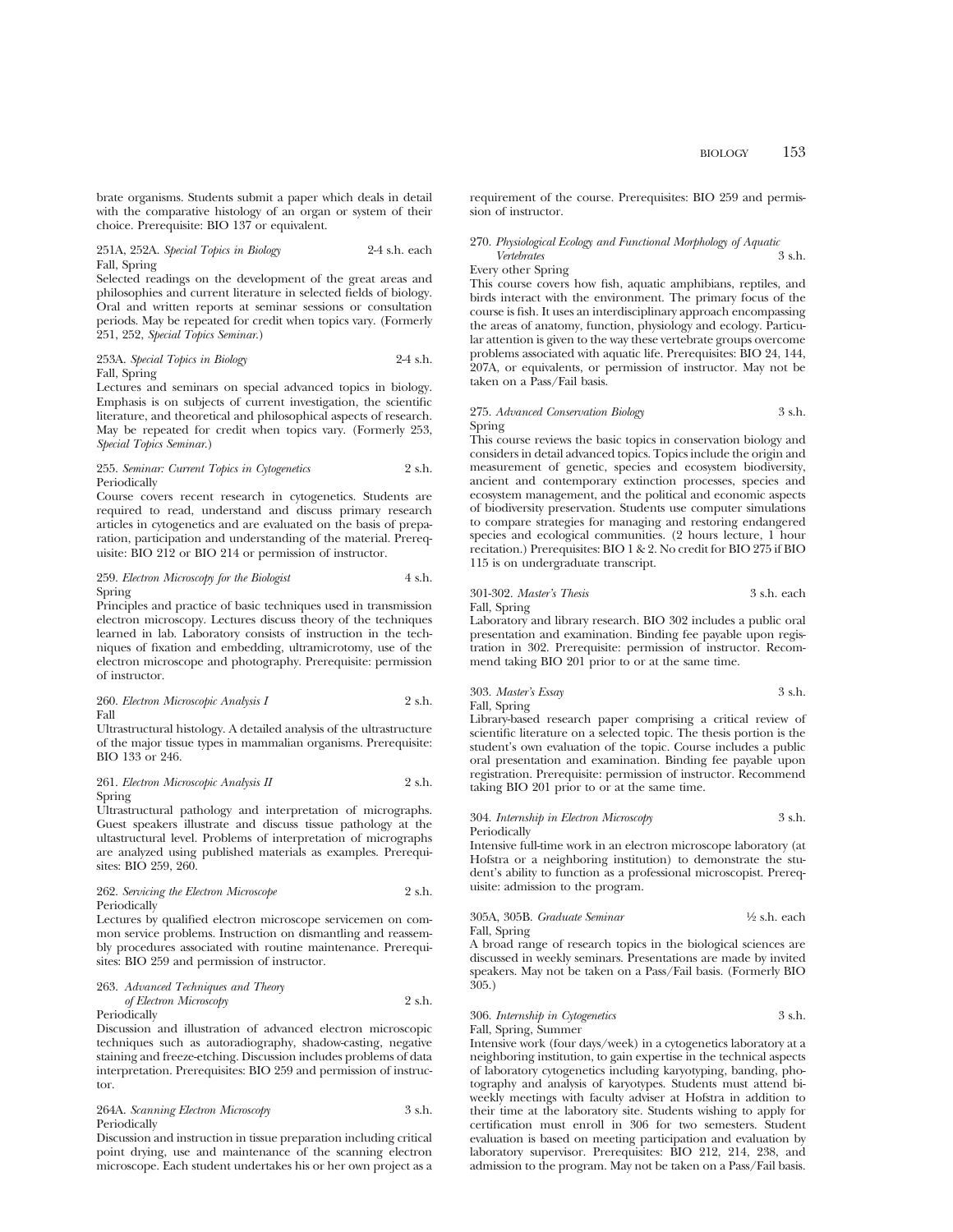307. *Internship in Marine or Freshwater Biology* 3 s.h. Fall, Spring, Summer

Intensive work at an institution specializing in marine or freshwater biology to enable the student to develop practical expertise in these fields. Students may choose from a large selection of participating facilities including (but not limited to) a neighboring institution, a museum, or a zoological park/aquarium. Prerequisite: admission to the concentration.

# Broadcasting

See School of Communication

## Business Computer Information Systems and Quantitative Methods

Associate Professor Nasri, *Chairperson*

Professors Affisco, Silver, Stern, Tafti; Associate Professors Binbasioglu, Chandra, Dickman, Guiahi, Lally, Paknejad, Sessions, Stevans; Assistant Professors Hardiman, Lee, Shirani.

The Brodlieb Distinguished Professorship in Business is held by Professor Stern. See page 414.

Business Computer Information Systems courses are listed below.

QUANTITATIVE METHODS courses are listed alphabetically.

# Business Computer Information Systems (BCIS)

Administered by the Department of Business Computer Information Systems and Quantitative Methods. Associate Professor Nasri, *Chairperson*

**B.B.A. SPECIALIZATION IN BUSINESS COMPUTER INFORMATION SYS-TEMS:** (all specializations must have prior approval of adviser). BCIS 30, 40, 90, 116, 117, 120 and two BCIS electives chosen under advisement.

See complete B.B.A. requirements, page 102.

**A MINOR IN BUSINESS COMPUTER INFORMATION SYSTEMS**, consists of the successful completion of a minimum of 19 semester hours of course work with grades of C- or better, *under faculty advisement of the Department of Business Computer Information Systems and Quantitative Methods*, with at least twelve semester hours in residence. The requirements are: BCIS 9, 10, 30, and four additional three-credit BCIS courses. A completed minor in business computer information systems will be listed on the student's transcript.

*No School of Business courses may be taken on a Pass/D+D/Fail basis.* 

Nonbusiness majors may choose a BCIS minor.

No student pursuing a bachelor's degree other than a Bachelor of Business Administration degree may complete more than 30 semester hours of School of Business course work without permission of the School of Business Dean's Office. The student must have the appropriate form approved by and filed with the major and minor departments.

*All minors must be declared at the Office of Financial and Academic Records.*

Master of Business Administration Programs, see page 105.

BUSINESS HONOR SOCIETIES, see pages 68, 75.

## **COURSES**

In addition to semester notations next to each course, a selection of courses is offered during January and Summer sessions. Consult the *January* and *Summer Sessions* bulletins for these schedules.

9. *Introduction to Microcomputer Tools* 1 s.h. Fall, Spring

Introduction to microcomputers and microcomputer software tools and their applications and ethical use. Focus on PC operating systems, spreadsheets, document management, E-mail, and Internet access. NOTE: open to business and nonbusiness majors. Business majors must complete this course during the first 30 credits at Hofstra.

## 10. *Introduction to Computers in Business* 3 s.h. Fall, Spring

Focus on hardware and software technology and innovations, and the ways in which they are integrated in management information systems. Use of productivity tools and the Internet are emphasized along with business application areas that make use of computing resources and technology. Political, legal and ethical issues relating to security, privacy and copyright protection as they apply to computing are explored. Global communications technologies relating to the Internet and other networks are discussed. No credit for both this course and BCIS 201. Prerequisite or corequisite: BCIS 9.

## 30. *Power Tools for End-User Support* 3 s.h. Fall, Spring

An in-depth study of the software tools used by managers and other end-users to improve their productivity, their decisionmaking effectiveness and their computer enhanced communication skills. Focus on microcomputer hardware and software. Topics such as presentation graphics, desktop publishing, operating systems, multimedia and creating and using Internet pages are covered. Students become proficient power users and learn to evaluate software and hardware for accounting, finance, management and marketing problems. Introduces student to Visual Basic. Prerequisite: BCIS 10 or CSC 5.

## 35. *Multimedia Concepts, Software and Applications* 3 s.h. Once a year

An in-depth treatment of multimedia graphic, sound, animation and video presentations. Multimedia is explored through a variety of methods including hands-on tutorials, lectures, projects, and case studies that include interactivity and hyperlinking. Global, ethical, social and legal issues relating to multimedia are explored. Prerequisite: BCIS 30 or permission of department chairperson; junior class standing or above.

## 40. *Software Development in Business* 3 s.h. Fall, Spring

A comprehensive programming course focusing on business applications. Students learn how to develop elementary and intermediate programs in Structured COBOL. Topics include basic syntax, structured design concepts and file processing in accounting, finance, management and marketing. The COBOL language is compared and contrasted with other languages. Prerequisite: BCIS 10 or CSC 5.

## 50. *Object-Oriented Programming* 3 s.h. Once a year

The design, testing, implementation and documentation of accounting, finance, marketing and management applications using  $C++$  as an object-oriented programming language. Program testing and evaluation, object-oriented concepts and documentation are emphasized. An introduction to Java program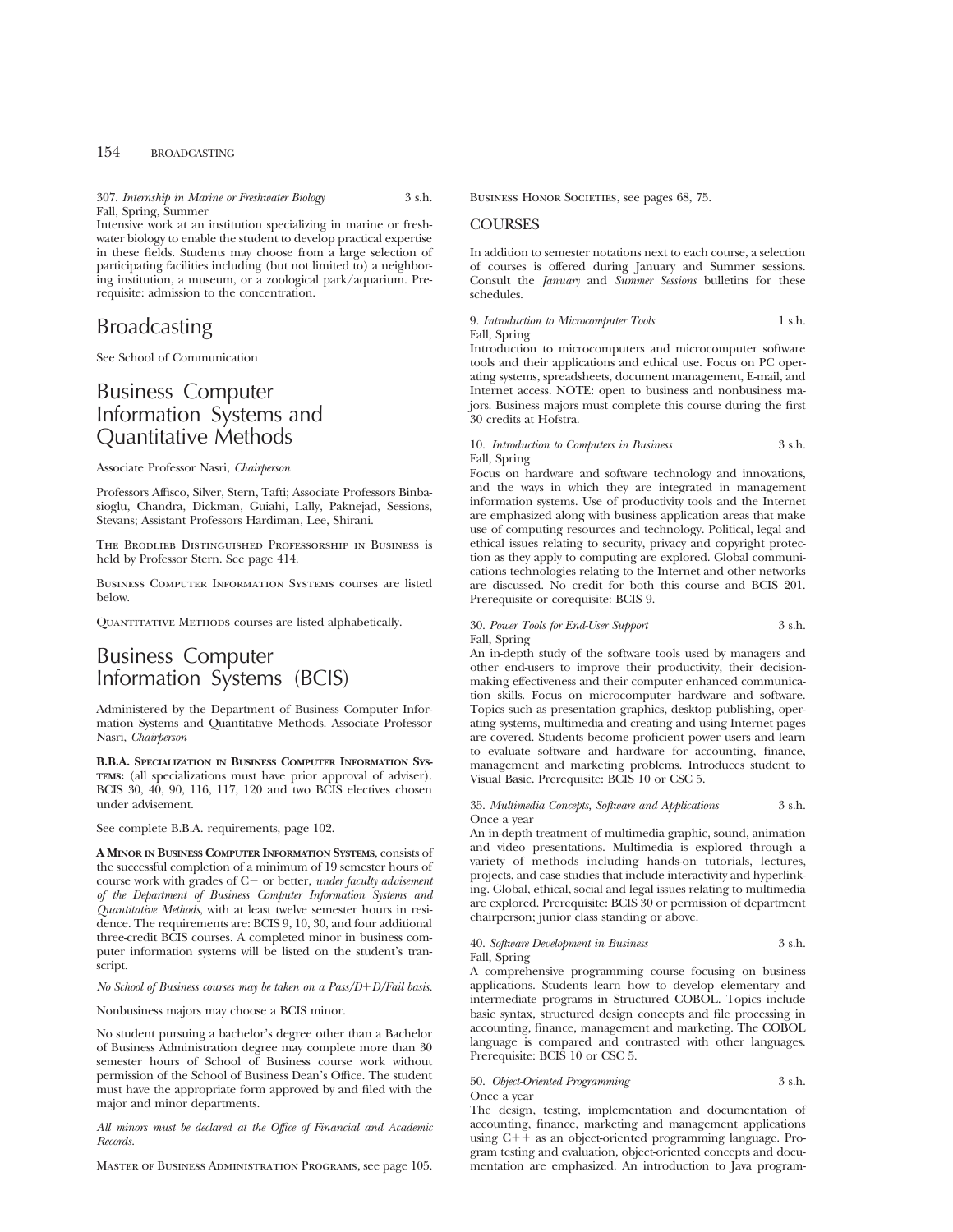ming is provided. Prerequisite: BCIS 30 or 40; junior class standing or above. (Formerly *Advanced Business Application Programming; Advanced Programming Concepts in COBOL; Intermediate and Advanced Business Application Programming.*)

## 90. *Interface Design and Programming in Visual Basic* 3 s.h. Fall, Spring

A focus on Visual Basic as a tool for development, testing, implementation, and documentation of Windows-based business applications. Topics include event-driven programming, string and arrays handling, graphics, and linking of applications. Prerequisite: BCIS 30; junior class standing or above. (Formerly *Survey of Business Programming Languages*.)

### 115. *Introduction to Simulation* 3 s.h. Periodically

Introduction to modeling. Classifications and properties of elementary simulation models and simulation languages. Computer-based simulation models using a general programming language and a specialized simulation language (GPSS). Application areas in production management, marketing, capital investment devaluation, information systems, mechanized equipment and computer systems. Prerequisites: QM 1 and knowledge of a programming language, junior class standing or above.

## 116. *Structured Systems Analysis and Design* 3 s.h. Fall, Spring

Advanced course in structured analysis and design of computerized information systems in accounting, finance, management, marketing, and other application areas. Topics include Systems Life Cycle methodologies, Data Flow Diagrams using CASE tools and rapid prototyping techniques. Ethical and global issues are considered. Emphasizes design issues such as user involvement and the selection of appropriate methodologies. Course requirements include designing a system using a CASE tool for implementation on either a mainframe or microcomputer. Prerequisites: one of the following courses: BCIS 40, 50, 90 or permission of department chairperson; junior class standing or above. (Formerly *Data Systems and Management.)*

### 117. *Database Management Systems* 3 s.h. Fall, Spring

Advanced course on database management systems (DBMS) concentrating on the relational data model and the SQL language. Covers theory of the relational data model contrasting it with earlier models. Database design is developed in the context of the overall design of an information system in accounting, finance, management, marketing, and other application areas. Topics include conceptual, logical, and physical database design, including data normalization and integrity constraints. Distributed database systems in a global business environment and issues related to data accuracy, security, privacy, and threat to individual rights are explored. Course requires designing and implementing databases using a mainframe and/or micro DBMS. Prerequisites: one of the following courses: BCIS 40, 50, 90 or CSC 120 or permission of department chairperson; junior class standing or above. (Formerly *Design and Management of Information System*s.)

### 120. *Connectivity in the Business Environment* 3 s.h. Fall, Spring

Explores the various ways information is shared among networked computer systems. Integrates MIS and telecommunications concepts to enable business managers to select, implement, manage and evaluate computer networks. Topics also include data communication needs of organizations in a global environment. Legal and ethical issues related to planning, design, implementation, and use of networks, including that of the Internet are discussed. Course project involves use of LAN management software. Prerequisites: BCIS 30; junior class standing or above. (Formerly *Equipment Selection; Selection and Evaluation of Hardware and Software; Business Computer Data Communication.*)

## 125. *Managing the Systems and Information Processing Function* 3 s.h.

## Periodically

Study of the systems and information processing function from a strategic planning perspective. The methods appropriate for information resources planning discussed within the framework of overall corporate strategy. Topics include information systems, strategic planning, capacity planning, facilities management, evaluation and control, data processing staff planning, and hardware and software evaluation and selection. Prerequisite: BCIS 116.

### 151, 152. *Readings* 1-3 s.h. each Fall, Spring

Assigned readings, individual research and projects on selected topics such as systems or software design and development, and computer applications. Taught on a tutorial basis. Prerequisites: BCIS 116, 117, or 120; and permission of department chairperson.

## 157, A-Z. *Seminar: Special Topics in Business Computer Information Systems* 3 s.h.

Periodically

An advanced in-depth treatment of special topics. Current topics are explored through a variety of methods, such as lectures, projects and case studies. Prerequisites: BCIS 10, junior class standing or above, and permission of department chairperson.

As individual subjects are selected, each is assigned a letter (A-Z) which is affixed to the course number. Students may take up to two of these courses to fulfill their major requirements so long as each seminar has a different letter designation.

## 174. *Business Internship* 1-3 s.h. Fall, Spring

Actual practical experience in an approved setting open to junior and senior business computer information systems majors. Students work a minimum of 40 hours for 1 credit or a minimum of 80 hours for 2 credits or a minimum of 120 hours for 3 credits in a structured business computer information systems program offered by a for-profit or not-for-profit organization. NOTE: Students may take this course only once. Satisfactory completion of this course counts toward general degree requirements but does not satisfy business computer information systems major requirements. Prerequisites: permission of department chairperson, a minimum grade point average of 2.5 in business computer information systems courses and 2.5 overall, BCIS 116 or 117, junior class standing or above.

## 179. *Business Computer Project* 3 s.h.

Once a year

A capstone course using concepts learned in earlier courses. Students develop a complete business information system in accounting, finance, management, or marketing, or a management information system integrating their computer expertise with their business background. Students must choose a project, identify and document the user's needs, develop the specifications, write the programs and implement the project with supporting documentation. Course applies systems and database design, telecommunications and programming concepts to business problems. Prerequisites: BCIS 116, 117, 120; senior class standing and permission of department chairperson.

#### 182. *Decision Support and Expert Systems* 3 s.h. Once a year

Techniques for problem solving and decision making. Focuses on areas in which computers can be used to support selection of decision alternatives. Students are provided with software tools for implementing decision support and expert systems which go beyond traditional file and information manipulation programs. Prerequisites: BCIS 116 and 117; junior class standing or above. (Formerly *Computer Data Management and Statistical Analysis for Research*.)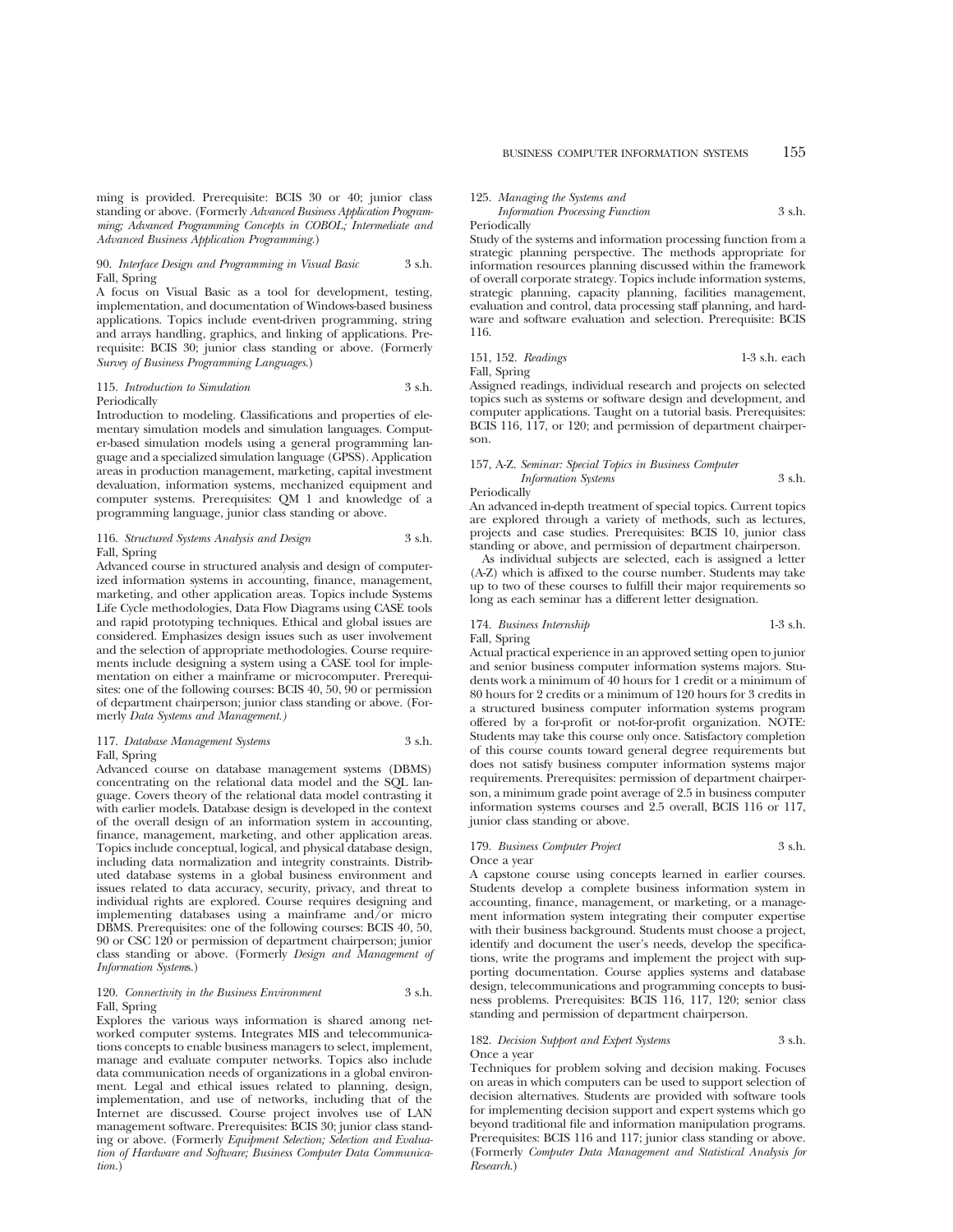## 185. *Internship in Business Computer Information Systems* 3 s.h. Fall, Spring

A work-study program open to senior business computer information systems majors. Students work a minimum of 120 hours in a structured business computer information systems training program offered by a for-profit or not-for-profit organization. Prerequisites: permission of department chairperson, a minimum grade-point average of 3.0 in business computer information systems courses and 3.0 overall, BCIS 116 and 117. (Students who do not meet these requirements, see BCIS 174.) (Formerly *Internship*.)

190. *Honors Essay* 3 s.h. Fall, Spring

Research for and the writing of a substantial essay in the field of business computer information systems. Open only to senior business computer information systems majors who are eligible for and desire to graduate with departmental honors and who secure, before registration, written permission of the department chairperson. Prerequisites: a minimum grade-point average of 3.5 in business computer information systems and 3.4 overall.

### 201. *Information Technology*\* 3 s.h. Fall, Spring

Introduction to the use of computer hardware, software, and connectivity in a business environment. Students gain an understanding of computer capabilities and limitations, ethical issues, and systems analysis and design concepts with the aim of understanding appropriate use of information system technology in domestic and global environments. Software including basic and intermediate spreadsheet modeling, database management, groupware, and Internet tools are covered. (Formerly *Survey of Business Computer Information Systems.*)

## 201A. *Structured COBOL Programming\** 3 s.h. Fall, Spring

A course in COBOL programming with emphasis on payroll billing, inventory and general ledger applications. Focus on systems concepts related to COBOL programming such as sequential file processing, index sequential file processing, summary reporting, audit and control procedures. Prerequisite or corequisite: BCIS 201 or approved equivalent. Note: BCIS 201A may not be taken in lieu of BCIS 201.

#### 204. *Simulation in Business*\* 3 s.h. Periodically

Application of computer simulation techniques to business problems, development of basic methodology for analyzing complex systems by the use of simulation techniques. Classification and properties of simulation models and simulation languages. Prerequisite: knowledge of a programming language.

## 205. *Management Information Systems\** 3 s.h. Fall, Spring

The use of information systems to support work processes and decision making at all levels of an organization and across all functional departments such as accounting, finance, management, and marketing. Topics include centralized versus decentralized information systems, client-server computing, information systems and decision making, database design issues, the strategic use of information technology, work process redesign (reengineering) with information technology, information systems security, issues regarding the social and ethical impacts of information technology, information privacy and global telecommunications issues. Software systems, including advanced spreadsheet models, expert systems, groupware and database management supporting managerial decisions are covered. Prerequisite: BCIS 201 or approved equivalent. (Formerly *Information Systems for Management.*)

206. *Systems Analysis and Design\** 3 s.h. Once a year

The analysis and design of information processing systems for business applications. Focus on structured analysis and design techniques. Topics include the System Development Life Cycle, prototyping, feasibility studies, participatory design, enterprise modeling, system documentation using CASE tools including Data Flow Diagrams and structure chart representations, system implementation and installation, data requirements and user interface design. Ethical, social and global issues in the design and use of information systems are discussed. Course requirements include designing a system using a CASE tool for implementation on either a mainframe or microcomputer. Prerequisites: BCIS 201A, 205. (Formerly *Information Processing Systems*.)

#### 207. *Interactive Information Systems*\* 3 s.h. Once a year

A project-oriented course which examines interactive computerbased systems and focus on the problems associated with the human machine interface in a business environment. Applications such as decision-support systems, word processing, computer-aided design, computer-aided manufacturing and computeraided instruction are considered. Focus is on dialogue design techniques, hardware, computer graphics, cost-benefit considerations and advanced file and database organization. Prerequisites: BCIS 205, QM 210.

#### 208. *Accounting Information Systems*†† 3 s.h. Fall, Spring

Course addresses key concepts and trends in information systems technology and how they affect accountants, as well as how the business environment is affecting and stimulating the trends' development. Students gain an understanding of computerbased accounting information systems and the impact of information technology on the practice of accounting and auditing. Topics include development and documentation techniques of computer-based accounting systems, auditing and control in common computer environments, data base systems, and financial reporting systems.

## 209. *Decision Support Systems*\* 3 s.h. Periodically

Decision support systems (DSS) require a cooperative interdependence between decision makers and computing systems. Critical evaluation of the conceptual frameworks for DSS, the building process and technology components. A review of current DSS research and technology forecasts. Prerequisite: BCIS 205.

### 211. *Object-Oriented Programming in Visual Basic*\* 3 s.h. Periodically

An introduction to the fundamentals of application design and programming for Windows using object-oriented programming languages. Graphical user interface design; object-oriented and event-driven programming concepts; methods of structured programming and modularization; program control and decision structures; procedures and functions; debugging and error handling; processing files; accessing databases; object linking and embedding. Topics related to ethical issues in applications development and global software development practice are also covered. Prerequisite: BCIS 201 or approved equivalent.

## 212. *International Information Technology\** 3 s.h. Once a year

Course addresses information technology (IT) issues that arise on an international scale at three levels of analysis: the individual

<sup>\*</sup>Open only to matriculated Zarb School of Business graduate students and/or M.A. in Health Administration students where appropriate.

<sup>††</sup>Open only to matriculated M.S. in Accounting, Accounting and Taxation, Accounting Information Systems, and Taxation students. May be taken by M.B.A. students majoring in accounting in lieu of BCIS 205.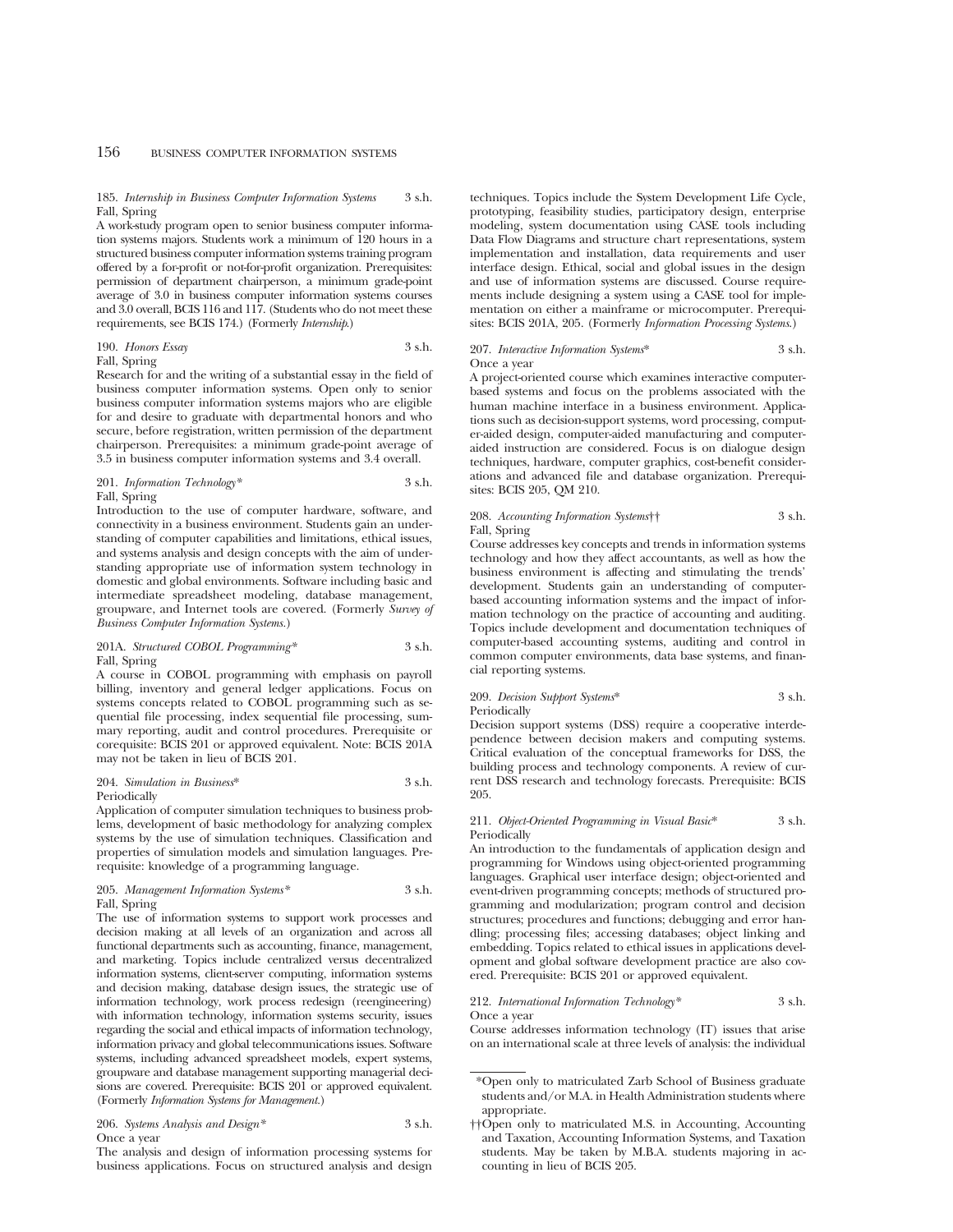firm, the industry, and the nation. Students learn to design and manage an international IT infrastructure for a given firm, to understand the industry level impacts of international IT, to develop an appropriate strategy for an organization in anticipation of these impacts, to compare potential host countries in terms of their IT policy and strategy, and to gain an appreciation of the ethical and political implications of these systems. Prerequisite: BCIS 205.

### 215. *Database Management Systems\** 3 s.h. Once a year

A course in database design, implementation, and management. Topics include strategic database planning, entity-relationship modeling, theory of the relational model, data normalization, distributed database processing, and the SQL language. Emphasizes database support for global business operations and explores ethical issues and concerns relating to modern database and data warehousing techniques. Prerequisites: BCIS 201A, 205.

## 220. *Business Data Communications\** 3 s.h. Periodically

Integrated course in data communications technology and its application in a business environment. Students are presented with a comparison of data transmission media, data communication techniques, and network configurations currently available. Additional topics include telecommunications standards, the evolution of the telecommunications industry, differences in availability and regulation of telecommunications between countries, and the social and ethical impacts of alternative telecommunication technologies. Students learn network applications as a tool for supporting a global business. Prerequisite: BCIS 205.

## 225. *Knowledge-Based Decision Support Systems\** 3 s.h. Once a year

Concepts in artificial intelligence, knowledge-based systems with specific applications in business. Entails hands-on experience with building a prototype expert system, using an expert shell. Introduction to the concepts of knowledge representation which entail the formalization of the rules of thumb and application of the rules in a set of procedures (Heuristics) to solve complex decision-making problems. Prerequisite: BCIS 205.

## 230. *Power Tools for Managers*\* 3 s.h. Periodically

The use of the latest power tools and their impact on managerial decision making and communication and on business profitability. Topics include multimedia as a tool for management communication, marketing with multimedia, doing global business on the Internet, using the Internet as a source of corporate intelligence, Website design, ethical impacts of doing business on the Internet, and the tradeoffs between object oriented and structured programming. Prerequisites: completion of all core competency courses or approval of department chairperson.

## 240. *Management of Information Technology\** 3 s.h. Periodically

A case-oriented course dealing with the management of information systems and technology in organizations. Topics include strategic use of technology; development of information systems architecture, communications, highway systems; managing of information resources, end user computing, information centers and the human side of systems. Prerequisites: BCIS 206, 215.

## 251, 252. *Advanced Readings and Projects\** 3 s.h. each Fall, Spring

Assigned readings, individual research and projects on selected topics such as systems or software design and development and computer applications. Taught on a tutorial or seminar basis. Prerequisite: permission of department chairperson.

### 257, A-Z. *Seminar: Special Topics in Business Computer Information Systems*\* 3 s.h.

Periodically

An advanced in-depth treatment of special topics. Current topics are explored through a variety of methods, such as lectures, projects and case studies. Prerequisites: BCIS 205 and permission of department chairperson.

As individual subjects are selected, each is assigned a letter (A-Z) which is affixed to the course number. Students may take up to two of these courses to fulfill their major requirements so long as each seminar has a different letter designation.

## 304. *Advanced Research Seminar in Business Computer Information Systems\** 3 s.h.

Fall, Spring

(NOTE: BCIS 306-308 may be offered in place of 304.) Students write an integrative paper on an assigned topic based on secondary research and then formulate a written primary data research design to investigate a specific key issue. They must formulate research questions and hypotheses, construct survey instruments and experimental designs, draft sample plans, outline data handling procedures, and prepare a comprehensive research proposal, furnishing justifications for its theoretical as well as practical significance. An oral presentation of each project is required at the conclusion of the semester. Prerequisites: completion of all core competency courses, 21 s.h. of advanced core courses or above (including QM 210, IB 219†, and at least 6 s.h. of the required 15 s.h. in the area of concentration), and permission of the department chairperson.

| 305. M.B.A. Honors Research Thesis in Business |            |
|------------------------------------------------|------------|
| Computer Information Systems*                  | $3-6$ s.h. |
| Periodically                                   |            |

Student selects and designs an integrative research project with the approval and guidance of a faculty member in the area o specialization. Student is required to justify the project's significance within a decision-making framework and define the management applications of the research findings. An oral report of the research findings is presented to a faculty committee. With joint permission of the department chairperson and thesis adviser, a student may expand the M.B.A. Honors Research Thesis from 3 to 6 s.h.; the additional 3 s.h. may be counted toward elective requirements in the area of concentration. Prerequisites: minimum cumulative grade point average of 3.5, completion of all core competency courses, 21 s.h. of advanced core courses or above (including QM 210, IB 219†, and at least 6 s.h. of the required 15 s.h. in the area of concentration), and permission of department chairperson.

## 306. *Case Focused Research Seminar in Business\** 3 s.h. Periodically

Emphasis on multiple functional areas that are taught in the Zarb School of Business. A case study approach is utilized in this course, and students are challenged to understand how decisions and policies from different functional areas are integrated within an organization. Students present detailed recommendations toward resolution of complex business problems within an industry or company which must be supported by appropriate documentation of research and analysis. Written and oral reports are required. Prerequisites: completion of all core competency courses, 21 s.h. of advanced core courses or above (including QM 210, IB 219†, and at least 6 s.h. of the required 15 s.h. in the area of concentration), and permission of department chairperson. Same as ACCT 306, FIN 306, IB 306, MGT 306, MKT 306.

<sup>\*</sup>Open only to matriculated Zarb School of Business graduate students and/or M.A. in Health Administration students where appropriate.

<sup>†</sup>Full-time students may take IB 219 as a corequisite.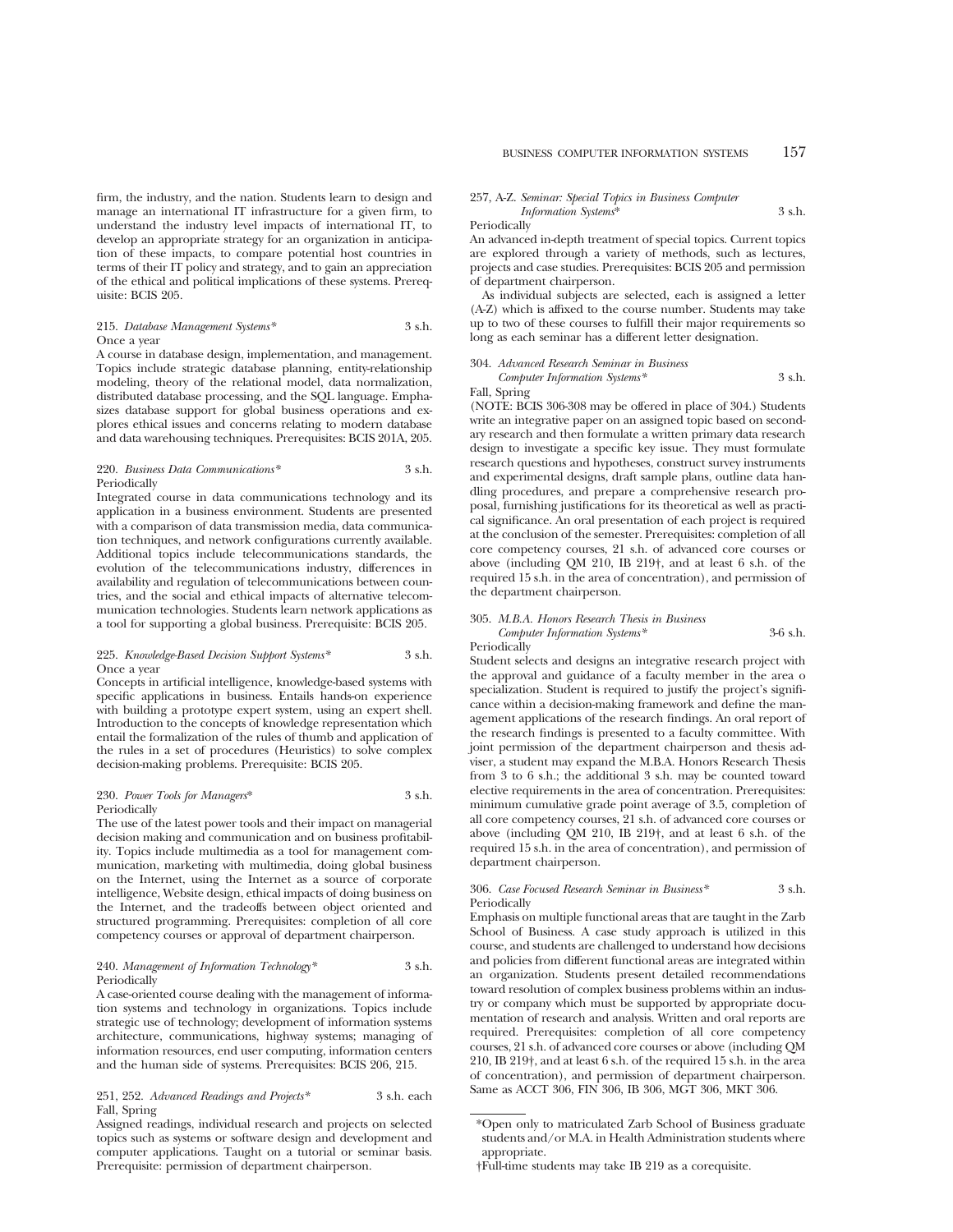### 307. *Consulting Research Project\** 3 s.h. Periodically

Under the supervision of an instructor and working singularly or in a small group, students are assigned to a client organization for one semester. The students and the client organization to which they are assigned will identify the client's specific problems and objectives. Students design and complete one or more integrative consulting projects involving various business principles and conduct research. A written consulting report and an oral presentation are made to a faculty committee and the senior management of the organization. Prerequisites: minimum cumulative grade point average of 3.5, completion of all core competency courses, 21 s.h. of advanced core courses or above (including QM 210, IB 219†, and at least 6 s.h. of the required 15 s.h. in the area of concentration), and permission of the senior assistant dean and director of graduate programs and the department chairperson. Same as ACCT 307, FIN 307, IB 307, MGT 307, MKT 307.

## 308. *Integrative Business Simulation\** 3 s.h. Periodically

Course utilizes a comprehensive and integrative computer simulation to create a variety of complex multifunctional business problems to which students must respond under varying conditions of uncertainty. A team-based approach to decision making is used in resolving problems created by the computer model. Students are required to provide detailed reports on decisions made and to provide quantitative and qualitative justifications for their decisions. These justifications must be supported through the use of research and must be presented orally and in writing. Prerequisites: completion of all core competency courses, 21 s.h. of advanced core courses or above (including QM 210, IB 219†, and at least 6 s.h. of the required 15 s.h. in the area of concentration), and permission of department chairperson. Same as ACCT 308, FIN 308, IB 308, MGT 308, MKT 308. (Formerly *Computer Simulation (Management Game) in Business Computer Information Systems*.)

## 330. *Graduate Internship\** 3 s.h.

### Fall, Spring

A work-study program open to graduate students who are specializing in business computer information systems.

Students work a minimum of 100 hours in the semester for selected business organizations in information systems. A written evaluation of the use of information systems to support organizational operations is prepared by the student at the end of the course. Most internship opportunities involve some form of monetary remuneration. Prerequisites: all core competency courses or approved equivalents, 24 graduate-level credits with a 3.3 average and permission of the department chairperson. (Formerly GBUS 330.)

## 401. *Information Systems for Management\*\** 4 s.h. Periodically

An overview of the use of computer hardware, software and connectivity will progress into an investigation of how information systems are used to support work processes and decision making at all levels of an organization and across all functional areas. Special attention is given to issues frequently encountered by senior management such as the strategic use of information technology (IT), using IT to reengineer work processes and to gain a global advantage, whether or not to outsource the IT function, business advantages from the use of the Internet and of Intranets, the migration to client/server computing, managing and controlling information in distributed environments, and corporate ethical responsibilities with regard to available and rapidly evolving technologies.

## Business Law (BLAW)

Administered by the Department of Accounting, Taxation, and Business Law. Professor Warner, *Chairperson*

**A MINOR IN BUSINESS LAW** consists of the successful completion of a minimum of 18 semester hours of course work with grades of  $C$ or better, *under faculty advisement in the Department of Accounting and Business Law*, with at least 9 semester hours in residence. The requirements are: BLAW 20 and five additional three-credit courses chosen from the following: BLAW 23, 24, 25, 114, 115, 116, 117, 118, 119, 157, A-Z. A completed minor in business law will be listed on the student's transcript.

*No School of Business courses may be taken on a Pass/D+/D/Fail basis.* 

Nonbusiness majors may choose a business law minor.

No student pursuing a bachelor's degree other than a Bachelor of Business Administration degree may complete more than 30 semester hours of School of Business coursework without permission of the School of Business Dean's Office. The student must have the appropriate form approved by and filed with the major and minor departments.

*All minors must be declared at the Office of Financial and Academic Records.*

## **COURSES**

These courses are sometimes offered during January and Summer sessions. Consult the *January* and *Summer Sessions* bulletins for these schedules.

20. *Introduction to Legal Systems, Environment and Contracts* 3 s.h. Fall, Spring

Introductory course explaining the nature and ethics of law on a domestic and international scale, its sources, its relation to profit and not-for-profit organizations, and to society and government; law as an instrument of social change with reference to regulatory agencies, labor relations, antitrust, consumerism, environmental issues and contracts. (Formerly *Introduction to Legal Systems and Environment.)*

## 23. *Contract Law* 3 s.h. Periodically

A study of the fundamental elements of contracts as defined by the common law and how these elements are reflected and applied in modern statutory law, contemporary business and professional situations. The role of contract law in relation to other areas of the legal environment, particularly regulatory laws and ethics, is also explored. Fundamentals of contract negotiations, drafting and evidentiary formalities are covered as are damage theory and dispute resolution, including alternatives to litigation. Actual contracts and cases are studied. Prerequisite: BLAW 20.

### 24. *Legal Aspects of Business Organizations and Activities* 3 s.h. Fall, Spring

The law as it pertains to profit and not-for-profit organizations. Topics include negotiable instruments, personal property, bailments, secured transactions, surety, agency, partnerships, corporations, insurance, real property, wills and estates. Required for accounting majors. No credit for both this course and BLAW 12. (Formerly *Business Law for Accountants*.)

<sup>\*</sup>Open only to matriculated Zarb School of Business graduate students and/or M.A. in Health Administration students where appropriate.

<sup>\*\*</sup>Open only to matriculated Zarb School of Business E.M.B.A. students.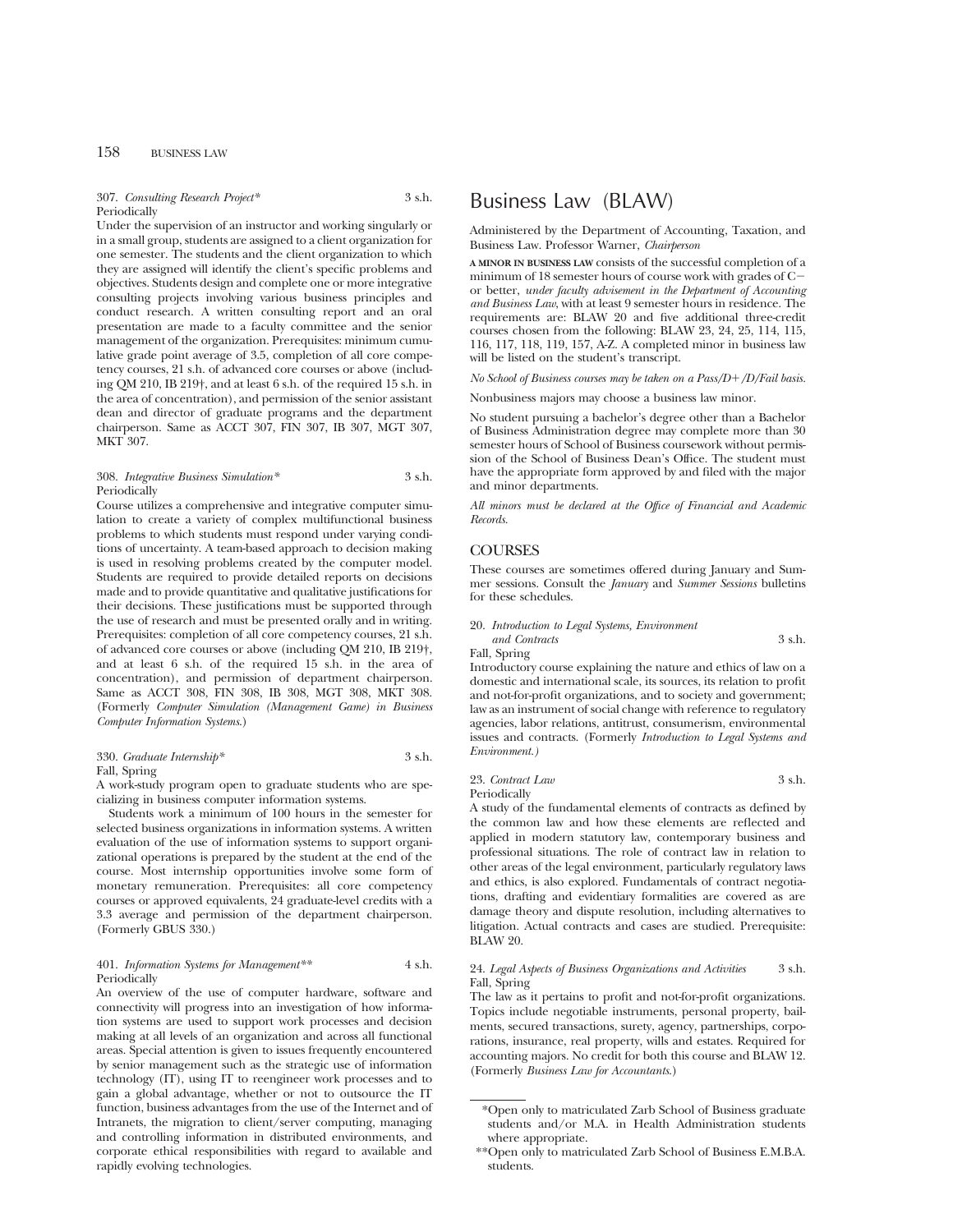25. *Legal Research and Writing* 3 s.h. **Periodically** 

Provides the non-lawyer with the basic skills of law library research and legal writing. Covers methods of defining and researching legal issues; use of law library reference tools, such as codes, administrative regulations, digests, case law and computer information services; writing exercises stressing clear, concise legal expression, citation and terminology. Research in a selected area of business law is undertaken. Prerequisite: BLAW 20.

### 114. *Labor and Employment Law* 3 s.h. Periodically

Interplay of governmental regulation, legislation, and judicial interpretation in the context of labor and employment law. Topics include labor-management relationships and the role of the federal regulatory agency, National Labor Relations Board (NLRB), in this area. Other topics include worker protection, both physical and economic protection of employees and employment discrimination. The federal regulatory agencies, Occupational Safety and Health Administration (OSHA) and Equal Employment Opportunity Commission (EEOC) are highlighted. Prerequisite: BLAW 20.

## 115. *Wills, Trusts and Estates* 3 s.h. Periodically

Provides students and those considering a planning career an awareness and overview of the legal concepts in financial and estate planning. An examination and analysis of the need for planning and family wealth conservation, the laws of gifts, intestacy, wills, nature and objectives of trusts and their implications on estate planning, incidents affecting distribution of property, analysis of funding plans, business planning as it relates to the estate and an examination of the fiduciary and ethical considerations of probate and estates. Prerequisite: BLAW 20.

### 116. *Legal Aspects of Computers and Computer Use* 3 s.h. Periodically

Legal principles applicable to the computer industry. Contracts in the computer industry including UCC and warranties; intellectual property considerations including patents, copyrights, trademarks and trade secrets; antitrust and other anticompetitive concerns; strict liability and negligence; security problems; computer related crime. Prerequisites: BLAW 20 and BCIS 10 or CSC<sub>5</sub>.

## 117. *Law in the Global Economy* 3 s.h. Periodically

Examination of the legal implications of various forms of international business; trade, licensing, trademarks and franchising, foreign investments, mergers, acquisition and joint ventures. Legal issues in the global marketplace and their impact on international organizations; international and regional cooperation. Examination of activities by American companies overseas, legal disputes with foreign states, international trade, United States trade laws, extraterritorial application of United States laws. Prerequisite: BLAW 20.

### 118. *Litigation and Alternate Dispute Resolution* 3 s.h. Periodically

A consideration of domestic and international litigation, negotiation, mediation, fact-finding, arbitration, and recently developed variations of the foregoing. Emphasis on the extent to which these various methods of dispute resolution can be developed and controlled by the disputing parties themselves and/or by the courts. Historical development of ADR and emerging ethical issues are considered. Prerequisite: BLAW 20. Same as MGT 118.

## 119. *Advanced Legal Aspects of Business*

*Organizations* 3 s.h.

Periodically

An examination and analysis of the laws of agency, partnership and corporations. Discussion and analysis of various business entities. Legal issues related to organization, management, fiduciary roles, authorities and governance are addressed. Analysis of interrelationship and duties of partners, officers, directors and shareholders. Issues affecting business planning, securities regulations, mergers and acquisitions, antitrust and trade regulations, ethical issues, corporate responsibility, and international considerations are covered. Prerequisite: BLAW 20 or permission of department chairperson.

### 157, A-Z. *Seminar: Special Topics in Business Law* 3 s.h. Periodically

An advanced in-depth treatment of special topics. Current topics are explored through a variety of methods such as lectures, projects and case studies. Prerequisites: BLAW 20 and permission of department chairperson.

As individual subjects are selected, each is assigned a letter (A-Z) which is affixed to the course number.

Students pursuing a business law minor may take only one of these courses to fulfill their minor requirements.

## 201. *Legal, Political, Regulatory and Ethical* 3 s.h. *Environment of Business\**

Fall, Spring

Overview of the United States legal and political systems and governmental regulation as they relate to modern business practice. Case analyses are actively used for discussions of business contracts, partnerships, ethics, the Uniform Commercial Code, negotiable instruments, property and banking transactions, and compliance with local, state, federal, and emerging international regulations. (Formerly 201B, *Legal and Social Environment of Business.*)

210. *Accountants' Liability and Ethics\** 3 s.h. Periodically

Focus on various types of legal liability to which accountants may be exposed including common law liability and statutory liability under federal statutory law and blue sky laws. Various ethical issues that accountants face in their practices are also discussed.

401. *The Legal and Regulatory Environment\*\** 2 s.h. Periodically

Overview of the United States legal and political systems and governmental regulation as they relate to modern business practice. Case analyses are actively used for discussions of business contracts, partnerships, ethics, the Uniform Commercial Code, negotiable instruments, property and banking transactions, and compliance with local, state, federal, and emerging international regulations.

## Business, Zarb School of

SEE PAGE 100.

# Chemistry (CHEM)

Associate Professor Finzel, *Chairperson*

Professors Cassidy, Ryan; Associate Professors Strothkamp; Assistant Professors Brack, Lloyd, McBride, Novick, Wachter-Jurcsak.

<sup>\*</sup>Open only to matriculated Zarb School of Business graduate students and/or M.A. in Health Administration students where appropriate.

<sup>\*\*</sup>Open only to matriculated Zarb School of Business E.M.B.A. students.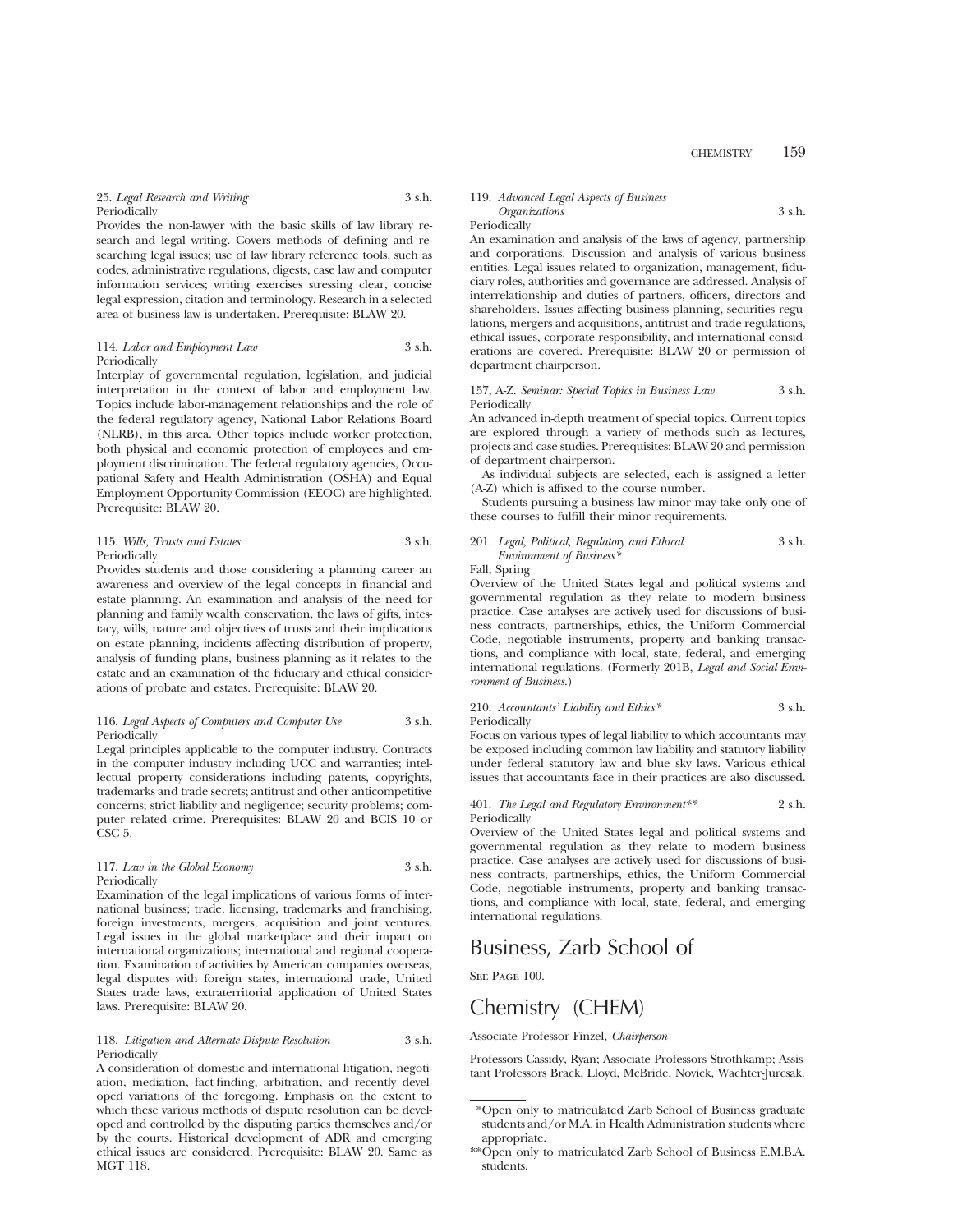**B.A. SPECIALIZATION IN CHEMISTRY:** CHEM 3A & 4A, 3B & 4B, 80, 105, 109, 124, 125, 131A & 132A, 131B & 132B and 134B, 141-142, 147, 191; MATH 19, 20, 29; PHYS 11A-12A, 11B, 12B; CSC, 3 semester hours under advisement. The language requirement for the B.A. should preferably be fulfilled in German or French. Students who plan a professional career in chemistry and who intend to go on to graduate work will elect CHEM 180. MATH 131, 143 and 144 are strongly recommended.

See complete B.A. requirements, page 80.

The Chemistry Department's program for the B.S. Specialization in Chemistry is accredited by the American Chemical Society. A student completing this course of study will be awarded a certificate from the Society.

**B.S. SPECIALIZATION IN CHEMISTRY:** this program is designed to provide students with a strong foundation in chemistry. It is especially recommended to those students preparing to enter industry or to pursue graduate work.

Candidates for graduation must fulfill the requirements listed below:

- 1. The successful completion of at least 124 semester hours and a cumulative grade-point average of 2.0 in work completed at Hofstra. Military Science 1A, 1B, 2A, 2B may not be counted toward this total semester hour requirement.
- 2. At least 65 semester hours must be in liberal arts courses outside of the Department of Chemistry.
- 3. There are two requirements that must ordinarily be completed in residence at Hofstra: 15 semester hours in the major field of specialization and the last 30 semester hours. The 15 semester hours need not be included within the last 30 hours.
- 4. The following general requirements:
- ENGL 1-2 or placement examination†;
- German, French or Russian preferred, completion of level 4 if studied in high school or to level 2 if studied as a new language;
- Social science and humanities, 15 semester hours of core courses; (social science: 3 hours in behavioral social sciences and 3 hours in history and philosophy; humanities: 3 hours in the appreciation and analysis category (literature) and 3 hours in the creative participation category; and 3 hours from any core category).
	- For listing of core courses, see page 82.
- 5. The fulfillment of the following major and additional requirements:

In addition to the course requirements listed above for the B.A. specialization, the B.S. candidate must complete CHEM 148, 171, 180 and 6 hours of research.

Teaching of High School Chemistry and General Science, see page 355.

**A MINOR IN CHEMISTRY** consists of the successful completion of 18 semester hours of chemistry courses, under advisement, excluding CHEM 1, and including at least 2 semester hours in courses other than CHEM 3A&B, 4A&B, 131A&B, and 132A&B. At least 6 hours must be taken in residence.

Alpha Epsilon Delta: the international honor premedical society, see page 68.

Biochemistry Program and Courses, see page 146.

## **COURSES**

In addition to semester notations next to each course, a selection of courses is offered during January and Summer sessions. Consult the *January* and *Summer Sessions* bulletins for these schedules.

## 1. *Atoms, Molecules and Genes* # 3 s.h.

## Periodically

Historically important developments which have contributed to modern understanding of the hereditary apparatus and molecular mechanisms in living systems are examined. While the interrelationships between chemistry and biology which contributed to these developments are considered, the subject matter is principally chemical in nature. Emphasis on studying the processes by which scientific understanding evolves. Philosophical/ ethical questions raised by current advances (as in genetic engineering) are discussed. (2 hours lecture, 2 hours recitation and laboratory.) Recommended for nonscience majors.

## 3A & 4A. *General and Inorganic Chemistry* # 3 s.h. each Fall, Spring

Fundamental principles of chemistry including states of matter, modern atomic and bonding theory, mass and energy relationships in chemical reactions, equilibria, reaction rates and electrochemistry. Properties of the elements and their compounds are discussed in terms of structure. (3 hours lecture, 1 hour recitation.) Students registering for 3A or 4A should also register for the corresponding laboratory course 3B or 4B. 3A and/or 4A apply towards the natural science core requirement only upon successful completion of the corresponding laboratory course(s) 3B and/or 4B. Engineering students are required to take only one semester of laboratory, preferably 3B. Credit given for 3A or New College NCB 1, not both; 4A or New College NCB 2, not both.

3B & 4B. *General and Inorganic Chemistry Laboratory* # 1 s.h. each Fall, Spring

Laboratory taken in conjunction with 3A & 4A lectures; includes quantitative measurements and some qualitative analysis. (3 hours laboratory.) CHEM 3B may be taken by students who have previously completed 3A, and CHEM 4B may be taken by students who have previously completed 4A. Credit given for 3B or New College NCB 1 or C2; 4B or New College NCB 2 or C2.J

80. *Descriptive Chemistry* 1 s.h. Every other Fall

A systematic study of the elements of the Periodic Table and their compounds. Topics include structure, properties and reaction chemistry. Use of the chemical literature and information retrieval are emphasized in the completion of a seminar and term paper. Prerequisites: CHEM 3A, 4A.

|                | 105. Quantitative Analysis | 3 s.h. |
|----------------|----------------------------|--------|
| $_{\rm{Fall}}$ |                            |        |

Fundamentals of gravimetric, volumetric and potentiometric methods; separative techniques; statistical analysis of experimental results. (3 hours lecture.) Prerequisites: CHEM 3A & 4A, 3B & 4B. May not be taken on a  $Pass/D+/D/Fall$  basis. (Formerly 107.)

## 109. *Advanced Laboratory I, Quantitative Analysis* 1 s.h. Fall

Laboratory work in gravimetric, volumetric, potentiometric and photometric methods; separative techniques. (4 hours laboratory.) Prerequisite or corequisite: CHEM 105.

111. *Computer Applications in Chemistry* 2 s.h. Periodically

Introduction to numerical methods and their application to problems of chemical interest. Emphasis on chemical problem solving including applications in both theoretical and experimental branches of chemistry. A basic knowledge of a high level programming language and calculus is required. (2 hours lecture.) Prerequisites: CHEM 3A & 4A. No liberal arts credit.

<sup>†</sup>See University Degree Requirements, page 65. #Core course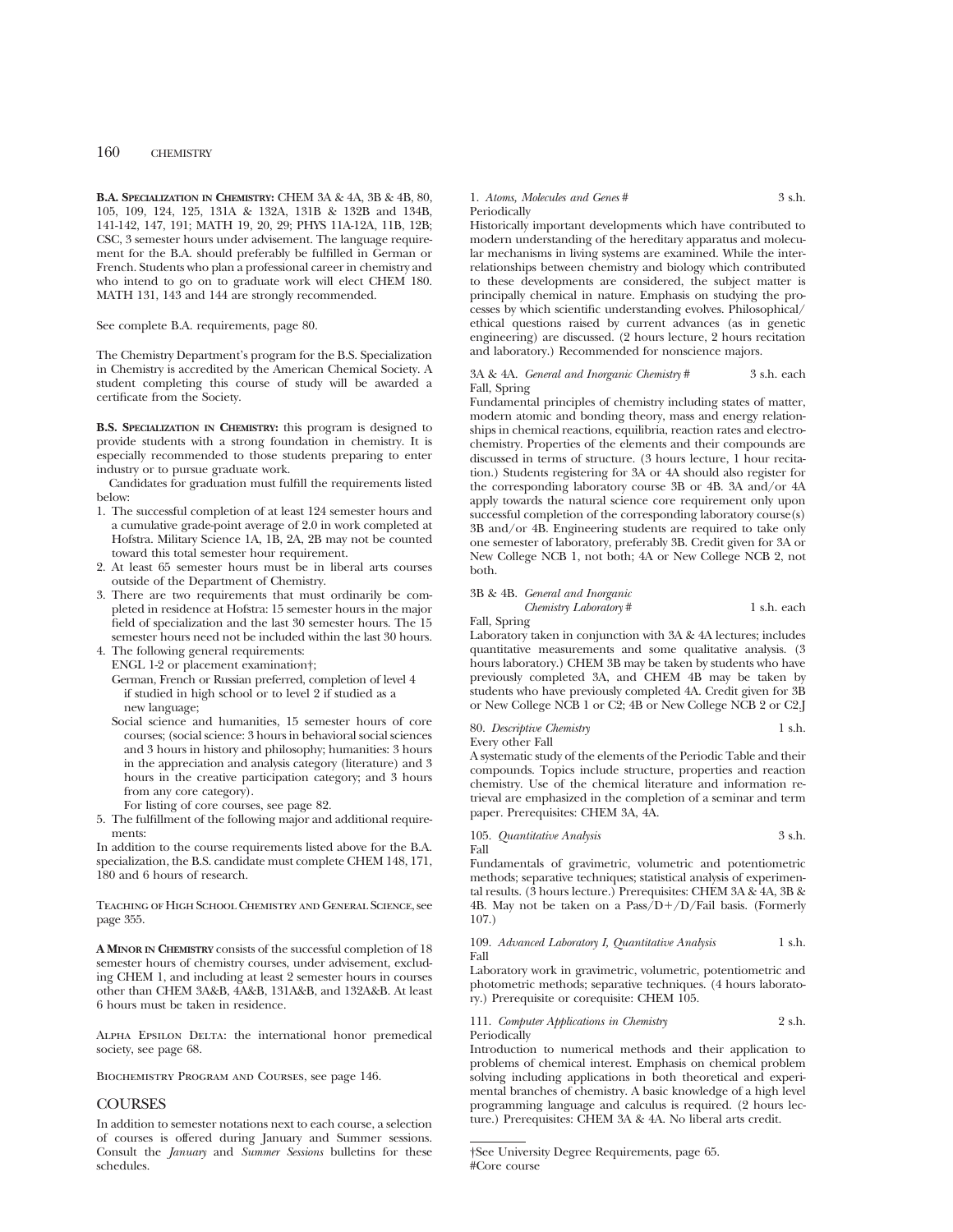124. *Instrumental Methods* 2 s.h. Fall

Study of principles underlying instrumental methods. Evaluation of techniques used to apply these methods to the solution of chemical problems. Methods studied may include atomic and molecular absorption and emission spectroscopy, nuclear magnetic resonance, mass spectrometry, polarography, coulometry, chromatography, x-ray diffraction, fluorescence and fast reaction techniques; computer interfacing with instruments. (2 hours lecture.) Prerequisites: CHEM 105, 132A.

## 125. *Advanced Laboratory II, Instrumental Methods* 2 s.h. Fall

Laboratory work in the application of instrumental methods which may include spectroscopy, fluorescence, voltammetry, chromatography, stopped flow kinetics and computer interfacing of instrumentation. (4 hours laboratory.) Prerequisite: CHEM 105. Prerequisite or corequisite: CHEM 124.

### 131A & 132A. *Elements of Organic Chemistry* 3 s.h. each 131A: Fall; 132A: Spring

Basic principles of chemistry extended to organic compounds, aliphatic and aromatic, through nomenclature, methods of preparation, reactions and physical properties, and to theories of bonding, structure and mechanism of reaction. (3 hours lecture, 1 hour recitation.) Students registering for 131A or 132A should also register for the corresponding laboratory course 131B or 132B. Prerequisites: CHEM 3A & 4A, 3B & 4B.

### 131B & 132B. Organic Chemistry Laboratory 1 s.h. each 131B: Fall; 132B: Spring

Laboratory taken in conjunction with 131A & 132A lectures. (4 hours laboratory.) Synthesis, isolation, purification and spectroscopy of organic compounds, organic qualitative analysis. CHEM 131B may be taken by students who have previously completed 131A and CHEM 132B may be taken by students who have previously completed 132A. CHEM 131B must be completed before taking CHEM 132B.

## 134B. *Chemical Synthesis Laboratory* 1 s.h. Every other Spring

Laboratory stressing advanced methods in synthesis, separation and identification of organic and inorganic compounds; instrumental methods include ultraviolet-visible and infrared spectroscopy; nuclear magnetic resonance and chromatographic methods. For chemistry majors only. (4 hours laboratory.) Prerequisites: CHEM 131A, 131B.

## 141-142. *Physical Chemistry* 3 s.h. each 141: Fall; 142: Spring

Thermodynamics, properties and kinetic theory of gases, elementary wave mechanics and the development of atomic structure and chemical bonding, homogeneous and heterogeneous chemical and physical equilibria, chemical kinetics; electrochemistry, elementary statistical thermodynamics. (3 hours lecture, 1 hour recitation.) Prerequisites: CHEM 3A & 4A, 3B & 4B; PHYS 11A-12A and mathematics through the calculus.

## 147 & 148. *Advanced Laboratories III and IV: Experimental Physical Chemistry* 2 s.h. each Spring

Laboratory work designed to introduce basic physiochemical methods used to solve chemical problems. Methods include those used to determine molecular structure and physical properties; calorimetry; study of chemical and physical equilibria; examination of rate processes; photochemistry. Emphasis on the source, magnitude and propagation of errors. (1 hour lecture, 3 hours laboratory.) Prerequisites: CHEM 105, 109, 141.

## 151 & 152. *Undergraduate Research* 1-3 s.h. each Fall, Spring

Students undertake a problem including laboratory and library work (1 hour conference, 3 hours laboratory per credit) under the direction of a faculty member. The number of credits are decided on by the student and faculty member before registration. May be taken for more than two semesters. Prerequisite: permission of department chairperson.

162. *Molecular Biochemistry I* 3 s.h. Fall

Same as BCHM 162 and BIO 162. Prerequisites: CHEM 131A & 132A, 131B & 132B.

163. *Molecular Biochemistry II* 3 s.h. Every other Spring

Same as BCHM 163. Prerequisite: BCHM 162.

| 168. Historical and Philosophical Foundations |        |
|-----------------------------------------------|--------|
| of Chemistry                                  | 1 s.h. |
| Periodically                                  |        |

Selected topics. A study of some important conceptual and experimental discoveries that influenced the development of chemistry; an analysis of some factors inside and outside of the sciences that had an impact on these discoveries. (1 hour seminar.) Restricted to junior and senior chemistry, biochemistry and other majors in the natural sciences.

## 171. *Advanced Organic Chemistry* 3 s.h. Every other Fall

Reaction mechanisms; implications of theory as applied to organic synthesis. Selected syntheses of important natural products. Use of physical methods in organic structure determinations. (3 hours lecture.) Prerequisites: CHEM 131A & 132A, 131B & 132B, 142.

## 173. *Experimental Biochemistry* 3 s.h. Spring

Same as BCHM 173. Prerequisites: BCHM 162 and CHEM 105 and 109. No liberal arts credit.

| 175. Medicinal Chemistry | 3 s.h. |
|--------------------------|--------|
| Every other Fall         |        |

A variety of medicinal agents—natural and synthetic—are examined for structure-activity relationships. Emphasis on chemical synthesis, analytical and structure-proof methods in medicinal chemistry. Current approaches to new drug design are compared to classical molecular modification of drugs. (3 hours lecture.) Prerequisites: CHEM 131A & 132A, 131B & 132B.

| 176. Seminar in Biochemistry | 1 s.h. |
|------------------------------|--------|
| Every other Spring           |        |

Same as BCHM 176. Prerequisite: permission of instructor.

180. *Advanced Inorganic Chemistry* 3 s.h.

Every other Spring Properties of the elements interpreted systematically in terms of modern bonding theory. Emphasis on coordination compounds, group theory and modern acid-base concepts. (3 hours lecture.) Prerequisite: CHEM 141.

|              | 182 & 183. Biochemical Research | 1-3 s.h. each |
|--------------|---------------------------------|---------------|
| Fall, Spring |                                 |               |

Same as BCHM 182 & 183. Prerequisite: permission of faculty member and chairperson. No liberal arts credit.

## 185. *Environmental Chemistry* 3 s.h.

Every other Spring

Chemical composition and reactions of both naturally occurring substances and anthropogenic pollutants in the atmosphere, hydrosphere, lithosphere and important cycles of the biosphere. Sources of pollutants, their effect on living organisms with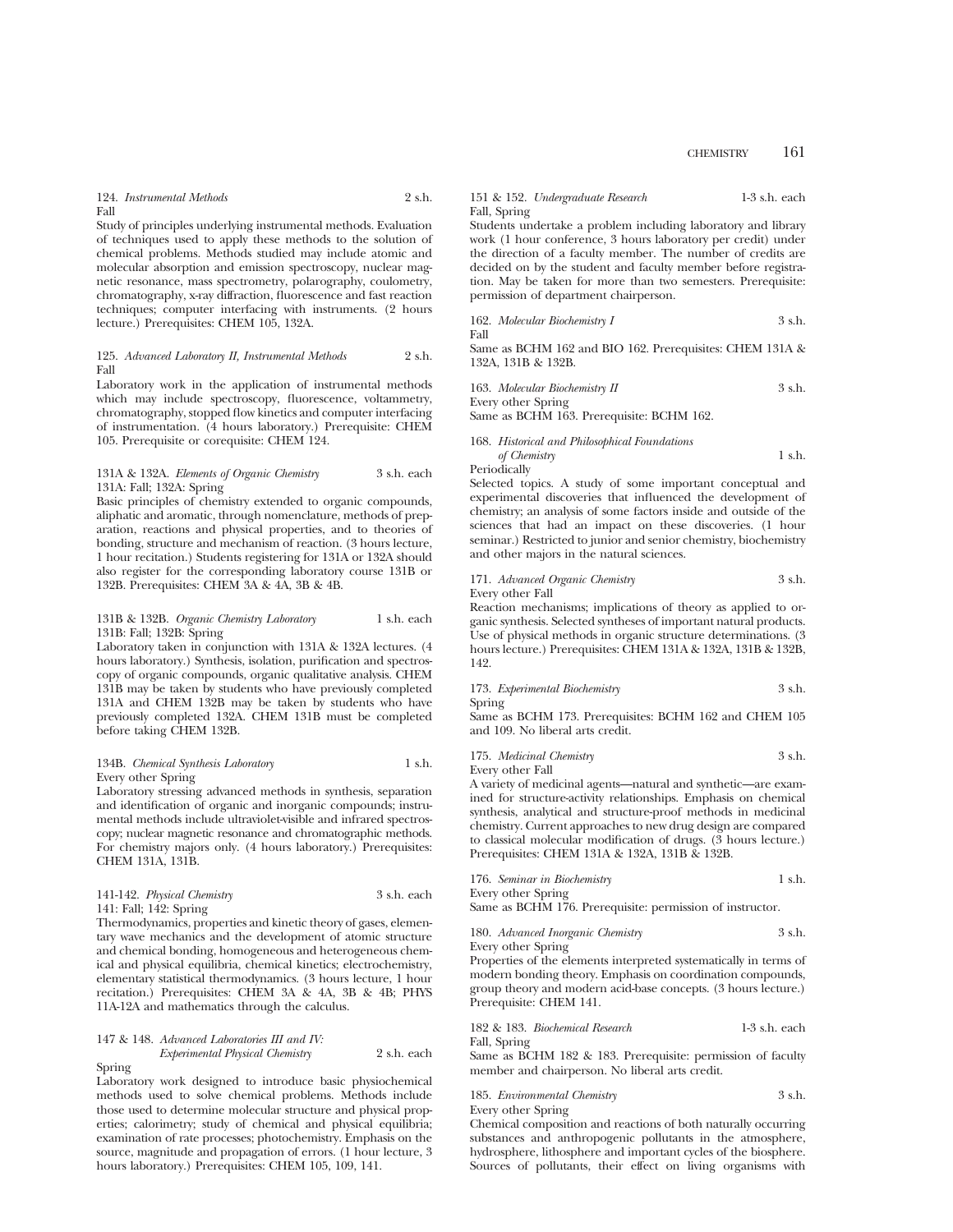reference to human health, possible ways for their control and chemical analyses. Pollution aspects of waste disposal and those of energy production are considered. (3 hours lecture.) Prerequisites: CHEM 3A & 4A, 3B & 4B; or 3A, 3B, 4A.

## 191. *Theories of Electrons in Atoms and Molecules* 3 s.h. Every other Spring

Elementary wave mechanics and approximate methods for its applications to atoms and molecules; molecular orbital theory, applications of group theory to molecules, theory of magnetic resonance and electronic spectroscopy. (3 hours lecture.) Prerequisite: CHEM 141.

#### 192. *Special Studies in Chemistry* 1 s.h. Periodically

Various advanced topics not covered in other chemistry courses, such as surface analysis, molecular spectroscopy and N.M.R. spectroscopy are presented. May be repeated for credit when topics vary. Prerequisite: permission of instructor. No liberal arts credit.

# Chinese (CHIN)

Administered by the Department of Comparative Literature and Languages. Associate Professor Waysek, *Chairperson*

Assistant Professor Chiu, *Adviser*.

For Chinese Literature and Translation courses, see page 274.

## **COURSES**

These courses are sometimes offered during January and Summer sessions. Consult the *January* and *Summer Sessions* bulletins for these schedules.

| 1. Elementary Chinese | 3 s.h. |
|-----------------------|--------|
| Fall                  |        |

Fundamentals of structure (Mandarin). Oral and written drill.

| 2. Elementary Chinese | 3 s.h. |
|-----------------------|--------|
| Spring                |        |

Continuation of 1. Readings of simplified Pai-Hua texts. Prerequisite: CHIN 1 or equivalent.

#### 2A. *Intensive Elementary Chinese* 6 s.h. Periodically

For the student with a special interest in a more intensive exposure to the materials of study of Mandarin Chinese. Oral and written drill. Readings of simplified Pai-Hua texts. Culture and civilization. Same as 1, 2.

$$
3. \ In terms dia te Chinese
$$
 
$$
3 s.h.
$$
 Fall

Grammar review. Reading and translation of material of average difficulty. Prerequisite: CHIN 2 or equivalent.

4. *Intermediate Chinese* 3 s.h. Spring

Readings in contemporary Chinese literature. Survey of Chinese culture. Introduction to Wen-Yen literary style. Prerequisite: CHIN 3 or equivalent.

### 4A. *Intensive Intermediate Chinese* 6 s.h. Periodically

Intensive exposure to materials of second year of study. Prerequisite: CHIN 2 or 2A. Credit not given for both this course and 3 and/or 4.

5. *Advanced Reading* 3 s.h. Once a year

Development of the reading skill. This course includes selections from conversational Chinese, newspaper Chinese and readings on the cultural background of China. Prerequisite: CHIN 4 or equivalent.

110. *Chinese Conversation and Oral Practice* 3 s.h. Once a year

Analysis of pronunciation. The purpose is to achieve fluency in Chinese. Prerequisite: CHIN 4 or equivalent.

111, 112. *Chinese Readings* 1 s.h. each

Periodically

Readings in Chinese masterpieces to keep alive the student's interest in the language and literature. Prerequisite: CHIN 4 or equivalent.

## Classics

See Comparative Literature and Languages

## Communication, School of

SEE PAGE 112.

# Community Health

See Health Professions and Family Studies

## Comparative Literature and Languages

The following areas are administered by this department, and listed independently: Arabic, Chinese, English Language Program, German, Greek, Hebrew, Japanese, Jewish Studies, Latin, Linguistics, Literature in Translation, Modern Greek and Russian. Each language or area is listed alphabetically.

Associate Professor Waysek, *Chairperson*

Professors D'Acierno, Leonard; Associate Professors Donahue, Mihailovic; Assistant Professors Berlinerblau, Chiu, Greaney, Lekatsas.

**B.A. SPECIALIZATION IN COMPARATIVE LITERATURE:** This 42 semester hour specialization is designed to enable the student to acquire a broad background not only in the literary history of different cultures and countries, but also in their relation to one another, and their relative degrees of influence on cross-cultural movements, themes and genres in literature and the arts. A specialization in comparative literature reflects the intellectual breadth, flexibility and openness to cultural difference that the world increasingly demands. A degree in comparative literature prepares students for graduate study in the same field (or in any of the related areas of specialization), as well as provide a solid general basis for study in professional schools, such as law, education, public administration, or business.

The comparative literature major is structured differently than other majors in order to reflect the inclusive nature of the field. Required:

- 1. Complete 3 courses in a first foreign language such as German, Russian, etc., beyond level 4; *and* complete 2 courses in a second foreign language beyond level 2. Total: 15 semester hours.
- 2. Complete 5 courses in comparative literature or literature in translation (including French literature in translation, Italian literature in translation, and Spanish literature in translation), either in the core curriculum or other. One of these courses 'must be in a non-Western literature, or in the cross-cultural category of the core curriculum; also, one of these courses is to be an independent study on a special topic in comparative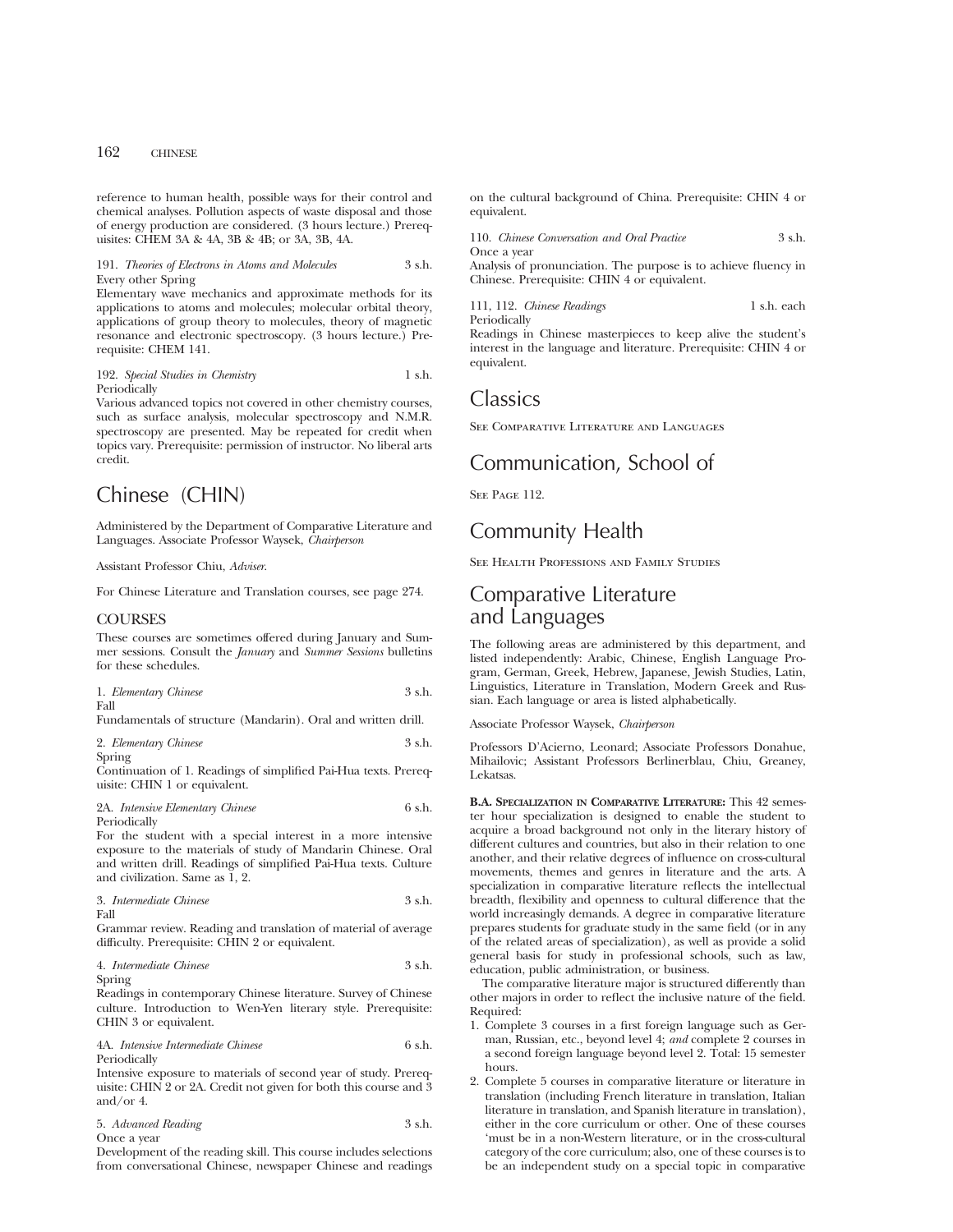literature, or an Honor's Essay, if eligible, to be done usually in the student's last year or semester by arrangement with a professor in the department. Total: 15 semester hours.

3. Complete 2 courses in a literature other than that of the first foreign language, or beyond the requirements of the first foreign language, *and* complete 2 courses in any *one* of the following disciplines: anthropology, art history, drama, history, music, philosophy, or sociology, or another discipline by arrangement. Total: 12 semester hours.

**NOTE:** this concentration outside the department is peculiar to the breadth of comparative literature as a discipline, and these courses can also fulfill other college and university requirements.

**B.A. SPECIALIZATION IN THE CLASSICS, GERMAN, HEBREW OR RUS-SIAN:** 24 semester hours in one language beyond language 4, plus 6 semester hours of comparative literature. The adviser may direct additional courses to provide an integrated program.

Credit in a language course cannot be given to a student who has already earned credit for a higher-numbered course in the same language when the course numbers in question indicate level of comprehension and ability in the introductory and intermediate study of that language.

**NOTE:** language laboratory work is required in all modern foreign language courses on the 1, 2, 3, 4, level.

See complete B.A. requirements, page 80.

Teaching a Foreign Language in High School, see page 354.

**A MINOR IN COMPARATIVE LITERATURE** consists of the successful completion of 18 semester hours as described below, with at least 6 hours in residence.

- 1. 9 semester hours in the area of foreign language, with two courses in a first foreign language beyond level 4, and one course in a second foreign language beyond level 2.
- 2. 6 semester hours in comparative literature or literature in translation (including French literature in translation, Italian literature in translation, and Spanish literature in translation), with one course in the department not included in the core curriculum, and one course in a non-Western literature, in the core curriculum or other.
- 3. 3 semester hours as a concentration in a literature either different than the first foreign language or beyond the requirements of the first foreign language.

Totals for both the specialization and the minor can include credits that fulfill other college and university requirements.

**A MINOR IN GERMAN, GREEK, HEBREW, LATIN OR RUSSIAN** (for Classics and Linguistics, see below) consists of the successful completion of 18 semester hours in the language beyond level 2, under advisement, and at least 6 hours in residence.

**A MINOR IN CLASSICS** consists of the successful completion of 18 semester hours as follows: CLIT 39, 40; HIST 105, 106; 6 semester hours of 100-level courses in Latin and/or Greek.

**A MINOR IN LINGUISTICS** is an interdisciplinary program consisting of the successful completion of 18 semester hours as described below, with at least 6 hours in residence.

Required SPCH 5. *Phonetics*

LING 151. *Phonology*

152. *Syntax*

Electives

- LING 125. *Natural Language vs Programming Languages*
	- 161. *Historical Linguistics*
	- 162. *Applied Linguistics*
	- 171. *Sociolinguistics*
	- 181. *Special Studies*
	- 190. *Formal Grammars*

Recommended electives from other departments ENGL 103. *Structures of English*

SPCH 101. *Experimental Psycholinguistics*

102. *Normal Development of Language*

Other courses may be chosen, under advisement.

Master of Arts in Applied Linguistics (TESL), see page 272.

## **MASTER OF ARTS IN COMPARATIVE LITERATURE\***

## Nonlisted Languages

1, 2, 3, 4, 110, 113. *Language* 3 s.h. each When there is student interest or national demand, any language not appearing in the regular listings may be given for a 3-year sequence.

## COMPARATIVE LITERATURE (CLIT)

**NOTE:** comparative literature courses on the 100-level are open to juniors and seniors. All are given in English.

## **COURSES**

In addition to semester notations next to each course, a selection of courses is offered during January and Summer sessions. Consult the *January* and *Summer Sessions* bulletins for these schedules.

39. *Mythologies and Literature of the Ancient World*# 3 s.h. Fall

Near Eastern mythology, the Bible and Greek literature focusing on our earliest attempts to order reality and formulate our individual identity.

40. *Literature of the Emerging Europe* # 3 s.h. Spring

Roman and Christian writers and the medieval literature of England, Germany, Italy, France and Spain as the sources of western consciousness emerging from Judaic, classical and Christian views of reality.

53. *Fast There* 
$$
\#
$$
 3 s.h.

Once a year

Comparative treatment of the Faust theme in different centuries (the Renaissance to the twentieth century) and various countries (France, Germany, Spain, England, Russia and the United States).

| 54. The Oedipus Theme#            | 3 s.h. |
|-----------------------------------|--------|
| See course description, page 393. |        |

75. *Women Writers in the Romantic Tradition #* 3 s.h. See course description, page 393.

131. *Comparative Mythology* 3 s.h. Periodically

European, Asian, American and African mythology exemplified in various religious and heroic legends.

| 149, 150. Asian Literature | 3 s.h. each |
|----------------------------|-------------|
| Every other year           |             |

Major literary works are examined as a reflection of Asian cultures and as an influence on western culture. First semester, India; second semester, China and Japan.

151, 152. *Studies in Literature* 3 s.h. each Fall, Spring

Designed to treat special subjects or authors at the discretion of the department, but with the student's interest in view. Such subjects as existentialism, death and the literary imagination, or subjects of a like nature are presented. May be repeated when topics vary.

<sup>\*</sup>Applications not accepted in 1999-2000.

Interested students should consult the M.A. in Humanities, page 261.

<sup>#</sup>Core course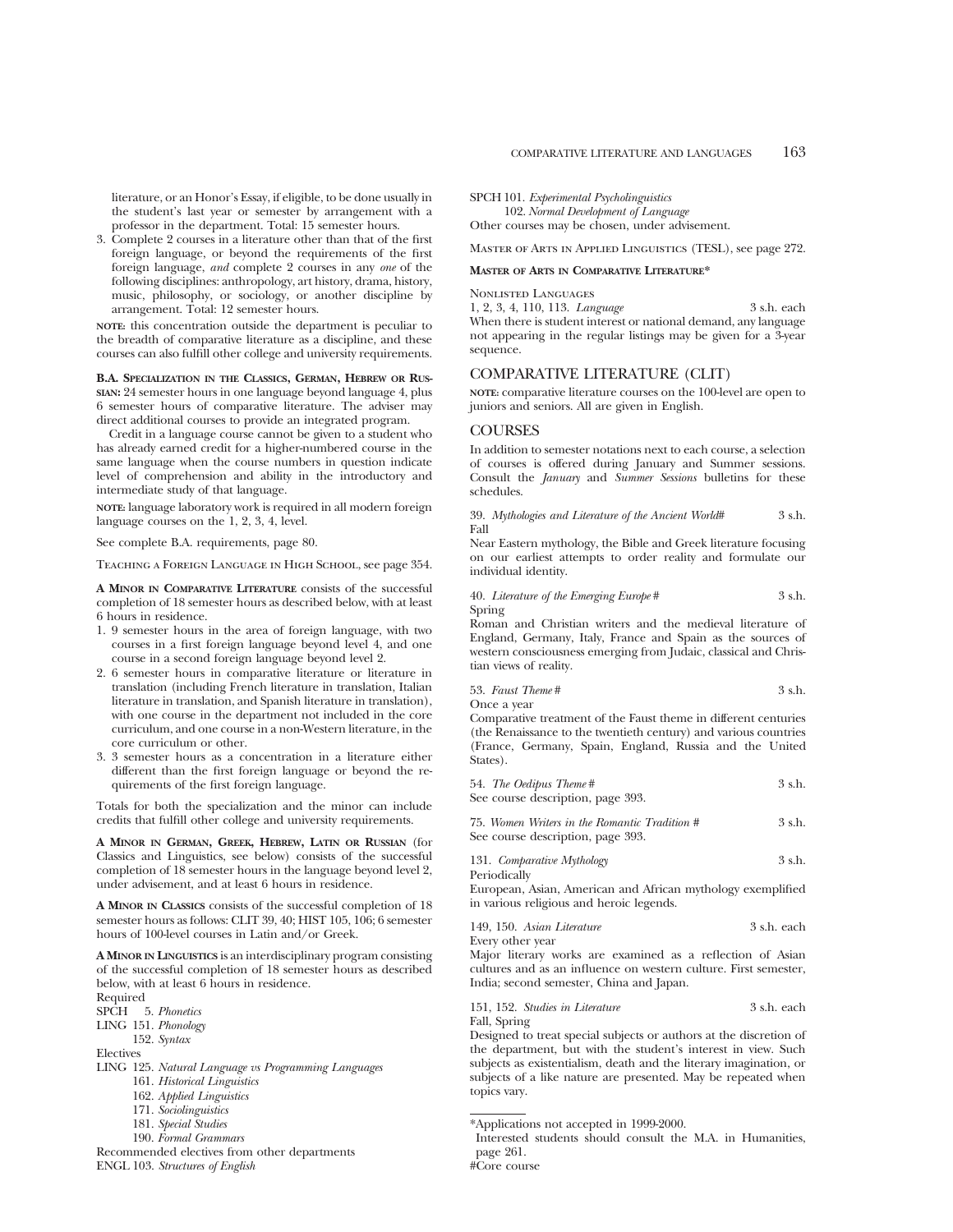155. *Medieval Literature* 3 s.h. Once a year

Medieval literature of England, Germany, France and Spain, with emphasis on the epic, lyric, romance and drama.

161. *Renaissance* 3 s.h.

Once a year

Origins and evolution in Italy. Further developments in France, Spain and England.

| 172. European Literature of the 17th and |        |
|------------------------------------------|--------|
| 18th Centuries                           | 3 s.h. |
| Periodically                             |        |

A comparative study of the main aspects of classicism and rationalism in Europe during the 17th and 18th centuries.

| 173. Sentiment to Sadism in the Early European Novel |  |  | 3 s.h. |
|------------------------------------------------------|--|--|--------|
| See course description, page 393.                    |  |  |        |

190. *World Literature and the Anatomy of Cultural* 3 s.h. *Difference* #

See course description, page 393.

191. *Romanticism* 3 or 4 s.h. Once a year

Literature and culture of Europe and America in the late 18th and early 19th centuries.

193. *Black Literature Across Cultures* 3 s.h. Periodically

Literary texts that reflect the encounter of black consciousness with various cultures: French, Hispanic and Anglo Saxon.

195. *Realism, Naturalism, Symbolism* 3 s.h. Once a year

Western European literature in the second part of the 19th century.

199. *Contemporary European Literature* 3 or 4 s.h. Once a year

Modern man as he appears in representative works of contemporary European literature.

*Courses 200 and above are open only to matriculated graduate students or by permission.*

| 201. Bibliography of Modern Literature       | 2 s.h.      |
|----------------------------------------------|-------------|
| Periodically                                 |             |
| 251, 252. Readings in Comparative Literature | 3 s.h. each |

Periodically

Studies in comparative literature.

272. *Studies in European Literature of the 17th and 18th Centuries* 3 s.h. Periodically

Critical analysis of some major works of the European literature of the 17th and 18th centuries. Prerequisite: CLIT 172 or permission.

## 291. *European Romanticism* 3 s.h. Periodically

Romantic movements in England, France and Germany, literary movements related to the history and culture of the times. Prerequisite: CLIT 191 or permission.

293. *Analysis of Black Authors* 3 s.h. Periodically

Recent imaginative works in English and French by black authors. The course deals with revising literary standards that have heretofore been applied to these works.

295. *Studies in Realism, Naturalism and Symbolism* 3 s.h. Periodically

A critical and analytical study of a literary movement or of selected works in prose, poetry and drama. Prerequisite: CLIT 195 or permission.

299. *Studies in Contemporary Literature* 3 s.h. Periodically

Study in depth of a phase or some aspect of contemporary literary movements (existentialism, the novel of the absurd, etc.); or an aspect of contemporary artistic expression in poetry, prose and drama; or a comparative treatment of some classical or nonclassical myths (*Electra, Antigone, Faust, Don Juan, etc.*). Prerequisite: CLIT 199 or permission.

301. *Master's Essay* 3 s.h. Periodically

Under tutorial guidance of a chosen professor in the department, the student undertakes a master's essay, which shall exhibit thoroughness of scholarship. Length between 7,000-8,000 words.

# Computer Science (CSC)

Professor Nagin, *Chairperson*

Professor Impagliazzo; Associate Professor Mendelsohn; Assistant Professors Barr, Pillaipakkamnatt, Sigal.

Hofstra offers both B.A. and B.S. degrees in Computer Science. The B.A. combines a major in computer science with a broad program in the liberal arts. The B.S. prepares the student for a professional career in computer science requiring a stronger foundation in mathematics and science, while still allowing the student the opportunity to explore the liberal arts. Hofstra also offers a B.S. program with a dual major in computer science and mathematics.

**B.A. SPECIALIZATION IN COMPUTER SCIENCE:** 34 semester hours in computer science: CSC 14, 15, 16, 110, 110A, 112, 120, and 15 semester hours in computer science electives numbered higher than 100. Science requirements: 12 semester hours in natural sciences to include *either* PHYS 11A-12A (with 11B, 12B laboratories) *or* PHYS 1A-2A (with 1B-2B laboratories) *or* CHEM 3A-4A (with 3B-4B laboratories). Additional requirements: MATH 19, 20. A grade of  $C-$  or better in all courses required for the major.

See complete B.A. requirements, page 80.

**B.S. SPECIALIZATION IN COMPUTER SCIENCE:** candidates for graduation must fulfill the following requirements:

- 1. The successful completion of at least 124 semester hours and a cumulative grade-point average of 2.0 in work completed at Hofstra.
- 2. At least 55 semester hours must be completed in the liberal arts excluding courses in computer science.
- 3. There are two requirements that must ordinarily be completed in residence at Hofstra: 15 semester hours in the major field of specialization and the last 30 semester hours. The 15 semester hours need not be included within the last 30 hours.
- 4. ENGL 1-2 or placement examination\*, (see University Degree Requirements, page 65).
- 5. 6 s.h. Humanities core (3 hours in appreciation and analysis (literature), 3 hours in creative participation).
- 6. 6 s.h. Social Sciences core (3 hours in history and philosophy; 3 hours in behavioral social sciences).
- 7. 3 s.h. Cross-Cultural core.
- 8. 9 s.h. Humanities and/or Social Science (not limited to core).
- 9. Minimum general requirements for the major: CSC 14, 15, 16, 110, 110A, 112, 120, 123, 161, 163, 185, 187, 190 and 15

<sup>\*</sup>If this requirement is fulfilled by passing the placement examination, 3 hours in literature or literature in translation should be taken with adviser's approval. #Core course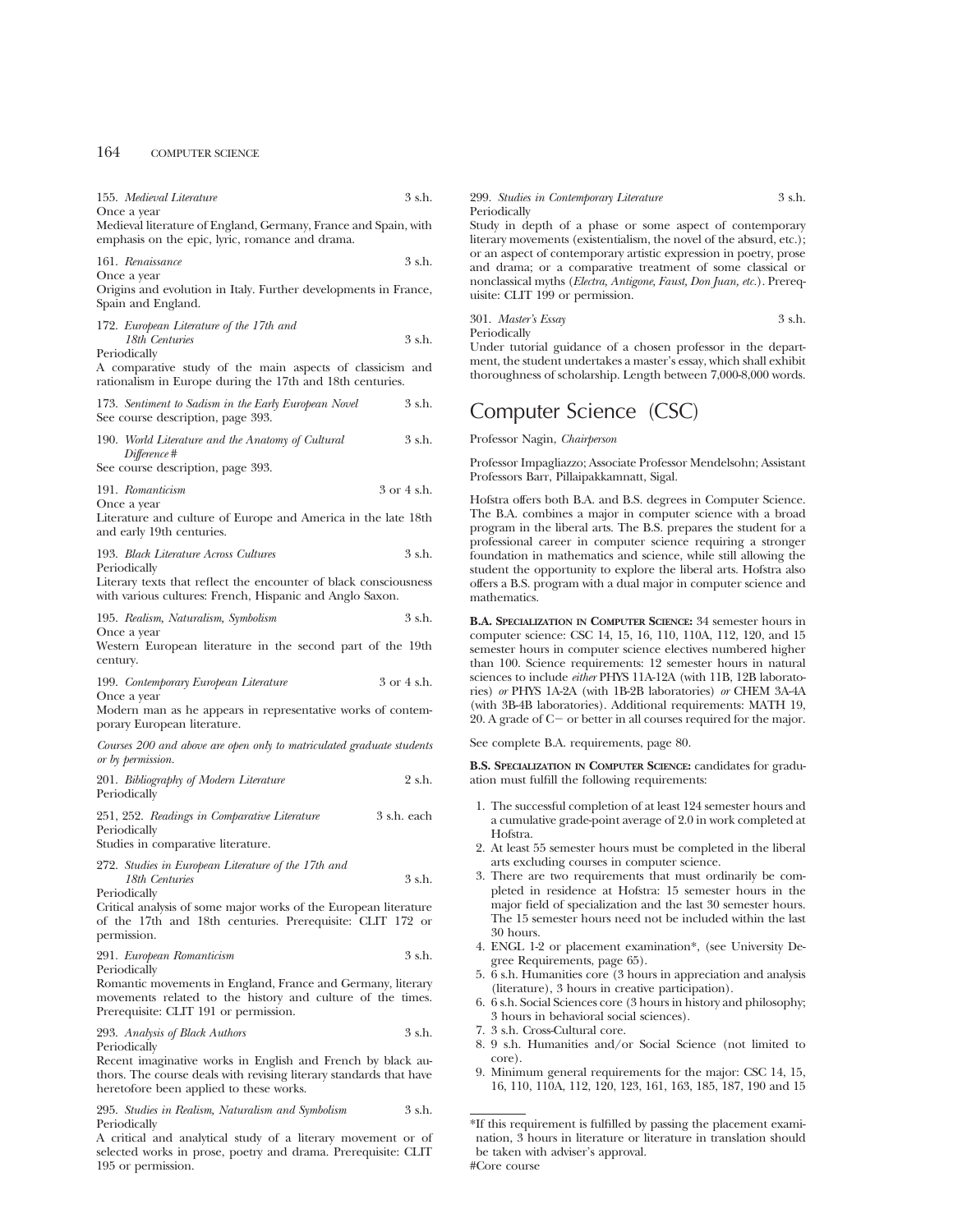semester hours in computer science electives numbered higher than 100. 26 semester hours in mathematics and science which must include MATH 19, 20, a 3 semester hour MATH elective beyond 20, and 12 semester hours in natural sciences to include *either* PHYS 11A-12A (with 11B, 12B laboratories) *or* CHEM 3A-4A (with 3B-4B laboratories). All mathematics courses must be at or above the calculus level and all science courses must be courses for science majors.

10. A grade of  $C-$  or better in all courses required for the major.

## **B.S. SPECIALIZATION IN COMPUTER SCIENCE AND MATHEMATICS,** see page 288.

**A MINOR IN COMPUTER SCIENCE** consists of the successful completion of CSC 14, 15, 16 and an additional 9 semester hours which may include CSC 5 but may not include CSC 4, with at least 6 hours in residence, with grades of  $C-$  or better.

**MASTER OF ARTS IN COMPUTER SCIENCE:** this program is designed to meet the needs of the technical and business-oriented markets we serve with individual programs designed by the student in consultation with an adviser. Business men and women, as well as science professionals, will find electives specifically for their specialties. Professor Impagliazzo, *Coordinator*

Admission Requirements

- 1. Completion of a bachelor's degree from an accredited institution, and
- 2. An undergraduate minimum grade-point average of 3.0 on a 4.0 scale.
- 3. Achievement in General (verbal, quantitative and analytical) GRE scores.

## Prerequisite Requirements

Students may satisfy any or all of the prerequisites listed below by having completed, or enrolling in, these courses or their equivalents at an accredited institution. With the permission of the graduate coordinator, eligible students may elect to sit for proficiency examinations.

Applicants without undergraduate computer science degrees may be admitted as provisionally matriculated students if they meet all admission criteria except for the required prerequisites. They can enroll in graduate courses if they meet individual course prerequisites and satisfy the general requirements before completing 12 semester hours of graduate study. This condition is automatically lifted as soon as the prerequisites or their equivalents are satisfactorily completed.

CSC 14, 15, 16, 110, 112, 120, 161; MATH 20.

### Program Requirements

Satisfactory completion of the following 33-semester hour program:

CSC 204, 206, 256, and 300; electives, 21 s.h.; courses taken in other departments as electives require written departmental approval; at least 27 hours in graduate computer science courses; at least 27 hours in residence at Hofstra; and a minimum 3.0 average with a grade of C or better in all courses.

**MASTER OF SCIENCE IN COMPUTER SCIENCE:** this program provides a balance between the theoretical and applied areas of computer science and is designed to allow flexibility within the four subject areas that follow. Professor Impagliazzo, *Coordinator*

### Admission Requirements

- 1. Completion of a bachelor's degree from an accredited institution, and
- 2. An undergraduate minimum grade-point average of 3.0 on a 4.0 scale.
- 3. Achievement in General (verbal, quantitative and analytical) GRE scores.

#### Prerequisite Requirements

Students may satisfy any or all of the prerequisites listed below by having completed, or enrolling in, these courses or their equivalents at an accredited institution. With the permission of the coordinator of the graduate program, eligible students may elect to sit for proficiency examinations.

Applicants without undergraduate computer science degrees may be admitted as provisionally matriculated students if they meet all admission criteria except for the required prerequisites. They can enroll in graduate courses if they meet individual course prerequisites and satisfy the general requirements before completing 12 semester hours of graduate study. This condition is automatically lifted as soon as the prerequisites or their equivalents are satisfactorily completed.

CSC 14, 15, 16, 110, 112, 120, 161; MATH 20.

#### Program Requirements

Satisfactory completion of the following 33-semester hour program:

CSC 204, 256 and 301-302; 18 s.h. to satisfy the breadth requirement as listed below; electives as needed to complete 33 s.h.; up to 6 s.h. of graduate courses in areas outside of computer science may be taken with the written approval of the graduate coordinator; at least 27 hours in graduate computer science courses in residence at Hofstra with a minimum 3.0 average, and a grade of 3.0 or better in all courses.

- Breadth requirements: two courses in each of three of the four following areas: Theory, Artificial Intelligence, Software, **Hardware**
- Theory: CSC 201B, 202, 205, 206, 207, 208

Artificial Intelligence: CSC 270, 271, 274, 275, 276, 278, 279 Software: CSC 252, 253, 254, 258 Hardware: CSC 280, 282, 284, 286, 287

See complete graduate information, page 71.

Upsilon Pi Epsilon: a national computer science honor society, see pages 70, 75.

## **COURSES**

In addition to semester notations next to each course, a selection of courses is offered during January and Summer sessions. Consult the *January* and *Summer Sessions* bulletins for these schedules.

| 4. Introduction to Computer Science with Applications | 3 s.h. |
|-------------------------------------------------------|--------|
| See course description, page 393.                     |        |

| 5. Overview of Computer Science # | 3 s.h. |
|-----------------------------------|--------|
| Fall, Spring                      |        |

Computers, algorithms and programming; computer hardware and software systems. Pascal programming of numerical and non-numerical algorithms. Survey of computer applications. Brief history of computer science; computers and society. Credit given for this course or New College ISGG 1, not both. May not be taken after CSC 15.

12. *C for Programmers* 1 s.h. Periodically

The essential features of C are examined for those already having knowledge of a high-level language. Prerequisites: knowledge of programming and permission of instructor. (Formerly *FORTRAN 77 Overview; FORTRAN 77 for PL/1 Users.)*

13. *Ada Overview* 1 s.h.

An accelerated treatment of Ada for those having a good knowledge of at least one procedural language such as PL/1,

Periodically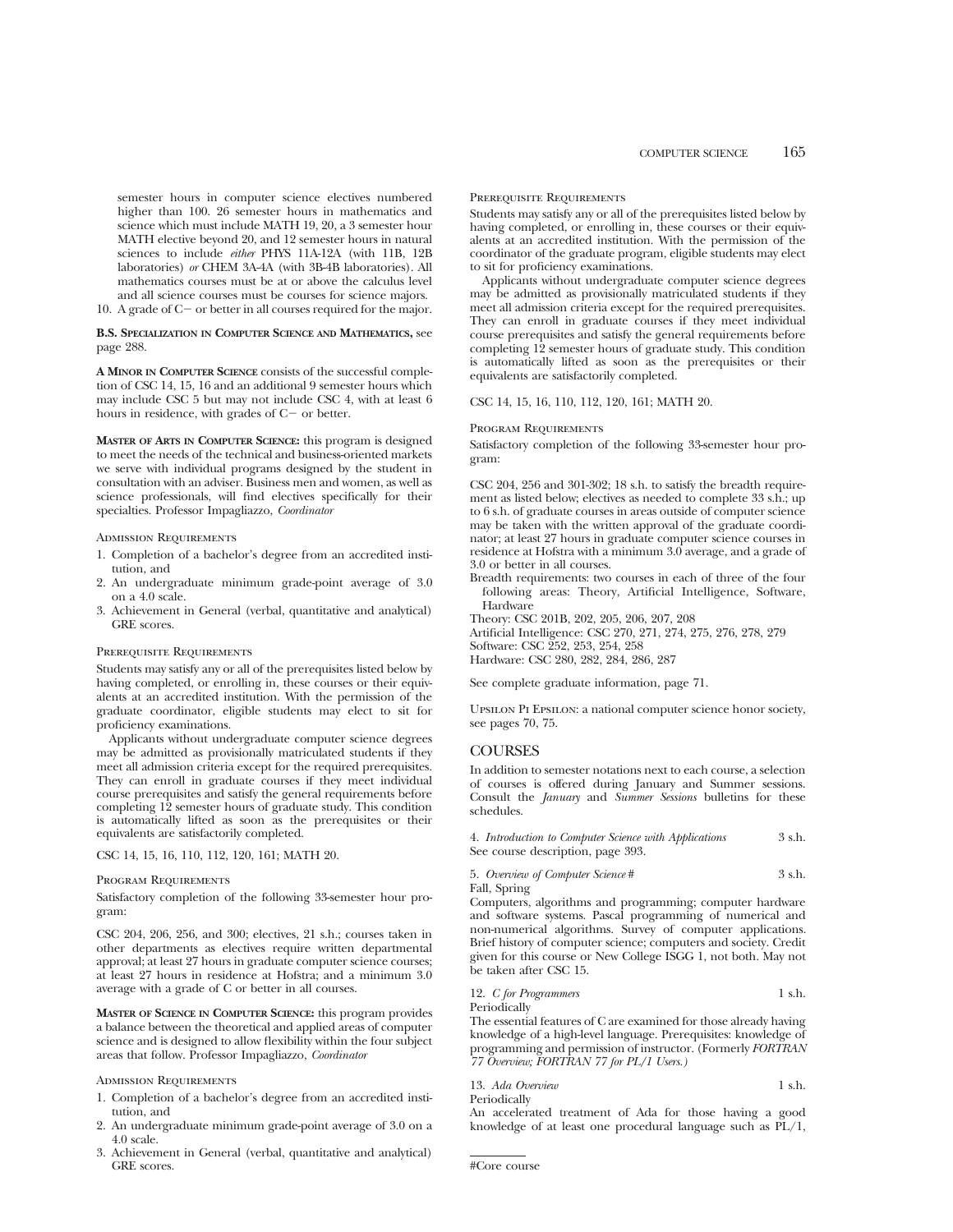FORTRAN, C, or Pascal. Special attention given to the unconventional part of Ada such as data encapsulation, exception handling, concurrency and generic subprograms. Included are conditional execution, type declarations, numeric types, arrays, records, subprograms, access types, packages and files. Prerequisite: CSC 15 or permission of department. (Formerly *Ada for PL/1 or FORTRAN Users*.)

### 14. *Discrete Structures* 3 s.h. Fall, Spring

Review of propositional and predicate logic. Methods of theorem proving; strong and weak induction. Finite and infinite sets, set operations. Functions, including surjections, injections, bijections. Equivalence relations and partial orderings. Matrices and matrix operations. Combinatorics, including permutations and combinations. Graphs, including simple graphs, directed graphs, trees, Euler circuits, Hamilton circuits. Introductions to computational complexity, big-O notation, intractibility. Introduction to recurrence relations. (3 hours lecture, 1 hour laboratory.) Credit given for this course or New College NM3, or MATH 14. Prerequisites: CSC 15; three years of high school mathematics or MATH 11 or permission of department. (Formerly *Discrete Mathematics.*)

### 15. *Fundamentals of Computer Science I #* 3 s.h. Fall, Spring

Introduction to computer science with emphasis on problem solving, algorithms and the principles of algorithm construction. C language programming. Topics include arrays, loops, pointers, and functions. Programming required. Course follows the current ACM recommended curriculum for "CS1." (3 hours lecture, 1 hour laboratory.) Prerequisite: some programming ability or CSC<sub>5</sub>.

### 16. *Fundamentals of Computer Science II* # 3 s.h. Fall, Spring

Continuation of 15 using C. Emphasis on data structures, such as stacks, queues, and linked lists, and algorithms, such as searching, sorting, and recursion. Programming required. Course follows the current ACM recommended curriculum for "CS2." (3 hours lecture, 1 hour laboratory.) Prerequisite: CSC 15 or equivalent.

### 32. *Logical Design and Digital Circuits* 3 s.h. Fall, Spring

Same as ENGG 32A. Prerequisite: sophomore standing in the department or permission of instructor.

102. *Numerical Methods* 3 s.h. Fall, Spring

Same as ENGG 101 and MATH 147. Prerequisite: CSC 15 or ENGG 10. Corequisite: MATH 131.

### 110. *Introduction to Computer Architecture* 3 s.h. Fall

Internal structure of computers. Logic design: Boolean algebra, gates and flip-flops, synthesis of combinatorial networks, registers, serial and parallel organization, control mechanisms. Number systems and arithmetic, two's-complement arithmetic. Operating cycle, data and control flow in a typical computer. Interrupts, i/o devices, programmed i/o and DMA. Prerequisites: CSC 14, 16.

110A. *Computer Architecture Laboratory* 1 s.h. See course description, page 393.

111. *Assembly-Language Programming* 3 s.h. Spring

Organization of a computer: memory, addressing; number systems and conversion. Assemblers, base registers, relocation. Fixed-point numeric processing, string processing, indexing and iteration. Floating-point arithmetic and Boolean operations. Subroutines, macros, i/o channel programming. Prerequisites: CSC 14, 16 or ENGG 10 or BCIS 50.

### 112. *Computer Operating Systems* 3 s.h. Spring

A study of the internal design of operating systems. Topics include memory management, multiprogramming, virtual memory, paging and segmentation. Job and process scheduling; multiprocessor systems; device and file management; thrashing, cache memory. Prerequisites: CSC 110, 120.

### 120. *Algorithms and Data Structures* 3 s.h. Fall

The study of sequential and linked representations of data structures for linear lists including stacks and queues, structures, arrays and trees. Fundamental algorithms and their implementation using a block-structured language such as C relating to sorting, searching, merging, hashing, graph theoretic models and recursive procedures. Prerequisites: CSC 14, 16. (Formerly *Data Structures*.)

### 123. *Programming Languages: Survey, Design and Implementation* 3 s.h.

Fall

A study of the fundamental principles that distinguish the major families of modern programming languages. Syntax and the BNF, memory allocation and semantics of static, stack-based and dynamic languages, abstract data types, advanced control structures. Some programming in a logic-based language such as PROLOG. Prerequisite: CSC 161.

### 124. *Compiler Construction* 3 s.h. Spring

Design and implementation of compilers for C, Pascal and ALGOL type languages. Lexical scanning, parsing techniques, semantic analysis and intermediate code generation, optimization techniques, target code generation. Management of symbol table; error handling. Programming required. Prerequisite: CSC 123.

### 132. *Computational Modeling* 3 s.h. Spring

Fundamental principles of modeling and simulation. Methodology including model formation, design of simulation experiments, analysis of generated data and validation of results. Survey of applications. Project chosen from area of student's interest. Prerequisites: CSC 15; CSC or ENGG 185.

### 143, 144. *Projects in Computer Science* 3 s.h. each Fall, Spring

Individual or group projects on selected topics such as the design of computer software or applications programs. Prerequisites: senior standing and permission of project adviser.

### 145. *Special Studies* 3 s.h. Periodically

Topics are chosen from areas of current interest that are not covered in existing course offerings. Subjects are announced annually. Prerequisites: junior standing and requirements for current topic. May be repeated for credit when topics vary.

155. *UNIX and* 
$$
C++
$$
 3 s.h.

See course description, page 393.

### 158. *Introduction to Artificial Intelligence* 3 s.h. Spring

Survey of concepts and problems of computers performing tasks which traditionally require human intelligence. Topics include heuristic search and robotics, pattern recognition, game playing, theorem proving, question-answer systems and natural language processing. Prerequisite: CSC 120.

<sup>#</sup>Core course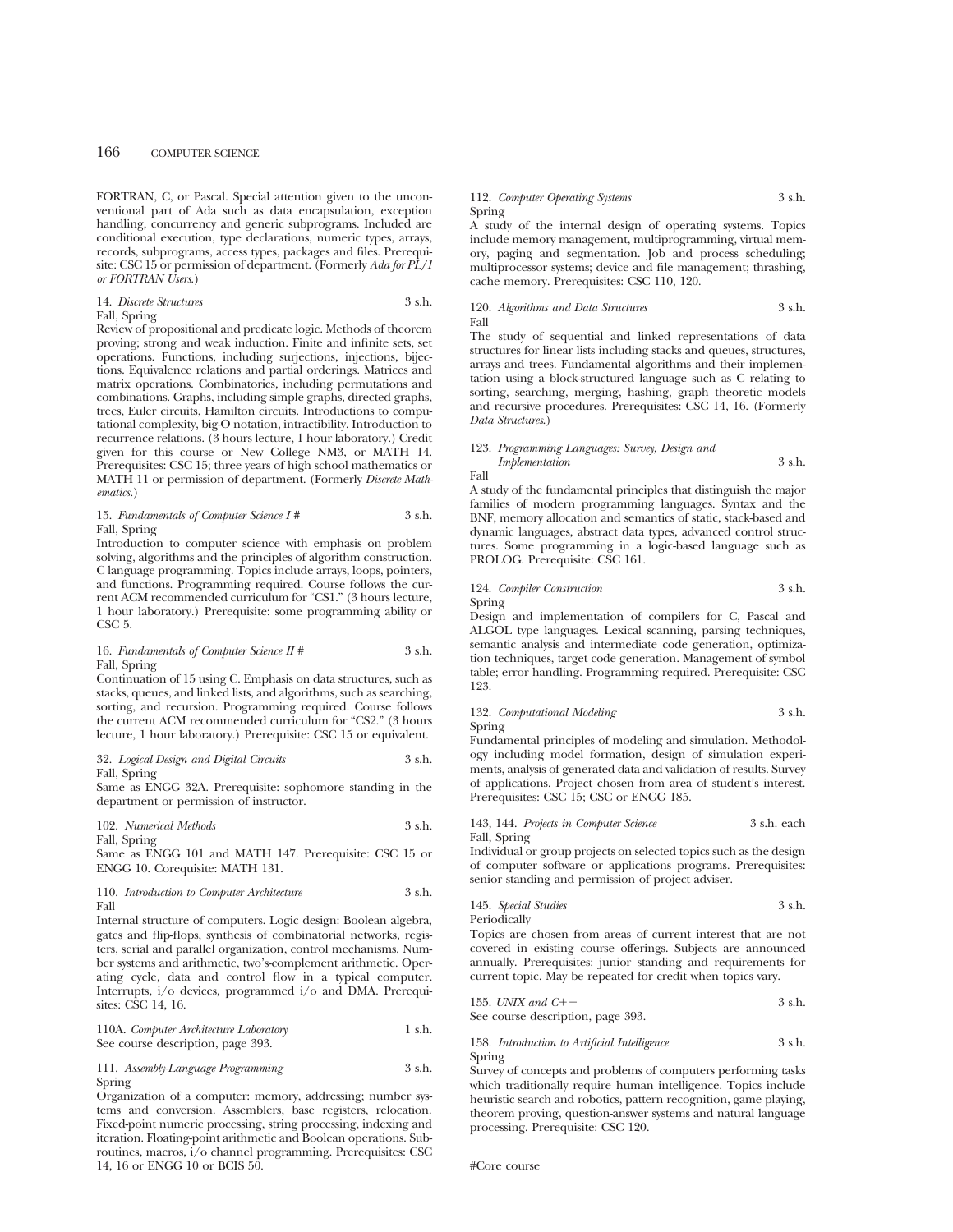161. *Introduction to Automata Theory* 3 s.h. Periodically

Definition and representation of various types of automata such as finite and probabilistic automata. Representation of automata by state graphs, logical nets and Turing machines. Computability theory and decision problems of automata. Prerequisite: CSC 120.

| 163. Computing, Ethics, and Society | 1 s.h. |
|-------------------------------------|--------|
| See course description, page 393.   |        |

170. *Principles of Database Management* 3 s.h. Fall

Introduction to data modelling, databases, data management systems and query languages. Hierarchical, network and relational models. The ANSI/SPARC architecture and conceptual schemas. Entity-attribute construction. Existing systems: IMS, IDMS, DB2, FOCUS, ORACLE, Ingres, SQL; relational algebra and normalization; database design. Prerequisite: CSC 120.

#### 171A. *Introduction to Computer Graphics* 3 s.h. Fall

Fundamentals of two-dimensional modern interactive graphics: hardware technologies, software, data structures, mathematical manipulation of graphical objects, the user interface and the fundamental implementation of algorithms. Prerequisites: CSC 120, MATH 19. (Formerly 171.)

175. *Principles of Data Communication* 3 s.h. Once a year

A technical introduction to data communication. Topics include the OSI Reference Model, layer services, protocols, LANs, packet switching and X.25, ISDN, File transfer, virtual terminals, system management and distributed processing. Prerequisites: CSC 120, MATH 19 and junior standing.

185. *Methods of Random Process* 3 s.h. Fall

Same as ENGG 185. Prerequisites: MATH 20, CSC 16.

186. *Design and Analysis of Experiments* 3 s.h. Spring

Same as ENGG 186. Prerequisites: ENGG or CSC 185; ENGG 10 or CSC 15.

### 187. *Linear Programming* 3 s.h. Fall

Elements of matrix algebra, vector spaces and convex sets pertinent to the theory and application of linear programming (LP) models. Development of the simplex method and duality theory. The nature of solutions to systems of linear equations are related to LP complications and their resolution. Applications are extended to include the generalized LP problem, transportation, assignment and network problems. Prerequisites: MATH 20, CSC 16.

### 190. *Software Engineering: Theory and Practice* 3 s.h. Spring

A capstone course for computer science majors which applies concepts learned throughout the curriculum. Students study the nature of the program development task when many people, modules and versions are involved in designing, developing and maintaining a large program or system. Issues addressed include program design, specification, version control, cost estimation and management. Students work in small teams on the cooperative examination and modification of existing systems. Prerequisite: senior status or permission of department chairperson. (Formerly *Project in Software Engineering*.)

| 195. Computer Science Internship I | 3 s.h. |
|------------------------------------|--------|
| See course description, page 393.  |        |

| 196. Computer Science Internship II | 3 s.h. |
|-------------------------------------|--------|
| See course description, page 393.   |        |

**NOTE:** Graduate courses taken toward the major may not be taken on a Pass/Fail basis.

200A. *Themes of Computer Science* 6 s.h. Fall

Designed as a transition course for those students who wish to do graduate work in computer science but who need additional preparation. Covers such topics as theoretical foundations, logic, induction, scientific models and formal aspects of programming. Prerequisite: CSC 120. May not be taken on a Pass/Fail basis. No credit toward the M.A. or M.S. degree in Computer Science.

201A. *Mathematical Logic* 3 s.h. Periodically

The propositional calculus: truth tables and axiomatizations. First order theories: completeness theorem, formal number theory, Gödel's incompleteness theorem. Same as MATH 202. Prerequisite: MATH 145 or CSC 161.

### 201B. *Logic Application to Software* 3 s.h. Every other year

Application of predicate logic and nontruth functional logics to software design and use. Logic programming (PROLOG), database and telecommunications schemata, query analysis, correctness proofs for subroutines, operating system kernels, security. Finite state machines and temporal logic applied to protocol specification. Prerequisite: CSC 201A or MATH 202.

### 202. *Computability* 3 s.h. Fall, Spring

Mathematical language of theoretical computer science (sets, n-tuples, relations, functions, languages, predicates, quantifiers, proof methods such as induction, diagonalization and the pigeonhole principle). The equivalence of various models of computation (Church's Thesis): Turing machines, extended Turing machines, nondeterministic Turing machines, the  $\mu$ recursive functions. Primitive recursive functions, Gödel numbering, the halting problem, other unsolvable problems as time permits. Recursive sets and recursively enumerable sets. Prerequisite: CSC 161.

204. *Algorithms I: Sorting and Searching* 3 s.h. Fall, Spring

Basic techniques for estimating the efficiency of algorithms. Searching algorithms: sequential, binary, Fibonacci, tree search, tries, hashing (study of several hash functions). Sorting algorithms: heapsort, mergesort, quicksort, binsort. Balanced trees: AVL trees, Hoffman's algorithm. Equivalence relations and compressed balanced trees. Topological sorting. External sorting: merge sorting, multiway merge, B-trees (2-3 trees, 5-way trees). Prerequisite: CSC 120.

205. *Algorithms II: Combinatorial Algorithms* 3 s.h. Once a year

String and pattern matching algorithms. Maximum flow. Other graph algorithms: spanning trees, shortest path, transitive closure, biconnectivity, strong connectivity, and the like. Fast median algorithm. Fast matrix multiplication. Fast matrix inversion. Prerequisite: CSC 120.

### 206. *Analysis of Algorithms and Complexity Theory* 3 s.h. Periodically

Asymptotics, recurrence relations, lower bound theory including comparison trees for sorting and searching. Oracles. Lower bounds on parallel computation. Combinatorial optimization. Branch and bound: Knapsack problem, FFT and applications. Integer and polynomial arithmetic. Analysis of divide and conquer algorithms, dynamic programming, greedy algorithms, backtracking. Nondeterministic algorithms. The classes P and NP. NP completeness. Complexity hierarchy. Prerequisite: CSC 161.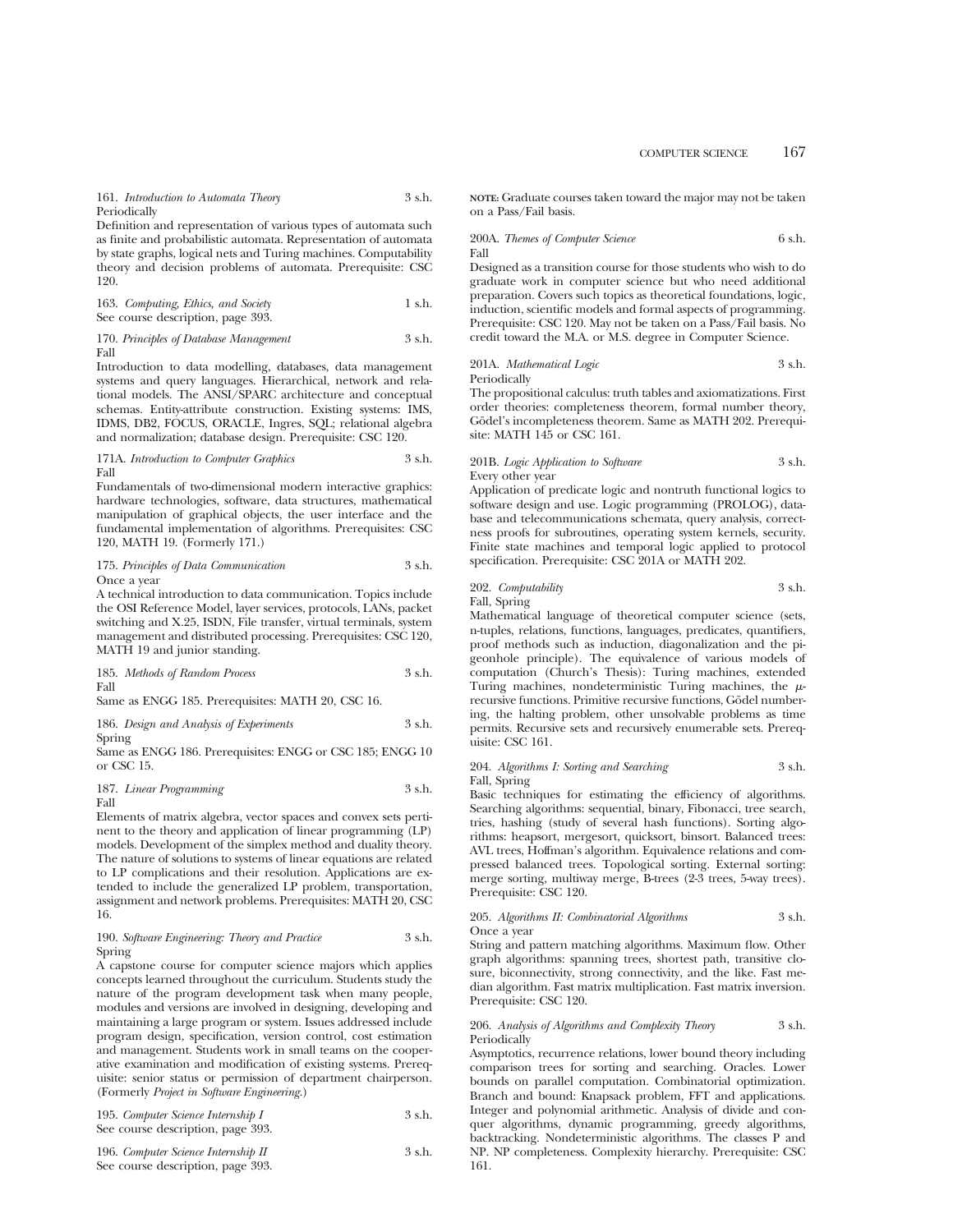207. *Advanced Data Structures* 3 s.h. Fall, Spring

Managing multiple stacks and queues. Stack series. Permutations obtainable from stacks and queues. Concatenatable queues. Locating repeated substrings: an application of stacks. Stack and queue operation sequences. Set representation methods. The union-find algorithm. Trees: Robson traversal, Lindstrom scanning, Siklossy traversal. Generalized lists. Mergeable heaps. Files as a data structure. Storage compaction. Garbage collection. Prerequisite: CSC 120.

### 208. *Formal Languages, Grammars and Automata* 3 s.h. Once a year

Languages, the grammars that generate them and the machines that accept them. Regular languages. Finite automata— deterministic and nondeterministic. Transition functions and state diagrams. Context-free languages and pushdown automata. Context-free grammars and compiler design. Context- sensitive languages and linear-bounded automata. Closure results. Prerequisite: CSC 161.

212. *Database Design II* 3 s.h. Periodically

Advanced aspects of the IMS data model and data sublanguage. A study of the network database design including the COADASYL DBTG system. A comparative analysis of the relational, hierarchical and network approaches to database design. Prerequisite: CSC 254.

### 214. *Computer Modeling* 3 s.h. Periodically

Construction of models for computer simulation of real systems. Application of probability and distribution theory, statistical estimation techniques, Monte Carlo methods. Application of modeling to large-scale political and social systems. Implementation on computer using various simulation languages. Prerequisites: CSC 16, 185. Pass/Fail option for nonmajors only. Credit given for this course or CSC 132, not both.

### 216. *Quantitative Approaches to Decision Making* 3 s.h. Periodically

The role of operations research and management science in the decision-making process integrated with the development and use of computer programs for problem solving. Topics include network analysis, decision theory, inventory models, waiting line models, dynamic programming, Markov processes, and parametric and integer programming. Prerequisite: CSC 185 or equivalent. No credit toward the M.S. degree in Computer Science.

### 226. *Compiler Construction II* 3 s.h. Periodically

Formal grammars and passing methods. Recursive descent, simple and higher order precedence, LR (k) parsers. The mathematical theory of global program optimization. Flow graphs, intervals, dataflow analysis dependency and redundancy equations. Loop optimization. Prerequisite: CSC 258. No credit toward the M.S. degree in Computer Science.

### 252. *Survey of Programming Languages* 3 s.h. Once a year

Survey and comparative analysis of high-level languages such as PL/1, FORTRAN, SNOBOL, LISP, APL, Pascal, ALGOL, C, Ada, SETL, with emphasis on special features. Consideration of data types, control structures, storage allocation and other programming language constructs. Prerequisite: CSC 120. Credit given for this course or CSC 123, not both.

### 253. *Design of Programming Languages* 3 s.h. Once a year

Topics include: libraries, subroutines, parameter transmission, data abstraction, exception handling, design and implementa-

tion of Ada, Simula 67, SETL. Concurrency, input-output, functional programming, dataflow programming languages, VAL, object-oriented programming languages. Prerequisites: CSC 207, 252 or 123, or both 120 and permission of instructor.

### 254. *Database Design* 3 s.h. Once a year

Study current methods of information system design. Data independence, data models and sublanguages. An overview of the hierarchial, relational and network approaches to database design. An in-depth study of the relational database design. Prerequisite: CSC 120.

## 255. *Database Laboratory* 2 s.h.

Periodically

Engineering aspects of database systems. Students create a database system using a data definition language and manipulate it using a data manipulation language (query language). Corequisite: CSC 254.

### 256. *Advanced Operating Systems Design* 3 s.h. Once a year

Analytical models of operating systems. An examination of the major models that have been used to study operating systems and the computer systems which they manage. Petri nets, dataflow diagrams and other models of parallel behavior are studied. Introduction to the fundamentals of queuing theory. Prerequisite: CSC 112.

## 258. *Compiler Construction* 3 s.h.

Once a year

Design and implementation of compilers for Pascal and ALGOLtype languages. Lexical scanning, symbol tables, BNF grammars, parsing techniques. Error detection and diagnostics. Data representation, data structures, run-time storage organization and dynamic storage allocation. Semantic routines, internal forms, code generation and optimization techniques. Credit given for this course or CSC 124, not both. Prerequisites: CSC 110, 161.

### 259. *Compiler Construction Laboratory* 2 s.h. Periodically

Hands-on experience writing and debugging lexical analysis and parsing phases of compilers. Memory management: stacks and heaps. Dataflow analysis, error handling and patching. Highperformance compilers. Prerequisite: CSC 258.

## 260. *Combinatorics and Graph Theory* 3 s.h.

Once a year Study of combinatorial and graphical techniques for complexity

analysis including generating functions, recurrence relations, Polya's theory of counting, planar directed and undirected graphs, and NP-complete problems. Applications of the techniques to analysis of algorithms in graph theory, and sorting and searching. Prerequisite: CSC 205.

### 265. *Numerical Methods I: Analysis* 3 s.h. Periodically

Floating-point arithmetic. Finite-difference calculus. Polynomial, inverse, spline interpolation. Approximation: least- squares, polynomial, Chebyshev, rational functions. Numerical integration and differentiation. Solution of nonlinear equations. Solution of ordinary differential equations. Same as MATH 265. Prerequisite: CSC 102 or ENGG 101 or MATH 147.

### 267. *Numerical Methods II: Linear Algebra* 3 s.h. Periodically

Review of linear algebra. Direct methods for linear equations. Norms, condition numbers, error analysis. Relaxation and iterative methods. Solution of eigenvalue problems. Boundary-value problems and overdetermined systems. Prerequisite: CSC 265.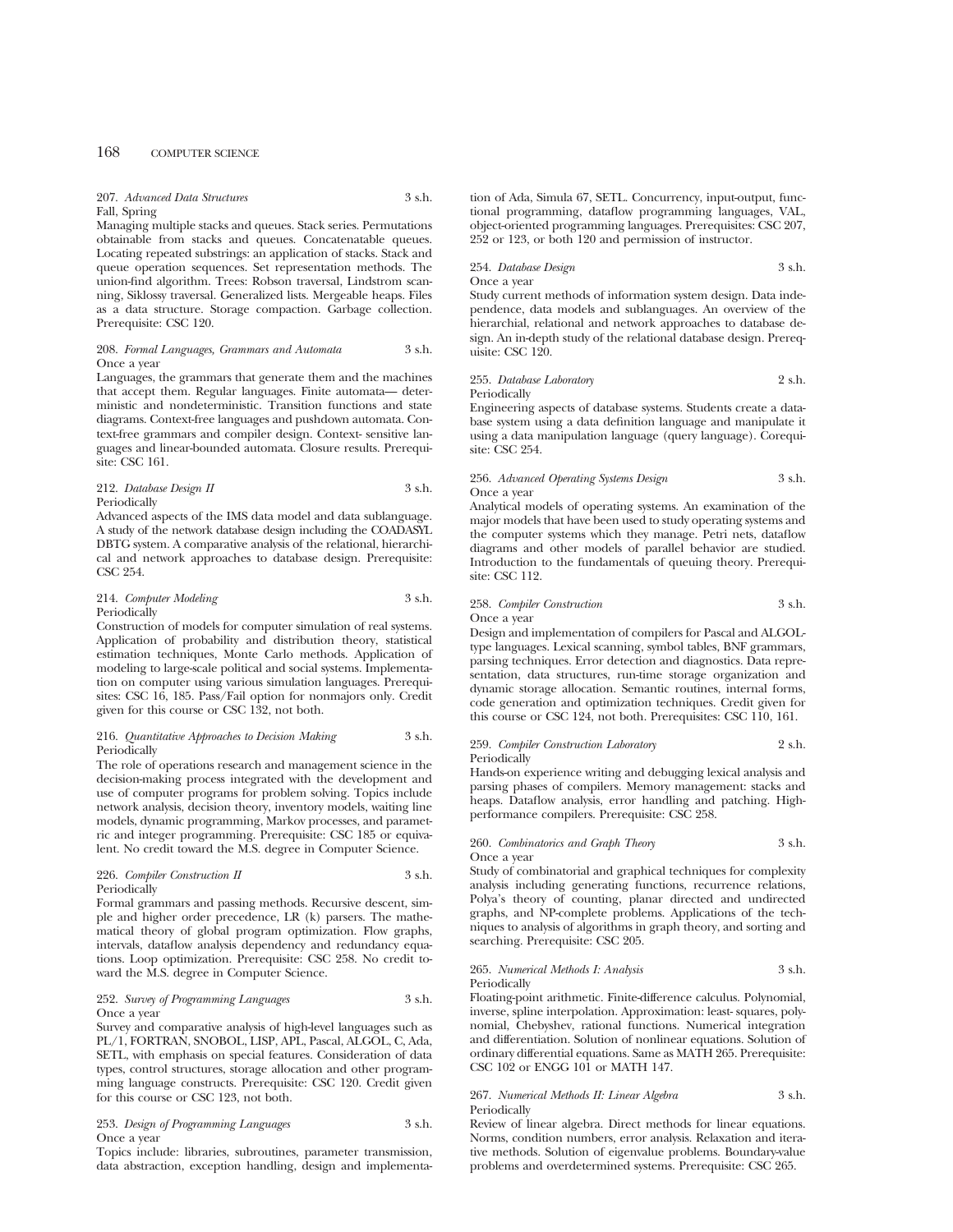Survey of the hardware, software and techniques used in computer graphics. Three types of graphics hardware: refresh, storage and raster scan. Two-dimensional transformation, clipping, windowing, display files, input devices. Three- dimensional graphics covered as time permits. Prerequisite: CSC 120.

### 270. *Artificial Intelligence I* 3 s.h. Once a year

Goals of artificial intelligence, state-space search methods, optimal search, chronological backtracking, dependency-directed backtracking, BLOCKSWORLD, and/or trees and goals, question-answering, production systems, expert system examples, minimaxing with alpha-beta pruning and game playing. Control paradigms, GPS, geometric analogies, SOUNDEX code, propagating numeric constraints, inductive inference and computer learning, introduction to mechanical theorem proving for the propositional logic. Prerequisite: CSC 120.

### 271. *Artificial Intelligence II* 3 s.h. Once a year

Rigorous study of optimal search methods, decomposable and commutative production systems, mechanical theorem proving for the predicate logic, skolem functions, more on computer learning, introduction to LISP, pattern matching, introduction to natural language processing, use of logic in problem-solving and problem representation, readings from the literature. Prerequisite: CSC 270.

### 274. *Natural Language Processing* 3 s.h. **Periodically**

Study of NLP systems such as question-answering systems, dialogue systems, paraphrasing and summarizing systems, etc. Transformational grammars, augmented transition networks, frames, semantics, logic in NLP. The computational applicability of various linguistic frameworks. Prerequisite: CSC 270.

### 275. *Pattern Recognition* 3 s.h. Periodically

Feature evaluation, selection and extraction; similarity measures and classifications. Maximum likelihood, minimax procedures. Data structures for recognition. Applications to image and character recognition, chemical analysis, speech and voice recognition, automated medical diagnosis. Prerequisite: CSC 120.

## 276. *Robotics* 3 s.h.

Once a year Surveys geometrical, kinematic, dynamic and software issues relating to the design and use of robot manipulators. Motion in three-dimensional space, force sensors, LED sensors, robot programming languages, (e.g., AML) and parts assembly using robots. Experimental research involving robot sensors of various kinds. Prerequisites: MATH 29, CSC 120.

### 278. *Expert Systems* 3 s.h. Once a year

Survey of existing expert systems and the principles that underlie them. Production systems, problem-solving systems. Representation of knowledge, including data structures for knowledge representation. Machine learning; reasoning about problems. Programming techniques; introduction to Prolog and LISP languages; expert-system generators. Prerequisite: CSC 270.

| 279. Computer Vision | 3 s.h. |
|----------------------|--------|
| Once a year          |        |

Surveys the tools used in image formation, mathematical foundations of the Canmar processing method. Segmented images, texture, pattern recognition, matching, inference, 2D and 3D structures, relaxation labelling, enhancements and deblurring. Prerequisite: CSC 270.

### 280. *Logic Design and Switching Theory* 3 s.h. Once a year

Review of Boolean algebra and combinatorial circuits. Karnaugh maps. Finite-state transducers. Deterministic and non-deterministic finite-state automata. State minimization, incompletelyspecified machines, testing sequences. Lattices, regular sets. Prerequisite: CSC 110.

### 282. *Real-Time Systems* 3 s.h. Once a year

A comprehensive examination of real-time systems from inception to implementation, focusing on introductory hardware and software concepts, design of applications programs, function and structure of on-line operating systems, organization of files and databases. Testing of on-line systems. Basic theory of data transmission and telecommunications access methods. Prerequisites: CSC 110, 112.

### 284. *Computer Communication Networks and Distributed Processing* 3 s.h.

Once a year

Introduction to data communication. Standard protocols and methods. Detailed study of an existing network (e.g., AR- Panet). Problems, techniques and performance measurements. Problems and methods for distributed processing and distributed databases. Prerequisite: CSC 112.

286. *Computer Organization I* 3 s.h.

Once a year

A comparative analysis of the design and capability of microprocessors, minicomputers and large scale systems. Multiprocessor systems, distributed systems, LSI technology, emulators and microprogramming, high speed buffer storage, parallelisms, pipeline computers. A review of current and future trends in computer design. Prerequisites: CSC 110, 112.

### 287. *Computer Organization II* 3 s.h. Once a year

Design and evaluation of computer system models. Modelling languages and simulation. Design automation of digital systems. Memory hierarchies and I/O processing. Highly parallel architectures; array processors. Use of pipelining in computer architectures. High-level-language machines. Prerequisite: CSC 286.

290. *Seminar: Special Topics* 3 s.h.

Fall, Spring

Topics are chosen from areas of current interest such as microprocessors, minicomputers, structured programming, computerresource management, newly released computer systems, new programming languages, heuristic programming, automaticdeductive systems, parsing methods, compiler optimization, theory of computability, formal languages and automata. May be repeated when topics vary. Prerequisite: permission of department.

|     | 300. Independent Projects | 3 s.h. |
|-----|---------------------------|--------|
| - - |                           |        |

Fall, Spring

Prerequisite: permission of department and the completion of 21 graduate credits. Credit given for this course or CSC 301-302, not both.

301-302. *Thesis* 3 s.h. each

Fall, Spring

Advanced project carried out by the student, under supervision

of a faculty member. An oral presentation is required as well as a written thesis. Prerequisite: permission of department and the completion of 21 graduate credits. Credit given for CSC 300 or 301-302, not both.

# Counseling (COUN)

Administered by the Department of Counseling, Research, Special Education, and Rehabilitation. Associate Professor Wong, *Chairperson*

Associate Professor Johnson, *Program Coordinator*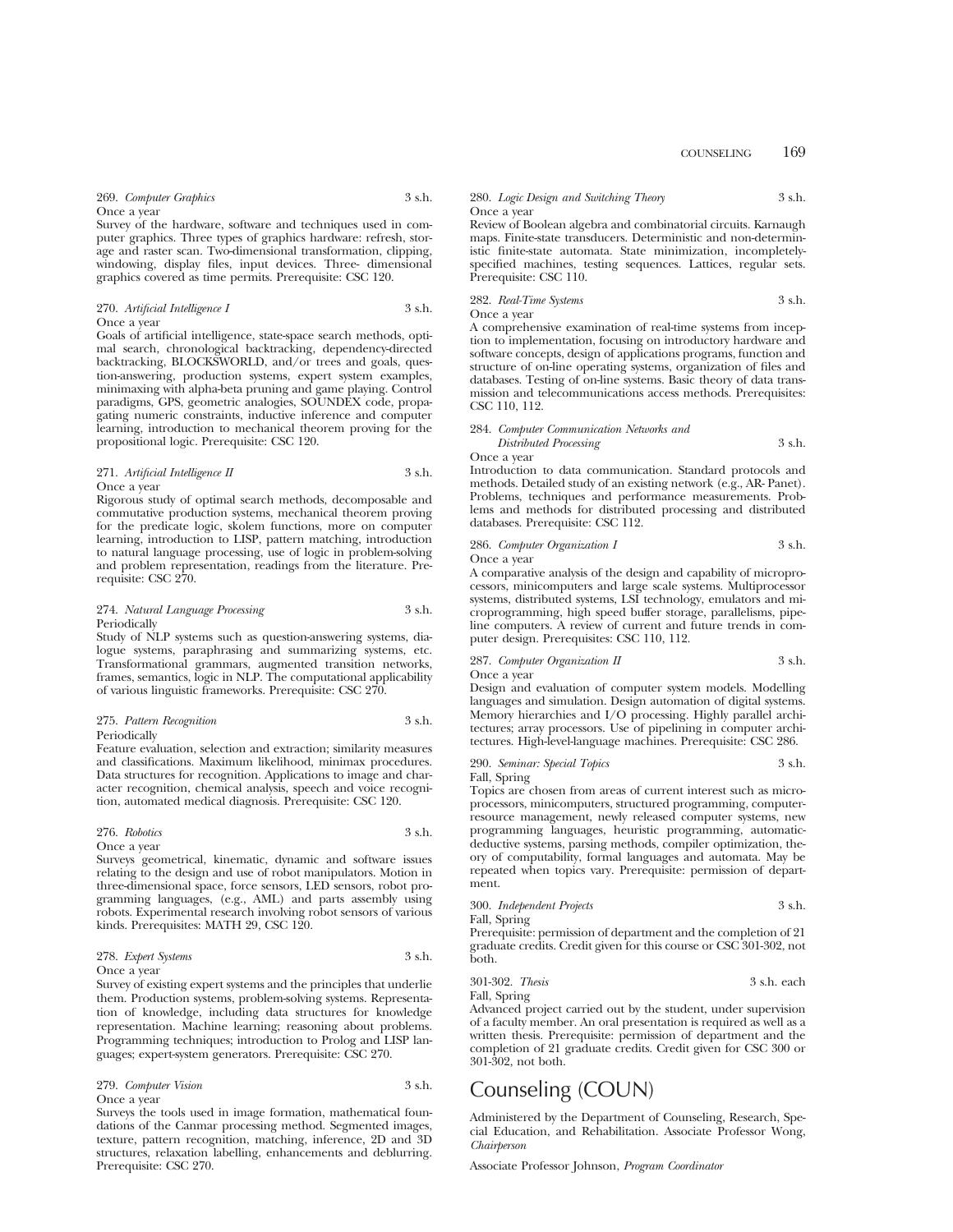## MASTER OF SCIENCE IN EDUCATION, CERTIFICATE OF ADVANCED STUDY AND PROFESSIONAL DIPLOMA IN COUNSELING

The counseling programs prepare qualified candidates for positions such as school counselor, employment counselor, community counselor and college student development counselor. The programs are registered with the New York State Education Department. Graduates are recommended by Hofstra University for certification as school counselors. In general, candidates completing the programs are eligible for such certification in other states as well.

The programs are at several graduate levels:

- 1. Master of Science in Education program with specialization in counseling;
- 2. Certificate of Advanced Study program for candidates with a master's degree in a noncounseling field;
- 3. Professional Diploma program for students holding a master's degree or certificate of advanced study (CAS) in counseling. The program requires 60 hours of graduate studies in counseling. Credits earned toward the master's/CAS may be counted toward this total. A minimum of 24 hours must be taken in residence at Hofstra.

Program elements may be modified in accordance with the background and experience of candidates and their individual goals. Prospective candidates are welcome to arrange for introductory and advisory interviews with departmental advisers. The transfer of graduate credit in counseling course work earned at another accredited institution within the previous five years can be arranged, up to a limit of 9 semester hours, upon program adviser and university approval.

### Admission Requirements

Application for admission is made to the Graduate Admissions Office in the Admissions Center where directions are given for securing transcripts of previous schooling and other necessary information.

- 1. Bachelor's degree from an accredited institution.
- 2. Graduate Record Examination (GRE): minimum Verbal score of 450 and a combined Verbal and Quantitative score of 900. Applicants who hold a master's degree are not required to submit GRE scores provided their grade-point average on their previous graduate work is above a B (3.2).
- 3. Three letters of reference.
- 4. Personal essay (professional goals and objectives).
- 5. Personal interview with an adviser in counseling.

Because students' programs will be developed through individual advisement and will be dependent on individual students' previous pattern of studies, the total number of semester hours required for the program may vary from student to student. Those lacking sufficient study in behavioral sciences will need to meet certain prerequisites. These prerequisites may not be applied toward the professional diploma. (See the prerequisites section below.) In order to qualify for provisional school counselor certification, students must demonstrate in the internship the competencies necessary for assuming a school counselor position. In order to qualify for permanent school counselor certification, students must demonstrate expertise in a special area (e.g., family counseling, life career counseling, testing).

The Master of Science and Certificate of Advanced Study requirements are listed below. The Professional Diploma requires 60 credits of graduate courses in counseling. Individual programs are developed, under advisement, in accordance with the student's career goals. Students who are interested in the Professional Diploma in Marriage and Family Therapy would follow the program outlined on page 284.

### Prerequisite and Corequisite Requirements

**NOTE:** students must complete all nine credits of the prerequisite course work listed below prior to beginning COUN 223, *Theories* *and Principles of Counseling*. The nine credits of corequisite course work listed below may be satisfied concurrently with the first year of program studies, but must be completed prior to enrolling in COUN 253, *Counseling Practicum*. The prerequisite and corequisite courses may be satisfied at either the undergraduate or graduate level.

**Prerequisites** 

Required, 9 s.h.

One course from each of the following areas must be completed prior to beginning COUN 223.

child psychology adolescent psychology personality theory

**Corequisites** 

Required, 9 s.h.

Additional counseling-related courses in the behavioral sciences (e.g., peer counseling, human development, crosscultural issues, human sexuality, selected sociology and psychology courses) selected under advisement and completed prior to COUN 253.

PROGRAM OF STUDY

- A. Required 30-33 COUN 223. *Theories & Principles of Counseling*, 6 s.h.
	- 224. *Counseling Practice in Contemporary Society*, 6 s.h.
	- 253. *Counseling Practicum,* 3 s.h.
	- 277. *Group Counseling & Guidance,* 3 s.h.
	- 290, 291. *Internship in School Counseling,* 6 s.h., or
	- 294, 295. *Internship in Counseling,* 6 s.h.
	- PSY 216. *Behavior & Personality-Normal & Abnormal,* 3 s.h.
	- RES 240. *Measurement & Evaluation in Education,* 3 s.h.

Foundations of education 200-level or above course (for school counselor certification), 3 s.h.

B. Electives, graduate-level courses taken under advisement and after completing COUN 223, *Theories and Principles of Counseling*. 9-12

42

*Sem. Hrs.*

C. Comprehensive Examination

See complete graduate information, page 71.

## POST-MASTER'S DEGREE STUDY

Satisfactory completion of the program will be recognized with the awarding of a certificate by Hofstra University.\*

Application for admission is made to the Graduate Admissions Office. An interview by a member of the department is required.

### ADVANCED CERTIFICATE IN

### School Counselor Bilingual Extension

This 15 semester hour program provides students with an opportunity to complete the coursework specified by the New York State Education Department to obtain bilingual education exten-

<sup>\*</sup>Since this is not a degree program, it may not be used toward permanent certification by persons who hold provisional teaching certificates.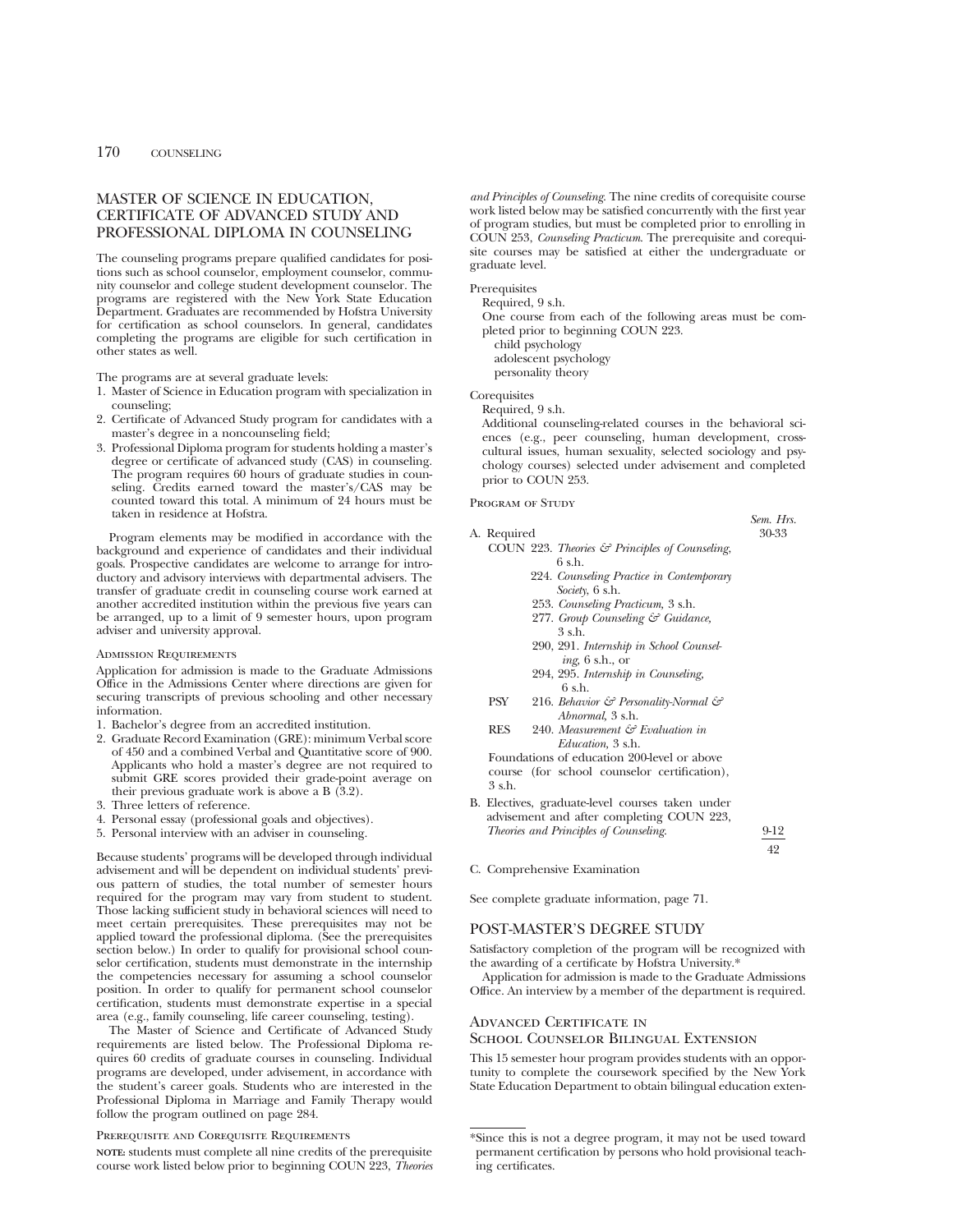sion to State Certification in the Pupil Personnel Service Area of bilingual guidance counseling. Eligible students are those who qualify as bilingual and who are either

- a) matriculating in the school counselor certification track within Hofstra University's Counselor Education Program or,
- b)currently hold valid New York State provisional or permanent certification in school counseling.

Students will take designated courses from three bilingual extension component areas, under advisement, as follows:

- A) Cultural Perspectives, 3 or 6 s.h.
	- ANTH 200. *Fundamentals of Anthropology,* 3 s.h., and/or 218. *People & Cultures of Latin America,* 3 s.h.
- B) Theory and Practice of Multicultural Education, 3-9 s.h.
- \*FDED 248. *Multicultural Education in the Metropolitan Area,* 3 s.h., and/or
	- CT 260. *Foundations, Theory and Practice of Bilingual, Bicultural Education,* 3 s.h., and/or

COUN 293. *Internship: School Counseling,* 3 s.h.

- C) Methods of Providing Services, 3-9 s.h.
	- \*RES 241. *Testing & Evaluation of Bilingual Students,* 3 s.h., and/or
	- *The Learner in the School,* 3 s.h., and/or CT 266.
	- *Multicultural Couseling,* 3 s.h. COUN 270.

\*Of the total 15 semester hour bilingual/bicultural credits, 6 s.h. may be satisfied by standard program requirements.

In addition, students must satisfy a language proficiency requirement as follows:

The candidate will submit evidence of having achieved a satisfactory level of oral and written proficiency in English and in the target language of instruction on the New York State Teacher Examinations.

## **COURSES**

In addition to semester notations next to each course, a selection of courses is offered during January and Summer sessions. Consult the *January* and *Summer Sessions* bulletins for these schedules.

203. *Introduction to Counseling* 3 s.h. Fall, Spring, Summer

Basic counseling skills for use by teachers and other helping professionals. Not open to counseling majors. (Formerly CPRE.)

|        | 207. Health Counseling | - 3 s.h. |
|--------|------------------------|----------|
| Spring |                        |          |

This course will introduce the health professional to basic counseling theories and skills. Attention is given to taking health histories, imparting accurate information and instructions to patients, the hospital bound person, fears and concerns of the seriously ill and their families. Family planning, abortion and genetic counseling. (Formerly CPRE.)

### 223. *Theories and Principles of Counseling* 6 s.h. Fall, Spring

Designed to provide students with a general orientation to the counseling profession and the therapeutic process. Counselor role and responsibilities including legal and ethical implications involved in practice are explored. Major theoretical models of counseling and their application in different settings and with culturally diverse populations are examined. Students engage in self-awareness and counseling microskills development activities as part of their training in intervention techniques and the helping process. Prerequisites: one course from each of the following areas: child psychology, adolescent psychology and personality theory. (Formerly CPRE; 223 & 224, *Core Course in Counseling*.)

### 224. *Counseling Practice in Contemporary Society* 6 s.h. Fall, Spring

Designed to strengthen students' knowledge and skills in a wide array of topics and processes as they relate to counseling individuals in contemporary society. Areas studied include human development, decision-making models, career and life planning, special populations, multicultural competence, school guidance, human sexuality, family systems, substance abuse, crisis intervention, referral, consultation, appraisal, and research and evaluation. Through supervised classroom practice, students are assisted in integrating this knowledge base with continued counseling skills development while applying a problemmanagement model of counseling intervention. Prerequisite: COUN 223. (Formerly CPRE; 223 & 224, *Core Course in Counseling*.)

### 225. *Counseling for Death, Dying and Bereavement* 3 s.h. Periodically

This course is intended for educators, counselors and mental health professionals who are concerned about helping others and themselves cope with death, dying and bereavement. Topics are: effect of the knowledge of imminent death on the person and the family, children and death, attitudes toward death, helping person's role. Consideration of other topics depends on the interests and needs of students in the class. Prerequisite: COUN 223 or permission of program adviser. (Formerly CPRE.)

### 226. *Counseling for Post-High School Education* 3 s.h. Periodically

Principles and techniques. Methods of working with collegebound students and their parents. Factors involved in college selection and college success. Prerequisites: COUN 223, 224 or permission of program adviser. (Formerly CPRE.)

### 227. *Career Counseling Techniques* 3 s.h. Periodically

Information, procedures and processes of career counseling are presented. Students engage in exercises designed to build upon their existing knowledge and skills in career counseling. Techniques of working with people and their work and/or employment concerns are developed. Models of employee assistance programs and career counseling workshops are examined. Prerequisites: COUN 223, 224 or permission of program adviser. (Formerly CPRE.)

### 228. *Assertiveness Training for Counselors* 3 s.h. Periodically

Designed to aid the helping professional and others in developing nondefensive, nonmanipulating behaviors leading to increased self-assurance in interaction with others. Prerequisite: COUN 223 or permission of program adviser. (Formerly CPRE.)

### 229. *Counseling the Compulsive Person* 3 s.h. Periodically

Theories of compulsive behavior are explored. Students have direct contact with persons exhibiting compulsive behavior. Prerequisite: COUN 223 or permission of program adviser. (Formerly CPRE.)

### 235. *Values, Realization, Decision Making and Creative Problem Solving* 3 s.h.

Once a year

Using the process and principles of decision making and values clarification as a base, development of creative problem solving skills is the focus of this course. Application of these skills in settings such as school groups, counseling, classroom activities,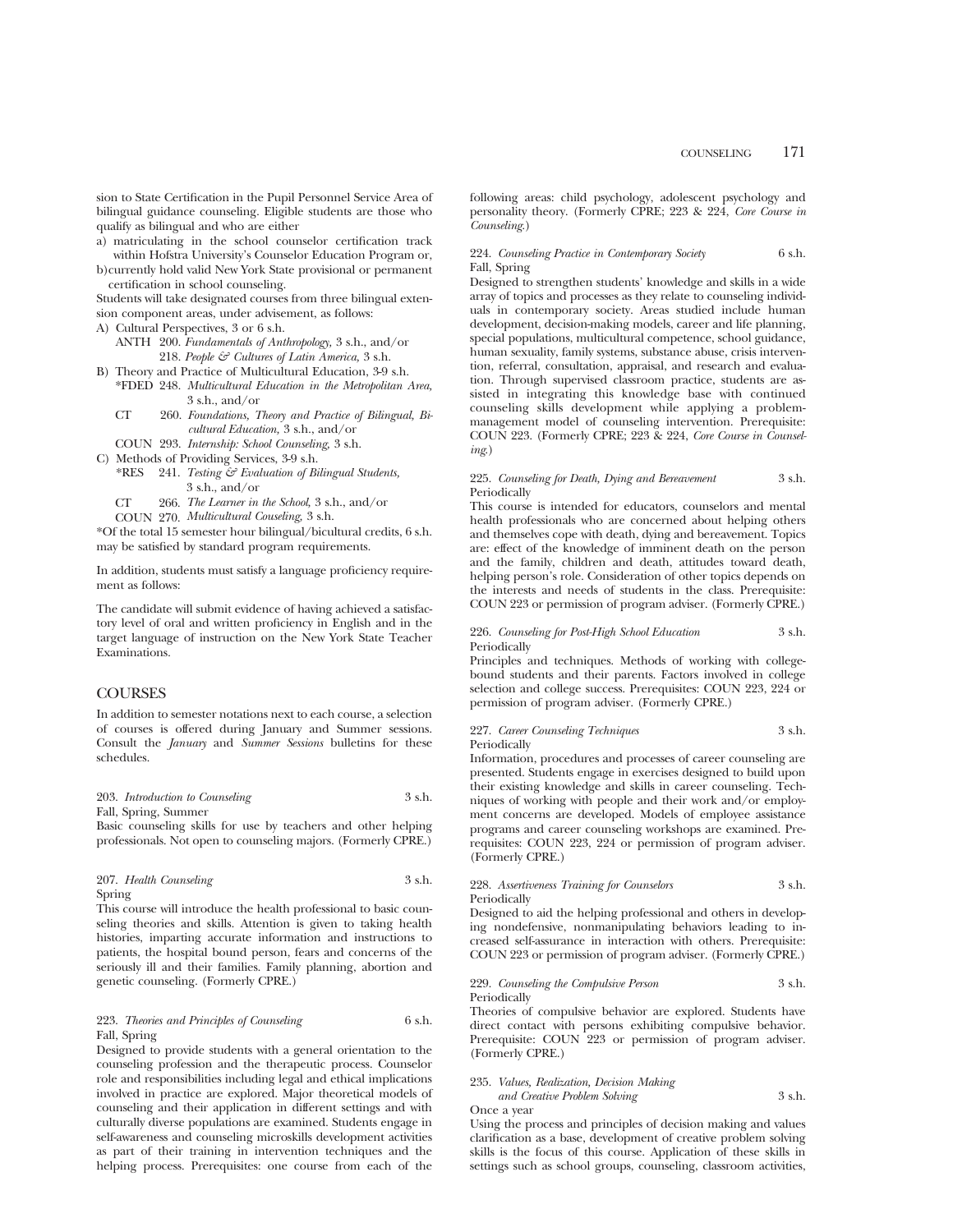career and life planning and mid-life planning are considered. Prerequisite: COUN 223 or permission of program adviser. (Formerly CPRE.)

### 237. *Counseling Families of the Elderly* 3 s.h. Spring

Basic developmental processes which reflect the fundamental changes occurring during the aging process are examined initially from a sociohistorical perspective. Subsequently, the unique features of later adult development and its psychological effects on the person's family are examined. Concerned with the nonphysical development of older individuals and the effects of these life cycle growth patterns and transitions on their families. Specific counseling theories and interventions are presented for each area of transition. Prerequisite: COUN 223 or permission of program adviser. (Formerly CPRE.)

### 244. *Interviewing and Therapeutic Counseling with the Aging* 3 s.h. Once a year

Provides the skills and expertise counselors need in order to serve the elderly. Attention is given to various interviewing and therapeutic techniques which are specific to the elderly and incorporate client perceptions and understandings of life events. Emphasis on the nature and art of interviewing and a range of counselor concerns such as career counseling, retirement counseling, and

or permission of program adviser. (Formerly CPRE.)

### 250. *Rational Emotive Therapy* 3 s.h. Periodically

counseling regarding dying and death. Prerequisite: COUN 223

Designed to introduce the counselor to the fundamental aspects of rational emotive psychotherapy. Prerequisite: COUN 223 or permission of program adviser. (Formerly CPRE.)

253. *Counseling Practicum* 3 s.h. Fall, Spring, Summer

Supervised counseling of individual client(s) in school and alternate settings. Prerequisite: COUN 277 or permission of program adviser. Pass/Fail grade only. (Formerly CPRE.)

### 255. *Organization and Conduct of the Guidance Program* 3 s.h. Periodically

Organization, administration and operation of the complete guidance program in the several school levels. Prerequisite: COUN 224 or equivalent. (Formerly CPRE.)

### 256. *Effectiveness Training* 3 s.h. **Periodically**

This didactic and experiential course examines the theoretical basis of effectiveness training, as well as skills suggested for the improvement of communications and relationships. Included in the program are: evaluating behavior, problem ownership, I-messages, active listening and problem solving. Prerequisite: COUN 223 or permission of program adviser. (Formerly CPRE.)

### 257. *Introduction to Reality Therapy* 3 s.h. Once a year

An introduction to the principles and techniques of reality therapy as applicable in school, agency and institutional settings. Discussion of behavior control theory and its relationship to counseling interventions. Development of counseling skills by engaging in a wide variety of activities; structured exercises, demonstrations, role play; peer counseling and videotaping. Students are expected to demonstrate their understanding of the principles and techniques of reality therapy by engaging in counseling both in the classroom and other appropriate settings. Prerequisite: COUN 223 or permission of program adviser. (Formerly CPRE.)

### 260. *Developmental School Guidance Practice* 3 s.h. Once a year

Designed to present the theoretical principles, practical skills and resource knowledge involved in implementing a developmental guidance program aimed at proactively meeting the emotional, career-related, and academic needs of preadolescents and adolescents in the schools (6-12). Prerequisite: COUN 224 or permission of program adviser.

270. *Multicultural Counseling* 3 s.h. Once a year

Course is intended to prepare counselors to become more effective service providers in their work with persons from culturally diverse backgrounds. Organized around three developmental objectives: to increase counselor self-awareness and sensitivity to cultural differences; to acquire knowledge about the cultural values, behaviors, and worldviews of selected cultural groups; and to develop multicultural counseling skills and competencies. Prerequisite: COUN 223 or permission of program adviser.

### 271, 272. *Advanced Counseling Theory*

*and Practice* 3 s.h. each Periodically Intensive analysis and discussion of research in counseling with

continued supervised counseling practice. Prerequisite: COUN 253, or equivalent and permission of instructor. (Formerly CPRE.)

### 276. *Community Resources and Relationships* 3 s.h. Periodically

Study of the responsibilities of guidance counselors in relation to the community. Methods of working with community agencies and organizations. Experiences in a local community, identifying community resources, interpreting guidance programs and serving as a resource to community organizations. Prerequisite: COUN 224 or equivalent. (Formerly CPRE.)

277. *Group Counseling and Guidance* 3 s.h.

Fall, Spring, Summer

Principles, techniques and uses of group counseling and of group guidance activities. Prerequisite: COUN 224 or equivalent. (Formerly CPRE.)

### 278. *Drug/Alcohol Abuse Counseling* 3 s.h. Periodically

Historical, legal and psychological factors concerned with drug and alcohol abuse. Consideration of counselor's role and treatment modalities. Opportunities for observation, field trips and practical application of counseling techniques. Prerequisites: COUN 224, 253 or permission. (Formerly CPRE.)

279. *Human Sexuality and Counseling* 3 s.h.

Fall, Summer Designed to aid the counselor in gaining greater skills and improved effectiveness in working with sexual concerns of clients. Feelings about sexuality, gaining greater awareness of attitudes and beliefs about sexual conduct, and aiding clients to explore

COUN 223 or permission. (Formerly CPRE.) 280 through 289, A-Z. *Workshops* 1-4 s.h. each Periodically

their concerns about sexuality are emphasized. Prerequisite:

Designed to meet the needs of specific groups of students or educators.

As individual subjects are selected, each is assigned a letter (A-Z) and added to the course number. Any course may be taken a number of times so long as there is a different letter designation each time it is taken.

290, 291, 292, 293. *Internship: School Counseling* 3 s.h. each Fall, Spring, Summer

Cooperatively supervised experience in guidance and counseling in selected schools. Monthly seminar for consideration of prob-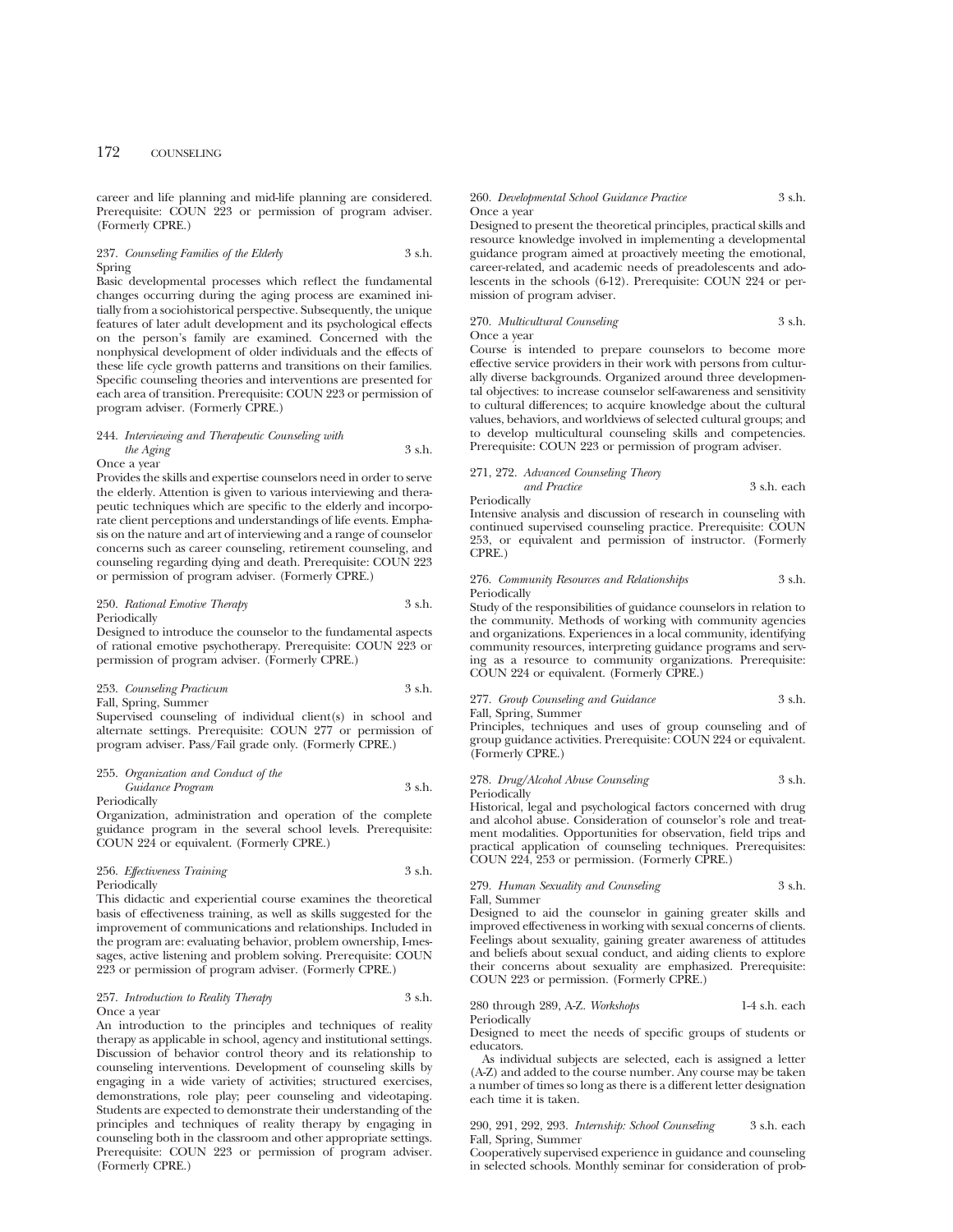lems encountered in the field. Required for school counselor certification. Prerequisites: COUN 224, 253. By permission only. (Formerly CPRE.)

### 294, 295, 296, 297. *Internship: Counseling* 3 s.h. each Fall, Spring, Summer

Cooperatively supervised experience in guidance and counseling in selected colleges, other post-high school institutions and/or agencies. Monthly seminars for consideration of problems encountered in the field. Prerequisites: COUN 224, 253. By permission only. (Formerly CPRE.)

### 310. *The Person Centered Approach in Counseling and Teaching*  $\frac{1}{2}$  3 s.h. Once a year

Participants study the person-centered (Rogerian) approach to counseling and teaching, analyze its basic hypotheses and review recent research. Essential skills are demonstrated and practiced. Prerequisite: COUN 223 or permission of program adviser. (Formerly CPRE.)

## Counseling, Research, Special Education, and Rehabilitation (CRSR)

The following areas and courses are listed alphabetically: Counseling, Creative Arts Therapy, Gerontology, Rehabilitation Counseling, Research, and Special Education.

### Associate Professor Wong, *Chairperson*

Professors Bowe, Gellman, Gold; Associate Professors Johnson, Lechowicz, Zalma; Assistant Professors Bloomgarden, Carty, Gonzalez-Dolginko, Schwartz, Sciarra.

### EDUCATIONAL PSYCHOLOGY

Educational psychology elective and required studies in teacher preparation programs are given at the undergraduate and graduate levels. For information about these offerings, see the course descriptions below as well as program descriptions in other educational specializations, e.g., elementary education and secondary education. These courses are also appropriate for persons teaching or training in business, industry, library systems, etc.

Education Honor Societies, see pages 68, 75.

### **COURSES**

In addition to semester notations next to each course, several courses are offered during January and Summer sessions. Consult the *January* and *Summer Sessions* bulletins for these schedules.

| 113. Educational Psychology | 3 s.h. |
|-----------------------------|--------|
| Fall, Spring, Summer        |        |

Study of the cognitive and affective dimensions of adolescent behavior. Emphasis is on the theoretical conceptions of learning and personality, which underlie educational methods. Prerequisite: PSY 1 or 7. (Formerly CPRE.)

### 115. *The Helping Relationship* 3 s.h. Periodically

Supervised fieldwork experience integrating psychological and educational theory with field-based learning. Relevant to careers such as teaching, counseling, social work, medicine and law. Prerequisite: introductory course in psychology or educational psychology. (Formerly CPRE.)

116. *Health Counseling Issues* 3 s.h. Spring

Designed to familiarize prospective educators and community health professionals with the myriad of health problems they may encounter in their respective settings. Emphasis on encouraging

awareness of individual and group approaches to helping individuals with a variety of health concerns. Also focuses on developing a range of communication and helping skills. (Formerly *Health and Counseling for the Teacher*; CPRE.)

| 117. Peer Counseling With College Students | 2 s.h. |
|--------------------------------------------|--------|
| Fall, Spring                               |        |

Provides an opportunity for students to acquire the theory and techniques of a variety of skills essential for effective human relations and in working with college students in a variety of settings. (Formerly CPRE.)

| 180 through 189, A-Z. Workshops | 1-4 s.h. each |  |
|---------------------------------|---------------|--|
| Periodically                    |               |  |

Designed to meet the needs of specific groups of students interested in special topics not covered by other course offerings. (Formerly CPRE.)

As individual subjects are selected, each is assigned a letter (A-Z) and added to the course number. Any course may be taken a number of times so long as there is a different letter designation each time it is taken.

### 201. *Mental Health in the Classroom* 3 s.h. Summer

Origins and growth of the concept of mental health and its relevance to education. Particular attention is devoted to interrelation of emotional and intellectual processes in both student and teacher. Open to those engaged in teaching or a related profession. (Formerly CPRE.)

202. *Social Psychology and Education* 3 s.h. Periodically

An examination of the relevance to education of theories of social psychology and such applications thereof as group dynamics. (Formerly CPRE.)

### 230, 231. *Advanced Educational Psychology* 3 s.h. each Fall, Spring

In-depth study of different theoretical approaches to the understanding of school performance. Current affective and cognitive theories are studied with emphasis on research implications. Prerequisite: CRSR 113 or equivalent. (Formerly CPRE.)

248. *Lifelong Learning for the Aging* 3 s.h. Periodically

While adult learning has become a well-developed and mature discipline, less emphasis has been given to the educational and intellectual interests of the older adult. Focus on the relationship between teaching and learning, and the aging process. Emphasis on the special aspects and issues involved in lifelong learning for the more senior members of our society. Pass/Fail grade only. (Formerly CPRE.)

| 251, 252. Readings   | $2-3$ s.h. each |
|----------------------|-----------------|
| Fall, Spring, Summer |                 |

Directed readings on topics of interest to the student. Prerequisite: permission of instructor. (Formerly CPRE.)

280 through 289, A-Z. *Workshops* 1-4 s.h. each Periodically

Designed to meet the needs of specific groups of students or educators. (Formerly CPRE.)

As individual subjects are selected, each is assigned a letter (A-Z) and added to the course number. Any course may be taken a number of times so long as there is a different letter designation each time it is taken.

301 & 302. *Master's Thesis Seminar I & II* 3 s.h. each Fall, Spring

Development and implementation of thesis project. (Formerly CPRE.)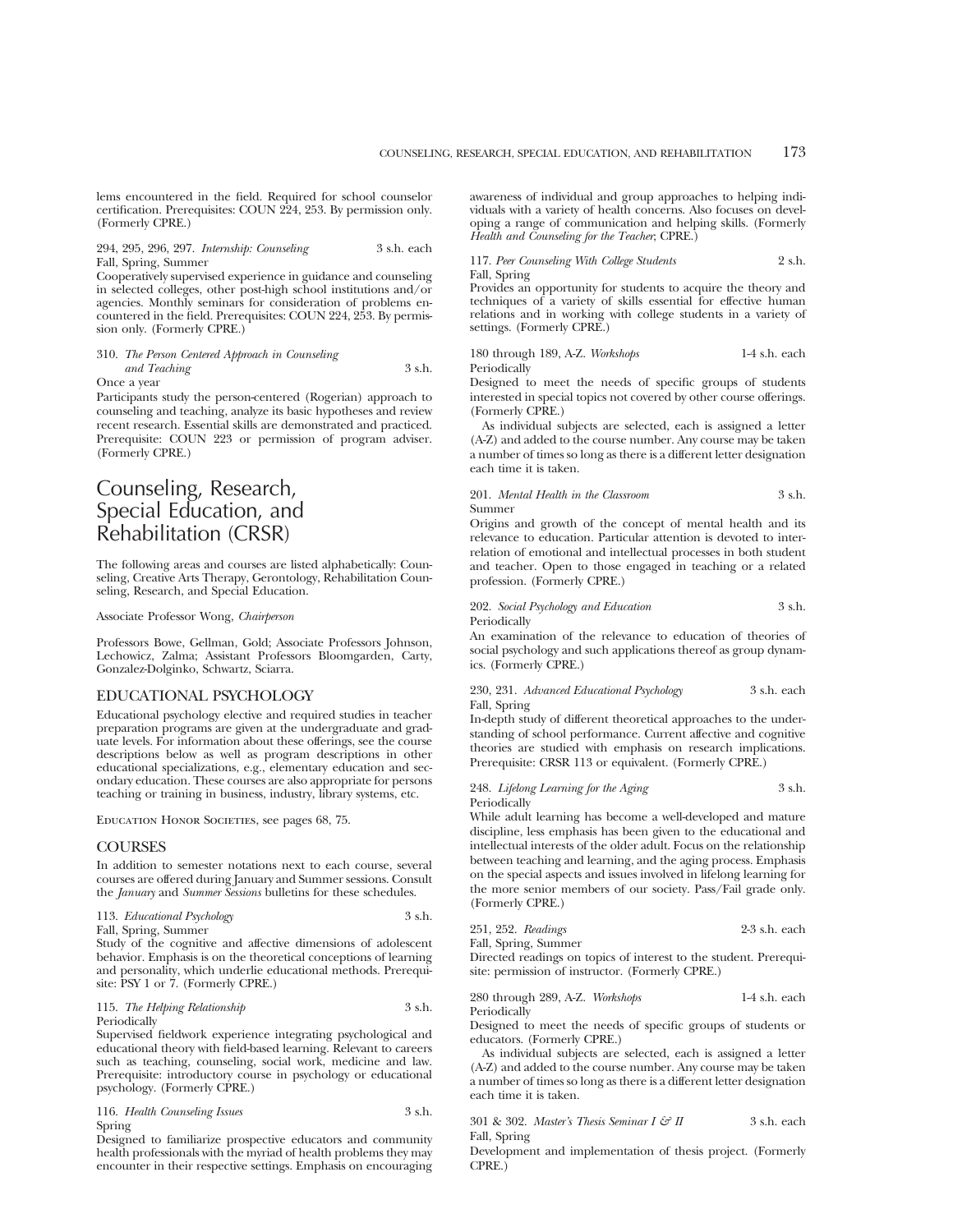## Creative Arts Therapy (CAT)

Administered by the Department of Counseling, Research, Special Education, and Rehabilitation. Associate Professor Wong, *Chairperson*

## MASTER OF ARTS: CREATIVE ARTS THERAPY

This 53 s.h. program of study is designed to prepare those candidates with competency in art to serve as members of therapeutic teams in hospitals, nursing homes, rehabilitation centers, schools and other therapeutic sites.

The Master's program in Creative Arts Therapy is approved by the American Art Therapy Association.

Admission Requirements

Application for admission is made to the Graduate Admissions Office in the Admissions Center. Candidates must meet the following admission requirements:

- 1. Hold a bachelor's degree from an accredited institution with a minimum grade-point average of 2.8;
- 2. have completed 12 semester hours in psychology (including developmental and abnormal);
- 3. have completed 15 semester hours in studio art;
- 4. show competency in art by presenting a portfolio (in cases of an exceptional portfolio, studio art credits may be waived at the discretion of the program coordinator);
- 5. personal interview with the program coordinator;
- 6. three letters of recommendation from recent employers or undergraduate professors.

### PROGRAM REQUIREMENTS *Sem. Hrs.*

| A. Core Curriculum                                                                                                                                                                                                                                                                                                                                                                                                                                                                                                                 | 29-32 |
|------------------------------------------------------------------------------------------------------------------------------------------------------------------------------------------------------------------------------------------------------------------------------------------------------------------------------------------------------------------------------------------------------------------------------------------------------------------------------------------------------------------------------------|-------|
| <b>CAT</b><br>210. Foundations of Art Therapy, 3 s.h.<br>211. Art Therapy with Children, 3 s.h.<br>221 & 222. Fieldwork: Creative Arts Ther-<br>$a\gamma$ , 1 s.h. each<br>209. Art Media in Art Therapy, 3 s.h.<br>212. Group Art Therapy, 3 s.h.<br>214. Art Therapy Methods I, 3 s.h.<br>215. Art Therapy Methods II, 3 s.h.<br>218 & 219. Internship: Creative Arts<br>Therapy, 3 s.h. each<br>300. Seminar: Creative Arts Therapy,<br>$3$ s.h. or<br>301 & 302. Master's Thesis Seminar I $\mathcal{C}$<br>$II$ , 3 s.h. each |       |
| B. Psychosocial Requirements<br>COUN 223. Theories $\mathcal G$ Principles of<br>Counseling, 6 s.h.<br>PSY<br>216.<br>Behavior $\mathcal{F}$ Personality—Normal<br>$\mathcal{F}$ Abnormal, 3 s.h.<br>Approved electives, 6 s.h.                                                                                                                                                                                                                                                                                                    | 15    |
| C. Fine arts studio courses<br>Approved electives                                                                                                                                                                                                                                                                                                                                                                                                                                                                                  | 6     |
| D. Creative Arts Therapy Electives<br>Approved electives in art, dance, drama, music<br>or poetry therapy.<br>CAT 235. Creativity, 3 s.h.                                                                                                                                                                                                                                                                                                                                                                                          | 3     |

Waived if CAT 301 & 302 is taken.

See complete graduate information, page 71.

## Master of Science in Education: Special Education and Art Therapy

A dual Master of Science program in special education and art therapy leading to New York State certification in special education (K-12). For program requirements, see under Special Education, page 373.

### **COURSES**

In addition to semester notations next to each course, a selection of courses is offered during the January and Summer sessions. Consult the *January* and *Summer Sessions* bulletins for these schedules.

101. *Introduction to Art Therapy* 3 s.h. Fall, Spring

Acquaints students with the fundamentals of art therapy as currently practiced. Emphasis on experiential activities. Brief introduction to the other creative arts therapies. Prerequisite: PSY 1 or permission of instructor.

209. *Art Media in Art Therapy* 3 s.h. Fall

Studio course designed to help the student more fully integrate art with therapy. Emphasis on the creative use of traditional and nontraditional art materials, taking into account the nature of the materials and the needs of specific treatment populations. Prerequisites: CAT 210 or 211. There is a material fee of \$20. (Formerly CPRE.)

| 210. Foundations of Art Therapy | 3 s.h. |
|---------------------------------|--------|
| Fall, Spring                    |        |

Orientation to current practice of art therapy as a profession. Survey of contributions of major art therapy theorists, key concepts of creativity and psychological theory in relation to art therapy. Consideration of clients with special needs, variety of art therapy approaches and institutional issues. On-site visits to hospitals, clinics, community center, nursing homes and special schools. Restricted to students in the creative arts therapy program and by permission of the instructor. (Formerly CPRE; *Creative Arts Therapy Core: Introduction to Art Therapy.)*

## 211. *Art Therapy with Children* 3 s.h.

Fall, Spring

 $53$ 

Art therapy as a creative treatment modality concerning children with typical development and children with handicapping conditions. Attention given to developmental concepts, diagnostic techniques, needs of the special child and art therapy treatment planning. Prerequisite: CAT 210 or permission of instructor. (Formerly CPRE; *Creative Arts Therapy Core: Art Therapy with Children.)*

|        | 212. Group Art Therapy | 3 s.h. |
|--------|------------------------|--------|
| Spring |                        |        |

Study of theory and practice of group art therapy in clinical settings. Emphasis on the influences of art media and art therapy methods on group process. Stages of development, leadership styles and integration of other creative arts modalities are examined. Prerequisite: CAT 210 or permission of instructor.

### 213. *Development of the Expressive Aesthetic Experience* 3 s.h. Periodically

Study through the media of the arts, consideration of expression in four modes: self-communing, communicative, analytic and aesthetic. Application of the model in the visual arts, music, dance and writing. (Formerly CPRE.)

|              | 214. Art Therapy Methods I                                   |  |  | 3 s.h. |
|--------------|--------------------------------------------------------------|--|--|--------|
| Fall, Spring |                                                              |  |  |        |
|              | Projective techniques. Individual and group processes in art |  |  |        |

therapy. Diagnosis, goals assessment and treatment planning.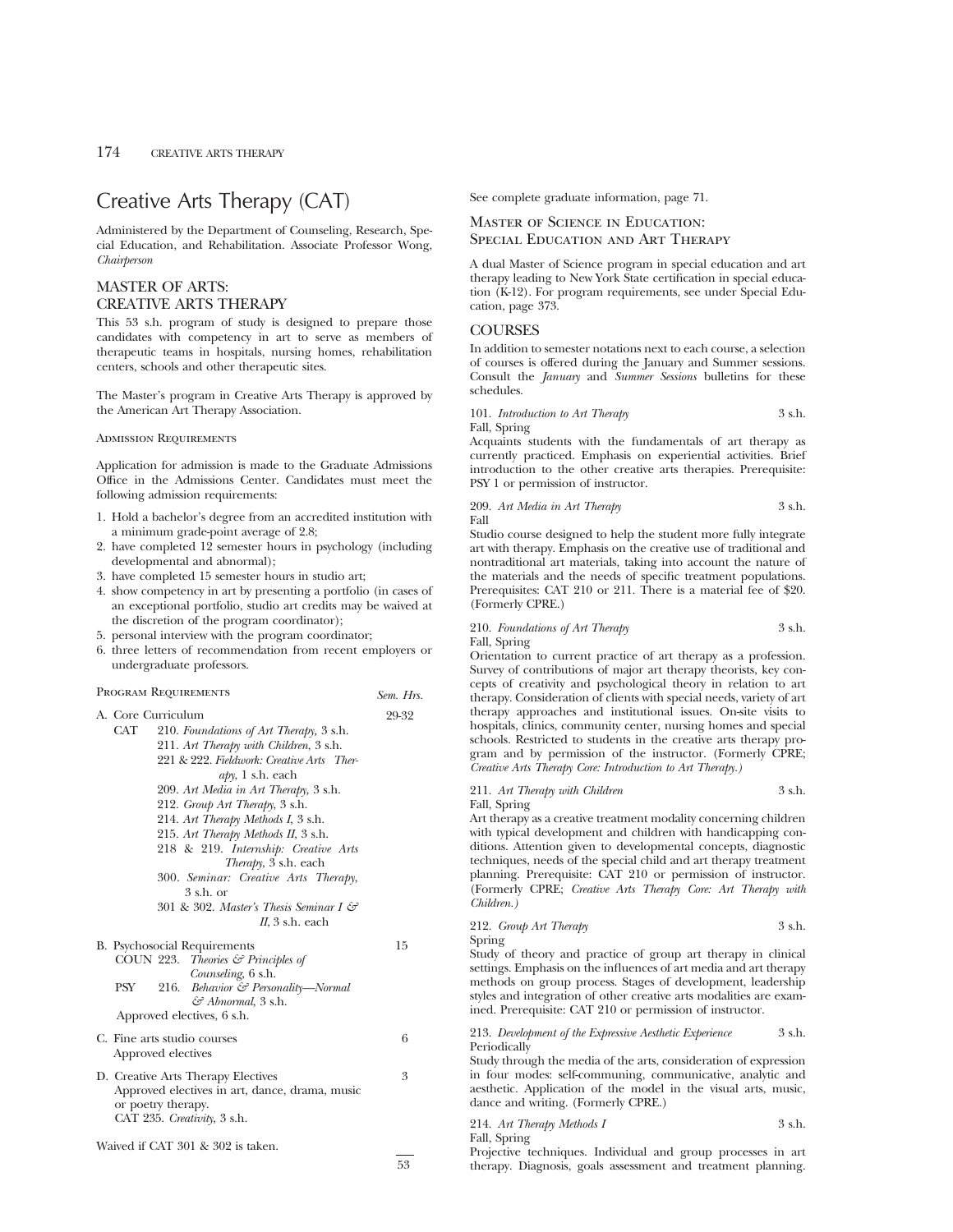Case presentations. Prerequisites: CAT 210, 212. (Formerly CPRE.)

215. Art Therapy Methods II 3 s.h. Fall, Spring

Advanced methods and procedures in art therapy. Family art therapy, advanced case presentations and therapeutic program development. Prerequisite: CAT 214. (Formerly CPRE.)

218 & 219. *Internship: Creative Arts Therapy* 3 s.h. each Fall, Spring

Supervised experience in selected therapeutic settings. Prerequisites: CAT 210, 211, 212. Prerequisites or corequisites: CAT 214, 215. (Formerly CPRE.)

#### 220. *Art Therapy for Adolescents* 3 s.h. Periodically

An approach to the treatment of adolescents with developmental, emotional and social problems through the use of art as therapy. Prerequisite: CAT 210. (Formerly CPRE.)

### 221 & 222. *Fieldwork: Creative Arts Therapy* 1 s.h. each Fall, Spring

Supervised field observation experience in selected therapeutic settings. Corequisite for 221: CAT 210; Corequisite for 222: CAT 211. Pass/Fail grade only.

### 223. *Multicultural Art Therapy* 1 1/2 s.h. Fall

This course is designed to promote understanding of various socio-cultural frameworks from which an effective art therapy program can be built. Attention is given to variables that require consideration when working with diverse groups of people. Students view contemporary art forms that express social concerns.

## 224. *Psychopharmacological/Psychiatric*

*Issues in Art Therapy* 1 1/2 s.h. Fall

This course studies a person from various perspectives. We look at the medical model: diagnosis (DSM-IVR), medication (psychopharmacology), the psychiatric mental status examination, and the person's internal experiences. From the perspective of nonmedical interventions, we study appropriate art therapy techniques and approaches to remedy the problem. We specifically explore affective disorders, psychosis, substance abuse, and childhood disturbances. Students are exposed to the medical, psychological, and expressive aspects of clinical treatment.

### 235. *Creativity* 3 s.h. Spring

Examination of the nature of creativity, concentrating on contemporary psychological perspectives. Students study conditions that foster creativity, current working definitions, the creative processes demonstrated by famous people and the dynamics of the creative person. The relationship between culture and creativity is also explored as are resources for use in different settings and with diverse populations. This course is suitable to students in all majors.

### 241. *Drama Therapy for the Helping Professional* 3 s.h. Summer

An elective graduate course to acquaint students with the fundamentals of drama therapy as practiced today. Different forms of drama theater games, improvisations, role-play psychodrama and performance theater are now being ued in hospitals, schools, prisons, recreation and rehabilitation centers, libraries, and nursing homes. Drama that is intentionally used for healing and personal growth is called drama therapy. Through lectures and experiential workshops, professional helpers learn how to incorporate drama therapy techniques into their work.

### 242. *Poetry/Bibliotherapy for the Helping Professional* 3 s.h. January

An elective graduate course to acquaint students with the fundamentals of poetry and bibliotherapy as it is being practiced today. Every helping professional needs effective tools to encourage communication and develop honest self-expression and emotional awareness. Poetry, literature, and various forms of the written word are used as dynamic therapeutic modalities in hospitals, schools, nursing homes, recreational and rehabilitation centers and libraries. Through lectures and experiential workshops, professional helpers learn how to incorporate expressive techniques into their work, as well as their personal lives.

### 249. *Therapeutic Art for the Elderly* 3 s.h. Summer

Course emphasizes and explores the role of art in the lives of the elderly both for therapeutic purposes and for personal enrichment. Art as therapy is studied as a way of fostering selfexpressions, increasing sensory stimulation and awareness, facilitating socialization, and reviewing and integrating life events. Use of art media, special techniques and methods of approach is discussed as they apply to working with institutionalized elderly and the elderly living in the community. (Formerly CPRE.)

|  | 251, 252. Readings | $2-3$ s.h. each |  |
|--|--------------------|-----------------|--|
|  |                    |                 |  |

Fall, Spring, Summer

Directed readings on topics of interest to the student. Prerequisite: permission of instructor.

### 280 through 289, A-Z. *Workshops* 1-4 s.h. each **Periodically**

Designed to meet the needs of specific groups of students or educators.

As individual subjects are selected, each is assigned a letter (A-Z) and added to the course number. Any course may be taken a number of times so long as there is a different letter designation each time it is taken.

### 300. *Seminar: Creative Arts Therapy* 3 s.h. Fall, Spring

Review of research methodology. Completion of a research paper based on an original study designed and executed by the student. Prerequisites: CAT 210, RES 258 or comparable undergraduate course. (Formerly CPRE.)

**NOTE:** successful completion of CAT 300 in combination with an approved 200-level elective may be offered in place of the *Master's Thesis*, CRSR 301 & 302. (Formerly CPRE.)

301 & 302. *Master's Thesis Seminar I & II* 3 s.h. each Fall, Spring

Development and implementation of thesis project.

## Creative Writing

**SEE ENGLISH** 

## Curriculum and Teaching (CT)

### Professor Whitton, *Chairperson*

Areas of specialization are Elementary and Early Childhood Education, and Secondary Education. These areas are listed alphabetically.

## **COURSES**

In addition to semester notations next to each course, a selection of courses is offered during January and Summer sessions. Consult the *January* and *Summer Sessions* bulletins for these schedules.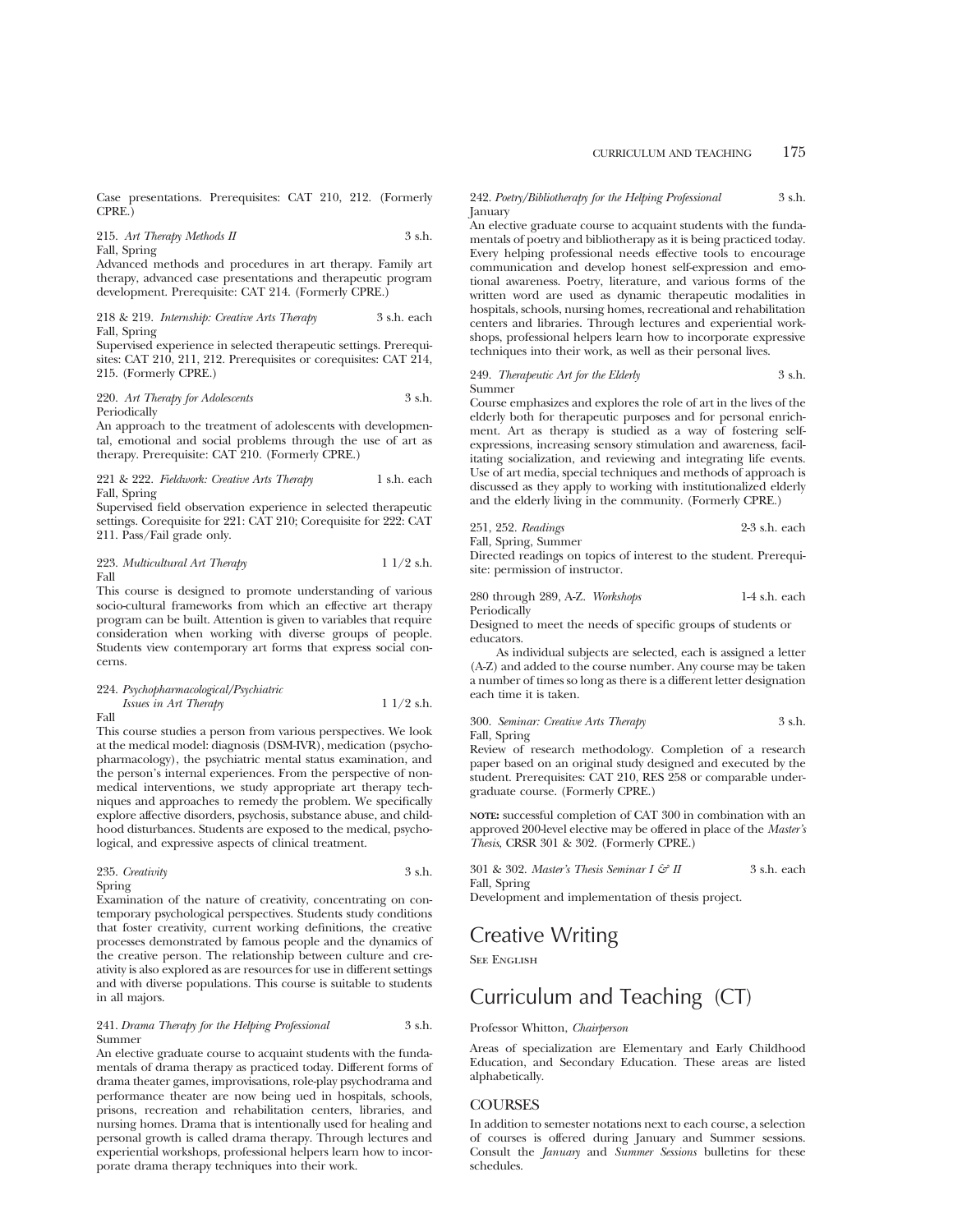### 165. *Methods and Materials in Teaching the Bilingual Learner* 3 s.h.

Once a year

Designed to prepare students to teach K-12 children in a mixed cultural group. Motivation and degree of acculturalization are analyzed. Suitable materials and teaching strategies are included. Field placements in bilingual settings appropriate to major levels of interest are required. Students must be registered in an elementary or secondary provisional certification sequence.

### 200. *Introduction to Computer Technology in Education* 3 s.h. Periodically

A course for educators PreK-12. Focuses on methods for integrating computer technology across the school curriculum. Social, ethical, political, and philosophical implications of computers on instruction are considered. Includes familiarization with major types of software used in instruction and professional production, computer operations, problem-solving applications, and evaluations of computer-related materials.

## 210. *Introduction to Word Processors, Spreadsheets and Databases in Educational Settings* 3 s.h.

Periodically

Introduction to three of the principal computer-based tools for the professional educator. Includes their operating principles, applications to schools and classrooms, and their uses as instructional materials. Prerequisite: CT 200 or permission of instructor.

211. *Introduction to Teaching Programming in the Schools* 3 s.h.

**Periodically** 

Introduction to BASIC and LOGO as implemented in the schools. Includes contrasting educational features of these languages and writing elementary programs adaptable to classroom use. Discussion of role of programming in the curriculum, elementary principles of instructional design and introduction to "structured programming." Prerequisite: CT 200 or permission of instructor.

### 213. *Applications of Computer Technology to Business Education* 3 s.h. Periodically

Advanced course which treats the development and application of computer technology to teaching and learning in business education. Topics include office simulation, modeling and forecasting, uses of spreadsheets, database managers, word processors and accounting packages. Prerequisite: CT 200 or permission of instructor.

### 214. *Applications of Computer Technology to Elementary Education* 3 s.h. Periodically

Advanced course which treats the application of computer technology to teaching and learning, PreK-6. Topics include computer-aided instruction, teaching of writing, use of LOGO as an instructional tool and strategies to use educational technology to enhance the differentiation of instruction. Prerequisite: CT 200 or permission of instructor.

### 215. *LOGO and Child Development* 3 s.h. Periodically

Advanced course which treats the origins and educational applications of LOGO in terms of current research on child development. Examination of LOGO both as a graphics- oriented language and as a programming language. Prerequisites: course in child development and CT 200 or permission of instructor.

216. *Applications of Computer Technology to Mathematics Education* 3 s.h. Periodically

Advanced course which treats the development and application of computer technology to teaching and learning in mathematics. Topics include graphing, probability and statistics, and the mathematical bases of computing. Prerequisite: CT 200 or permission of instructor.

217. *Applications of Computer Technology to Science Education* 3 s.h.

Periodically

Advanced course which treats the development and application of computer technology to teaching and learning in science education. Topics include simulation, data collection and analysis, and scientific methodology. Prerequisite: CT 200 or permission of instructor.

230. *Methods and Materials for Teaching Pascal in the Schools* 3 s.h. Periodically

The features of this language are taught as they are implemented in schools. Program design and structured programming as a problem-solving tool are stressed. Prerequisites: CT 210 and 211 or permission of instructor.

### 231. *Methods and Materials for Teaching Computer Science in the Schools* 3 s.h.

Periodically

Use of Pascal as an instructional tool. Course treats the mathematical and technological bases for computer education as it is implemented in the schools. Implications of the Regents' Action Plan for using local-area networks, for curriculum design, teaching methods and student evaluation is investigated. Prerequisites: CT 210 and 211 or permission of instructor.

232. *Application of Computer Technology to the Management of Educational Systems* 3 s.h. Periodically

Analysis, implementation, and evaluation of computer-based educational management and delivery systems. Prepares students to serve as resource persons and in-service instructors in classrooms, schools and school districts. Prerequisites: CT 210, 211, and 230 or permission of instructor.

## 241, 242. *Special Readings Seminar* 1-3 s.h. each

Fall, Spring, Summer

Investigations and reports on advanced educational topics adapted to the program of the student. Prerequisite: permission of instructor.

247. *Integrated Middle School Extension into Grades 5-6* 6 s.h. Periodically

Integrated study of pre and early adolescents' development, alternative classroom and school organizations, cooperative strategies, and interdisciplinary curriculum development. Related field experience in grades 5-6 is required. Prerequisite: New York State Certificate of Qualification or Certified in 7-12.

248. *Integrated Middle School Extension into Grades 7-9* 6 s.h.

Periodically

Interdisciplinary curriculum work focusing on key discipline concepts is the centerpiece of this course. Instructional strategies and knowledge of the young adolescents' development as well as alternative classroom and school organizational design are stressed. Related field experience is required. Prerequisite: New York State Certificate of Qualification or Certified in PreK-6.

### 250. *Gender Issues in the Classroom* 3 s.h. Summer

Addresses the educational research on gender equity in the classroom. Looking at school environments, kindergarten through grade 12, this course offers insights into gender equity in the areas of pedagogy, curriculum and routine classroom practice.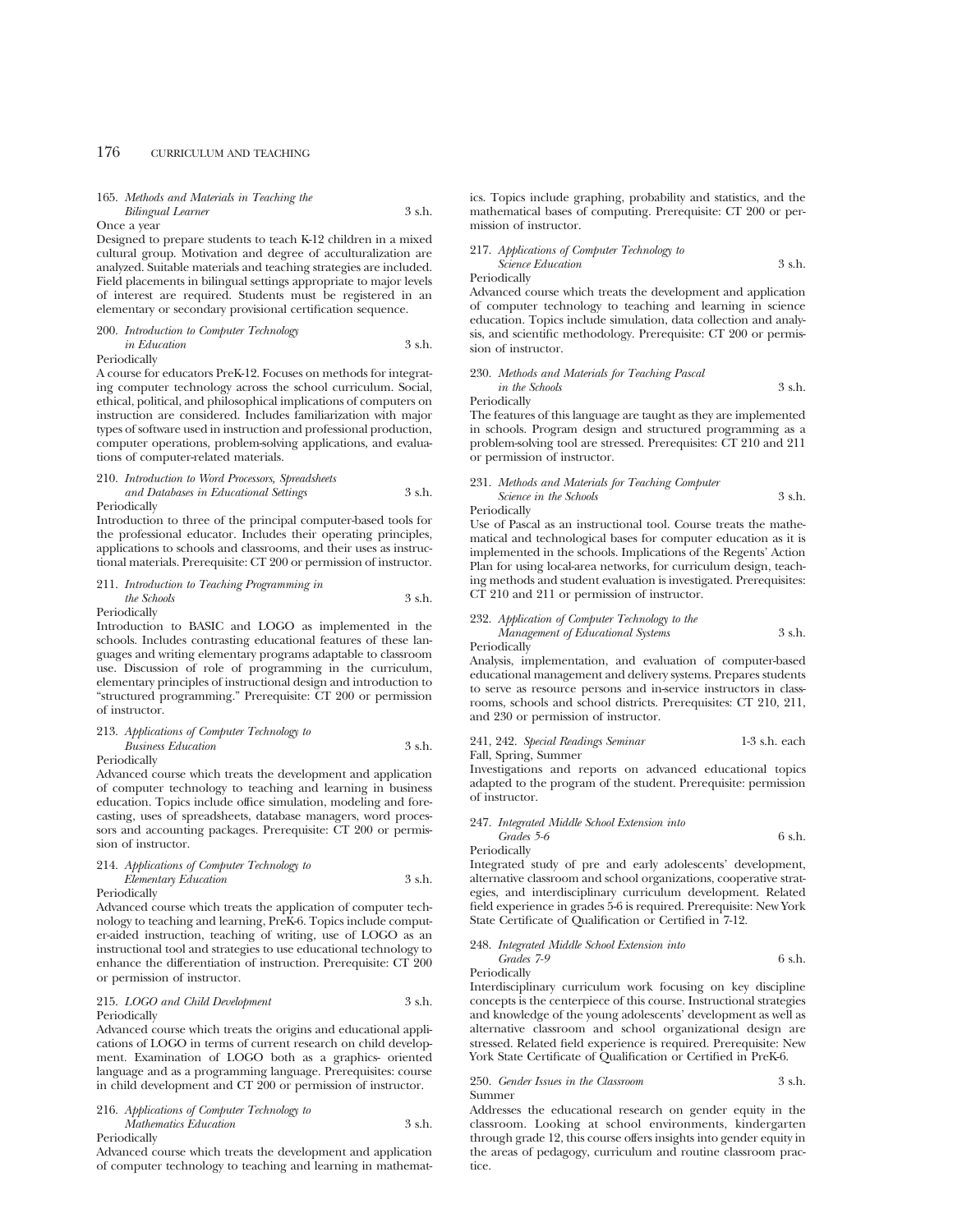251. *Teaching: Summer Institute* 3 s.h. Summer

The purpose of this course is to create an environment in which teachers and future teachers can engage in intensive reflection about the nature and purposes of schooling, and their own roles as teachers in creating meaningful and liberatory learning environments for their students.

### 252. *Portfolios and Authentic Assessment* 3 s.h. January, Summer

This course is designed primarily for teachers K-12 teaching subjects across the curriculum, school administrators, and preservice teachers to address the implications of authentic assessment strategies on curriculum and evaluation. Unlike standardized tests, forms of authentic assessment, including portfolios, performance-based criteria, and holistic scoring rubrics, provide opportunities to examine student work and progress without taking time away from classroom instruction. Authentic assessment strategies can validate and encourage respect for all student voices in the classroom and provide a rich source of evidence of growth and understanding not available through traditional assessment methods. Pass/Fail grade only.

### 256. *The Newspaper as a Teaching Tool* 3 s.h. Summer

This course introduces students to the newspaper as an educational tool for children of all grade levels, K-12, and in every subject area. The newspapers on Long Island and the Metropolitan area contribute editors, Newspaper in Education coordinators, and NIE managers as speakers in the workshop. Students tour *Newsday* and see the newspaper in production. The history and background of Newspapers in Education are presented. Students receive a comprehensive overview of NIE and the practical means to implement it in their classrooms. Curriculum materials and teaching strategies relating to the newspaper are employed.

### 260. *Foundations, Theory and Practice of Bilingual, Bicultural Education* 3 s.h. Once a year

Consideration of the sociocultural, linguistic, and educational needs of language minority students and the programs designed to respond to their needs. Attention given to the history of bilingual education in the United States, including relevant legislation and litigation, as well as research that relates to the development of effective bilingual/bicultural education programs. Bilingual, bicultural education program models are presented and analyzed.

### 266. *The Learner in the School* 3 s.h. Once a year

Implications for the educational programs of students who need to acquire English as the language of instruction: 1) the sociocultural background of students; 2) sociocultural patterns of the school; and 3) affective and cognitive development. (Formerly SED.)

### 268. *Practicum: Teachers of Non-English Speaking Students* 3 s.h. Once a year

Extended teaching practice under close clinical supervision. Admissions by application and interview. Applications obtainable at the Office of Field Placement to be returned by October 1 for the spring semester and by March 1 for the fall semester. Seminars meet weekly with supervisory personnel from the Curriculum and Teaching Department and public school districts to work intensively with specific student problems. Open only to students in the M.S. in Ed. Bilingual Secondary Education and M.S. in Ed. TESL Programs. Prerequisite: SED 267. Pass/Fail grade only. (Formerly ELED and SED.)

## 269. *Internship: Teachers of Non-English Speaking*

*Students* 6 s.h. Once a year

Close clinical supervision of M.S. in Education TESL, Bilingual Elementary or Secondary Education candidates in appropriate level public school settings. Admission by application and interview. Applications obtainable at the Office of Field Placement to be returned by October 1 for the spring semester and by March 1 for the fall semester. Prerequisites: for M.S. in Ed. TESL: ELED 225 or SED 267; for Elementary Bilingual Education: ELED 225 and 246 or 247 or 248; for Secondary Bilingual Education: SED 267 and 265. Pass/Fail grade only. (Formerly ELED and SED.)

### 272. *Technology and the Teaching of Writing* 3 s.h. Fall

Examines the use of computer-based technology as a tool for improving writing across curriculum areas. Specific prewriting, composing and revising programs for writers of different ages are evaluated. Students plan and demonstrate various computer writing environments.

### 275. *Selected Topics in Educational Software*

*Development* 3 s.h. Periodically

Advanced course in educational software development and applications. Although topics vary, the course treats the educational applications of algorithm analysis, data structures, recursion, adaptation of educational software among various microcomputers and languages. Prerequisite: CT 200 or permission of instructor.

```
280 through 289, A-Z. Advanced Workshops 1-3 s.h. each
Periodically
```
Specific workshops developed for joint participation of in- service teachers in elementary and secondary education.

As individual subjects are selected, each is assigned a letter (A-Z) and added to the course number. Any course may be taken a number of times so long as there is a different letter designation each time it is taken.

## Dance (DNCE)

Administered by the Department of Drama and Dance. Professor Sander, *Chairperson*

Associate Professors Brandenberger, Westergard; Assistant Professor Becker; Mr. Galian, Accompanist.

**B.A. SPECIALIZATION IN DANCE:** a performing art program with emphasis on the study of technique, composition, performance and production. The course of study is designed to complement the existing academic programs and to provide students with the opportunity for a concentrated experience in dance as an art form.

A personal interview with a member of the dance faculty is required prior to registration as a major.

### Degree Requirements

A minimum of 128 s.h., including:

DNCE 11M, 12M, 13, 14, 15M, 16M, 17, 18, 25, 111M, 112M, 113, 114, 115M, 116M, 121, 127, 128, 130 or 132, 133; PESP 107; DRAM 55 (2 semesters required, one to be taken concurrently with DNCE 25); PHI 160.

Elective: one course to be chosen from the following recommended courses: DNCE 48, 49, 50 (*Jazz Dance I, II and III*), 122; DRAM 157; PESP 103.

Students must participate in the MOVOM (Modern Dance Club) each semester.

Assignment of students to the appropriate ballet and modern dance courses will be based on prior experience, study and advancement.

See complete B.A. requirements, page 80.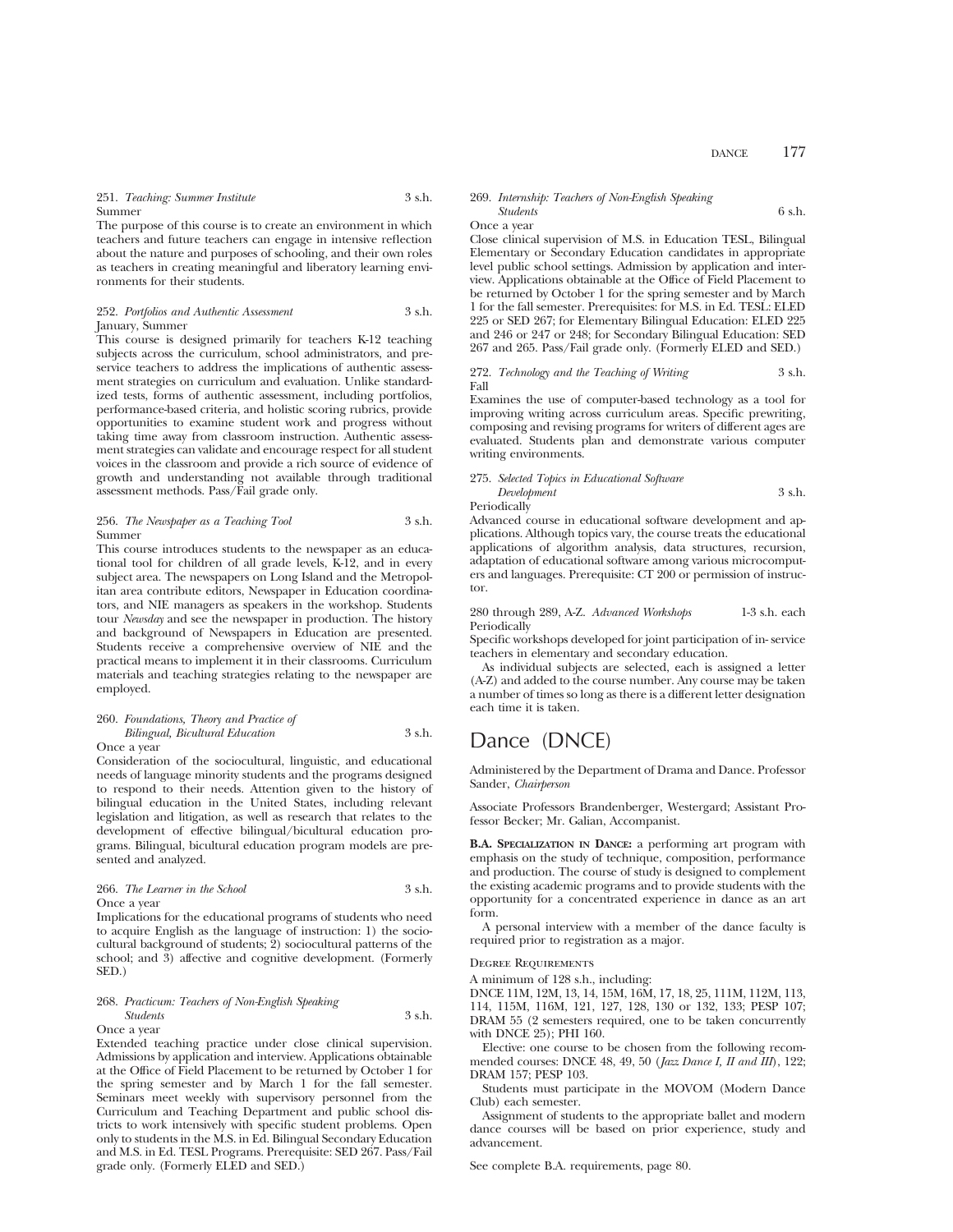**A MINOR IN DANCE** consists of the successful completion of 18 semester hours. Minors are required to take DNCE 111M, 112M, 121, 128. The remaining 7 s.h. may be chosen from the dance curriculum with the permission of the instructors. DRAM 157 and one semester of DRAM 55 may also be elected as partial fulfillment of the minor requirement.

### **COURSES**

| 11M. Modern Dance $I#$          | $2\frac{1}{2}$ s.h. |
|---------------------------------|---------------------|
| Fall<br>12M. Modern Dance $H#$  | $2\frac{1}{2}$ s.h. |
| Spring                          |                     |
| 13. Modern Dance $III#$<br>Fall | $2 \text{ s.h.}$    |
| 14. Modern Dance $I V#$         | $9$ s.h.            |

Spring

Technique classes in contemporary dance forms designed for the dance major—to continue over a four-year range of study. Emphasis on technical development, theories and discussion related to expressive potentialities and the mastery of stylistic variation in contemporary forms of movement. Assignment of students to one of the sections is based on prior experience, study and advancement. DNCE 13 and 14 each include a required 90-minute laboratory component. Open only to dance majors or by permission of instructor.

11M. (Formerly 11.)

12M. (Formerly 12.)

| 11A. Modern Dance IA $#$             | 2 s.h. |
|--------------------------------------|--------|
| 12A. Modern Dance $\overline{I}A \#$ | 2 s.h. |
| 13A. Modern Dance IIIA $#$           | 2 s.h. |
| 14A. Modern Dance IVA $#$            | 2 s.h. |
| $0$ ngo o roor                       |        |

Once a year

Technique classes in contemporary dance forms designed for the nonmajor—to continue over a two-year range of study. Emphasis on technical development, theories and discussion related to expressive potentialities, and the mastery of stylistic variation in contemporary forms of movement. Assignment of students to one of the sections is based on prior experience, study and advancement. Open only to nondance majors.

12A. Prerequisite: DNCE 11A.

13A. Prerequisite: DNCE 12A.

14A. Prerequisite: DNCE 13A.

| 15M. Ballet $I#$            | $2\frac{1}{2}$ s.h. |
|-----------------------------|---------------------|
| Fall<br>16M. Ballet $\pi$ # | $2\frac{1}{2}$ s.h. |
| Spring<br>1.7.777           | $\Omega$ 1          |

| 17. Ballet $III#$ | 2 s.h. |
|-------------------|--------|
| Fall              |        |
| 18. Ballet $IV$   | 2 s.h. |
| Spring            |        |

Technique classes designed for the dance major—to continue over a three-year range of study. Emphasis on technical development, mastery of stylistic variation, the extension of expressive potentialities and the understanding of the basic concepts of classical, neoclassical and contemporary ballet. New students are assigned to a section appropriate to their level of experience, knowledge and achievement. DNCE 17 and 18 each include a required 90-minute laboratory component. Open only to dance majors or by permission of instructor. 15M. (Formerly 15.)

15A. *Ballet IA* # 2 s.h. Fall 16A. *Ballet IIA* # 2 s.h. Spring 17A. *Ballet IIIA* # 2 s.h. Fall

Technique classes designed for the nonmajor to continue over a two-year range of study. Emphasis on technical development, mastery of stylistic variation, the extension of expressive potentialities and the understanding of the basic concepts of classical, neoclassical and contemporary ballet.

25. *The Art of Dance Production* 3 s.h. Fall

A survey course in basic theater technology as it applies to dance. Includes lighting, costume, makeup, audio equipment and culminates in an actual production presented by the Modern Dance Club. Students are subject to rehearsal and production calls beyond regular class hours.

48. *Jazz Dance I* 2 s.h. Fall, Spring

Instruction and practice in several styles and forms of contemporary jazz dance. Emphasis on understanding the concepts and origins of jazz dance in Broadway theater and technical progress in typical movement patterns. Designed for beginning students. (Formerly HPER 48.)

49. 
$$
Jazz
$$
 *Dance II* 2 s.h. Fall

A continuation of Jazz Dance I with emphasis on the development and performance of intermediate advanced jazz dance combinations. Prerequisites: DNCE 48, 13 or permission of instructor. (Formerly HPER 49.)

50. 
$$
Jazz
$$
 *Dance III* 2 s.h.

Spring

Instruction and practice in several styles and forms of contemporary jazz dance. Emphasizes the development and performance of advanced jazz combinations. Primarily for dance majors and minors. Prerequisites: DNCE 49, 14 or permission of instructor. (Formerly HPER 51.)

| 111M. Modern Dance V  | $2\frac{1}{2}$ s.h. |
|-----------------------|---------------------|
| Fall                  |                     |
| 112M. Modern Dance VI | $2\frac{1}{2}$ s.h. |
| Spring                |                     |
| $110 \tM1 \tN1$       |                     |

113. *Modern Dance VII* 2 s.h. Fall

114. *Modern Dance VIII* 2 s.h. Spring

Technique classes in contemporary dance forms designed for the dance major—to continue over a four-year range of study. Emphasis on technical development, theories and discussion related to expressive potentialities and the master of stylistic variation in contemporary forms of movement. Assignment of students to one of the sections is based on prior experience, study and advancement. DNCE 113 and 114 each include a required 90-minute laboratory component. Open only to dance majors or by permission of instructor.

111M. (Formerly 111.)

112M. (Formerly 112.)

|        | 115M. Ballet $V$ | $2\frac{1}{2}$ s.h. |
|--------|------------------|---------------------|
| Fall   |                  |                     |
|        | 116M. Ballet VI  | $2\frac{1}{2}$ s.h. |
| Spring |                  |                     |

Refer to DNCE 15M. New students are assigned to a section appropriate to their level of experience, knowledge and achievement. Open only to dance majors or by permission of instructor. 115M. (Formerly 115.) 116M. (Formerly 116.)

121. *Choreography I* 3 s.h. Spring

A consideration of the basic tools of the dancer: the body as instrument, technique as the on-going development of a vocabulary of movement to serve choreographic demands, "movement as substance," space, rhythm and dynamics as compositional

<sup>#</sup>Core course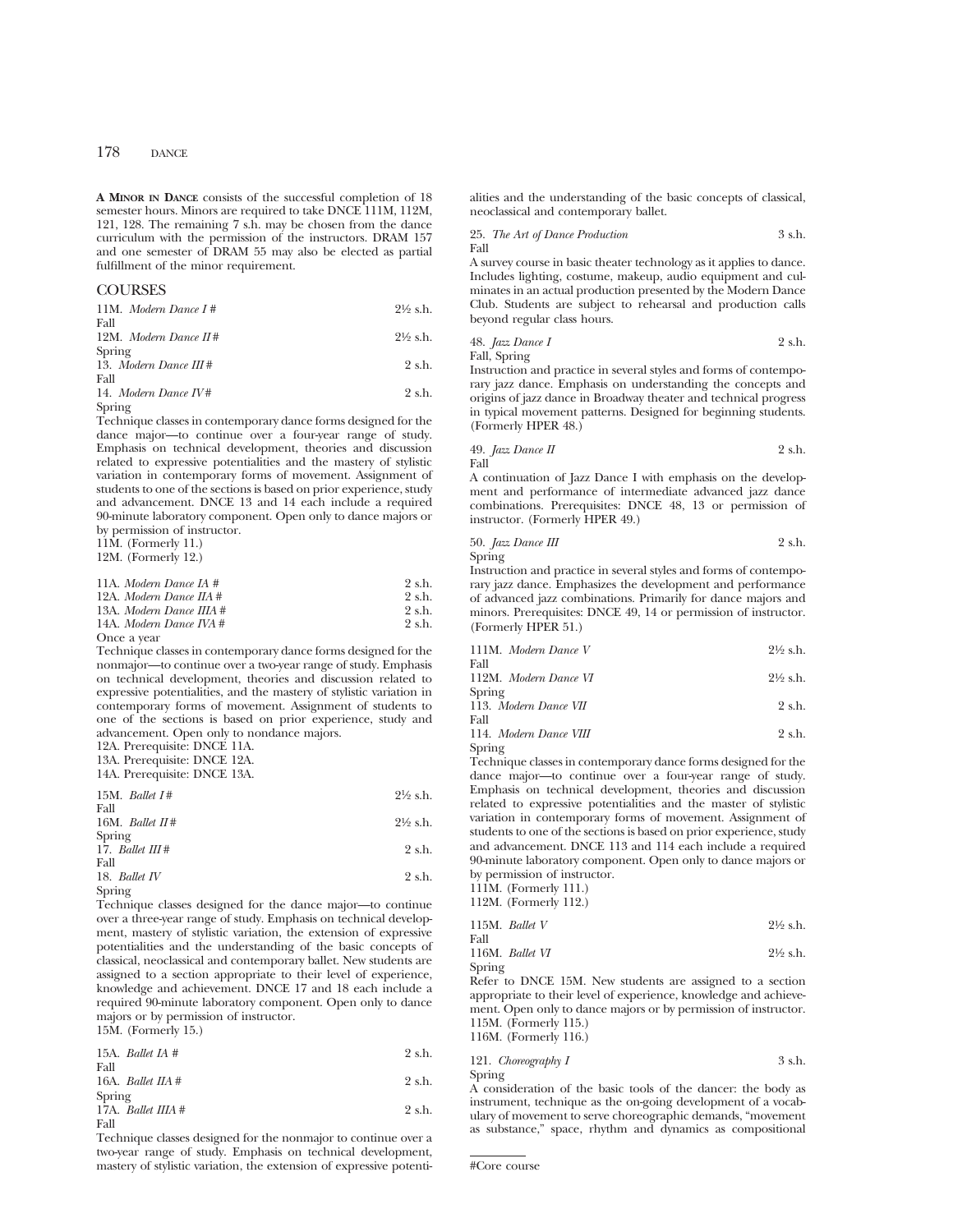tools. An exploration of gesture and stylization and abstraction of gesture. Open only to dance majors and minors, physical education majors, or by permission of instructor.

122. *Choreography II* 3 s.h. Spring

Continuation of DNCE 121. More complex compositional problems, asethetic elements and theatrical considerations explored through improvisations and the construction of structured phrases. Prerequisite: DNCE 121 or permission of instructor.

| 123. Independent Study in Dance   | $1-3$ s.h. |
|-----------------------------------|------------|
| See course description, page 393. |            |

127. *Dance Appreciation #* 3 s.h.

Spring

Introduction to dance as an art form through the development of analytical viewing skills. Includes aesthetics, definitions, and the study of representative dance masterpieces and the principal genres, forms and styles of theatrical dance. Independent viewing of dance videos and attendance at on-campus concerts required. (Formerly *History of Dance I*.)

128. *History of Dance II* 
$$
3 \text{ s.h.}
$$

A survey of the historical development of theatrical dancing from the Renaissance to current art forms of ballet and modern dance. Aesthetics and philosophy of dance with particular reference to drama, opera, ballet and modern dance.

130. *Dance Repertory* 3 s.h. Fall

Reconstruction of a major work or modern dance classic from the files of the Dance Notation Bureau under the direction of a certified dance notation reader. Emphasis on choreographic analysis, aesthetic interpretation and theatrical presentation. Prerequisites: DNCE 14, 18 and permission of the department.

| 131. Honors Essay |                                   | 3 s.h. |
|-------------------|-----------------------------------|--------|
|                   | See course description, page 393. |        |

132. *Dance Styles* 3 s.h. Spring

Concentrated practicum/seminar in various period and ethnic styles and a continuation of DNCE 128, *History of Dance II.* Study and practice of several major styles under the guidance of specialized dancer/scholars. Readings, lectures and discussions.

133. *Senior Practicum* 2 s.h. Fall, Spring

Presentation and execution of a creative project in contemporary dance. Open only to senior dance majors or by special permission of the department chairperson.

## Doctoral Programs

SEE PAGE 77.

## Drama (DRAM)

Administered by the Department of Drama and Dance. Professor Sander, *Chairperson*

Professor Kolb; Assistant Professors Coppenger, George, Giebel; Costumer Ms. McGuire; Mr. Markley, Director of the West End Theatre; Technical Director Mr. Curtiss.

Normally, students electing drama as a major will enroll as such in the freshman year. A personal interview with a member of the drama faculty is recommended at the time of application.

Demonstration of proficiency in theater skills is required for satisfactory completion of all drama major specializations. All students (both minors and majors) must work in a technical capacity a specified number of hours each semester. An additional fee for materials may be required for selected programs.

Students may elect to pursue the B.A. or B.F.A. program. Continuation in the B.F.A. program is dependent on faculty approval. B.F.A. candidates normally spend the last six semesters of full-time study in residence at Hofstra.

**NOTE:** B.A. and B.F.A. drama majors may not use drama courses to fulfill core course degree requirements.

**B.A. SPECIALIZATION IN DRAMA:** for students who elect drama concentration as the core of their liberal arts education. Not a professional degree, but offers a broad basis for continued work in graduate school or sound preparation for professional school. The requirements include DRAM 3, 5, 9; 6 semesters of 55 and either 15, 16, 17, 18, 19 or 20; 163 & 164, 173, 174, 175, 176 and 6 additional semester hours in drama (excluding DRAM 1, 2), selected with the approval of the major adviser; ENGL 115, 116.

See complete B.A. requirements, page 80.

**B.F.A. SPECIALIZATION IN THEATER ARTS:** for the student preparing for a career in the practice of theater as a performer, director, designer or technician. The B.F.A. degree (in performance or production) is intended to provide a small, specialized group of such students with a high level of competence.

Performance Sequence

- First Year: DRAM 3, 5, 59 & 60; DRAM 55 must be taken for 6 semesters
- Second Year: DRAM 9, 13 & 14, 15, 16; DNCE 11A, 12A
- Third Year: DRAM 23 & 24, 131, 165 & 166, 173, 174; AH 3, 4; DNCE 13A, 14A
- Fourth Year: DRAM 163 & 164, 167, 168, 175, 176, 190; ENGL 115, 116

PRODUCTION SEQUENCE

First Year: DRAM 3, 5; DRAM 55 must be taken for 6 semesters Second Year: DRAM 9, 15, 16, 59, 78, 173, 174; AH 3, 4

Third year: DRAM 17, 18, 19, 20, 131, 163 & 164, 178, 179

Fourth Year: DRAM 155, 156, 175, 176, 190, 192; ENGL 115, 116

See complete B.F.A. requirements on page 84.

**A MINOR IN DRAMA** consists of the successful completion of 181⁄2 semester hours, at least 6 hours in residence. DRAM 3 and three semesters of DRAM 55 are required. The remaining 14 semester hours may be chosen from the following: 5, 9, 55, 59A & 60A, 131, 132, 140, 150, 151, 173, 174, 175, 176

Drama courses open to nonmajors: DRAM 1, 2, 3, 5, 9, 55, 59A & 60A, 119-120, 131, 132, 140, 150, 151, 173, 174, 175, 176.

Alpha Psi Omega: a national drama honorary society, see page 69.

### COURSES

In addition to semester notations next to each course, a selection of courses is offered during January and Summer sessions. Consult the *January* and *Summer Sessions* bulletins for these schedules.

1 #, 2. *Theater Appreciation I* #, *II* 3 s.h. each Once a year

Introduction to theatrical art for the general student, its nature as a composite creation and its contribution to western culture. First semester: analysis and appreciation of the elements which compose the art of the theater. Second semester: examination of the theater in modern culture in light of its tradition in and contribution to western civilization.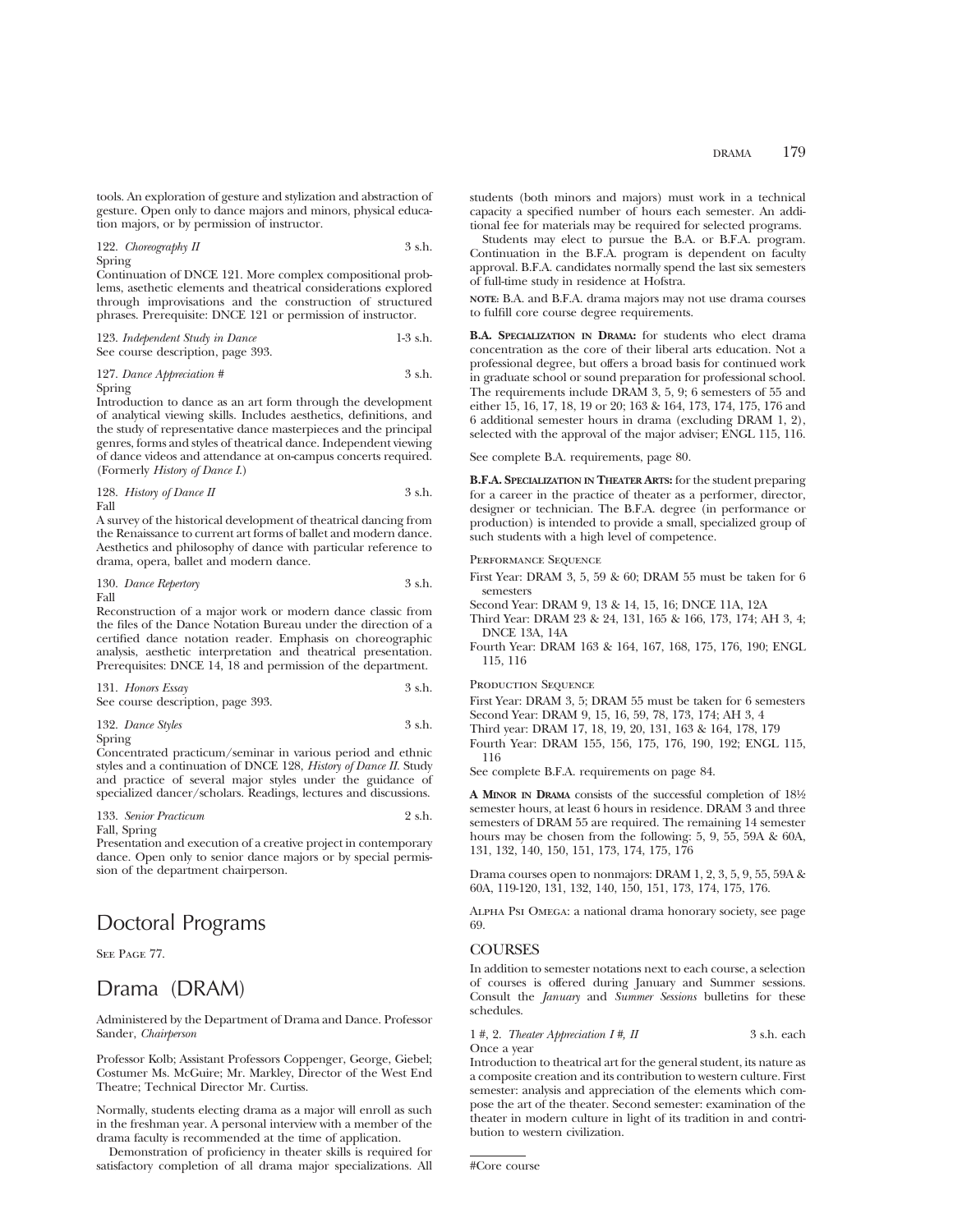3. *Introduction to Theater Arts* 3 s.h. Fall, Spring

What makes theater happen and how? A thorough exploration of the elements that compose the art of the theater.

### 4. *Freshman Theater Laboratory* 2 s.h. Fall, Spring

An intensive three-week workshop (twelve  $2 \frac{1}{2}$  -hour sessions). The goal is creation of a short theater piece which is presented as an open rehearsal to the departmental community. Emphasis is on basic exercises in body movement, vocal work and improvisation, with increasing awareness of each other, culminating in a theatrical continuity based on essentially nontheatrical materials (poetry, satiric essays, etc.). Open to freshman performance majors only or by permission. Pass/ $D+/D$ /Fail grade only.

5. *Play Production* 4 s.h. Fall, Spring

Introduction to backstage organization and basic practices in stagecraft, lighting and other phases of theatrical production. Required of all drama majors in freshman or sophomore year. Laboratory hours arranged by instructor. Students are subject to production call beyond regular class hours. Prerequisite: DRAM

3 or by permission of department. No liberal arts credit.

9. *Play Analysis* 3 s.h.

Fall, Spring

Intensive analysis of dramatic form. A tool in the literary and theatrical study of plays.

13 & 14. *Speech for the Actor* 3 s.h. each Once a year

Basic principles of stage speech. Practice hours in addition to regular class meetings will be required. DRAM 13 for drama majors only or by permission of instructor; DRAM 14 for drama majors only. No liberal arts credit.

15. *Basic Stage Makeup* 2 s.h. Fall, Spring

Fundamentals of straight and corrective makeup with emphasis on styling techniques for the thrust, arena and proscenium stage. For majors only or by permission of the instructor. No liberal arts credit.

16. *Stage Lighting (Intermediate)* 2 s.h. Spring

The mechanical and technological basis of stage lighting. Study and practice of the fundamental processes which are necessary groundwork for lighting design. Prerequisite: DRAM 5. No liberal arts credit.

### 17. *Scene Construction and Painting Techniques* 2 s.h. Every other year

Intensive concentration on the fundamental skills in planning, construction and painting of scenery, and development of the student's knowledge of methods, materials and tools specific to scenic practice. Prerequisite: DRAM 5. No liberal arts credit.

### 18. *Costume Construction* 2 s.h. Every other year

A beginning laboratory course devoted to the techniques of draping, sizing and cutting of costumes for the theater. Emphasis on methods and materials. Prerequisite: DRAM 5. No liberal arts credit.

19. *Rigging and Scenery for the Stage* 2 s.h. Every other year

Specific practices of assembling, rigging and moving scenic units. Basic traditional methodology as well as new methods and techniques (mechanical and scientific) adaptable to the theater. Prerequisite: DRAM 5. No liberal arts credit.

### 20. *Sound and Properties for the Stage* 2 s.h. Every other year

Sources, processes and procedures used in creating and obtaining properties and sound effects for theater production. Extensive project work including the operation of sound equipment. Prerequisite: DRAM 5. No liberal arts credit.

23 & 24. *Speech for the Actor (Advanced)* 2 s.h. each Once a year

Further development of the voice as to range, flexibility, resonance; intensive work in diction for classical drama; dialects. Application of these techniques to representative dramatic literature. One additional weekly contact hour is scheduled because of individualized demands of the course material. Prerequisite: DRAM 14. No liberal arts credit.

### 55. *Rehearsal and Performance—Theater* 1/2 s.h. Fall, Spring

Required of the department major. Practice in all phases of theatrical production in connection with regular departmental presentations. Up to 3 semester hours may be applied to any degree. Pass/ $D+/D$ /Fail grade only. Open to the general student body. No liberal arts credit.

### 59 & 60. *Fundamentals of Acting* 3 s.h. each Once a year

Basic acting techniques arranged to provide students with continuing guidance in the development of their abilities. Prerequisite for DRAM 59: drama major or permission of instructor; for DRAM 60: DRAM 59 and drama major only.

59A # & 60A. *Acting Workshop* 3 s.h. each Once a year

Exploration of the basic techniques of stage performance, introduction to major contemporary approaches. Nondrama majors only. Same as DRAM 59 & 60.

### 78. *Theater Design Fundamentals: Methods*

*and Materials #* 3 s.h. Fall

An exploration of the process of theatrical design. Dramatic script analysis and conceptualization in visual terms. Historic period research within the context of design for the theater. Practical study of basic methods and materials used to graphically depict designs for the theater. Required of all B.F.A. production majors. Specific design materials required. Limited enrollment. Prerequisite: DRAM 5 or permission of instructor.

### 100. *Honors Essay* 3 s.h. Fall, Spring

The research and writing of a substantial honors essay, the writing of a full-length play or a performance project with a strong accompanying written component. If a directing project is chosen, DRAM 190 must have been completed and the student must have taken or be concurrently enrolled in DRAM 192. Open to qualified senior majors who desire to graduate with departmental honors. Approval of the chairperson and an adviser is required.

103. *Senior Practicum* 1-3 s.h. Fall, Spring

Presentation and execution of a creative project in any aspect of theatrical art. Open only to senior B.F.A. Theater Arts and B.A. Drama majors or by special permission of the departmental chairperson. Written permission of an adviser who will supervise the project must be presented at registration.

110. *Special Topics in Drama* 1-3 s.h. See course description, page 394.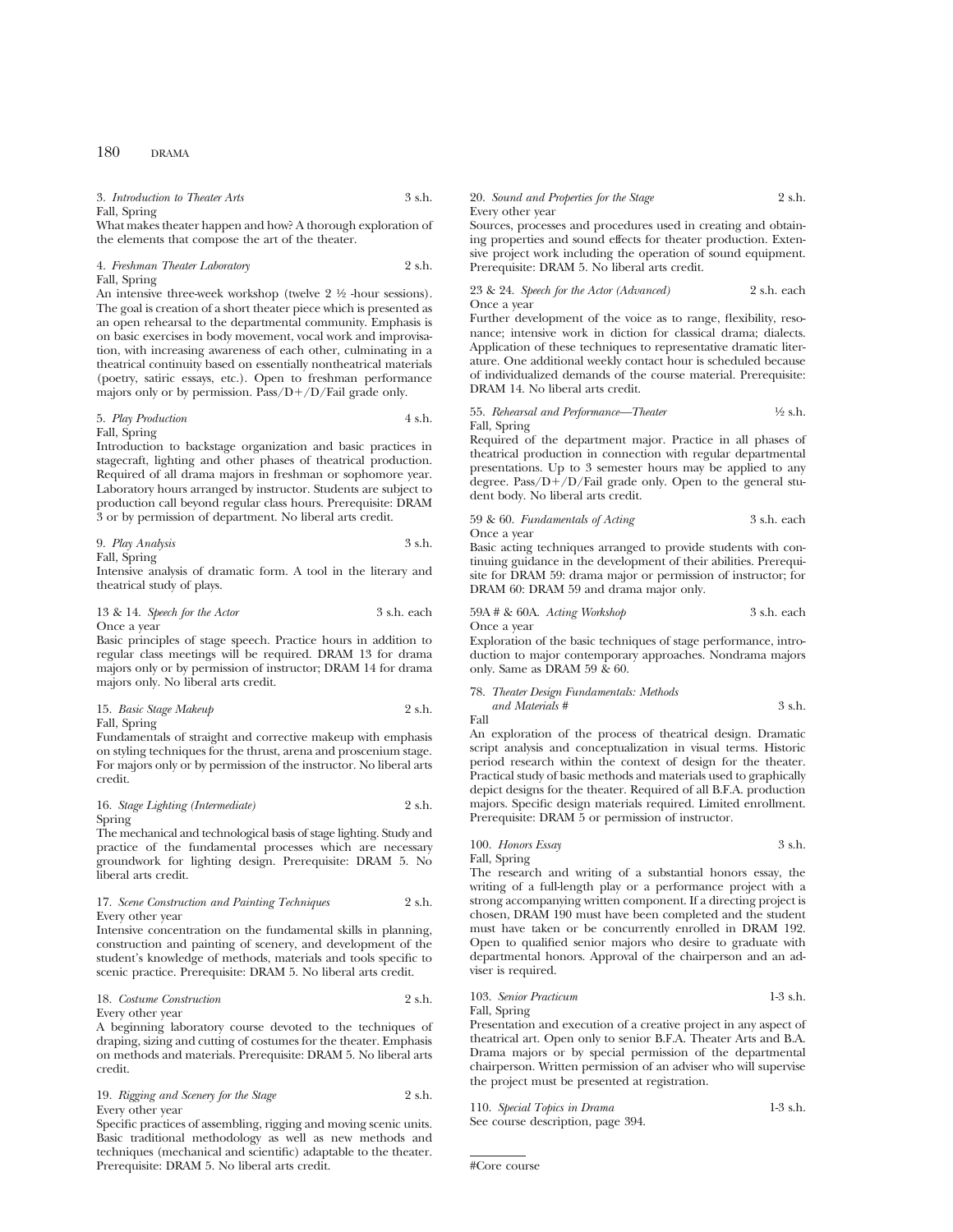112. *Advanced Special Topics in Drama* 1-3 s.h. **Periodically** 

Intended primarily for students who have had previous background in subjects under discussion. Closer study of aspects of dramatic literature, theater history or performance and production skills. Junior class standing or permission of instructor or chairperson. May be repeated for credit when topics vary.

### 115. *Independent Studies* 1-3 s.h. Periodically

Research, production or performance work on subject of advanced or special interest resulting in a substantial essay, major project or public performance. Offers opportunity for experienced drama major to pursue individual research or exploration under faculty supervision. Permission of chairperson and adviser. Not open to freshmen or sophomores. May be repeated for credit when topics vary.

### 119-120. *Playwriting* 3 s.h. each Periodically

Theory and practice in writing dramatic material for the theater. The student's writing is considered in light of fundamental techniques of dramatic construction. Prerequisite: permission of department.

131, 132. *History of the Theater* 3 s.h. each Every other year

First semester: from the Greeks and Romans, through the Middle Ages and ending with the English Renaissance with emphasis upon methods of staging, theater construction and the influence of cultural changes on the theater as an art form. Second semester: from the Restoration in England to the Off-Off-Broadway movement of the 1970s, paying attention to the methods of staging and theater construction, and to the influence of cultural changes both abroad and here in America. Prerequisite: DRAM 3 or permission of instructor.

### 140. *Art of the Film* 3 s.h. Fall, Spring

A survey of the art and history of motion pictures. Aesthetic and social influences upon the medium and the medium's effects upon society are examined. Representative motion pictures illustrating the significant milestones in the development of the film are studied. Field trips and/or screenings, outside of class hours, may be required.

### 150. *Theater Today* 3 s.h. Periodically

Phenomena of the theater off- and off-off-Broadway. The new plays, playwrights and theater innovation will be covered. The approach is sociological, critical and evaluative. Attendance at performances in the New York area will be required. Not open to freshmen. Separate materials fee for theater attendance required.

### 151. *The Audience as Artist* 3 s.h. Periodically

A study of the contemporary audience primarily as it relates to the content, context and form of film, theater and television events. Emphases are on the necessity of audiences as co-artists in the aesthetic event and exploration of the social forces currently serving to dissipate rather than polarize them. Participation in and attendance at varied theatrical events required at the student's expense. Not open to freshmen or sophomores.

### 155, 156. *Advanced Production Workshop* 3 s.h. each Every other year

Intended primarily for the production major. First semester: special problems in production and training for technical direction. Second semester: advanced stage lighting, special techniques and laboratory experimentation. Students are given a variety of responsible positions in connection with regular departmental presentations. Rehearsal and production calls beyond regular class hours. Prerequisites: DRAM 5 and permission of instructor. No liberal arts credit.

157. *Choreography for the Theater* # 3 s.h. Once a year

A continuation of work begun in movement theory and technique courses. The choreographic elements of form, content and design are taught and explored through the improvisation and structured phrases, and studies toward the eventual goal of theatrical presentation. Prerequisite: DNCE 14A or permission.

### 163 & 164. *Seminar in Theater Style* 3 s.h. each Once a year

First semester: theoretical approaches to both dramatic genre and period as sources of theatrical styles and their relationships to the work of the actor, director, designer. Second semester: the integration of independent research in these areas with theatrical demonstration. Students may be subject to call beyond regular class hours. Prerequisites: DRAM 3, 5, 9.

### 165 & 166. *Acting: Characterization and Scene Study* 3 s.h. each

Once a year

Exploration of techniques in characterization, laboratory in analysis and developments of a major role, scene study workshop. Prerequisites: DRAM 59 & 60 and permission of instructor.

### 167, 168. *Repertory Theater* 3 s.h. each Periodically

Advanced work in performance skills. Arranged whenever possible around the specialties of a visiting professor or artist. Prerequisite: invitation of the faculty. May be repeated for credit when topics vary.

### 169. *Acting for Television and Film* 3 s.h. Spring

Techniques used in acting for the camera. Processes that differ from those used in stage acting. Extending the range of the student actor to include the electronic and film media. Scene study, appropriate projects assigned and three substantive written critical evaluations are required. Students are subject to rehearsal and production calls beyond class hours. Prerequisites: DRAM 59 & 60 and individual audition. Same as AVF 90.

### 173, 174. *History of the Drama I #, II #* 3 s.h. each Once a year

Lines of development in the creation of the great dramatic literature of the West, intensive reading of the principal playwrights from Aeschylus to Sheridan. Prerequisites: ENGL 1-2 and passing the English Proficiency Examination.

### 175, 176. *Modern Drama I #, II #* 3 s.h. each Once a year

Trends in contemporary drama related to social and literary forces of the 19th and 20th centuries, plays from Ibsen to Ionesco. Prerequisites: ENGL 1-2 and passing the English Proficiency Examination.

178. *Theater Design* 3 s.h.

Every other year Emphasis on principal styles of stage design in contemporary and historical settings. Prerequisite: DRAM 78 or permission of instructor.

179. *Advanced Theater Design* 3 s.h.

Every other year Emphasis on methods and techniques employed in modern scenic practice. Prerequisite: DRAM 178.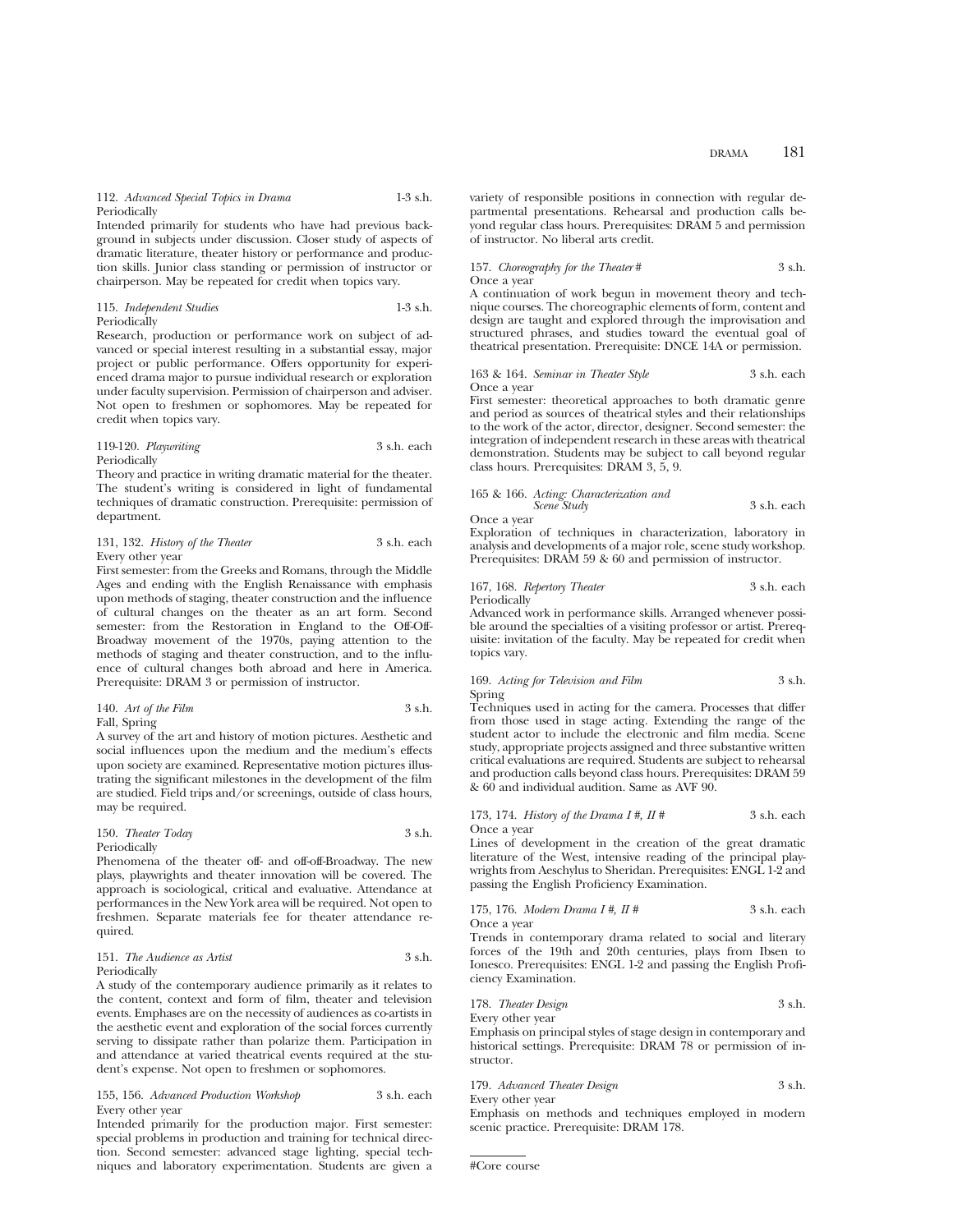181. *Dramatic Theory and Criticism* 3 s.h. Periodically

A study of the development of dramatic theory and criticism from Aristotle to the present day. Emphasis will be upon critical standards throughout the ages and their application to the drama in performance. Not open to freshmen or sophomores.

190. *Play Directing* 3 s.h. Fall

The steps—conceiving, casting, coaching, rehearsing, etc. whereby a theatrical representation is translated from the director's conception of the play. Students are subject to rehearsal and production calls beyond regular class hours. Prerequisites: DRAM 3, 5, 9.

192. *Directing Seminar* 3 s.h. Spring

Advanced problems in directing plays of various types and historical periods. Students are required to direct scenes outside regular class hours. Prerequisite: DRAM 190.

250. *Independent Studies* 1-3 s.h. Periodically

Designed to permit students to pursue an individualized plan of \*Research or creative work may be undertaken with periodic conferences set up to discuss the progress of the project. Permission of instructor.

### 277, 278. *Theater Methods in Educational Dramatics* 3 s.h. each January, Spring, Summer

Designed especially for practicing teachers. First semester: theories and methods of creative dramatics, emphasizing the use of drama in the classroom as a teaching and expressive medium. Major attention is devoted to the lower grades. Second semester: theories and methods of school dramatics leading toward formal presentation, emphasizing the principal phases of production. Major attention is devoted to the upper grades.

## Economics (ECO)

Administered by the Department of Economics/Geography. Professor Moghadam, *Chairperson*

Professors DeFreitas, Guttmann; Associate Professors Christensen, Kozlov; Assistant Professor Duffy.

The Augustus B. Weller Chair in Economics is held by Dr. Irwin L. Kellner. See page 416.

Students may major or minor in economics or enroll in courses of special interest. Course levels are classified as:

### *Introductory*: ECO 1, 2, 4

No prerequisites. Open to all students.

- *Intermediate*: all 100-level courses not on the advanced level. Open only to students who have completed 30 or more semester hours. Assumes at least one prior semester of economics. Under special circumstances, this may be waived for juniors or seniors by the departmental chairperson. B.B.A. majors must have completed ECO 1,2 before electing an intermediate course.
- *Advanced*: ECO 100, 130, 132, 144, 150, 151A, 152A, 172, 180, 182 Courses designed primarily for majors and minors but open to other students. Prerequisites are ECO 1, 2 and other courses as indicated. ECO 4 may be used as prerequisite instead of 1, 2 but only with permission of the departmental chairperson.

**B.A. SPECIALIZATION IN ECONOMICS:** 33 semester hours in economics including ECO 1, 2, 130, 132, 144, 150, 184 (economics electives must be at 100 level); and, in addition 3 semester hours in statistics. Of the geography courses, only GEOG 135 may be offered as an economics elective.

Mathematics core requirements: MATH 9, 10 or 10E.

Recommended: basic courses in computer science and the social sciences other than economics.

### Areas of Interest

The following list serves as a guide for a student's particular area of interest. This does not supersede the six specific courses required of all economic majors.

Economic theory: 125, 130, 132, 144, 150, 172; GEOG 135 Economic history: 139, 140, 144 Economic development and area studies: 110, 111, 112, 114, 115, 116, 143, 145 (see courses listed below under international economics) Environmental economics: 50A, 50B, 130 Human resources: 121, 130, 141 International economics: 137, 142 (see courses listed above under economic development and area studies) Public sector economics: 131, 136, 165, 171 Quantitative economics: 180, 182, 184

See complete B.A. requirements, page 80.

**B.S. SPECIALIZATION IN APPLIED ECONOMICS:** candidates for graduation must fulfill the following requirements:

- 1. The successful completion of at least 124 semester hours and a cumulative grade-point average of 2.0 in work completed at Hofstra.
- 2. At least 62 semester hours must be completed in the liberal arts. Courses offered by the Department of Economics may not count toward this requirement.
- 3. There are three requirements that must ordinarily be completed in residence at Hofstra: 15 semester hours in the major field of specialization, at least three semester hours in core course work toward each divisional core course requirement, and the last 30 semester hours. The 15 semester hours in the major and the resident core course requirement need not be included within the last 30 hours.

4. The following general requirements: ENGL 1-2 or placement examination;\*

The same core course requirements as for the B.A., see page 80.

Humanities, 9 semester hours;

Natural sciences, 3 semester hours; mathematics: MATH 9, 10 or 10E, divisional total 9 semester hours;

Social sciences (other than economics), 9 semester hours; LING 101 or proficiency at level 2 in one foreign language. This proficiency can be demonstrated by satisfactory completion of a level 2 foreign language course in college or by passing the foreign language level 2 proficiency examination administered by the language departments.

5. The following major requirements:

33 semester hours in economics including ECO 1, 2, 130, 132, 144, 150, 184 (economics electives must be at 100 level); FIN 101; ACCT 1, 2; and, in addition 3 semester hours in statistics; also, 12 additional hours in the social sciences or business. Of the geography courses, only GEOG 135 may be offered as an economics elective.

Recommended: basic courses in computer science and the social sciences other than economics.

See Areas of Interest listed above under the B.A. Specialization.

Teaching of High School Social Studies, see page 355.

<sup>\*</sup>See University Degree Requirements, page 65.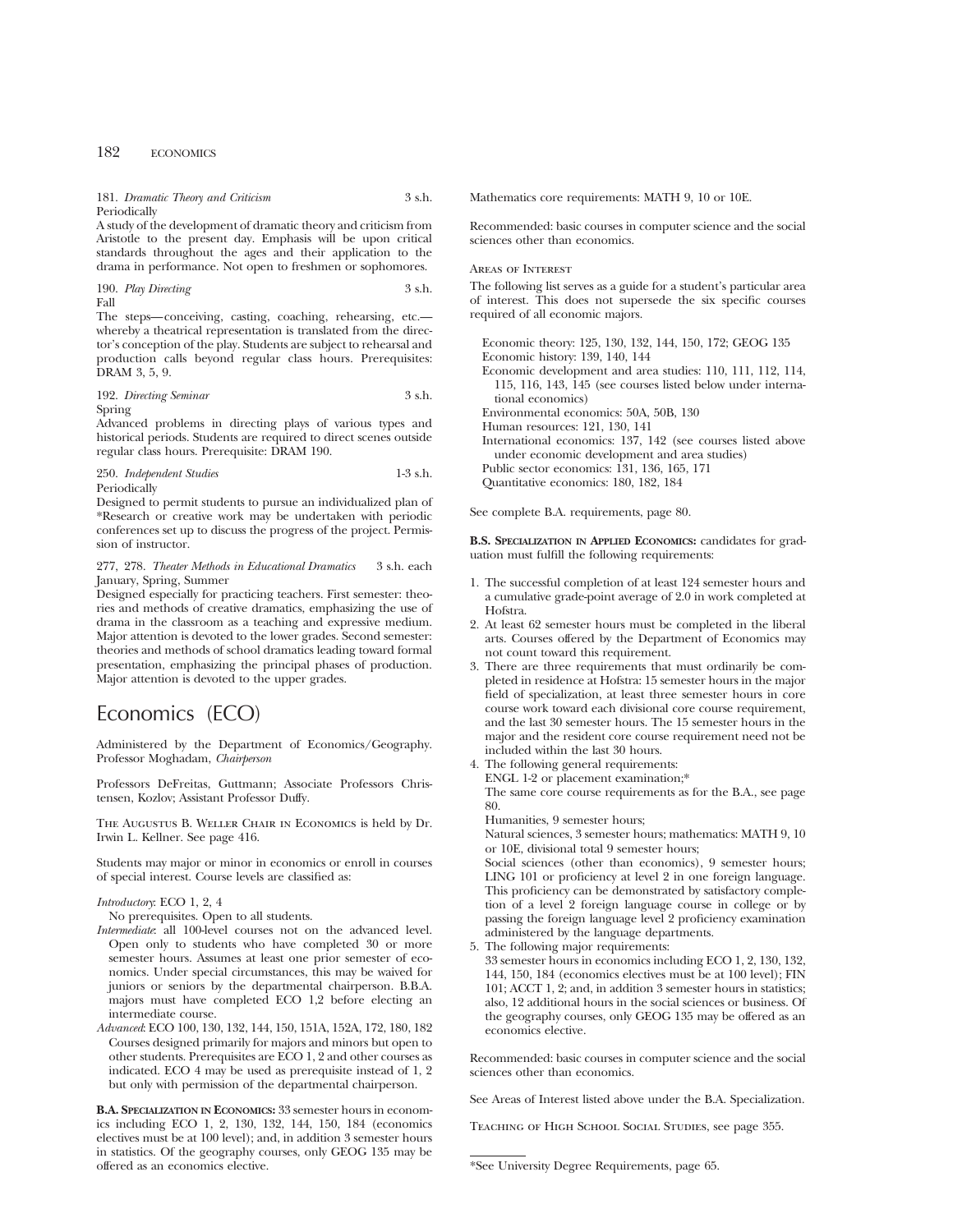**A MINOR IN ECONOMICS** consists of the successful completion of 18 hours of economics, at least 6 hours in residence.

OMICRON DELTA EPSILON: an international economics honor society, see page 69.

### COURSES

In addition to semester notations next to each course, a selection of courses is offered during January and Summer sessions. Consult the *January* and *Summer Sessions* bulletins for these schedules.

|       | 1, 2 Principles of Economics | 3 s.h. each |  |
|-------|------------------------------|-------------|--|
| T1101 |                              |             |  |

Fall, Spring, Summer

First semester: introduction to economic concepts and doctrines, followed by an extended analysis of the impact of the Keynesian revolution on the government's role in the economy, its effects on economic stability, on growth and on social problems such as poverty. Second semester: examination of the market economy emphasizing oligopoly, income distribution followed by an analysis of special problems arising out of international trade. Credit given for ECO 1 or 4 or New College SEB 1; Credit given for ECO 2 or New College SEB 1, not both. ECO 1 is not a prerequisite for ECO 2.

| 4. Introduction to Economic Controversies | $3$ s.h. |
|-------------------------------------------|----------|
| See course description, page 394.         |          |

7. *Explorations of Current Economic Issues #* 3 s.h. See course description, page 394.

### 10. *Economics, Environment and Community* # 3 s.h. Periodically

Examination of the issues of natural resource limits, the ongoing quest and needs for economic growth, threats to environmental sustainability from over-exploitation of resources and environmental pollution, and a variety of economic and social policies designed to mitigate adverse human impacts on resource and environmental systems. May not be taken as one of the four elective courses in economics required for the economics major.

50A. *Energy Economics* 2 s.h. January

Introduction to the energy sector of the U.S. economy, the dimension of the problem. Major current sources of energy are analyzed with reference to cost and future availability. Public policy issues are considered.

### 50B. *International Energy Economics* 1 s.h. **January**

Designed to complement ECO 50A. Explores the energy wealth of nations, trends in energy trade and income flows, petrodollars; the distribution of fuel resource revenues across classes and nations (e.g., windfall profits, OPEC surplus); international environmental issues associated with nuclear and coal technologies; OPEC, OECD/IEA and the emergent corporate cartel in coal; energy conservation and appropriate energy technologies in a Third World context. Alternative (radical, liberal, conservative) theoretical and policy treatment of each topic. (Formerly *International Energy Economics: Critical Issues of the 1980s.*)

### 100. *Honors Essay* 3 s.h. Fall, Spring

Research for and the writing of a substantial essay in the field of economics. Open only to senior economics majors who are eligible for and desire to graduate with departmental honors and who secure, before registration, written permission of the instructor who will supervise the essay.

110. *Economics of Latin America* 3 s.h. Periodically

Examination of historical roots of present day economies in Central and South America. Relationship between the structure of land holding and economic development. Causes of high rates of inflation. Role of Spain, Portugal and the Catholic Church in the development of the environment for growth or the lack thereof. Prerequisite: one introductory course in economics.

111. *Economic Development in Sub-Saharan Africa* 3 s.h. Periodically

Development theories, practices and results evident in the region's primary industries such as agriculture, pastoral farming, mining and manufacturing from the colonial period to the present. Precolonial socioeconomic formations in each country within the region are examined as background to transformations fostered by colonialism. Prerequisite: one introductory course in economics.

### 112. *Economic Development of China* 3 s.h. Periodically

Analysis of several industrialization strategies adopted by the Chinese after 1949 and shifts in ideology and social policy that have accompanied them. Some 19th and early 20th century economic history helps to understand present problems. Prerequisite: one introductory course in economics.

## 114. *Japan's Modern Economy* 3 s.h.

Periodically

Historical background of the late 19th century to World War II. Structural characteristics of the contemporary economy; industrial organization, banking and finance, labor market. Role of government and macroeconomic policies. Economic, social and cultural factors in growth. Japan and the world economy. Prerequisite: one introductory course in economics.

### 115. *Economy of Western Europe* 3 s.h. Periodically

Post-World War II economic growth and policy in Western Europe; economic integration and the European Economic Community; policy, problems, debates. Specific countries studied: France, Britain, West Germany, Italy. Prerequisite: one introductory course in economics.

| 116. Economics of the Middle East | 3 s.h. |
|-----------------------------------|--------|
| See course description, page 394. |        |

121. *Economics of Discrimination* 3 s.h.

Periodically

An inquiry into the distribution of income and wealth, with emphasis on opportunities and returns of minority groups, the economics of discriminatory practices, alternatives in providing greater equity and welfare to victims of discrimination. Prerequisite: one introductory course in economics.

| 125. Monetary Economics           | 3 s.h. |
|-----------------------------------|--------|
| See course description, page 394. |        |

## 130. *Intermediate Microeconomics* 3 s.h.

Fall, Spring

Microeconomic theory; factors determining production, consumption and exchange. Theory illustrated with case materials. Prerequisites: ECO 1, 2. Prerequisite or corequisite: MATH 10 or 10E. (Formerly *Economic Analysis*.)

131. *Government and Business* 3 s.h. Fall, Spring, Summer

Public policy toward business, government powers and private rights, the structure of industrial markets, regulation of competition and monopoly, economic aspects of the antitrust laws. Prerequisite: ECO 2.

132. *Intermediate Macroeconomics* 3 s.h. Once a year

Theory; GNP and its limitations; components of aggregate demand; monetary and fiscal policy; analysis of inflation, unemploy-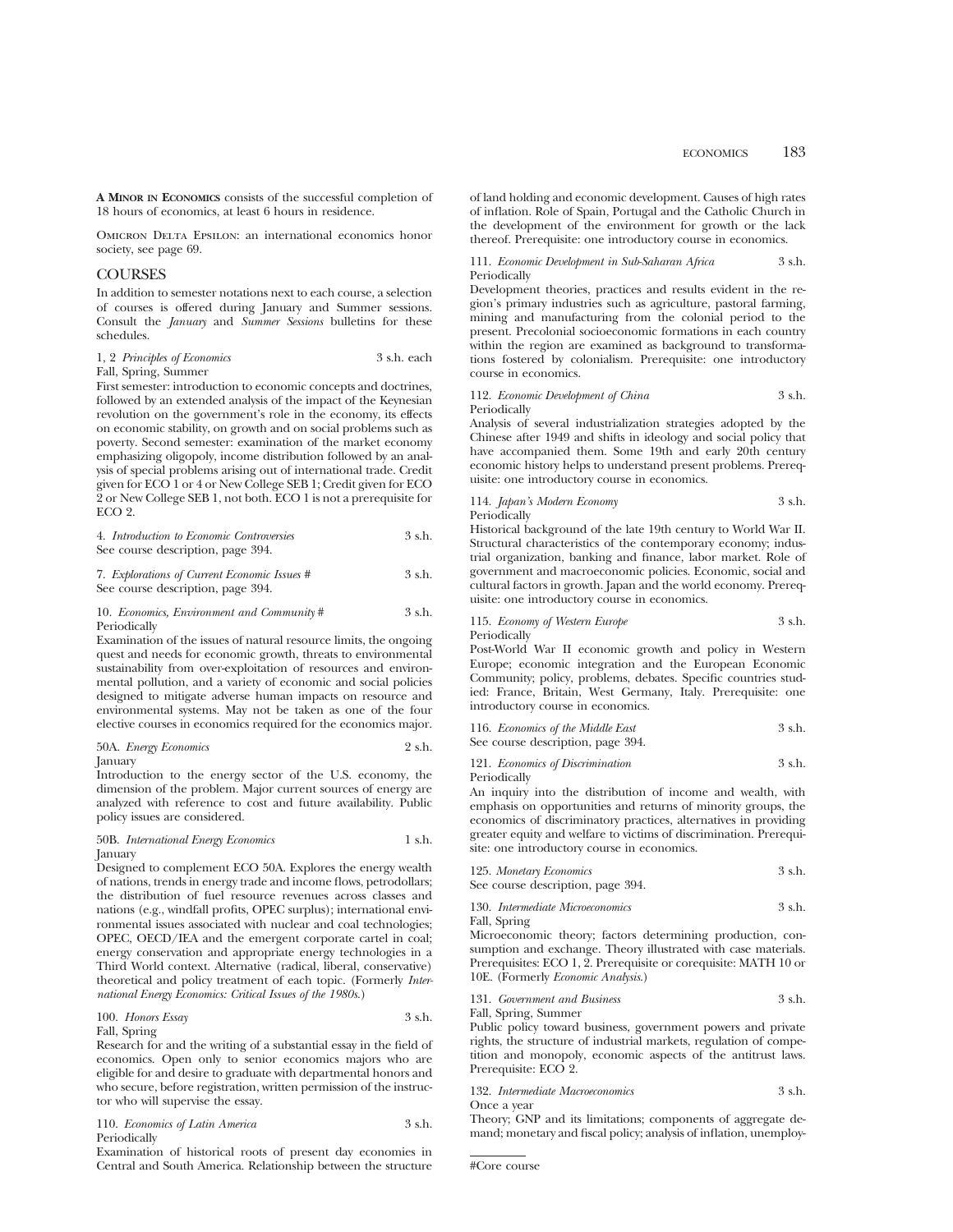ment and growth. Prerequisites: ECO 1, 2. Prerequisite or corequisite: MATH 9. (Formerly *Macroeconomics*.)

## 136. *Public Finance and Fiscal Policy* 3 s.h. Periodically

Expenditures and revenues of federal, state and local governments; analysis of effects upon private enterprise and public welfare; fiscal policy in relation to equity, stability, growth and defense. Prerequisite: one introductory course in economics.

### 137. *Transnational Enterprise in World Economy* 3 s.h. Periodically

Origins, organization, magnitude and scope of private and state-owned TNE's. Neoclassical, managerial and radical theories of the transnational firm. Evaluation of the market and nonmarket including political, behavior of TNE's and their socioeconomic impact on both advanced capitalist and socialist economics, and the underdeveloped nations of the Third World. Case studies from agribusiness, minerals and fuels, manufacturing and financial sectors. Public policy. Prerequisite: one introductory course in economics.

### 139. *Economic History of Europe* 3 s.h. Every other year

The changing economic framework of European institutions and cultures studied in selected pivotal periods such as the 11th-12th, 14th-15th and 17th-19th centuries. Prerequisite: one introductory course in economics or HIST 11,12. Same as HIST 139.

### 140. *Economic History of the United States* 3 s.h. Every other year

Trends and patterns in the production, distribution and consumption of material wealth that mark the economic development of the United States from colonial times to the 20th century. These matters are subjected to economic analysis, but are also seen in relation to changing social and political institutions and moral values. Prerequisite: one introductory course in economics or HIST 13, 14C. Same as HIST 140.

### 141. *Labor Economics* 3 s.h. Periodically

Development of American work force and labor movement. Analysis of current problems with emphasis on interrelationships of wages, productivity and employment. Prerequisite: one introductory course in economics.

### 142. *International Economics* 3 s.h. Fall, Spring

Examination of international trade theory: mercantilism, comparative advantage, protection, balance of payments, adjustments and the transfer problem. Selected historical and current issues including imperialism, multinational corporations, the U.S. balance of payments, and the role of trade, foreign aid and investment in developing poor countries. Prerequisite: one intro-

## ductory course in economics. 143. *Economic Development* 3 s.h. Periodically

Problems of the developing economies of the world, theories of development, requirements for and obstacles to economic development, policies to promote economic redevelopment. Prerequisite: one introductory course in economics.

144. *History of Economic Thought* 3 s.h. Fall

Economic thought and policy in modern times and their relation to social, political and economic institutions and problems. Prerequisites: ECO 1, 2.

### 145. *Comparative Economic Systems* 3 s.h. Periodically

Theory and history of markets and alternatives to markets as allocators of resources. Successes and failures of centralized economic planning (U.S.S.R., Maoist China, Cuba), reform of

centrally planned economies (Russia, post-Maoist China, Eastern Europe), determination of the appropriate mix of regulation and marketization (U.S.A., Western Europe, Japan). Techniques of planning.

150. *Modern Economic Theory* 3 s.h. Spring

Recent developments in economic theory including selected contributions of neoclassical, welfare, institutional and aggregative theorists. Prerequisites: ECO 130, 132.

### 151A, 152A. *Readings in Economics* 1-3 s.h. each Periodically

Intensive reading, oral and written work in one area. Open only to students interested in advanced work in economics who have received agreement of a faculty member who will serve as supervisor. Prerequisites: ECO 1, 2 and permission of chairperson. May be repeated twice for credit when topics vary. (Formerly 151, 152.)

### 165. *Urban and Regional Economics* 3 s.h. Periodically

Explores the structure of cities and regions, the location of corporate (manufacturing, commercial, financial) activities, housing, transportation, recreational facilities within and across regions; influence of government tax, subsidy, investment, regulatory policies; emphasis on the United States. Prerequisite: ECO 2; geography majors and minors may substitute GEOG 103 or GEOG 135 for ECO 2. May be used towards the 27 semester hours in geography required for geography majors.

## 171. *Law and Economics* 3 s.h.

Periodically

An exploration of the applications of economic analysis to legal issues: analysis of major cases in selected areas of the law encompassing economic rights, including but not limited to, property, contract, environmental and antitrust law. Prerequisite: ECO 131 or permission of instructor.

## 172. *Seminar: Economic Theory* 3 s.h.

Periodically

The contents of this seminar will be selected by the instructor and announced beforehand by means of a detailed syllabus. Readings and written work will be integrated with designated themes geared to exploring new developments in and applications of economic theory. Prerequisites: ECO 1, 2.

180. *Introduction to Mathematical Economics* 3 s.h. Periodically

A systematic exposition of matrix algebra, the differential and integral calculus, and some of their applications to economic analysis, particularly the study of equilibria and comparative statics. Prerequisites or corequisites: ECO 130 or 132, and permission of instructor; MATH 9 and 10 or 10E.

## 182. *Introduction to Econometrics* 3 s.h.

Periodically

Fundamental concepts and methods of the branch of economics designed to give empirical content to economic reasoning. Historical development of a distinctive econometric approach and theoretical underpinnings of principal methodologies; construction of economic models embodying hypothesized relationships between key variables and use of simple and multivariate regression techniques to both describe factual relationships and to test rival economic theories about the strength and direction of such relationships; applied econometric analysis of wide array of topics such as investment, inflation, income and employment differentials. Prerequisites: QM 1, ECO 1, 2.

### 184. *Introductory Research and Report Writing* 3 s.h. Once a year

Interdisciplinary course in practical methods of empirical analysis of a wide variety of social science issues. Basic techniques of data collection and verification, descriptive presentations in tables and graphs. Introduction to government, business, economic and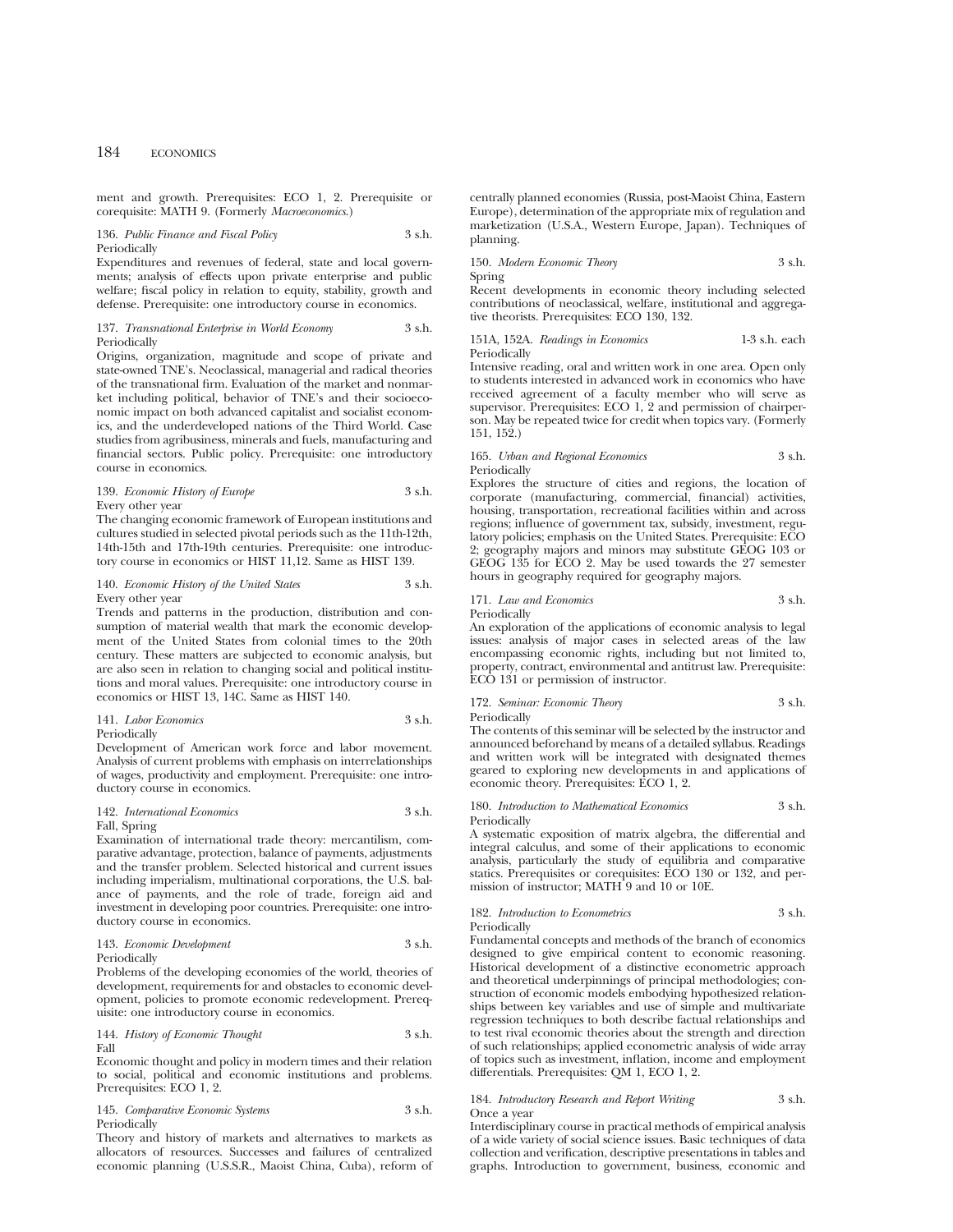social science computerized data banks and to the use of the most popular spreadsheet and statistical software for desktop computers to organize data, present them graphically and to test hypotheses. Emphasis on applications to a range of sociological, political, and economic questions, culminating in a term paper based on independent empirical research of one such question. Open to all social science and B.B.A. students. Should be taken by economics majors at the same time as ECO 1, 2 or as soon as possible thereafter. Prerequisite: QM 1 or BI0 100 or MATH 8 or PSY 140 or SOC 139. (Formerly *Workshop: Analysis of Socioeconomic Data.*)

|       |  | 201. General Economics | 3 s.h. |
|-------|--|------------------------|--------|
| $-11$ |  |                        |        |

Fall, Spring, Summer

An intensive survey of basic economics. Open to matriculated M.B.A. students. No degree credit for M.B.A. students.

232. *Macroeconomic Theory* 3 s.h.

Fall, Spring, Summer Theory and measurement of variations in output, employment and income; causes and control of economic fluctuations; economic growth. Not open to students who have already taken an intermediate macroeconomic theory course.

## Education and Allied Human Services, School of

SEE PAGE 116.

## Educational Administration (EADM)

Administered by the Department of Administration and Policy Studies. Associate Professor Osterman, *Chairperson*

Professors Barnes, Browder, Kottkamp, Shakeshaft, Smith; Associate Professors Brieschke, Osterman; Assistant Professor Duarte.

The Department of Administration and Policy Studies offers three programs in educational administration: Master of Science in Education, Certificate of Advanced Study in Educational Administration and the Doctor of Education in Educational Administration. As part of the Doctoral Program, students also receive a Professional Diploma in Educational Administration.

These three programs in educational administration are directed toward preparation as chief school district administrator, elementary or secondary school principal, supervisor of elementary and secondary education, supervisor of special education, chairperson of a secondary school department and other preK-12 leadership positions. These programs are approved by the New York State Education Department.

The Master of Science in Education is a program designed to provide a basic introduction to preK-12 school administration and supervision for those students who work in settings such as independent schools who would like to pursue an advanced degree in educational administration, but who do not need New York State Administrative Certification.

The Certificate of Advanced Study (CAS) in Educational Administration is also a basic introduction to school leadership and supervision that prepares students for entry level leadership and supervisory positions. Prerequisites include at least two years of certified preK-12 teaching and a master's degree. Completion of this program qualifies the student for the New York State School Administrator/Supervisor Certificate and the School District Administrator Certificate.

The Doctoral Program in Educational Administration is a two-phase administrator preparation program which combines a strong research and theory component with organizational planning and policy based approaches to leadership to prepare students for advanced leadership positions.

Applications for admission are made to the Graduate Admissions Office in the Admissions Center. To be accepted into one of these programs the applicant must meet the admission requirements specified in the description of that program.

Education Honor Societies, see page 75.

## MASTER OF SCIENCE IN EDUCATION

The master's program is designed to provide study for those who already hold provisional or permanent certification as teachers and who have taught for two years. The program is also open to others of comparable educational preparation or experience.

Because it excludes the administrative internship, this program does not meet the New York State requirements for supervisory and administrative certification. Upon completion of the degree, students are advised to transfer into the Certificate of Advanced Study in Educational Administration Program (see below) which leads to New York State certification in educational administration.

This degree provides a basic introduction to school administration and supervision and permits exploration of this field of study. Administrative theory is applied to practical application and skills.

Admission requires at least three current letters of reference from supervisors, a detailed resume of professional experiences, and a comprehensive statement of professional administrative goals and objectives (all to be typed). Associate Professor Osterman, *Director*

Program Requirements

|                                                                                                                        | Sem. Hrs. |
|------------------------------------------------------------------------------------------------------------------------|-----------|
| Area 1.                                                                                                                | 18        |
| EADM 200. The School as an Organization,                                                                               |           |
| 3 s.h.                                                                                                                 |           |
| 214. Theories $\mathcal{C}$ Practices of                                                                               |           |
| Supervision, 3 s.h.                                                                                                    |           |
| 219. Patterns of Building Unit Ad-                                                                                     |           |
| <i>ministration</i> , 3 s.h.                                                                                           |           |
| Electives in Educational Administration, 9 s.h. (EADM 210,<br>211, 251, 252 and 300-level courses not open to master's |           |
| degree candidates.)                                                                                                    |           |
|                                                                                                                        |           |
| Area 2.                                                                                                                | 3         |
| 200-level course in foundations of educa-                                                                              |           |
| tion, under advisement                                                                                                 |           |
|                                                                                                                        |           |
| Area 3.                                                                                                                | 6         |
| 200-level courses in elementary or secondary                                                                           |           |
| school curriculum or foundations of educa-                                                                             |           |
| tion                                                                                                                   |           |
|                                                                                                                        |           |
| Area 4.                                                                                                                | 9         |
| 200-level courses in liberal arts, business ad-                                                                        |           |
| ministration, or social science courses                                                                                |           |
|                                                                                                                        | 36        |
|                                                                                                                        |           |

A written comprehensive examination is required.

See complete graduate information, page 71.

## CERTIFICATE OF ADVANCED STUDY IN EDUCATIONAL ADMINISTRATION

This (CAS) is a graduate program designed to prepare the student for entry level leadership positions such as teacherleader, member of site-based management team, chairperson, assistant principal, principal, and supervisor. The Certificate Program qualifies the student for the New York State School Administrator/Supervisor Certificate and the School District Administrator Certificate. Upon completion of the Certificate Program, those students who seek to continue their academic preparation in educational administration may transfer to the doctoral program by meeting the doctoral requirements. The CAS Program represents the first 30 s.h. of course credit toward the doctorate for those who enter the doctoral program.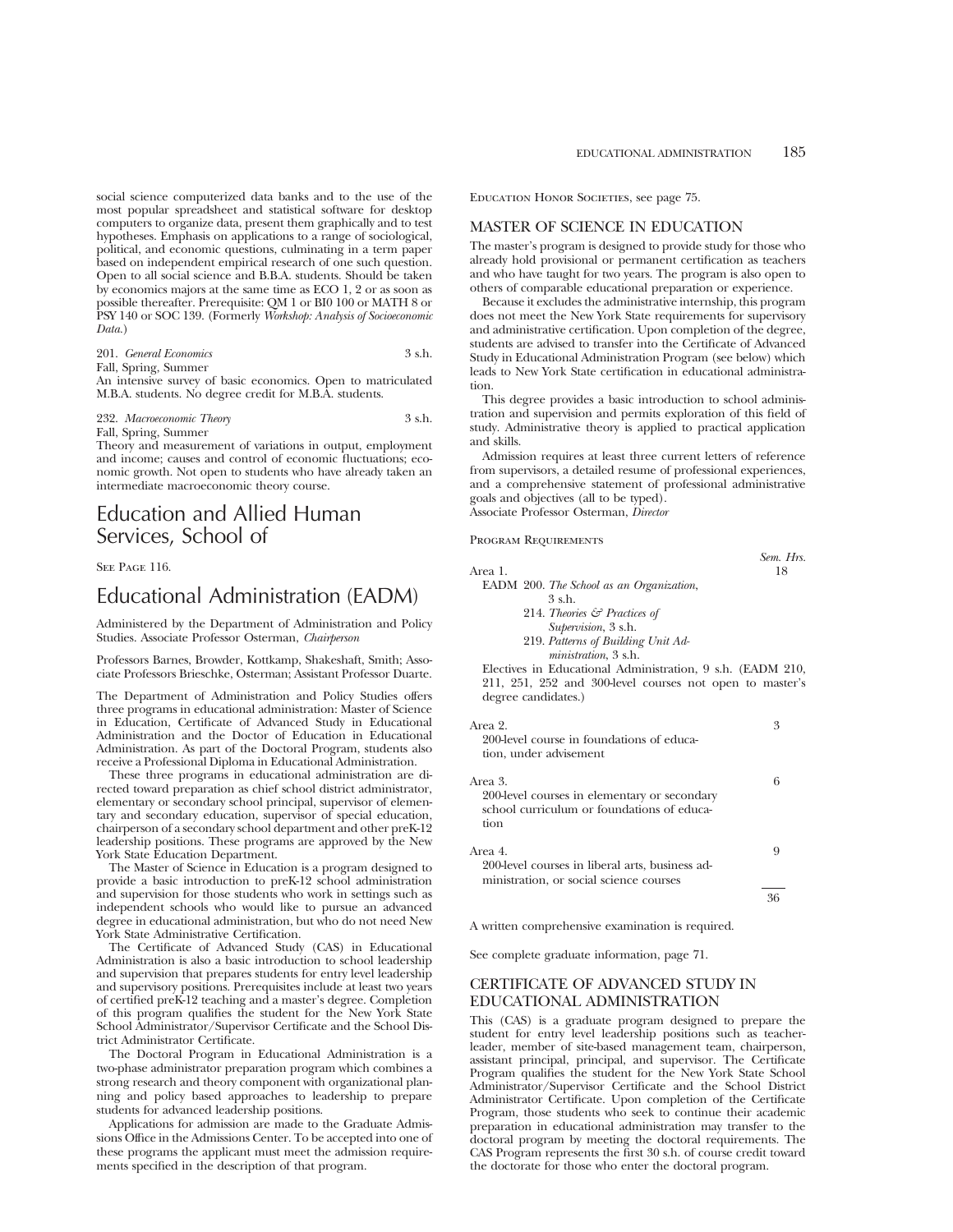The CAS is a 30 s.h. program taken over five semesters (including summer sessions) which includes 6 s.h. of internship and 24 s.h. of courses. This completely prescribed program with no electives does not permit transfer credit, builds reflective practice into every course, and requires the internship to be taken over three semesters in conjunction with coursework.

#### ADMISSION CRITERIA

Applicants for the CAS must have at least two years of preK-12 certified teaching experience and possess a master's degree. Additionally, to be admitted into this program, applicants need strong analytic ability, high administrative potential, and demonstrated success in teaching. Admission requirements for the first criteria will be assessed using the applicant's resume and an Achievement Profile Report prepared by the applicant. The applicant's statement of philosophy and goals as well as written references will be examined to determine both administrative potential and demonstrated success in teaching.

In addition to filing for admission with the Graduate Admissions Office with the usual application and transcripts, applicants will be requested to submit three current letters of reference from administrators or supervisors, a detailed resume of professional experience, a completed Achievement Profile Report, and a comprehensive statement of professional administrative goals and objectives (all to be typed).

Students will be admitted in communities and will take their entire program with the other members of their community. Deadline for application for entrance is August 1 for Fall admission. Associate Professor Brieschke, *Program/Internship Coordinator*

### PROGRAM AND SEQUENCE REQUIREMENTS

This 30 s.h. program is taken over five consecutive semesters, including summers, in the sequence listed below:

| <b>Semester</b> |                                        | Sem. Hrs.      |
|-----------------|----------------------------------------|----------------|
|                 | EADM 260. Individuals in Organizations | 6              |
| 2               | 261. Schools as Social Organizations:  |                |
|                 | Working with People                    | 6              |
| 3               | 262A. Understanding External           |                |
|                 | Environments: Social, Political,       |                |
|                 | Economic & Legal Contexts              |                |
|                 | of Schools                             | 4              |
|                 | 263. Administrative Internship I       | $\overline{2}$ |
| 4               | 264A. Framing Problems & Making        |                |
|                 | Decisions                              | 4              |
|                 | 265. Administrative Internship II      | $\overline{2}$ |
| 5               | 266. Educational Program               |                |
|                 | Development, Delivery                  |                |
|                 | Assessment کئ                          | 4              |
|                 | 267. Administrative Internship III     | $\overline{2}$ |
|                 |                                        | 30             |
|                 |                                        |                |

## THE DOCTORAL PROGRAM

The degree of Doctor of Education in Educational Administration emphasizes preparation for advanced professional responsibilities through a program which combines a strong research and theory component with organizational planning and policy-based approaches to administration.

The central focus of this program is to bring knowledge and theoretical concepts from a number of disciplines to bear upon the problems encountered in the organization and administration of schools: the social, political and economic forces which affect organizational theory and practice; the conceptual and technical skills needed to manage an educational enterprise; and the interpersonal skills necessary for effective educational process.

The minimum course requirement for the doctorate is 90 semester hours beyond the baccalaureate and is taken in two phases. Candidates may be required, however, to complete more than 90 hours upon the recommendation of their adviser.

The two-phase doctoral program consists of six components:

the Core Program in Administration; the Educational Support Strand; the Advanced Professional Strand; the Professional Specialization; the Methodological Requirement; and the Dissertation Requirement.

### Phase I: PROFESSIONAL DIPLOMA IN EDUCATIONAL ADMINISTRATION

This program is the first step toward the doctorate, or it provides the student with an interim diploma program beyond the M.S. and CAS.

The professional diploma is awarded after a candidate has completed 60 semester hours in appropriate graduate courses beyond the baccalaureate, plus eight hours of work in the tool subject of statistics. This latter requirement may, however, be met by passing a competency test in the subject. Candidates for this diploma may transfer a maximum of 36 semester hours of courses on the graduate level taken at Hofstra or elsewhere if they fit into the program requirements. Requirements include a minimum of two years teaching or administrative experience, an administrative internship and passing a comprehensive examination. The six-credit hour administrative internship or equivalent is required for students who do not have one year of acceptable administrative experience. Hofstra will make every effort to place qualified students as administrative interns. If the internship is waived by the department as a result of acceptable administrative experience, either six semester hours of transfer credit or electives, under advisement, may be applied to the professional diploma.

Admission requires scoring at the 55th percentile in *one* of the following:

Graduate Record Examination Law School Admission Test Graduate Management Test Miller Analogies Test

In addition, applicants must have three current letters of reference from administrative supervisors and former professors, a detailed resume of professional and related experiences, and a comprehensive statement of professional administrative goals and objectives (all to be typed). Prior to admission, applicants must arrange for a personal interview with the doctoral director. Applications are reviewed throughout the year but those who wish to be considered for financial aid should submit applications no later than April 15 for admission in the following fall. Professor Kottkamp, *Director*

*Sem. Hrs.*

Program Requirements

|                 |           | Area 1. Core Program in Administration | 30                      |
|-----------------|-----------|----------------------------------------|-------------------------|
| <b>Semester</b> |           |                                        |                         |
| 1               | EADM      | 260. Individuals in Organizations      | 6                       |
| $\overline{2}$  |           | 261. Schools as Social Organiza-       |                         |
|                 |           | tions: Working with People             | 6                       |
| 3               |           | 262A. Understanding External           |                         |
|                 |           | Environment: Social, Politi-           |                         |
|                 |           | cal, Economic & Legal Con-             |                         |
|                 |           | texts of Schools                       | 4                       |
|                 |           | 263. Administrative Internship I       | $\overline{2}$          |
| 4               |           | 264A. Framing Problems &               |                         |
|                 |           | <b>Making Decisions</b>                | 4                       |
|                 |           | 265. Administrative Internship II      | $\overline{2}$          |
| 5               |           | 266. Educational Program               |                         |
|                 |           | Development, Delivery                  |                         |
|                 |           | Assessment کئ                          | $\overline{\mathbf{4}}$ |
|                 |           | 267. Administrative Internship III     | $\frac{2}{30}$          |
|                 |           |                                        |                         |
|                 |           | EADM electives, 12 s.h.                |                         |
|                 |           | Area 2. Educational Support Strand     | 12                      |
|                 | Electives |                                        |                         |
|                 |           | Area 3. Advanced Professional Strand   | 12                      |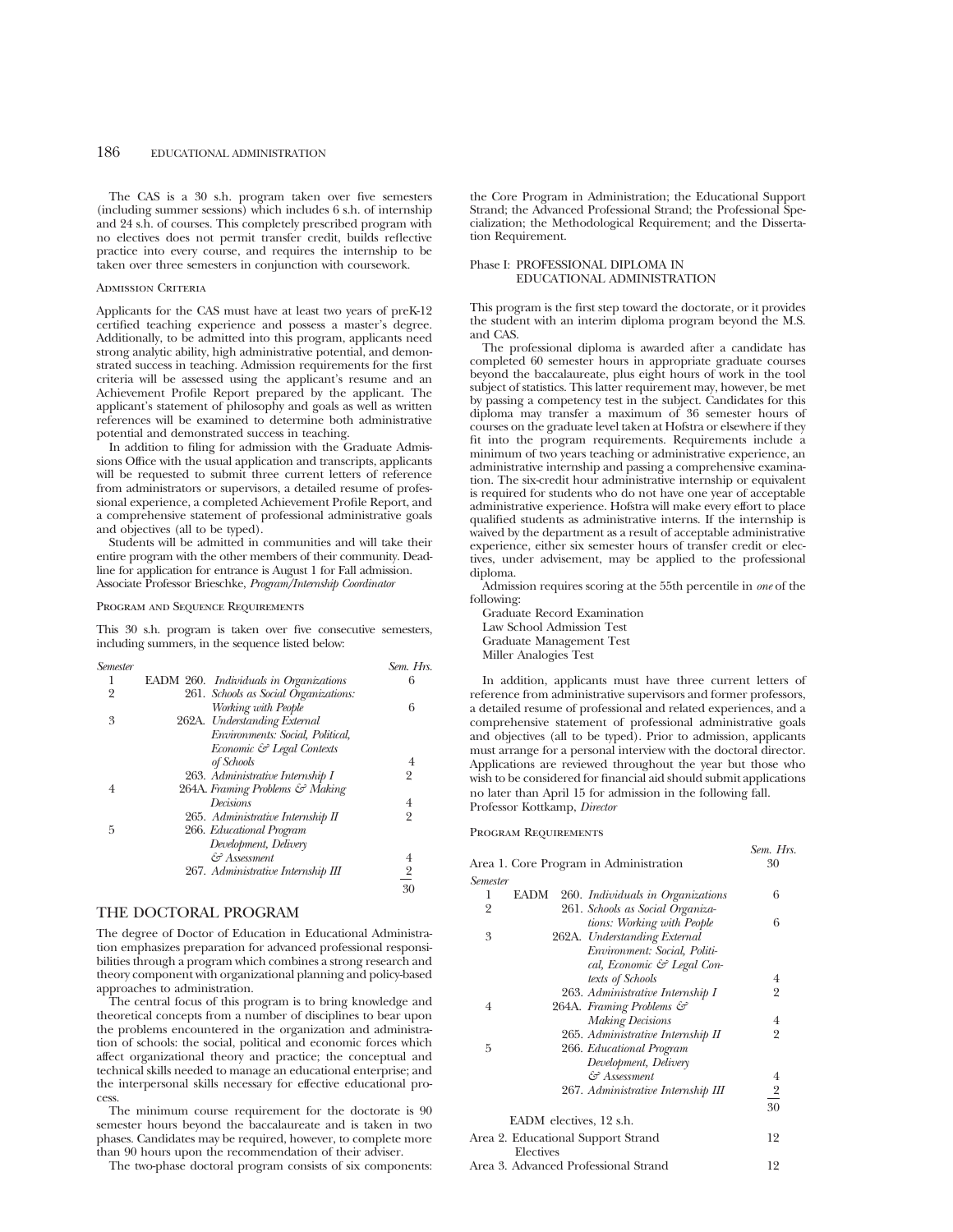Area 4. Methodological Requirement 6

60

Additional Requirements:

Statistics and the successful completion of a two-part written comprehensive examination is required to complete Phase I, the Professional Diploma.

### Phase II: DOCTOR OF EDUCATION IN EDUCATIONAL ADMINISTRATION

This phase is the final part of the doctoral program. After completion of Phase I, the student takes the Doctoral Oral Qualifying Examination (Doctoral Exam A). For doctoral matriculants, the Professional Diploma Program is an integral part of the doctoral program, but students may earn the professional diploma (60 hours plus 8 hours in statistics) without continuing for the doctorate (another 30 semester hours with dissertation and examinations).

The minimum course requirement for the doctorate is 90 semester hours beyond the baccalaureate. Candidates may be required to complete more than 90 hours upon the recommendation of their adviser or dissertation committee.

In addition to the Doctoral Oral Qualifying Examination, doctoral students will be required to file for departmental approval a plan describing how they will satisfy the doctoral residence requirement (see page 78). During the course of study, the doctoral student is expected to propose successfully a dissertation study (Doctoral Exam B) as well as to defend its completion (Doctoral Exam C).

Professor Kottkamp, *Doctoral Director*

Program Requirements Doctoral Oral Qualifying Exam Doctoral Plan of Residence Doctoral Examination B Doctoral Examination C

### PROGRAM

|                                           | Sem. Hrs. |
|-------------------------------------------|-----------|
| Area 1. Professional Specialization       | 15        |
| Graduate courses from administration,     |           |
| foundations of education, research        |           |
| methods or with advisement, from          |           |
| social science, business, and education   |           |
| Area 2. Dissertation Requirement          | 15        |
| EADM 300. Doctoral Seminar, 3 s.h.        |           |
| EADM 601. Dissertation Seminar, 3 s.h.    |           |
| (Seminar series ends when a student       |           |
| completes a 601 seminar prospectus        |           |
| with department approval. A proposal      |           |
| committee is then formed to assist in a   |           |
| successful dissertation proposal, Doc-    |           |
| toral Exam B.)                            |           |
| <b>EADM</b> 604. Dissertation Advisement, |           |
| $3$ s.h.                                  |           |
| (Advisement ends for the doctoral can-    |           |
| didate after successful defense of the    |           |
| completed dissertation, Doctoral Exam     |           |
| C.                                        |           |
| Related educational administration elec-  |           |
| tives, 6 s.h.                             |           |
|                                           |           |

30

See complete doctoral information, page 77.

### **COURSES**

In addition to semester notations next to each course, a selection of courses is offered during January and Summer sessions. Consult the *January* and *Summer Sessions* bulletins for these schedules.

### 200. *The School as an Organization* 3 s.h. Once a year

Introductory course designed for master's-level students on the school as a complex social organization. Concept, structure and functions of educational organizations, with special emphasis on elementary and secondary schools. Explores the formal structure of school systems including the roles of the Federal Government, State Departments of Education, local school boards, public interest groups and parent-teacher organizations. Analyzes the relationship between educational research, policy and practice in local schools. May not be used to fulfill requirements for the Certificate of Advanced Study or doctoral programs. (Formerly *Introduction to Administration*.)

### 210. *Core Theory in Educational Administration* 6 s.h. Periodically

A study of concepts, theories, research methods and findings drawn largely from the behavioral sciences which can be applied in the practice of educational administration at all levels. Empha\*and relationships, scientific management, bureaucracy, social systems, human motivation, decision making, leadership, organizational change, communications, and situational influences which shape education and educational administration in the context of a multicultural society. Methods of instruction include lectures, class discussion, role-playing, student presentations, guest lecturers and use of audiovisual materials. Student achievement is evaluated on the content and quality of written papers, class participation and a final written exercise. Open only to matriculated students in CBAE educational administration programs.

### 211. *Core Practicum in Educational Administration* 6 s.h. Periodically

This course moves educational administration from advanced theory into action. Using simulated materials reflecting the problems and issues of a particular school district, the course deals with administrator decision-making behavior in the context of a community which reflects a variety of multicultural characteristics and values. Political, social and economic pressures as well as educational needs are considered, and the use of group dynamics in the decision-making process is highlighted. Achievement is determined primarily through peer group and evaluations of competencies. Open only to matriculated students in CBAE educational administration programs.

### 214. *Theories and Practices of Supervision* 3 s.h. Periodically

A systematic study of the theories and practices of supervision and the philosophies, rationales and assumptions upon which elementary and secondary school supervision is based. Theoretical concepts are conveyed by lectures and discussion; skills are acquired through roleplaying and case studies. Achievement is determined through papers and quality of class participation. Prerequisite: two years of teaching experience.

### 219. *Patterns of Building Unit Administration* 3 s.h. Periodically

This course focuses on the administrative roles and functions of elementary and secondary school building administrators. The topics include tasks of a building administrator, school organization and staff utilization, curriculum development and improvement, leadership, supervision of individual performance, personnel management, facilities management, employee organization relations, student affairs, school public relations, basic school laws and sources of legal information. Methods of instruction include lecture and class discussion, small group exercises, student and guest presentations, written exercises and a final written exercise. Evaluation of student achievement is based on the quality of class participation and quality of written exercises.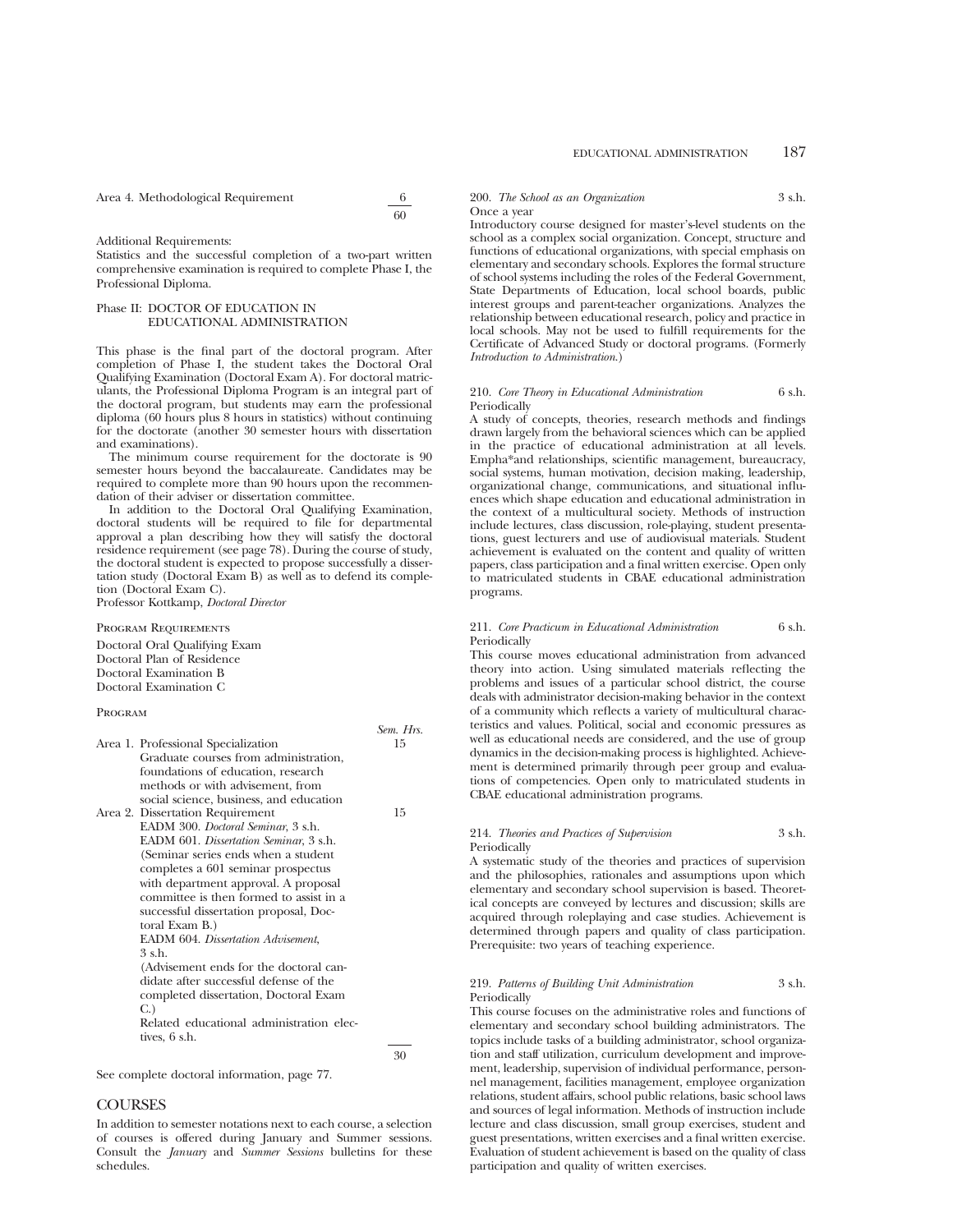| 222. Human Relations in School |        |  |
|--------------------------------|--------|--|
| Personnel Management           | 3 s.h. |  |

#### Periodically

The areas of motivation, group dynamics and leadership theory as well as the tasks of staff recruitment, selection, orientation and development are treated. Competencies are developed through case studies, roleplaying, lecture-discussions and substantive readings and reactions. Achievement is determined through the quality of work in these activities.

### 223. *School Business Administration II* 3 s.h. Fall

An examination of the duties and responsibilities including an understanding of the role in relation to other members of the administrative team and an exploration of aspects of the business administrator's work in regard to office management, budget procedures, financial management, accounting and auditing, purchasing and supply management, insurance programs, capital outlay and debt service, school plant operation and maintenance, food service and transportation. Prerequisite: EADM 270. (Formerly *The School Business Administrator.*)

### 231. *School Public Relations* 3 s.h. Periodically

Functions and responsibilities of the school administrator in the development and maintenance of effective school public relations. The meaning and purpose of school public relations, the public relations roles and functions of the board of education and all school personnel, school-community relations, communication processes, techniques and strategies, the preparation of communications materials, handling criticism and attacks, and relations with the news media. Questions and problems as they emerge during the semester. Illustrated lectures, class discussion, group interaction, roleplaying, student presentations, guest lectures and individual student reading, research and written assignments. Student achievement is measured by the quality of class participation, written assignments and a culminating written exercise.

### 233. *Educational Facilities Planning* 3 s.h. Periodically

Analysis of educational changes and architectual consequences, planning for flexible educational environments for present and future use, uses for underutilized schools, operation and maintenance, energy conservation and related problems. Slide lectures and visits to school are the principal methods of instruction. The achievement level of student is determined by application of the subject.

### 235. *Collective Negotiations in Education* 3 s.h. Periodically

The history of collective bargaining in the labor movement; comparison of collective bargaining, professional negotiation and collective negotiation; pertinent state legislation; representation and recognition procedures; scope and process of negotiations, impasse procedures; issues and outcomes of teachers' strikes and sanctions; impact on administrative theory and practice. Lecture-discussion with some roleplaying of situations. Achievement is determined through term papers and student reports with competency assessed by course instructor.

### 241. *Supervision of Instruction and Curriculum Development* 3 s.h. Periodically

This course surveys the organization, supervision and evaluation of curricular innovations and instructional programs as administered at the elementary and secondary school levels. Types of classroom arrangements (traditional, cluster and open); organization and scheduling plans (continuous progress, cross-grade grouping, departmentalization, dual progress plans, house plans, integrated day, modular scheduling, multi- age grouping, multiunit plan, nongraded and self-contained classrooms); general instructional methods (computer-based, individualized, programmed, supervised independent study, supervised work experience and team teaching); and alternative approaches (alternative schools, community schools, mini-schools and school-within-aschool). Through reading assignments, peer presentations, class discussions and written examinations, students are expected to demonstrate to the instructor their competence in these four areas. Prerequisite: EADM 214.

243. *School Finance* 3 s.h. Periodically

Study of the economic, political and legal aspects of financing public education, both from a general point of view and with specific attention to New York State. Areas considered include basic economic principles; local, state and federal financial support; systems analysis; taxing systems; fiscal aspects of equal educational opportunities; budgeting; purchasing; accounting; and reporting and communication of fiscal information. Lectures, class discussions, student reports, case studies. Achievement is evaluated on the content and quality of written papers, oral reports, class participation and on a final written exercise.

244. *School Law* 3 s.h. Periodically

Study of the legal framework (national and New York State) within which public education operates. Areas considered are church-state relations, state agencies, local school boards, financing education, tort liability, teacher-personnel administration, the Taylor Law, tenure, desegregation, and constitutional rights and freedoms of students. Case studies, lectures, class discussions and reports. Achievement is determined by the quality of written papers, oral reports, class discussion and a final written exercise. School attendance officers are advised to enroll in EADM 246.

### 245. *Selected Issues in School Administration* 3 s.h. Periodically

Discussion and analysis of current vital issues in educational administration and their proposed solutions. Students are expected to research an issue, present it to the class and defend it. Achievement is determined by the quality of the written research report and the competencies demonstrated in the presentation and defense of the oral presentation in addition to other evidences.

### 246. *Public School Law for Attendance Officers* 4 s.h. Periodically

The legal framework within which the conduct of public education takes place in New York State. Taught in conjunction with EADM 244 (see description); special independent attendance law research is required.

### 247. *Data Processing for School Administrators* 3 s.h. Periodically

Consideration of the types of applications of computer systems typical to school situations. The organization of school computer equipment for the guidance function, computer-based instruction, information retrieval, school simulation for problem solving, and the development of a total information system are discussed and/or implemented. Instruction is conducted by lecture and demonstration, and assessed by instructor on basis of papers and projects submitted commensurate with evidences.

### 249. *Management Technology* 3 s.h. Periodically

An investigation into the theory and application of management technologies to the administrative process in education. Forms of systems-based technologies are considered. In addition to reading widely, contributing to class discussions and other normal expectations, students are expected to apply various technologies to case problems and simulated situations. Achievement is determined in part through peer-group assessment of projects and instructor evaluation of competencies. Prerequisite: EADM 200 or 211 or by permission of instructor.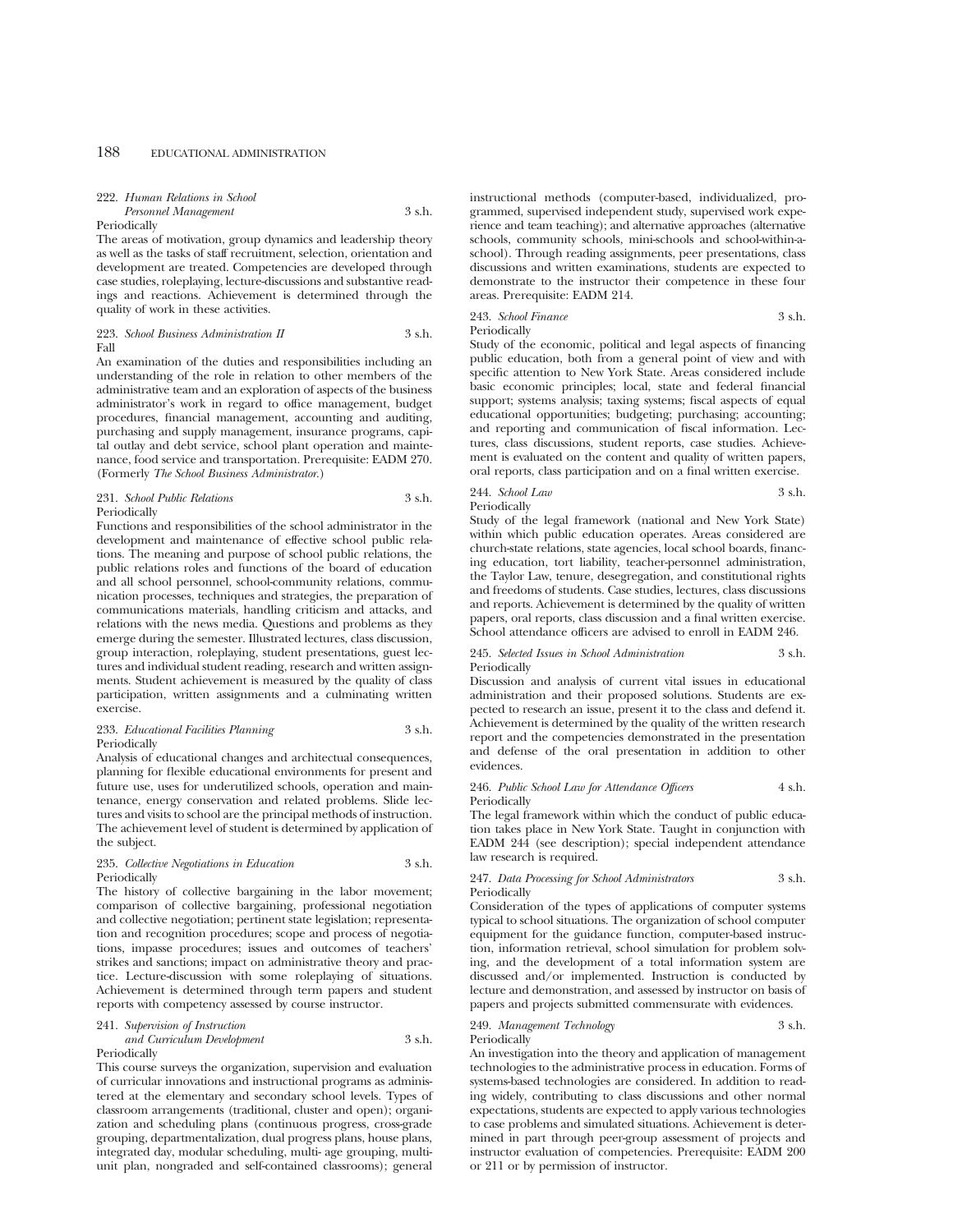The student selects and reads literature agreed upon with the instructor. Oral and written reports are made. Open only to advanced graduate study program students. Prerequisites: EADM 211 and permission of department chairperson.

### 255. *Women in Educational Administration* 3 s.h. Periodically

Acquaints students with the literature on women in educational administration in an effort to understand both how to get a job as a woman and how to keep it. Additionally, students explore the implications of gender-bias for research, theory and practice in educational administration. Pass/Fail grade only.

### 257. *The Reflective Administrator* 3 s.h. **Periodically**

This course facilitates administrative performance by helping administrators to gain self-knowledge and develop self-reflection on their administrative actions. Students develop a platform or formal statement of their administrative intentions and then, with the help of the instructor and other students, examine the relationship between intentions and actual behaviors. Congruence and dissonance between intention and action are probed in a safe setting. Identified discrepancies provide points for individual decisions about changes in administrative behavior. Prerequisite: permission of instructor. Pass/Fail grade only.

258. *Gender and Schooling: Implications for the Study and Administration of Schools* 3 s.h.

Periodically

Goal of this course is to look at both the theoretical and practical implications of gender, providing a framework for thinking about issues as well as for acting on them. Same as FDED 270.

### 259. *The Administrator in Fiction* 3 s.h. Once a year

Reflective course using contemporary novels to explore a variety of administrative themes, such as vision, leadership, organization, rationality and gender. Fiction is used as a lens to study personal constructions of meaning, to reflect on the spectrum of our internal lives in relation to administrative roles, and to explore the subjective experience of administration through aesthetics and imagination. Pass/Fail grade only.

### 260. *Individuals in Organizations* 6 s.h. Once a year

This first course of the CAS program is designed to prepare individuals for formal and informal leadership roles in schools. Three interwoven strands provide focus to the course: the individual, the nature of administration and the characteristics of the organizational context. Taken together, the components of this course are building blocks which, when integrated, move the student toward the goal of educational leadership which embraces articulating vision, reflecting on one's own performance and taking a stance of critical questioning. Competencies are developed through case studies, role-playing, lecture/discussion, team and individual assignments, and substantive readings. Achievement is determined through the quality and degree of mastery demonstrated in the undertaking of these activities. Open only to matriculated students.

### 261. *Schools as Social Organizations: Working with*

*People* 6 s.h. Once a year

Examination of the human dimensions of organizational leadership. Building upon basic theory and research in the areas of motivation, communication, and group dynamics, students are encouraged to examine ways in which leaders, through their interaction with others, affect the quality of performance within the school setting. Special emphasis is given to the development

of interpersonal and group communication skills which enhance

EDUCATIONAL ADMINISTRATION 189

### individual motivation and organizational effectiveness. Competencies are developed through case studies, role-playing, lecture/ discussion, team and individual assignments and substantive readings. Achievement is determined through the quality and degree of mastery demonstrated in the undertaking of these activities. Open only to matriculated students.

### 262A. *Understanding External Environments: Social, Political, Economic and Legal Contexts of Schools* 4 s.h.

Once a year

Exploration of the social, economic, political, and legal influences on educational policy and practice. The administrative implications of demographic change, shifts in societal expectations, political pressures, judicial and legislative actions, societal dysfunctions such as racism and sexism, and funding sources for schools are examined. Students relate these external environments to real school settings in an attempt to understand how external forces shape what happens in schools. Competencies are developed through case studies, role-playing, lecture/discussion, team and individual assignments, and substantive readings. Achievement is determined through the quality and degree of mastery demonstrated in the undertaking of these activities. Open only to matriculated students. (Formerly 264.)

### 263. *Administrative Internship I* 2 s.h. Fall, Spring, Summer

A cooperatively guided administrative experience that focuses on the decision-making and problem-framing tasks of administrators. Students submit a plan of administrative and supervisory tasks to the Departmental Program and Internship Coordinator. These tasks are to be agreed upon by the coordinator and the school or district supervisor, with achievement to be determined against a stated list of competencies developed by the department and assessed by the school/district supervisor and the University supervisor. Registration by permission of the Departmental Program and Internship Coordinator. EADM 262A should be taken concurrently with, or prerequisite to this course. Open only to matriculated students in the CAS program. Pass/ Fail grade only.

### 264A. *Framing Problems and Making Decisions* 4 s.h. Once a year

Examines the processes of problem-framing and decisionmaking in educational organizations. The focus is on the general ideas and concepts that decision-makers use, or could use, to think systematically about the problems they face. Frameworks for conceptualizing issues, tools for selecting alternatives, and issues of implementation are examined. Understanding how to use school and district data to make decisions and formulate policy is emphasized. A broad array of analytical tools is applied to resolve simulated and real problems. Competencies are developed through case studies, role-playing, lecture/discussion, team and individual assignments, and substantive readings. Achievement is determined through the quality and degree of mastery demonstrated in the undertaking of these activities. Open only to matriculated students. (Formerly 262.)

### 265. *Administrative Internship II* 2 s.h. Fall, Spring, Summer

A cooperatively guided administrative experience that focuses on the external environments that impact schools. Students submit a plan of administrative and supervisory tasks to the Departmental Program and Internship Coordinator. These tasks are to be agreed upon by the coordinator and the school or district supervisor, with achievement to be determined against a stated list of competencies developed by the department and assessed by the school/district supervisor and the University supervisor. Registration by permission of the Departmental Program and Internship Coordinator. EADM 264A should be taken concurrently with, or prerequisite to this course. Open only to matriculated students in the CAS program. Pass/Fail grade only.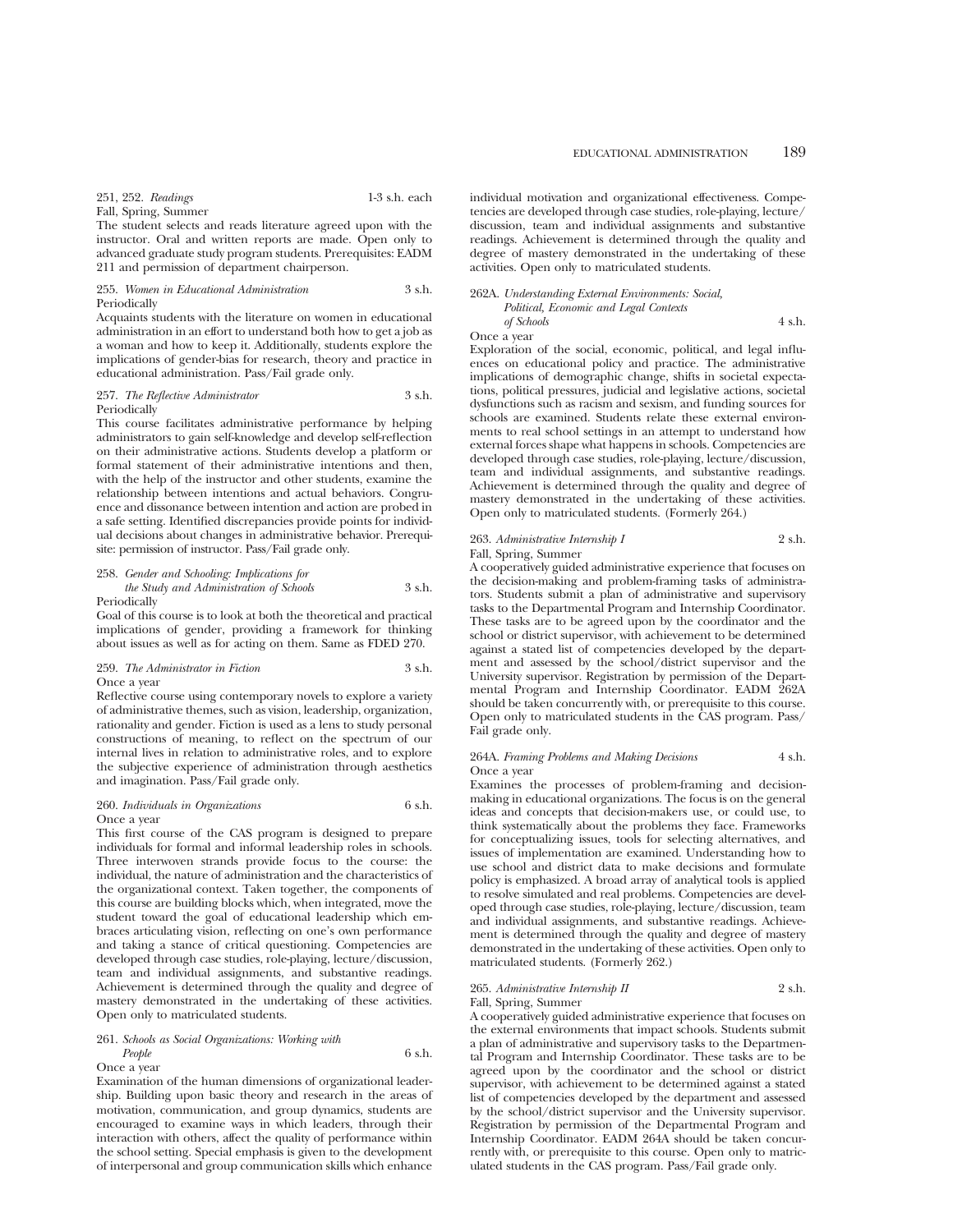## 266. *Educational Program Development, Delivery,*

## Once a year

*and Assessment* 4 s.h.

Introduces students to a variety of perspectives, including traditional as well as contemporary reconceptualization of curriculum and learning processes. Core educational technologies, including educational needs assessment, goal consensus testing, educational program planning (with participatory involvement, staff development, resource deployment, progress monitoring, budgeting, evaluation and accountability reporting components), educational change and risk-taking, school support services, and the nonacademic curriculum are studied. Competencies are developed through case studies, role-playing, lecture/discussion, team and individual assignments, and substantive readings. Achievement is determined through the quality and degree of mastery demonstrated in the undertaking of these activities. Open only to matriculated students.

### 267. *Administrative Internship III* 2 s.h. Fall, Spring, Summer

A cooperatively guided administrative experience that focuses on educational program development, delivery, and assessment. Students submit a plan of administrative and supervisory tasks to the Departmental Program and Internship Coordinator. These tasks are to be agreed upon by the coordinator and the school or district supervisor, with achievement to be determined against a stated list of competencies developed by the department and assessed by the school/district supervisor and the University supervisor. Registration by permission of Departmental Program and Internship Coordinator. EADM 266 should be taken concurrently with, or prerequisite to this course. Open only to matriculated students in the CAS program. Pass/Fail grade only.

### 270. *School Business Administration I* 6 s.h. Summer

A study of concepts, theories and practical applications of the current state of knowledge in school business administration. An examination of the laws impacting school business administration, an overview of school district budgets, the borrowing and investment of school district funds, accounting and auditing procedures, purchasing requirements and procedures, sources of revenue including State aid, health and safety issues and laws, personnel management, insurance, negotiations, transportation issues, managing facilities and operating school lunch programs. Practicing experts in each of these areas share their expertise during class sessions.

### 271. *Workshop: Middle Level Education* 3 s.h. Summer

This week-long workshop provides an overview of the essential administrative elements and strategies characteristic of an effective middle level program. Specific topics include building an exemplary instructional program, encouraging creative and effective teaching strategies, fostering academic and affective growth in adolescents, and making the transition from a Junior High School to a Middle School. Nationally and locally known speakers are brought in to share their experiences and expertise. Pass/Fail grade.

### 280 through 289, A-Z. *Advanced Workshops* 1-4 s.h. each Once a year

Special workshops of an advanced nature designed to meet the needs of specific groups.

As individual subjects are selected, each is assigned a letter (A-Z) and added to the course number. Any course may be taken a number of times so long as there is a different letter designation each time it is taken.

## 283. *Workshop: Administration of Programs for*

*Exceptional Populations* 3 s.h. Periodically

This workshop is a field problem course focused on the administration of programs for exceptional populations. Participants play the role of an administrator given responsibility for admin-

istering programs for exceptional populations along with other unrelated administrative responsibilities. Administrative field problems presented touch on legal, financial and operational issues related to compliance with New York State regulations. No attempt is made to discuss handicapping conditions beyond their legal definitions. Course goal is to increase understanding and awareness to a level that enables the practitioner to ask intelligent questions at critical phases of the administrative process. Evaluation of student progress is based on appropriate written work and class participation. Prerequisite: SPED 200 or permission of instructor.

### 300. *Doctoral Seminar* 3 s.h. Fall

Special topic seminar designed for doctoral students. Content varies from year to year; specific descriptions will be available at registration. Generally the course focuses on the impact of change upon the school system with an analysis of the problems arising and the development of comprehensive strategies to move forward the educational enterprise. Open only to doctoral students.

### 310, 311. *Administrative Internship* 3 s.h. each Fall, Spring, Summer

A cooperatively guided administrative experience at the school building level. Students will submit a plan of administrative and supervisory tasks to the departmental Internship Coordinator. These tasks to be agreed upon by the coordinator and the school building supervisor, with achievement to be determined against a stated list of competencies assessed by the school building supervisor and a University supervisor. Monthly seminars for consideration of problems confronted in the field. Registration only by permission of the departmental internship coordinator. Open only to matriculated students in CBAE educational administration programs. Pass/Fail grade only.

### 312. *Administrative Internship* 3 s.h.

Fall, Spring, Summer

A cooperatively guided administrative experience at the central office level. Description is the same as for EADM 310, 311 except that experiences to be undertaken and supervisor designated is a member of the central office staff. Registration only by permission of the departmental Internship Coordinator. Open only to matriculated students in CBAE educational administration programs. Pass/Fail grade only.

### 320-321. *Exploring the Field of Educational Administration: an Introduction to Doctoral Studies* 3 s.h. each

Fall, Spring

This two-semester sequence introduces doctoral students to the field of educational administration. Students develop a broad understanding of the field of educational administration, explore the history of inquiry in the field as well as current issues, and become familiar with its professional resources and organizations. Students also develop an understanding of doctoral study in the APS Department, articulate their own interests, and learn the skills and techniques required for doctoral study.

### 325. *Leadership and Education* 3 s.h. Periodically

This course is an exploration of the theory and practice of leadership using a variety of models from the social sciences. Drawing upon a broad interdisciplinary framework, images and representations of leadership are explored in film, visual art, biography, management literature, children's books and organizational research for the purpose of facilitating thinking about leadership roles in society and the ways in which these considerations enter into educational discourse and the practice of administration in complex educational organizations.

### 351, 352. *Independent Study in Administration* 1-3 s.h. each Fall, Spring, Summer

The advanced doctoral student will identify and define special projects or studies, approved by the adviser, related to school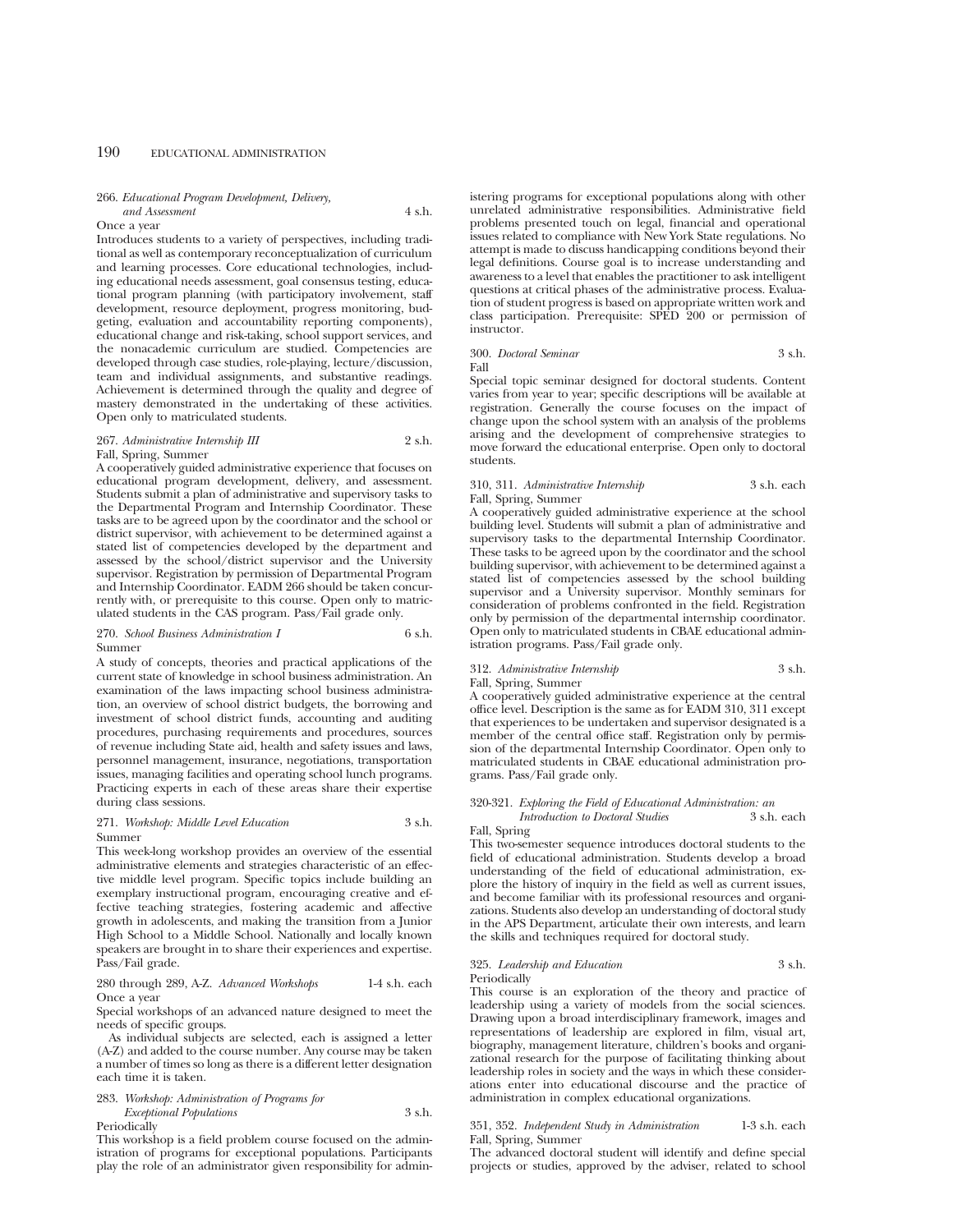administration. The student then works independently, conferring with the adviser on an appropriately agreed upon schedule and produces the final report by the date stipulated. Open only to doctoral students by permission of the department chairperson.

## 380. *Structure and Process in Educational Organizations* 3 s.h.

Once a year

This course helps the advanced graduate student develop a strong background in modern and emergent organizational theory as it applies to educational practice and administrative inquiry. Lays the groundwork for the advanced student to conceptualize either research into contemporary educational problems or improving administrative practice.

### 601. *Dissertation Seminar* 3 s.h. Spring

Clarification and structuring of a dissertation topic as a research undertaking. Presentation, analysis and critique of participant's research outlines leading to departmental acceptance of the research proposal. Orientation to dissertation organization and writing format. Prerequisites: successful passing of the Doctoral Oral Qualifying Exam, approval of the residence plan of study, and completion of 12 s.h. of the doctoral program of studies including EADM 300. A minimum of 601 is required of all doctoral students in educational administration.

### 602. *Dissertation Proposal Preparation* 3 s.h. Fall, Spring, Summer

For students whose dissertation proposals have not been approved in 601. Registration in 602 is continuous until the proposal is accepted. No degree credit granted for 602.

604. *Dissertation Advisement* 3 s.h. Fall, Spring, Summer

Doctoral candidates enroll in 604 upon departmental acceptance of the dissertation proposal. Registration in 604 is continuous until the dissertation is accepted.

## Educational Studies (ED ST)

### Professors D. Barnes and Naylor, *Directors*

**THE EDUCATIONAL STUDIES PROGRAM** is the interdisciplinary examination of education as institution and as enterprise. It is designed specifically for those students concerned with the interpretation, appraisal and reform of our society's educational arrangements; the program is not designed to prepare school teachers or other school personnel. Students will be provided with the opportunity to view education from philosophical, historical, sociological, political, anthropological and psychological perspectives.

An undergraduate minor in Educational Studies requires 18 semester hours chosen from the courses listed below with a minimum of 15 semester hours in the School of Education including ED ST 170, *Colloquium in Educational Studies*.

Program Requirements

- CRSR 113. *Educational Psychology*, 3 s.h.
	- 115. *The Helping Relationship*, 3 s.h.
- ELED 125. *Child Development in the School Setting, Home & Community*, 6 s.h.
- FDED 110. *History of American Education*, 3 s.h.
	- 111. *The American School*, 3 s.h.
	- 112. *Politics of Education*, 3 s.h.
	- 114. *The Education of America's Minority Groups*, 3 s.h.
	- 115. *Introduction to Sociology of Education*, 3 s.h.
	- 120. *Aesthetics & Education*, 3 s.h.
	- 121. *Existentialism & Education*, 3 s.h.
- 127. *Introduction to Philosophy of Education*, 3 s.h.
- 129. *Current Problems in Education*, 3 s.h.
	- 130. *Topics in the History of American Education*, 3 s.h.
- 131. *Anthropology & Education*, 3 s.h.
- 155,156. *Seminar in Foundations of Education,* 3 s.h. each
- 161,162. *Readings in Foundations of Education*, 1-3 s.h. each
- PESP 155. *Leisure Interpretation*, 3 s.h. PHI 25. *Theories of Human Nature*, 3 s.h.<br>PSV 53 *Child Psychology* 3 s.h. PSY 53. *Child Psychology*, 3 s.h.
- 54. *Adolescent Psychology*, 3 s.h.
- SOC 102. *Social Institutions*, 3 s.h.

Advisement in the Educational Studies Program is available through the foundations of education area. Students are urged to confer with the faculty early in their program to enable individual planning of programs.

### **COURSE**

170. *Colloquium in Educational Studies* 3 s.h. Periodically

An integrative analysis of selected aspects of educational processes, policies and institutional practices. Prerequisite: 12 s.h. toward the Educational Studies minor.

## Elementary and Early Childhood Education (ELED)

Administered by the Department of Curriculum and Teaching. Professor Whitton, *Chairperson*

Professor Fromberg; Associate Professors Cloud, Koch, Miletta, Savage, Semel; Assistant Professors Elijah, Kaufman, Payne; Special Assistant Professor Davey.

## ASSOCIATE IN APPLIED SCIENCE: SPECIALIZATION IN ELEMENTARY EDUCATION

This program is designed for candidates who are actively engaged in an auxiliary role in the elementary school. The purpose of the program is to encourage the acquisition of skills and to broaden backgrounds including a career-ladder component. The courses will be given during evenings and summer sessions and may be taken on a part-time basis.

A student may be certified by the State Education Department as a teacher assistant on the completion of the first level upon application from the school district and recommendation by the school superintendent. The degree may be attained at the completion of the second level.

Applications for admission should be made to the Chairperson of the Department. Notification of acceptance will be made by August 1.

### ADMISSION REQUIREMENTS

For acceptance into the program, the following are required:

- 1. Possession of a high school diploma or General Equivalency Diploma.
- 2. Be currently active in an auxiliary role in an elementary school.
- 3. Be recommended by the chief school officer of the district where applicant is active as having the ability and interest to successfully undertake the associate's degree program.
- 4. Students with no previous college experience are required to take an advisement test for admissions screening.
- 5. Meet all other general University admission requirements.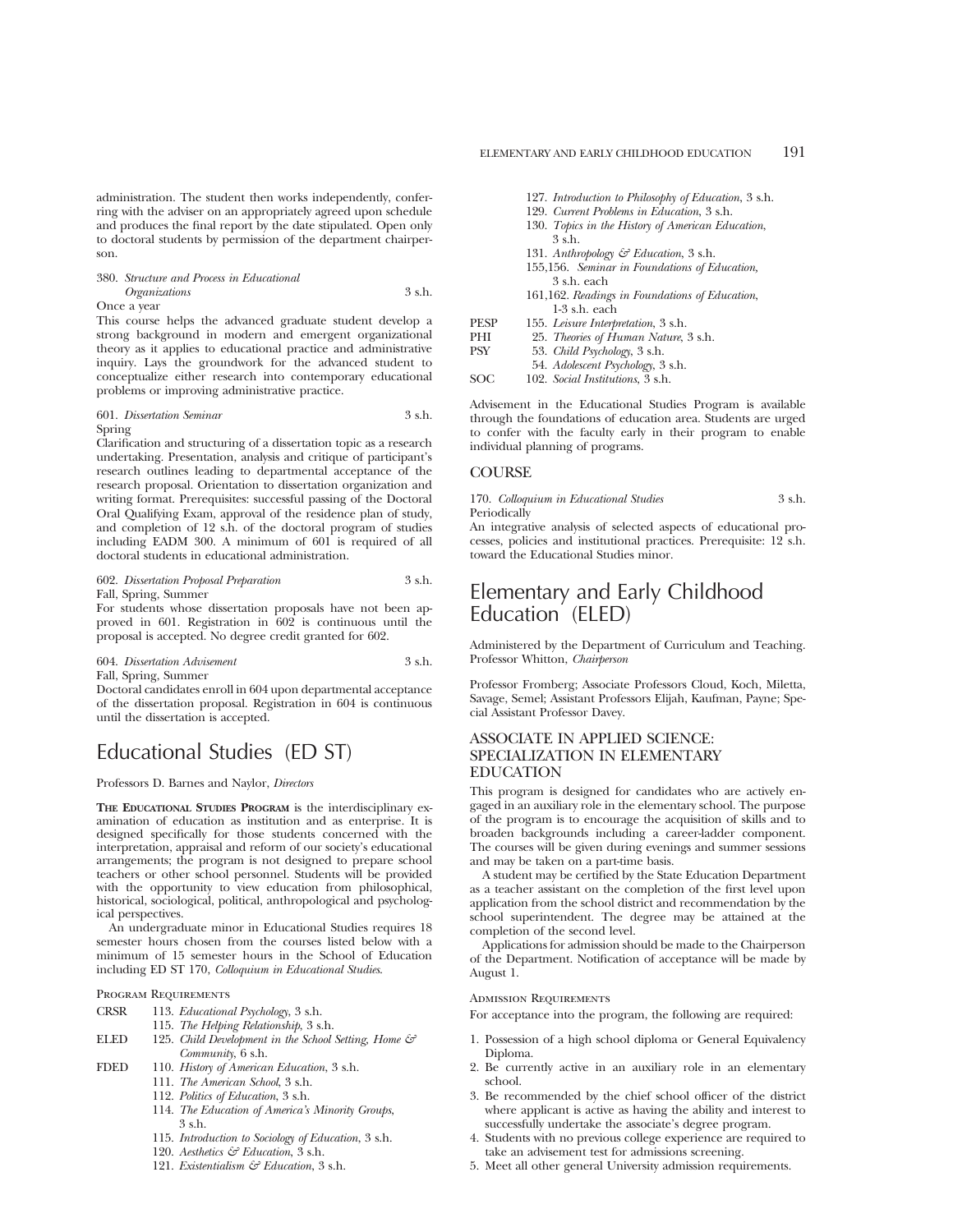#### PROGRAM REQUIREMENTS

Candidates for the degree of Associate in Applied Science must fulfill the following requirements:

- 1. The successful completion of at least 60 semester hours and a cumulative grade-point average of 2.5 in work completed at Hofstra.
- 2. At least 40 semester hours must be in liberal arts.
- 3. The last 30 semester hours must ordinarily be completed in residence at Hofstra.
- 4. The following general and major requirements:

| <b>FIRST LEVEL</b>                                          | Sem. Hrs. |
|-------------------------------------------------------------|-----------|
| ENGL 1-2 or placement examination*                          | $0-6$     |
| Humanities (drama, English, fine arts, music)               | 6         |
| Social science (anthropology, economics, geogra-            |           |
| phy, history, political science, social science,            |           |
| psychology, sociology)                                      | 6         |
| Speech                                                      | 3         |
| Electives                                                   | $0-6$     |
| Education: modular units based on individual                |           |
| needs selected from the following:                          | 10        |
| ELED 41. Basic Concepts in Arithmetic $\mathcal{C}$ Related |           |
| Teaching Practices, 2 s.h.                                  |           |
| 104A. Educational Computing Issues: Trends &                |           |
| <i>Practice</i> , 1 s.h.                                    |           |
| 111. Children's Movement & Rhythmic Activ-                  |           |
| <i>ities for the Classroom Teacher</i> , 1 s.h.             |           |
| 122. Art in the Elementary School, 1 s.h.                   |           |
| 180-189, A-Z. Workshops, 1-3 s.h. each                      |           |
| Supervised Orientation to Teaching, 2 s.h.                  |           |
| Models of Teaching, 2 or 3 s.h.                             |           |
| Individualization Techniques for Teaching,                  |           |
| $9 \text{ or } 3 \text{ sh.}$                               |           |

SECOND LEVEL

| Natural science and/or mathematics (astronomy,     |     |
|----------------------------------------------------|-----|
| biology, chemistry, geology, mathematics, natu-    |     |
| ral science, physics)                              | 6-8 |
| Liberal arts electives (foreign language, English, |     |
| social science, foundations of education)          | 13  |
| Education:                                         | 12  |
| ELED 125. Child Development in the School Setting, |     |
| Home $\mathcal{C}$ Community, 6 s.h.               |     |
| 127. Integrated Teaching of Reading, Writing,      |     |
| $\mathcal{C}$ Children's Literature, 6 s.h.        |     |

31-33

31

## UNDERGRADUATE PREPARATION FOR ELEMENTARY TEACHING

The undergraduate elementary education program leads to certification in the elementary schools of New York State (PreK-6). Students combine major study in a liberal arts or sciences area with major study in elementary education. The program is designed to include on-campus preparation with continuous field placement in a variety of school settings and grade levels culminating in a student teaching experience.

**B.A. SPECIALIZATION IN ELEMENTARY EDUCATION AND A LIBERAL ARTS MAJOR:** candidates for graduation with a dual major must fulfill the following requirements:

- 1. The successful completion of *at least* 129 semester hours with a cumulative grade-point average of 2.5. MS 1A, 1B and 2A, 2B may not be counted toward this total semester hour requirement. Evening students do not register for these courses.
- 2. *At least* 93 semester hours in liberal arts courses. FDED 111 and 127 may be counted toward this requirement. ANTH 131 is strongly recommended. One course each in art, mathematics and philosophy is required of all elementary education majors.
- 3. The completion of all the admissions requirements in the School of Education prior to registration for professional courses in elementary and early childhood education.
- 4. A satisfactory written language evaluation prior to admission to the program.
- 5. Satisfactory completion of a college-level mathematics course prior to ELED 128.
- 6. Satisfactory completion of a college-level laboratory science course prior to ELED 129.
- 7. Satisfactory completion of a departmental writing examination or departmentally prescribed equivalent prior to ELED 127.
- 8. The completion of the last 30 semester hours and at least 18 in elementary and early childhood education, including student teaching, in residence at Hofstra. The 18 semester hours need not be included within the last 30 hours. To be recommended for certification, a student must have satisfied the competencies required in the program.
- 9. The maintenance of a grade-point average of 2.5 in liberal arts courses and in all courses in the School of Education after admission with no outstanding D's or INC's. Acceptance into student teaching is contingent upon the completion of at least 15 semester hours of course work in elementary education at Hofstra with an overall grade-point average of 2.5 or better with no outstanding D's or INC's. Students receiving a D or who have not removed an INC within the three-week limitation in an elementary education course will be automatically dropped from the program.
- 10. And the following requirements:
	- a) The Department of Curriculum and Teaching strongly recommends an emphasis on course work dealing with multicultural issues and the social contexts of education. The Department recommends that prospective elementary education students
		- 1. satisfy the Humanities Core requirement by completion of one of the following:
		- AH 74, CLIT 39, ENGL 40 or JW ST 10, ENGL 51, 52; 2. satisfy the Creative Participation Core requirement by completion of one of the following: ENGL 133, FA 8 or SPCM 1;
		- 3. satisfy the Natural Sciences Core requirement by completing one of the following laboratory science courses:

BIO 1 & 2, CHEM 3A with 3B; GEOL 1C, 2C or PHYS 1A with 1B;

- 4. satisfy the Mathematics/Computer Science Core requirement by completing one of the mathematics courses listed, see page 82;
- 5. satisfy the Behavioral School Science Core requirement by completing one of the following: ANTH 3, HIST 72C or 162C; PHI 161, PSC 1 or SOC 4;
- 6. satisfy the History and Philosophy Core requirement by completing one of the following: HIST 11, 12, 13, 14C; PHI 14, 20;
- 7. satisfy the Cross-Cultural Core requirement by completing one course from the Cross-Cultural category, see page 83.
- b) Liberal arts major

Courses in the major field of specialization in the liberal arts as necessary to complete the departmental major†: 21 or more s.h.

c) Elementary education professional sequence: ELED 41 (may be exempted by passing the departmental mathematics proficiency examination), ELED 104A, 111, 121, 122, 123, 125, 126, 127, 128, 129, FDED 111 or 127 (see Item 2): 39-41 s.h.

<sup>\*</sup>See University Degree Requirements, page 65. The English requirement for the associate's degree is the same as for the baccalaureate degree.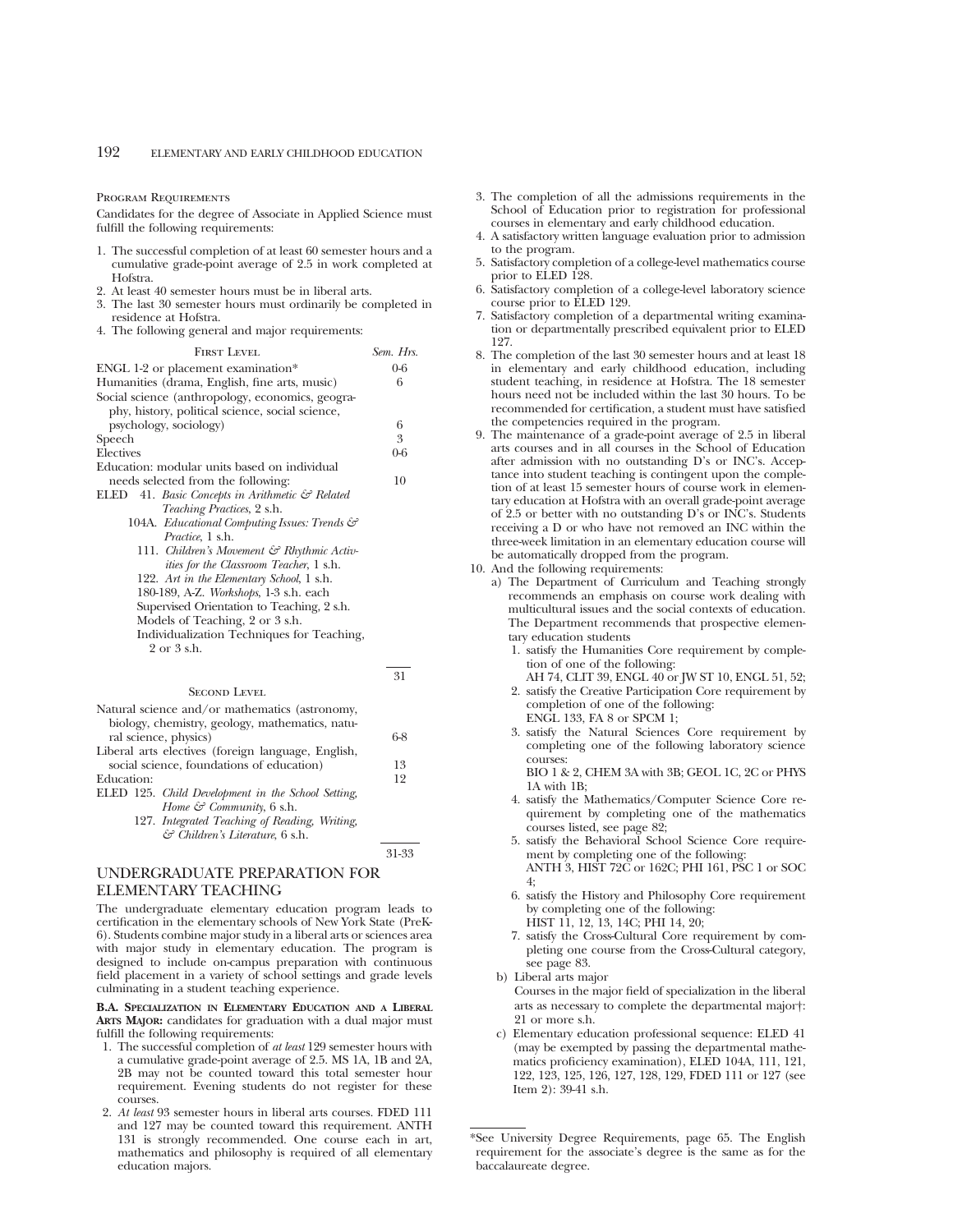- 11. The fulfillment of any additional requirements as listed under the department of specialization in the liberal arts with at least a 2.5 grade-point average in major.
- 12. The New York State Teacher Certification Examinations are required for provisional and permanent certifications.

Before entering student teaching, students are required to complete the liberal arts component of the New York State Teacher Certification Examinations.

**NOTE:** any requests for substitutions in the B.A. program must be in writing on the proper petition form. Permission from the department is required if the substitution falls outside the liberal arts major field.

**BILINGUAL EDUCATION CONCENTRATION**: students pursuing a B.A. degree program in elementary education (PreK-6) and a liberal arts major may also fulfill the requirements for a concentration in bilingual education.

Program Requirements

- 1. Completion of the above requirements 1 through 12.
- 2. Bilingual concentration: CT 165, FDED 114, SED 153; Field experience: field experiences with dual placements both in methods courses and placement for student teaching will be in appropriate bilingual settings as well as in regular classrooms.
- 3. Required: ANTH 105, SPCH 3 or SPCM 11; one course chosen from: ENGL 102, 103; LING 151, 152; SPCH 102; two courses chosen from: SPAN 122, 123, 124, 125, 126; HIST 142; PSC 130. (Credit for courses listed in 3 above may be included in the general 93
	- hours in liberal arts requirement.)
- 4. Competence in two languages is required as demonstrated by passing language proficiency examinations in English and in a second language.

See complete B.A. requirements, page 80.

## GRADUATE PREPARATION FOR ELEMENTARY TEACHING

### General Information

Programs in elementary and early childhood education at the master's level are designed to serve qualified graduate students who seek certification as teachers in the elementary schools of New York State or advanced work in curriculum and instruction, having obtained certification as classroom teachers.

Two master's degree programs in elementary education—the Master of Science in Education for the noncertified person and the Master of Arts for the certified—have been designed to serve these separate purposes. In subsequent paragraphs the standard requirements and options in the two degree programs are outlined. Substitutions will be permitted *with advisement* where, in light of the student's background and purposes, other courses are seen to be more appropriate.

Consideration for admission to a master's program requires a baccalaureate degree from an accredited college or university with at least 60 semester hours in liberal arts course work and a minimum of 21 semester hours in a concentration in humanities, natural science or social science. Admission is based on a comprehensive review of multiple criteria, including the following:

- —A completed application to the master's program.
- —A minimum of 2.75 undergraduate grade point average in each of two categories:
	- 1) overall course work; 2) liberal arts course work.
- —A written personal statement of professional intent and rationale.
- —Two letters of reference that address the applicant's potential to succeed in the teaching profession and in graduate course work.
- —An interview (a requirement in some programs).

The department understands that any single criterion may not reliably predict a candidate's potential for success in a graduate program. Consequently, candidates are welcome to apply if they do not meet one of the criteria but feel that other aspects of their exerience may compensate.

Applications for admission to graduate programs in elementary and early childhood education are made to the Graduate Admissions Office in the Admissions Center. Students who have not met the full admission requirements may be advised to complete prerequisite courses under a planned program before becoming eligible for full acceptance. Scores on the Graduate Record Examination will be used as an ancillary means of evaluation in some cases.

### Prerequisites for Noncertified Graduate Students

Admission of noncertified graduate students to the Master of Science in Education program is contingent upon the completion of a baccalaureate degree from an accredited college or university.

#### PREREQUISITES FOR CERTIFIED GRADUATE STUDENTS

Admission of permanently or provisionally certified graduate students to the Master of Arts program is contingent upon the following:

- 1. a baccalaureate degree from an accredited college or university;
- 2. evidence of certification in New York State (or equivalent status in terms of professional preparation and experience).

**NOTE:** students who are not provisionally certified are eligible to become candidates for the M.S. in Education (Elementary Education) degree. Provisionally or permanently certified graduate students and others with equivalent status will enroll in the M.A. program.

## MASTER OF SCIENCE IN EDUCATION

The master's program in elementary education is offered by the Department of Curriculum and Teaching. It is designed to prepare qualified graduate students as teachers in the area of elementary education. The program combines courses in the key areas of the elementary curriculum with work in the foundations of education, human development and the liberal arts. All students in the program are engaged in observation and field work in a variety of elementary school settings throughout the area.

This master's program leads to certification (prekindergarten through sixth grade) by the State Education Department upon recommendation by the School of Education.

Graduate students who enter upon a program of studies on a *nonmatriculated* basis are limited to a maximum of 12 semester hours of course work. Matriculated students must complete 24 hours in residence at the Hofstra campus. Program Requirements

|                           | Sem. Hrs.                   |
|---------------------------|-----------------------------|
| 1. Liberal Arts/Education |                             |
| 200-level or higher       | $\mathcal{R}_{\mathcal{A}}$ |

2. Education

- a) Foundations of Education—200-level course 3
- b) Two of the following: 6
	- ELED 213, 214. *Child Development*  $\mathcal{C}$  the El*ementary School Program,*

3 s.h. each

<sup>†</sup>Major fields not acceptable: dance, fine arts, music, physical education, health, business education, accounting, marketing, business administration, industrial relations, theology, home economics, industrial arts, library.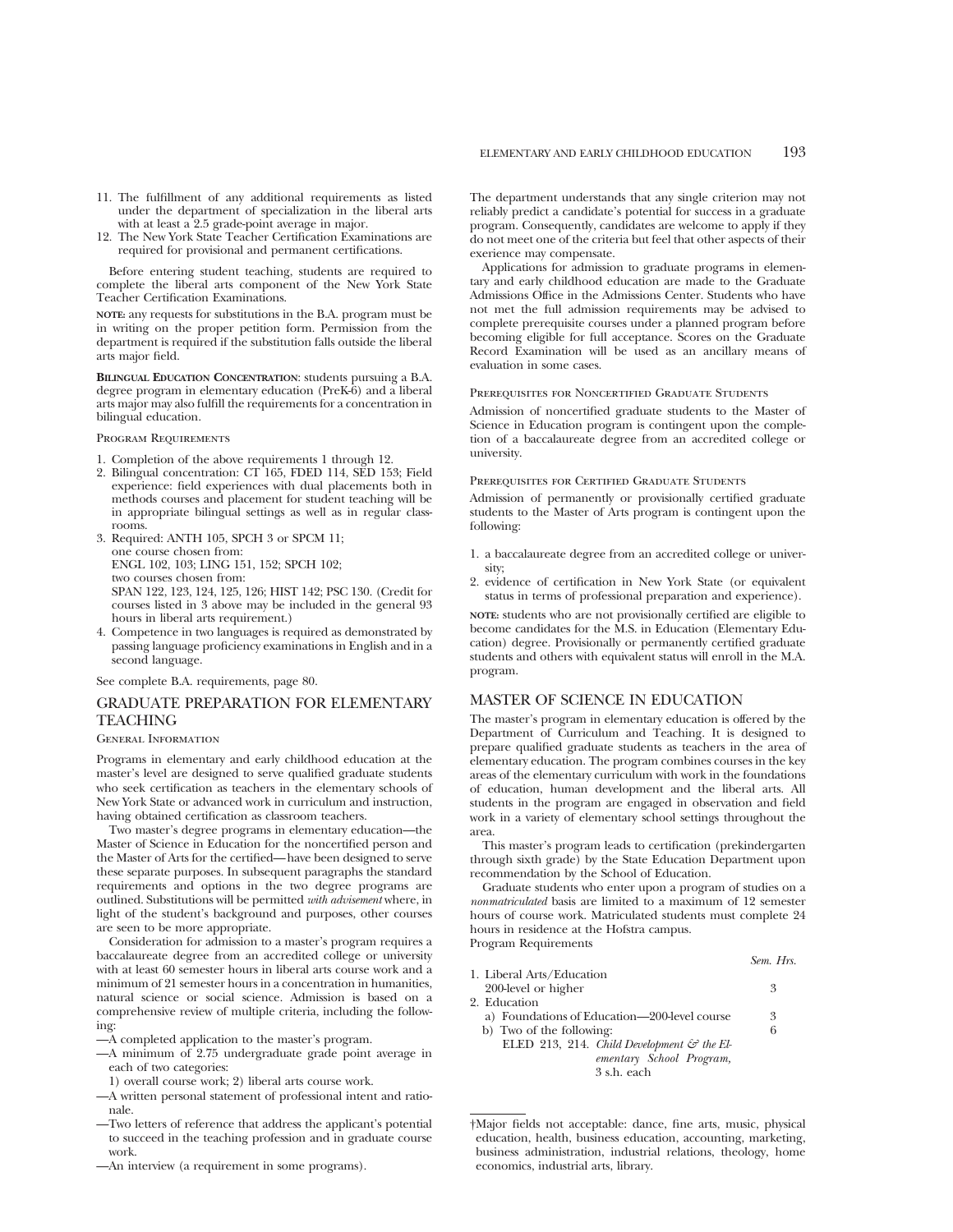|    | <b>RES</b>              | 240. Measurement and Evalua-                      |    |
|----|-------------------------|---------------------------------------------------|----|
|    |                         | tion in Education, 3 s.h.                         |    |
|    | c) ELED                 | 202. Developmental Reading, 3 s.h.                |    |
|    |                         | *205. Language in the Curriculum,                 |    |
|    |                         | $3$ s h                                           | 6  |
| d) | ELED                    | 209. Mathematics in the Cur-                      |    |
|    |                         | <i>riculum</i> , 3 s.h.                           |    |
|    |                         | 210. Science $\mathcal{C}$ Technology in the Cur- |    |
|    |                         | <i>riculum</i> , 3 s.h.                           | 6  |
|    |                         | e) One of the following:                          | 3  |
|    |                         | ELED 206. Social Studies in the Cur-              |    |
|    |                         | <i>riculum</i> , 3 s.h.                           |    |
|    |                         | 227. Elementary School                            |    |
|    |                         | Curriculum, 3 s.h.                                |    |
| f) |                         | One of the following:                             | 1  |
|    |                         | ELED 211. Children's Movement &                   |    |
|    |                         | Rhythmic Activities in the                        |    |
|    |                         | Curriculum, 1 s.h.                                |    |
|    |                         | 212. Art in the Curriculum, 1 s.h.                |    |
| g) | <b>Student Teaching</b> |                                                   | 9  |
|    |                         | ELED 221. Student Teaching, 6 s.h.                |    |
|    |                         | or                                                |    |
|    |                         | 222. Supervised Teaching, 6 s.h.                  |    |
|    |                         | 223. Analysis of Teaching                         |    |
|    |                         | Behavior, 3 s.h.                                  |    |
|    |                         |                                                   | 37 |

\*ELED 275 may be taken as substitution for ELED 205.

- 3. To be recommended for certification, a student must have satisfied the competencies required in the program.
- 4. Comprehensive examination or departmentally authorized equivalent (no degree credit), see page 78.
- 5. The New York State Teacher Certification Examinations are required for provisional and permanent certifications.

Before completion of first twelve credits of the Master's Program, students are required to complete the liberal arts component of the New York State Teacher Certification Examinations. **NOTE:** Student teaching will not be waived.

See complete graduate information, page 71.

## MASTER OF SCIENCE IN EDUCATION: SPECIAL PROGRAM IN EARLY CHILDHOOD EDUCATION

This specialization is offered by the Department of Curriculum and Teaching as an *alternate track* within the elementary education master's program. The program combines courses in the key areas of the elementary curriculum with work in the foundations of education, human development and the liberal arts. All students in the program are engaged in observation and field work in a variety of settings throughout the area.

This program leads to certification (prekindergarten through sixth grade) by the State Education Department upon recommendation by the School of Education. Students seeking this specialization are required to matriculate in the Master of Science in Education degree program

For admission, degree and certification criteria, see requirements for the Master of Science in Education above. Professor Fromberg, *Coordinator*

Program Requirements

|                                                | Sem. Hrs. |
|------------------------------------------------|-----------|
| 1. Liberal Arts Elective                       |           |
| 200-level or higher                            | 3         |
| 2. Education                                   |           |
| a) Foundations of Education—200-level elective | 3         |
| b) Child Development                           | 6         |
| ELED 243. Advanced Child Development for       |           |
| Teachers, 3 s.h.                               |           |
|                                                |           |

|    |                         | 270. Techniques for Study of $\mathcal{F}$ Research   |    |
|----|-------------------------|-------------------------------------------------------|----|
|    |                         | with Young Children, 3 s.h.                           |    |
| C) | Reading                 |                                                       | 6  |
|    |                         | ELED 202. Developmental Reading, 3 s.h.               |    |
|    |                         | 275. Literacy in Early Childhood Educa-               |    |
|    |                         | tion, 3 s.h.                                          |    |
|    | d) Curriculum core      |                                                       | 9  |
|    |                         | ELED 271. Early Childhood Curriculum, 3 s.h.          |    |
|    |                         | 272. Curriculum Innovations in Early                  |    |
|    |                         | Childhood Programs, 3 s.h.                            |    |
|    |                         | 210. Science $\mathcal{E}$ Technology in the Curricu- |    |
|    |                         | $lum, 3$ s.h.                                         |    |
|    |                         | e) Curriculum electives, one of the following         | 1  |
|    |                         | ELED 211. Children's Movements $\mathcal{C}$ Rhythmic |    |
|    |                         | Activities in the Curriculum, 1 s.h.                  |    |
|    |                         | 212. Art in the Curriculum, 1 s.h.                    |    |
| f) | <b>Student Teaching</b> |                                                       | 9  |
|    |                         | ELED 221. Student Teaching, 6 s.h. or                 |    |
|    |                         | 222. Supervised Teaching, 6 s.h.                      |    |
|    |                         | 223. Analysis of Teaching Behavior,                   |    |
|    |                         | $3$ s.h.                                              |    |
|    |                         |                                                       | 37 |
|    |                         |                                                       |    |

See complete graduate information, page 71.

## MASTER OF SCIENCE IN EDUCATION: BILINGUAL ELEMENTARY EDUCATION

This program offers a balanced, comprehensive and integrated view of bilingual/biculturalism with emphasis on practical classroom applications for meeting the needs of culturally and linguistically diverse students. The program is interdisciplinary in nature and is designed to prepare educators for professional service in bilingual instructional settings. Associate Professor Cloud, *Coordinator*

Admission Requirements

- 1. Provisional certification in elementary education.
- 2. Satisfy general University admission requirements described on page 71.
- 3. Demonstration of proficiency in English and the other language on an examination satisfactory to the department and consistent with New York State certification guidelines. Students who fail to achieve a satisfactory score on the language proficiency examination are retested after remediation and are required to achieve a satisfactory score prior to completion of the degree.
- 4. Interview with both language department and Curriculum and Teaching Department.

### Degree Requirements

- 1. Successful completion of at least 36 semester hours.
- 2. Satisfactory evaluation by supervisor and/or cooperating administrator of practicum or internship in bilingual setting.
- 3. Completion of a special project or comprehensive examination.

*Sem. Hrs.*

I. Program Requirements—Spanish Language

| A. Core courses |                                        | 21 or 24 |
|-----------------|----------------------------------------|----------|
|                 | ELED 225. Teaching English as a Second |          |
|                 | Language, 3 s.h.                       |          |
|                 | 246. Methods & Materials for Bilingual |          |
|                 | Teaching of Reading in Bicultural      |          |
|                 | Setting, 3 s.h.                        |          |

\*See University Degree Requirements, page 65. The English requirement for the associate's degree is the same as for the baccalaureate degree.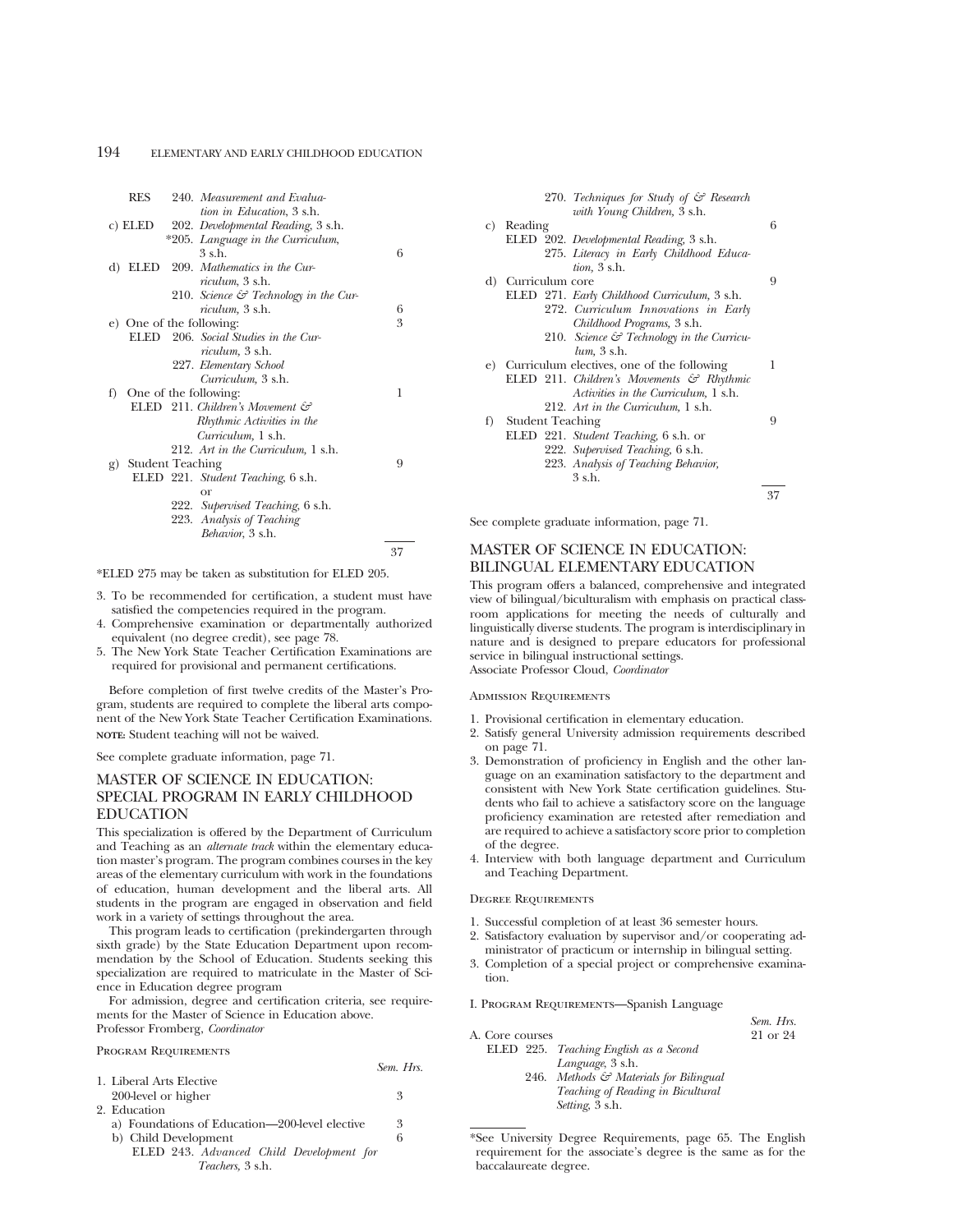| 247. Social Studies & Communication   |
|---------------------------------------|
| Arts for Bilingual & Bicultural Chil- |
| $dren$ , $3 \,$ s.h.                  |

- 248. *Methods & Materials for Bilingual Teaching of Mathematics & Science*, 3 s.h.
- 249. *Practicum: Teachers of Bilingual Children*, 3 s.h. or
- CT 269. *Internship: Teachers of Non-English Speaking Students*, 6 s.h.
- RES 241. *Testing & Evaluation of Bilingual Students*, 3 s.h.
- LING 210. *Second Language Acquisition*, 3 s.h.

| <b>B.</b> Required courses |                                                  | 12 |
|----------------------------|--------------------------------------------------|----|
|                            | SPAN 212. Contrastive Bilingualism, 3 s.h.       |    |
|                            | 213. Development of Social & Psycho-             |    |
|                            | logical Bilingual Trends in the                  |    |
|                            | United States, 3 s.h. or                         |    |
|                            | 201. Advanced Structure of Present Day           |    |
|                            | Spanish, 3 s.h.                                  |    |
|                            | 214. Bilingualism in Perspective, 3 s.h.         |    |
| CT                         | 260. Foundations, Theory & Practice of           |    |
|                            | Bilingual, Bicultural Education, 3 s.h.          |    |
|                            | C. Elective, one course selected with advisement | 3  |

- One of the following is recommended:
- FDED 248. *Multicultural Education in the Met*
	- *ropolitan Area*, 3 s.h. ANTH 218. *People & Cultures of Latin America*, 3 s.h.
	- CT 266. *The Learner in the School*, 3 s.h.
	- SPAN 213 *Development of Social & Psychological Bilingual Trends in the United States*, 3 s.h. (if not taken as a required course) 206. *Studies in Cultures of Spanish America*, 3 s.h.
- II. Program Requirements—Other Languages

|                                                | Sem. Hrs.                   |
|------------------------------------------------|-----------------------------|
| A. Core courses selected from IA listing above | 21 or 24                    |
| B. Required courses, under advisement          | 19                          |
| C. Elective, under advisement                  | $\mathcal{R}_{\mathcal{A}}$ |

See complete graduate information, page 71.

## MASTER OF ARTS: ELEMENTARY EDUCATION

The program of studies in elementary education leading to the Master of Arts is designed to provide advanced study in elementary school curriculum and instruction for those holding certification as teachers in the elementary schools, and others of comparable educational preparation and experience (e.g., teaching in nonpublic schools, in the Peace Corps, etc.). Graduate students who enter upon a program of studies on a nonmatriculated basis prior to making application for acceptance to the Master of Arts degree program are limited to a maximum of 12 semester hours of course work.

### Program Requirements

|                                                                  | Sem. Hrs. |
|------------------------------------------------------------------|-----------|
| 1. Education                                                     |           |
| a) Foundations of Education—two courses on                       |           |
| the 200-level                                                    | 6         |
| b) ELED 234 and 235M.                                            | 3         |
| c) Teaching in the Content Areas:                                |           |
| ELED 225, 228, 230, 231, 232, 233, 260, 275,                     |           |
| 277, 278, 3 s.h. each                                            | $3 - 9$   |
| d) Curriculum Inquiry:                                           |           |
| ELED 207, 236, 240, 241, 242, 330; CT 200,                       |           |
| 250, 251, 252 3 s.h. each                                        | $3 - 9$   |
| e) ELED 301 and 302 ( <i>Thesis</i> ), $3 \text{ s.h.}$ each, or |           |
| three additional courses selected from (c)                       |           |

and/or (d) above, with other courses within

| the School of Education and Allied Human<br>Services with advisement. | 6 or 9 |
|-----------------------------------------------------------------------|--------|
| 2. Liberal Arts                                                       |        |
| a) a minimum of 6 s.h. on the graduate level                          |        |
| $(200$ -level or higher)                                              |        |
| 30 s.h. with thesis                                                   |        |
| 33 s.h. without thesis                                                |        |

30 or 33

*Sem. Hrs.*

- 3. a) To be recommended for certification, a student must have satisfied the competencies required in the program.
	- b) New York State certification regulations require six semester hours in the teaching of reading. Students should consult an adviser.
- 4. Comprehensive examination or departmentally authorized equivalent (no degree credit), see page 78.

**NOTE:** modifications of this program may be authorized by the department chairperson upon the recommendation of the faculty adviser.

See complete graduate information, page 71.

## MASTER OF ARTS IN ELEMENTARY EDUCATION: SPECIAL PROGRAM IN MATHEMATICS, SCIENCE, AND **TECHNOLOGY**

The M.A. Program in Elementary Education with specialization in Mathematics, Science, and Technology, is designed for experienced elementary school teachers who seek the skills, knowledge, and dispositions to integrate the teaching of these areas. Integration of these areas occurs within a broader understanding of the way in which society both reflects and shapes curriculum and pedagogy in schools.

The program is designed to provide advanced study in the elementary curriculum for those currently holding New York State teacher certification. Graduate students who enter the program on a nonmatriculated basis prior to making application for acceptance to the program are limited to a maximum of 12 semester hours of course work.

Associate Professor Koch, *Coordinator*

Program Requirements

| 1. Education Core                                                  | 6  |
|--------------------------------------------------------------------|----|
| ELED 234. Curriculum Design & Teaching: Con-                       |    |
| texts $\mathcal G$ Perspectives, Part I,                           |    |
| $3$ s h                                                            |    |
| 235M. Curriculum Design & Teaching: Con-                           |    |
| texts & Perspectives, Part II—                                     |    |
| Mathematics, Science $\mathcal{C}$ Technology,                     |    |
| 3 s.h.                                                             |    |
| 2. Education Specialization                                        | 19 |
| ELED 231. Curriculum $\mathcal G$ Instruction in Science,          |    |
| $3$ s.h.                                                           |    |
| 232. Curriculum & Instruction in Mathemat-                         |    |
| $i\text{cs}$ , 3 s.h.                                              |    |
| CT <sup>-</sup><br>200. Introduction to Computer Technology in Ed- |    |
| <i>ucation</i> , 3 s.h.                                            |    |
| ELED 239. Technology Education in Elementary School,               |    |
| $3$ s.h.                                                           |    |
| 250. Mathematics, Science, & Technology Integra-                   |    |
| tion in the Elementary School, 6 s.h.                              |    |
| 253. MST Field Placement, 1 s.h.                                   |    |
| 3. Liberal Arts                                                    | 6  |
| With advisement, the following are recommended:                    |    |
| MATH 287. Problem Solving Through Computers and                    |    |
| Calculators, 3 s.h.                                                |    |
| NSC 203, 204. Science for Elementary School Teachers, 3            |    |

s.h. each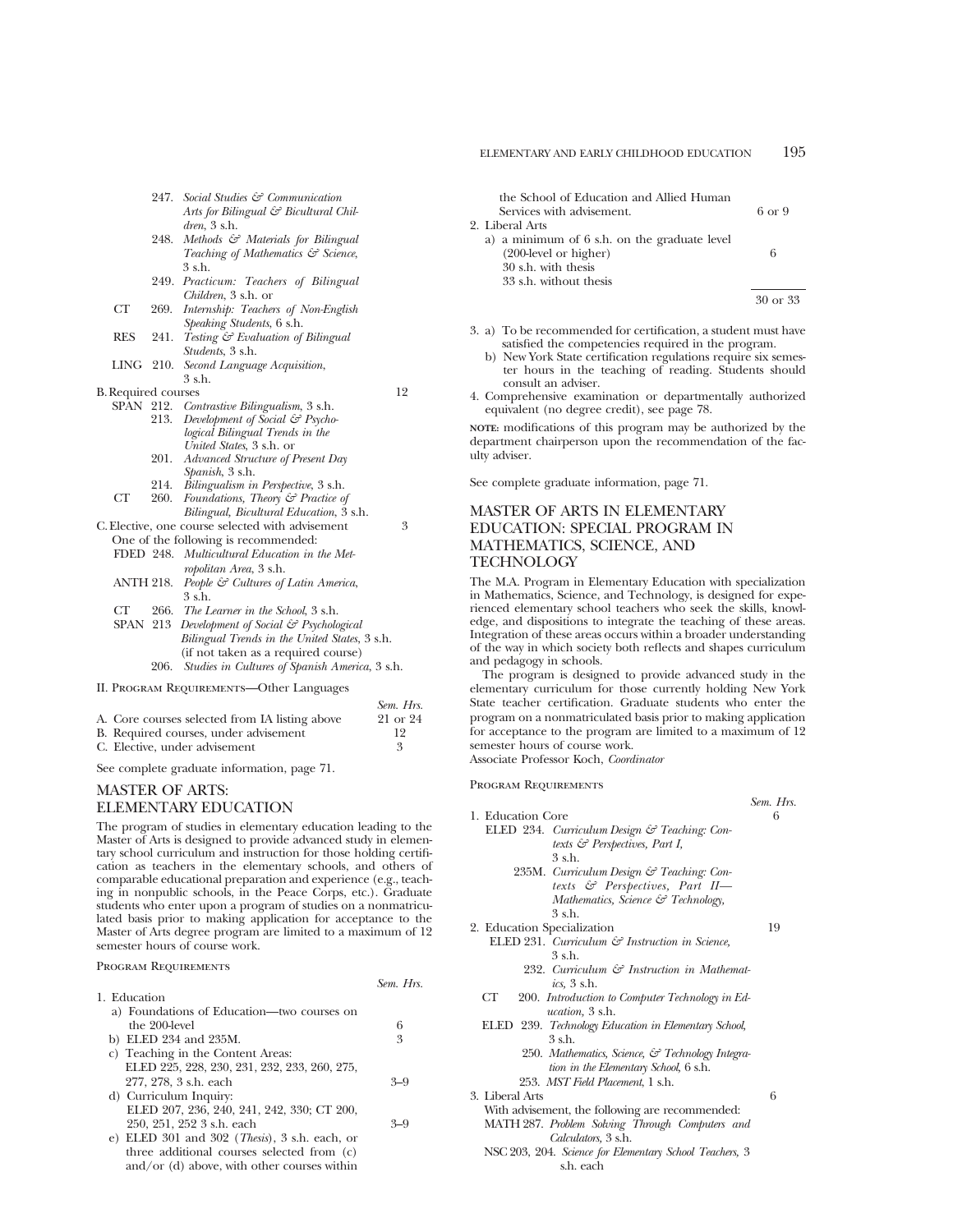| TPP 201. Science, Technology and Society, 3 s.h.   |    |
|----------------------------------------------------|----|
| NG 201. Astronomy, Space Science & Aerospace Work- |    |
| <i>shop</i> , 3 s.h. (New College)                 |    |
| 4. School of Education Elective                    |    |
|                                                    | 34 |

- 5. a) In order to be recommended for certification, a student must have successfully completed the above course requirements.
	- b) Regulations for New York State teacher certification in grades PreK-6 require six semester hours in the teaching of reading. Students should consult an adviser in the Reading Department if they need to take reading courses.
- 6. Successful completion and implementation of a capstone MST curriculum project.

**NOTE:** modifications of this program may be authorized by the department chairperson upon the recommendation of the faculty adviser.

See complete graduate information, page 71.

## MASTER OF ARTS: ANNOTATION IN EARLY CHILDHOOD EDUCATION\*

The Master of Arts Annotation in Early Childhood Education program is part of the Department of Curriculum and Teaching. It is designed for teachers who wish to specialize in the area of early childhood education. Students include those who teach in the public and private sector with children before the age of eight years, as well as others who are provisionally certified to teach (PreK-6) by the New York State Education Department but are not presently teaching. \*This program leads to the New York State Education Department's "Annotation in Early Childhood Education" upon recommendation by the School of Education and Allied Human Services.

Professor Fromberg, *Coordinator*

### Admission Requirements

- 1. Admission to the M.A. program in Elementary Education.
- 2. Prior or present teaching experience with young children (PreK-3). In special cases, the ability to work daily as a researcher with young children in a school setting will be acceptable when prior experience is offered.
- 3. Special application and interview with program director.

Program Requirements

|                                                                                                                                                                                                                                                                                                                                  | Sem. Hrs. |
|----------------------------------------------------------------------------------------------------------------------------------------------------------------------------------------------------------------------------------------------------------------------------------------------------------------------------------|-----------|
| 1. ELED 243. Advanced Child Development for<br><i>Teachers</i>                                                                                                                                                                                                                                                                   | 3         |
| 2. Courses in curriculum and instruction, theory<br>and modern trends on the 200-level, with ad-<br>visement of the early childhood adviser.<br>ELED 233, Early Childhood section, particularly<br>recommended.                                                                                                                  | 3-6       |
| 3. Liberal arts, in courses numbered 200 or above.<br>(Individually planned to help deepen concerns<br>and coordinate with elementary education of-<br>ferings, as in 2 above.)<br>4. Foundations of education, in courses num-<br>bered 200 or above. (Individually planned to<br>help students deepen specialized concerns and | 3-6       |
| coordinate with offerings in 2 and 3 above.)<br>5. ELED 270. Techniques for Study of & Research                                                                                                                                                                                                                                  | 3-6       |
| with Young Children                                                                                                                                                                                                                                                                                                              | 3         |
| 271. Early Childhood Curriculum<br>272. Curriculum Innovations in Early                                                                                                                                                                                                                                                          | 3         |
| Childhood Programs<br>273. Consultantship for Continuing<br>Early Childhood Professional In-                                                                                                                                                                                                                                     | 3         |
| Service Development                                                                                                                                                                                                                                                                                                              | 3         |

| 274. Curriculum Supervision of Early              |   |
|---------------------------------------------------|---|
| Childhood Centers                                 | 3 |
| 310. Issues in Infant, Toddler, Preschool,        |   |
| Parent & Family Involvement Pro-                  |   |
| grams                                             | 3 |
| 6. ELED 301 & 302. Thesis, optional, with advise- |   |
| ment                                              | 6 |
| minimum <sub>30</sub> or 33                       |   |

- 7. To be recommended for certification, a student must have satisfied the competencies required in the program.
- 8. Comprehensive examination or departmentally authorized equivalent (no degree credit), see page 78.

See complete graduate information, page 71.

## ADVANCED CERTIFICATE

Middle School Extension Into Grades 7-9

Persons holding the New York State Certificate of Qualification PreK-6 or Certification can earn a Certificate for Middle School Extension into Grades 7-9, by completing CT 248 (6 s.h.) and providing evidence of having completed specialization requirements at the undergraduate or graduate level in one certification area listed below. This extension is registered with the New York State Education Department.

Admission Requirements

- 1. New York State PreK-6 Certificate of Qualification or Certification;
- 2. Satisfactory levels of academic achievement;
- 3. Application and admission to the program.

|                                                                    | Sem. Hrs. |
|--------------------------------------------------------------------|-----------|
| Required                                                           | 6-36      |
| CT 248. Integrated Middle Extension into Grades 7-9                | 6         |
| Specialization requirements in one of the follow-                  |           |
| ing certification areas:                                           |           |
| For Extension Certificate in English: English (un-                 |           |
| dergraduate or graduate) beyond freshman                           |           |
| composition, with advisement.                                      | 24        |
| For Extension Certificate in a Language other                      |           |
| than English:                                                      | 18        |
| Language other than English (undergraduate or                      |           |
| graduate course work beyond intermediate lev-                      |           |
| el).                                                               |           |
| For Extension Certificate in Mathematics:                          | 24        |
| Mathematics (undergraduate or graduate includ-                     |           |
| ing 12 semester hours of nonintroductory work                      |           |
| as follows):                                                       |           |
| Differential & Integrated Calculus, 6-8 s.h.;                      |           |
| Three electives from among: Probability & Sta-                     |           |
| tistics: Finite/Discrete Mathematics, Geometry/                    |           |
| Graph Theory, Symbolic Logic, Mathematical                         |           |
| Modeling, History of Mathematics, with advise-                     |           |
| ment.                                                              |           |
| For Extension Certificate in Social Studies:                       | 24        |
| Social Studies (undergraduate or graduate course                   |           |
| work) Nonwestern History, 6 s.h.; United States                    |           |
| History, 6 s.h.; European History/Western Civi-                    |           |
| lization, 6 s.h.; economics 3 s.h., and sociology 3                |           |
| s.h., with advisement.                                             |           |
| For Extension Certificate in General Science:                      | 30        |
| Sciences (undergraduate or graduate course                         |           |
| work) biology, chemistry, geology and physics,<br>with advisement. |           |
|                                                                    |           |
|                                                                    |           |
| EDUCATION HONOR SOCIETIES, see pages 68 and 75.                    |           |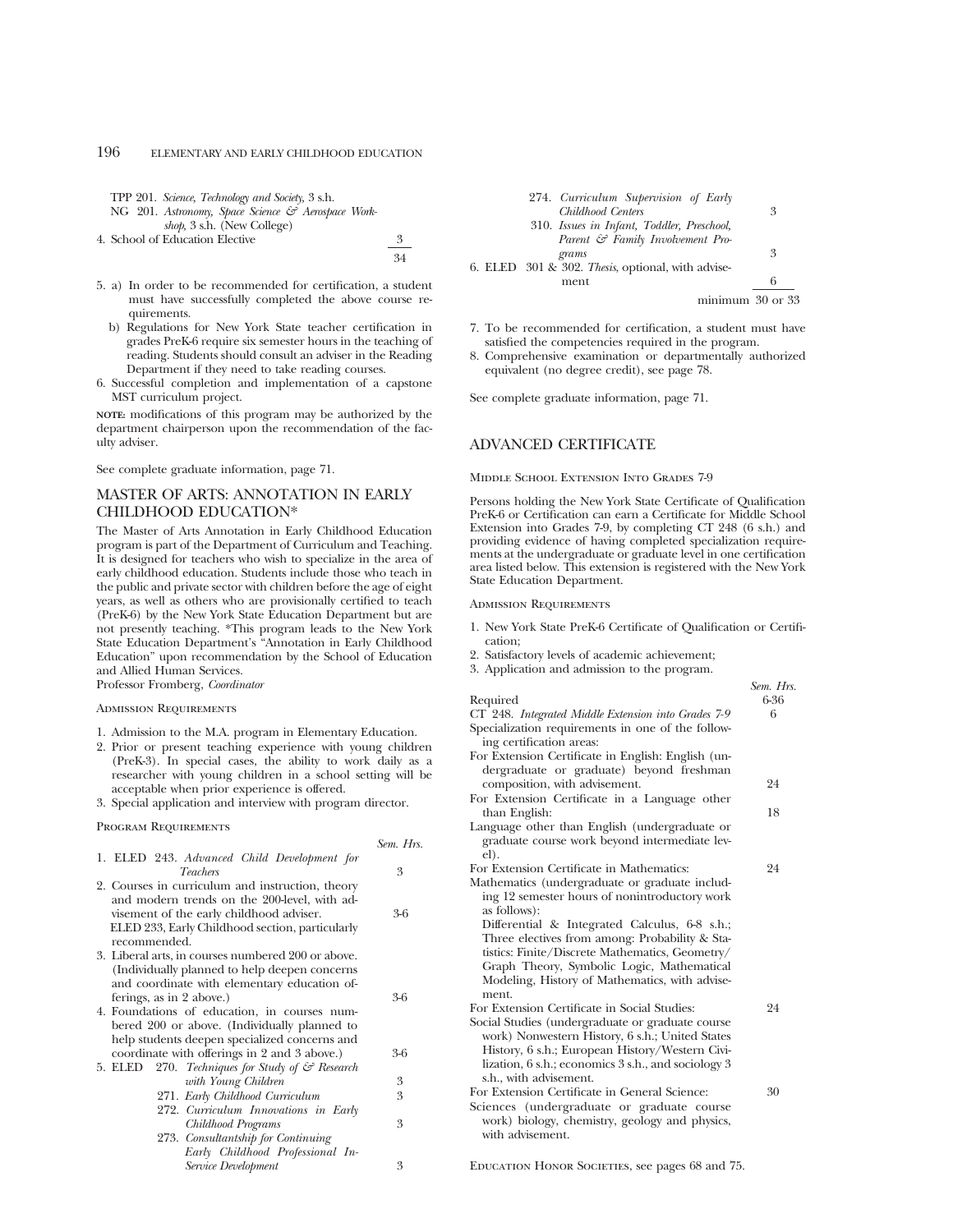## **COURSES**

In addition to semester notations next to each course, several courses are offered during January and Summer sessions. Consult the *January* and *Summer Sessions* bulletins for these schedules.

### 41. *Basic Concepts in Arithmetic and Related Teaching Practices* 2 s.h. Fall, Spring, Summer

Designed to aid elementary teachers in understanding fundamental concepts of arithmetic and teaching techniques which integrate and coordinate such knowledge. Pass/ $\vec{D} + \vec{D}$ /Fail grade only.

### 104A. *Educational Computing Issues, Trends and Practices* 1 s.h. Fall, January, Spring

The classroom teacher is called upon to use new technologies to facilitate the learning process. Provides a foundation in the theory and practice of such technology. Topics explored include technology and learning patterns, educational hardware and software, evaluation techniques, information processing and the role of programming languages. Hands-on experience is provided with a variety of educational software.

### 111. *Children's Movement and Rhythmic Activities for the Classroom Teacher* 1 s.h. Fall, January, Spring

Development of rhythmic activities, aesthetic and creative abilities is studied. Consideration given to multicultural content and the special learning needs of diverse student populations.

121. *Student Teaching* 6 s.h.

Fall, Spring

Full-time student teaching in cooperating schools with direction and supervision from University supervisors. Students have two placements during the semester: one on the primary level (PreK-3) and one on the elementary level (4-6). Weekly seminars are provided. Must be taken concurrently with ELED 123. Admission by application on October 1 or March 1 to the Office of Field Placement and interview. Prerequisites: ELED 104A, 111, 122, 125, 126, 127, 128, 129. Pass/ $D + \overline{D}$ /Fail grade only.

### 122. Art in the Elementary School 1 s.h. Fall, January, Spring

Course presents methods of integrating the creative arts into the elementary school curriculum. Explore art forms that engage students on many levels as well as clarify and enhance required academic curriculum. Subjects examined include perceptual stages of development, creativity, multiple intelligence theory, adaptation for included children with handicapping conditions, and curriculum mapping. Art forms include painting, puppetry, poetry, sculpture, and collage. There is a material fee of \$10.

123. *Classroom Interaction Analysis* 3 s.h. Fall, Spring

Systems of classroom interaction are studied. Students engage in objective self-study of their own teaching behavior. Must be taken concurrently with ELED 121. (Formerly *Analysis of Teaching Behavior*.)

### 125. *Child Development in the School Setting,*

### *Home and Community* 6 s.h. Fall, Spring

Study of children's development as active learners in the school setting is related to the social context of schooling. Issues of diverse sociocultural family and community influences on children's learning are explored. Individual variations, special learning needs, motivation, and discipline are examined as well as issues in evaluation and assessment. Students must allow four hours a week for public prekindergarten or registered nursery school observations and reflective participation under close clinical supervision. Students must provide transportation to and from assigned schools. Prerequisites: admission to the program in elementary and early childhood education and permission of instructor.

### 126. *Interdisciplinary Perspectives on Teaching Social Studies* 4 s.h.

Fall, Spring

Interdisciplinary relationships between the social sciences and other disciplines are examined from their different conceptual frameworks and methods of inquiry, as well as the study of self in relation to social groups. Multicultural and global education, controversies and critical issues, sociodrama, cooperative group processes and other social models of teaching are considered. Developing appropriate experiences for children with handicapping conditions in the mainstream are studied. Students develop a repertoire of curriculum experiences and materials, and develop extended curriculum projects as well as the ability to facilitate children's social development and the building of a class community. Students participate in the reflective study of their teaching under close clinical supervision in primary grades. Students must provide transportation to and from assigned placements. Prerequisites: ELED 125, including admission to the program in Elementary and Early Childhood Education, satisfactory completion of departmental writing examination, and core prerequisite in history. Corequisites: ELED 127 and the corresponding laboratory section of ELED 126.

### 127. *Integrated Teaching of Reading, Writing, and Children's Literature* 6 s.h.

Fall, Spring

Selection, design and organization of rationales, strategies, and materials for the integrated teaching of reading, writing, and children's literature appropriate for diverse cultural groups and individual learning styles and special learning needs are studied. Students develop a repertoire of egalitarian materials and methods for use with bilingual as well as monolingual English speakers. Students participate in the reflective study of their teaching under close clinical supervision in primary grades. Students must provide transportation to and from assigned placements. Prerequisites: admission to the ELED program; ELED 125 and satisfactory completion of departmental writing examination. Corequisite: ELED 126 and the corresponding laboratory section of ELED 126.

### 128. *Integrated Teaching of Mathematics* 4 s.h. Fall, Spring

Examination of the curriculum, goals, methods and materials for teaching mathematics in the elementary school. Focus on methods for making mathematics meaningful to children by promoting an active learning process. Attention also given to methods for teaching mathematics to children with special needs and for whom English is a second language. Students participate in the reflective study of their teaching under close clinical supervision in intermediate grades. Students must provide transportation to and from assigned placements. Prerequisites: completion of the mathematics core course requirement, and ELED 41 (may be exempted by passing the departmental mathematics proficiency examination). Corequisite: ELED 129 and the corresponding laboratory section of ELED 128.

### 129. *Integrated Teaching of Science* 4 s.h. Fall, Spring

Introduces the student to the purposes, selection organization and guidance of science experiences suitable for children. Explores the connection between science and technology with respect to contemporary themes in environmental science and communication. Emphasis on the development of skills in the construction and administration of science and technology investigations for children. Methods of instruction that address the needs of children with learning differences and diverse language backgrounds are integrated in the course. Students participate in the reflective study of their teaching under close clinical super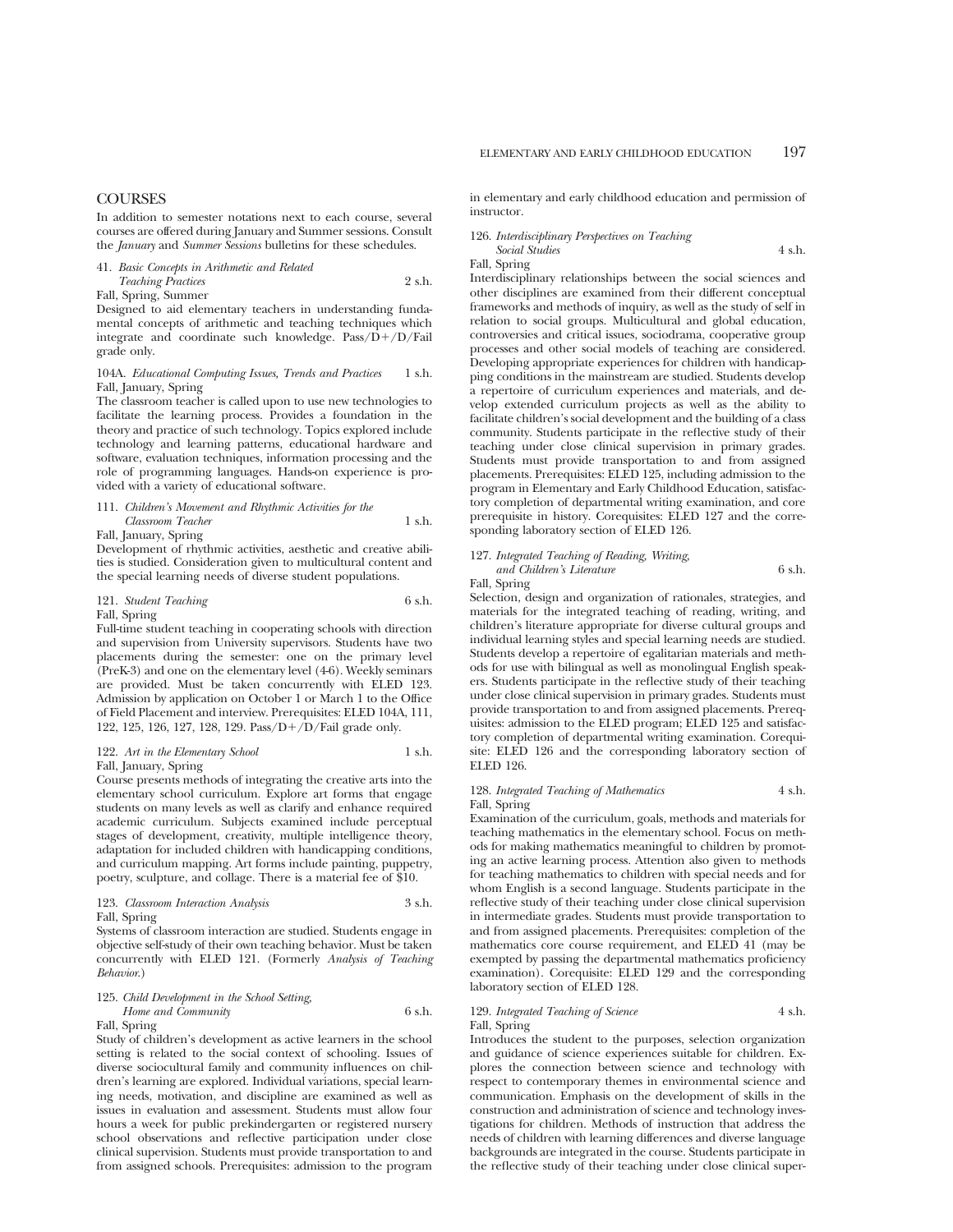vision in intermediate grades. Prerequisites: completion of the science core course requirement; ELED 125, 126, 127. Corequisites: ELED 128 and the corresponding laboratory section of ELED 128. There is a material fee of \$10.

151, 152. *Special Readings Seminar* 1-3 s.h. each Fall, Spring, Summer

Investigations and reports on educational topics adapted to the student's program and more flexibility in course work. For undergraduates only. Prerequisite: permission of department chairperson.

180 through 189, A-Z. *Workshops* 1-3 s.h. each Summer

Designed to meet the needs of specific groups of students or faculties of individual schools who want help in the solution of curricular or other school problems.

As individual subjects are selected, each is assigned a letter (A-Z) and added to the course number. Any course may be taken a number of times so long as there is a different letter designation each time it is taken.

191. *Workshop: Methods and Materials* 6 s.h. Summer

Cooperative work on problems related to school situations. Demonstrations and participation in an elementary classroom. Admission by permission of instructor.

### 193. *Workshop: Early Childhood Education* 6 s.h. Summer

Supervised participation and systematic observation in demonstration kindergarten and preschool programs supplemented by lectures, selected readings and discussion. Designed also to acquaint experienced and prospective teachers with the current findings about the intellectual and emotional development of young children as they relate to curriculum design and implementation in early childhood education.

### 202. *Developmental Reading* 3 s.h. Fall, Spring, Summer

Current reading programs that have been developed through an analysis of language and the intellectual development of children (Pre-Kindergarten-3). Distinctions between the nature of writing and oral language. Classroom observations are required. Prerequisite: ELED 213 or 214.

### 205. *Language in the Curriculum* 3 s.h. Fall, Spring, Summer

A study of the contributions to the curriculum of the arts and sciences which examine language. The literature on creativity is considered in designing instructional programs leading to the effective use of language in a wide range of activities and situations (Grade 4 to 6). Classroom observations are required. Prerequisite: ELED 213 or 214.

### 206. *Social Studies in the Curriculum* 3 s.h. Spring

An in-depth study of social studies curriculum which considers the contributions of the social sciences and the humanities. Consideration of instructional strategies, materials and development of creative opportunities which meet the needs of diverse populations. Classroom observations are required. Prerequisite: ELED 213 or 214.

### 207. *Dynamics of Curricular Change* 3 s.h. Spring

The implementation of curricular change through adaptation in subject matter, methodology, materials and facilities. The planning of change, models of the change process, generalizations developed in the research traditions in innovation, the diffusion process in education, status of adaptation and rejection of education innovations, organizing and implementing curricular change. Same as SED 207.

#### 208. *Science and Mathematics* 3 s.h. Fall

An examination of the objectives, content and techniques of teaching appropriate to contemporary developments in science and mathematics. A theory of instruction based on the intellectual development of children is used as a basis for curriculum design. Classroom observations are required. Prerequisite: ELED 213 or 214.

209. Mathematics in the Curriculum 3 s.h. Fall, Spring, Summer

An evaluation of the objectives, content and techniques of teaching, appropriate to contemporary developments in mathematics. A theory of instruction based on the intellectual development of children is used as a basis for curriculum design. Classroom observations are required. Prerequisite: ELED 213 or 214.

### 210. *Science and Technology in the Curriculum* 3 s.h. Fall, Spring, Summer

Examination of the objectives, content and techniques of teaching, appropriate to contemporary developments in science and technology. A theory of instruction based on the intellectual development of children is used as a basis for curriculum design. Classroom observations are required. Prerequisite: ELED 213 or 214. There is a material fee of \$10.

211. *Children's Movement and Rhythmic Activities in the Curriculum* 1 s.h.

### Fall, January, Spring, Summer

Participants acquire methods of instruction, activities, and materials for use in children's movement and rhythmic activities. Consideration is given to multicultural content and the special learning needs of diverse student populations.

## 212. Art in the Curriculum 1 s.h.

Fall, January, Spring, Summer

Explore modes of integrating the creative arts into the elementary school curriculum. Study art forms that engage students on a multitude of levels, thereby clarifying and enhancing required academic curriculum. Subjects covered include perception, developmental stages in art, multiple intelligence theory, adaptation for included children with handicapping conditions, curriculum mapping and art history. Art forms explored include painting, sculpture, collage, and poetry. There is a material fee of \$10.

## 213, 214. *Child Development and the Elementary School Program* 3 s.h. each

Fall, Spring, Summer

An advanced course in the study and evaluation of modern school practices coupled with the study of current cross-cultural research in child development. 213 emphasizes ego development and the socialization process; 214 emphasizes perceptual and intellectual development. Issues of mainstreaming and children with handicapping conditions are addressed. Classroom observations are required.

### 219. *Supervised Teaching with Normal and Handicapped Children* 9 s.h.

Fall, Spring

(Physically Handicapped, Neurologically Impaired/Learning Disabled, Emotionally Disturbed and/or Mentally Retarded.) Must be taken concurrently with ELED 223. Same as SPED 219A-219B.

## 221. *Student Teaching* 6 s.h.

Fall, Spring

Full-time student teaching in cooperating schools with direction and supervision from University supervisors. Students have two placements during the semester: one on the primary level (PreK-3) and one on the intermediate level (4-6). Weekly seminars are provided. Admission by application and interview.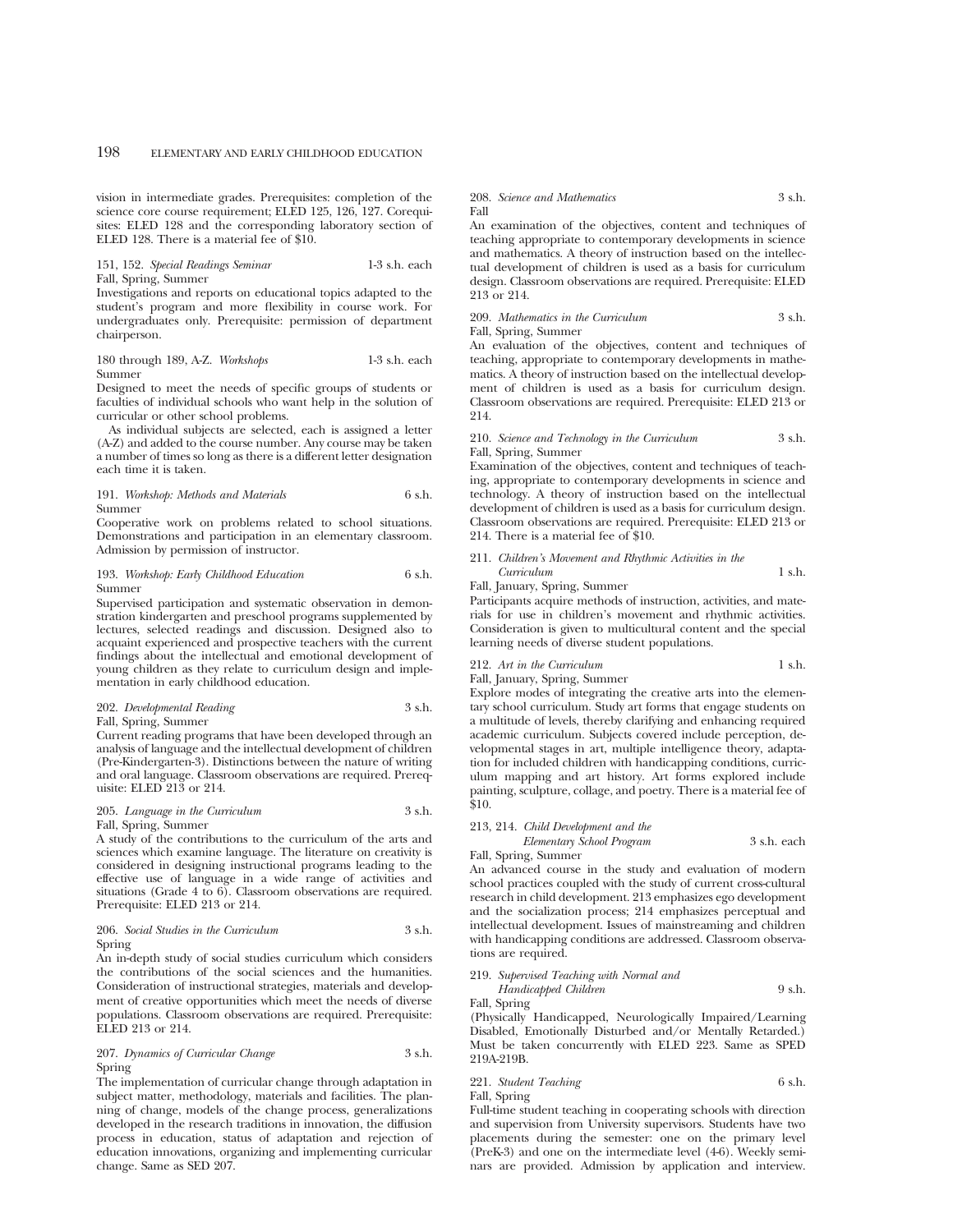Applications obtainable at the Office of Field Placement, to be returned by October 1 for the spring semester and by March 1 for the fall semester. Must be taken concurrently with ELED 223. Prerequisite: 18 s.h. in education. Pass/Fail grade only.

### 222. *Supervised Teaching* 6 s.h. Fall, Spring

Close clinical supervision of M.S. in Ed. students currently teaching in an elementary school on a full-time basis. Must be taken concurrently with ELED 223. Admission by application and interview. Applications obtainable at the Office of Field Placement, to be returned by October 1 for the spring semester and by March 1 for the fall semester. Prerequisite: 18 s.h. in education. Pass/Fail grade only.

### 223. *Analysis of Teaching Behavior* 3 s.h. Fall, Spring

Research on classroom interaction systems is studied. Skill in the objective study of teaching behavior is developed. An objective study of teaching behavior, integrating research findings, is required. Must be taken concurrently with ELED 219, 221 or 222.

### 225. *Teaching English as a Second Language* 3 s.h. Fall

An intensive study of the linguistic development of bilingual children. The problems of psychological, cognitive and psycholinguistic developmental stages as they affect the acquisition of a second language. Specific methods and materials are developed, including materials and techniques for teaching English to speakers of other languages through mathematics, science, and social studies.

### 227. *Elementary School Curriculum* 3 s.h. Fall, Spring, Summer

Principles, trends, techniques in curriculum construction and revision. A central purpose is to assist each student to integrate and synthesize understanding of elementary education through a comprehensive approach to curriculum study.

### 228. *Curriculum and Instruction in Communication* 3 s.h. Fall, Spring

For experienced teachers offering advanced study of the curriculum and instruction in language arts including reading, speaking, writing, literature, skills and appreciation (PreK-6).

230. *Curriculum and Instruction in Social Studies* 3 s.h. Fall

For experienced teachers offering advanced study and stressing evaluation of research, school programs and curriculum trends.

### 231. *Curriculum and Instruction in Science* 3 s.h. Fall, Spring

For experienced teachers that addresses the multiple methods of doing science with children. Teachers are encouraged to explore their own scientific selves, science in the media, and contemporary attitudes towards science and technology in society. The construction of science curriculum is embedded in a sciencetechnology-society framework where teachers examine locally relevant science issues for curriculum construction.

### 232. *Curriculum and Instruction in Mathematics* 3 s.h. Fall, Spring

For experienced teachers offering advanced study of mathematics curriculum. Stresses the design and implementation of instructional methodologies that actively engage the learner in elementary/middle grade mathematics. Mathematics curricula are examined with a view toward providing all students opportunities for becoming mathematically literate in a rapidly changing, culturally diverse, technological society.

### 233. *Curriculum and Instruction in Creative Arts* 3 s.h. Spring

For experienced teachers, this course presents methods of integrating the creative arts into the elementary school curriculum.

Explores art forms that engage the student on many levels as well as clarifies and enhances required academic curriculum. Subjects covered include perceptual stages of development, creativity, multiple intelligence theory, adaptation for included children with handicapping conditions, interdisciplinary teaching, art history as a means to understand culture, aesthetics and the museum as educator. Practice painting, puppetry, drama, collage, sculpture and poetry. Museum trips and research required. There is a material fee of \$10.

### 234. *Curriculum Design and Teaching: Contexts and Perspectives, Part I* 3 s.h.

Fall

This course addresses the child in relation to the curriculum by examining the influences of family, community, and society on the world of the learner. Students engage in self-reflection while exploring diverse perspectives on teaching and learning. Critical literacy about curriculum and teaching is developed through the collaborative study of diverse teaching/learning environments.

### 235M. *Curriculum Design and Teaching: Contexts and Perspectives, Part II—Mathematics, Science, and Technology* 3 s.h.

Spring

This course examines mathematics, science, and technology (MST) curricula in the elementary school. It considers the culture of the classroom by exploring social processes and learning; the politics of curriculum construction; and justice and social change in classroom settings. Students engage in MST curriculum design with the school setting through a field consultation model. Transportation to and from assigned field placements is the responsibility of the student.

236. *Modern Trends* 3 s.h. Periodically

Advanced course for experienced teachers to investigate indepth ideas and practices. Students and instructors cooperatively identify a number of specific areas of investigation, which become the focus of the course.

#### 239. *Technology Education in Elementary School* 3 s.h. Spring

A course for experienced teachers which stresses the skills, knowledge, and attitudes essential to the development of technology education for the elementary grades. The human-made world is considered through an activity-based study of past, present, and future technological systems. Factors underlying the design process, supporting principles of mathematics and science, and considerations of utility and aesthetics are examined. Central to the course is the creation of a design portfolio, a form of authentic assessment.

### 240. *Perspectives in Curriculum* 3 s.h. Periodically

An examination of the major curricular issues and movements in the American elementary school from 1890 to the present. Recent innovations are studied in historical perspective. Prerequisite: provisional or permanent certification (PreK-6) or equivalent.

### 241. *Educational Programs for Young Children* 3 s.h. Periodically

Contemporary practices, experimentation, innovations, proposals and issues (nursery and early school). Appropriate attention is given to the research literature. Prerequisite: provisional or permanent certification (PreK-6) or equivalent.

### 242. *Instructional Theory* 3 s.h. Periodically

An analysis of the effects of varieties of teacher behavior on child behavior and learning in the classroom setting. Attention will be given to the literature on classroom transactions as well as case studies in classrooms. Prerequisite: provisional or permanent certification (PreK-6) or equivalent.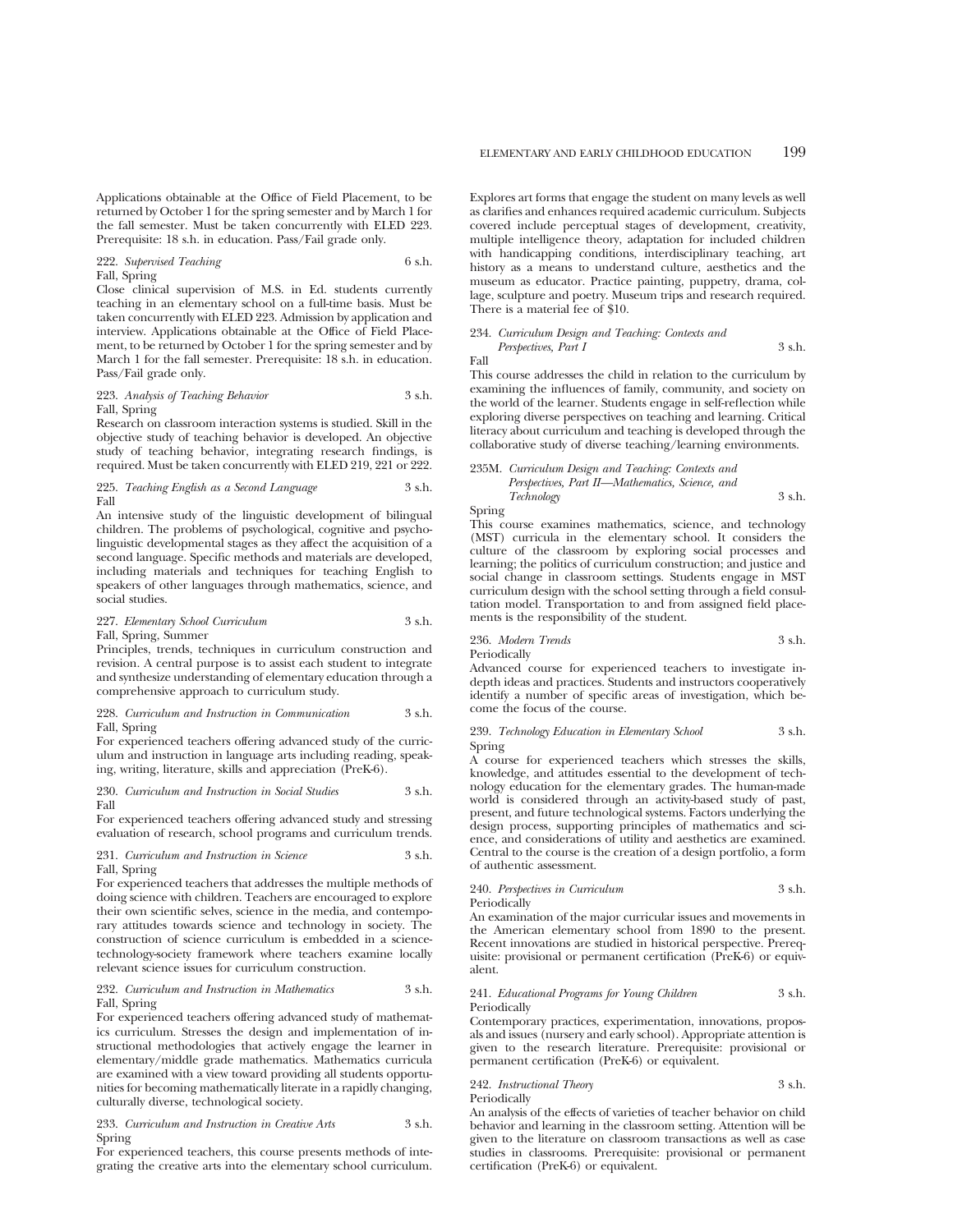### 243. *Advanced Child Development for Teachers* 3 s.h. Fall, Spring

An analysis of recent cross-cultural research and theory in child growth and development. Emphasis on implications for curriculum design and instructional practice drawn from studies in the affective and cognitive domains. Issues of mainstreaming and the child with handicapping conditions are explored.

244. *Models of Teaching* 3 s.h. Periodically

Theory and practice of five models of teaching are presented: concept attainment, concept formation, inquiry training, role playing and synectics. These models, which are useful new ways of teaching, can be integrated into one's teaching repertory at all levels and in all subject areas.

245. *Workshop: Community Resources* 3 s.h. Periodically

Identification of and acquaintance with community resources for instructional purposes in the metropolitan and Long Island areas. Registration is limited to students who are able to take field trips.

### 246. *Methods and Materials for Bilingual Teaching of Reading in Bicultural Setting* 3 s.h. Once a year

An in-depth study of readiness and beginning reading including the effects of language and experience on reading instruction and the relationship of reading to child development and self-concept. Consideration of teaching strategies and organization in the classroom as well as the selecting and adapting of appropriate materials for classroom use. Methods and materials specifically analyzed, developed and designed to teach reading in Spanish, and in addition, a consideration of the techniques to ease the transition to reading and writing in English.

### 247. *Social Studies and Communication Arts for Bilingual and Bicultural Children* 3 s.h.

Once a year

An understanding of the regional, social and developmental variations in children's language. Develop curricular materials and activities utilizing learner's cultural background through the social studies curriculum in elementary school. Ways to utilize an interdisciplinary bilingual approach to these two curricular areas are explored.

### 248. *Methods and Materials for Bilingual Teaching of Mathematics and Science* 3 s.h.

### Once a year

Consideration of formation of appropriate objectives with respect to concept development together with suitable techniques and materials for bilingual settings.

### 249. *Practicum for Teachers of Bilingual Children* 3 s.h. Once a year

Extended teaching practice with close clinical supervision. Admission by application and interview. Applications obtainable at the Office of Field Placement, to be returned by October 1 for the spring semester and by March 1 for the fall semester. Seminars meet weekly with supervisory personnel from the Curriculum and Teaching Department and public school districts to work intensively with specific student problems. Demonstration classes and observations of innovative programs in bilingual settings in local school districts are arranged. Pass/Fail grade only.

## 250. *Mathematics, Science, and Technology Integration in the Elementary School* 6 s.h.

Fall

This course involves the creation of integrated mathematics, science, and technology (MST) activity modules suitable for inclusion in the elementary school curriculum. Requires research in the teaching of MST, considerations of political, socio-economic, aesthetic, and ethical issues in MST instruction, and visits to mathematics, science, and technology centers. Culminates in the completion, implementation, and evaluation of a capstone MST action research project. Must be taken concurrently with ELED 253.

251, 252. *Special Readings Seminar* 1-3 s.h. each Fall, Spring, Summer

Investigations and reports on advanced educational topics adapted to the program of the student. Prerequisite: permission of instructor.

### 253. *MST Field Placement* 1 s.h. Fall

Students participate in a field consultation model as they implement and evaluate mathematics, science, and technology activity modules in the elementary grades. Transportation to and from assigned placements is the responsibility of the student. Must be taken concurrently with ELED 250. Pass/Fail grade only.

#### 256. *The Newspaper as a Teaching Tool* 3 s.h. Summer

This course introduces students to the newspaper as an educational tool for children of all grade levels, K-12, and in every subject area. The newspapers on Long Island and the Metropolitan area contribute editors, Newspaper in Education coordinators, and NIE managers as speakers in the workshop. Students tour *Newsday* and see the newspaper in production. The history and background of Newspapers in Education are presented. Students receive a comprehensive overview of NIE and the practical means to implement it in their classrooms. Curriculum materials and teaching strategies relating to the newspaper are employed.

### 260. *Space Science for the Teacher* 3 s.h. Periodically

Depth in the background subject matter as well as the necessary mathematics and physical sciences inherent in a successful comprehension of the subject. Demonstration and discussion of techniques for teaching in the area.

### 270. *Techniques for Study of and Research with Young Children* 3 s.h.

Fall

Research techniques with particular reference to early education. Child development theory and child study and evaluation techniques are explored and used in various settings.

### 271. *Early Childhood Curriculum* 3 s.h. Fall

Development of early childhood programs. Explore, contrast, analyze, and develop models and designs for integrated programs. Pass/Fail grade only. Prerequisite: admission to program in Early Childhood Education or permission of instructor.

### 272. *Curriculum Innovations in Early Childhood*

*Programs* 3 s.h. Spring

Content-based program and material innovations for young children in school organizations. Research design and evaluation are part of each contract. Pass/Fail grade only.

273. *Consultantship for Continuing Early Childhood Professional In-Service Development* 3 s.h. Spring

Professional self-study and in-service consultation in curricular innovations. Action research with young children in school settings. Hofstra faculty individually supervise study site with attendant conferring. Minimum 60 hours teaching in a kindergarten/pre-kindergarten setting required. Pass/Fail grade only.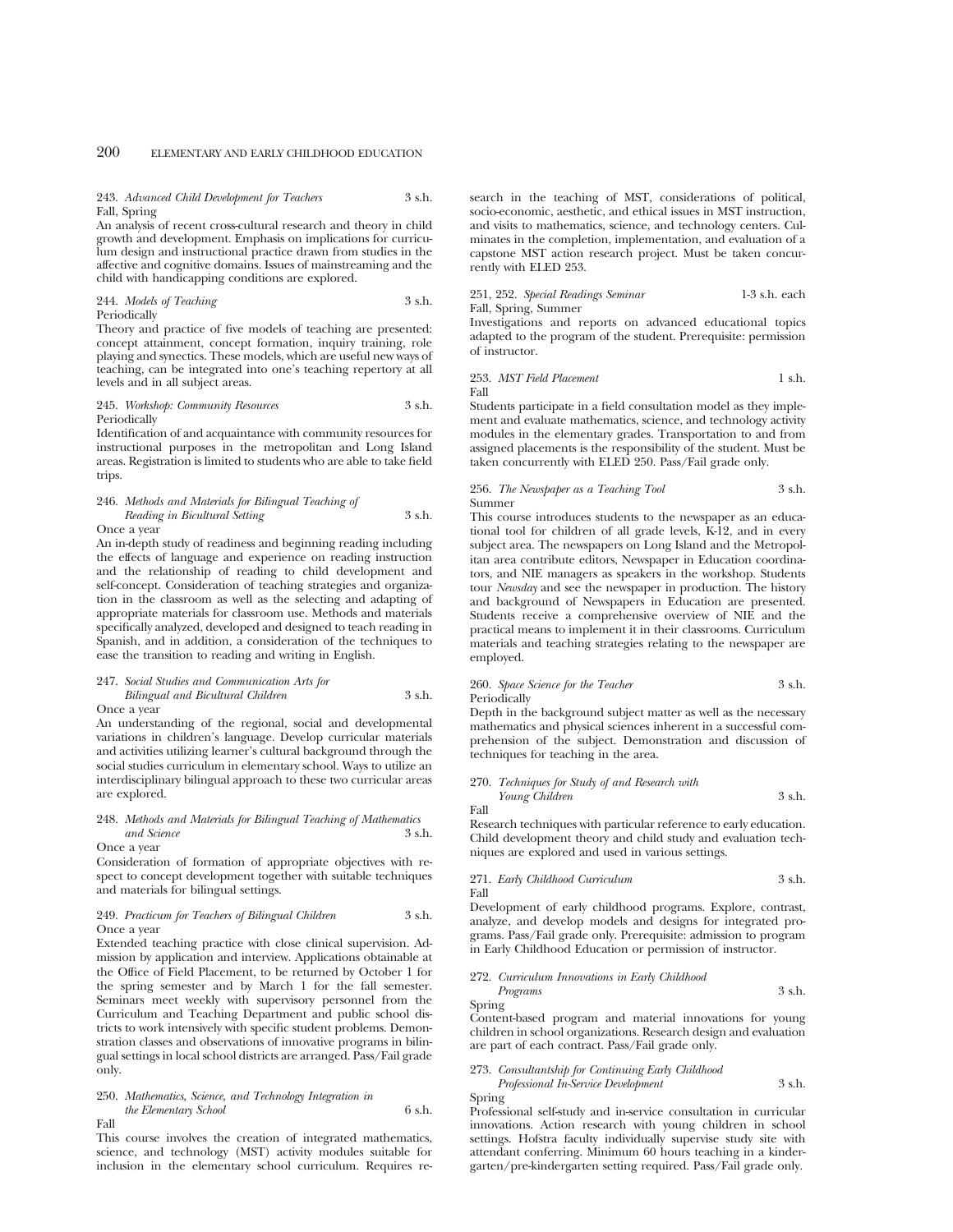### 274. *Curriculum Supervision of Early Childhood Centers* 3 s.h. Every other year

Studying, simulating, and testing curriculum policy-making with faculty, community and family involvement. Issues that relate to public policy and advocacy of early childhood education are also studied. Participants engage in advocacy project development and study.

### 275. *Literacy in Early Childhood Education* 3 s.h. Once a year

Deals with early literacy development and instructional practices based upon theory and research. Emphasis on the use of relevant instructional approaches and materials. Participants consider sound awareness, creative language development, early reading and writing, special language learning needs, and thinking-reading-andwriting connections. Participants engage in the study of integrated teaching practices. Prerequisite: one graduate course in the teaching of reading is recommended. Same as READ 275.

### 276. *Early Childhood Education: Mainstreaming the Young Child with Special Learning Needs* 3 s.h. Every other year

The study of issues of organization that facilitate the socialization and integration of young children who have a range of learning needs. Materials and methods are reviewed, developed and refined. Same as SPED 276.

### 277. *Classroom Strategies in Teaching Writing* 3 s.h. Periodically

Course helps teachers develop instructional strategies and classroom procedures based on current research on the composing process. Emphasis placed on the stages of the writing process, methods of response, the role of the teacher, and includes experiences in writing and in using peer response groups.

### 278. *Writing and Children's Literature* 3 s.h. Periodically

Provides an in-depth investigation of literature for children as a literary experience which promotes language and writing development. Emphasis on developing strategies to use experience with various genres and styles to help children become critical readers and writers.

280 through 289, A-Z. *Advanced Workshops* 1-3 s.h. each Fall, Spring, Summer

Designed to meet the needs of specific groups of students or faculties of individual schools who want help in the solution of curricular or other school problems.

As individual subjects are selected, each is assigned a letter (A-Z) and added to the course number. Any course may be taken a number of times so long as there is a different letter designation each time it is taken.

### 300. *Departmental Seminar* 3 s.h. Fall, Spring

Serves an integrative and culminating function with respect to the student's studies and experiences in the School of Education. The student is required to prepare and present a paper or project of "publishable" quality. The paper or project should demonstrate a synthesis of the student's comprehensive knowledge in the fields of child development, curriculum theory and at least one specific curriculum area. Pass/Fail grade only. Prerequisites: matriculation in the department and completion of *all* required course work in professional education.

**NOTE:** successful completion of ELED 300 may be offered in place of the departmental comprehensive examination. This course may *not* be used to satisfy any part of the basic semester hour requirements for a master's degree in elementary education.

301 & 302. *Master's Thesis* 3 s.h. each Fall, Spring

Supervision and instruction leading to the completion of master's thesis. Binding fee payable upon registration in 302. Admission by permission of adviser. Prerequisite: competence in statistics (through analysis of variance).

303 through 309, A-Z. *Post-Master's Workshops* 1-3 s.h. each **Periodically** 

Intensive workshops for experienced teachers. Not applicable to the Master of Science in Education or Master of Arts degrees.

310. *Issues in Infant, Toddler, Preschool, Parent and Family Involvement Programs* 3 s.h. Once a year

A study of educational needs, methods, and materials for use with infants, toddlers and preschoolers in group settings including related parent and family involvement programs and alternatives. Particular attention is devoted to sociocultural and linguistic issues. Same as SPED 310.

330. *Techniques of Mentor Teaching* 3 s.h. Once a year

Prepares experienced teachers to serve as mentor teachers to new teachers, student teachers, teachers, and others needing assistance in developing new skills and content. Study emphasizes coaching and demonstration techniques as well as knowledge concerning adult learning within professional work settings.

## Engineering (ENGG)

Associate Professor Rooney, *Chairperson*

Professors Alvarez, Burghardt, Rabbany, Weissman; Associate Professors Agnone, Forsberg, Jensen, Kwong, Raship; Assistant Professors Caputi, Ghorayeb, Hunter, Puerzer; Director of Freshman Engineering Hakola.

Technology and Public Policy courses are listed alphabetically.

### **MISSION STATEMENT**

The Department of Engineering at Hofstra University offers ABET-accredited degree programs leading to a Bachelor of Engineering in Engineering Science, a Bachelor of Science in Electrical Engineering, and a Bachelor of Science in Mechanical Engineering. In addition, it offers smaller interdisciplinary degree programs, not seeking ABET accreditation, leading to a Bachelor of Science in Industrial Engineering and a Bachelor of Arts in Engineering Science.

Since all degrees are offered under the aegis of a single department, the organizational structure fosters collegiality among faculty of different programs and ensures that all students are exposed to a variety of engineering disciplinary perspectives. The knowledge base encompassed by engineering is constantly expanding, but the fundamental skills and aptitudes which a four year undergraduate program can hope to impart to graduates remain the same, regardless of time or of specific degree. They include a solid grounding in mathematics as a language to express scientific laws, in applied physics as represented primarily in the engineering sciences, in engineering design integrated throughout the curriculum but especially demonstrated through participation in capstone team projects, and in a well-chosen variety of social sciences and humanities.

Technological advances generated by the engineering profession have foreseen and unforeseen effects on human culture and civilization. The broadly educated Hofstra engineering graduate will mirror the multi-faceted engineer/builder envisioned in classical times by Vitruvius, and will therefore be best situated to assess the consequences of the societal changes constantly being wrought by the profession.

### **DEPARTMENTAL OBJECTIVES**

While adhering to the general philosophy outlined above, each degree program which seeks ABET accreditation is committed to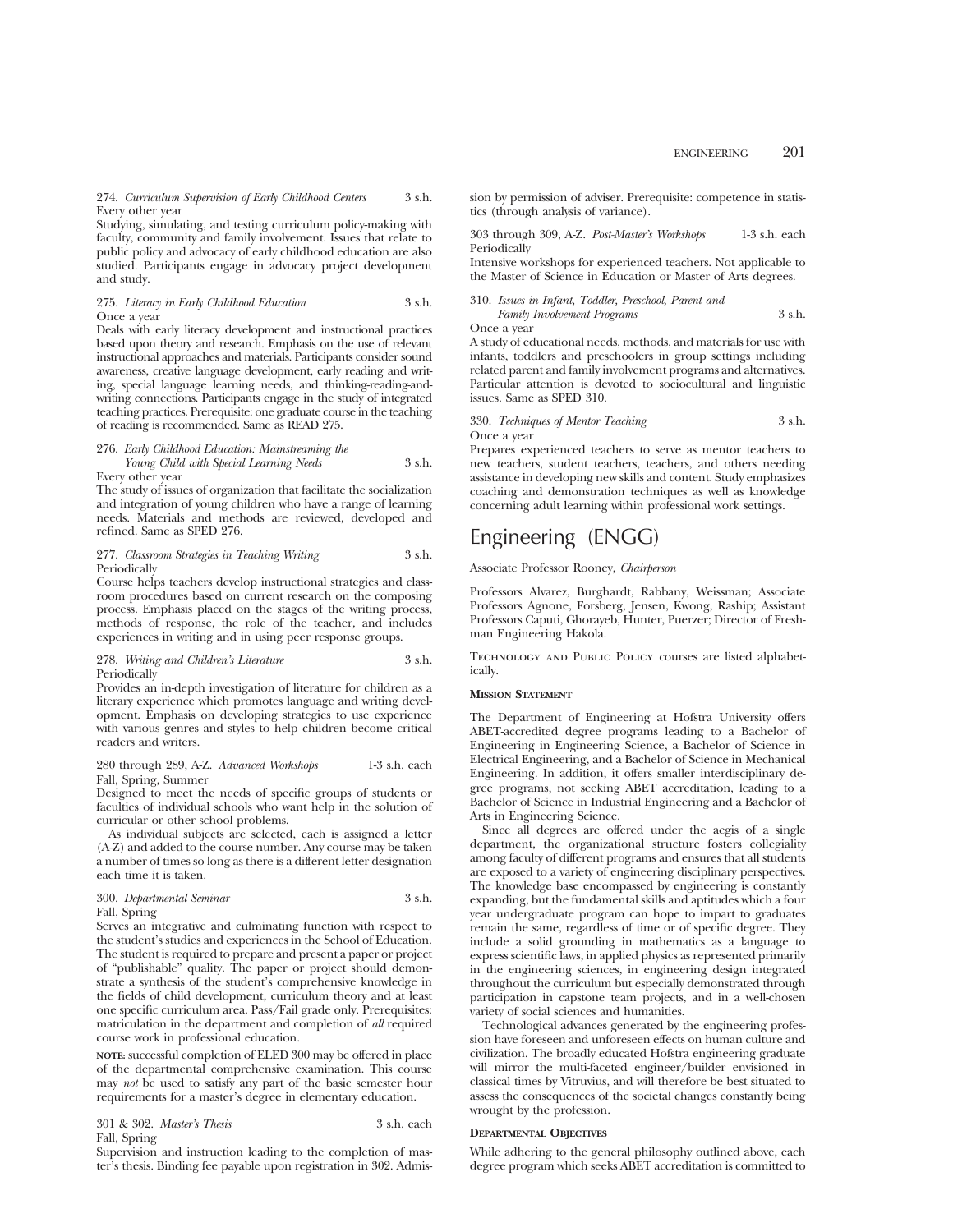ensuring that its graduates exhibit a range of abilities indicative of a successful member of the engineering community. These include:

- a) an ability to apply knowledge of mathematics, science, and engineering
- b) an ability to design and conduct experiments, as well as to analyze and interpret data
- c) an ability to design a system, component, or process to meet desired needs
- d) an ability to function on multi-disciplinary teams
- e) an ability to identify, formulate, and solve engineering problems
- f) an understanding of professional and ethical responsibility
- g) an ability to communicate effectively
- h) the broad education necessary to understand the impact of engineering solutions in a global and societal context
- i) recognition of the need for, and an ability to engage in life-long learning
- j) a knowledge of contemporary issues
- k) an ability to use the techniques, skills, and modern engineering tools necessary for engineering practice.

Students matriculate in an ambience of small class size, excellent student-faculty interaction, and easy access to all laboratory facilities for research and design projects. All students, part-time as well as full-time, are assigned a faculty adviser in their general field of interest, and may choose from a range of engineering and science electives to build a foundation for the engineering objective of their choice. For many the goal will be graduate study in a specialized area of engineering such as civil, electrical, mechanical or biomedical; for others, a position in industrial or government research, development and design.

**A MINOR IN ENGINEERING** consists of the successful completion of 18 semester hours in engineering courses, excluding ENGG 4, 10 and 149, at least 6 hours in residence, with grades of C or better. ROTC scholarship engineering majors, who must take additional courses in Military Science, may be funded for a total of five years while completing their engineering degree.

## PROGRAMS

## B.E. Specialization in Engineering Science

Accredited by the Engineering Accreditation Commission of the Accreditation Board for Engineering and Technology.

### **PROGRAM EDUCATIONAL OBJECTIVES**

This program reflects the need within a broad-based engineering curriculum, for a diversity of offerings reflecting the diversity of careers in the engineering field today. Engineering today encompasses many new technologies, but the core educational requirements remain a thorough grounding in mathematics, physical sciences, engineering sciences and design. The Engineering Science degree then allows students to specialize in one of three options: biomedical, civil, or environmental. All three options integrate design throughout the curriculum, beginning with the first year, and culminating in a year-long major senior-level design project. Consequently graduates of the program are well prepared to do analytic work and to participate as design team members in engineering projects. The options guarantee a specificity of expertise within the Engineering Science program. They do so through 25 units of directed technical electives as outlined below under each of the three headings. A preponderance of biomedical option graduates may therefore be expected to pursue advanced studies in biomedical engineering or in some cases to enter medical school. On the other hand, the majority of civil or environmental option graduates will be expected to enter industry, with or without pursuing advanced degrees. Professional registration is highly important in the latter two fields, and so, all graduates of the civil option and the environmental option are required to take the Engineering Fundamentals Examination (but not necessarily to pass it) prior to the completion of the degree program. The eleven generic indicators of achievement listed under Department of Engineering objectives apply specifically to graduates of each option within the Engineering Science degree program, as a measure of the program's effectiveness in meeting its stated objectives.

**Biomedical Option:** Biomedical engineering or bioengineering is designed to bridge the gap between the life sciences and physical sciences by applying engineering concepts, methods and techniques to biology and medicine. An understanding of fundamental physiological processes using engineering methodology requires a broad background in basic engineering, sciences and mathematics. Two emphases (biomechanics and bioelectricity) are available to the students, differing from each other by five courses. In the biomechanics area required courses include ENGG 26, 114, 115, 163 and 169 or 170. In the bioelectricity area these courses are replaced by ENGG 32A, 32B, 33, 104, and 192. Technical electives for all biomedical option students include: BIO 1, 144, ENGG 166B, 181, 182, 183, 187, CHEM 131A, 132A, 162. Further technical electives for those in the biomechanics area include: ENGG 116, 129, 130, 131, while students in the bioelectricity area choose further technical electives from: ENGG 36, 176, 177, 180.

#### Professor Rabbany, *Adviser*

**Civil Option:** Civil engineering shares with military engineering the distinction of being the earliest of the engineering disciplines. Today's civil engineer is concerned with a broad spectrum of problems relating to structures and the infrastructures of modern society. The civil option provides a thorough preparation and professional training in the fundamentals of engineering and related fields with a major thrust in structural analysis and design. All civil option degree candidates must take the Engineering Fundamentals Examination prior to graduation. Technical electives include: ENGG 62, 129, 131, 132, 134, 135, 136, 144, 147.

Professor Alvarez, *Adviser*

**Environmental Option:** Environmental engineering applies a range of engineering disciplines to both natural environmental systems and treatment of water, air and land pollution. A traditional curriculum emphasizes the processes and system designs for water production, quality and treatment. Emphasis is also placed on the social, economic, political and legal aspects important for engineers working with the environment. All environmental option degree candidates must take the Engineering Fundamentals Examination prior to graduation. Technical electives include: ENGG 60, 61, 62, 130, 132, 135, 136, 144, 147; TPP 115; CHEM 131A, 132A, 185.

Assistant Professor Hunter, *Adviser*

Candidates for graduation must fulfill the following requirements:

- 1. The successful completion of at least 137 semester hours, excluding Military Science, completed at Hofstra.
- 2. At least 65 semester hours must be completed in the liberal arts. No course in the Department of Engineering may count toward this requirement except for ENGG 149.
- 3. There are two requirements that must ordinarily be completed in residence at Hofstra: 15 semester hours in the major field of specialization and the last 30 semester hours. The 15 semester hours need not be included within the last 30 hours.
- 4. The following general and major requirements: ENGL 1-2 or placement examination\*; 6 hours in literature, literature in translation or comparative literature; 15 hours in humanities or social science electives\*\*; the two literature courses must be chosen from core courses in CLIT, ENGL, FRLT, JW ST, LIT or SPLT in the humanities division under

<sup>\*</sup>If this requirement is fulfilled by passing the placement examination, 6 semester hours in the humanities or social sciences should be taken with advisor's approval.

<sup>\*\*</sup>With adviser's approval. Courses may not be taken on a Pass/D+/D/Fail basis.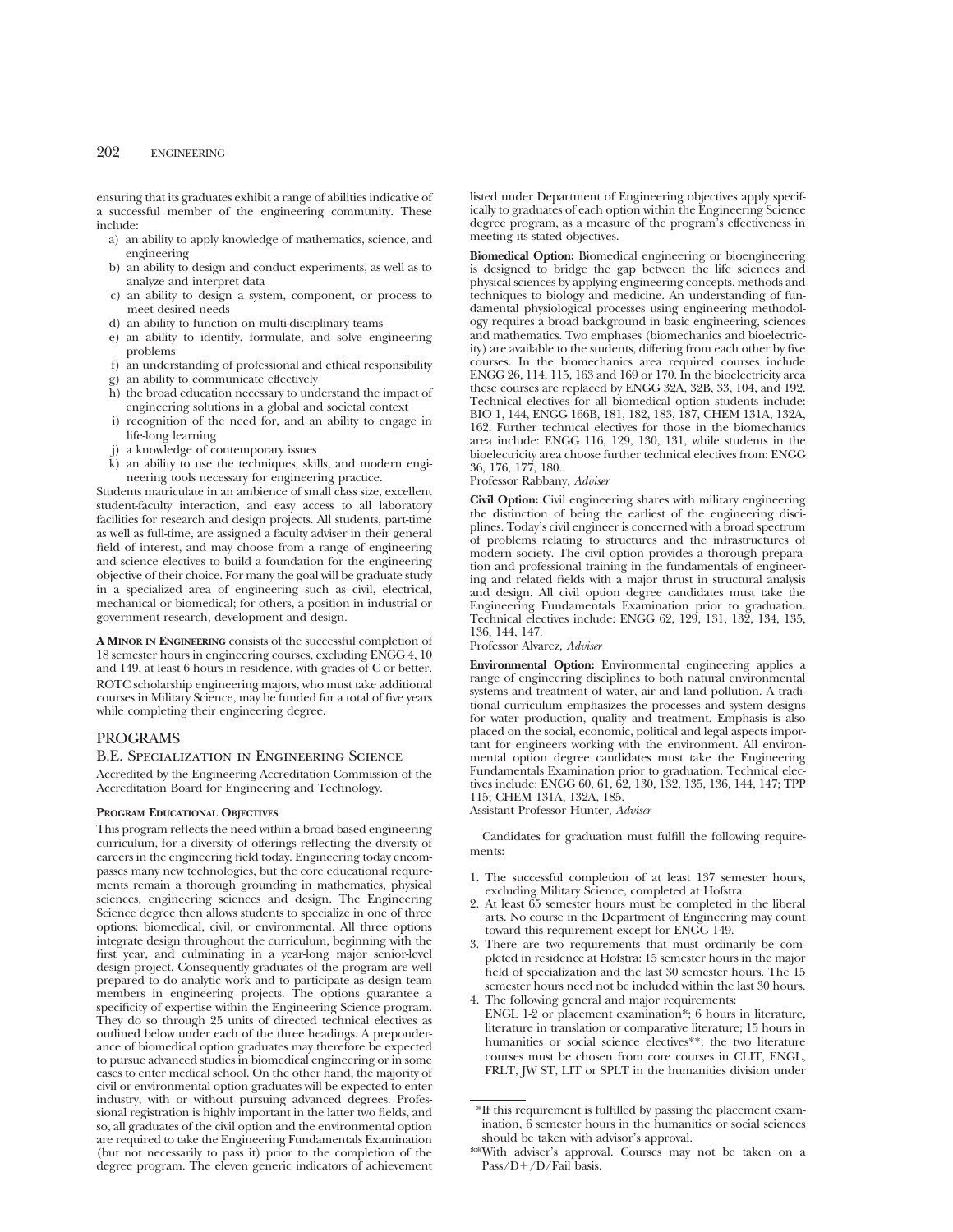the appreciation and analysis heading. The 15 credits of social science and humanities electives must include SPCM 1 or 7. one core course in behavioral social sciences and one core course in history and philosophy in social sciences. Students transferring in with previous social science/humanities credits may use them in place of core requirements in the same category as the transferred credits.

MATH 19, 20, 29, 131, 143 and 144 or 147; CHEM 3A, 3B, 4A; PHYS 11A, 12A, 11B;

ENGG 1, 9A, 10, 25, 26 or 33, 27, 28, 30, 34, 100, 113, 114 or 104, 115 or 32A, 143A, 143G, 149, 160, 163 or 32B, 169 or 170 or 192; 25 hours in technical electives. Courses may not be taken on a Pass/ $D+$ / $D$ /Fail basis.

Other elective groupings are available subject to the needs of the individual student.

Course selection is made in conference and with the approval of a faculty adviser.

A cumulative average of C or better is required in the following courses: ENGG 25, 26 or 33, 27, 28, 30, 100, 113, 115 or 32A; a cumulative average of C or better is required in all engineering courses. Reflecting the fact that not all full-time students can and do adhere to a four year time frame for degree completion, the suggested sequence below shows a possible alignment of courses within that compass.

## FULL-TIME STUDENTS—137 s.h. SUGGESTED FOUR-YEAR SEQUENCE

#### First Year

*1st 2nd*

|                                          | ェぃ                       | $-100$           |
|------------------------------------------|--------------------------|------------------|
|                                          | Sem.                     | Sem.             |
| <b>MATH 19, 20</b>                       | 4                        | 4                |
| ENGG 1, 9A, 10                           | $\overline{4}$           | 3                |
| ENGL 1 or placement examination*         | 3                        | $\frac{1}{2}$    |
| CHEM 3A, 3B, 4A                          | $\overline{4}$           | 3                |
| PHYS<br>11A, 11B                         | $\overline{\phantom{a}}$ | 5                |
|                                          | 15                       | 15               |
| <b>SECOND YEAR</b>                       |                          |                  |
| ENGL 2 or placement examination*         | 3                        |                  |
| ENGG 25, 28                              | 3                        |                  |
| 27                                       |                          | $3333$<br>$335$  |
| 30                                       | $\overline{a}$           |                  |
| MATH 29, 131                             | 4                        |                  |
| 12A<br><b>PHYS</b>                       | 4                        |                  |
| Literature or literature in translation  | 3                        |                  |
| Social science or humanities elective**  | $\overline{\phantom{a}}$ |                  |
|                                          | 17                       | 18               |
| <b>THIRD YEAR</b>                        |                          |                  |
| <b>ENGG 26 or 33</b>                     | 3                        |                  |
| 34                                       | 1                        |                  |
| 113, 115 or 32A                          | 3                        | 3                |
| 160, 163 or 32B                          | $\overline{2}$           | $\mathbf{1}$     |
| MATH 143, 144 or 147                     | 3                        | 3                |
| <b>TPP 112</b>                           |                          | $\boldsymbol{3}$ |
| Social science or humanities electives** | 3                        | 3                |
| <b>Technical electives</b>               | 6                        | 6                |
|                                          | 18                       | 19               |
|                                          |                          |                  |
| <b>FOURTH YEAR</b>                       |                          |                  |
| <b>ENGG 100</b>                          | 3                        |                  |
| 114 or 104                               |                          | 3                |
| 143G                                     |                          | 3                |
| 149                                      | 3                        |                  |
| 143A                                     | 3                        |                  |
| 169 or 170 or 192                        | 1                        |                  |
| Social science or humanities electives** |                          | 6                |
| <b>Technical electives</b>               | 7                        | 6                |
|                                          | 17                       | 18               |

#### PART-TIME STUDENTS—135 s.h.

Part-time students follow the same curriculum as listed under the full-time program of study, with the exception of ENGG 9A. Candidates for graduation must fulfill all requirements listed under the individual program. The B.E. Specialization in Engineering Science requires 135 semester hours of part-time study.

#### B.S. Specialization in Industrial Engineering

Industrial engineering contributes to the management decisionmaking process. It is concerned with the optimal utilization of integrated systems of people, methods, materials, machines and energy to achieve organizational goals. In the application of principles and methods of engineering analysis and design, it is distinguished from other engineering disciplines in its concern with problems which involve human effort and energy, production systems, economy in the use of money, materials and time, and a high utilization of the social sciences.

Using the scientific method, industrial engineers establish factual information from which alternatives are defined, problems recognized and solved. In their concern for the design, improvement and control of systems, they collect, analyze, arrange and statistically examine data. They introduce new techniques and tools into the organization and into the decisionmaking process.

Areas of specialty associated with industrial engineering are administrative engineering, production and inventory control, automation, plant location and layout, methods engineering, quality control, data processing, operations research, cost forecasting and control.

Assistant Professor Puerzer, *Adviser*

Candidates for graduation must fulfill the following requirements:

- 1. The successful completion of at least 137 semester hours and a cumulative grade-point average of 2.0 in work completed at Hofstra. Military Science may not be counted toward this total semester hour requirement.
- 2. At least 62 semester hours must be completed in the liberal arts. No course in the Department of Engineering may count toward this requirement except for ENGG 101, 149, and 185.
- 3. There are two requirements that must ordinarily be completed in residence at Hofstra: 15 semester hours in the major field of specialization and the last 30 semester hours. The 15 semester hours need not be included within the last 30 hours. 4. The following requirements:
- ENGL 1-2 or placement examination\*; PSY 1, 33; ECO 1; 15 hours in humanities or social science electives\*\*; the 15 credits of social science and humanities must include 6 credits in the humanities, of which 3 must be from the list of core courses in CLIT, ENGL, FRLT, JW ST, LIT or SPLT. The other 9 credits must include SPCM 1 or 7, one core course in behavioral social sciences and one core course in history and philosophy in social sciences. Students transferring in with previous social science/humanities credits may use them in place of core requirements in the same category as the transferred credits.

MATH 19, 20, 29, 131; CHEM 3A, 3B, 4A; PHYS 11A, 12A, 11B ACCT 1; CSC 132, 187; MGT 101, 127, 142;

ENGG 1, 9A, 10, 25, 26, 27, 28, 30, 33, 34, 35, 100, 101, 113, 119, 149, 156, 158, 160, 185, 186, 188. Courses may not be taken on a Pass/ $D+/D$ /Fail basis.

A cumulative average of C or better is required in the following courses: ENGG 25, 26, 27, 28, 30, 35, 100 and 113; a cumulative average of C or better is required in all engineering courses. Reflecting the fact that not all full-time students can and do adhere to a four year time frame for degree completion, the suggested

\*If this requirement is fulfilled by passing the placement examination, 6 semester hours in the humanities or social sciences should be taken with advisor's approval.

\*\*With adviser's approval. Courses may not be taken on a Pass/D+/D/Fail basis.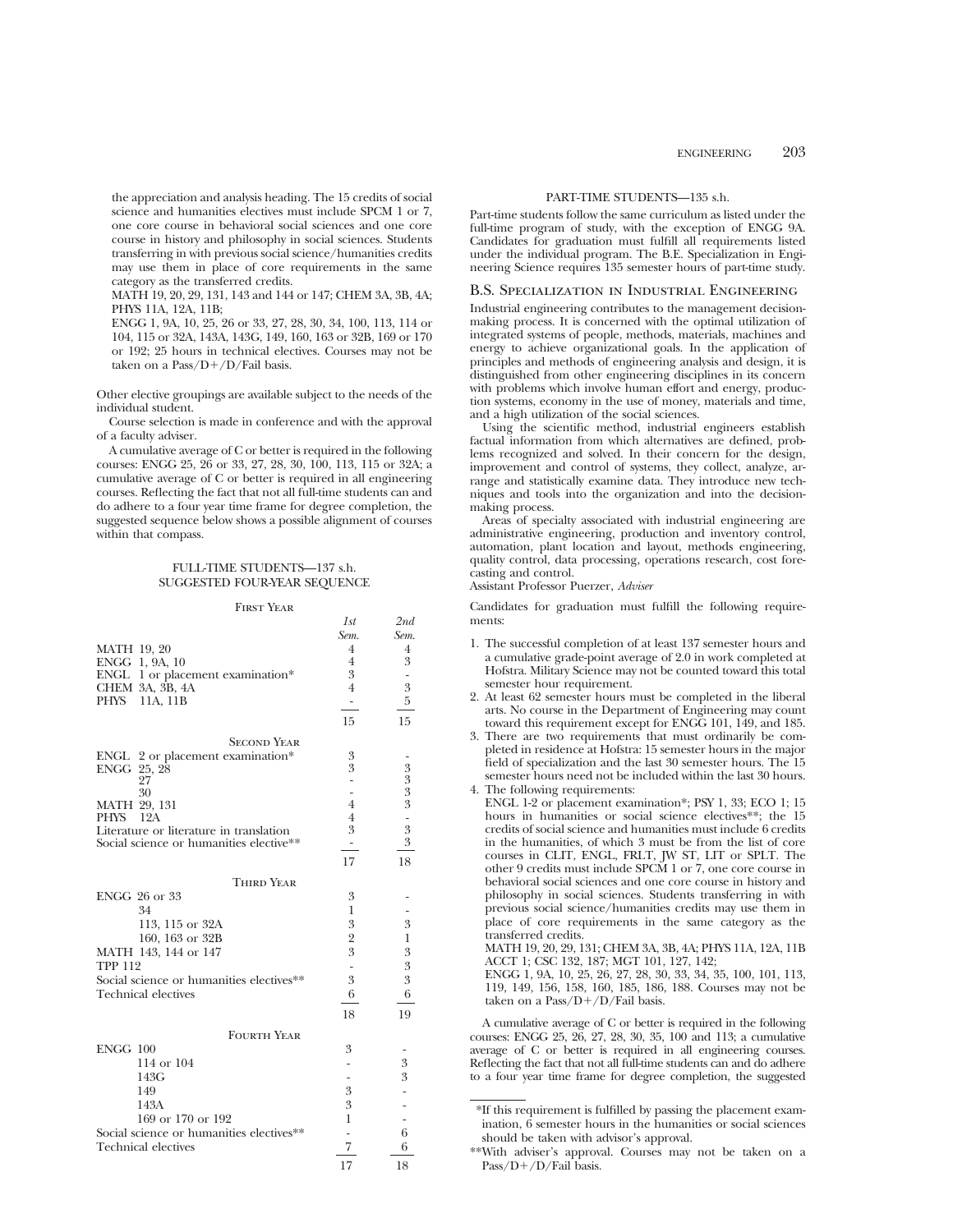sequence below shows a possible alignment of courses within that compass.

## FULL-TIME STUDENTS—137 s.h. SUGGESTED FOUR-YEAR SEQUENCE

*1st 2nd*

| <b>FIRST YEAR</b> | . . |
|-------------------|-----|
|                   |     |

|                    |                                          | Sem.                         | Sem.                     |
|--------------------|------------------------------------------|------------------------------|--------------------------|
| <b>MATH 19, 20</b> |                                          | 4                            | $\overline{4}$           |
| ENGG 9A, 1, 10     |                                          | $\overline{4}$               | 3                        |
|                    | ENGL 1 or placement examination*         | 3                            |                          |
|                    | CHEM 3A, 3B, 4A                          | $\overline{4}$               | 3                        |
| PHYS 11A, 11B      |                                          | $\qquad \qquad \blacksquare$ | 5                        |
|                    |                                          | 15                           | 15                       |
|                    | <b>SECOND YEAR</b>                       |                              |                          |
| MATH 29, 131       |                                          | 4                            | 3                        |
| ENGG 25, 26        |                                          | 3                            | 3                        |
| ENGL               | 2 or placement examination*              | 3                            |                          |
| PHYS               | 12A                                      | $\overline{4}$               |                          |
| ENGG 28            |                                          |                              | 3                        |
|                    | 30                                       |                              | $\boldsymbol{3}$         |
| <b>ECO</b>         | $\mathbf{1}$                             |                              | $\boldsymbol{3}$         |
| <b>PSY</b>         | 1,33                                     | 3                            | 3                        |
|                    |                                          | 17                           | 18                       |
|                    | <b>THIRD YEAR</b>                        |                              |                          |
| CSC                | 187, 132                                 | 3                            | 3                        |
| ENGG 33, 35        |                                          | 3                            | 3                        |
|                    | 34                                       | 1                            | $\overline{\phantom{0}}$ |
|                    | 27, 101                                  | 3                            | 3                        |
|                    | 185, 186                                 | 3                            | 3                        |
|                    | 188                                      |                              | 3                        |
| <b>MGT</b>         | 101                                      |                              | 3                        |
| ACCT<br>1          |                                          | 3                            | $\overline{a}$           |
|                    | Social science or humanities elective**  | 3                            |                          |
|                    |                                          | 19                           | 18                       |
|                    | <b>FOURTH YEAR</b>                       |                              |                          |
| ENGG 156, 158      |                                          | 1                            | $\overline{2}$           |
|                    | 149, 100                                 | 3                            | 3                        |
|                    | 113, 119                                 | 3                            | 3                        |
|                    | 160                                      | $\overline{2}$               |                          |
| MGT                | 127, 142                                 | 3                            | 3                        |
|                    | Social science or humanities electives** | 6                            | 6                        |
|                    |                                          | 18                           | 17                       |

### PART-TIME STUDENTS—135 s.h.

Part-time students follow the same curriculum as listed under the full-time program of study, with the exception of ENGG 9A. Candidates for graduation must fulfill all requirements listed under the individual program. The B.S. Specialization in Industrial Engineering requires 135 semester hours of part-time study.

## B.A. Specialization in Engineering Science

This program is designed for those students who wish to combine elements of a fundamental engineering program with those of a broad liberal arts program. In addition to meeting the degree requirements for the B.A., students are required to earn a cumulative average of C or better in engineering courses. Students pursuing this degree must choose either the Biomedical Engineering Option or the Production and Manufacturing Option.

See complete B.A. requirements, page 80.

#### **Biomedical Engineering Option**

One option of this degree has been created for those students whose career goals are directed toward medicine, but with a strong analytical element provided by engineering coursework. Bioengineering courses apply engineering methods to biomedicine, and ensure that successful candidates for this degree option have both the broad liberal arts background the B.A. degree offers, and the specialized skills that the prospective scientists and practitioners in the medical field need. Reflecting the fact that not all full-time students can and do adhere to a four year time frame for degree completion, the suggested sequence below shows a possible alignment of courses within that compass. Professor Rabbany, *Adviser*.

#### **B.A. Specialization in Engineering Science With a Biomedical Engineering Option**

#### FULL-TIME STUDENTS—126 s.h. SUGGESTED FOUR-YEAR SEQUENCE

#### First Year

|                                              | 1st                      | 2nd              |
|----------------------------------------------|--------------------------|------------------|
|                                              | Sem.                     | Sem.             |
| <b>MATH 19, 20</b>                           | $\overline{4}$           | $\overline{4}$   |
| ENGG 1, 9A, 10                               | $\overline{4}$           | 3                |
| ENGL 1 or placement examination†             | 3                        |                  |
| CHEM 3A, 3B, 4A, 4B                          | $\overline{4}$           | $\overline{4}$   |
| PHYS<br>11A, 11B                             | $\overline{\phantom{0}}$ | $\overline{5}$   |
|                                              | 15                       | 16               |
| <b>SECOND YEAR</b>                           |                          |                  |
| ENGG 25, 181                                 | 6                        |                  |
| 27, 28                                       |                          | 6                |
| <b>BIO</b><br>1                              |                          | 4                |
| MATH 29                                      | $\overline{4}$           |                  |
| PHYS 12A, 12B                                | 5                        |                  |
| Social Science Core elective                 |                          | $\,3$            |
| ENGL 2 or placement examination <sup>+</sup> |                          | 3                |
|                                              | 15                       | 16               |
| <b>THIRD YEAR</b>                            |                          |                  |
| ENGG 30, 34, 182                             | 3                        | 4                |
| 113                                          |                          | $\boldsymbol{3}$ |
| <b>Humanities Core</b>                       | 6                        | 3                |
| Language requirement                         | 3                        | $\overline{3}$   |
| CHEM 131A, 131B                              | $\overline{4}$           |                  |
| 132A, 132B                                   | ۰                        | $\overline{4}$   |
|                                              | 16                       | 17               |
| <b>FOURTH YEAR</b>                           |                          |                  |
| ENGG 166B, 183                               | 3                        | 3                |
| <b>BIO</b> 144                               | 4                        |                  |
| Language requirement                         | 3                        | 3                |
| Social Science Core, Cross-Cultural Core     | 6                        | $\overline{3}$   |
| <b>Technical electives</b>                   |                          | 6                |
|                                              | 16                       | 15               |

#### **Production and Manufacturing Option**

A special option of this degree has been created for those students whose career goals are directed toward business administration, especially in manufacturing or production. A career path in this situation requires someone with technical ability and eventually an M.B.A. degree. By combining the B.A. Specialization in Engineering Science with the following business and liberal arts courses, the student will meet Hofstra's B.A. degree requirements and be knowledgeable about technical matters the student will ultimately be responsible for in a manufacturing environment. Reflecting the fact that not all full-time students can and do adhere to a four year time frame for degree completion, the suggested sequence below shows a possible alignment of courses within that compass.

<sup>\*</sup>If this requirement is fulfilled by passing the placement examination, 6 semester hours in the humanities or social sciences should be taken with adviser's approval.

<sup>\*\*</sup>With adviser's approval. Courses may not be taken on a  $Pass/D+/D/Fail basis.$ 

<sup>†</sup>For B.A. requirements, see page 80.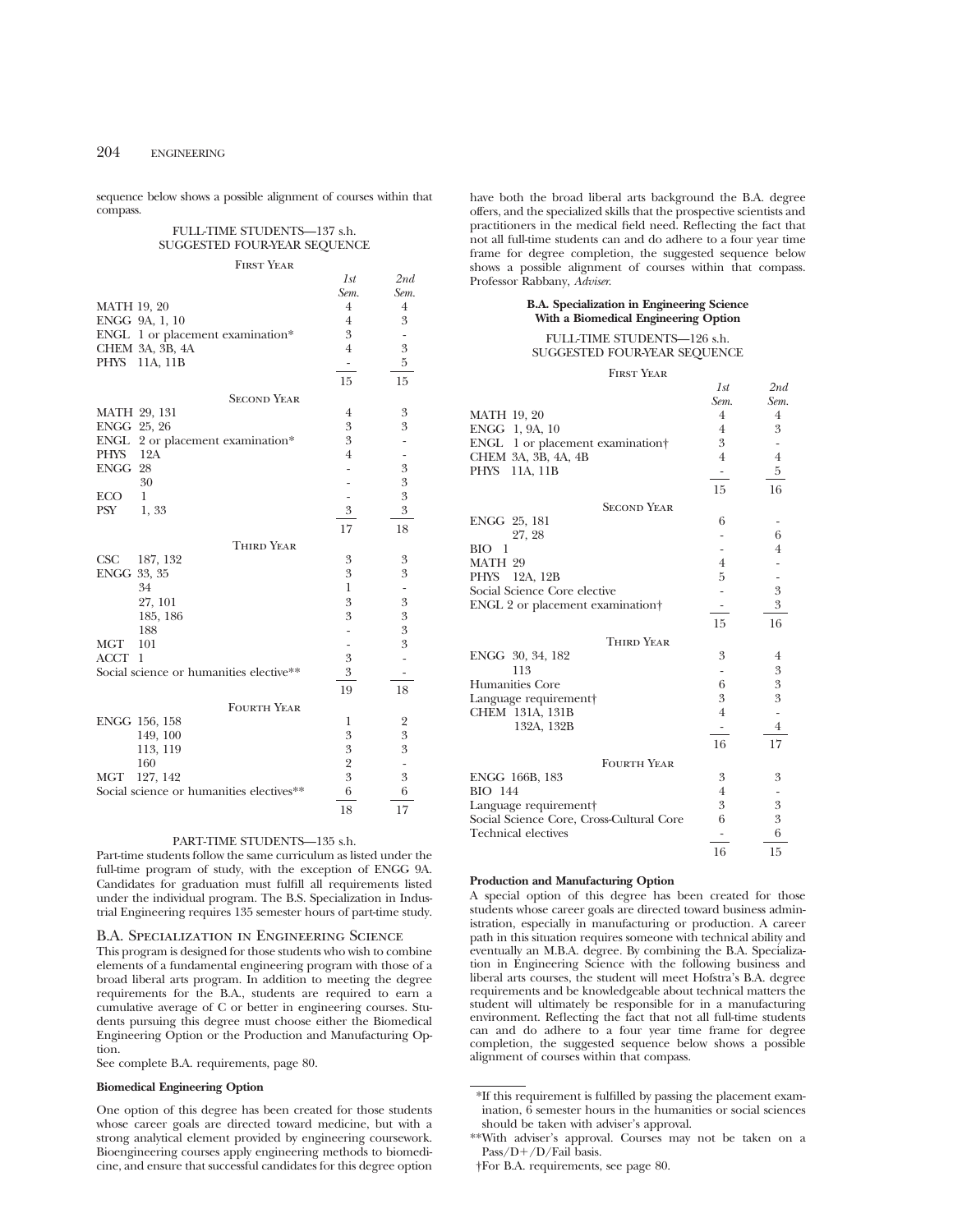## **B.A. Specialization in Engineering Science With a Production and Manufacturing Option**

#### FULL-TIME STUDENTS—134 s.h. SUGGESTED FOUR-YEAR SEQUENCE

#### First Year

|                                          | 1st                      | 2nd                                                             |
|------------------------------------------|--------------------------|-----------------------------------------------------------------|
|                                          | Sem.                     | Sem.                                                            |
| <b>MATH 19, 20</b>                       | $\overline{4}$           | 4                                                               |
| ENGG 1, 9A, 10                           | $\overline{4}$           | $\begin{smallmatrix} 3 & 3 \\ 3 & 3 \\ 5 & 5 \end{smallmatrix}$ |
| ENGL<br>1-2 or placement examination     | $\boldsymbol{3}$         |                                                                 |
| CHEM 3A, 3B, 4A                          | $\overline{4}$           |                                                                 |
| PHYS<br>11A, 11B                         | $\overline{\phantom{0}}$ |                                                                 |
|                                          | 15                       | 18                                                              |
| <b>SECOND YEAR</b>                       |                          |                                                                 |
| ENGG 25, 26                              | 3                        | $\boldsymbol{3}$                                                |
| 28                                       |                          |                                                                 |
| 32A, 32B                                 |                          |                                                                 |
| MATH 29, 131                             | $\overline{4}$           |                                                                 |
| <b>PHYS</b><br>12A                       | $\frac{4}{3}$            | $343 - 3$                                                       |
| SPCM 1, ECO 1                            |                          | $\overline{\phantom{a}}$                                        |
| Social Science Core elective             |                          |                                                                 |
|                                          | 17                       | 16                                                              |
| <b>THIRD YEAR</b>                        |                          |                                                                 |
| ENGG 30, 36                              | 3                        | 3                                                               |
| 113, 160                                 | 3                        | $\overline{2}$                                                  |
| Literature Core or                       |                          |                                                                 |
| literature in translation <sup>†</sup> † |                          |                                                                 |
| Language requirement                     | $\frac{3}{3}$            |                                                                 |
| ACCT                                     |                          |                                                                 |
| <b>BLAW 20</b>                           | $\frac{1}{3}$            |                                                                 |
| FIN<br>101<br><b>MGT</b><br>101          | ۰                        | $33 - 3$<br>$-3$                                                |
|                                          |                          |                                                                 |
|                                          | 18                       | 17                                                              |
| <b>FOURTH YEAR</b>                       |                          |                                                                 |
| ENGG 100, 119                            | 3                        | 3                                                               |
| 27, 149                                  | 3                        | 3                                                               |
| Language requirement                     | $\overline{3}$           |                                                                 |
| МКТ<br>101, 124                          | 3                        | $\frac{3}{3}$                                                   |
| Social Science Core, Cross-Cultural Core | 6                        | $\overline{3}$                                                  |
|                                          | 18                       | 15                                                              |

## B.S. Specialization in Electrical Engineering Mechanical Engineering

Candidates for graduation with the B.S. degree in these areas must fulfill the following requirements:

- 1. The successful completion of at least 137 semester hours and a cumulative grade-point average of 2.0 in work completed at Hofstra. Military Science may not be counted toward this total semester hour requirement.
- 2. At least 65 semester hours must be completed in the liberal arts. No course in the Department of Engineering may count toward this requirement except for ENGG 101, 149, and 185.
- 3. There are two requirements that must ordinarily be completed in residence at Hofstra: 15 semester hours in the major field of specialization and the last 30 semester hours. The 15 semester hours need not be included within the last 30 hours.
- 4. The general and major requirements as listed under the programs below. Courses may not be taken on the  $Pass/D+/$ D/Fail basis.

## B.S. Specialization in Electrical Engineering

Accredited by the Engineering Accreditation Commission of the Accreditation Board for Engineering and Technology.

#### **PROGRAM EDUCATIONAL OBJECTIVES**

This program is intended for students who wish intensive study at the undergraduate level to develop proficiency in the fields of electrical and computer engineering. The curriculum provides a broad foundation in engineering, mathematics, physics and liberal arts. The Broad range of Hofstra University resources in the humanities and social sciences make the liberal arts component especially enlightening.

Students will develop analytical, computer and applied skills which will enable them to analyze, design and test engineering systems, processes and components. Graduates will be acquainted with various areas of electrical engineering such as applied electronics, digital devices and systems, electromagnetic fields and waves, signal processing and communication systems. The computer option addresses the increasing need for specialized skills in this area.

They will develop design skills progressively, beginning with their first courses in circuit analysis and digital circuits and will apply their accumulating knowledge to practical problems throughout the curriculum. This process culminates in the capstone design course, which complements the analytical part of the curriculum.

The thorough preparation afforded by the electrical engineering curriculum includes the broad education necessary to understand the impact of engineering solutions in a global and societal context. Graduates will hence be well prepared for professional employment or advanced studies. The eleven generic indicators of achievement listed under the Department of Engineering objectives apply specifically to electrical engineering graduates, as a measure of the program's effectiveness in meeting its stated objectives.

In addition to fulfilling the degree requirements listed above, the following courses must be successfully completed. ENGL 1-2 or placement examination\*; 15 hours in humanities or social science electives\*\*; 6 hours in literature or literature in translation; the two literature courses must be chosen from core courses in CLIT, ENGL, FRLT, JW ST, LIT or SPLT in the humanities division under the appreciation and analysis heading. The 15 credits of social science and humanities electives must include SPCM 1 or 7, one core course in behavioral social sciences, one core course in history and philosophy in social sciences and TPP 112. Students transferring in with previous social science/ humanities credits may use them in place of core requirements in the same category as the transferred credits.

MATH 19, 20, 29, 131, 143 and 144 or 147 or CSC 185; PHYS 11A, 11B, 12A, 12B; CHEM 3A, 3B, 4A;

ENGG 9A (for full-time students), 10, 25, 27, 30, 32A, 32B, 33, 34, 35, 36, 104, 111, 113, 143B, 149, 171, 176, 177, 178, 189, 192, 193, 194, 195; 9 hours in technical electives††

A cumulative average of C or better is required in the following courses: ENGG 30, 32A, 33, 36, 104, 176, 177, 193; a cumulative average of C or better is required in all engineering courses.

**COMPUTER ENGINEERING OPTION:** ENGG 10, 35, 111, 171, 178, 189 are replaced by CSC 15, 16, 112, 120, ENGG 151 and 173. Of the three technical electives, one must be a computer science course at the 100-level, and two must be 100-level engineering courses. Reflecting the fact that not all full-time students can and do adhere to a four year time frame for degree completion, the suggested sequence below shows a possible alignment of courses within that compass.

#### FULL-TIME STUDENTS—138 s.h. SUGGESTED FOUR-YEAR SEQUENCE

| <b>FIRST YEAR</b> |  |
|-------------------|--|
|                   |  |

|             | 1st  | 2nd  |
|-------------|------|------|
|             | Sem. | Sem. |
| MATH 19, 20 |      |      |

\*If this requirement is fulfilled by passing the placement examination, 6 semester hours in the humanities or social sciences should be taken with adviser's approval.

<sup>\*\*</sup>With adviser's approval. Courses may not be taken on a  $Pass/D+/D/Fail basis.$ 

<sup>†</sup>For B.A. requirements, see page 80.

<sup>††</sup>For literature core requirements, see page 80.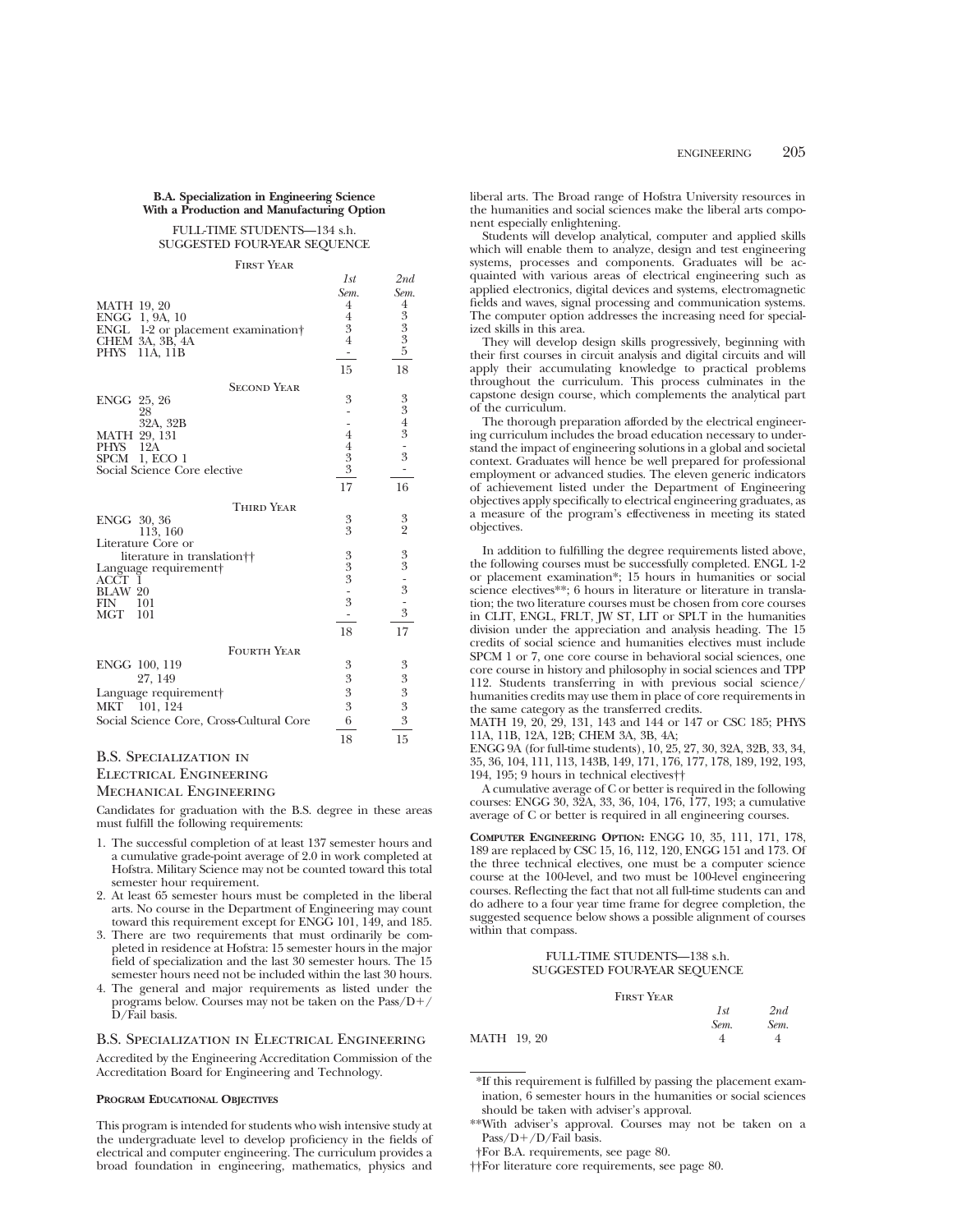| ENGG 9A, 10    |                                          | $\overline{2}$           | $\boldsymbol{3}$ |
|----------------|------------------------------------------|--------------------------|------------------|
| CHEM           | 3A, 3B, 4A                               | $\overline{4}$           | 3                |
| PHYS           | 11A, 11B                                 |                          | 5                |
| ENGL           | 1-2 or placement examination*            | 3                        | 3                |
|                | Social science or humanities elective**  | $\boldsymbol{3}$         |                  |
|                |                                          | 16                       | 18               |
|                | <b>SECOND YEAR</b>                       |                          |                  |
| MATH 29, 131   |                                          | 4                        | 3                |
| <b>ENGG</b>    | 25, 32A                                  | 3                        | 3                |
|                | 30, 27                                   | 3                        | 3                |
|                | 34                                       |                          | $\mathbf{1}$     |
| <b>PHYS</b>    | 12A, 12B                                 | 5                        |                  |
|                | Literature or literature in translation  | 3                        | 3                |
|                | Social science or humanities elective**  | $\overline{\phantom{m}}$ | 3                |
|                |                                          | 18                       | 16               |
|                | <b>THIRD YEAR</b>                        |                          |                  |
|                | MATH 143 and 144                         | 3                        | 3                |
| ENGG 36, 104   |                                          | 3                        | 3                |
|                | 176, 177                                 | 3                        | 3                |
|                | 189                                      |                          | 3                |
|                | 33, 192                                  | 3                        | $\mathbf 1$      |
|                | 32B, 193                                 | 1                        | $\boldsymbol{3}$ |
| <b>TPP 112</b> |                                          |                          | $\overline{3}$   |
|                | Social science or humanities electives** | 3                        | 3                |
|                |                                          | 16                       | 19               |
|                | <b>FOURTH YEAR</b>                       |                          |                  |
| ENGG 35        |                                          | 3                        |                  |
|                | 111, 113                                 | 3                        | 3                |
|                | 143B, 149                                | 3                        | 3                |
|                | 171, 178                                 | 3                        | $\mathbf{1}$     |
|                | 194, 195                                 |                          | $\overline{4}$   |
|                | Social science or humanities elective**  | 3                        |                  |
|                | Technical electives <sup>††</sup>        | 3                        | 6                |
|                |                                          | 18                       | 17               |

#### PART-TIME STUDENTS—136 s.h.

Part-time students follow the same curriculum as listed under the full-time program of study, with the exception of ENGG 9A. Candidates for graduation must fulfill all requirements listed under the individual program. The B.S. Specialization in Electrical Engineering requires 136 semester hours of part-time study.

## B.S. Specialization in Mechanical **ENGINEERING**

Accredited by the Engineering Accreditation Commission of the Accreditation Board for Engineering and Technology.

#### **PROGRAM EDUCATIONAL OBJECTIVES**

This program provides intensive study at the undergraduate level in the field of mechanical engineering. A healthy mix of theory, experiment and design informs the curriculum. Design is introduced early in the curriculum, and all graduates are expected to be broadly enough educated to complete capstone senior deisgn courses in two distinct areas of mechanical engineering. Extensive laboratory involvement inculcates valuable insights into experimental methods and, in some cases, original research. Through a suitable choice of technical electives (decided on in consultation with a mechanical engineering faculty adviser) students develop a greater in-depth knowledge of a major branch of mechanical engineering (aerospace, solid mechanics, or thermal/fluids). In addition, the program provides a strong foundation in the engineering sciences, mathematics, and liberal arts.

The primary goal of the program is to provide the preparation necessary for graduates to have successful and productive careers

in mechanical engineering and related fields, and to have the requisite academic background should they proceed to advanced graduate study in engineering or other professional fields. This educational goal includes the kindling of a desire to continue learning beyond the completion of formal education, and an ability to utilize engineering skills in non-traditional occupations. The eleven generic indicators of achievement listed under Department of Engineering objectives apply specifically to mechanical engineering graduates, as a measure of the program's effectiveness in meeting its stated objectives.

In addition to fulfilling the degree requirements on page 85, the following courses must be successfully completed. ENGL 1-2 or placement examination\*; 18 hours in humanities or social science electives\*\*; 3 hours in literature or literature in translation; the literature course must be chosen from core courses in CLIT, ENGL, FRLT, JW ST, LIT or SPLT in the humanities division under the appreciation and analysis heading. The 18 credits of social science and humanities electives must include SPCM 1 or 7, one core course in behavioral social sciences, one core course in history and philosophy in social sciences and TPP 112. Students transferring in with previous social science/ humanities credits may use them in place of core requirements in the same category as the transferred credits.

MATH 19, 20, 29, 131, 143 and 144 or 147 or CSC 185; PHYS 11A, 11B, 12A; CHEM 3A, 3B, 4A;

ENGG 1, 9A (full-time student only), 10, 25, 26, 27, 28, 30, 34, 35, 100, 113, 114, 115, 139, 141, 142, any two of 143D, 143E, 143F; 149, 160, 163, 169, 170; 12 hours in technical electives†

Course selection is made in conference and with the approval of a faculty adviser.

A cumulative average of C or better is required in the following courses: ENGG 25, 26, 27, 28, 113, 114, 115, 141; a cumulative average of C or better is required in all engineering courses. Reflecting the fact that not all full-time students can and do adhere to a four year time frame for degree completion, the suggested sequence below shows a possible alignment of courses within that compass.

## FULL-TIME STUDENTS—137 s.h. SUGGESTED FOUR-YEAR SEQUENCE

#### First Year

|                 | 1st  | 2nd  |
|-----------------|------|------|
|                 | Sem. | Sem. |
| MATH 19, 20     |      |      |
| ENGG 9A, 10     |      | 3    |
|                 | 9    |      |
| CHEM 3A, 3B, 4A |      | 3    |
| PHYS 11A, 11B   |      | 5    |
|                 |      |      |

<sup>\*</sup>If this requirement is fulfilled by passing the placement examination, 6 semester hours in the humanities or social sciences should be taken with adviser's approval.

<sup>\*\*</sup>With adviser's approval. Courses may not be taken on a  $Pass/D+/D/Fail basis.$ 

<sup>†</sup>Mechanical engineering majors will choose four technical electives from the following list of courses: ENGG 32A, 36, 116, 119, 129, 130, 131, 132, 134, 136, 138, 140, 145, 146, 174, 179. Possible groupings emphasizing specific areas of concentration include four courses from ENGG 116, 138, 140, 145, 146 (aerospace), from ENGG 32A, 36, 130, 179 (controls), from ENGG 116, 119, 136, 145, 174 (thermal/fluids) or from ENGG 119, 129, 131, 132, 134 (solid mechanics). Selection across groupings, with the prior approval of the academic adviser, is permissible.

<sup>††</sup>With adviser's approval; one technical elective must be a design course.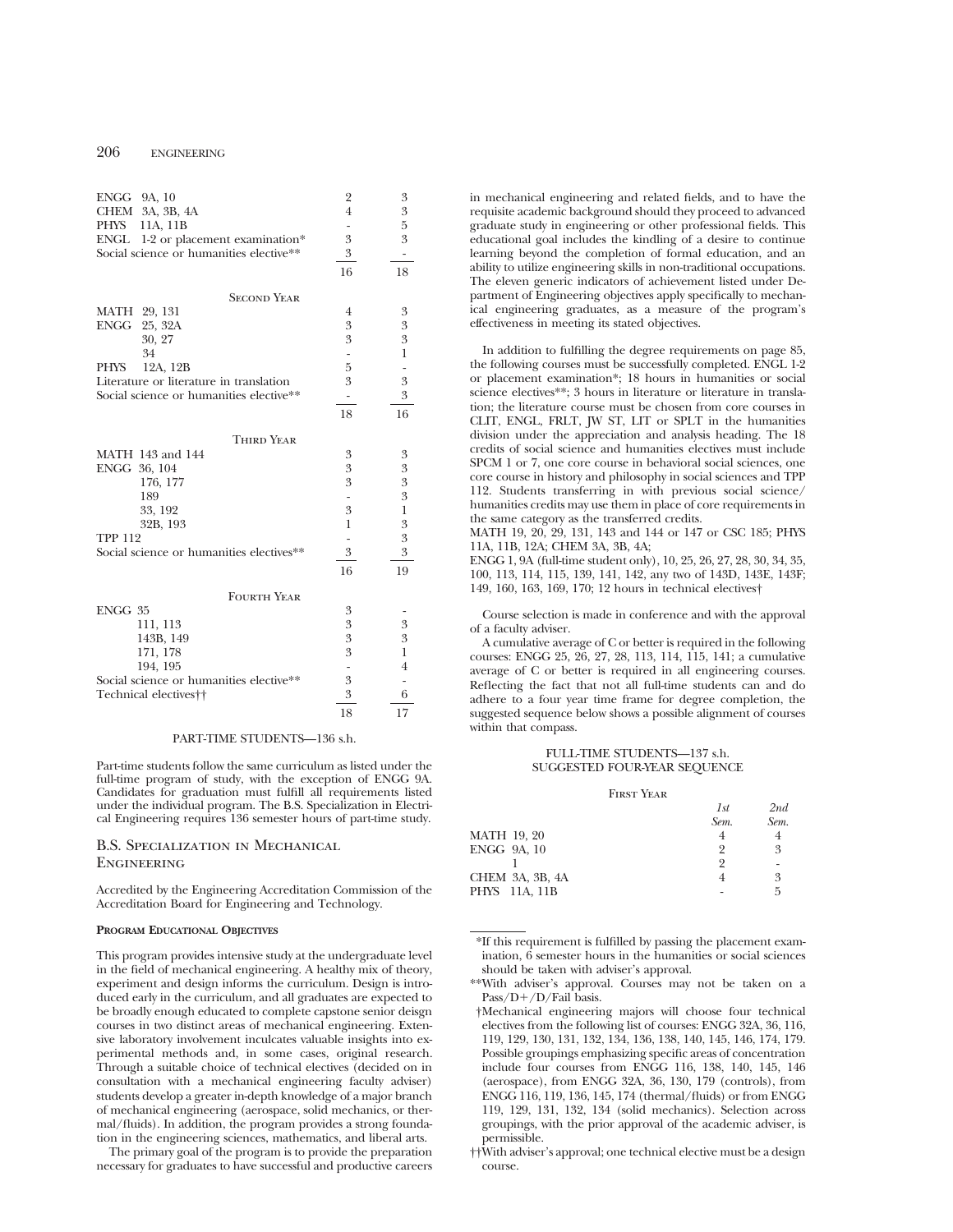| ENGL 1-2 or placement examination*       | 3              | 3                        |
|------------------------------------------|----------------|--------------------------|
|                                          | 15             | 18                       |
| <b>SECOND YEAR</b>                       |                |                          |
| ENGG 25, 26                              | 3              | 3                        |
| 27, 28, 113                              |                | 9                        |
| MATH 29, 131                             | $\overline{4}$ | 3                        |
| 12A<br>PHYS                              | 4              |                          |
| Literature or literature in translation  | 3              |                          |
| Social science or humanities electives** | 3              | 3                        |
|                                          | 17             | 18                       |
| <b>THIRD YEAR</b>                        |                |                          |
| <b>MATH 143</b>                          |                | 3                        |
| MATH 144 or 147 or CSC 185               |                | 3                        |
| ENGG 30, 34                              | 3              | $\mathbf{1}$             |
| 114, 115                                 | 3              | 3                        |
| 35                                       | 3              |                          |
| 160, 163                                 | $\overline{2}$ | $\mathbf{1}$             |
| 141, 142                                 | 3              | 3                        |
| Social science or humanities electives** | 3              | $\overline{\phantom{0}}$ |
| Technical elective†                      | -              | 3                        |
|                                          | 17             | 17                       |
| <b>FOURTH YEAR</b>                       |                |                          |
| ENGG 143D, E, or F                       | 3              |                          |
| 149                                      | 3              |                          |
| 169, 170                                 | 1              | 1                        |
| 100                                      | 3              |                          |
| 139                                      | 3              |                          |
| 143D, E, or F                            |                | 3                        |
| 112<br><b>TPP</b>                        |                | 3                        |
| Social science or humanities electives** | 3              | 3                        |
| Technical electives <sup>+</sup>         | 3              | 6                        |
|                                          | 19             | 16                       |

#### PART-TIME STUDENTS—135 s.h.

Part-time students follow the same curriculum as listed under the full-time program of study, with the exception of ENGG 9A. Candidates for graduation must fulfill all requirements listed under the individual program. The B.S. Specialization in Mechanical Engineering requires 135 semester hours of part-time study.

## COURSES

In addition to semester notations next to each course, a selection of courses is offered during January and Summer sessions. Consult the *January* and *Summer Sessions* bulletins for these schedules.

#### 1. *Engineering Drawing* 2 s.h. Fall, Spring

Engineering graphics, descriptive geometry, graphical mathematics, sketching and orthographic projection are presented within the framework of the design process. Introduction to, and extensive use of, computer-aided drafting (CAD) software. Prerequisite: high school trigonometry. No liberal arts credit.

#### 4. *Principles of Electronic Communications* 3 s.h. Periodically

History, development, theory and operation of electrical communication systems are established. Introductory concepts are developed regarding the basic principles of operation of the telephone, telegraph, radio, sound reproduction and television. High frequency communication techniques including satellite communications and the utilization of lasers as communication devices are examined from an elementary viewpoint. No credit for engineering majors.

## 9A. *Introduction to Engineering* 2 s.h. Fall Overview of the engineering profession, its genesis and evolution to the present day, including fields of engineering and career paths within same. Study of ethics and with emphasis on the

engineering workplace. Engineering design and analysis techniques, development of problem-solving skills, communication skills; student design projects.

#### 9B. *Graphic Science* 1 s.h. Periodically

Engineering graphics, descriptive geometry, graphical mathematics, sketching and orthographic projection.

#### 10. *FORTRAN for Engineers and Physical Scientists* 3 s.h. Fall, Spring

Algorithms, programs and computers. Introduction to the programming of numerical methods. Logic and flow charting. FORTRAN 77 and basic programming concepts. Introduction to MathCAD and MATLAB. Prerequisite or corequisite: MATH 19 or permission of department.

25. *Mechanics: Statics* 3 s.h. Fall, Spring

Vector algebra, conditions of equilibrium and constraint, centroids and moment of inertia, stress resultants, analysis of simple trusses and frames, friction, virtual work. Prerequisite: PHYS 11A. Prerequisite or corequisite: MATH 29, ENGG 9B or 1 or permission of instructor.

26. *Mechanics: Dynamics* 3 s.h. Fall

Kinematics and kinetics, impulse and momentum, impact, workenergy of particles and rigid bodies. Relative motion including Coriolis' acceleration, conservation of energy and conservation of momentum. Prerequisite: ENGG 25.

## 27. *Engineering Materials* 3 s.h. Fall, Spring

Atomic structure and its relationship to properties of engineering materials. Mechanical, metallurgical, thermal, optical, chemical, electrochemical, radioactive, electrical and magnetic properties. Failure analysis, material selection and design. Ferrous and nonferrous metals, nonmetallic and anisotropic materials, polymers and ceramics. Prerequisites: CHEM 3A, ENGG 25.

## 28. *Strength of Materials* 3 s.h. Spring

Introduction to stress and strain relations in two dimensions. Combined stress at a point; Mohr's Circle of Stress; elastic and inelastic theories of axial stress, flexure, torsion, and buckling. Elastic line relationship for beam displacement. Elementary design. Prerequisite: ENGG 25.

<sup>\*</sup>If this requirement is fulfilled by passing the placement examination, 6 semester hours in the humanities or social sciences should be taken with adviser's approval.

<sup>\*\*</sup>With adviser's approval. Courses may not be taken on a  $Pass/D+/D/Fail basis.$ 

<sup>†</sup>Mechanical engineering majors will choose four technical electives from the following list of courses: ENGG 32A, 36, 116, 119, 129, 130, 131, 132, 134, 136, 138, 140, 145, 146, 174, 179. Possible groupings emphasizing specific areas of concentration include four courses from ENGG 116, 138, 140, 145, 146 (aerospace), from ENGG 32A, 36, 130, 179 (controls), from ENGG 116, 119, 136, 145, 174 (thermal/fluids) or from ENGG 119, 129, 131, 132, 134 (solid mechanics). Selection across groupings, with the prior approval of the academic adviser, is permissible.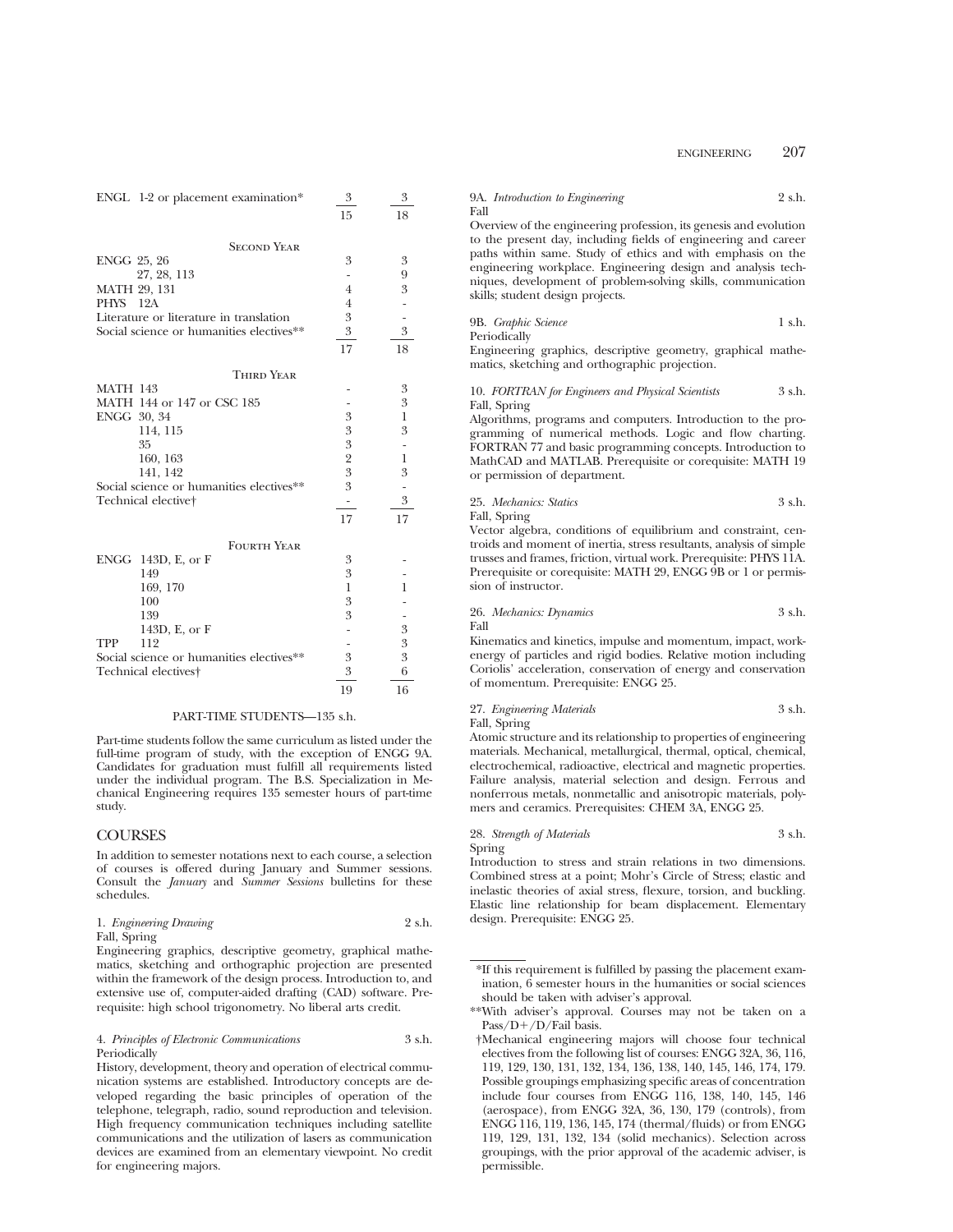30. *Engineering Circuit Analysis* 3 s.h. Fall, Spring

Principles of linear system analysis introduced through the study of electric networks containing lumped circuit elements. DC resistive circuit analysis techniques. Transient analysis with capacitors and inductors. Steady-state AC analysis using phasors to study impedance and resonance. Prerequisite or corequisite: PHYS 12A. Corequisite: MATH 29.

32A. *Logical Design and Digital Circuits* 3 s.h. Spring

Introduction to switching theory and the design of logical networks. Review of number systems and codes. The formulation of logical equations and their realization in hardware. Binary arithmetic and its implementation with logical functions. Combinational and sequential logic networks are studied. These digital principles are applied to the study of registers, counters and information processing systems. Prerequisite: sophomore standing in the department or permission of instructor. Same as CSC 32.

## 32B. *Digital Circuits Laboratory* 1 s.h. Fall, Spring

Experiments provide laboratory experience in the design and operation of circuits using gates, flipflops and clocks. Prerequisite: PHYS 12A. Prerequisite or corequisite: ENGG 32A. No liberal arts credit. Same as CSC 110A.

33. *Electronic Circuits* 3 s.h. Fall

Principles of semiconductor electronic devices: operational amplifiers, diodes and bipolar junction transistors. Amplifier specification and external characteristics. Analysis of electronic circuits using graphical methods and electronic device models. Analysis and design of electronic application circuits such as rectifiers, clippers, inverting amplifiers and voltage followers. Introduction to PSpice. Prerequisite: ENGG 30.

#### 34. *Circuit Analysis Laboratory* 1 s.h. Fall, Spring

The laboratory is designed to enhance the understanding and proper use of selected principles from circuit theory. The experiments introduce basic measurement techniques and problem solving. Comparisons between theoretical and experimental results are investigated in a written laboratory report. Topics include meter calibration, oscilloscope use, transient and steadystate analysis, AC parallel and series circuits, electric filters, Thevenin's theorem, and operational amplifiers. Prerequisite: ENGG 30. No liberal arts credit. (Formerly *Circuits and Devices Laboratory*.)

#### 35. *Fields, Energy and Power* 3 s.h. Fall

Introduction to static and quasistatic electric and magnetic fields, with emphasis on physical forces and energy concepts with engineering applications. This includes lumped electric circuit elements, magnetically coupled circuits and transformers, electromechanical networks and rotating machines and direct energy conversion devices. Study of automatic control devices and system behavior. Prerequisite: ENGG 30.

#### 36. *Microprocessor Systems* 3 s.h. Once a year

Implementation of microprocessors in digital computer systems. Topics include architecture, operations, software, hardware/ software design methodology. (2 hours lecture, 2 hours laboratory.) Prerequisites: ENGG 32A or CSC 32, ENGG 33, ENGG 10 or CSC 15.

| 60. Water Quality for Environmental Engineers | 3 s.h. |
|-----------------------------------------------|--------|
| See course description, page 394.             |        |

61. *Environmental Unit Processes and Operations* 3 s.h. See course description, page 394.

62. *Environmental Unit Operations Laboratory* 1 s.h. See course description, page 394.

100. *Engineering Economy* 3 s.h. Fall

Economic analysis for managerial and engineering decision making. Capital utilization based on the time value of capital. Methods for the tangible evaluation of designs, projects and equipment based on cashflows and interest. Capital management, present worth analysis, break-even analysis, and rate of return determination. Factors such as inflation and taxes are also covered. Prerequisite: MATH 20 or permission of department.

101. *Numerical Methods I* 3 s.h. Fall, Spring

Iterative computational methods for solving numerical equations and systems using computer programs and spreadsheets. Roots of algebraic equations and equation systems. Matrices; solutions of linear algebraic equations by matrix methods, iteration, and relaxation. Taylor's series, finite differences, numerical integration, interpolation, and extrapolation. Solution of initial and boundary value ordinary differential equations. MATH 131. Same as CSC 102 and MATH 147.

## 104. *Engineering Electromagnetics* 3 s.h. Spring

Introduction to the theory of electric and magnetic fields, with emphasis on physical concepts and engineering applications. Included are vector analysis, relation between circuit and field concepts at low and high frequencies, and Maxwell's equations. Prerequisites: ENGG 30, MATH 143.

111. *Electromagnetic Waves and Transmission* 3 s.h. Fall

Study of waves in transmission line networks including impedance properties and power transfer. Electromagnetic waves in waveguides and uniform media, including their reflection, refraction and transmission. Communication and radar systems design involving antennas and propagation. Optimum design methods for maximum power transfer. Prerequisite: ENGG 104.

113. *Engineering Thermodynamics* 3 s.h.

Fall, Spring

Fundamental concepts of thermodynamics, including open and closed systems, properties of thermodynamic fluids, First and Second Laws of Thermodynamics. Prerequisites: MATH 29, PHYS 11A.

114. *Heat Transfer* 3 s.h. Fall

Fundamental principles of heat transfer. Topics include steady and transient conduction, free and forced convection, radiation between surfaces, design of heat exchangers and equipment using fins, and numerical techniques for both steady and transient heat transfer. Prerequisite: ENGG 113.

115. *Fluid Mechanics* 3 s.h.

Spring Fluid statics and dynamics, Incompressible inviscid and viscous flows. Dimensional analysis. Design of piping systems. Pressure and flow measurement. Drag and lift. Prerequisites: ENGG 26, 113, MATH 131.

116. *Compressible Flow* 3 s.h.

Once every three semesters

One-dimensional compressible flow, normal and oblique shocks; two-dimensional and nonsteady flow by method of characteristics. Flow with friction and heat transfer. Design of nozzles, diffusers and gas pipeline systems. Prerequisite: ENGG 115.

119. *Methods Engineering* 3 s.h. Spring

Operation and process analysis. Measurement and evaluation of worker-production systems including time study, work measure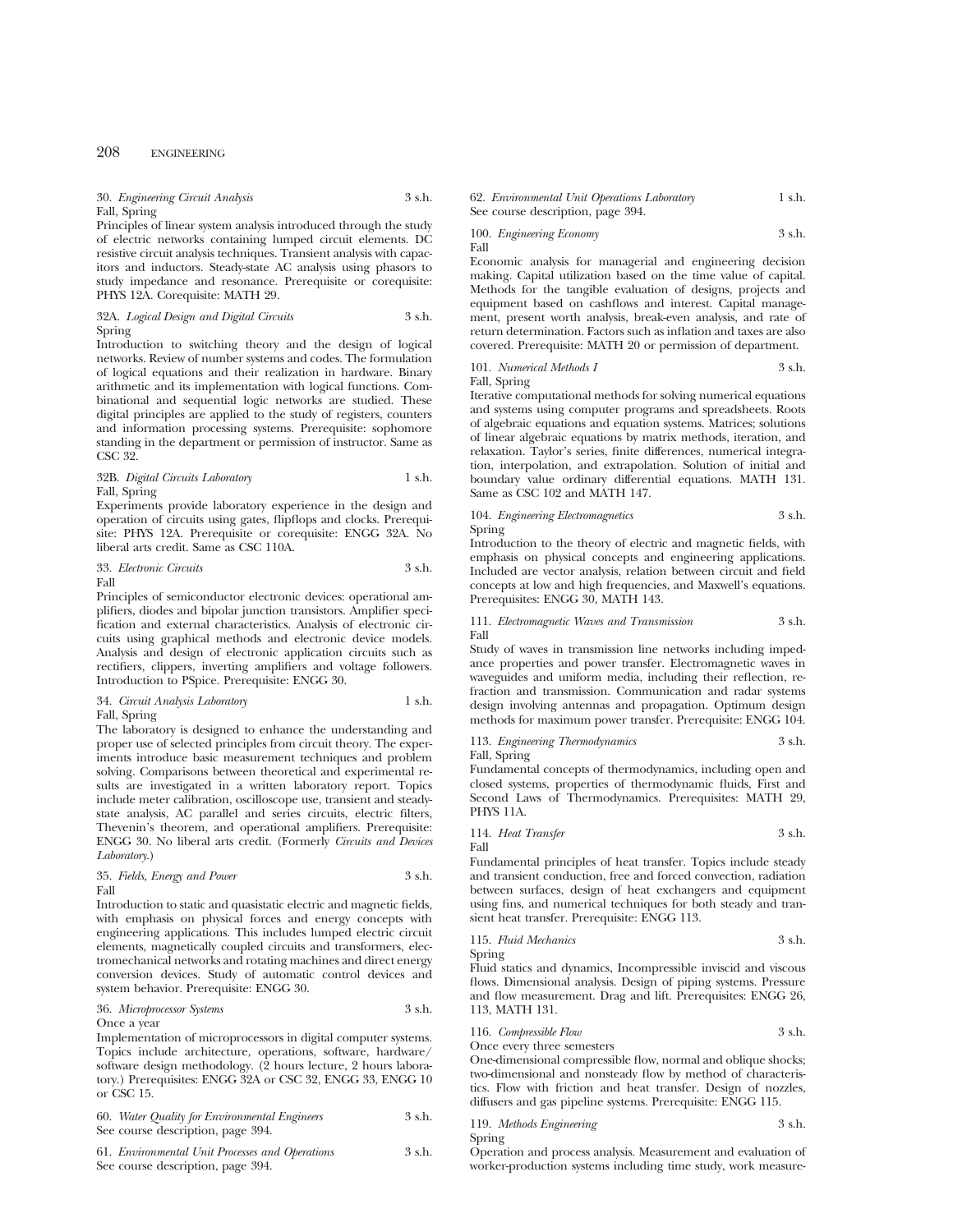ment, and predetermined measurement systems. Workplace design. Concepts in Human Factors Engineering and Ergonomics. Systems engineering including the implementation of total quality management systems.

129. *Mechanical Vibrations* 3 s.h. Once every two years

Properties of mechanical vibrations. Natural frequencies of systems having one or multiple degrees of freedom, forced vibrations with or without damping, vibration isolation and reduction, transient phenomena and application to design. Prerequisites: ENGG 26, 28, MATH 131.

#### 130. *Modeling and Analysis of Dynamic Systems* 3 s.h. Once every two years

Modeling of mechanical, electrical, electromechanical fluid and thermal systems. Differential equations of motion; dynamic behavior of physical systems; synthesis of systems; fundamentals of control-system analysis. Computer-aided design and analysis techniques. Prerequisites: ENGG 26, 30, MATH 131.

#### 131. *Advanced Strength of Materials* 3 s.h. Once every three semesters

Curved beams, theories of failure, shear center, elastic stability, beam columns, comparison of designs based upon elementary and advanced methods of analysis, beams on elastic foundations, energy methods, thin plates and shells, and selected topics. Prerequisites: ENGG 28, MATH 131.

132. *Structural Analysis I* 3 s.h. Fall

Stability and determinacy, analysis of trusses, analytical and graphical methods, determination of forces in determinant structures, influence lines, approximate analysis of structures, displacement of structure by angle changes and energy methods. Prerequisite: ENGG 28.

133. *Advanced Dynamics* 3 s.h. Periodically

Two- and three-dimensional rigid body dynamics including momentum and energy methods, generalized coordinates. Lagrange equations, periodic motion. Prerequisites: ENGG 26, MATH 143.

134. *Structural Analysis II* 3 s.h. Periodically

Indeterminate structural analysis by force and displacement methods, moment distribution, flexibility and stiffness influence, methods of analysis, structural analysis by computer programs and plastic design. Prerequisite: ENGG 132. No liberal arts credit.

135. *Structural Design* 3 s.h. Once a year

Design of beams, columns and connections, and other structural components utilizing steel, concrete, timber and other materials commonly employed in structural design. The latest AISC, ACI and NDS specifications are used. Prerequisite: ENGG 28.

## 136. *Hydraulic Engineering and Water Resources* 3 s.h. See course description, page 394.

## 138. *Propulsion* 3 s.h. Periodically

Applications of principles of thermodynamics, gas dynamics and combustion to the design of air breathing and rocket motors. Thermodynamics of combustion, gas flows with chemical reactions, jet propulsion power plants, design of liquid and solid propellant chemical rockets. Prerequisites: ENGG 116, CHEM 4A. Corequisite: ENGG 114.

139. *Thermal Engineering* 3 s.h. Periodically

Synthesis of fundamental principles of thermodynamic fluid mechanics and heat transfer for the design and analysis of systems to produce power or refrigeration. Topics include combustion, vapor power cycles, gas turbine power plants, internal combustion engines, refrigeration cycles and air-conditioning systems. Prerequisite or corequisite: ENGG 114.

140. *Aircraft Performance* 3 s.h.

#### Once every three semesters

Examination of performance characteristics of aircraft as a function of propulsion system (turbojet, turbofan, turboprop, piston prop). Optimal conditions for cruise, turning, climb, takeoff and landing. Calculations of best range speed, fuel consumption, and time for maneuvers. Prerequisites: ENGG 26, MATH 131. May not be taken on a Pass/D+/D/Fail basis. No liberal arts credit.

141. *Mechanical Analysis and Design I* 3 s.h. Fall

General procedures for implementing the design phase of mechanical engineering. Complementary efforts of synthesis and analysis; applied stress analysis involving complex stress fields; deflection and stiffness considerations; stress for combined static and dynamic duties. Spring and shaft design. Prerequisites: ENGG 26, 28.

#### 142. *Mechanical Analysis and Design II* 3 s.h. Spring

Introduction to lubrication theory: types of lubrication, fluid, friction, hydostatic and hydrodynamic theories of lubrication, externally pressurized bearings, squeeze-film bearings, wedgefilm thrust bearings, journal bearings, bearing materials. Design and analysis of mechanical elements: shafts, gears, rolling contact bearings, clutches, brakes, screws, fasteners, flexible mechanical elements, welded joints. Prerequisite: ENGG 141.

143A. *Engineering Design A* 3 s.h.

Fall, Spring

Integration of physical principles with mathematical analysis and/or experimental techniques as basis for an individually required design project in engineering science. Prerequisites: senior standing.

#### 143B. *Electrical Engineering Design* 3 s.h. Fall

Integration of physical principles with mathematical analysis and/or experimental techniques as a basis for an individually required design project in electrical engineering.

143D. *Mechanical Engineering Design* 3 s.h. Fall

Integration of physical principles with mathematical analysis and/or experimental techniques as a basis for an individually required design project in mechanical engineering. Prerequisites: senior standing, ENGG 142 and one of the following: ENGG 153, 154, 155, or 158.

143E. *Aircraft Design* 3 s.h.

Periodically

Design of an aircraft meeting the specifications of payload, range, cruising speed and runway length. Project follows accepted design procedure in calculating the design characteristics: fuselage, wing planform and shape, engine specifications. Analysis of the designed aircraft's performance is calculated. (2 hours lecture, 2 hours laboratory.) Prerequisite: ENGG 140. Corequisites: ENGG 145, 146. No liberal arts credit.

#### 143F. *Mechanical Engineering Design: Thermal and* 3 s.h. *Fluid Systems*

Spring

Design of thermal systems. Students work in project teams on comprehensive design projects. Determination of process parameters and sizing/selection of equipment and components such as piping, heat exchangers, pumps, valves, compressors and fans. Both the analytical and practical aspects of design are included.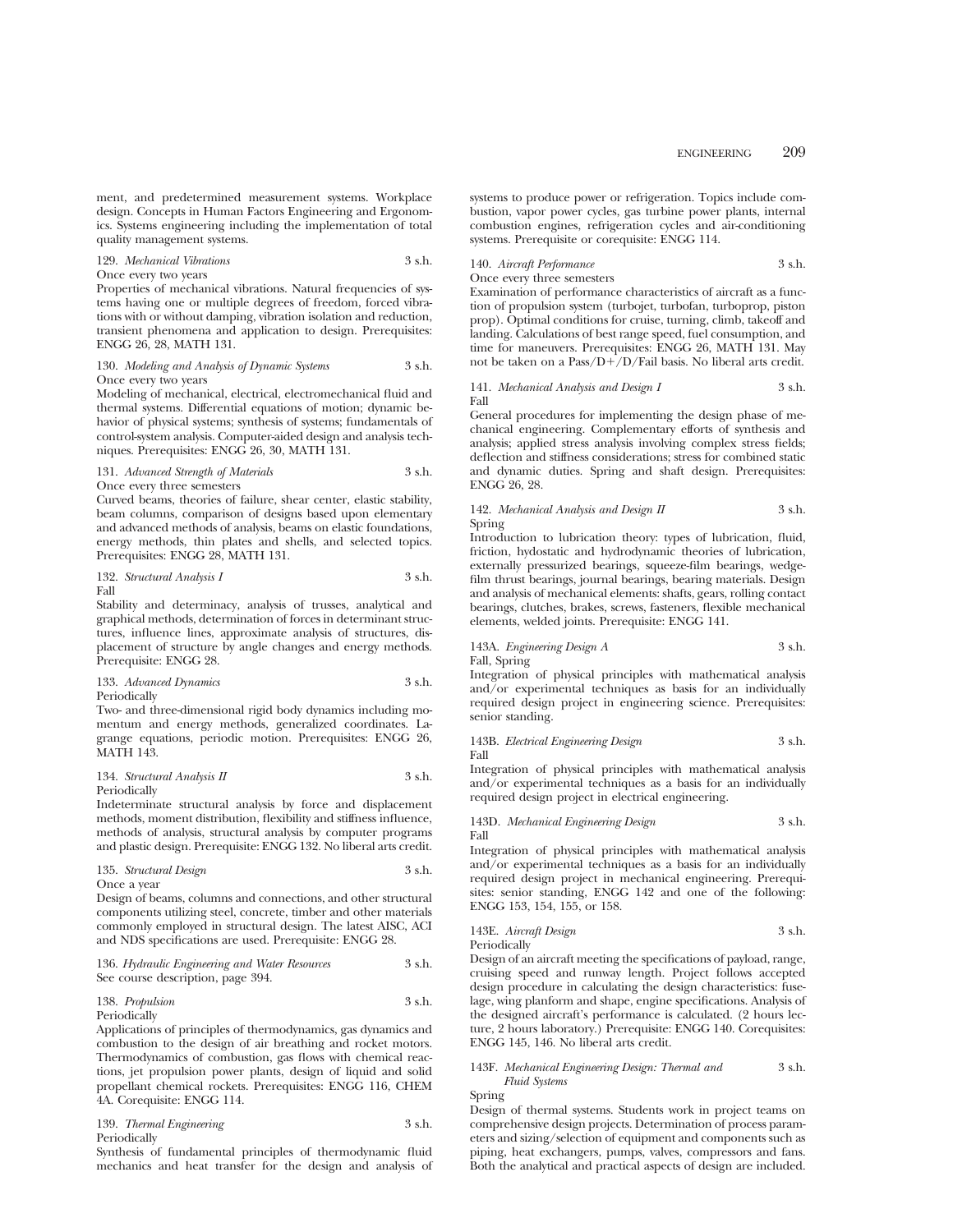Final designs are presented in report form and orally. Utilization of software currently employed in industry. (2 hours lecture, 2 hours laboratory.) Prerequisites: ENGG 114, 115. No liberal arts credit. (Formerly *Mechanical Engineering Design: Thermal Systems*.)

| 143G. Engineering Design B        | 3 s.h. |
|-----------------------------------|--------|
| See course description, page 394. |        |

144. *Environmental Engineering* 3 s.h. See course description, page 394.

145. *Aerodynamics* 3 s.h. Once every three semesters

Development of potential flow theory, concepts of circulation and lift. Classical airfoil theory and finite wing theory. Viscous drag and lift-induced drag. Flow control and high lift devices for wings. Effects of compressibility at high subsonic Mach numbers. Prerequisites: MATH 143, ENGG 115.

146. *Aircraft Structures* 3 s.h. Once every three semesters

Analysis of semimonocoque structures as typified by aircraft wings and fuselages. Normal stress and shear stress analysis of non-symmetric cross-sections, applications to open and closed box thin-walled beams with longitudinal stiffeners. Effects of taper. Torsion of closed box beams, multiple cell beams. Prerequisites: ENGG 28, MATH 131. No liberal arts credit.

#### 147. *Soil Mechanics and Foundations* 3 s.h. Spring

Fundamentals of soil behavior and its use as a construction material; engineering geology of soils and rocks; soil properties and classification; effective stress principle, consolidation, and settlement; shear strength and limit analysis; relationship of soils to foundation design. Prerequisite: ENGG 28. (Formerly *Soil Mechanics*.)

#### 149. *Technology and Society—An Historical Overview* 3 s.h. Fall, Spring

The interrelationship between technology and society in the past and present is established. The technological achievements of major civilizations from the Egyptians and Babylonians through the classical Mediterranean, Medieval, Renaissance and modern industrialized eras are all examined. The worldviews of different cultures toward technology are investigated, as well as both the desired and the unforeseen consequences of technological change. Same as TPP 149. (Formerly *Technology and Society— Impact and Implication*.)

## 151, 156, 157. *Projects in Engineering Design* 1 s.h. each Fall, Spring

Selections assigned by the instructor for oral and written reports. (Hours arranged on individual basis.) Prerequisite: senior standing or permission of department.

151. *Electrical Engineering I* Prerequisite: ENGG 176.

- 156. *Industrial and Systems Engineering and Operations Research I*
- 157. *Industrial and Systems Engineering and Operations Research II*

Prerequisite or corequisite: ENGG 156.

158. *Independent Study* 2 s.h. Fall, Spring

Independent design or experimental work in an area of interest. Prerequisite: senior standing or permission of department.

160. *Measurements and Instrumentation Laboratory* 2 s.h. Fall

Introduction to measurement theory and techniques. Topics include basic elements of measurement systems terminology

pertinent to experimental work (accuracy, precision, resolution, uncertainty), graphical and analytical interpretation of data, curve fitting, statistical methods, systematic error analysis, dynamic response of measurement systems. Laboratory experiments incorporate and enhance topics covered in the lecture portion of the course. Several measurement systems are calibrated by the student. Experiments include measurement of flow, temperature, displacement, dimensions, angular velocity, pressure and strain. (1 hour lecture, 21⁄2 hours laboratory per week.) Prerequisites or corequisite: ENGG 28, 113. No liberal arts credit.

163. *Mechanics of Solids and Properties of Materials Laboratory* 1 s.h.

Spring

Experimental determination of the properties of engineering materials. Behavior of solids subjected to axial, flexural and torsional stresses. Investigation of creep characteristics, microscopic examination of heat treated metals, introduction to nondestructive testing of materials. Prerequisites: ENGG 27, 28.

#### 166B. *Medical Instrumentation* 3 s.h. Once every three semesters

Introduction to the nature of biological signals and the systems engineering principles required for their measurement and analysis. Computer applications to the analysis of physiological signals such as the ECG and EEG and to modeling of biological systems. Design and analysis of amplifiers and digital filters for physiological signal conditioning is emphasized. The origins of signals, and the use of transducers, analog devices, operational amplifiers, and system analysis as applied to biological measurements are covered. Introduction to medical imaging systems and modalities. (2 hours lecture, 2 hours laboratory.) Prerequisites: ENGG 30, 34. (Formerly 166A.)

169. *Mechanical Engineering Laboratory I* 1 s.h. Fall

Experiments in fluid mechanics. Flow visualization, pipe flow analysis, boundary layer measurements, lift and drag of streamlined and bluff bodies, jet impact, supersonic flow characteristics. Use of subsonic and supersonic wind tunnel facilities and data acquisition system. Prerequisites: ENGG 115, 160. No liberal arts credit.

170. *Mechanical Engineering Laboratory II* 1 s.h. Spring

Experiments, primarily in the areas of heat transfer and vibrations. Prerequisites: ENGG 114, 160. No liberal arts credit.

171. *Principles of Communication Systems and Noise* 3 s.h. Fall

Analysis and design of signals and electronic systems used for the modulation and demodulation of carriers. Communication systems using amplitude, angle and pulse modulation are compared with respect to instrumentation requirements, bandwidth and operation in the presence of noise. Computer simulation of performance and probabilistic methods of error analysis for analog and digital systems. Introduction to optical communications. Prerequisites: ENGG 177, 189, and 193.

172. *Computer Aided Circuit Design* 3 s.h. Spring

Analog, digital and integrated circuits are designed using professional-level software. Basic methods of circuit design are presented followed by execution analysis and optimization using algorithms developed by the student. Prerequisites: ENGG 32A, 32B and 111.

#### 173. *Digital System Design* 3 s.h. Fall

Principles and method required for the design of small computer systems. Topics include timing, control functions and interface design. Prerequisites: ENGG 32A, 33. Prerequisite or corequisite: ENGG 36.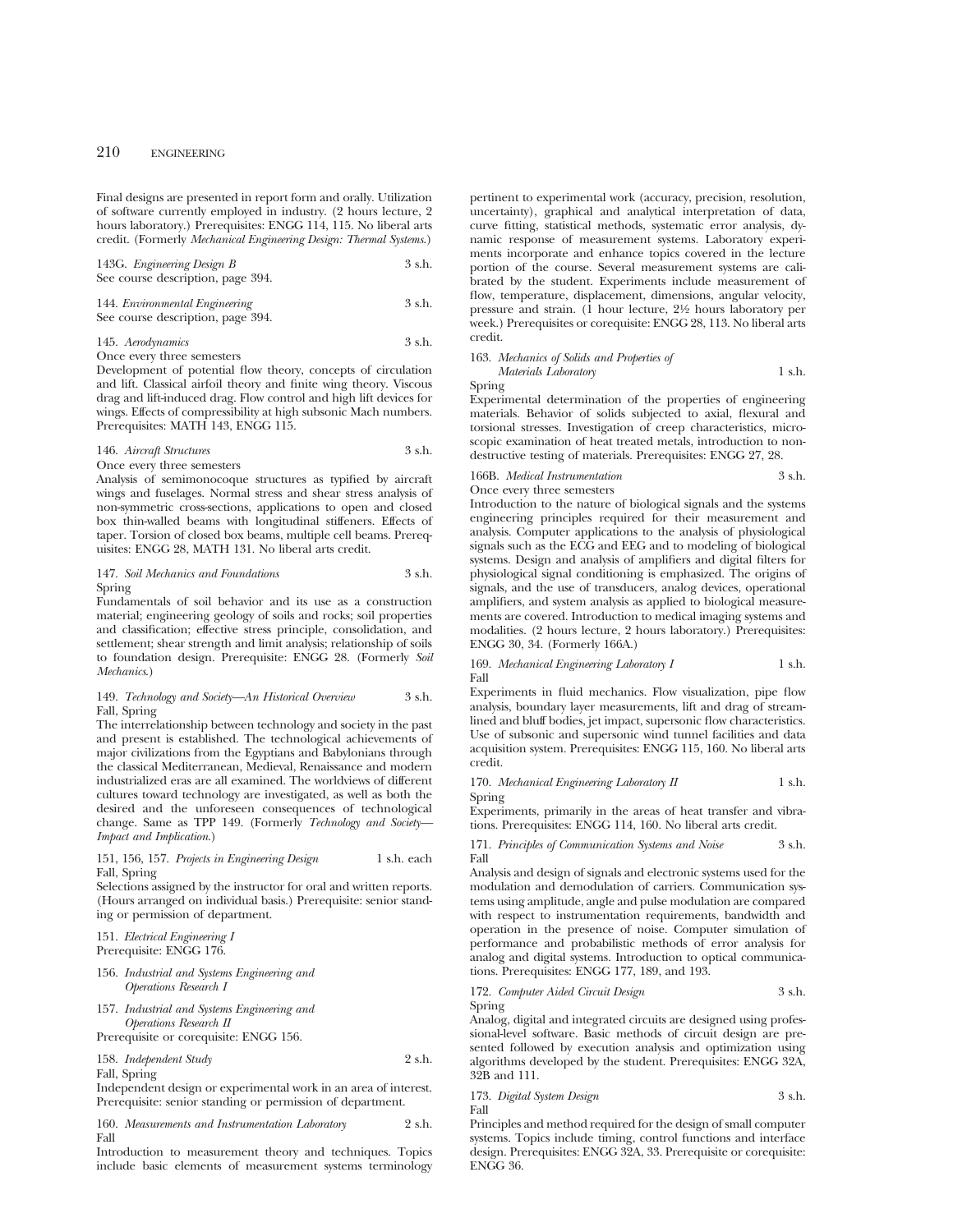174. *Direct Energy Conversion* 3 s.h. Once every two years

Analysis of the principles and methods by which energy in various forms is converted directly into electricity. Energy conversion processes studied are thermionic devices, thermoelectric devices, magnetohydrodynamic converters, solar and fuel cells. Prerequisites: ENGG 33, 35, 113.

176. *Network Analysis* 3 s.h. Fall, Spring

Review of circuit equations and classical methods of solution. Laplace transform method of analysis for signal sources and network responses. Convolution method of determining network response. Mutual inductance and transformers. Modeling and analysis of two-port networks. Resonance and filters: analysis and design. Applications to network design; delay distortion, equalization, compensation and impedance matching. Prerequisites: ENGG 30, MATH 143.

## 177. *Signals and Linear Systems* 3 s.h. Spring

Analysis of discrete time and continuous-time signals and systems. Development of Fourier analysis. Determination of transfer functions and impulse response of linear systems. Design of continuous-time electric filters. Sampling and the Nyquist criterion. Introduction of state-variable concepts. Prerequisites: ENGG 176, MATH 143 (Formerly *Signal and Spectrum Transmission*.)

178. *Communication Networks Laboratory* 1 s.h. Spring

Experiments are designed to provide laboratory experience in the following areas: filters, noise, spectral analysis, transmission lines and individual or team project or design experiments. Prerequisites: ENGG 34, 171. Prerequisite or corequisite: ENGG 111.

179. *Control Systems Engineering* 3 s.h. Once every two years

Analysis and design of feedback control systems. Feedback principles: proportional, integral, derivative and PID feedback, error and stability analysis. Root-locus and frequency- response analysis and design methods. Case studies. Introduction to the state-space approach and digital control. Computer-aided design and analysis techniques. Prerequisite: ENGG 130 or 176.

180. *Digital Signal Processing* 3 s.h. See course description, page 394.

181. *Introduction to Bioengineering* 3 s.h. Fall

A survey of applications of quantitative methods of engineering and physical science to problems in biology and medicine. Topics include biomechanics, including solids and fluids; biotransport in the lung and circulatory system; heat transfer in human and animal systems; biomaterials of surgical implants; biocontrol; and bioinstrumentation. Oral presentation in class and a written report are required. Open to bioengineering and biology majors. (3 hours lecture.) Prerequisite: sophomore class standing or permission of instructor. Same as BIO 179.

182. *Biomechanics and Biomaterials* 3 s.h. Once every three semesters

This course is designed to introduce the students to the application of statics and dynamics to perform force analyses of the musculo-skeletal system. Introduction to the fundamentals of strength of materials and its application to deformable bodies. Biomechanics of soft and hard tissue and its application to organ systems. Linear viscoelastic models, incorporating a blend of both elastic and viscous characteristics, are analyzed. The course also provides a comprehensive background in biomaterials. Topics include mechanial, chemical and thermal properties of replacement materials and tissues. Implants are studied from the point

of view of biological response of tissues and evaluation of biomaterials. (3 hours lecture.) Prerequisitie: ENGG 28. Corequisite: ENGG 27.

| 183. Special Topics in Bioengineering | 3 s.h. |
|---------------------------------------|--------|
| See course description, page 394.     |        |

$$
185. \,\, Methods \,\, of \,\,Random \,\, Processes \,\,\\ \qquad \qquad 3 \,\, \text{s.h.}
$$

Systematic development of the concept of probability and random process theory. Topics include probability and set theory, random variables, density and distribution functions, multivariate distributions, sampling statistics and distributions, central limit theorem, estimation and the philosophy of applied statistics. The material covered is applied to problems in engineering and the physical sciences. Prerequisite: MATH 20. Same as CSC 185.

186. *Design and Analysis of Experiments* 3 s.h. Spring

Introduction to the principles of statistical analysis and experimental design. Emphasis on designs and analysis useful in scientific research and management science. Topics include inferences concerning one or more means, variances and proportions, regression and correlation, analysis of variance, and experimental design including factorial experiments. Prerequisites: ENGG or CSC 185. Same as CSC 186.

187. *Medical Imaging* 3 s.h. See course description, page 394.

188. *Operations Research Optimization Techniques* 3 s.h. Spring

Deterministic and probabilistic methods used in the solution of industrial engineering and systems analysis problems. Emphasis on mathematical model formulation and optimization. Topics include classical optimization methods, game theory, markov chains, deterministic and stochastic inventory models, queuing theory, and sensitivity analysis. Prerequisite: ENGG 185 or equivalent. Recommend taking CSC 187 prior to taking this course. Same as MATH 188.

189. *Random Signal Analysis* 3 s.h. See course description, page 394.

190. *Physical Electronics and Devices* 3 s.h. Periodically

Development of techniques to examine device behavior from physical considerations, to characterize this behavior in terms of a mathematical model, and to use this model to interpret network behavior. The physical principles of charge generation and motion in conductors, semiconductors, vacua, plasma and optically sensitive media are considered. Various modeling techniques which are useful in electronic circuit theory (piece-wiselinear, graphical and analytical) are developed. The devices considered will consist of semiconductor and vacuum diodes, vacuum triodes, transistors, tunnel diodes and negative resistance amplifiers. Prerequisite: ENGG 33.

#### 192. *Electronics Laboratory* 1 s.h. Fall, Spring

The laboratory is designed to enhance the understanding and proper use of selected principles of electronic circuits. Topics cover diode and transistor applications, including feedback analysis and design, BJT and FET amplifier design and the analysis of measurement limitations of selected instruments. Prerequisites: ENGG 33, 34.

#### 193. *Electronic and Feedback Networks* 3 s.h. Spring

Principles of field-effect transistors. Analysis and design of multistage BJT and FET amplifiers. Theory, analysis, and design of electronic feedback amplifiers and oscillators. Use of PSpice for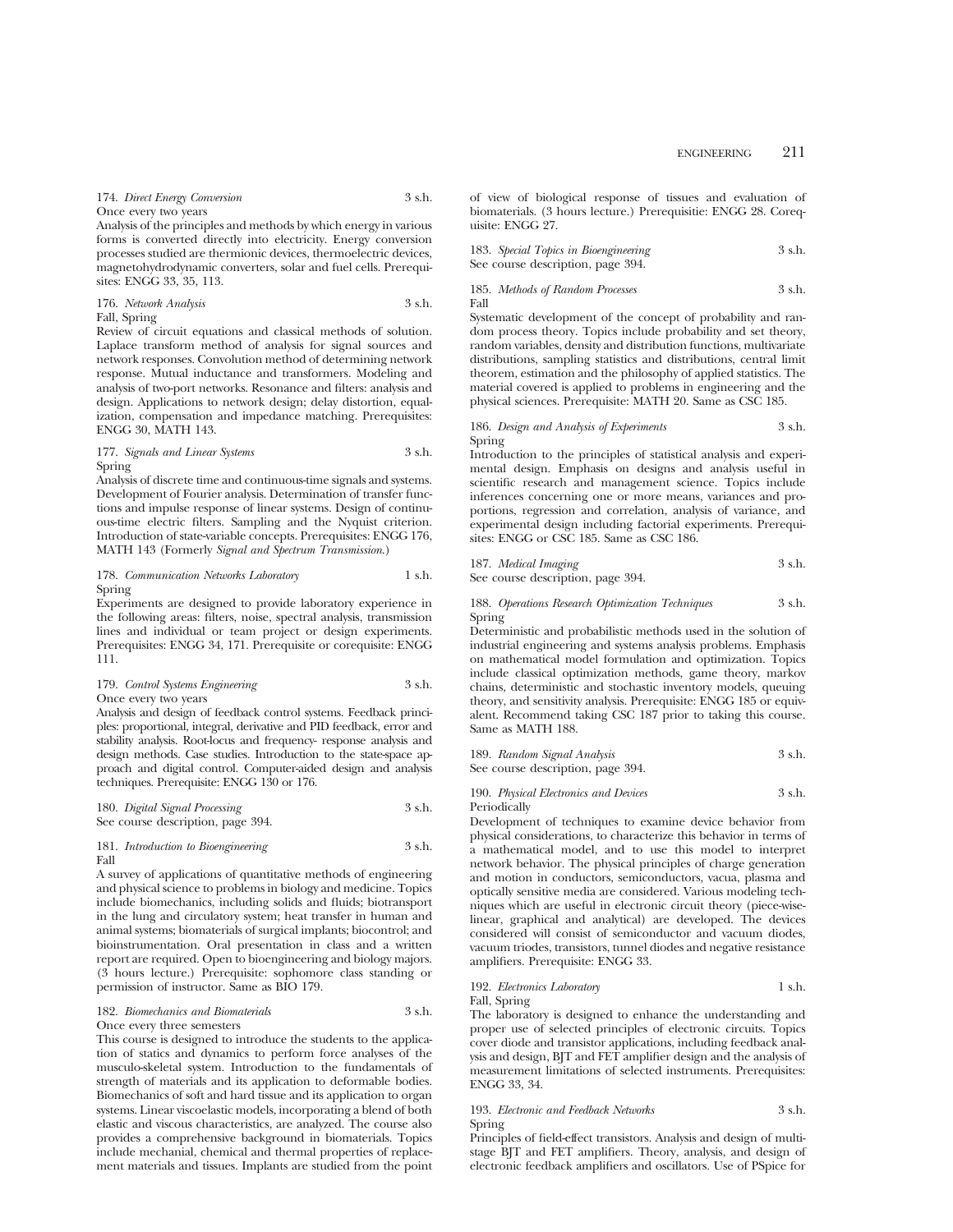design verification. Prerequisite: ENGG 33. Corequisite: ENGG 176.

## 194. *Advanced Electronic Circuits* 3 s.h. Spring

Analysis and design of electronic circuits for purposes of pulse amplification, waveshaping, and waveform generation. Design of circuits using transistors and operational amplifiers. Design of wideband amplifiers. Comparators and timers. Pulse response of electric filters. Voltage sweep circuits. Prerequisites: ENGG 32A, 33. (Formerly *Pulse and Switching Circuits*.)

195. *Advanced Electronics Laboratory* 1 s.h. Spring

Experiments will provide laboratory experience in advanced measurement and instrumentation techniques. Students perform a number of selected experiments from the following: AM and FM modulation and demodulation, operational amplifier applications, regulated power supplies, sweep circuit design, data acquisition. Prerequisites: ENGG 33, 34, 177. Prerequisite or corequisite: ENGG 193, 194.

198. *Honors Thesis* 3 s.h. See course description, page 394.

199. *Readings in Engineering* 1-3 s.h. Fall, Spring

Individualized study in the student's area of specialization. Open only to seniors. Prerequisite: written approval of a faculty member who is to be the tutor and of the departmental chairperson. May be repeated for credit when topics vary. No liberal arts credit.

#### 209. *Wave Propagation and Distributed Systems* 3 s.h. Once a year

General features common to wave motion, wave propagation, reflection and generation are developed and applied to acoustics, electromagnetics and optics, elastic and hydrodynamic waves. Dispersion, diffraction and coherence are also studied. Applications to systems for energy and information transfer. Prerequisites: PHYS 12A, MATH 144 or equivalent.

## 212. *Information Systems Analysis* 3 s.h. Once a year

Transform methods applied to the analysis of linear and nonlinear systems that process information signals. Study of optimum linear systems to minimize noise. Two-dimensional systems for image transmission and processing. Multidimensional transforms for frequency analysis of optical filtering and imaging systems. Prerequisites: ENGG 177 or equivalent; ENGG 209 or 111; ENGG 171 or 185 or MATH 137 or 241.

# English (ENGL)

#### Associate Professor Brand, *Chairperson*

Professors Bryant, Burke, Couser, DiGaetani, Hacker, Keane, Keener, Klause, Krieg, Lopate, Markus, McBrien, McIntosh, Nathan, Prigozy, Russell; Associate Professors Alter, Brogger, Fichtelberg, Harshbarger, Janssen, Levine, Lorsch, MacCary, McLaren, Nass, Otis, Rustici, Sargent, Uruburu, Ward, L. Zimmerman, S. Zimmerman; Assistant Professors Baron, Berger, LaGrandeur, Sawhney.

The John Cranford Adams Chair in the Humanities is held by Professor Lopate. See page 414.

The Joseph G. Astman Distinguished Professorship in the HUMANITIES. See page 414.

ENGLISH HONOR SOCIETY, see page 69.

The English department offers a full range of courses in literature, creative writing, expository writing, and publishing.

#### **THE ENGLISH MAJOR**

By studying literature, English majors develop their abilities to read, interpret, think, and write. They expand their intellectual, imaginative, social, cultural, and ethical perspectives, and they enrich their lives. The skills they acquire are useful for anyone living in a complex modern society. They are particularly useful for anyone intending to enter a profession in which mastery of language is important and in which there is a need for an ability to analyze, interpret, write, and explain. Most English majors do in fact go into such professions as teaching (at all levels), publishing, law, journalism, writing, advertising, communications, public relations, management and government.

When a student chooses to major in English, he or she must choose to concentrate either in English and American Literature, in Creative Writing, or in Publishing Studies. Students who choose the English and American Literature concentration take a wide variety of courses in literature, organized around issues, authors, genres, or historical periods. Students who choose the Creative Writing concentration divide their coursework between literature courses and workshops in writing prose, poetry, drama, essays, screenplays, and children's literature. Students who choose the Publishing Studies concentration divide their coursework between literature courses and courses in which they study the history and practice of publishing and the skills and techniques that are essential in the publishing industry.

**B.A. SPECIALIZATION IN ENGLISH:** the requirements of these three areas of concentration are listed below.

**ENGLISH AND AMERICAN LITERATURE:** 39 credits in literature as specified below and 3 credits in English or American history.

- 1) 9 credits in foundation courses: ENGL 41 and 6 credits chosen from among the following: ENGL 40 or 43; 42; 51 or 143
- 2) 3 credits in ENGL 100
- 3) 3 credits in major authors chosen from ENGL 107, 115, 116, or 119
- 4) 24 credits of electives: chosen from among any of the 100-level courses in the English department. At least six of these credits must come from courses dealing exclusively with literature written before 1800. In satisfying this requirement, students may elect to take up to 6 credits in any of the following courses offered in other departments: AMST 145, 146; CLIT 191, 195, 199; DRAM 173, 174, 175, 176. No more than 6 credits of the 24 elective credits may be in courses in creative writing or publishing studies.
- 5) 3 credits of English or American history, chosen under advisement.

**CREATIVE WRITING AND LITERATURE** (admission only with permission of the director of the program): 39 credits in writing and literature and 3 credits in history, chosen under advisement, including:

- 1) 6 credits chosen from the following: ENGL 133, 134, 135
- 2) 6 credits in advanced creative writing workshops
- 3) 6 credits in foundation courses
	- a) 3 credits to be chosen from ENGL 40 or 43, 41
	- b) 3 credits to be chosen from ENGL 40 or 43; 41, 42, 44; 51 or 143
- 4) 3 credits in major authors chosen from ENGL 107, 115, 116, or 119
- 5) 18 credits of electives: chosen from among any of the 100-level courses in the English department. At least 12 of these credits must be in literature courses. Of these 12 credits at least 3 must be in a course dealing with literature written before 1900. The remaining 6 credits may be taken in literature, advanced creative writing workshops, publishing or language courses or DRAM 176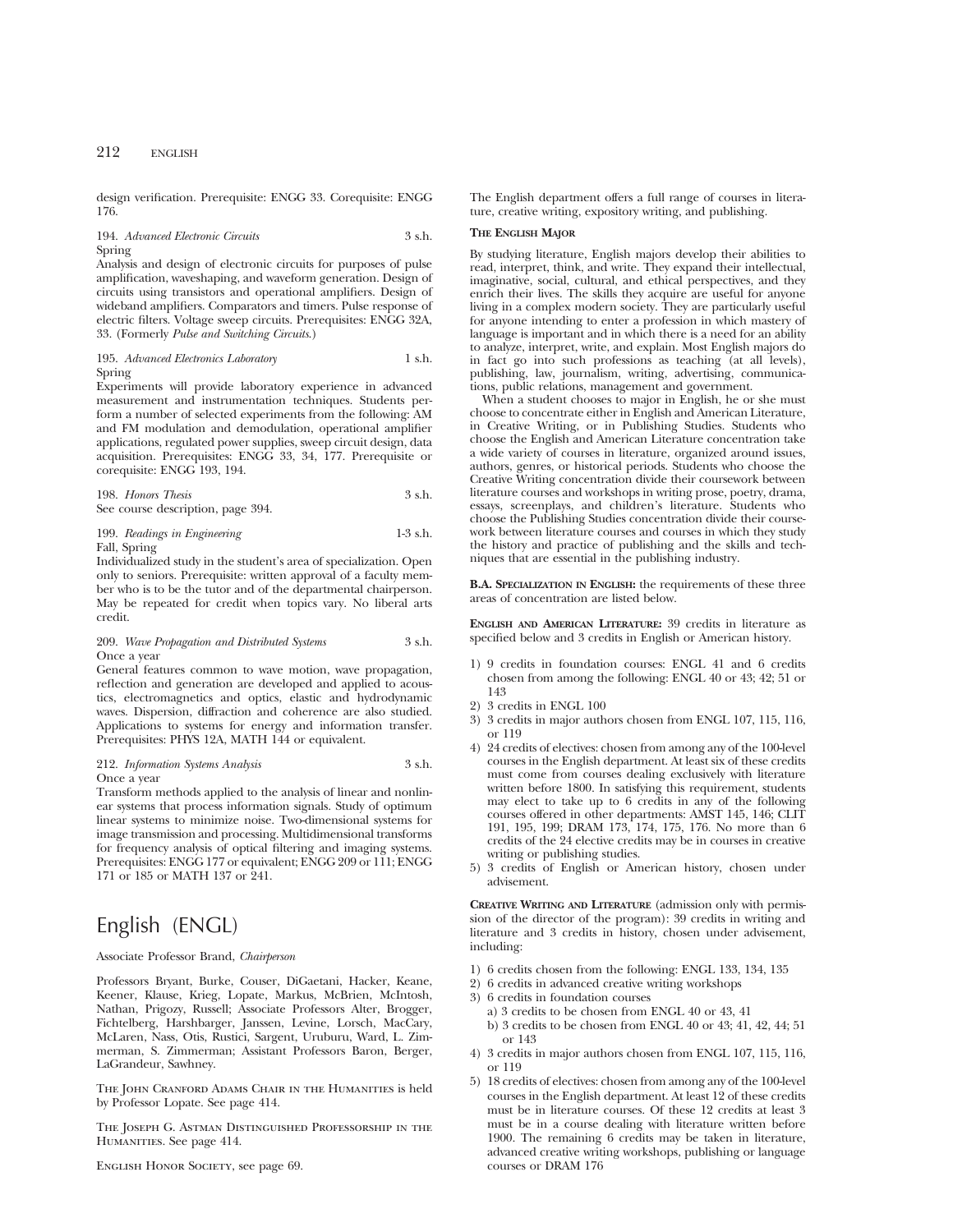6) 3 credits in history, chosen under advisement.

**PUBLISHING STUDIES AND LITERATURE:** 39 credits in publishing and literature and 3 credits in history, including:

- 1) 6 credits chosen from ENGL 40, 41; or 43, 44; or 40, 193
- 2) 13 credits in ENGL 102, 172 & 173, 174, 178
- 3) 6 credits in ENGL 170, 171
- 4) 9 credits of 100-level English or American literature courses
- 5) 5 credits of electives in any other publishing studies, literature, or creative writing courses
- 6) 3 credits in history, chosen under advisement with the director.

The program is assisted by the Advisory Board consisting of the following high level publishing executives: Robert Carter, Eleanor Friede, Jon Gillett, Richard Marek, Richard Seaver, Timothy Seldes, Grace Shaw and Liz Walker.

See complete B.A. requirements, page 80.

Teaching of High School English, see page 354.

**A MINOR IN ENGLISH** consists of the successful completion of 18 semester hours, under advisement, with at least 6 hours in residence, as follows:

no more than 6 credits from 40- and 50-level courses

- all other courses must be chosen from 100-level English courses except that up to 6 hours may be chosen from DRAM 173, 174, 175, 176; or CLIT 191, 195, 199; or AM ST 145, 146.
- English composition courses may not count toward the minor.

**MASTER OF ARTS IN ENGLISH:** this program, scheduled in late afternoons and evenings Monday through Thursday, requires the completion of 33 credits as outlined below. It is possible, on a limited basis, to elect a tutorial in a subject not available in regular offerings. Candidates will be expected to complete their studies within five years.

Applicants must present evidence of successful completion of an undergraduate major in English or receive special permission from the director of the program. They must also have an average grade of B or better for undergraduate courses in English or a satisfactory score on the Graduate Record Examination.

Associate Professor S. Zimmerman, *Director*

Program Requirements

|                                                  | Sem. Hrs. |
|--------------------------------------------------|-----------|
| I. Required courses                              |           |
| 3 s.h. in Research Methods*                      |           |
| 3 s.h. in Critical Theory*                       |           |
| 3 s.h. in Shakespeare or Milton                  |           |
| (*Research Methods and Critical Theory)          |           |
| ought ideally to be completed during a           |           |
| student's first year in the program.)            |           |
| II. Distribution Requirements                    | Q**       |
| 6 s.h. (or two courses) in pre-1800              |           |
| British or American Literature                   |           |
| 3 s.h. (or one course) in pre-1900               |           |
| British or American Literature                   |           |
| (**One, and only one, of these distribution      |           |
| requirements may be satisfied with a course      |           |
| in American Literature.)                         |           |
| <b>III.</b> Electives                            | 15        |
| 200-level courses in English and/or American     |           |
| Literature. (Under advisement, certain courses   |           |
| in comparative literature, history or humanities |           |
| may be accepted. No more than 3 s.h. of courses  |           |
| in Creative Writing may count towards the M.A.   |           |

in Creative Writing may count towards the M.A. in English. Students are encouraged to complete a 3-credit *Master's Essay* (ENGL 301), which will

count in this category.)

**COURSES** 

In addition to semester notations next to each course, a selection of courses is offered during January and Summer sessions. Consult the *January* and *Summer Sessions* bulletins for these schedules.

1-2. *Composition* 3 s.h. each Fall, Spring

First semester: an introduction to expository writing at the college level, with an emphasis on analysis and argument. Assignments in reading and writing are coordinated; the Proficiency Examination is given as part of the course. May not be taken on a Pass/ $D+/D$ /Fail basis. Second semester: continued instruction in expository writing, and an introduction to literature. Most reading and writing assignments are organized around a central theme. Includes a Shakespeare play and a documented essay. Prerequisite: ENGL 1. May not be taken on a  $Pass/D+/D/Fall$ basis.

|  | 1A. English Composition Tutorial  | 1 s.h. |
|--|-----------------------------------|--------|
|  | See course description, page 395. |        |

## 2A. *English Composition Tutorial/Workshop* 1 s.h. Fall, Spring

Ordinarily taken in conjunction with ENGL 2, ENGL 2A is a workshop in argument and exposition. It focuses on organization, what it means to make an assertion and the nature of evidence. This course is required of students who do not fulfill the Writing Proficiency Test requirement. Pass/  $D+/D/Fail$ grade only. (Formerly *English Composition Tutorial*.)

| 4. Argument and Analysis | 3 s.h. |
|--------------------------|--------|
| Fall, Spring             |        |

Principles of analysis and argument as they apply to writing tasks commonly assigned in college and in the world of work. Expository writing for various audiences. Practice in revision and editing. Prerequisites: ENGL 1-2. May not be used to satisfy the general University humanities requirement. (Formerly *Advanced Composition*; *Expository Writing*.)

| 5. Technical Communications       | 3 s.h. |
|-----------------------------------|--------|
| See course description, page 395. |        |

30. *Business Communication* 3 s.h.

Fall, Spring

Especially adapted to the needs of business majors. An examination of and systematic practice in writing strategies and styles, with the objective of selecting those modes most effective in interpersonal/organizational contexts. Emphasis on the mastery of professional language, the application of logic to syntactic structures and the development of library research skills. Further expansion of modes of discourse and proper structure and tone as well as analysis of the roles of ethics and psychology in written expression. Required for all business majors. Open only to students who entered Hofstra prior to the fall semester of 1996. Prerequisites: ENGL 1-2. May not be used to satisfy the general University humanities requirement. (Formerly 3.)

40. *Source Studies* # 3 s.h. Fall

Readings in the Old Testament and Greek classics to indicate the sources of contemporary attitudes in the responses of earlier periods and cultures to fundamental human and literary issues. Prerequisite: ENGL 1 or permission of the chairperson.

41, 42. *English Literature I #, II* # 3 s.h. each 41: Fall; 42: Spring

An historical survey of the major British authors. First semester: English literature from its beginnings through the 18th century.

<sup>#</sup>Core course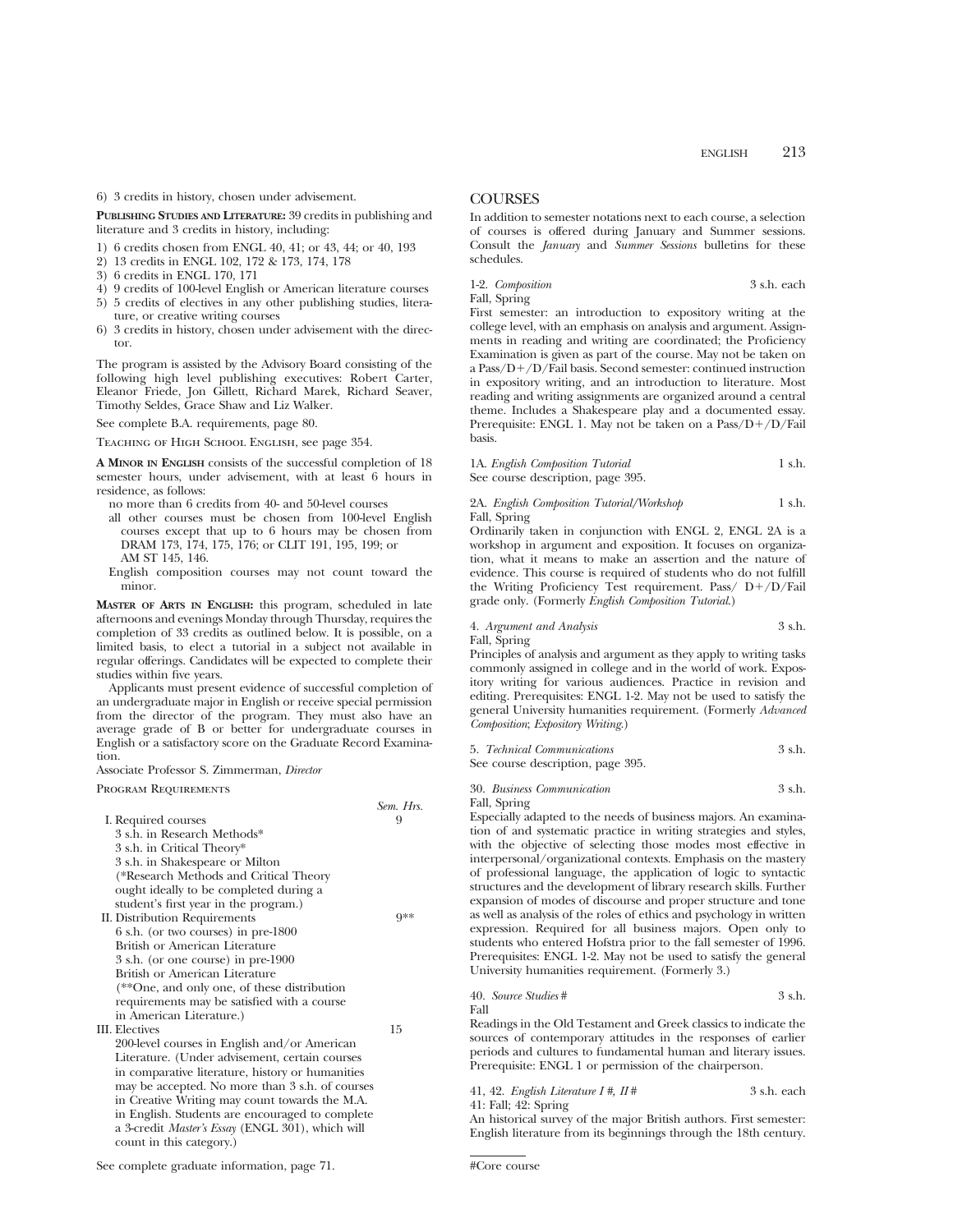Second semester: 19th century to the present. Prerequisite: ENGL 1 or permission of the chairperson.

43, 44. *Western Literature I #, II* # 3 s.h. each 43: Fall; 44: Spring

The shaping of the western mind as viewed in literature from the Greek and Hebrew experiences to the present. Readings from European texts in translation. First semester: Greeks and Hebrews to the Renaissance. Second semester: Renaissance to the Modern age. Prerequisite: ENGL 1 or permission of the chairperson.

45. *Modern Literature* 3 s.h. Periodically

Literary modernism to 1945 as exemplified by representative western writers and focusing on imagist, naturalist, Marxist and existentialist writers. Prerequisite: ENGL 1 or permission of the chairperson.

46. *Contemporary Literature* 3 s.h. Periodically

The literature and sensibility of our own day with readings to include new poetry, prose and drama not usually dealt with in traditional courses. Prerequisite: ENGL 1 or permission of the chairperson.

51. *The American Literary Identity* # 3 s.h. Fall, Spring

Readings from major American authors; the colonials through 1865. Prerequisite: ENGL 1 or permission of the chairperson. Credit given for this course or ENGL 143, not both.

52. *The American Experience in Context* # 3 s.h. Fall, Spring

Readings from major American authors; 1865 through the present. Prerequisite: ENGL 1 or permission of the chairperson. Credit given for this course or ENGL 144, not both.

100. *Ways of Reading Literature* 3 s.h. See course description, page 395.

101. *History of the English Language*\* 3 s.h. Periodically

The origins and the development of the English language from Old English to the present, introductory linguistic principles presenting language problems in the light of language history. Prerequisites: ENGL 1-2.

102. *Grammar*\* 3 s.h. Fall, Spring

Instruction in the forms and functions of standard English grammar and their relation to meaning. Prerequisites: ENGL 1-2. (Formerly *Grammar and Usage*\*.)

103. *Structure of English*\* 3 s.h. Periodically

Current linguistic methods applied to English: emphasis on structural linguistics, transformational grammar. Prerequisites: ENGL 1-2.

104. *Old English Language and Literature*\* 3 s.h. Periodically

Introduction to the rich and powerful English literature of a thousand years ago. The class includes instruction and simple reading in the original language, followed by extensive readings in translation. Readings include *Beowulf*, chronicles, riddles, and religious and secular poetry. Prerequisites: ENGL 1-2. (Formerly *The Age of Beowulf*\*.)

105. *The Middle Ages in England*\* 3 s.h. Periodically

English literature of the 13th through 15th centuries. This age is strikingly like our own, with social and intellectual upheavals and its own expression of anxiety and courage, doubt and faith. Authors typically include Chaucer, Langland, the Gawain-poet, and selected early dramatists. Prerequisites: ENGL 1-2. (Formerly *The Age of Chaucer*\*.)

107. *Canterbury Tales*\* # 3 s.h. Fall, Spring

Study of Geoffrey Chaucer's most important poem, a varied and surprising picture of English life and values in the Middle Ages. Topics include the development of the idea of the individual, faith versus skepticism, and the social implications of age, race, and gender. Prerequisites: ENGL 1-2. (Formerly *Chaucer's Canterbury Tales*\*.)

110. *The Age of Spenser*\* 3 s.h. Periodically

A study of important literary and cultural trends of the 16th century. Readings by such writers as Thomas More, Askew, Queen Elizabeth, Gascoigne, Sidney, Marlowe, Shakespeare and Spenser. Prerequisites: ENGL 1-2.

112. *Elizabethan and Jacobean Drama*\* 3 s.h. Periodically

An exploration of the drama exclusive of Shakespeare in the 16th and 17th centuries. In addition to considering questions of language, form, genre and performance, this course explores the relationship of selected plays to political, social, philosophical and theological concerns of the age. Prerequisites: ENGL 1-2. Credit given for this course or New College HD 15D, not both.

115. *Shakespeare: The Earlier Plays and Sonnets*\* # 3 s.h. Fall, Spring

A study of the sonnets and selected comedies, histories, and tragedies (including *Hamlet*) from the first half of Shakespeare's career. Attention is given to close readings, the social, political, and cultural conditions of the age, and to the theatrical heritage of the plays. Prerequisites: ENGL 1-2. Credit given for this course or New College HDG 1, not both.

116. *Shakespeare: The Later Plays*\* 3 s.h.

Fall, Spring

An examination of the comedies, tragedies, and romances from the last half of Shakespeare's career. Attention is given to close readings, the social, political, and cultural conditions of the age, and to the theatrical heritage of the plays. Prerequisites: ENGL 1-2. Credit given for this course or New College HDG 2, not both.

## 117. *Seminar: Renaissance and 17th-Century*

*Literature*\* 3 s.h. Periodically

Subject to be selected yearly. Prerequisites: ENGL 1-2.

118. *The 17th Century*\* 3 s.h.

Periodically

A survey of the grand and modest revolutions in the literary, political, and social worlds of England during this period, as those changes are reflected in the works of writers such as Donne and Jonson, Lanyer and Wroth, Milton and Marvell, Bacon and Hobbes, Bradstreet and Behn. Prerequisites: ENGL 1-2.

ing. Prerequisites: ENGL 1-2.

119. *Milton*\* 3 s.h. Spring An examination of Milton's poetry and prose. Attention is given to such issues as the persona he constructs, his representations of kingship and revolution, and his treatments of marriage and gender. Students come to appreciate some of the literary forms, poetic conventions, and religious, social and political traditions to which Milton was responding and from which he was depart-

## 120. *English Drama from 1660 to 1789*\* 3 s.h. Periodically

Restoration comedies, the beginnings of bourgeois drama and the comedy of manners: Congreve, Wycherley, Dryden and Sheridan. Prerequisites: ENGL 1-2.

<sup>#</sup>Core course

<sup>\*</sup>Open only to students who have fulfilled the Writing Proficiency Test requirement.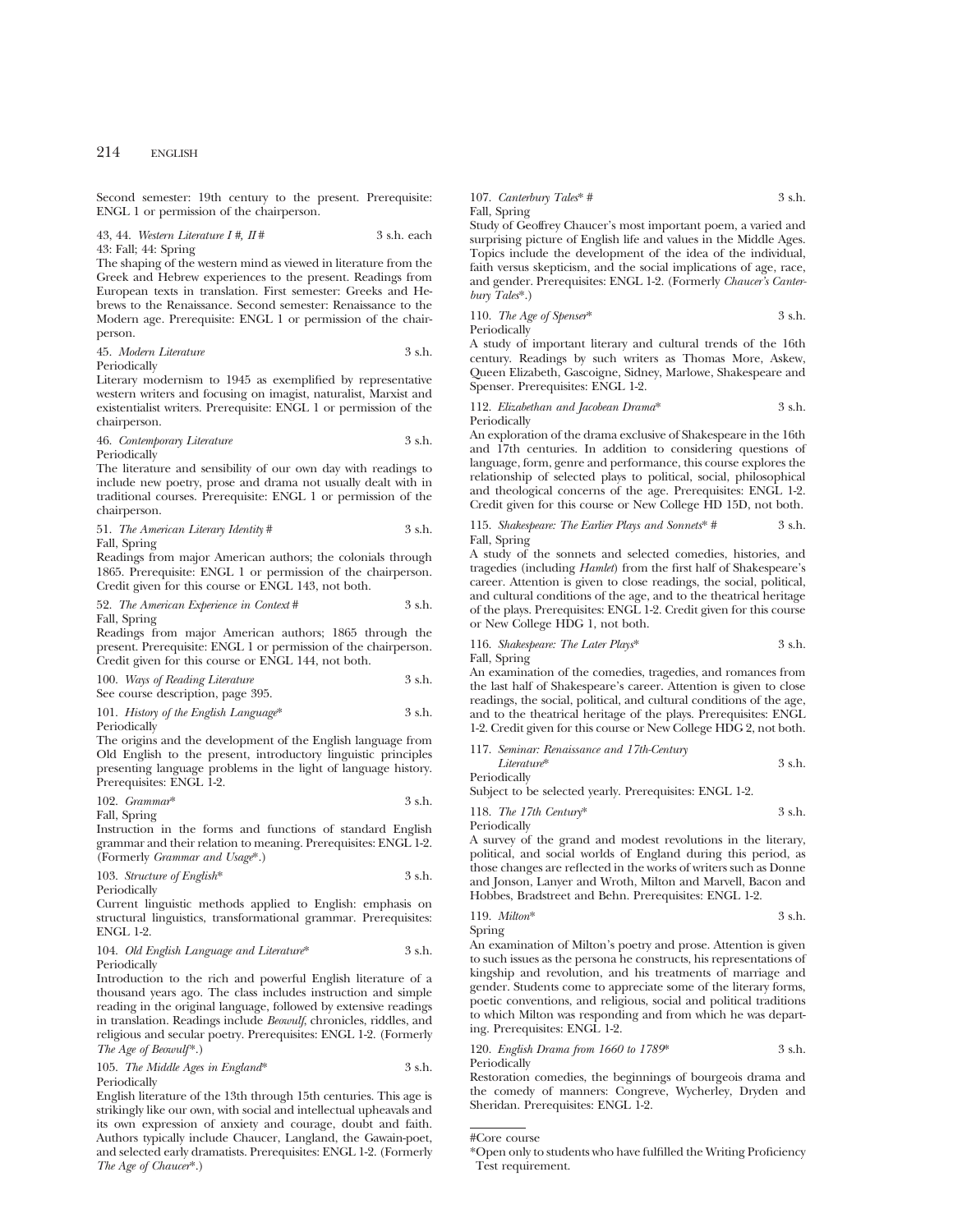121. *Studies in the Novel I #* 3 s.h. Spring

The development and variety of the novel form from its beginnings in the 18th century through the 19th century, the great age of the novel. Representative of the major novelistic traditions of those centuries in England, America, France, and Russia, examples studied may include such works as *Tom Jones, Frankenstein, Jane Eyre, Moby Dick, Madame Bovary,* and *The Brothers Karamazov.* Prerequisites: ENGL 1-2. (Formerly 121 #, 122, *Studies in the Novel, I #, II*.)

122. *Studies in the Novel II* 3 s.h. Spring

Investigates the range of novel forms in the 20th century, including works by major novelists such as James, Mann, Proust, Faulkner, Joyce, Woolf, Nabokov, and Marquez. Topics discussed may include novelists' treatment of time, point of view, the quest for values, and the possibilities of modern love. Prerequisites: ENGL 1-2. (Formerly 121 #, 122, *Studies in the Novel I #, II*.)

#### 123. *20th-Century Anglo-Irish Drama*\* 3 s.h. Periodically

Irish drama from the beginning of the Irish literary revival in 1898 emphasizing Shaw, Synge, Yeats, O'Casey, Behan and Beckett. Postwar British theater emphasizing Delaney, Osborne and Pinter. Prerequisites: ENGL 1-2.

124A. *The Woman Writer in America*\* 3 s.h. Periodically

A study of the woman writer in America from the Colonial period through the present which considers gender in relation to larger historical issues and forces. Personal narratives, poetry, essays, and novels by such writers as Bradstreet, Sojourner Truth, Dickinson, Wharton, Plath, Oates, and Morrison. Prerequisites: ENGL 1-2. (Formerly ENGL 124.)

126. *The American Short Story*\* 3 s.h. Spring

A study of the genre, its origins and development, from 1820 to the present, including works by such diverse writers as Irving, Poe, James, Wharton, Crane, Hemingway, Wright, Welty, Baldwin, and O'Connor. Prerequisites: ENGL 1-2.

129. The 18th Century\* 
$$
\#
$$
 3 s.h.

Fall, Spring

Typically short, frequently satirical works in prose and verse from the later 17th century to 1800, the period when emerging middle- and lower-class kinds of literature challenged traditional aristocratic kinds. The flourishing of such genres as mock-epic, periodical essay, biography, and novel, and of such major authors as Dryden, Defoe, Swift, Pope, Johnson, Boswell, and Blake. Prerequisites: ENGL 1-2.

130. *Seminar: 18th-Century Literature*\* 3 s.h. Periodically

Subject to be selected yearly. Prerequisites: ENGL 1-2.

#### 131. *The 18th-Century British Novel*\* 3 s.h. Periodically

The rise of this popular genre in the century that mainly invented it, in subgenres involving forms of autobiography, journalism, satire, epic, romance in general, and Gothic romance in particular, by such authors as Defoe, the Fieldings, Richardson, Sterne, Smollett, Burney, and Austen. Prerequisites: ENGL 1-2.

132. *The 19th-Century British Novel*\* 3 s.h. Periodically

The 19th-century English novelists: Austen, Scott, Emily Brontë, Thackeray, Dickens, Eliot and other writers. Prerequisites: ENGL 1-2.

133. *Workshop: General Creative Writing*\* # 3 s.h. Fall, Spring

Develop and sharpen writing skill in all forms of creative writing. Students' work is read aloud and the techniques employed in celebrated works of literature are studied and analyzed. Prerequisites: ENGL 1-2.

134. *Workshop: Poetry Writing*\* 3 s.h. Fall

A workshop to help the developing poet sharpen the powers of poetic expression. Reading and discussion of students' poems, and analyses by students of themes and techniques of contemporary poems of their choice. Prerequisite: ENGL 133 or submission of manuscript. Credit given for this course or New College CSWG 2, not both.

| 134A. Workshop: Poetry Writing*†                          | 2 s.h. |
|-----------------------------------------------------------|--------|
| Discussion includes contemporary poets. Same as ENGL 134. |        |

135. *Workshop: Prose Writing*\* 3 s.h. Fall

A workshop to help the developing writer of short stories and novels sharpen the powers of expression. Students' work will be read and analyzed, discussions will deal with matters particular to the manuscript as well as with general problems of craft. Prerequisite: ENGL 133 or submission of manuscript.

136A. *Workshop: Short Fiction Writing*\*† 2 s.h. Discussion includes matters particular to the manuscript as well as with general problems of craft. Credit given for this course or New College CSWG 4, not both.

136B. *Workshop: Children's Fiction Writing*\*† 2 s.h. Discussion includes techniques and themes in contemporary examples of children's fiction. Credit given for this course or New College CSWA 13, not both.

136C. *Workshop: Writing in Varieties of Nonfiction*\*† 2 s.h. Discussion of techniques used in a wide range of nonfiction writing including journalistic columns, the familiar essay, interviews, magazine articles, drama and book reviews. Credit given for this course or New College CSWA 15, not both.

## 136D. *Workshop: Writing for Stage, Screen*

*and Television*\*† 2 s.h. Discussion includes techniques in contemporary scripts for theater, film and television. Credit given for this course or New College CSWA 12, not both.

137. *Colonial and Early American Literature*

*from the Puritans Through Irving*\* 3 s.h. Periodically

An intensive examination of the literature and ideas of Colonial America through the early Republic in personal narratives, essays, sermons, and poetry by such writers as Bradford, Mather, Bradstreet, Rowlandson, Edwards, and Franklin. Prerequisites: ENGL 1-2.

138. *American Literary Naturalism\** 3 s.h. Periodically

The philosophical premises, major themes, and significance of race, gender, and time in American literary naturalism. Writers include Crane, Norris, Dreiser, Wharton, London, Wright and others. Prerequisites: ENGL 1-2. (Formerly *Naturalism in American Literature*.)

139. *The African Novel\* #* 3 s.h. See course description, page 395.

#Core course

<sup>\*</sup>Open only to students who have fulfilled the Writing Proficiency Test requirement.

<sup>†</sup>Summer Writer's Conference designed to help developing writers sharpen their powers of expression including reading and discussion of student's work, and analysis of themes and techniques. Prerequisite: ENGL 133 or permission of the Director of the Conference.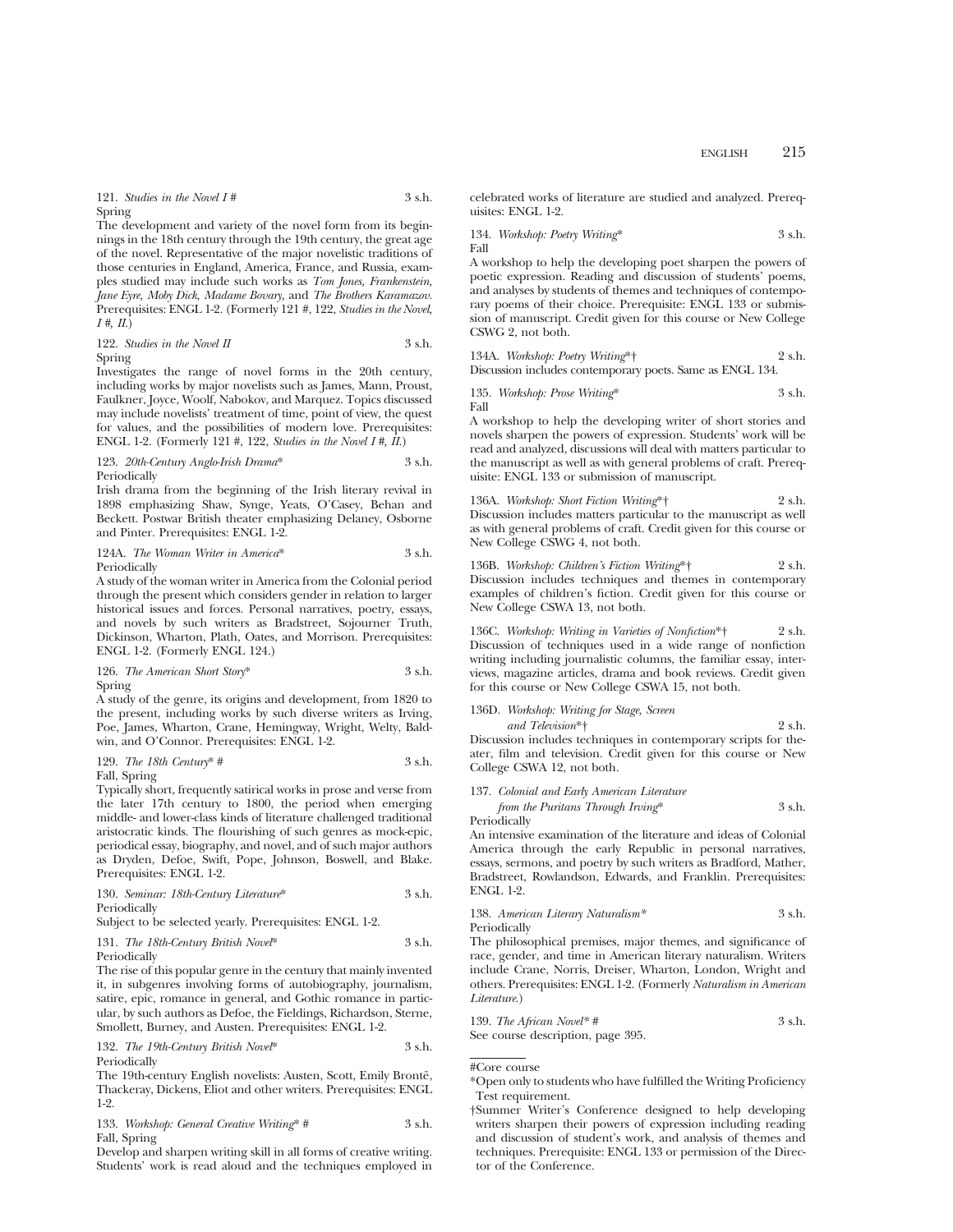140, 141 #. *African American Literature\* I, II #* 3 s.h. each Fall, Spring

First semester: the origins of an African American literary tradition from the Colonial period to the early 20th century. Themes include the African Diaspora, slavery, folk culture, race, and social equality. Such authors as Equiano, Wheatley, Douglass, Brown, Jacobs, Harper, Washington, and Du Bois. Prerequisites: ENGL 1-2. Second semester: the growth of African American literature from the Harlem Renaissance to the present. Such topics as migration, African heritage, protest, vernacular, and gender. Writers include Hughes, Hurston, Wright, Brooks, Ellison, Baldwin, Baraka, Walker, Morrison, and Wilson. Prerequisites: ENGL 1-2. (Formerly *The Literature of Black America I, II #*.)

#### 142. *The American Renaissance, 1820-1860*\* 3 s.h. Periodically

A study of a period in American literary history so rich, it as been called "the American Renaissance." Works by such authors as Emerson, Thoreau, Melville, Poe, Hawthorne, Douglass, Stowe, Whitman and Dickinson. The development of a distinctively American literature is studied in the context of the revolutionary changes and deep conflicts that characterized American life in this period. Prerequisites: ENGL 1-2.

143. *American Literature\* I #* 3 s.h. Fall, Spring

A study of the origins and development of an American literary tradition from the Colonial period to the Civil War in the poetry, prose, and fiction of such writers as Bradstreet, Wheatley, Franklin, Hawthorne, Dickinson, Douglass, and Melville. Prerequisites: ENGL 1-2. Credit given for this course or ENGL 51, not both. (Formerly 143 #, 144, *American Literature I #, II*.)

### 144. *American Literature*\* *II* 3 s.h. Periodically

A study of the development of American literature from Whitman to the early moderns. The course includes the works of writers such as Crane, Dickinson, Fitzgerald, Hemingway, Wright. Prerequisites: ENGL 1-2. Credit given for this course or ENGL 52, not both. (Formerly 143 #, 144, *American Literature I #, II*.)

145A. *American Fiction, 1900-1950\* #* 3 s.h. Fall, Spring

A study of how various writers of the period grapple with questions about literary history, ideology, aesthetics, and the meaning(s) of America. Works by such authors as Chopin, Wharton, Fitzgerald, Hemingway, Hurston, Faulkner, and Wright. Prerequisites: ENGL 1-2. (Formerly *20th Century American Fiction, 1900-1950 #*.)

146A. *American Fiction, 1950-Present\** 3 s.h. Periodically

An exploration of how fiction since WWII engages the complexity of aesthetic and cultural challenges that have characterized the second half of the "American" century. Works by such authors as Ellison, Nabokov, Bellow, Pynchon, Morrison, DeLillo, and Erdrich. Prerequisites: ENGL 1-2. (Formerly *20th-Century American Fiction, 1950 to Present*.)

#### 148. *20th-Century American Poetry\** 3 s.h. Periodically

Readings in the poets of the Modern period, such as Eliot, Pound, Frost, Moore, and Stevens, as well as an exploration of a variety of Postmodernisms, including such writers as Bishop, Roethke, Lowell, Ginsberg, Kinnell, Plath, and Rich. Prerequisites: ENGL 1-2. Credit given for this course or New College HLG 15 or HLG 60E.

149. *The 19th-Century American Novel\** 3 s.h. Periodically

A study of the origins and development of the 19th-century American novel in works by such writers as Cooper, Hawthorne, Melville, Stowe, Alcott, Twain, James, and Chopin. Prerequisites: ENGL 1-2.

| 150. Native American Literature* # | 3 s.h. |
|------------------------------------|--------|
| See course description, page 395.  |        |

153. *The Romantic Age\* #* 3 s.h. Fall, Spring

The response of British Romantic writers—Blake, Wordsworth, Coleridge, Mary Shelley, Percy Shelley, Byron, and Keats—to the philosophical, industrial, and political revolutions of the late 18th and early 19th centuries. Topics include natural supernaturalism, innocence and experience, social protest, and the Byronic hero. Prerequisites: ENGL 1-2.

154. *Seminar in the Romantic Age*\* 3 s.h. Periodically

Subject is selected yearly. Prerequisites: ENGL 1-2.

157. *The Age of Dickens*\* # 3 s.h. Fall, Spring

Writings of the industrial and colonial age in Britain, the 19th century. Readings explore changes in social structure, education, religion, science, and everyday life in the Victorian age; works by such authors as Dickens, the Brontes, Tennyson, the Brownings, Arnold, Gaskell, Eliot, and Butler. Prerequisites: ENGL 1-2.

158. *Seminar in Victorian Literature*\* 3 s.h. Periodically

Subject is selected yearly. Prerequisites: ENGL 1-2.

159. *20th-Century British Poetry*\* 3 s.h. Periodically

Poetic responses to the philosophical ideas and political and cultural events of modernism. Such poets as Hardy, Hopkins, Yeats, Eliot, Lawrence, Thomas, and Auden are studied. Particular attention is given to their development of new poetic forms and symbolism responsive to 20-century crises of faith and the search for new certainties. Prerequisites: ENGL 1-2.

165. *20th-Century British Novel*\* 3 s.h. Periodically

The modern British novel, its themes and innovative forms. Novels by such authors as Conrad, Joyce, Woolf, Forster, and Lawrence are studied with an eye to what makes them respresentative of modernism: the interest of subjectivity, impressionism, and stream of consciousness, their treatment of alienation, politics, psychology, and sexuality. Prerequisites: ENGL 1-2. Credit given for this course or New College HLG 20, not both.

| 166. Critical Theories and Critical Writings* |  | 3 s.h. |
|-----------------------------------------------|--|--------|
| Periodically                                  |  |        |

Theory and technique of literary criticism with practice in writing critical papers. Prerequisites: ENGL 1-2.

| 167. Post-Colonial Literature of South Asia* $#$<br>See course description, page 395. | 3 s.h. |
|---------------------------------------------------------------------------------------|--------|
| 168. Caribbean Literature in English*#<br>See course description, page 395.           | 3 s.h. |

170. *Theory and Practice of Publishing*\* 3 s.h. Spring

The full process of publishing from submission of a manuscript to its publication including the various phases of editing and production. A work project is used to illustrate the publication

#Core course

<sup>\*</sup>Open only to students who have fulfilled the Writing Proficiency Test requirement.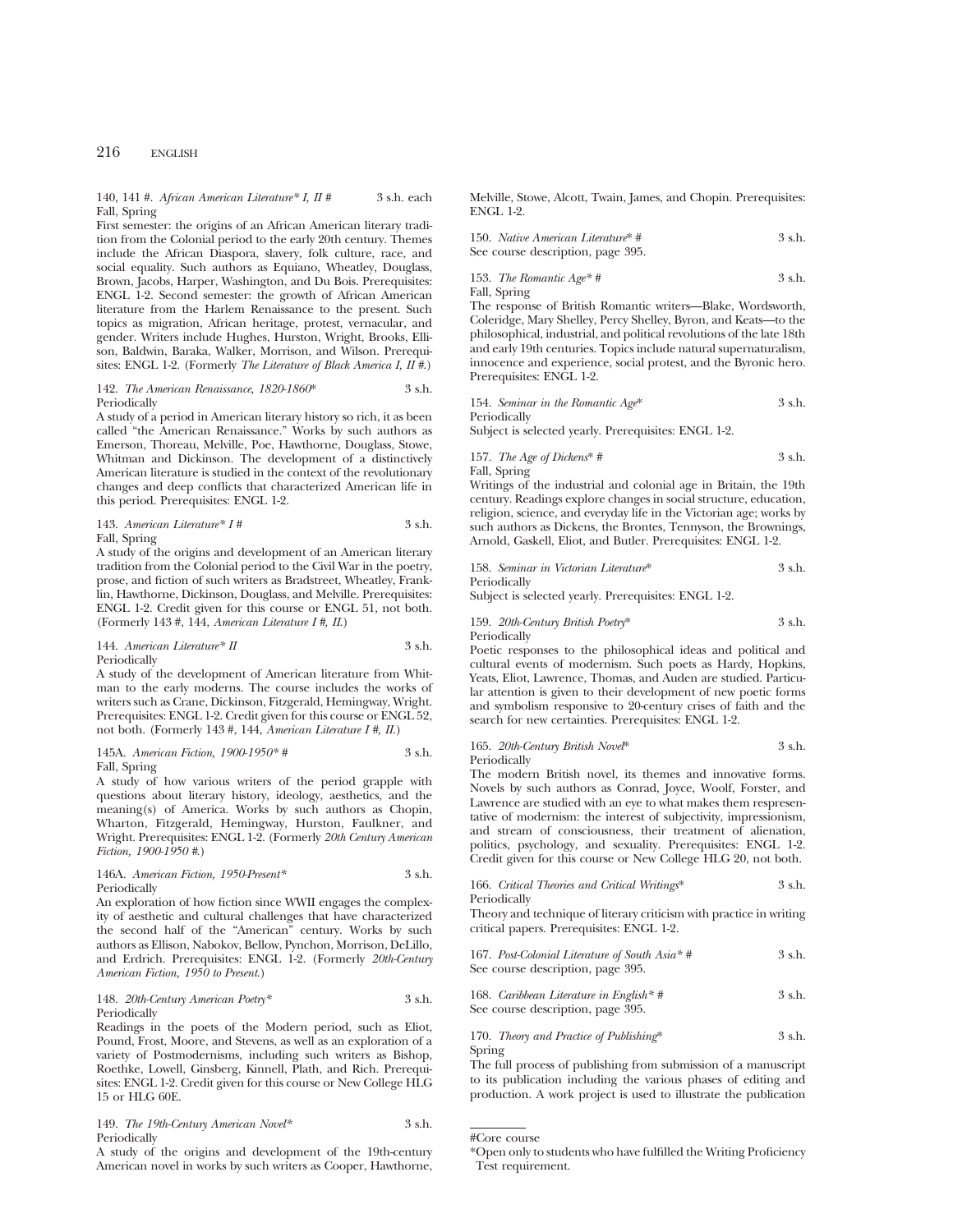stages. Specialists from the publishing field address the class. Prerequisites: ENGL 1-2. No liberal arts credit.

171. *The History of Publishing in America*\* 3 s.h. Fall

A comprehensive study from Colonial days to the present: early printing shops in New England, the first publishing houses, the emergence and continued existence of the by-now giant firms, the establishment of copyright laws and changes in it. How the economic, political and cultural conditions of the country affected the field of publishing and how publishing affected them. Prerequisites: ENGL 1-2.

#### 172 & 173. *Book Editing\* I, II* 3 s.h. each 172: Fall; 173: Spring

Practices that make up the complete editing of a book: copy and manuscript editing. Production editing, proofreading, symbols, printer's marks and marking up a manuscript ready for the printer. The use of a style book. Students in ENGL 173 will edit and produce a book made up from work done by students in the creative writing workshops. Students taking the Publishing Studies concentration must take both courses. Materials fee for both courses: \$25. Prerequisites: ENGL 1-2. Corequisite for 173: ENGL 178.

174. *Book Promotion*\* 3 s.h. Spring

Various activities by which a publisher markets a book: book promotion, field sales, book retailing. Covers the development of catalogs, advertising, media promotion, field sales calls, distribution to bookstores, libraries and wholesalers. Prerequisites: ENGL 1-2. No liberal arts credit.

## 175. *Editing Children's Books*\* 3 s.h. Periodically

The skill of presenting fiction and nonfiction to children from the ages of four to fourteen. Included are editing picture books, how-to books, learning books, juvenile fiction and books in science. Prerequisites: ENGL 1-2.

### 176. *Popular Literature and the Mass Market*\* 3 s.h. Every other year

Popular literature, past and present. The making of best sellers. An in-depth look at the making of popular trends, popular literature and popular culture. Editors from the industry visit the class. Prerequisites: ENGL 1-2.

177. *Magazine Editing*\* 3 s.h. Periodically

Content selection, editing, makeup and production of mass circulation and popular trade magazines. Prerequisites: ENGL 1-2.

177A. *Textbook Editing*\* 3 s.h. Periodically

A study of the categories within the textbook division—various age levels and fields of study—emphasizing the editorial practices essential to a clear presentation of information. Students edit one entire manuscript including copy editing, proofreading, design and production. The nature of the market, its distribution and promotion. Prerequisites: ENGL 1-2.

178. *Book Design and Production*\* 1 s.h. Spring

Fundamentals of design and production. Aesthetic and economic consideration. Discussion on type selection, page design, paper selection and understanding the manufacturing process. Prerequisites: ENGL 1-2. Corequisite: ENGL 173. No liberal arts credit.

178A. *Book Retailing*\* 1 s.h. Spring

Distribution and retailing. Function of sales department in publishing house, national sales networks, distribution to libraries, and wholesale and retail book outlets. Tours of leading bookstores in the City. Prerequisites: ENGL 1-2. No liberal arts credit.

178B. *Books and the Law*\* 1 s.h. Spring

Copyrights, contract clauses, questions of libel. Prerequisites: ENGL 1-2. No liberal arts credit.

178C. *The Economics of Publishing*\* 1 s.h. Spring

How the costs of books are determined, how promotion is budgeted and how a publishing house is structured from an economic point of view. Prerequisites: ENGL 1-2. No liberal arts credit.

| 178D. Desktop Publishing for Book Publishing* | 3 s.h. |
|-----------------------------------------------|--------|
| See course description, page 395.             |        |

191A. *Science Fiction*\* 3 s.h. Spring

A survey course, from the classics to the moderns including readings from the works of such authors as Mary Shelley, Verne, Wells, Stapledon, Heinlein, Asimov and Clarke. Prerequisites: ENGL 1-2.

## SPECIAL STUDIES AND SEMINARS

Each semester, the department offers several "special studies" courses. These courses deal with specific issues, themes, genres, and authors. The topics of the "special studies" courses change every semester. Please consult the *English Department Course Description Booklet* for topics offered in a particular semester. Prerequisites: ENGL 1-2.

182, 192, 196, 197, 198, A-Z. *Readings in Literature*

*or Special Studies*\* 3 s.h. each

Fall, Spring

Fall

Intensive study of major authors and/or literary themes. Subjects to be selected yearly. Prerequisites: ENGL 1-2. May be repeated for credit when topics vary.

#### 193. *Classical Influences on Modern Literature:*

*the Bible and Greek and Roman Classics*\* 3 s.h.

An investigation of the influence of the Bible and the Greek and Roman classics on major works of English and American literature. Attention to literary forms and patterns as well as to theological and philosophical ideas. Prerequisites: ENGL 1-2, 40.

## 188, 195, A-Z. *Independent Readings in Literature*\* 1-3 s.h. each Fall, Spring

Readings are selected appropriate to the interests of the students and instructor. Written work as applicable. Prerequisites: ENGL 1-2. May be repeated for credit when topics vary.

199. *Honors Essay*\*
$$
3 \, \text{sh.}
$$
 Fall

Writing of a substantial essay in the field of English or American literature. Open only to senior English majors who are eligible for departmental honors and who secure, before registration, the written permission of the instructor who will supervise the essay.

<sup>\*</sup>Open only to students who have fulfilled the Writing Proficiency Test requirement.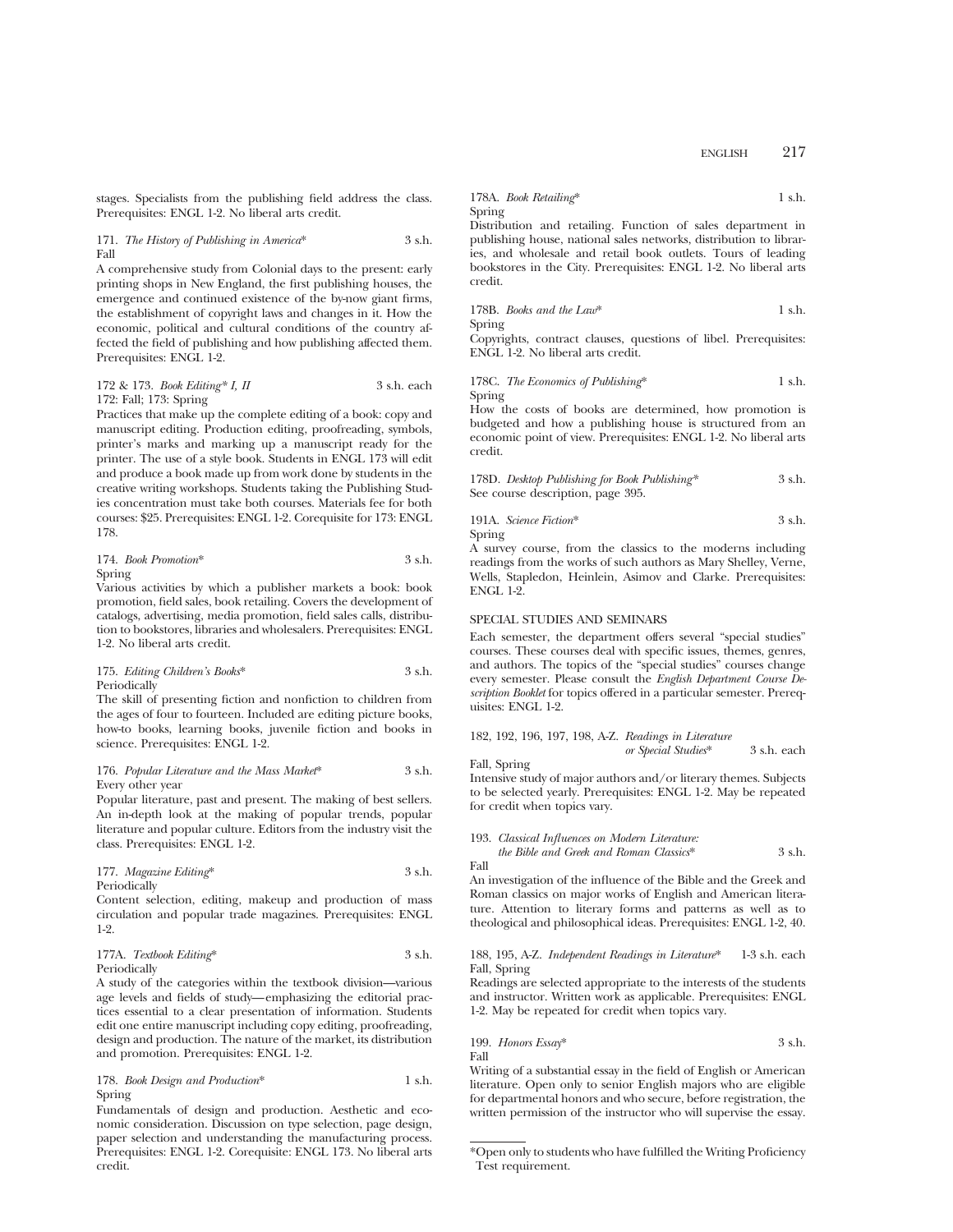*Course descriptions for* 145 and 146 *are listed on page* 136 under American Studies and may also be counted toward the major.

| <b>AMERICAN STUDIES COURSES</b> |                                   |          |  |
|---------------------------------|-----------------------------------|----------|--|
|                                 | 145. Readings in American Studies | $3$ s.h. |  |
|                                 | 146. Seminar in American Studies  | $3$ s.h. |  |

#### 200. *The Analysis of Prose* 3 s.h. Every other year

Investigation of the way in which written prose conveys meaning, generally, and of the relation between style and meaning, specifically. Consideration of stylistic features, such as diction, syntax, figures of speech and sound patterns; of rhetorical issues, such as speaker, audience, topic and tone; and of various conventions of reading. Emphasis on nonfiction, with consideration of texts from various fields of discourse and from various periods.

#### 201. *Rhetoric* 3 s.h. Every other year

The main issues and developments in the formal study of rhetoric from antiquity to the present, with emphasis on the applicability of formal rhetoric to the theory and practice of writing in various circumstances.

#### 203. *Approaches to English Grammar* 3 s.h. Every other year

A thorough investigation of grammatical principles with a comparison of traditional, structural and transformational approaches. Consideration of the purposes of language study and practical applications of grammatical knowledge in teaching students to write.

## 210. *20th-Century American Fiction* 3 s.h Every other Fall

Major novelists such as Dreiser, Wharton, Hemingway, Fitzgerald, Faulkner and Bellow will be studied, with major criticism of the American novel.

| 240. Poetry Writing Workshop | 3 s.h. |
|------------------------------|--------|
| Every other year             |        |

A graduate-level workshop in the writing of poetry. In addition to writing their own poetry and discussing their poetry with the instructor and other members of the workshop, students read and discuss what poets have written about writing poetry. They also read and discuss poems in connection with the study of meter and other formal structures, the connection of poetry to music, and the distinction between poetry and other literary genres.

#### 241. *Fiction Writing Workshop* 3 s.h. Every other year

A graduate-level workshop in the writing of fiction. In addition to writing their own fiction and discussing their work with the instructor and other members of the workshop, students read and discuss what fiction writers have written about writing fiction. They also read and discuss works of fiction in connection with the study of narrative voice, theme, plot, pacing, setting, character development, and the creation of convincing and/or coherent fictional and psychological worlds.

242. *Playwriting Workshop* 3 s.h. Every other year

A graduate-level workshop in playwriting. In addition to writing their own plays and discussing their work with the instructor and other members of the workshop, students read and discuss what playwrights have written about writing plays. They also read and discuss plays in connection with the study of plot, dramatic action, characterization, setting, dialogue, spectacle, and imagery.

#### 243. *Personal Essay Writing Workshop* 3 s.h. Every other year

A graduate-level workshop in the writing of personal essays. In addition to writing their own essays and discussing their essays with the instructor and other members of the workshop, students read and discuss what essayists have written about the theory and practice of the personal essay. They also read personal essays in connection with the study of the characteristic topics, strategies, and formal issues associated with the genre. Some attention is also paid to the historical development of the personal essay and to the way in which the conventions of the form differ in different cultures.

#### 250. *Readings in English* 1-3 s.h. Periodically

Designed to permit students to pursue an individualized plan of study in subject areas of interest under the guidance of a member of the English faculty. Students prepare a list of assignments in consultation with their tutor with whom they confer periodically about the progress of their work. Limited to students who have been accepted for a reading course by a member of the department and approved by the department chairperson before registration.

#### 261. *The American Renaissance, 1820-1860* 3 s.h. Every other Spring

Studies of such writers as Cooper, Hawthorne, Melville, Emerson, Thoreau, Whitman.

### 271A, 271B. *Sources of the English Literary Tradition I, II: Studies in Chaucer, Spenser and Their Contemporaries* 3 s.h. each 271A: Every other Fall; 271B: Every other Spring

Preseventeenth-century English literature with emphasis on the traditions and conventions it makes use of, the parent forms of genres and modes, the history of philosophical and literary problems. First semester: Chaucer and his contemporaries; second semester: Spenser and his contemporaries.

## 272. *Sources of the English Literary Tradition III: 17th- and 18th-Century English Literature* 3 s.h.

Every other Fall

Major works of major authors including Donne, Marvell, Defoe, Swift, Pope, Johnson and Wordsworth with emphasis on changing historical concepts of wit, nature and literary form. Some attention to precedents for American as well as later English literature.

#### 274. *Sources of the American Literary Tradition* 3 s.h. Every other year

Investigation of the assimilation of various sources, extending back to earlier centuries, by a particular group or groups of 19th-century American writers.

| 284. Workshop: Poetry Writing†          | 2 s.h. |
|-----------------------------------------|--------|
| Discussion includes contemporary poets. |        |

286. *Workshop: Short Fiction Writing*† 2 s.h. Discussion includes matters relating to the manuscript as well as with general problems of the craft.

287. *Workshop: Childrens Fiction Writing*† 2 s.h. Discussion includes techniques and themes in contemporary examples of children's fiction.

<sup>†</sup>Summer Writer's Conference: designed to help developing writers sharpen their powers of expression including reading and discussion of student's work, and analysis of themes and techniques. Prerequisite: ENGL 133 or permission of the Director of the Conference.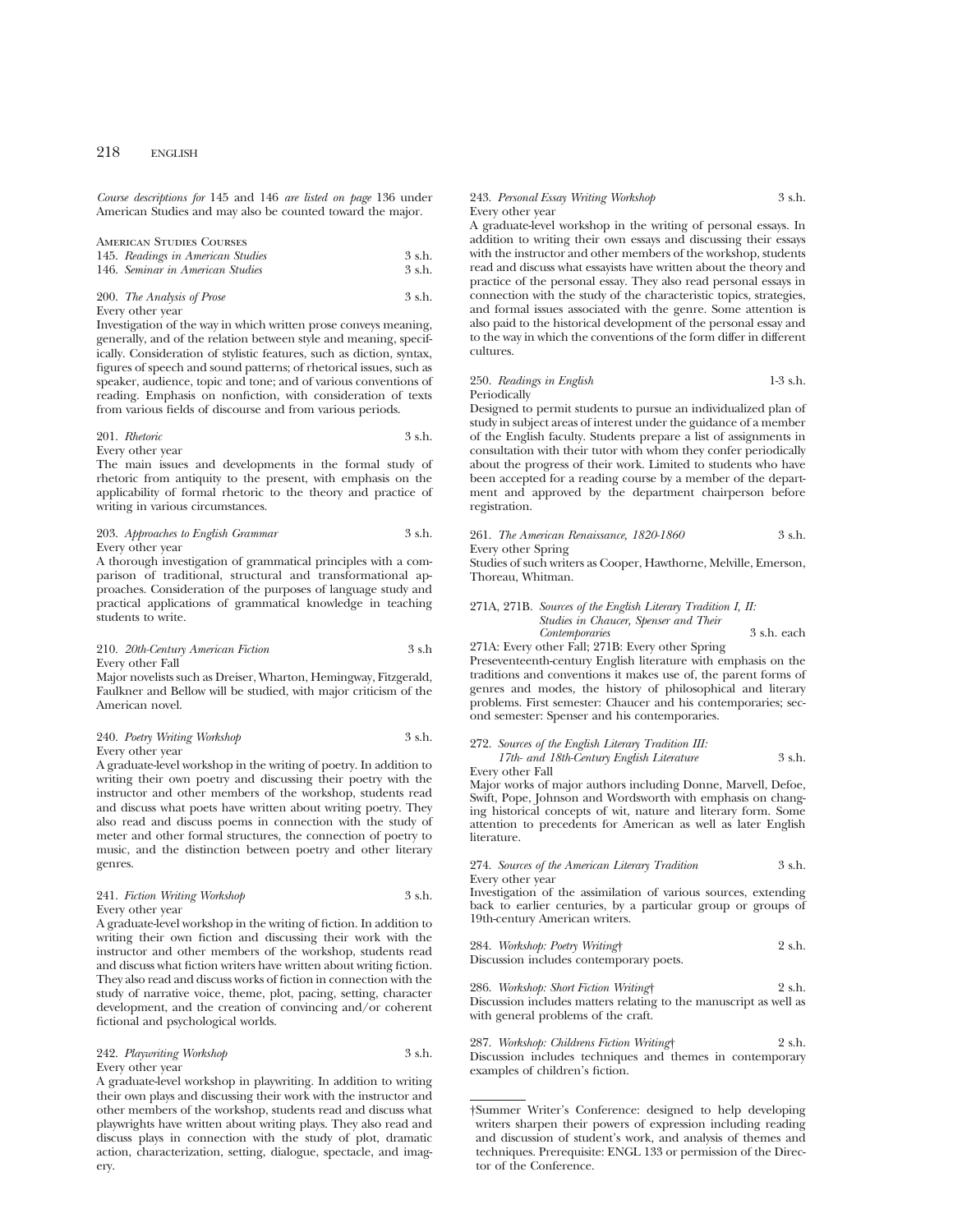288. *Workshop: Writing in Varieties of Nonfiction*† 2 s.h. Discussion of techniques used in a wide range of nonfiction writing including journalistic columns, the familiar essay, interviews, magazine articles, drama and book reviews.

289. *Workshop: Writing for Stage, Screen and Television*† 2 s.h.

Discussion includes techniques used in contemporary scripts for theater, film and television.

291, 292, 293, 294, A-Z. *Special Studies* 3 s.h. each Fall, Spring

Studies in periods, major figures, literary genres or modes. Subjects to be announced yearly.

299. *Research Methods* 3 s.h. Every other Fall

Exercise in the finding and use of scholarly and critical materials. Open only to students enrolled in the M.A. program except by permission of the chairperson of the department.

301. *Master's Essay* 3 s.h. Fall

Tutorial instruction leading to the completion of the essay, which is one of two optional requirements for the M.A. in English. Prerequisites: ENGL 271A, 271B, 299.

305. *Qualifying Papers* 3 s.h. Fall, Spring

Tutorial guidance in mastering a large area of specialization, chosen by the candidate, under advisement, for six qualifying papers in examination situations, one of two optional requirements for the M.A. in English.

# English Language Program (ELP)

Administered by the Department of Comparative Literature and Languages. Associate Professor Waysek, *Chairperson*

Assistant Professor Greaney, *Director* Adjunct Assistant Professor Seidl.

The English Language Program is designed for students whose native language is not English. Its purpose is to bring non-English speaking students to college-level proficiency in speaking, reading and writing English. It is an accelerated program providing intensive study on a full-time basis. Students who are accepted into a degree-granting program may earn up to 12 semester hours of liberal arts credit. The Bachelor of Arts foreign language requirement may be fulfilled by completing those intermediate (Level II: ELP 25) and advanced (Level III: ELP 31, 35, 36) courses in the program which are designated for degree credit.

Students will be accepted into degree-granting programs upon the successful completion of the following requirements:

- 1) ELP courses as required, based upon the Hofstra ELP Placement Examination and the student's progress;
- 2) a TOEFL score of 500;
- 3) completion of at least four University courses including ENGL 1 and any one course from the social sciences.

Students not admitted to a degree program are not eligible to take courses other than the English Language Program courses.

For further information, contact the Admissions Office, Admissions Center, or the Director of the English Language Program.

Level I, Introductory Intensive English: an accelerated program providing intensive instruction and practice in reading, writing and speaking English for students whose native language is not English. Level I consists of two components: 1) Reading and Writing; 2) Conversation and Language Laboratory. Each component is based on a grammatical syllabus. No degree credit.

11A. *Introductory Reading Comprehension* 3 s.h. Fall

Development of reading skills including vocabulary development, comprehension and study skills, and critical evaluation of written materials. No degree credit.

$$
12A. \ Introducing Grammar 
$$
3 \ {\rm s.h.}
$$
 Fall
$$

The introduction and development of the fundamental aspects of English grammar and structure. No degree credit.

13A. *Introductory Conversation* 3 s.h. Fall

Selected readings and discussions with stress on the audiolingual aspect of the language and the development of verbal communication skills. No degree credit.

14A. *Introductory Language Laboratory and Tutorial* 4 s.h. Fall

Supervised laboratory and tutorial work on specific weaknesses in spoken English. For beginning ELP students. No degree credit.

15A. *Introductory Composition* 3 s.h. Fall, Spring

A writing course designed to give the non-native student extensive practice in the development of expository writing skills. No

degree credit.

| 16A. Introductory Reading and Writing | 6 s.h. |
|---------------------------------------|--------|
| See course description, page 395.     |        |

17A. *Introductory Conversation, Language Laboratory and Tutorial* 6 s.h. See course description, page 395.

Level II, Intermediate Intensive English: an intermediate level program providing intensive instruction and practice in reading, writing and speaking English for students whose native language is not English. Prerequisites: completion of ELP Level I and/or the appropriate satisfactory score on the Hofstra ELP Placement Examination.

21B. *Intermediate Reading Comprehension* 3 s.h. Fall, Spring

Development of specialized reading skills through selected readings from the disciplines of the sciences, social sciences and the humanities. No degree credit.

| 22B. Intermediate Grammar | 3 s.h. |  |
|---------------------------|--------|--|
| Fall, Spring              |        |  |

Structural review and development of vocabulary and grammar at the intermediate level. No degree credit.

23B. *Intermediate Oral Communication* 3 s.h. Fall, Spring

Development of ability to communicate orally in English through such activities as discussions and role plays. Focus is on discussion techniques such as clarification and confirmation of a message and on speech functions such as stating facts, stating or challenging opinions, or reporting information. No degree credit. (Formerly *Intermediate Conversation*.)

24B. *Intermediate Language Laboratory and Tutorial* 3 s.h. Fall, Spring

Supervised laboratory and tutorial for intermediate work on specific weaknesses in spoken English. No degree credit.

<sup>†</sup>Summer Writer's Conference: designed to help developing writers sharpen their powers of expression including reading and discussion of student's work, and analysis of themes and techniques. Prerequisite: ENGL 133 or permission of the Director of the Conference.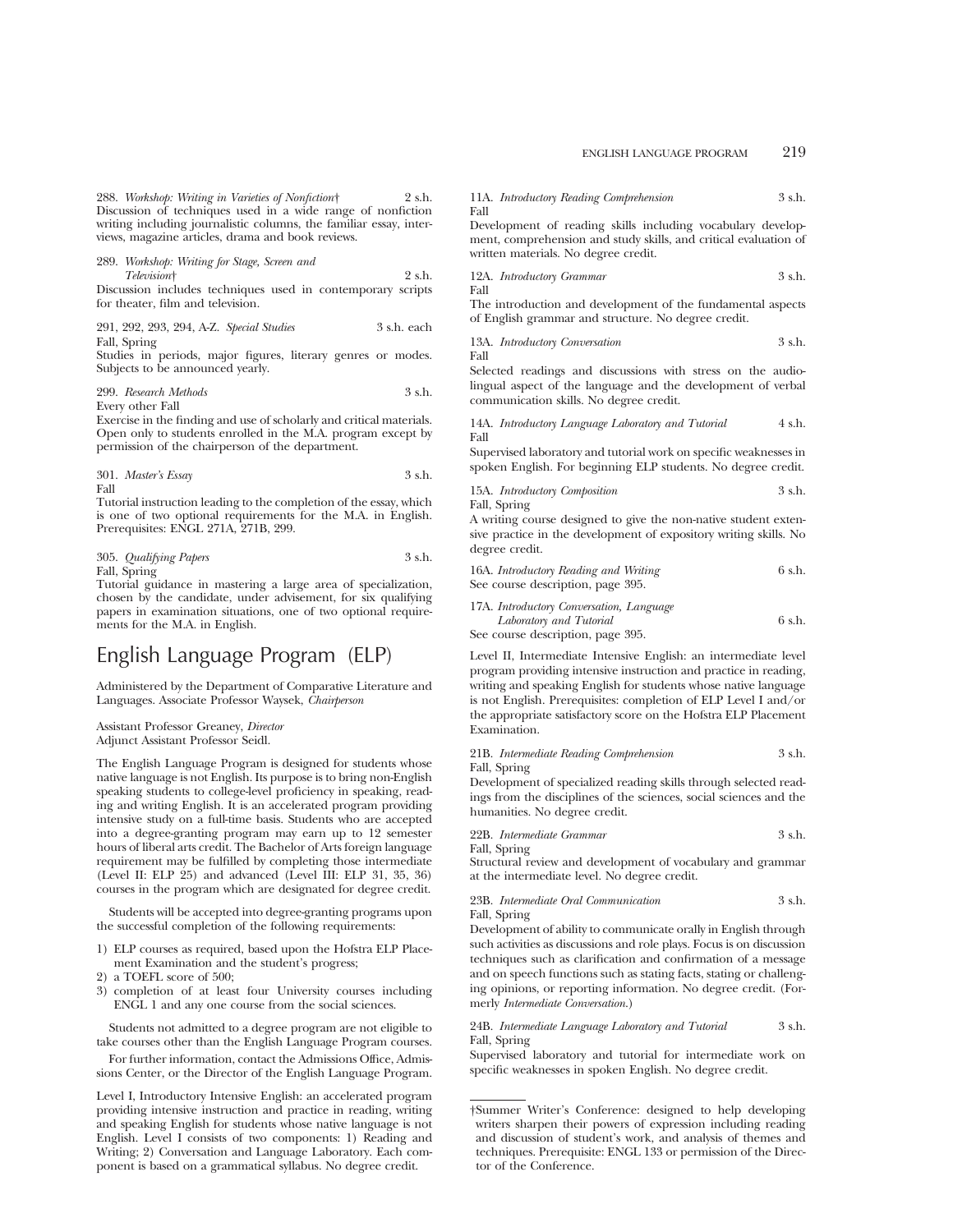25. *Intermediate Composition* 3 s.h. Fall, Spring

Development of the student's expository writing skills including idiomatic usage and the argumentative essay.

Level III, Advanced Intensive English: an intensive program providing instruction and practice in written and spoken English for students whose native language is not English. Prerequisite: satisfactory completion of Level II and/or the appropriate scores on the Hofstra ELP Placement Examination.

31. *Advanced Reading Comprehension* 3 s.h. Fall, Spring

Development of reading skills. Topics range from the liberal arts to the sciences and careers, depending on the interests of the students and faculty.

32C. *Workshop: Sentence Structure and Tutorial* 2 s.h. Frequent practice in writing with emphasis on the paragraph. Attention is focused on both paragraph organization (topic sentence, development of specific concrete details, coherence) and basic sentence structure (word order, tenses, agreement, punctuation). Required of Level 3 students who are not prepared for ELP 35 based upon the ELP Placement Examination or with the advice of the student's ELP 25 teacher. No degree credit.

## 33C. *Advanced Oral Communication* 3 s.h. Fall, Spring

Designed for students who need to increase their fluency and communicative ability in English. Different speaking tasks include discussing, role playing, interviewing and making speeches or short oral reports. Emphasis is given to continuing development of discussion techniques and speech functions practiced in the intermediate course in addition to speech functions such as summarizing, presenting proposals and argumentation. No degree credit. (Formerly *Advanced Conversation*.)

34C. *English for Academic Purposes* 2 s.h. Fall

Designed to teach the non-native student skills in following lectures in English, note-taking, summarizing, paraphrasing and test taking necessary for successful participation in the American university system. In particular, this course provides practice in refining listening comprehension skills and, in part, prepares students to take the TOEFL examination. No degree credit.

#### 35. *Advanced Composition* 3 s.h. Fall, Spring

Designed to have non-native students achieve proficiency in essay writing on specific themes. Introduction to literary analysis using the appropriate technical vocabulary and figures of speech. Prerequisite: satisfactory completion of ELP 25 or permission of instructor.

### 36. *Topics in American Culture* 3 s.h. Fall, Spring

Readings and discussions related to contemporary American society. Emphasis is on the writing of essays on current issues in American social, political and economic scenes. Prerequisite: satisfactory completion of ELP 35 or permission of instructor.

## Environmental Resources

Administered by the Department of Geology. Professor Radcliffe, *Chairperson*

The B.S. degree in Environmental Resources: students are exposed to the conflicts between modern resource development and conservation. This interdisciplinary program prepares the student for middle management positions in earth and energy resource industries and government service.

**B.S. SPECIALIZATION IN ENVIRONMENTAL RESOURCES:** candidates for graduation must fulfill the following requirements:

- 1. The successful completion of at least 124 semester hours and a cumulative grade-point average of 2.0 in work completed at Hofstra.
- 2. At least 62 semester hours must be completed in the liberal arts, excluding courses in geology.
- 3. There are two requirements that must ordinarily be completed in residence at Hofstra: 15 semester hours in the major field of specialization and the last 30 semester hours. The 15 semester hours need not be included within the last 30 hours.
- 4. And the following general requirements: *Sem. Hrs.* ENGL 1-2 or placement examination\* 6 Humanities electives 6<br>Social science electives 6 Social science electives (The humanities and social science electives must be satisfied with approved core courses, see page 82.) Foreign language: level 4, or 6 additional semester hours in humanities electives.
- 5. The fulfillment of the following major and additional requirements:
	- 38-42 semester hours in introductory courses: BIO 1 & 2; or 3, 4; CHEM 3A & 4A, 3B & 4B; ECO 1, 2; GEOL 1C, 2C; MATH 9, 10; or 10, 11; or 11, 19; or 19, 20; PSC 1, 105; TPP 1 or 149; 42 semester hours in primary curriculum: BIO 114; CHEM 185; CSC 5; GEOG 102 or 135; GEOL 5, 33, plus any 7 advanced courses in geology; PSC 135 or 137; ENGL 1-2 or equivalent\*; foreign language level 4, or 6 semester hours in humanities electives.

# Exercise Specialist

See Physical Education and Sport Sciences

## Film

SEE SCHOOL OF COMMUNICATION

# Finance (FIN)

Associate Professor Zychowicz, *Chairperson*

Professors Lyn, Nikbakht, Papaioannou; Associate Professors Bishnoi, Krull, Malley, Rai, Viswanathan; Assistant Professors Adair, Huang, Huckins, Mohanty; Special Assistant Professor Campbell; Instructor Bales.

**B.B.A. SPECIALIZATION IN FINANCE:** FIN 132, 160, 165 and 12 semester hours of electives in finance. (No credit given for FIN 31. With permission of department chairperson, finance elective credit given for GBUS 170); three semester hours of economics chosen from ECO 125, 130, 132 or 142; and electives chosen under advisement.

See complete B.B.A. requirements, page 102.

**A MINOR IN FINANCE** consists of the successful completion of a minimum of 18 semester hours of coursework with grades of Cor better, *under faculty advisement in the Department of Finance*, with at least six semester hours in residence. This includes two required courses (6 s.h.), FIN 101 and 110; two courses (6 s.h.) from the following three: FIN 132, 160 and 165; plus two finance

<sup>\*</sup>See University Degree Requirement, page 65.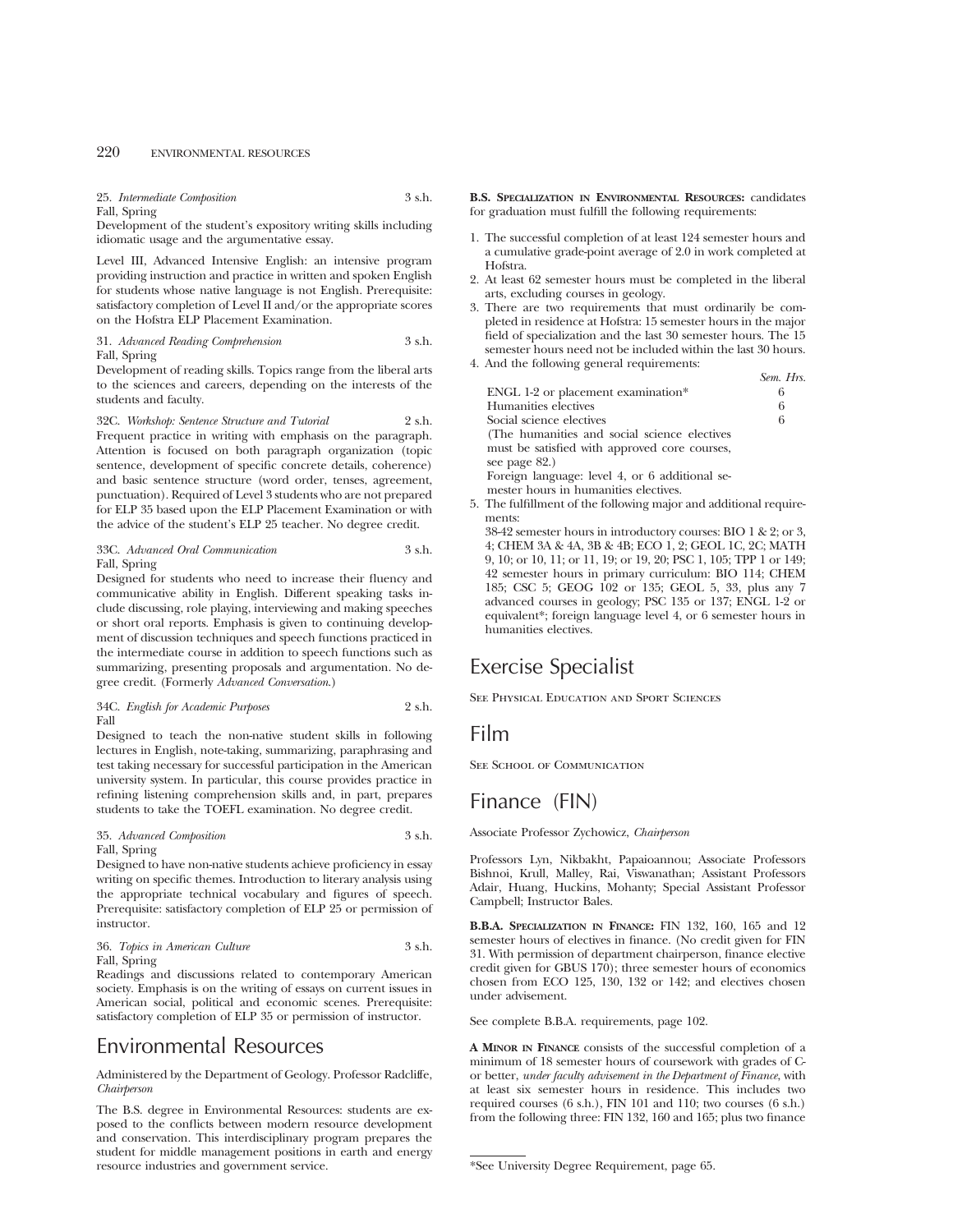courses (6 s.h.). A completed minor in finance will be listed on the student's transcript.

#### *No School of Business courses may be taken on a Pass/D+/D/Fail basis.*

Nonbusiness majors may choose a finance minor.

No student pursuing a bachelor's degree, other than a Bachelor of Business Administration degree, may complete more than 30 semester hours of School of Business coursework without permission of the School of Business Dean's Office. The student must have the appropriate form approved by and filed with the major and minor departments.

*All minors must be declared at the Office of Financial and Academic Records.*

Master of Business Administration Programs, see page 105.

BUSINESS HONOR SOCIETIES, see pages 68, 75.

## **COURSES**

In addition to semester notations next to each course, a selection of courses is offered during January and Summer sessions. Consult the *January* and *Summer Sessions* bulletins for these schedules.

31. *Personal Financial Planning* 3 s.h. Periodically

Basics of personal finance. Types of savings and investments available and their relative merits. A survey of investment principles and problems from the point of view of personal finance. Analysis of real estate, insurance and estate planning. A discussion of charge accounts, installment accounts and various types of credit cards. No credit will be applied to the finance major or minor requirements. (Formerly 131, *Personal Finance.*)

#### 101. *Introduction to Finance, Financial Markets and Institutions* 3 s.h. Fall, Spring

An introductory course in finance. Topics include the time value of money, risk and return, valuation of securities, the functions, organization, structure and regulation of financial institutions and markets. Overview of the globalization process, ethical, political and social, and demographic issues that apply to financial markets and institutions. Prerequisites: sophomore class standing or above, ECO 1, ACCT 1, QM 1.

#### 110. *Fundamentals of Corporate Finance* 3 s.h. Fall, Spring

A study of the theoretical principles and analytical techniques used for the financial evaluation of capital budgeting, capital structure and dividend policy decisions under conditions of uncertainty. Evaluation of corporate acquisitions; financial statement analysis and overview of working capital management; and study of the international dimensions of corporate finance. Overview of the influence of the globalization process, legal and regulatory, political and social, and environmental forces on corporate finance decisions and practices. Discussion of the ethical perspectives of corporate financial decisions. Prerequisites: junior class standing or above, FIN 101, ECO 2, ACCT 2. Corequisite: QM 122.

111. *Working Capital Management* 3 s.h. Once a year

Analysis of the short-term sources and uses of funds with primary emphasis on the management of short-term assets and liabilities. Topics include credit and collections, the role of banks, inventory control procedures, financial analysis, cash forecasting, payables, and investing excess cash. Impact of technology, regulations and globalization on working capital management is discussed. Prerequisite: FIN 110. (Formerly *Credit and Working Capital Management*.)

123. *Money and Financial Institutions* 3 s.h. Fall, Spring

The role of money and financial institutions within the financial system. Determination of interest rates. Goals and operations of the Federal Reserve System, and the U.S. Treasury and their impact on the financial system. Study of the framework and the management of banking and nonbank financial intermediaries. Issues pertaining to the regulation, innovation, competition, and internationalization of financial institutions. Prerequisites: junior class standing or above, FIN 101. (Formerly *Introduction to Money and Banking.*)

## 132. *Security Analysis* 3 s.h. Fall, Spring

A study of the theories and analytical techniques used to value financial securities and assets in the markets they are traded. Valuation principles and models for securities including options and futures contracts. Theories of equilibrium asset pricing and the efficient capital markets hypothesis are discussed. Fundamental and technical analysis compared. Overview of the role of computer and information technology for investment evaluation and related securities markets. Discussion of the ethical, global, regulatory, environmental and demographic issues which impact the analysis and valuation of investments by individuals and institutional investors. Prerequisite: FIN 110.

## 133. *Portfolio Management* 3 s.h.

Once a year

A course in modern portfolio theory and its applications. Efficient diversification, portfolio construction and evaluation procedures. Management of equity and bond portfolios and risk hedging techniques. Portfolio practices and strategies for institutional and individual investors. Impact of globalization, ethics, regulations, social and international dimensions are incorporated into specific topics. Computer applications and hypothetical portfolio construction and performance evaluation are required in this course. Prerequisite: FIN 110. Corequisite: FIN 132.

#### 135. *Options and Futures* 3 s.h. Once a year

Analysis of options and futures contracts traded worldwide. Topics include the organization and structure of markets in which they are traded; ethical considerations faced by market participants; effect of recent computer advances on futures and options markets; pricing futures and options; hedging applications; the role of price discovery; and speculative strategies. Although particular emphasis is on financial futures and options, commodity futures and options are also discussed. Corequisite: FIN 132.

### 141. *Money and Capital Markets* 3 s.h. Fall, Spring

An in-depth analysis of the structure of domestic and international money and capital markets and the role the government plays in these markets. The role of investment bankers, brokers, and dealers in the financial markets. The characteristics of different financial instruments traded in the money and capital markets, including their relevant risk and yields. Issues pertaining to ethics, innovation, competition, and globalization of financial markets. Prerequisites: junior class standing or above, FIN 101.

#### 150. *Commercial Bank Administration, Policies and Practices* 3 s.h.

Fall, Spring

A study of the operations and policies of commercial banks. Overview of the industry and regulatory environments. Analysis of the banking operations, and techniques for bank asset and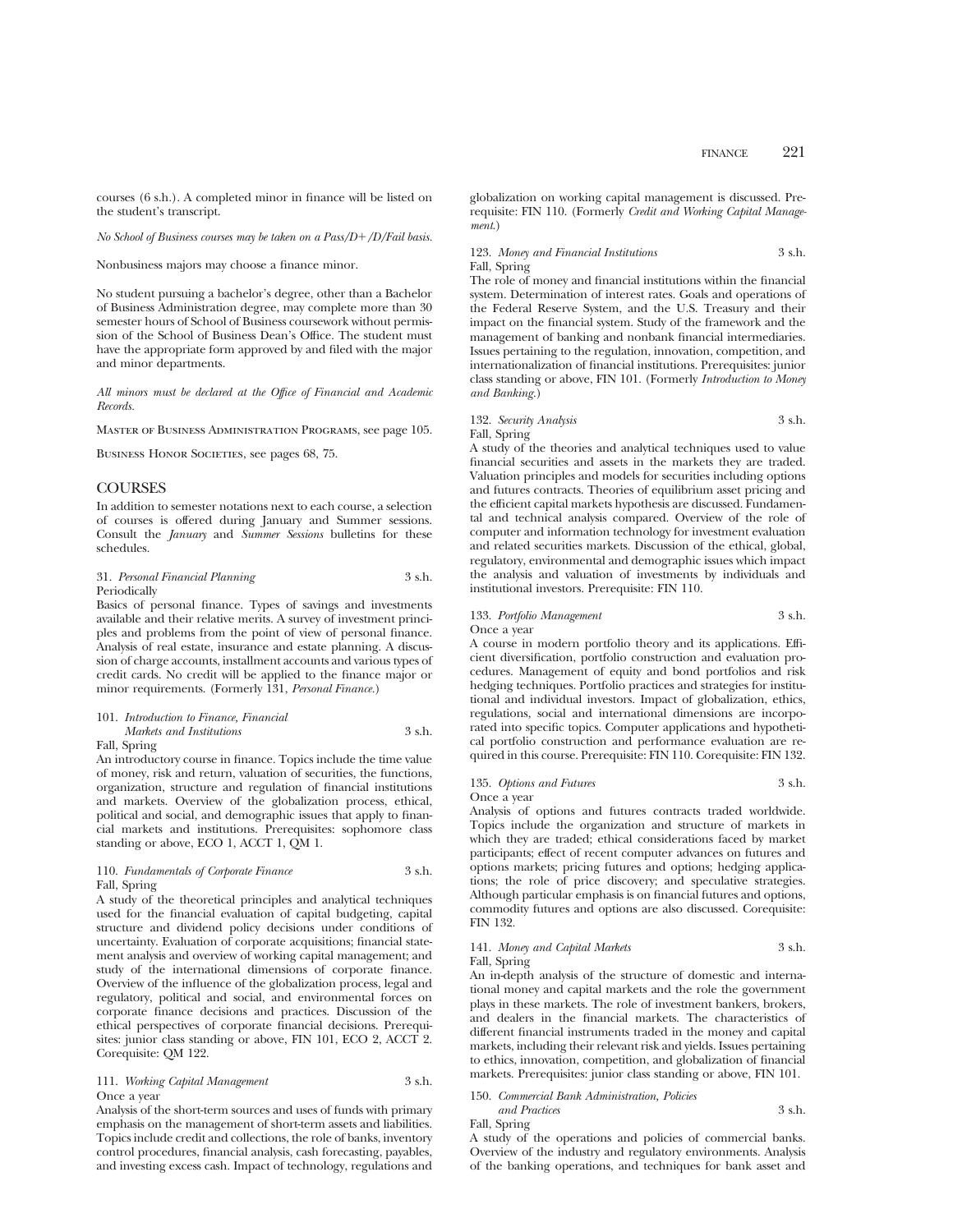liability management. International dimensions of banking activities; discussion of ethical and social considerations. Prerequisite: FIN 110.

151, 152. *Readings* 1-3 s.h. each Fall, Spring

Assigned readings on a tutorial basis; oral or written reports may be required. Prerequisites: FIN 110 and permission of the department chairperson.

#### 157, A-Z. *Seminar: Special Topics in Finance* 3 s.h. Periodically

An advanced in-depth treatment of special topics. Current topics are explored through a variety of methods, such as lectures, projects and case studies. Prerequisites: FIN 110 and permission of department chairperson.

As individual subjects are selected, each is assigned a letter (A-Z) which is affixed to the course number. Students may take up to two of these courses to fulfill their major requirements so long as each seminar has a different letter designation.

## 160. *Corporate Financial Policy* 3 s.h. Fall, Spring

An in-depth study of financial theory and analysis used to evaluate and set corporate financial policy in the areas of capital budgeting, capital structure, dividend distribution, corporate restructurings, and working capital management. Discussion of the role of the various firm stakeholders in influencing financial policy. The ethical, global, social and political, regulatory, and environmental issues related to corporate financial policy are also discussed. Prerequisite: FIN 110.

### 165. *Principles of International Financial Management* 3 s.h. Fall, Spring

Principles of financial management of firms operating in the global market. The parity relationships between interest rates, exchange rates and inflation rates are defined and emphasis placed on the techniques employed by multinational firms to borrow short and long term capital, evaluate projects on a global basis and hedge anticipated cash flows and profits against adverse exchange rate risks. The dilemma and ethical, environmental and legal issues encountered because of the divergence of goals and needs between parent and subsidiaries and between local and host governments are also examined. Prerequisite: FIN 110.

#### 166. *International Financial Markets and Investments* 3 s.h. Fall, Spring

Framework of the global financial markets and the development of foreign financial assets. Emphasis on the innovations and evolution of the various financial instuments and the role played by the markets. Foreign financial markets include foreign exchange markets, international bond and stock markets, international loan markets, futures and options markets and emerging securities markets. Financial instruments include Eurodollar bonds, foreign spread agreements, currency swaps and currency options and futures. Prerequisite: FIN 110.

#### 170. *Fundamentals of Insurance* 3 s.h. Once a year

Basic principles underlying the field of insurance and risk management including the financial, economic, social, ethical and political ramifications of decision making in this area. An analysis of the institutional aspects of risk management, which will enable the individual or business to lessen financial loss from fortuitous causes. Prerequisite: FIN 110.

174. *Business Internship* 1-3 s.h. Fall, Spring

Actual practical experience in an approved setting open to junior and senior finance majors. Students work a minimum of 40 hours for 1 credit or a minimum of 80 hours for 2 credits or a minimum of 120 hours for 3 credits in a structured finance program offered by a for-profit or not-for profit organization. NOTE: Students

may take this course only once. Satisfactory completion of this course counts toward general degree requirements but does not satisfy finance major requirements. Prerequisites: permission of department chairperson, a minimum grade point average of 2.5 in finance courses and 2.5 overall, FIN 101, junior class standing or above.

#### 175. *Real Estate Finance* 3 s.h. Fall, Spring

Evaluation of real estate financing and the mechanics of the mortgage market. The role of regulation, government agencies and the banking system as vehicles in promoting real estate activity. Analysis of real estate investments, property valuation, leases and types of tenancy. Prerequisite: FIN 110.

## 185. *Internship in Finance* 3 s.h.

Fall, Spring

A work-study program open to senior finance majors. Students work a minimum of 120 hours in a structured finance training program offered by a for-profit or not-for-profit organization. Prerequisites: permission of department chairperson, a minimum grade-point average of 3.0 in finance courses and 3.0 overall, FIN 110. Corequisite: related course in the area of the internship. (Students who do not meet these requirements, see FIN 174.) (Formerly *Internship*.)

190. *Honors Essay* 3 s.h. Fall, Spring

Research for the writing of a substantial essay in the field of finance. Open only to senior finance majors who are eligible for and desire to graduate with departmental honors and who secure, before registration, written permission of the department chairperson. Prerequisites: a minimum grade-point average of 3.5 in finance and 3.4 overall.

201. *Financial Analysis and Markets\** 3 s.h. Fall, Spring

Introduction to financial analysis, financial markets and institutions. Topics include security valuation, risk and return, time value of money, and financial statement analysis. The functions, organization, structure and regulation of financial institutions and markets are described. Overview of the globalization process, ethical, political and social, and demographic issues that apply to financial markets and institutions. Prerequisite: ACCT 201 or approved equivalent. Corequisite: QM 201. (Formerly *Survey of Finance.*)

### 202. *Corporate Financial Management\** 3 s.h. Fall, Spring

A study of theoretical principles and analytical techniques used in corporate decision making, including capital budgeting, capital structure and dividend policy decisions. International financial management, corporate acquisitions, financial statements analysis, and an overview of working capital management are also covered. An overview discussion of the impact of ethical, social and political issues on financial management. Consideration of other perspectives, such as satisfying diverse groups of stakeholders and environmental concerns. Prerequisites: ACCT 201, FIN 201, QM 201 or approved equivalent. (Formerly *Managerial Finance.*)

205. *Securities Analysis*\* 3 s.h. Fall, Spring

Analysis of theories, models and techniques used in the valuation of U.S. and non-U.S. stocks and bonds. Introduction to other

<sup>\*</sup>Open only to matriculated Zarb School of Business graduate students and/or M.A. in Health Administration students where appropriate.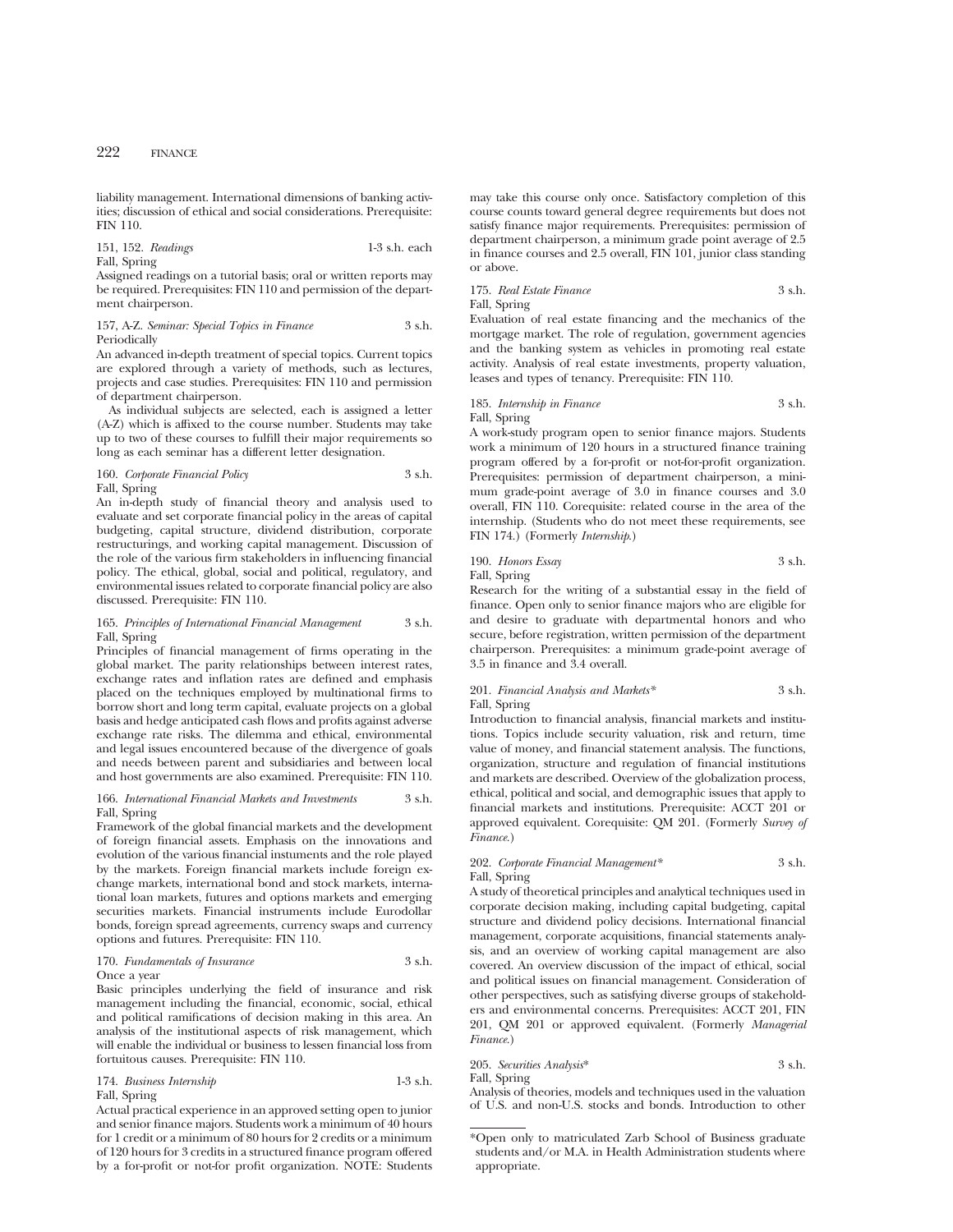investments such as mutual funds and derivatives. Topics covered include analysis of corporate, government, mortgage-backed and municipal bonds, and risk measures for bonds. Earnings forecasting, common stock valuation models, and stock selection are covered in depth. Option pricing, arbitrage pricing, and efficient market theories are also examined. Also covers an introduction to computerized information systems and analysis for investments. Prerequisites: FIN 202, QM 210. (Formerly *Advanced Security Analysis*.)

#### 207. *Advanced Money and Banking*\* 3 s.h. Once a year

The functioning of monetary systems and the meaning of monetary policy from the point of view of banks and other financial institutions. Various monetary theories are analyzed in terms of the impact of changes in the volume of money on capital formation, national income, employment, prices and interest rates. Prerequisite: FIN 202.

#### 208. *Seminar in Financial Institutions*\* 3 s.h. Once a year

An examination of financial markets and institutions including the role of specialized financial instruments used in the intermediation process. The role of central banks and other public institutions and their interactions with private financial intermediaries are discussed. Policies and factors affecting the performance of financial institutions and the use of financial instruments such as fed funds, repos, eurodollars and swaps are examined. Contemporary problems associated with the internationalization of markets and institutions are also covered. Prerequisite: FIN 202. (Formerly *Seminar: Financial Institutions and Capital Markets*.)

#### 209. *Seminar: Corporate Financial Policy*\* 3 s.h. Once a year

In-depth study of the theory of finance; problems and issues on the frontiers of corporate finance. Concentration on capital budgeting, discounting problems and specific valuation modeling. Advanced issues in financial planning and management strategy. Prerequisite: FIN 202.

## 210. *Portfolio Management*\* 3 s.h.

Once a year

Exploration of portfolio theory from an individual and institutional viewpoint. Development of appropriate global portfolio strategies for pension and endowment funds, mutual funds, banks, insurance companies and other financial intermediaries. Topics covered include capital market history and asset allocation, Markowitz diversification, styles of equity portfolio management, management of stock and bond portfolios, and performance evaluation. Provides an introduction to both quantitatively and fundamentally based portfolio management techniques and utilizes computer based information systems and analytical tools. Prerequisites: FIN 202, 205, QM 210. (Formerly *Investment Management*)

## 212. *International Financial Management*\* 3 s.h. Fall, Spring

Extensive examination of the problems related to international financial management. Emphasis on the management of a multinational corporation. Topics include the use of the foreign exchange market, risk management, external sources of funds for foreign operations, international cash management, investment evaluation of current and proposed international operations. Consideration of ethical, legal and environmental issues encountered due to the divergence of goals and needs between parent and subsidiaries and between local and host governments. Prerequisite: FIN 202.

213. *Entrepreneurship and Venture Capital Investing\** 3 s.h. Once a year

Essential principles of entrepreneurial spirit, skills, and risk rewards associated with venture capital investing. Financial analysis of business, and risk and return characteristics; discussion of the various financing sources and the required returns to venture capital investors. Students acquire real-world exposure through the development of strategic and business plans and the presentation of venture capital proposals to business professionals. Prerequisite: FIN 202.

## 215. *Government Finance*\* 3 s.h. Periodically

Public expenditure and revenue decision-making with emphasis on program budgeting, benefit-cost analysis and other efficient budgeting and cash management techniques. Federal, state and local experience with modern financial management programs are examined. Analysis of the effects of alternative tax and other government policies on resource allocation and financial management. Principles of debt and other financing problems at all government levels. Prerequisite: FIN 202.

## 220. *Real Estate Finance*\* 3 s.h. Fall, Spring

Evaluation of mortgages, financial leases, land contracts, and other sources of financing for commercial, industrial, and residential income real estate. International markets for real estate securities. Theories of valuation. Real estate investment analysis and decision making. Special risks and advantages of international real property investment. Prerequisite: FIN 202.

## 222. *Management of Financial Institutions*\* 3 s.h. Once a year

Analysis of the role of private financial intermediaries in providing financial services to the public with a focus on the latest techniques of asset/liability and risk management in modern day financial institutions. Other topics include the impact of recent regulations and the breakdown of geographic barriers worldwide on the risks and opportunities to financial institutions. The impact of ethical, technological and diversity issues affecting managerial decision making in financial intermediation is also discussed. Prerequisite: FIN 202. (Formerly *Commercial Bank Management*.)

#### 225. *Seminar: Investment Banking*\* 3 s.h. Once a year

Study of investment banking activities, including their regulatory, institutional and market environment, with extensive reference to the global marketplace. Analysis of the main investment banking services with emphasis on the mechanics and economics of the issuance process. Analysis of the market for new issues and appraisal of their spread and price performance. Consideration of ethical, technological and diversity issues in investment banking operations. Prerequisite: FIN 202.

## 257, A-Z. *Seminar: Special Topics in Finance*\* 3 s.h. each Periodically

An advanced in-depth treatment of special topics in finance. Current topics are explored through a variety of methods, such as lectures, projects and case studies. Prerequisites: FIN 202 and permission of department chairperson.

As individual subjects are selected, each is assigned a letter (A-Z) which is affixed to the course number. Students may take up to two of these courses to fulfill their major requirements so long as each seminar has a different letter designation. (Formerly 253, A-Z.)

260. *Futures Markets*\* 3 s.h.

Once a year Intensive analysis of futures contracts traded worldwide. Topics include the organization and structure of markets in which they are traded, ethical consideration of market participants, effect of recent computer advances on futures markets, valuation of

<sup>\*</sup>Open only to matriculated Zarb School of Business graduate students and/or M.A. in Health Administration students where appropriate.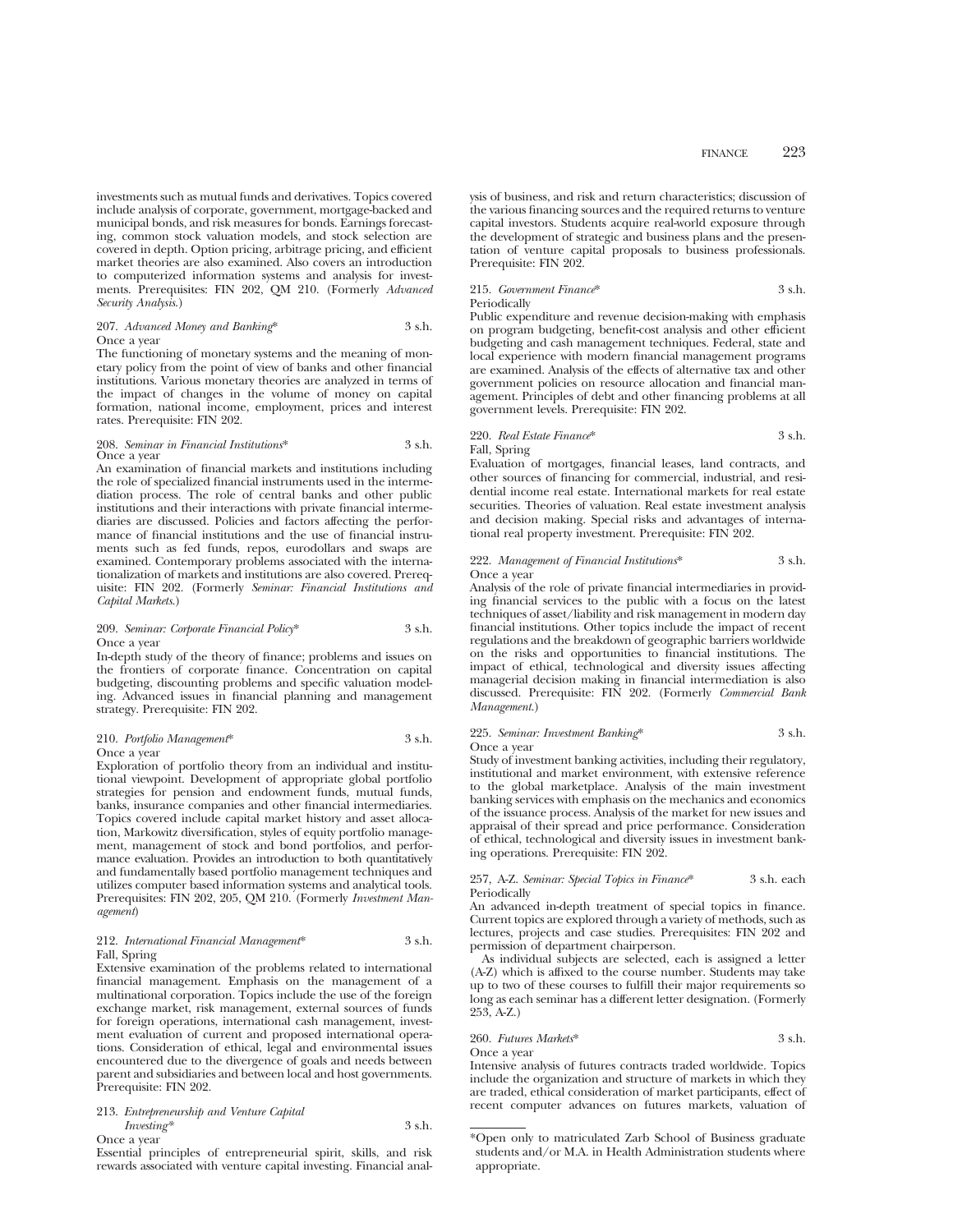futures and forward contracts, hedging applications, the role of price discovery, and speculative strategies. Although particular emphasis is on financial futures including stock index, foreign currency, Eurodollar and Treasury bond futures, commodity futures are also discussed. Prerequisite: FIN 202. (Formerly *Financial and Other Futures Markets*.)

#### 261. *Option Markets\** 3 s.h. Once a year

Examines the organization, regulation and theory of option markets and the relationship between option prices and underlying instruments. Provides detailed treatment of several pricing formulas. Includes the application of option pricing theory to corporate financing and investment decisions, and the valuation of stock, currency, index and futures options. Emphasizes the use of options as a tool for hedging and discusses the role of speculation and arbitrage strategies. Other topics include ethical issues and the application of technology in option markets. Prerequisites: FIN 202, QM 210. (Formerly *Option Theory and Practice*.)

#### 304. *Advanced Research Seminar in Finance\** 3 s.h. Fall, Spring

(NOTE: FIN 306-308 may be offered in place of 304.) Students write an integrative paper on an assigned topic based on secondary research and then formulate a written primary data research design to investigate a specific key issue. They must formulate research questions and hypotheses, construct survey instruments and experimental designs, draft sample plans, outline data handling procedures, and prepare a comprehensive research proposal, furnishing justifications for its theoretical as well as practical significance. An oral presentation of each project is required at the conclusion of the semester. Prerequisites: completion of all core competency courses, 21 s.h. of advanced 6 s.h. of the required 15 s.h. in the area of concentration), and permission of department chairperson.

#### 305. *M.B.A. Honors Research Thesis in Finance\** 3-6 s.h. Periodically

Student selects and designs an integrative research project with the approval and guidance of a faculty member in the area of specialization. Student is required to justify the project's significance within a decision-making framework and define the management applications of the research findings. An oral report of the research findings is presented to a faculty committee. With joint permission of the department chairperson and thesis adviser, a student may expand the M.B.A. Honors Research Thesis from 3 to 6 s.h.; the additional 3 s.h. may be counted toward elective requirements in the area of concentration. Prerequisites: minimum cumulative grade point average of 3.5, completion of all core competency courses, 21 s.h. of advanced core courses or above (including QM 210, IB 219†, and at least 6 s.h. of the required 15 s.h. in the area of concentration), and permission of department chairperson.

#### 306. *Case Focused Research Seminar in Business\** 3 s.h. Periodically

Emphasis on multiple functional areas that are taught in the Zarb School of Business. A case study approach is utilized in this course, and students are challenged to understand how decisions and policies from different functional areas are integrated within an organization. Students present detailed recommendations toward resolution of complex business problems within an industry or company which must be supported by appropriate documentation of research and analysis. Written and oral reports are required. Prerequisites: completion of all core competency courses, 21 s.h. of advanced core courses or above (including QM 210, IB 219†, and at least 6 s.h. of the required 15 s.h. in the area of concentration), and permission of department chairperson. Same as ACCT 306, BCIS 306, IB 306, MGT 306, MKT 306.

307. *Consulting Research Project\** 3 s.h. Periodically

Under the supervision of an instructor and working singularly or in a small group, students are assigned to a client organization for

one semester. The students and the client organization to which they are assigned will identify the client's specific problems and objectives. Students design and complete one or more integrative consulting projects involving various business principles and conduct research. A written consulting report and an oral presentation are made to a faculty committee and the senior management of the organization. Prerequisites: minimum cumulative grade point average of 3.5, completion of all core competency courses, 21 s.h. of advanced core courses or above (including QM 210, IB 219†, and at least 6 s.h. of the required 15 s.h. in the areas of concentration), and permission of the senior assistant dean and director of graduate programs and the department chairperson. Same as ACCT 307, BCIS 307, IB 307, MGT 307, MKT 307.

## 308. *Integrative Business Simulation\** 3 s.h. Periodically

Course utilizes a comprehensive and integrative computer simulation to create a variety of complex multifunctional business problems to which students must respond under varying conditions of uncertainty. A team-based approach to decision making is used in resolving problems created by the computer model. Students are required to provide detailed reports on decisions made and to provide quantitative and qualitative justifications for their decisions. These justifications must be supported through the use of research and must be presented orally and in writing. Prerequisites: completion of all core competency courses, 21 s.h. of advanced core courses or above (including QM 210, IB 219†, and at least 6 s.h. of the required 15 s.h. in the area of concentration), and permission of department chairperson. Same as ACCT 308, BCIS 308, IB 308, MGT 308, MKT 308. (Formerly *Computer Simulation (Management Game) in Finance*.)

#### 330. *Graduate Internship\** 3 s.h. Fall, Spring

A work-study program open to graduate students who are specializing in banking and finance.

Students work a minimum of 100 hours in the semester for selected business organizations. A written evaluation of a complex financial decision is prepared by the student at the completion of the course. Most internship opportunities involve some form of monetary remuneration. Prerequisities: all core competency courses or approved equivalents, 24 graduate-level credits with a 3.3 average and permission of department chairperson. (Formerly GBUS 330.)

#### 401. *Managerial Economics\*\** 3 s.h. Periodically

Discussion of supply and demand theory, equilibrium and the issues related to revenues, costs and profits. Course applies economic theory to organization decision making when subject to constraints. Relationship between decision making and various types of market structures such as perfect competition, monopoly and oligopoly are discussed. The effect on the firm of general economic conditions such as aggregate demand, rate of inflation, and interest rates are examined. The course also covers an overview of money, credit and the banking system.

## 402. *Managerial Finance\*\** 4 s.h.

Periodically

Course explores key issues encountered by financial managers and analyzes the decision making that is most consistent with maximizing the value of the firm. Coverage includes, but is not

<sup>\*</sup>Open only to matriculated Zarb School of Business graduate students and/or M.A. in Health Administration students where appropriate.

<sup>\*\*</sup>Open only to matriculated Zarb School of Business E.M.B.A. students.

<sup>†</sup>Full-time students may take IB 219 as a corequisite.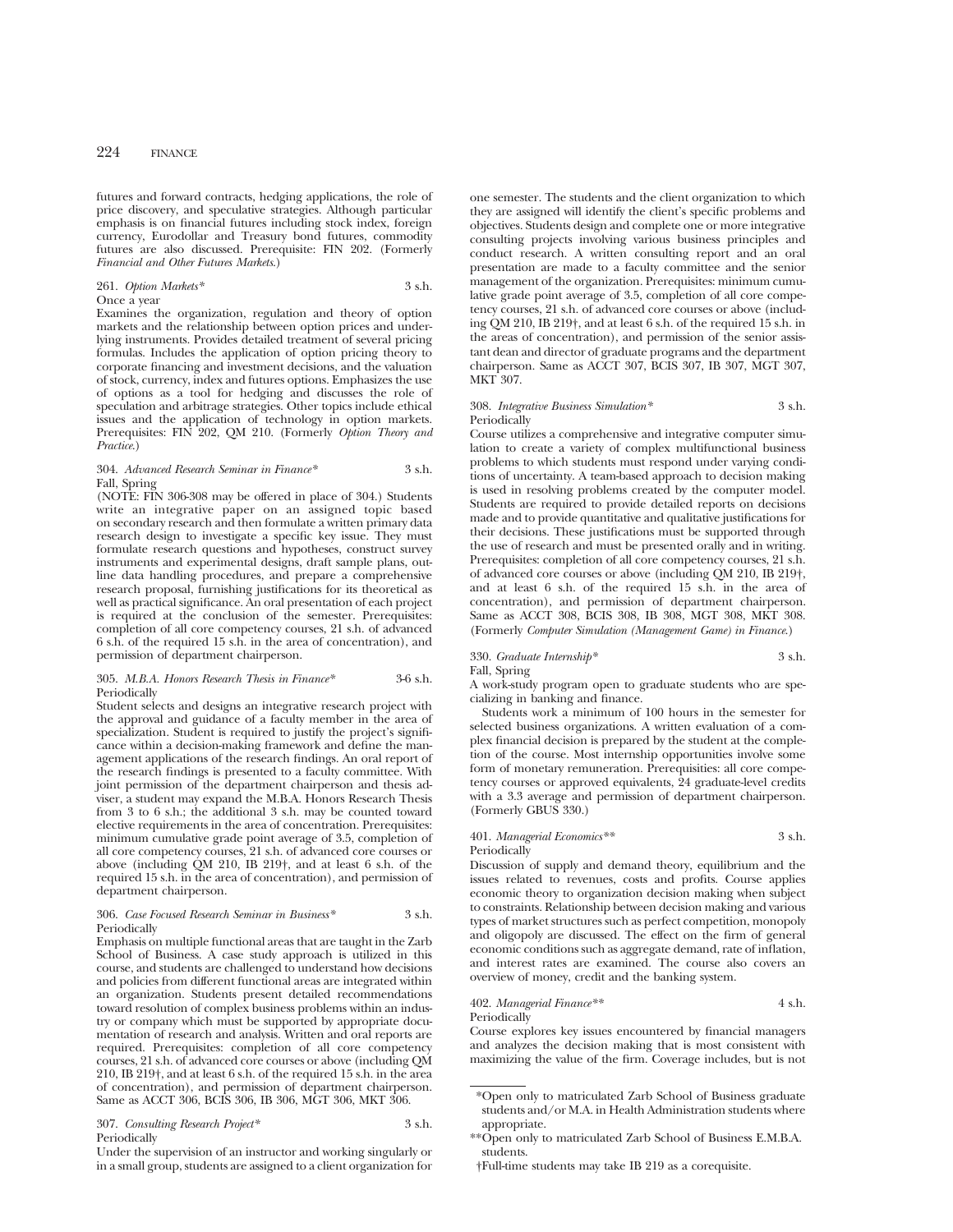limited to, capital expenditure analysis, mergers and acquisitions, working capital management, financing, cost of capital and capital structure decisions, dividend policy, and risk management. Differences among manufacturing services and financial services firms are analyzed. The financial decision-making process is developed with emphasis on the role of global financial markets, ethics, and considering the various constituencies of modern corporation. Cases and computer applications are employed extensively.

# Fine Arts (FA)

Administered by the Department of Fine Arts, Art History and Humanities. Professor Infield, *Chairperson*

Professors Hilson, Masheck; Associate Professors Chaleff, Fendrich, Jaffe; Assistant Professors Devine, Ocko; Adjunct Associate Professor Treijs.

Students in all fine arts programs are advised to present examples of work to-date upon declaration of the major. Continuing development of a portfolio is strongly emphasized and must be approved by a faculty committee prior to graduation.

**B.A. SPECIALIZATION IN FINE ARTS:** students will concentrate their work in one of these areas:

**CERAMICS:** FA 10, 11, 12, 13, 14, 15, 27, 80, 80A, 81, 82 or 83, 199; nine additional semester hours in fine arts; AH 3 or 5, 4 or 6, 74 and three additional semester hours in art history. Associate Professor Chaleff, *Adviser*.

**DESIGN:** FA 10, 11, 12, 13, 14, 15, 27, 51, 51A, 102A, 158, 159G, 170, 199; three hours of fine arts electives; AH 3 or 5, 4 or 6, 74; three semester hours of art history electives. Professor Infield and Assistant Professor Ocko, *Advisers*.

**PAINTING:** FA 10, 11, 12, 13, 14, 15, 16, 17, 27, 45, 46, 160, 166, 199 or 100; 3 semester hours chosen from FA 58, 59, 170, 172, 173, 175, 198; AH 3 or 5, 4 or 6, 74, 120 or 145. Professor Hilson, *Adviser*.

**PHOTOGRAPHY:** FA 10, 11, 12, 13, 14, 15, 27, 51, 170, 170A, 170F, 170G, 170H, 199; three additional semester hours in fine arts; AH 3 or 5, 4 or 6, 74; HUM 141. Associate Professor Jaffe, *Adviser*.

**SCULPTURE-JEWELRY:** silversmithing (sculpture/metalry): FA 10, 11, 12, 13, 14, 15, 27, 58, 70, 199; 15 semester hours chosen from FA 59, 80A, 120, 121, 122, 123, 167; AH 3 or 5, 4 or 6, 74; 110 or 165.

Assistant Professor Devine, Sculpture *Adviser*,

Adjunct Associate Professor Treijs, Jewelry *Adviser.*

**NOTE:** the humanities requirements may not be fulfilled by additional fine arts or art history courses.

See complete B.A. requirements, page 80.

**B.S. SPECIALIZATION IN FINE ARTS with concentrations in Ceramics, Design, Painting and Sculpture-Jewelry:** candidates for graduation must fulfill the following requirements:

- 1. The successful completion of at least 129 semester hours and a cumulative grade-point average of 2.0 in work completed at Hofstra.
- 2. At least 66 hours must be completed in liberal arts with no less than 60 outside the Department of Fine Arts.
- 3. There are two requirements that must ordinarily be completed in residence at Hofstra: 15 semester hours in the major field of specialization and the last 30 hours. The 15 semester hours need not be included within the last 30 hours.
- 4. The following general requirements: ENGL 1-2\*\*\*

Core course requirement: (for listing of core courses, see page 82)

9 semester hours in the humanities: 3 hours in the creative participation category, 6 hours in the appreciation and analysis category including at least 3 hours of literature. Not more than 3 hours may be satisfied by fine arts core courses of the required nine:

9 semester hours in the natural sciences, mathematics/ computer science: the 9 semester hours must include 3 hours in the mathematics/computer science category, 3 hours in the natural sciences category;

9 semester hours in the social science: the 9 semester hours must include 3 hours in the behavioral science category and 3 hours in the history and philosophy category.

5. The fulfillment of the major requirements as listed below.

Students will concentrate their work in one of these areas:

**CERAMICS:** FA 10, 11, 12, 13, 14, 15, 27, 45, 58, 59, 70, 80, 81, 82, 83, 170, 180, 180A, 199; and three additional semester hours in fine arts; AH 3 or 5, 4 or 6, 74, and three additional semester hours in art history.

Associate Professor Chaleff, *Advisers*.

**DESIGN:** FA 10, 11, 12, 13, 14, 15, 27, 45, 51, 51A, 58, 102A, 158, 159G, 170, 199; twelve semester hours of fine arts electives; AH 3 or 5, 4 or 6, 74; three semester hours of art history electives. Professor Infield and Assistant Professor Ocko, *Advisers*.

**PAINTING:** FA 10, 11, 12, 13, 14, 15, 16, 17, 27, 45, 46, 80, 160, 166, 170, 199 or 100; 3 semester hours chosen from FA 58, 59, 198; nine additional semester hours in fine arts; AH 3 or 5, 4 or 6, 74, 120 or 145.

Professor Hilson, *Adviser*.

**SCULPTURE-JEWELRY:** FA 10, 11, 12, 13, 14, 15, 16, 17, 58, 59, 70, 120, 161, 167, 199; 6 semester hours chosen from FA 121, 122, 123; twelve additional semester hours in fine arts; AH 3 or 5, 4 or 6, 74; 165 or 110.

Assistant Professor Devine, Sculpture *Adviser*,

Adjunct Associate Professor Treijs, Jewelry *Adviser*.

B.S. in Ed.—Specialization in Fine Arts Education, see page 352.

Associate Professor Fendrick, *Departmental Adviser*.

**A MINOR IN FINE ARTS** consists of the successful completion of 18 s.h. in the department, at least 6 hours in residence. Any combination of fine arts courses is acceptable.

Reports based on museum visits are required of students in some fine arts courses.

## **COURSES**

In addition to semester notations next to each course, a selection of courses is offered during January and Summer sessions. Consult the *January* and *Summer Sessions* bulletins for these schedules.

|  | 1. Introduction to Visual Arts I |  | 3 s.h. |  |
|--|----------------------------------|--|--------|--|
|--|----------------------------------|--|--------|--|

Periodically

Lecture and workshop exploration of concepts of painting, graphics and related two-dimensional art forms. Limited to nonfine arts majors.

5. *Visual Arts: Beginning Drawing* 3 s.h. Fall, Spring

A basic introduction to techniques and concepts of drawing utilizing the human form as a primary resource. Limited to nonfine arts majors.

6. *Introduction to Graphic Arts I* 3 s.h. Fall, Spring

Various approaches to printmaking are explored to develop the technical knowledge and facility needed to execute ideas, con-

<sup>\*\*\*</sup>See University Degree Requirement, page 65.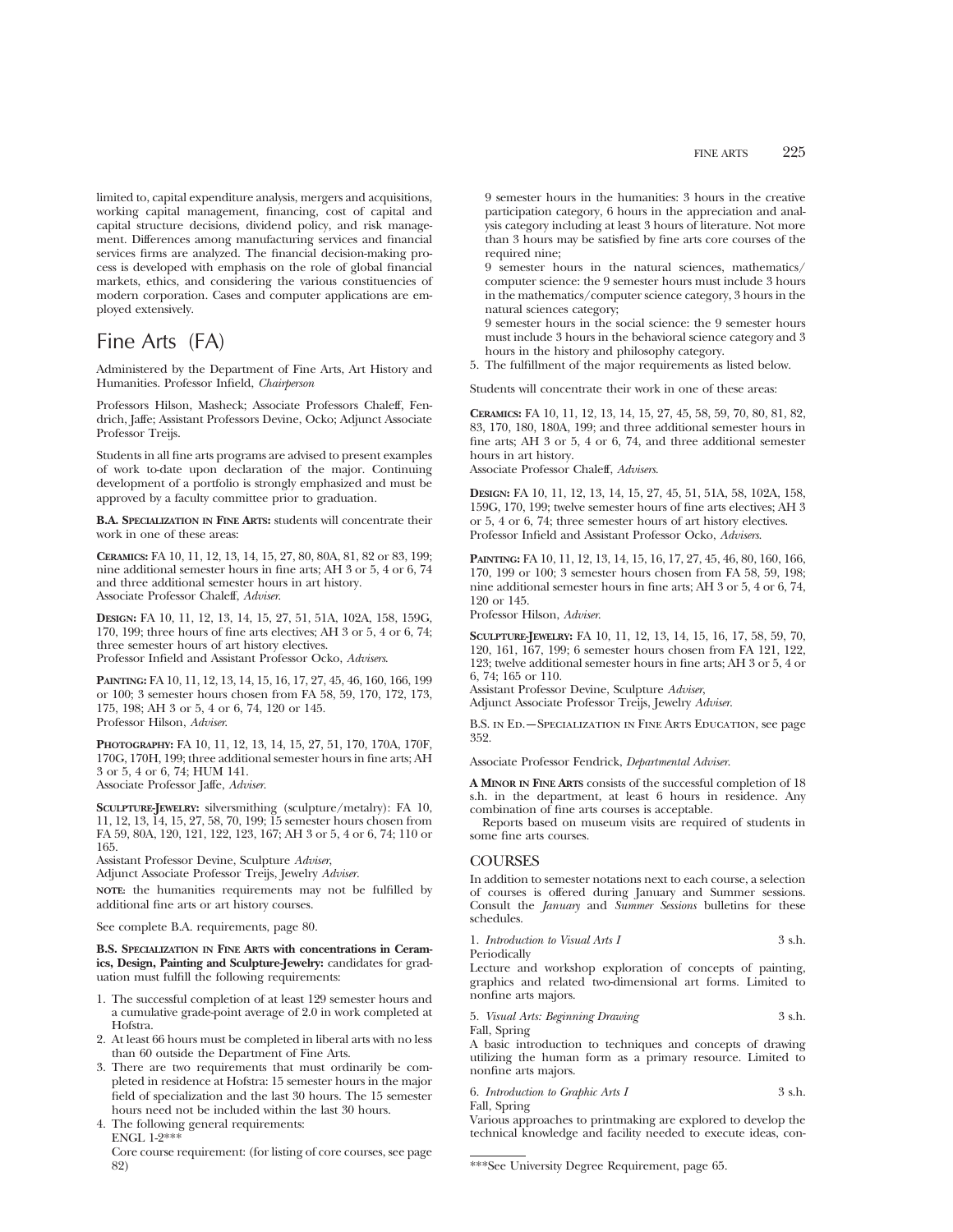cepts and images in graphic media. Wood block and linoleum cuts and etching are explored.

## 7. *Fundamentals of Visual Expression* 3 s.h. Periodically

Visual education through drawing experiences. Develop visual literacy and the ability to communicate ideas graphically. Studio problems exploring the relationship between perception, mental image and graphic expression are combined with a variety of drawing media and techniques. Limited to nonfine arts majors.

8. *Art Concepts and Experiences* # 3 s.h. Fall, Spring

Art concepts related to experiences in drawing, design and color. Fundamentals of drawing, design and color theory are taught in an integrated sequence to develop student's understanding of art in a studio workshop atmosphere.

## 9. *Art Studio: Sculpture* # 3 s.h. Fall, Spring

Introduction to the concepts and practices of the sculptor. Students model clay, carve stone or wood and assemble found objects in a sequence of projects meant to inform visual thinking and encourage expression.

## 10. *Two-Dimensional Design I: Black and White* 3 s.h. Fall, Spring

Basic conceptual and studio work in principles of twodimensional design including exploration of factors of composition, movement, texture, space, pattern, line and scale. Credit given for this course or New College CSFA 1D, not both.

#### 11. *Two-Dimensional Design II: Color* 3 s.h. Fall, Spring

Continued experimentation with principles of two-dimensional design, with special emphasis in the area of color. Studio situation. Prerequisite: FA 10.

12. *Three-Dimensional Design I: Concepts* 3 s.h. Fall

Basic theoretical and studio work in principles of three-dimensional concepts. Spatial and formal organization is emphasized in a series of studio projects in various media. Credit given for this course or New College CSFG 4, not both.

13. *Three-Dimensional Design II: Techniques* 3 s.h. Spring

Introduction to concepts, materials, tools and techniques of the shop, with emphasis toward applicability in the formulation of three-dimensional visual thinking. A progression of projects explores a variety of materials and methods. Prerequisite: FA 12.

14. *Drawing and Perception I* 3 s.h. Fall, Spring

Freehand and instrument drawing, sketching and perspective systems are taught in an integrated sequence intended to develop the student's awareness of the relationship between visual perception and drawing skills.

15. *Drawing and Perception II* 3 s.h. Spring

Continuation of 14. Freehand and instrument drawing, sketching and perspective systems are taught in an integrated sequence intended to develop the student's awareness of the relationship between visual perception and drawing skills. Prerequisite: FA 14.

16. *Drawing III: The Figure* 3 s.h. Fall

Introduction to analysis and representation of the human form, with emphasis on its role as an aesthetic source. Prerequisite: FA 14. Credit given for this course or New College CSFG 3, not both.

17. *Drawing IV: The Figure* 3 s.h. Spring

Continued exploration of the aesthetic potential of the human form, with emphasis on its role as a compositional element. Prerequisites: FA 14, 16.

27. *Computer Graphics* 3 s.h. Fall, Spring

Basic computer graphics are used for creative visual problem solving. Emphasis on visual aesthetics and features lecture, demonstration and a survey of the creative application to the design and advertising field.

30. *Illustration* 3 s.h. Periodically

A basic course introducing materials and techniques of illustration, with emphasis on the understanding and accurate representation of forms and structures. Developing an eye for significant detail is stressed in order for the student to illustrate with clarity. Projects include use of pencil, pen and ink, grease pencil, charcoal, opaque and transparent pigments, colored inks (to acquaint students with the variety of graphic media) available for illustrative purposes. Prerequisite: FA 14. (Formerly *Biomedical Illustration*.)

30A. *Biomedical Photography* 3 s.h. Periodically

A photographic exploration of the macro and micro areas of the world with emphasis on practical experience and application. Attention is given to individual needs, i.e., support ma- terials for research, etc. Use of microscopy, macro lenses; close-up adaptors are used to produce both black and white and color photos. Portfolio is required for grade. Prerequisite: FA 170.

45. *Beginning Painting* 3 s.h. Fall, Spring

An introduction to painting with emphasis on painting media, color theory and composition. A variety of painting techniques and subject matter is considered. Credit given for this course or New College CSFG 2, not both. (Formerly 45 & 46, *Painting*.)

#### 45A. *Materials and Techniques of the Painter* 3 s.h. Periodically

Lectures and demonstrations dealing with the description, properties and execution of egg tempera, casein, oil, acrylic encaustic, watercolor, collage and gouache painting. The student is expected to create original works using all the media. Prerequisite: FA 45.

# 46. *Intermediate Painting* 3 s.h.

Fall, Spring

Continuation of experiences in painting with greater emphasis on developing students self-expression and creativity by an indepth approach and concentrated effort in an area of painting of special interest to the student. Prerequisite: FA 45. (Formerly 45 & 46, *Painting*.)

47. *Techniques of Watercolor* 3 s.h. Periodically

A studio course designed for beginning and intermediate students in the use of the transparent water color medium. Materials and techniques of Western and Oriental watercolor are explored with emphasis on their inherent, unique qualities. This course is project oriented, focusing on the study of landscapes and still life subject matter. Prerequisite: FA 45.

48. *Life Painting* 3 s.h. Periodically

A foundation course in painting from the model with emphasis on the portrait and figure. Includes drawing and design concepts

```
#Core course
```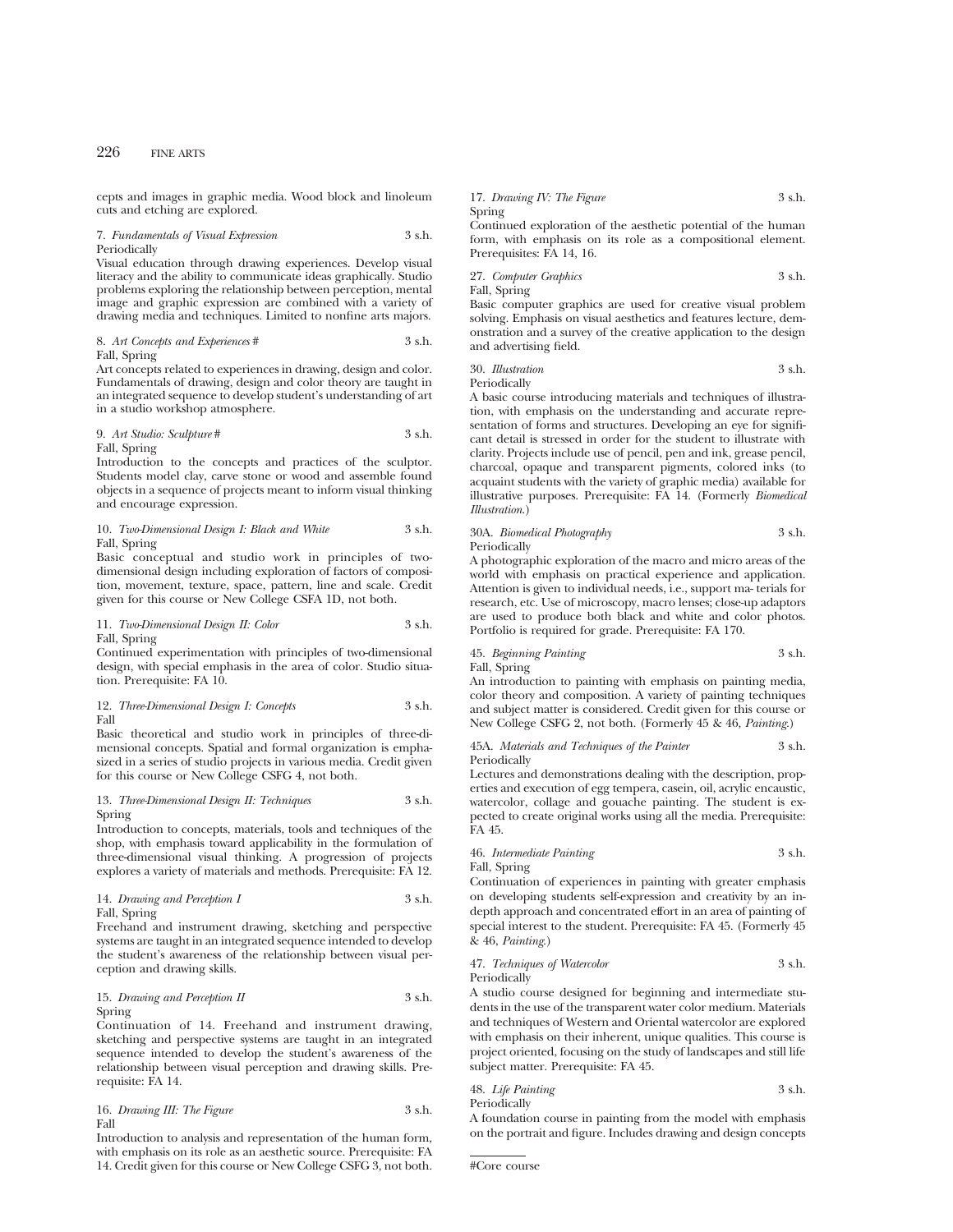with slide lectures, emphasizing the historical, technical and aesthetic concerns of life painting. Prerequisites: FA 16, 45.

51. *Graphic Design I* 3 s.h. Fall

Introduction to visual communications based on problem solving; development of basic graphic design skills and professional practice; emphasis on typography. Prerequisites: FA 10, 11 or instructor's permission.

51A. *Graphic Design II* 3 s.h. Spring

Continuation of 51, with emphasis on verbal-visual relationships in visual communications; class projects oriented toward professional application of design principles. Prerequisite: FA 51.

58. *Sculpture I: Construction* 3 s.h. Fall

A basic understanding of the construction approach to sculpture. Materials such as wood, metals, plastics, and ceramics are used. Various techniques of joining including welding are introduced. Lectures and museum visits supplement studio work.

59. *Sculpture II: Modeling* 3 s.h. Spring

A basic course meant to provide experience in modeling from life and other forms in such materials as clay, wax, rubber and plaster. Elements of mold making and casting are also covered. Lectures and museum visits will supplement studio work.

70. *Metalsmithing—Jewelry I* 3 s.h. Fall, Spring

Study, design and construction. Techniques including silver soldering, basic forming, surface treatments, metal coloring, stone setting, and other basic dimensions of jewelry making. Aesthetic considerations are stressed.

71. *General Crafts* 3 s.h. Fall, Spring

Exploration of various crafts, traditional and contemporary. These crafts will be examined as expressions of their cultural context. Techniques and media included are smithing, enameling, batiking, stained glass and leather.

## 73. *Current Gallery Developments* 1 s.h. Periodically

Study and analysis of contemporary developments. Students are required to spend 45 hours in museum and gallery visits. Open to fine arts majors and others with permission of instructor.

80. *Ceramics: The Potters Wheel* 3 s.h. Fall, Spring

Study of ancient, classic and contemporary pottery with an emphasis on the creative interpretation and design of thrown forms by the student.

## 80A. *Ceramics: Handbuilding Techniques* 3 s.h. Fall, Spring

Study of ancient, classic and contemporary pottery, with an emphasis on the creative interpretation and design of handbuilt forms by the student.

#### 81. *Glaze Formulation and Surface Decoration* 3 s.h. Periodically

Physical and chemical properties of clay and glazes including their transformation in fire, research of and experimentation with clays and glazes of past and contemporary cultures. The aesthetic implications of glazes on three-dimensional forms are explored by the student. Prerequisite: FA 80 or 80A or permission of instructor.

82. *Ceramic Sculpture* 3 s.h. Once a year

Exploration of ceramics as a sculptural form. Emphasis on large multisection work, freestanding sculptures and environmental work. A technical log, book of drawings, field trips and in-depth research are required of the student. Prerequisites: FA 80, 80A.

83. *Japanese Ceramics* 3 s.h. Periodically

History and techniques of Japanese ceramics to enrich student's own work. Prerequisite: FA 80 or 80A or permission of instructor.

100. *Departmental Honors* 3 s.h. Fall, Spring

The research for and the writing of a substantial essay in the field of fine arts or the execution and presentation of a creative project in an acceptable media. Open only to senior fine arts majors (those who have achieved better than a 3.4 cumulative average and 3.5 departmental average) who desire to graduate with departmental honors and who secure, before registration, written permission of the instructor who will supervise the project. FA 100 may be substituted for 199 by those who meet the above qualifications.

102A. *Multimedia Workshop* 3 s.h. Periodically

Provides an opportunity for innovation and creativity by combining a variety of media such as collage, found materials, video, light and sound in both two-dimensional and three-dimensional media. Emphasis on encouraging experimentation and imagination as a means of developing a personal aesthetic direction. Prerequisites: two of the following: FA 27, SCO 4, or MUS 157, or permission of instructor.

106. *Special Projects* 1-3 s.h. Fall, Spring

Independent study in two and three-dimensional forms. Projects vary from year to year. Permission of department chairperson. Limited to fine arts majors.

120. *Metalsmithing—Jewelry II* 3 s.h. Fall, Spring

Design and construction of jewelry as a sculptural form. Techniques include lost wax centrifugal casting, advanced stone setting techniques, metal chasing, and repousse and enameling. The aesthetic merits of each student's work is an intrinsic component in its evaluation. Prerequisite: FA 70 or permission of instructor.

## 121. *Metalsmithing—Forging* 3 s.h. Fall, Spring

Fundamental design and techniques of forging metal, forming flatware, decorative sections, handles, special applications. The aesthetic merit of each student's work is an intrinsic component in its evaluation. Prerequisite: FA 70 or permission of instructor.

122. *Metalsmithing—Raising* 3 s.h. Fall, Spring

Fundamental design and techniques of hollow ware: raising, forming and planishing spouts, handles, bodies and box forms, hinging. The aesthetic merit of each student's work is an intrinsic component in its evaluation. Prerequisite: FA 70 or permission of instructor.

#### 123. *Metalsmithing—Jewelry* 3 s.h. Fall, Spring

Design and techniques including filigree work, advanced surface treatments, engraving, enameling, stone, wood or metal inlay. The aesthetic merit of each student's work is an intrinsic component in its evaluation. Prerequisite: FA 120 or permission of instructor.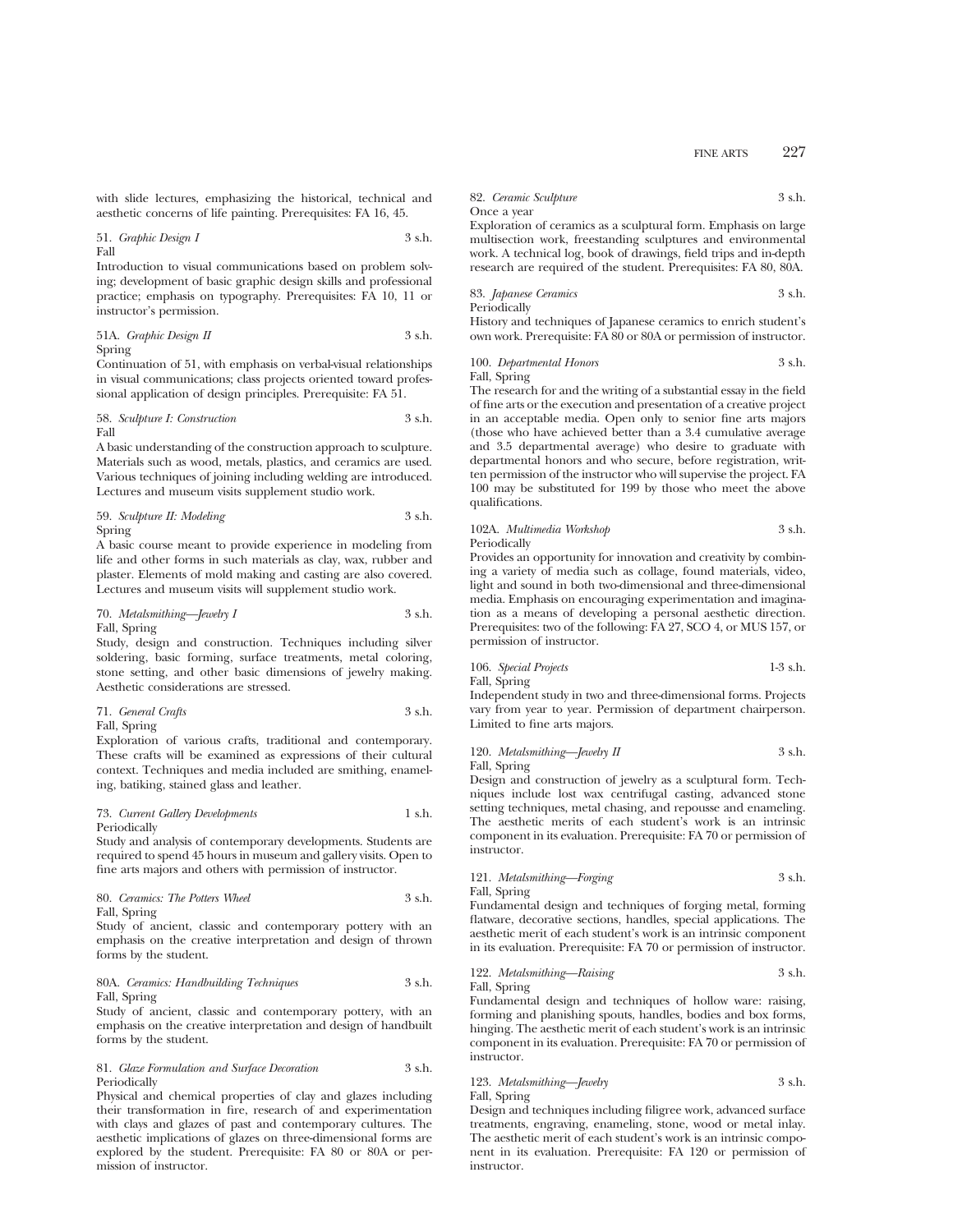| 158. Graphic Design III           | 3 s.h. |
|-----------------------------------|--------|
| See course description, page 395. |        |

159G. *Graphic Design IV* 3 s.h. Spring

Further comprehensive design projects exploring specific areas of graphic design, including design research, proposal writing and presentation. Internships inside and outside the University are encouraged in this and all further graphic design courses. Prerequisites: FA 51, 51A, 158.

160. *Painting Workshop I* 3 s.h. Fall, Spring

A continuation of 46. A studio course to provide advanced students with the means to express their own ideas in the most suitable painting medium. Prerequisites: FA 45, 46.

161. *Sculpture IV: Workshop* 3 s.h. Fall, Spring

Advanced construction. Prerequisite: FA 58.

166. *Painting Workshop II* 3 s.h. Fall, Spring

A studio course to provide advanced students with the means to express their own ideas in the most suitable painting medium. Prerequisites: FA 45, 46 and 160.

167. *Sculpture V: Workshop in Advanced Modeling* 3 s.h. Fall, Spring Prerequisites: FA 58, 59.

## 170. *Basic Photography* 3 s.h. Fall, Spring

Introduction to photography. Course covers the aesthetic and technical aspects of black and white photography including 35mm camera technique, film processing and development of photographs in the darkroom. Weekly assignments, class critique of student work, and slide lectures on photography are given. Students must have an *adjustable* 35mm camera capable of manual controls, and buy film, paper and some materials. Not open to first year students. Prerequisite for fine arts majors only: FA 10. (Formerly *Photography*.)

#### 170A. *Intermediate Photography* 3 s.h. Fall, Spring

Advanced techniques and aesthetics of black and white printing and developing. Using  $11'' \times 14''$  fiber paper (or larger), students learn to make the fine print. Opportunity for experimentation with technique, form and content. Exploration of different films, papers, toners. Students are encouraged to develop a personal vision. Assignments, class critiques and discussions on historical/ contemporary photographers and issues. Prerequisite: FA 170 or permission of instructor.

| 170B. Advanced Photography | 3 s.h. |
|----------------------------|--------|
| Periodically               |        |

For fine arts majors interested in pursuing individual projects. Emphasis on individual creativity, developing and refining a personal style. Students are expected to produce a professionallevel portfolio with a consistent vision. Individualized reading assignments. Class discussion of contemporary issues. Prerequisite: FA 170A or permission of instructor.

### 170E. *Documentary Photography* 3 s.h. Once a year

Students photograph extended projects that tell a story and convey the texture of people's lives. They learn how to be keen observers of events and visually interpret the world around them. This course covers technical, aesthetic and practical considerations of shooting 'on location.' Much of the work takes place in New York City or on Long Island. Class critiques and slide lectures from current and historical documentary photography. Prerequisite: FA 170 or permission of instructor. (Formerly *Location Photography.*)

170F. *Color Printing from Color Negatives* 3 s.h. See course description, page 395.

170G. *The Portrait—Studio Photography I* 3 s.h. Fall

Introduction to studio photography and portraiture. Basic principles and techniques of daylight, tungsten and strobe lighting. Students learn how to light and photograph people. A variety of approaches are explored from traditional to experimental. Use of an assortment of studio tools, black and white, color films. Students have access to the studio. Weekly assignments given as well as freedom to pursue individual ideas. Class critique of student work; slide lectures from historical/contemporary portraiture. Prerequisite: FA 170A. (Formerly FA 170D, *Photographing People: The Portrait*.)

## 170H. *Large Format Camera* 3 s.h. Every other Spring

This is a large format photography class using the  $4" \times 5"$  studio view camera and traveling field cameras, strobe, and tungsten lighting. Aesthetic and technical problem solving using fine art and commercial applications. Creative work centers on still life, but may also include architectural, landscape, and portraits. Students develop the  $4" \times 5"$  negative, print on  $11" \times 14"$  and  $16"$  $\times$  20" paper, shoot color transparency and Polaroid films. Access to studio; assignments, class critiques slide lectures. Prerequisite: FA 170G or permission of the instructor. (Formerly FA 170C.)

#### 171. *Alternative Photographic Processes* 3 s.h. Once a year

This course explores alternatives to the traditional silver print. Aesthetic and visual sensitivity, individual creativity and experimentation are encouraged along with the development of photographic skills and techniques. Among the methods explored are toning, Polaroid transfers, hand coloring, Kodalith film, liquid photographic emulsion on art paper, collage and other processes. Prerequisite: FA 170 or permission of instructor. (Formerly *Photo-Graphics*.)

172. *Wood-Block Printing* 3 s.h.

Fall, Spring

The development of skills and concepts in two-dimensional design and pictorial compositions for carving wood blocks and printing by the Japanese method in black and white and multiple colors. The history of wood engraving and Japanese and German Expressionist prints are studied as examples.

173. *Etching* 3 s.h.

Once a year

A comprehensive course including intaglio-printing processes such as drypoint, etching, aquatint, soft ground, lift ground and engraving to develop critical awareness and sensitivity to line and value as expressive elements in printmaking.

175. *Serigraphy* 3 s.h. Periodically

This graphic process incorporates contemporary two-dimensional design concepts and includes a variety of stencil-printing techniques such as glue and tusche, water and lacquer-base films and paper stencils.

180. *Advanced Ceramic Workshop I* 3 s.h.

Fall, Spring

Various aspects of fabricating with clay and investigating form and design. Prerequisites: FA 80, 80A, 81.

180A. *Advanced Ceramic Workshop II* 3 s.h.

Fall, Spring

Various aspects of fabricating with clay, and investigating form and design. Prerequisites: FA 80, 80A, 81, 180.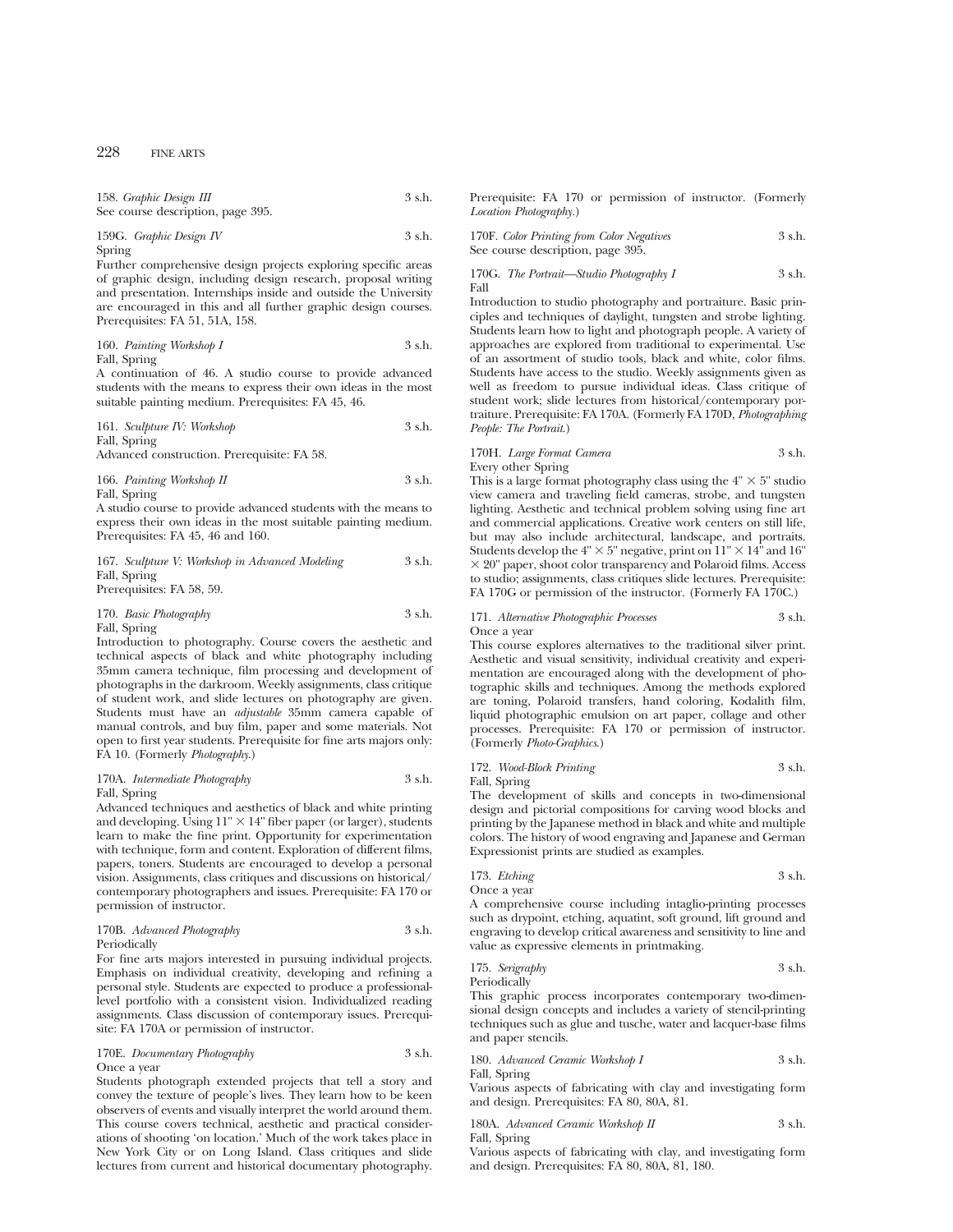| 198. New York Seminar |  | 3 s.h. |
|-----------------------|--|--------|
| Periodically          |  |        |

Examination of the development of contemporary art in New York from 1945 to the present with emphasis on the past ten years. Classes meet at Hofstra and at museums, galleries, artists' studios and other loctions where major traditional and transitional trends may be studied. Two formal essays and seminar attendance are required. Not open to freshmen.

199. *Senior Project* 3 s.h. Fall, Spring

Individual supervised research project in student's major area including seminar analyses. Project is to be chosen with the approval of the instructor. Registration is limited to approved fine arts majors.

216. *Graduate Figure Drawing* 3 s.h. Fall, Spring

Emphasis on drawing from the model and skeleton with a variety of drawing media. Principles of light and shade, proportion and anatomy are considered as they relate to figure drawing. Prerequisite: undergraduate experience in drawing or permission of instructor.

260. *Graduate Painting* 3 s.h. Fall, Spring

Workshop course for selected advanced students working to continue the development of their own work on a professional level. Prerequisites: significant undergraduate experience in painting or equivalent, permission of instructor and acceptance by the Departmental Portfolio Committee.

261. *Graduate Sculpture* 3 s.h. Fall, Spring

Workshop course for selected students working to continue the development of their own work on a professional level. Prerequisite: significant undergraduate experience in sculpture or equivalent, permission of instructor and acceptance by the Departmental Portfolio Committee.

270. *Photography in the Classroom* 3 s.h. Once a year

Designed to teach educators the use of the camera and darkroom with an emphasis on integrating this knowledge into their school's curriculum. May not be taken on a Pass/Fail basis.

*Graduate Graphics* 3 s.h. each

271A. *Photographics* Fall, Spring

271B. *Wood-Block Printing* Fall, Spring

271C. *Etching* Once a year

271E. *Serigraphy* Periodically

Workshop courses for selected advanced students working to continue the development of their own work on a professional level. Prerequisites: significant undergraduate experience in graphics or equivalent, permission of instructor and acceptance by the Departmental Portfolio Committee.

280. *Ceramics* 3 s.h. Fall, Spring

Workshop for advanced students continuing the development of their work on a professional level. Prerequisites: significant undergraduate experience in pottery or equivalent; permission of instructor or acceptance by the Departmental Portfolio Committee.

281. *Glaze Formulation and Surface Decoration* 3 s.h. Fall, Spring

Research and experimentation with clay and glaze properties. Advanced work in surface decoration.

| 282. Graduate Ceramic Sculpture | 3 s.h. |  |
|---------------------------------|--------|--|
| Once a year                     |        |  |

| 283. Japanese Ceramics | 3 s.h. |
|------------------------|--------|
| Periodically           |        |

Research in history and techniques; advanced work in ceramics enriched by that research.

| 285, 286, 287. Individualized Research |             |
|----------------------------------------|-------------|
| and Production                         | 3 s.h. each |

Periodically

A tutorial course: students explore in depth the history of ceramics, a period in art history or a professional artist; complete an extensive research paper and produce a body of their own work supervised by their instructor.

#### 290, 291, 292. *Advanced Ceramics* 3 s.h. each Fall, Spring

Workshop for advanced students continuing the development of their work on a professional level. Prerequisites: FA 280 and permission of instructor or acceptance by the Departmental Portfolio Committee.

| 295, 296, 297. Research, Design and |             |  |
|-------------------------------------|-------------|--|
| Experimentation                     | 3 s.h. each |  |

Periodically

Students develop their own work in clay. A study of artists and potters whose work has bearing on their own. Research andexperiment with techniques necessary to attain the results desired. Prerequisite: permission of the instructor.

# Foreign Languages

SEE COMPARATIVE LITERATURE AND LANGUAGES, PAGE 162; French, page 232; Italian, page 266; Spanish, page 366.

# Foundations of Education (FDED)

Administered by the Department of Administration and Policy Studies. Associate Professor Osterman, *Chairperson*

Professors Barnes, Browder, Kottkamp, Shakeshaft, Smith; Associate Professors Brieschke; Assistant Professor Duarte.

Professor T. Smith, *Director*.

A number of undergraduate courses are available in Foundations of Education, all of which may be taken as electives or as part of the requirements for the Educational Studies minor. For a description of the minor program, see page 191.

Also available are programs leading to the Master of Science in Education and the Certificate of Advanced Study in Foundations of Education.

## GRADUATE PROGRAM

The graduate program in Foundations of Education is designed for students with varied backgrounds and interests. While some candidates plan to pursue careers in education, others are primarily interested in the interpretive study of educational values, beliefs, theories, and practices. The degree program basically consists of elective courses taken under advisement in areas related to educational thought and to philosophical, historical, and social foundations of education. Electives in such diverse disciplines as anthropology, psychology, sociology, political science, and economics, are all considered relevant to the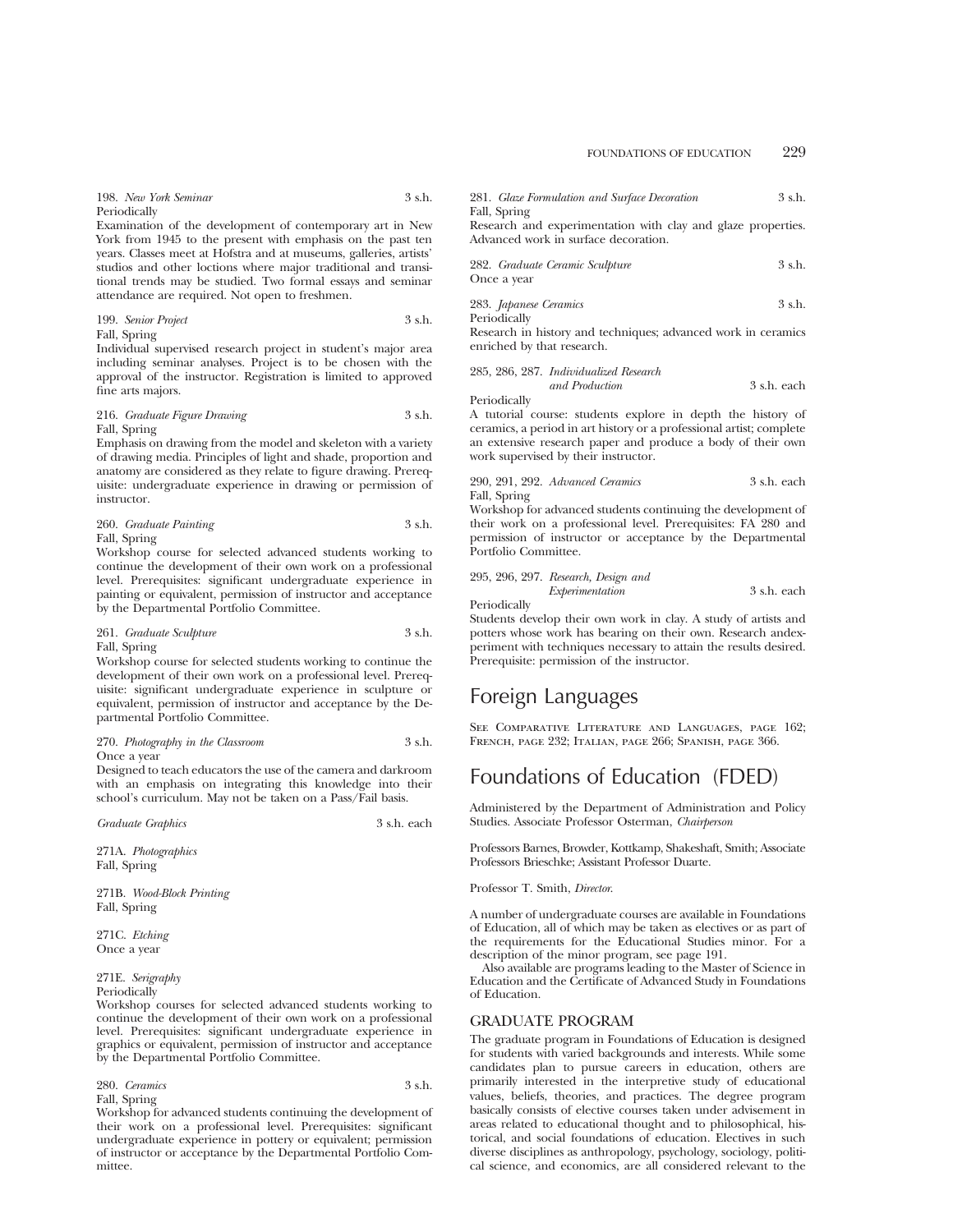Foundations of Education program. *This degree program will provide permanent certification for those students who have obtained provisional certification.*

Admission to the program is dependent on holding a bachelor's degree from an accredited institution, submission of official college transcripts, and a personal interview with appropriate graduate faculty. In addition, each student is asked to provide both a recent writing sample and a statement of purpose for wanting to enroll in the program. Though individual programs vary to reflect diversity in students' interests, most follow the requirements set forth below.

## MASTER OF SCIENCE IN EDUCATION

Programs are mutually determined (in advance) by adviser and student, and each course of study differs as a whole from others. Most, however, follow these general provisions:

- 1. A minimum of 18 s.h. of 200-level course work in the School of Education, most of which is generally pursued in Foundations of Education.
- 2. 200-level courses in at least three different foundations areas e.g., philosophy of education, social foundations of education, history of education or sociology of education.
- 3. A minimum of 9 s.h. of 200-level course work in related study in the College of Liberal Arts and Sciences (ordinarily in philosophy and/or the social sciences).
- 4. Satisfactory completion of a comprehensive examination or a master's essay (see FDED 301, 302).
- 5. Satisfactory completion of a minimum of 33 s.h.

See complete graduate information, page 71.

## CERTIFICATE OF ADVANCED STUDY

A 30-semester-hour program in Foundations of Education at the post-master's level leads to a Certificate of Advanced Study. The requirements are similar to the master's program, but a comprehensive examination is not required.

EDUCATION HONOR SOCIETIES, see pages 68, 75.

## **COURSES**

In addition to semester notations next to each course, a selection of courses is offered during January and Summer sessions. Consult the *January* and *Summer Sessions* bulletins for these schedules.

|      | 110. History of American Education |  |  |  |  | 3 s.h. |
|------|------------------------------------|--|--|--|--|--------|
|      | Every other year                   |  |  |  |  |        |
| ____ |                                    |  |  |  |  |        |

The development of schooling in the context of the history of American education. Includes the development of textbooks and curriculum, educational ideas and practices, and proposals for reform.

#### 111. *The American School* 3 s.h. Fall, Spring

Education as a major social institution focusing on the diverse influences which shape and compel public schooling. Hypotheses and analytic tools from a variety of the social sciences are employed as means of exposing and interpreting central features of the American public educational system. Not open to freshmen. May be applied toward liberal arts credit.

#### 112. *Politics of Education* 3 s.h. Every other year

Analysis of the organization and control of the American school, including political influences upon education. Consideration of questions of educational and social policy affecting the schools.

#### 114. *The Education of America's Minority Groups* 3 s.h. Every other year

Analysis of the education afforded to minority groups, focusing on four major factors: (1) the response of the dominant American society to particular minority groups; (2) the educative milieu of the minority group including attention to family patterns, cultural values and the establishment of ethnic institutions; (3) the schooling provided to minority group members; and (4) the problem of intergroup education in the schools. The primary mode of inquiry will be through the several social and behavioral sciences.

#### 115. *Introduction to Sociology of Education* 3 s.h. Every other year

An examination of education as an institution using sociological concepts and research as the basic tools of exploration. Credit

given for this course or SOC 101, not both.

120. *Aesthetics and Education* 3 s.h. Fall

Examination of selected views about the nature and meaning of aesthetic experience, and the relationship between the educative values of aesthetic experience and schooling. Problems of pedagogy in connection with aesthetic education are considered. Students are required to attend concerts, exhibits and dramatic events.

#### 121. *Existentialism and Education* 3 s.h.

Every other year

Analysis of some important aspects of the existentialist position as developed by selected representative spokesmen with emphasis on educational implications.

127. *Introduction to Philosophy of Education\** 3 s.h. Fall, Spring

Examination of the philosophic dimension of key educational ideas, and exploration of the philosophical issues and assumptions involved in various classroom practices. May be applied toward liberal arts credit.

129. *Current Problems in Education* 3 s.h. Periodically

Critical examination of problems and issues—political, social, economic, religious, ideational, etc.—significant to education in contemporary democratic society.

|              | 130. Topics in the History of American Education |  | 3 s.h. |
|--------------|--------------------------------------------------|--|--------|
| Periodically |                                                  |  |        |

Historical studies of important themes and selected issues in education such as higher education, academic freedom, minority groups, and religion and education.

| 131. Anthropology and Education | 3 s.h. |
|---------------------------------|--------|
| Every other year                |        |

Same as ANTH 131. May be applied toward liberal arts credit.

155, 156. *Seminar* 3 s.h. each Periodically

Content varies and students should obtain information about the area of focus for a given semester before registering for the seminar. These seminars are designed to take advantage of the special competence of visiting professors and to facilitate special attention to particularly timely problems and issues, or issues of special concern to a specific group of students or faculty.

<sup>\*</sup>FDED 127 and 200 are introductory courses in philosophy of education. Students with more than an introductory course in philosophy should consult a Foundations of Education adviser about substitutions.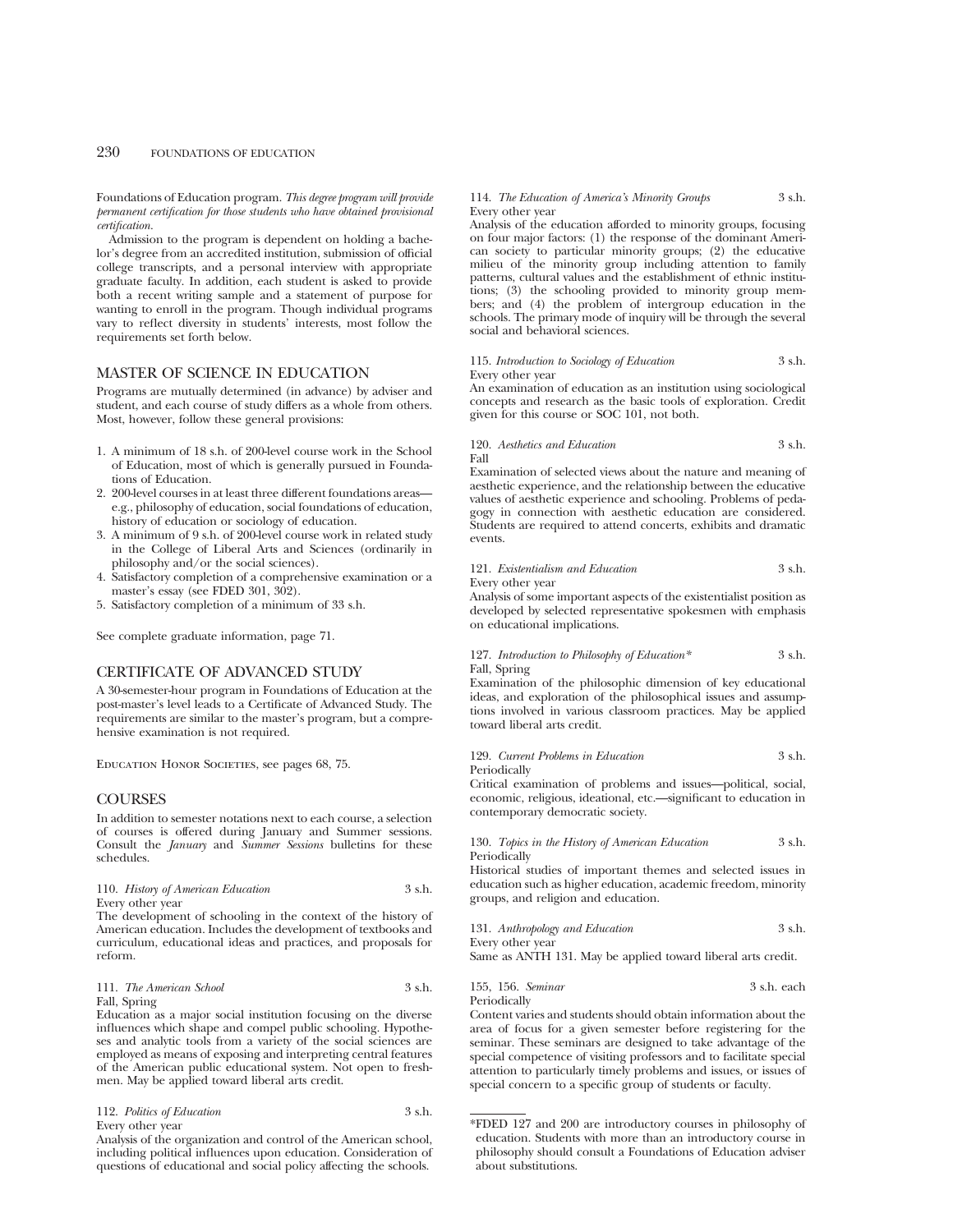161, 162. *Reading* 1-3 s.h. each Fall, Spring

Individual oral and written reports on a mutually determined reading or research program. Prerequisite: permission of instructor.

200. *Philosophy of Education\** 3 s.h. Fall, Spring

Consideration of selected issues involving morals and values, knowledge claims and assertions, the uniqueness of being human, and how these issues are all related to schooling and education. Emphasis is on contemporary problems confronting educational personnel.

#### 210. *Contemporary Educational Movements* 3 s.h. Fall, Spring

Examination of the most influential sets of proposals currently influencing American education. The ideas guiding progressive schools, humanistic education and the deschooling movement are among those explored. Emphasis throughout is on analysis and appraisal of these proposals for guiding educational practices and arrangements.

#### 211. *The School and Society* 3 s.h. Fall, Spring

The school is a societal institution created specifically for the purpose of education. The school is both shaped by societal factors and, in turn, has impact upon the society. Contemporary schools for children and adolescents, as well as institutions of higher education for adults in the United States, are impacted by the political and governmental system of the country; the economy; patterns of social stratification; the multicultural diversity within the population. The school also interacts with other societal institutions concerned with education; museums, libraries, religious institutions, health care institutions, the work place in the community, as well as the family.

| 220. Aesthetic Education | 3 s.h. |
|--------------------------|--------|
| Fall, Spring             |        |

Interdisciplinary analysis of selected theories of the educational significance of aesthetic perception, artistic creativity and art criticism. Materials are drawn from philosophy, social sciences, the arts and educational theory.

#### 222. *Qualitative Research Methods* 3 s.h. Periodically

Research methodology for examining the social forces which influence the ways in which participants experience and interpret school settings. Techniques for gathering data through field observations, interviews and documents are emphasized. Open only to doctoral students. May not be taken as a foundations of education elective.

## 223. *Analysis of Qualitative Data* 3 s.h. Once a year

Principles, methods, and techniques in the analysis and reporting of such qualitative data as are obtained through field methods including observations, interviews and examination of documents. Upon completion of this course, students are expected to be able to plan, carry out and report the results of systematic analysis of qualitative data that have been collected in field settings. Emphasis on deriving thick description, grounded theory and preparing a case study from the data. Prerequisite: FDED 222. Open only to doctoral students. May not be taken as a foundations of education elective.

#### 225. *The Museum as Educator* 3 s.h. Once a year

Exploration of the evolution of educational functions and multiplicity of roles served by diverse kinds of museums, as those devoted to art, history, natural science, ethnography, technology and popular culture. Materials and educational theory are drawn from the fine arts, history, philosophy, and the several social and FOUNDATIONS OF EDUCATION 231

230. *History of Education in the United States* 3 s.h. Periodically

The development of American education from colonial times to the present in relation to social and intellectual history. Emphasis is on understanding the cultural forces, institutions and ideas that have shaped American education.

#### 231. *Childhood and Adolescence in Historical Perspective* 3 s.h. Spring

Students explore aspects of childhood and adolescence drawn from a variety of cultures and historical eras. Attention is focused on the socialization of the young into acquiring the behaviors, norms, knowledge, and systems of belief traditionally held dear by the adult members of society. The crucial role of the family is underscored. Play, toys, and games are examined as preparation for societal participation. Where appropriate, the role of schooling and other educational institutions are examined, as well as educational thought. Museum visitations, cooperative team inquiry, and hands-on learning are required in addition to the usual methods of graduate study.

#### 240. *Urban Education* 3 s.h. Periodically

Selected issues confronting urban education today including a multifactored analysis of the city itself as the context of urban education. Aesthetic, political, racial, and sociological dimensions of city life and urban schools are probed. Limited small group field investigation in New York City will be required.

#### 241. *Education and Revolutionary Ideology* 3 s.h. Periodically

Critical examination and appraisal of selected contemporary works urging systematic reform of present day society and the ramifications of such thought for education.

## 244. *Seminar: Alternative Education* 3 s.h. Fall, Spring

An introduction to alternative education with emphasis on the qualities and organizational features which identify and distinguish it from conventional schooling. Descriptive accounts and visits from Long Island alternative school personnel provide first hand acquaintance with such educational arrangements; analytic materials and class discussion explore the qualities which alternative education reflects.

#### 247. *The Family as Educator: Multicultural Dimensions* 3 s.h. Spring

Within America's multiculturally diverse society, families are the first educators not only for infants, children, and adolescents, but for adults. Within the context of the family, important values, attitudes, and skills are first shaped and continue to be reinforced. Gender roles, religious identity, social class status, and ethnic group membership are conveyed within families and further reinforced by community institutions. Educators seeking to understand learners (be they infants, children, adolescents, or adults) must attend to familial patterns and variations as well as to community-based institutions. Education is, in the final analysis, much more than schooling.

#### 248. *Multicultural Education in the Metropolitan Area* 3 s.h. Fall

Interdisciplinary examination of the educative influences of ethnicity as this impinges upon the school, the community's agencies, the family and the learner within the metropolitan New York area. Students are required to engage in limited small group

<sup>\*</sup>FDED 127 and 200 are introductory courses in philosophy of education. Students with more than an introductory course in philosophy should consult a Foundations of Education adviser about substitutions.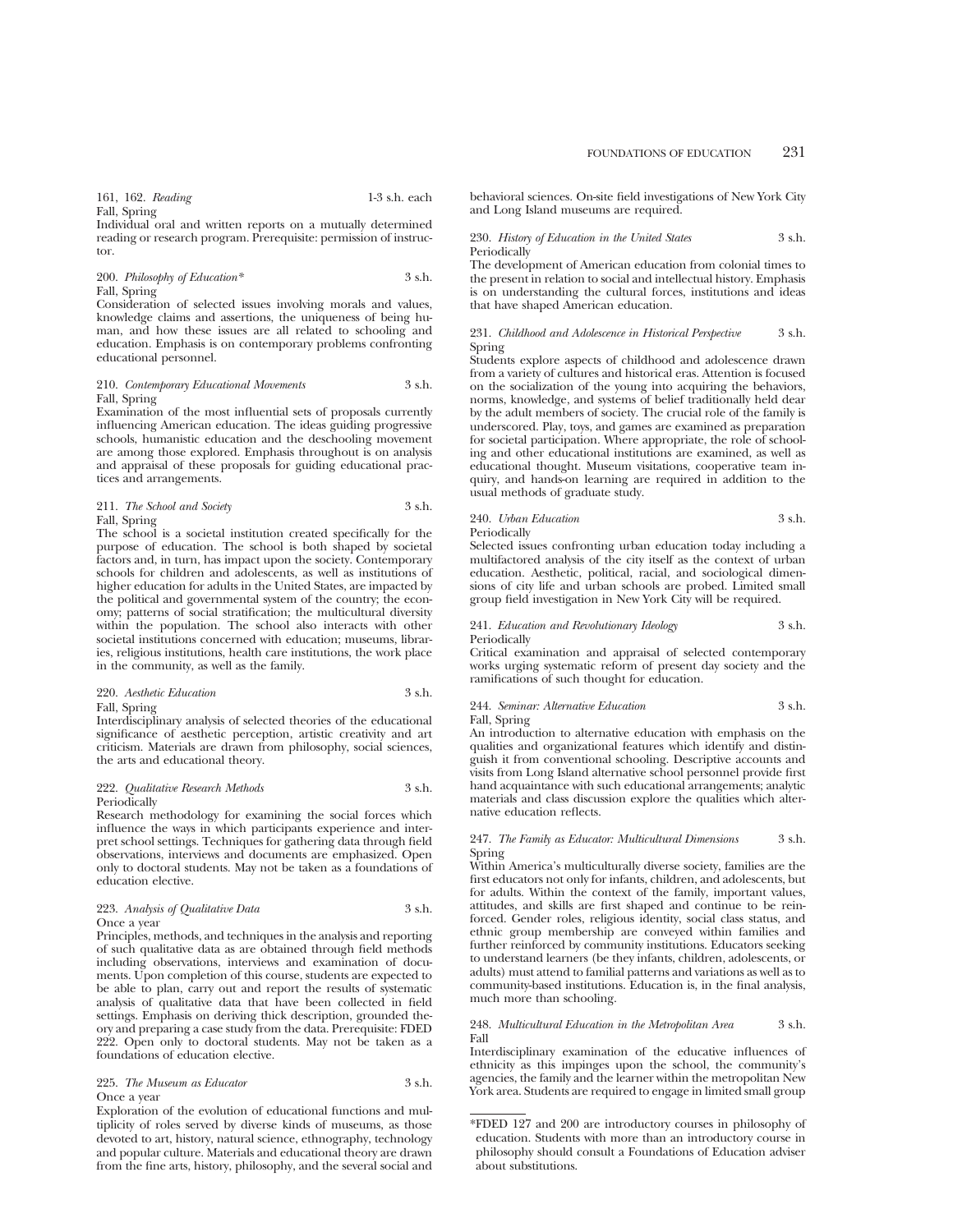field investigation of agencies and institutions designed to provide services to ethnic group members.

## 249. *Workshop: Career Education* 3 s.h. Spring

Interdisciplinary study designed to provide both a theoretical understanding and practical application of several major career education emphases, namely: (1) self-image, self-awareness, selfconcept; (2) values clarification and decision making; (3) career awareness; (4) career information; (5) career choice and guidance; and (6) career training. Same as SED 249.

251. *Theory of Knowledge and Education* 3 s.h. Periodically

Philosophic study of teaching, learning and knowing in relation to the work of the schools.

#### 252. *Ethics for Educators* 3 s.h. Periodically

Introduction to the study of the place of values in education. Attention given both to ethical theory and its sociocultural roots and to the application of ethics to educational decisions.

#### 254. *Contrasting Theories in Education* 3 s.h. Every other year

An examination and analysis of humanism and behaviorism, with attention to their philosophic assumptions and their specific implications for educational programs and practice.

## 255, 256. *Seminar: Social Foundations of Education* 3 s.h. each

Periodically

Content varies and students should obtain information about the area of focus for a given semester before registering for the seminar. These seminars are designed to take advantage of the special competence of visiting professors and to facilitate special attention to particularly timely problems and issues, or issues of special concern to a specific group of students or faculty.

#### 257, 258. *Seminar: Philosophy of Education* 3 s.h. each Periodically

Content varies and students should obtain information about the area of focus for a given semester before registering for the seminar. These seminars are designed to take advantage of the special competence of visiting professors and to facilitate special attention to particularly timely problems and issues, or issues of special concern to a specific group of students or faculty.

#### 260. *Human Nature and Education* 3 s.h. Periodically

Critical study of selected philosophic conceptions of human nature and their significance for educational theory and practice. Special attention is given the relation between human cognitive and affective dimensions.

261, 262. *Readings* 1-3 s.h. each Spring

Individual oral and written reports on a mutually determined reading or research program. Prerequisite: permission of instructor.

#### 270. *Gender and Schooling: Implications for the Study and Administration of Schools* 3 s.h. Fall

Goal of this course is to look at both the theoretical and practical implications of gender, providing a framework for thinking about issues as well as for acting on them. Same as EADM 258.

280. *Logical Foundations of Teaching and Method* 3 s.h. Periodically

Logical and linguistic foundations of teaching and classroom method. Elements of logic and philosophical semantics as applied to classroom teaching for critical thinking and inquiry: types of definition and meaning, conceptions of inference and reasoning, types of statements and modes of discourse—all as related to teaching operations.

282. *Methodology for Educational Inquiry* 3 s.h. Periodically

Study of comparative, analytic, descriptive, causal-explanatory and evaluative method as used in philosophic and historical inquiry into education.

285 through 289, A-Z. *Advanced Workshops* 1-3 s.h. each Fall, January, Spring, Summer

Special focus is placed upon the underlying bases of specific problems and questions of concern to present and future educational personnel.

As individual subjects are selected, each is assigned a letter (A-Z) and added to the course number. Any course may be taken a number of times so long as there is a different letter designation each time it is taken.

301, 302. *Master's Essay* 3 s.h. each Periodically

Supervision and instruction leading to the completion of the master's essay. Degree credit granted for only one of these courses. Admission by permission of adviser.

303 through 309. *Post-Master's Workshops* 1-3 s.h. each Periodically

Workshops designed to explore special issues and problems in foundations of education.

## French (FREN)

Administered by the Department of Romance Languages and Literatures. Associate Professor Schwab, *Chairperson*

Associate Professors Jean, Powell; Instructor Loucif.

**B.A. SPECIALIZATION IN FRENCH:** 30 hours in the language and literature beyond FREN 4, distributed as follows: 21 credits in courses numbered 100-139 including FREN 114A, 115A and 116A, and 9 credits in courses numbered 140 and above, three of which must be in literature. An additional three credits of advanced literary study is required. The student may select three credits in any area of European or American literature, under advisement.

Credit in a language course cannot be given to a student who has already earned credit for a higher-numbered course in the same language when the course numbers in question indicate level of comprehension and ability in the introductory and intermediate study of that language.

**NOTE:** language laboratory work is required in all modern foreign language courses on the 1, 2, 2R, 3, 4 level.

See complete B.A. requirements, page 80.

Both major and minor programs are supervised by a full-time faculty member of French, selected by the student.

**A MINOR IN FRENCH** consists of the successful completion of 18 semester hours, at least six hours in residence, chosen in consultation with an adviser in French. FREN 4, 103A and 107 may be included as part of the minor.

PI DELTA PHI: a national French honor society, see page 70.

Teaching of High School French, see page 354.

#### **MASTER OF ARTS IN FRENCH\***

For Summer Study in France, see International Study, page 17.

Literature in Translation, see end of French course listings.

<sup>\*</sup>Applications not accepted in 1999-2000. For further information contact the Department of Romance Languages and Literatures.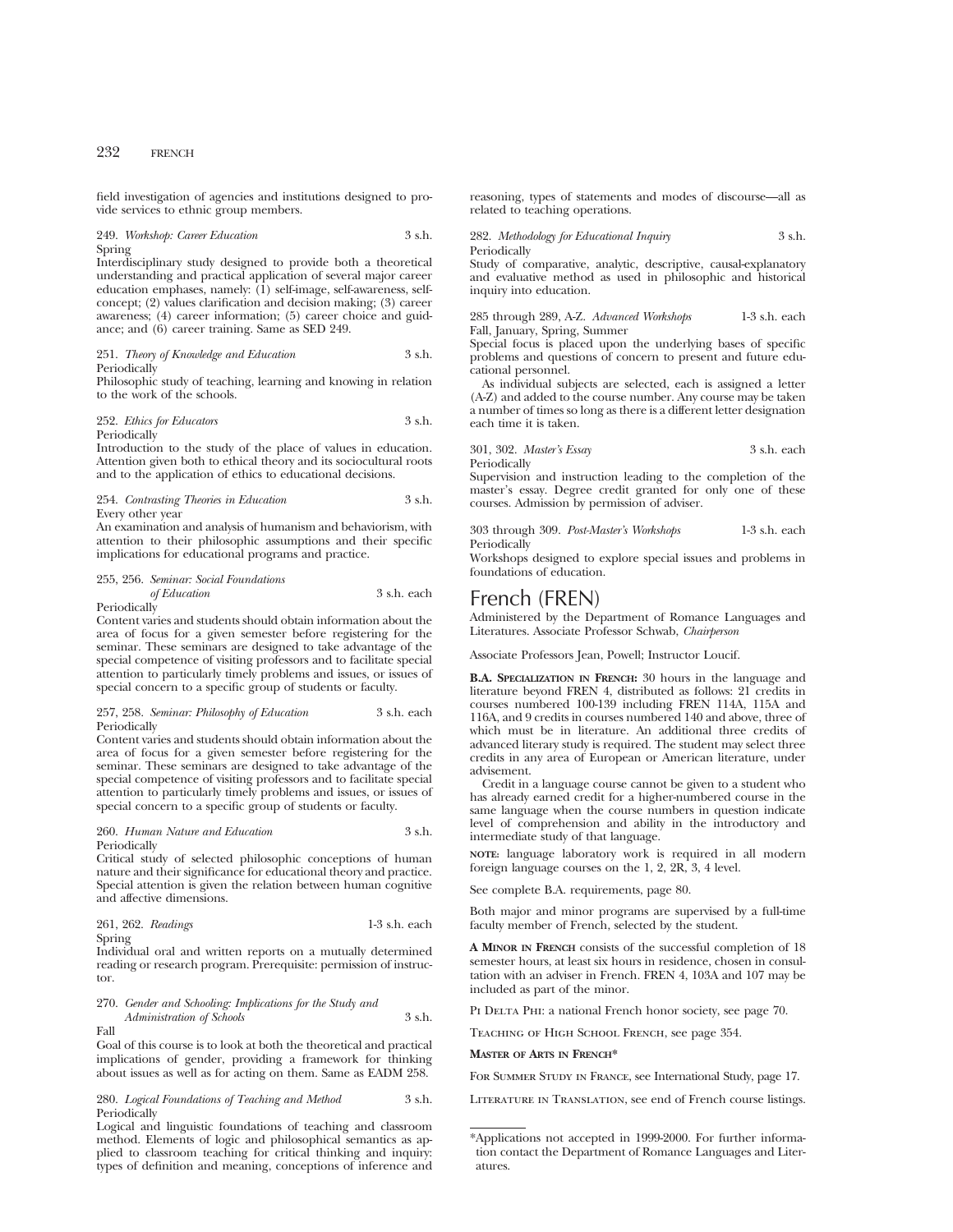## **COURSES**

In addition to semester notations next to each course, a selection of courses is offered during January and Summer sessions. Consult the *January* and *Summer Sessions* bulletins for these schedules.

1. *Elementary French* 3 s.h. Fall, Spring, Summer

Fundamentals of structure, sound system and vocabulary building for effective communication: speaking, understanding, reading and writing techniques are introduced.

#### 1A. *Intensive Beginning French* 6 s.h. Periodically

Intensive exposure to the materials of the first year of language study is covered in one semester. Credit not given for both 1A and 1 and/or 2.

2. *Elementary French* 3 s.h. Fall, Spring, Summer

Sequel to FREN 1. Continued development of the fundamentals of structure, sound system and vocabulary building for effective communication and understanding. Speaking, understanding, reading and writing techniques are further developed. Prerequisite: FREN 1 or equivalent.

2B. *French as a Second Romance Language* 3 s.h. Fall

An accelerated course which presents the material of FREN 1 and 2 in one semester. Designed specifically for students who are studying French as their second romance language. Prerequisite: advanced study of Spanish, Italian, Portuguese, Latin or special permission of instructor.

2R. *Review of Elementary French* 3 s.h. Fall, Spring

Intended for students who have had two years of French in high school, but who need review of the basics from FREN 1 and 2 before enrolling in FREN 3. Credit given for 2R or 1 but not both and 2R or 2 but not both.

#### 3. *Intermediate French* 3 s.h. Fall, Spring, Summer

Continued development of the fundamentals of structure, sound system, vocabulary building for effective communication and understanding. Speaking, understanding, reading and writing techniques are further developed. Prerequisite: FREN 1A, 2 or 2R.

## 3A. *Intensive Intermediate French* 6 s.h. Periodically

Intensive exposure to materials of the second year of language study. Prerequisite: FREN 1A, 2 or 2R. Credit given for 3A or 3 but not both and 3A or 4 but not both.

#### 4. *Intermediate French* 3 s.h. Fall, Spring, Summer

Places emphasis on attaining an integrated performance in speaking, listening, reading and writing at a high intermediate level of proficiency. Students are able to handle communicative tasks successfully and to write several paragraphs on a variety of topics with reasonable accuracy. Prerequisite: FREN 3 or equivalent.

#### 101. *Intermediate French Grammar* 1 s.h. Periodically

Five weeks of intensive work designed for students who have finished FREN 4 and want to take courses on the advanced French level. This mini-course prepares them to read and write more efficiently and progress more gainfully in courses numbered 105, 109, 110, 111, 112. To be taken prior to or simultaneously with 105 and/or 109. May not be taken with or after 111 and beyond. Prerequisite: FREN 4. (Formerly 126.)

102. *Introductory Conversation* 1 s.h. Periodically

Five weeks of intensive work on oral expression for students who have finished FREN 4 and wish to develop the ability to communicate orally with increasing fluency before going on to advanced courses. May be taken by itself or in conjunction with the other mini-courses 101, 130A, 138 and/or 105. May not be taken with or after 109, 100 or any other higher numbered course. Attendance is mandatory. Prerequisite: FREN 4. (Formerly 127.)

102A. *Practical Translation* 3 s.h. See course description, page 395.

103A. *Readings in Business I* 
$$
3 \, \text{ s.h.}
$$
 Fall

Readings of French texts taken from standard business works and from contemporary business publications and materials. Concentration on the business terminology of France and Canada. Prerequisite: FREN 105 or 111 or 112, or permission of instructor.

| 104A. Readings in Business II     | 3 s.h. |
|-----------------------------------|--------|
| See course description, page 395. |        |

105. *Advanced Reading* 3 s.h. Fall

Development of the reading skill. While the foreign language, spoken and written, will be the basis of classwork and written assignments, the course will aim at attaining the stage of liberated reading. Prerequisite: FREN 4 or equivalent.

## 107. *Individualized French Aural-Oral Development* 1⁄2 s.h. Fall, Spring

Development of skills in listening and speaking on a one-to-one basis with a native or bilingual speaker. Diagnosis of each problem at the onset of the course and assignment of phonetic exercises in the language laboratory. One 25-minute private session weekly with instructor. Prerequisite: FREN 4, or equivalent.

**NOTE:** may not be used to satisfy the language requirement; course may be repeated, but a maximum of 3 s.h. of this course may be applied toward the B.A. degree.  $Pass/D+/D/Fall$  grade only. No credit toward French major.

## 109. *Conversational French* 3 s.h.

Periodically

The student will develop ability to organize ideas, feelings, concepts and impart information through oral French. Topics for discussion chosen by students and instructor will be based upon appropriate classic and current materials. Direct experiences such as field trips and movies will be encouraged. Attendance is mandatory. Prerequisite: FREN 4.

## 110. *Advanced Conversation* 3 s.h.

Summer

Designed to develop ability to communicate in the French manner. Topics for discussion range from the literary to the sociological, from the cultural and aesthetic to the personal. Background readings may be classical or contemporary. Field trips are encouraged. Attendance is mandatory.

## 111. *Advanced French Grammar* 3 s.h.

Fall, Spring

Thorough review and refinement of the student's knowledge of French grammar and structure. Systematic exercises, compositions and illustrative analysis of reading passages. (Formerly *Advanced French*.)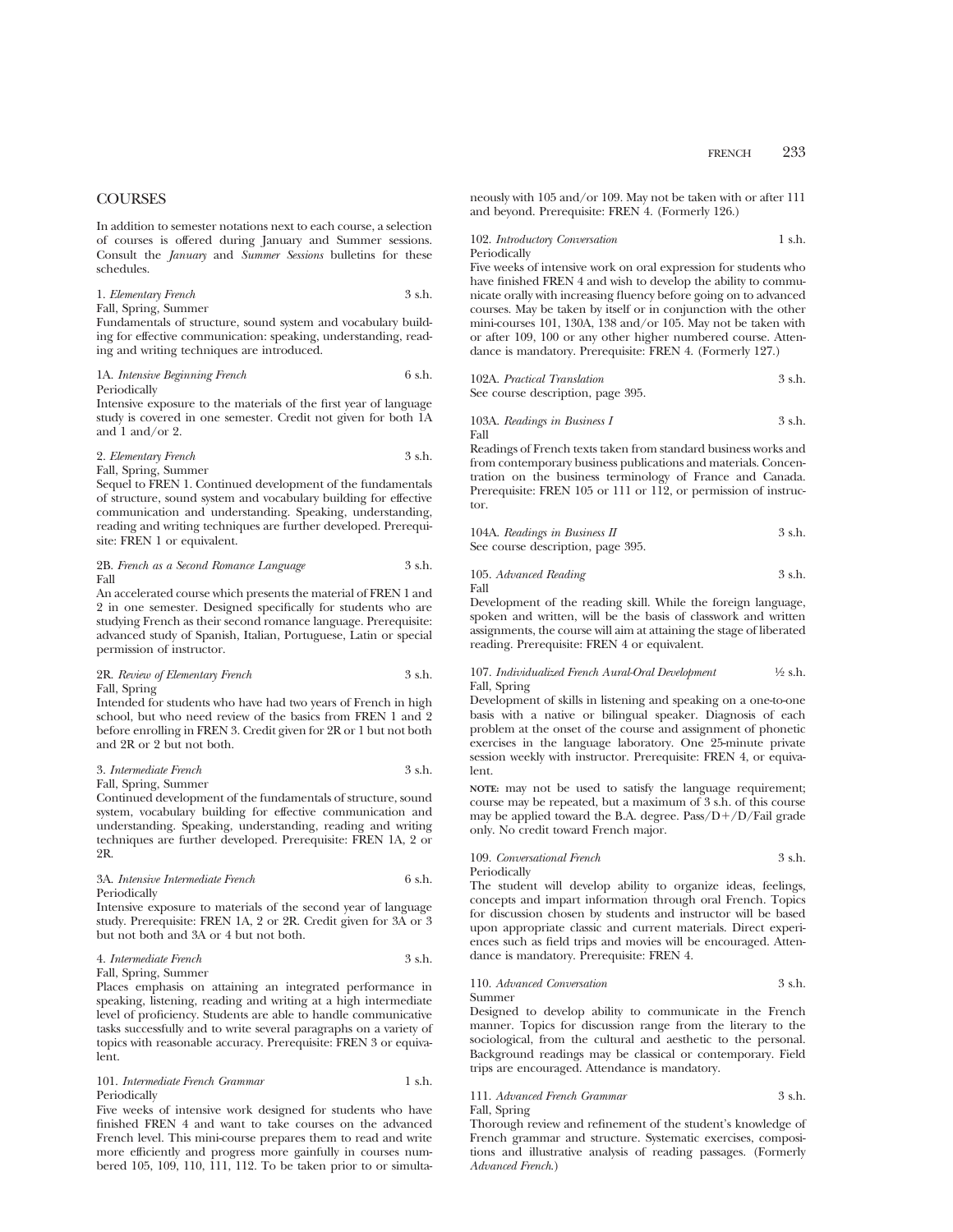|        | 112. French Composition | 3 s.h. |
|--------|-------------------------|--------|
| Spring |                         |        |

Designed to improve the student's ability to write correct French. Stylistic and linguistic studies of selected texts. Exercises in French composition, outside readings.

113. *French Civilization* 3 s.h. Spring

A survey of French culture through its arts and letters, scientific contributions and the development of its political and social institutions. Extensive use of audio-visual materials.

114A. *Introduction to French Literature I* 3 s.h. Fall, Spring

Designed to foster literary appreciation through the analysis of texts from the *Chanson de Roland* through Corneille's *Cid.* Introduction to the basic vocabulary of literary analysis and to the French technique of "explication de texte." Prerequisities: FREN 105, 109 or 110, 111 or 112. (Formerly FREN 114.)

#### 115A. *Introduction to French Literature II* 3 s.h. Periodically

Introduction to French literature from the Classic Period to the early Romantics (mid-17th century to mid-19th century). Continued development of literary analysis through the method of "explication de texte." Prerequisite: FREN 114A. (Formerly 115; 115A, 116A.)

## 116A. *Introduction to French Literature III* 3 s.h. Fall, Spring

Introduction to French literature from the late Romantics through the Realists to the present time. Continued development of literary analysis through the method of "explication de texte." Prerequisite: FREN 114A. (Formerly 115A, 116A.)

#### 120. *Provence Today* 3 s.h. Summer

Participation in the life of Provence through contact with artists, artisans, professionals, etc., as well as museums, cultural events and historical sites. Preparatory sessions and follow-up meetings to help students evaluate their experience. Prerequisite: FREN 4 or permission. Given as part of the Summer in France Program.

#### 130A. *Aspects of French Culture* 1 s.h. See course description, page 395.

#### 138. *Intermediate French Phonetics* 1 s.h. Fall, Spring

A five-week intensive study and practice of French phonetics for the intermediate student. Prerequisite: FREN 4. May not be taken concurrently with or following FREN 165.

140, 141, 142. *Readings in French* Fall, Spring 140.  $1\text{ s.h.}$ 141. 1 s.h. 142. 3 s.h.

Individualized reading courses to permit the student to pursue topic of special interest. Ordinarily open only to seniors. Prerequisite: permission of department chairperson.

#### 144. *History of the French Language* 1 s.h. Periodically

A five-week intensive course in French philology. Emphasis on the development of the French vowel and verb system. Previous study of Latin is helpful. Prerequisites: intermediate or advanced French phonetics; FREN 111, 114A or permission.

145. *French Transformational Grammar* 1 s.h. See course description, page 395.

*Prerequisite for advanced literature courses numbered above* 150: 114A or 115A.

151. *Satire in Various Genres* 3 s.h. Periodically

Study of satire attempts to determine how satirical expression in diverse works of the modern period differs from that in the earlier period. Focuses on differences as may occur in such texts by Voltaire and those by Ionesco.

155. *Love Literature through the Ages* 3 s.h. Periodically

The theme of love—literary treatment and attitudes revealed in representative works from its romantic courtly expression in the 12th century (*Tristan et Iseult*) to its anti-romantic manifestations in the 20th century.

160. *Translation* 3 s.h. Periodically

Introduction to the theory of translation and the contrastive structures of English and French. Extensive work in translating from French into English as well as exercises in translating English into French. Texts used for translation come from journalism, nonfiction and literature, and focus on culturespecific traits as revealed through language. Prerequisites: FREN 111 or 112; 114A, each with a minimum grade of B, or permission.

#### 162. *Workshop in the French Theater* 3 s.h. Periodically

Systematic study of the traditions of French theater from the Middle Ages to the modern day. Regular classroom scene study. Students read texts from a literary and a dramatic perspective. Emphasis on the critical reading of a dramatic text as well as phonetic and gestural interpretation of written texts. Students present a final dramatic project in pairs or groups. Prerequisites: FREN 109 or 110 or 138, and 114A, or permission of instructor.

## 165. *French Phonetic Development* 3 s.h. Summer

Systematic study of sounds and intonation patterns. Class sessions will include explanation of the formation of sounds and the phonology rules as well as group exercises. Regular laboratory sessions will be assigned to drill and reinforce classroom work. Weekly phonetic dictations and tape recordings will check student's progress in acquiring the correct speech habits necessary for effective communication. Prerequisites: FREN 109 or 110, FREN 111 or 112.

#### 166. *Advanced French Grammar and Phonetics* 3 s.h. Summer

In-depth review of the structure of the French language with focus on problems of phonetics, phonology, morphology and syntax. Special attention will be paid to oral expression and to elements of diglossia encountered in everyday communication. Class time will be devoted to drills, exercises and presentations prepared by the students. Prerequisite: FREN 111 or 112. Usually given as part of the Summer in France Program.

## 172. *The Theater of Corneille, Racine and Moliere* 3 s.h. Periodically

Origin and development of the 17th-century classical theater. Love and honor in tragedy, farce to high comedy in Moliere as revealed through discussions of selected works by the three playwrights.

## 183. *Society Under Attack* 3 s.h. Periodically

Social criticism, reformist doctrines, moral and idealist tendencies from the Philosophes through the Existentialists.

## 191. *From Romanticism to Symbolism* 3 s.h. Periodically

The 19th-century development of Romanticism and Symbolism as revealed in the theater and in poetry from Victor Hugo to Baudelaire, Rimbaud and Mallarmé.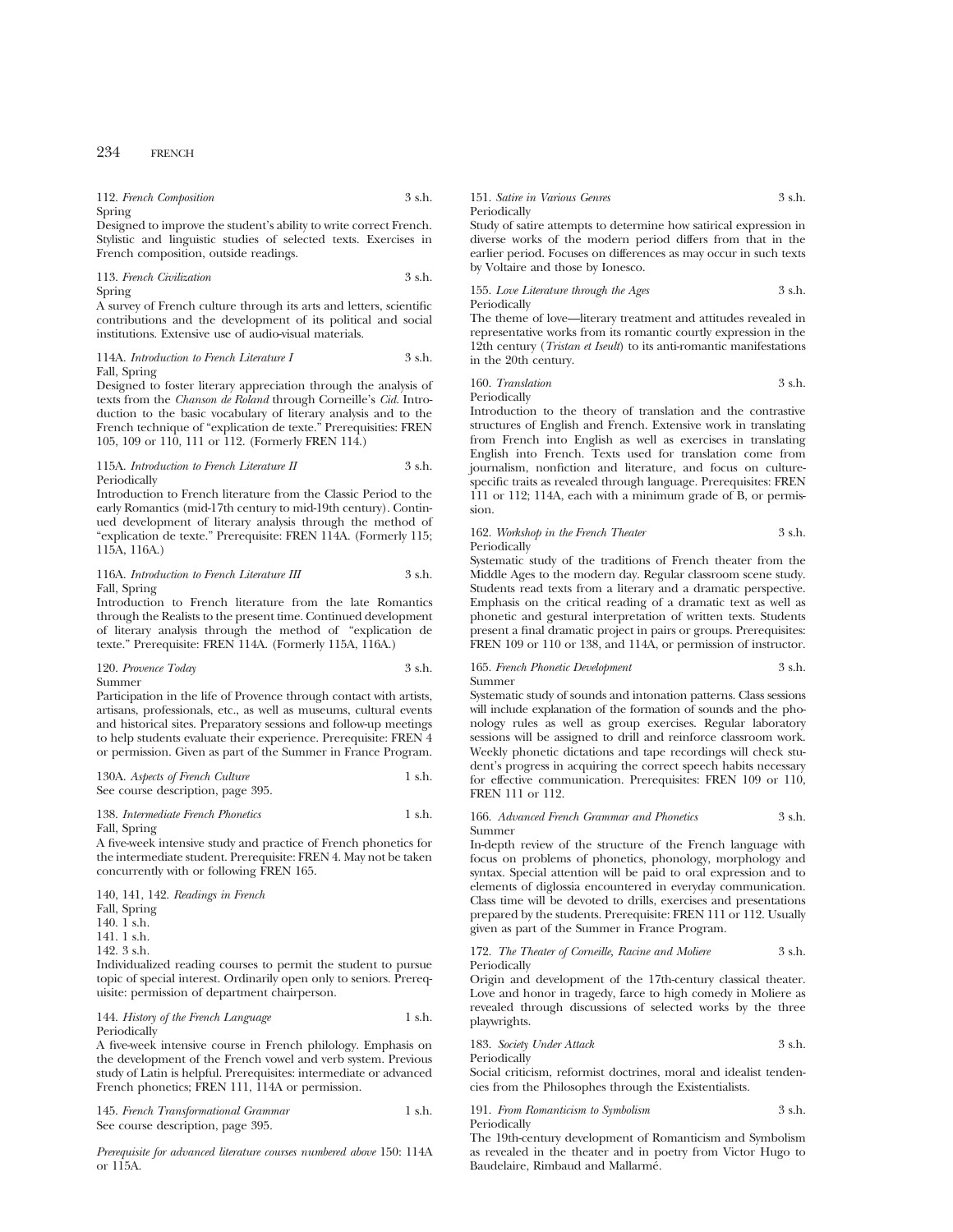192. *19th-Century French Novel and Short Story* 3 s.h. Periodically

Topics selected from the following: the romantic novel, realism and naturalism in the novel, the novel and history, the short story in the 19th century.

195. *Modern French Theater* 3 s.h. Periodically

Exploration of major dramatic theories and techniques since the romantic age. Reading of representative works from Musset to Ionesco and Arrabal.

196. *Modern French Poetry* 3 s.h. Periodically

Major poets and poetic movements of the 20th century from Valéry, Dada and surrealism through Prévert, Cocteau, St. John Perse, Michaux, Ponge, Emanuel, et al.

#### 197. *20th-Century French Novel and Short Story* 3 s.h. Periodically

Topics selected from the following: the first generation, up to World War I, novels of childhood and adolescence, novels of the human condition, the "new novel."

199. *Honors Essay* 3 s.h. Fall, Spring

The research for and the writing of a substantial essay in the field of French language and literature. Open only to senior French majors who desire to graduate with departmental honors and who secure, before registration, written permission of the instructor who will supervise the essay.

*Courses* 200 *and above are open only to matriculated graduate students or by permission*.

200. *History of the French Language* 3 s.h. Periodically

The evolution of the language from Latin to modern French.

| 201. The French Language | 3 s.h. |
|--------------------------|--------|
| Periodically             |        |

The phonetic and phonological structure of French. Exercises in phonetics in the language laboratory.

#### 202. *Studies in French Civilization* 3 s.h. Periodically

A view of the contemporary period through representative texts revealing aspects of present-day France. Supplemented by films and recordings.

| 210. Humanism and Renaissance                                          | 3 s.h.      |
|------------------------------------------------------------------------|-------------|
| Periodically                                                           |             |
| 211. Studies in Classicism                                             | 3 s.h.      |
| Periodically                                                           |             |
| 212. Studies in the Enlightenment                                      | 3 s.h.      |
| Periodically                                                           |             |
| 213. Literature of the 19th Century                                    | 3 s.h.      |
| Periodically                                                           |             |
| Study of the novel, poetry or criticism.                               |             |
| 214. Literature of the 20th Century                                    | 3 s.h.      |
| Periodically                                                           |             |
| Study of the novel, the theater or poetry from 1900 to the<br>present. |             |
| 221 through 226. Special Topics                                        | 3 s.h. each |

Periodically

Intensive study of the language or a major author, movement or literary genre. Subjects to be announced.

301. *Master's Essay* 3 s.h. Periodically

This course represents a department member's guidance and sponsoring of a student who undertakes to write a master's essay. In the manner of the master's thesis, the essay is expected to show thoroughness of scholarship. The student may present an original translation together with a substantial scholarly introduction and footnoted variants and explanations. Material for which prior translations exist will not be acceptable. Credit will be given when the essay is approved by appropriate members of the department.

**LITERATURE IN TRANSLATION (FRLT):** 41, 42, 43, 44, 45, 46, 47, 48, 49, 60, 120, 121.

| 41. Me, Myself, and I: Autobiographical Expressions |        |
|-----------------------------------------------------|--------|
| from the French#                                    | 3 s.h. |
| See course description, page 395.                   |        |

#### 42. *Heroines Exotic and Erotic: Romantic Women in 19th-Century French Narrative Prose* # 3 s.h. Periodically

Critical examination of certain tenets of Romanticism as they reflect and form images of women in 19th-century French narrative prose. The impact and continuing influence of these images of femininity on contemporary ideals of womanhood are analyzed. Readings include texts by major 19th-century French novelists like Sand, Stendhal, Balzac, Flaubert, etc. All works are

read in English. Prerequisite: sophomore standing or above.

#### 43. *Decolonizing the Mind: Contemporary Literature*

*from Africa, Southeast Asia, and the Caribbean* # 3 s.h. Periodically

Examination of literary voices from Francophone countries including Senegal, Algeria, Tunisia, Haiti, Guadeloupe and Martinique. Topics include decolonization and the African identity, the search for self, the contradictions of life in the colonies and racism. Readings include works by Memmi, Ben Jelloun, Sow-Fall, Senghor, Césaire, Etienne, S. Schwartz-Bartz. All works are read and discussed in English. (Formerly *Decolonizing the Mind: Contemporary Literature from Africa and the Caribbean; Decolonizing the Mind: Contemporary Francophone Literature from Africa and the Caribbean.)*

#### 44. *Major Works of French Literature to 1800* 3 s.h. Periodically

Selected from among major authors of France from the middle ages to the 18th century. No credit toward major in French but may be used to fulfill part of the B.A. language or humanities requirement. All works are read and discussed in English.

#### 45. *Major Works of French Literature Since 1800* 3 s.h. Periodically

Selected from among major authors of France of the 19th and 20th centuries. No credit toward major in French but may be used to fulfill part of the B.A. language or humanities requirement. All works are read and discussed in English.

#### 46. *Sex, Gender and Love in 20th-Century French Prose #* 3 s.h. Periodically

Selected narrative and experimental texts examined to show the deconstruction and evolution of traditional concepts of sex, gender and love in 20th-century French literature. Gender read-

```
#Core course
```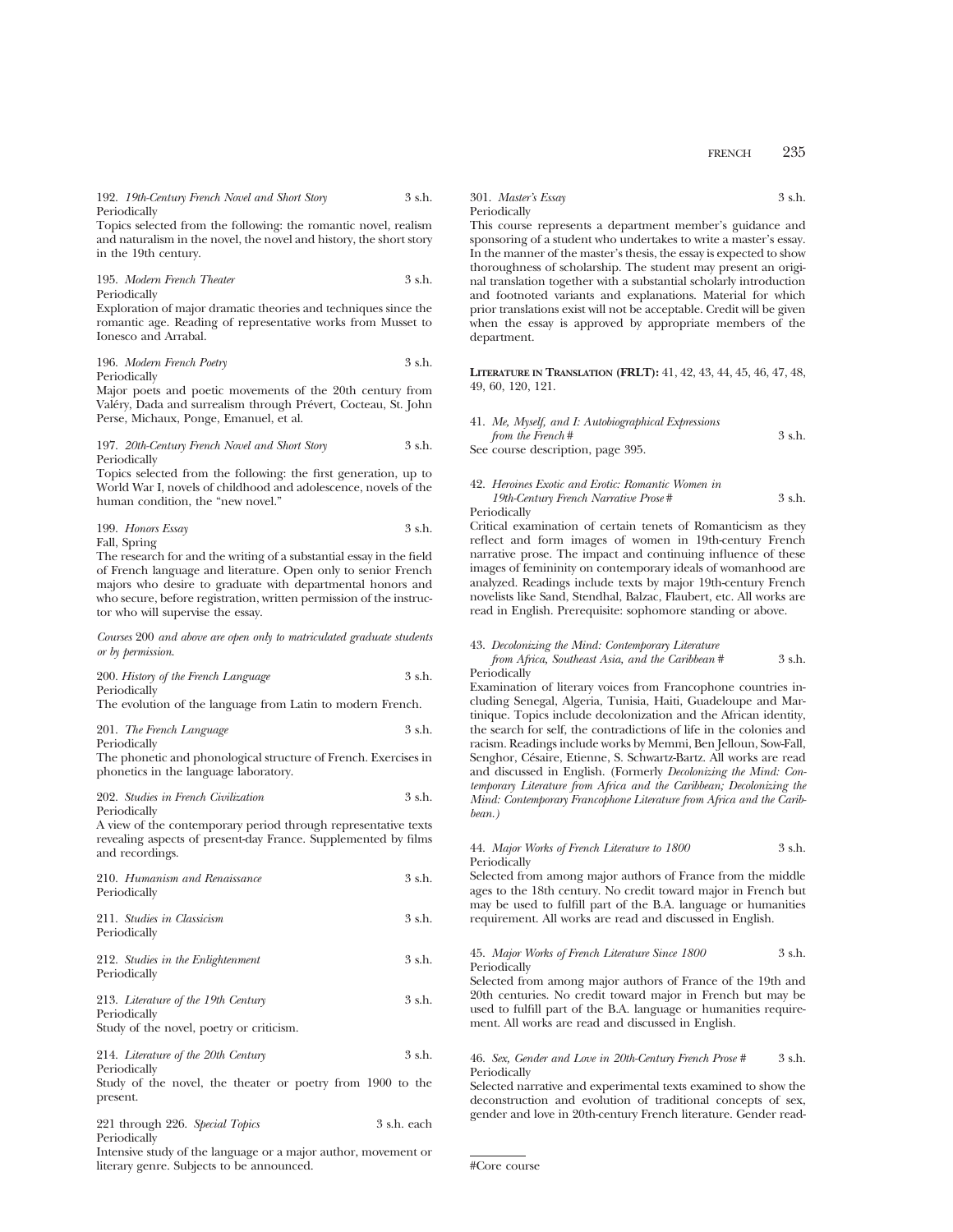ing techniques constitute the principal methodological approach, along with close textual analysis. Readings include works by Andre Gide, Colette, Simone de Beauvoir, Marguerite Duras, Luce Irigaray, Julia Kristeva, Monique Wittig and Jean Genet. All works are read and discussed in English.

#### 47. *French Literature and the World of Music* # 3 s.h. Periodically

Study of the intersection of narrative and musical phenomena as manifested in the French literary tradition. No formal musical kowledge required but a sensitivity to musical and literary forms and techniques is exploited and formalized. Texts represent French literature from the Middle Ages to modern day. All works are read and discussed in English.

#### 48. *The Knightly Heritage in French Literature* # 3 s.h. Periodically

Examination of the knightly themes established in the 12thcentury courtly romances *Ywain* and *Tristan and Iseut*, and their various embodiments in major literary works of the 17th and 18th centuries: the "splendid century" of French Classicism, and the age of Enlightenment and pre-Romanticism. Readings include works by Chrétien de Troyes, Corneille, Racine, Lafayette, Prévost, Voltaire, Staël. All works are read and discussed in English.

#### 49. *Irony in Modern French Literature #* 3 s.h. Periodically

Examination of post-Nietzchean French literature showing the failure of the romantic ideal and the virtual impossibility of attaining and maintaining a heroic status for the modern protagonist. While archetypal criticism is the principal means of approaching the works, other methods are encouraged. Literary works by Gide, Malraux, Sartre, Giraudoux, Camus, Ionesco, Beckett, Robbe-Grillet and the surrealists. Critical theory by Northrup Frye. All works are read and discussed in English. (Formerly *Irony in Modern French Literature: An Archetypal View of Protagonists in Major Modern French Authors*.)

#### 60. *Modern French Feminist Thought* 3 s.h. Periodically

Exploration of 20th-century French feminism through works of theory and literature. No credit toward French major but may be used to fulfill part of the B.A. language requirement. All works are read and discussed in English.

#### 120, 121. *Special Topics in French Literature and Civilization* 3 s.h. each 120: January, Spring; 121: Once a year

Movements, ideas and issues of special interest such as Dada and surrealism, the rebel and the outsider in modern French literature, history and literature; the idea of Utopia, etc. May be repeated when topics vary. No credit toward French major, but may be used to fulfill part of the B.A. language requirement. All works are read and discussed in English.

# General Business (GBUS)

Administered by the Department of Management and General Business. Associate Professor Charnov, *Chairperson*

Master of Business Administration Programs, see page 105.

## **COURSES**

In addition to semester notations next to each course, a selection of courses is offered during January and Summer sessions. Consult the *January* and *Summer Sessions* bulletins for these schedules.

1. *Foundations of Business* 3 s.h. Fall, Spring

An overview of business functions in the context of the overall business environment. Concepts from all fields of business including management, marketing, finance, accounting, business computer information systems, international business and business law. The impact of societal, political, legal and ethical considerations is emphasized. **NOTE:** designed as an orientation course for nonbusiness students or for business students who have not chosen their majors. May not be used to satisfy management elective specialization requirements.

#### 151, 152. *Readings in Business Administration* 1-3 s.h. each Periodically

Assigned readings for undergraduate students on a tutorial basis. Oral or written reports may be required. Prerequisites: six credits in a student's major and permission of department chairperson.

157, A-Z. *Seminar: Special Topics in General Business* 3 s.h. Periodically

An advanced in-depth treatment of special topics. Current topics are explored through a variety of methods, such as lectures, projects and case studies. Prerequisites: MGT 101, junior class standing or above, and permission of department chairperson.

As individual subjects are selected, each is assigned a letter (A-Z) which is affixed to the course number. Students may take up to two of these courses to fulfill their major requirements so long as each seminar has a different letter designation.

165. *Managing International Development* 3 s.h. Periodically

Explore the strategic role of corporate and government planners performing in regional industrial development. Interdisciplinary consideration is given to effective policy development and implementation in emerging markets (different regions could be offered each semester). Examples include the United States and other geographic areas. Problems of specific industries are examined. Prerequisites: MGT 101, QM 1 or equivalent, and junior class standing or above. Formerly MGT 125, *Industrial Development*; MGT 165, *Managing Industrial Development*.)

### 170. *Small Business Administration* 3 s.h. Fall, Spring

Advanced seminar in theory and practice of management and consulting; student groups with varied business majors assist local businesses under faculty guidance; periodic student and instructor project discussion; groups develop final written analysis and recommendations. Prerequisites: A minimum grade-point average of 3.0 overall, MGT 110, MKT 101, ACCT 2, BCIS 10, FIN 101 or permission of department chairperson.

180. *Seminar: Business Policy* 3 s.h. Fall, Spring

A capstone integrative course for all functional areas focusing on technological issues, executive ethics, and corporate social and environmental responsibilities for domestic and international organizations. Knowledge and competencies developed in other business courses are synthesized with a computer simulation of top management policy decisions under conditions of uncertainty. Prerequisites: business majors with senior class standing and MGT 101, FIN 101, MKT 101.

#### 220. *Applied Business Principles and Aging* 3 s.h. Once a year

An introductory general business course for health care professionals. Major components of business, including financial planning, strategic analysis, marketing management, and the management of human resources and organizations are examined. Emphasis is on how these concepts specifically relate to the aging population. Included are topics on the elderly as a viable market, management of health care facilities, and promotion of health care products and services. Functional categories of decision making, organizing and allocation of resources for administrators who operate in the area of the elderly are discussed. Open only to students matriculated in the Gerontology Program. Not for M.B.A. degree credit.

<sup>#</sup>Core course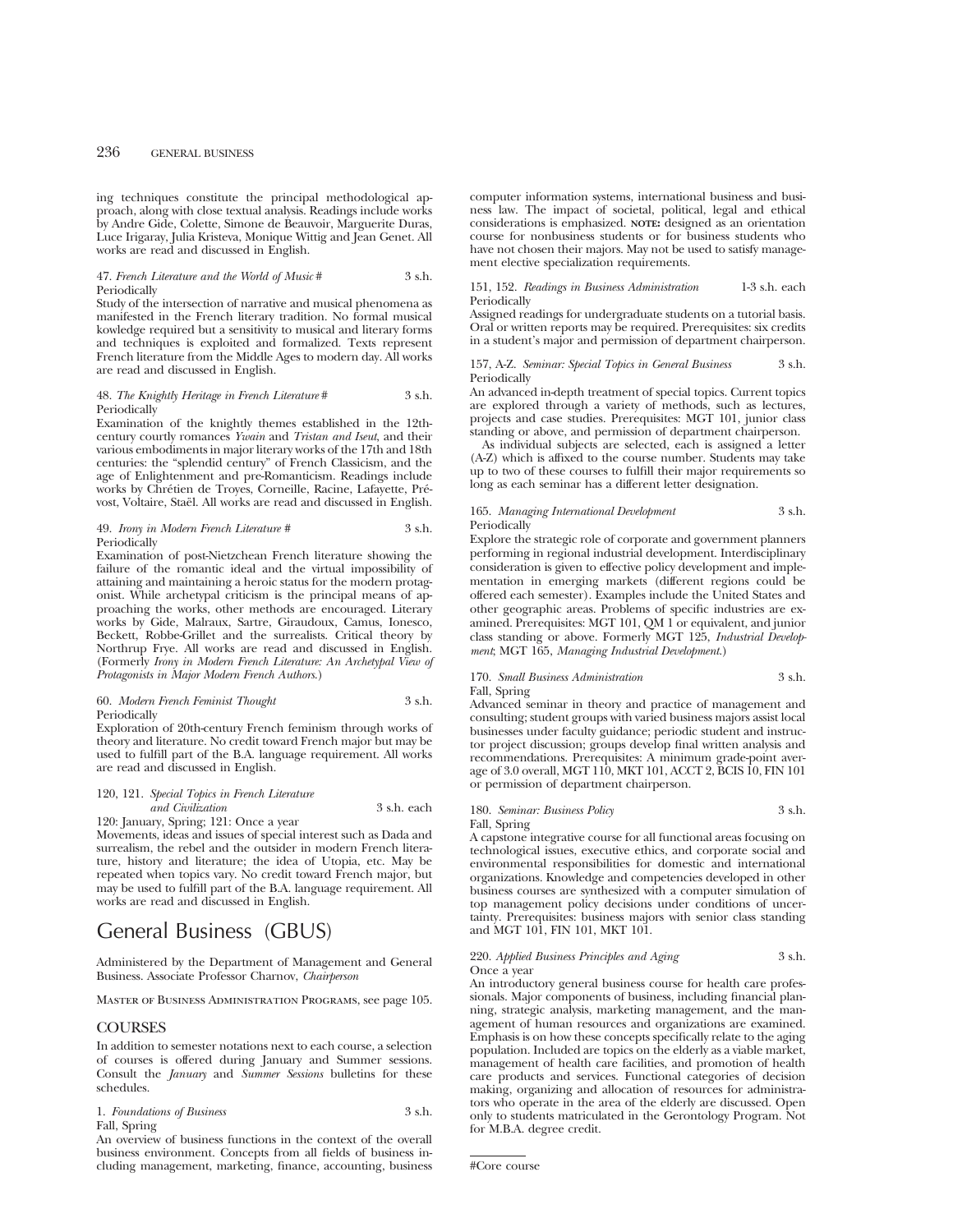251, 252. *Readings in Business Administration*\* 3 s.h. each Periodically

Assigned readings for advanced graduate students on a tutorial basis. Prerequisite: permission of department chairperson.

#### 257, A-Z. *Seminar: Special Topics in General Business\** 3 s.h. Periodically

An advanced in-depth treatment of special topics. Current topics are explored through a variety of methods, such as lectures, projects and case studies. Prerequisites: MGT 202 and permission of department chairperson.

As individual subjects are selected, each is assigned a letter (A-Z) which is affixed to the course number. Students may take up to two of these courses to fulfill their major requirements so long as each seminar has a different letter designation.

### 330. *Graduate Internship*\* 3 s.h. Periodically

An *interdisciplinary* business internship open to graduate students from any specialization offered in the Zarb School of Business.

Students work a minimum of 100 hours in the semester for selected business organizations. Students must submit periodic progress reports for review and a comprehensive in-depth evaluation of a complex strategic business decision at the end of the semester. Most internships carry some form of monetary remuneration. Prerequisites: all core competency courses or approved equivalents, 24 graduate-level credits with a 3.3 average and permission of the department chairperson in the area of the student's concentration and permission of the Management and General Business Department chairperson.

# Geography (GEOG)

Administered by the Department of Economics/Geography. Professor Moghadam, *Chairperson*

Associate Professor Wiley; Assistant Professor Saff.

**B.A. SPECIALIZATION IN GEOGRAPHY:** a minimum of 27 semester hours in geography including GEOG 1, 2, and 191; ECO 165 and GEOL 1C may be included in these 27 semester hours. Fifteen semester hours in a cognate field selected from anthropology, economics, history, political science, philosophy, sociology, biology, geology, mathematics or international business. Students with approval of the department may select an interdepartmental cognate field. Also required, three semester hours of statistics.

See complete B.A. requirements, page 80.

**A MINOR IN GEOGRAPHY** consists of the successful completion of 18 semester hours of geography, at least six hours in residence.

## **COURSES**

In addition to semester notations next to each course, a selection of courses is offered during January and Summer sessions. Consult the *January* and *Summer Sessions* bulletins for these schedules.

**NOTE:** GEOG 1 and 2 are not prerequisites for other geography courses.

1. *Environment and Society* 3 s.h. Periodically

Introduction to the major elements of mankind's physical environment and the interrelationships between environment and society in selected regions of the world.

2. *Human Geography* 3 s.h. Periodically

Human geography focuses on how society drives environmental/ geographical issues. This course is an in-depth investigation of the key sub-fields of human geography, such as: Population Geography (demography and migration), Political Geography (nation states), Economic Geography (the structure and location of economic activities), Cultural Geography (the worlds major cultural regions) and Urban and Regional Geography (the structure of cities and their hinterlands). Each of these subdisciplines are examined to show how they enhance our spatial understanding of the world. This course is a requirement for geography majors and complements GEOG 3.

3. *Geographic Systems: An Introduction to Topical Geography* # 3 s.h.

Once a year

An introduction to a variety of geographic systems around the world and to methods used by geographers to study them. Course provides students with the conceptual basis for understanding and interpreting a wide variety of world events and the relationships that exist among world regions. Focus is on topics rather than on regions. Students examine different aspects of geography, ranging from the study of physical landscape to many of the human geographic sub-disciplines such as political geography and population.

## 100. *Honors Essay* 3 s.h. Fall, Spring

Research for and the writing of a substantial essay in the field of geography. Open only to senior geography majors who are eligible for and desire to graduate with departmental honors and who secure, before registration, written permission of the department chairperson.

|              |  | 102. Population, Resources and Environment # | 3 s.h. |
|--------------|--|----------------------------------------------|--------|
| Periodically |  |                                              |        |

Analyzes the relationships among population growth, factors influencing human migration, resource distribution and utilization, and the environmental impact of the human presence at various geographic scales ranging from local to global.

## 103. *Urban Geography* 3 s.h. Periodically

Introduction to the key features of urban geography, including the distribution, structure and hierarchy of towns and cities, the economic basis for cities, the growth of world cities, urban policy and urban problems, and urban and regional planning. While the scope is global, the emphasis is on the development of the United States urban landscape. (Formerly *Towns and Cities*.)

110. *Geography of the United States and Canada* 3 s.h. Periodically

Geographic factors affecting the exploration, settlement, population distribution, land use, and economic development of the United States and Canada. (Formerly *Geography of Anglo-America*.)

113. *Economic Geography of East and Southeast Asia* 3 s.h. Periodically

Introduction to the regional economics of China, Japan and the adjacent states of East and Southeast Asia.

122. *Western Europe* 3 s.h. Periodically

Analysis of the geographic factors affecting the history and development of Western Europe and its parts. Attention is given to the problems and goals of the European Economic Community (E.E.C.) and the European Free Trade Association (E.F.T.A.).

<sup>#</sup>Core course

<sup>\*</sup>Open only to matriculated Zarb School of Business graduate students and/or M.A. in Health Administration students where appropriate.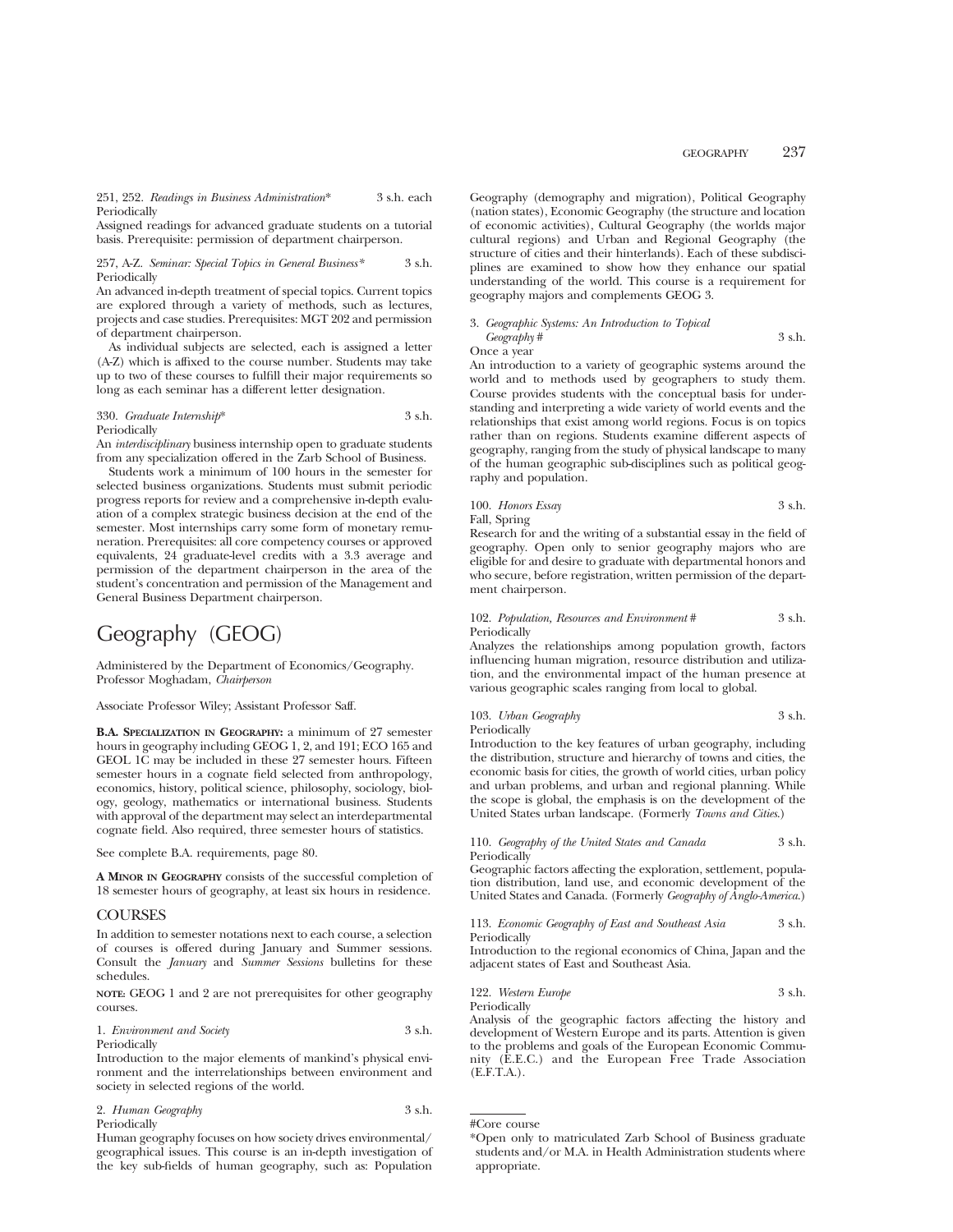# 123. *Eastern Europe and the Republics of the Former Soviet Union* 3 s.h.

Periodically

Study of the environment and peoples of the republics of the former U.S.S.R. and Yugoslavia, and of Poland, the Baltic states, Czek Republic, Slovakia, Hungary, Romania, Bulgaria and Albania. Emphasis on past territorial changes and recent social, economic and political transitions. (Formerly *U.S.S.R. and East Central Europe; U.S.S.R. and Eastern Europe.*)

#### 131. *Japan* 3 s.h. Periodically

Description and analysis of the geographic aspects of the modernization of Japan, with emphasis on the economic, population and urban geography of the country.

# 135. *Economic Geography* 3 s.h.

Periodically

Theory and analysis of the location of economic activities; distribution and hierarchy of central places; land use; delineation, structure and growth of economic regions. May be used towards the 30 semester hours in economics required of economics majors. (Formerly 101.)

| 140. Geography of Latin America # | 3 s.h. |
|-----------------------------------|--------|
| See course description, page 396. |        |

# 141. *Geography of the Caribbean* 3 s.h. See course description, page 396.

## 145. *Geography of Africa* # 3 s.h. Once a year

Study of Africa's diverse human and physical landscapes, focusing on the interaction between the two. Analysis of the cultural, environmental, economic, social, political and population geography of the continent. Both North Africa and sub-Saharan Africa, the continent's two major regions, are featured prominently and examples are drawn from many of Africa's more than 50 individual nation-states.

# 151, 152, 153, 154. *Readings in Geography* 1-3 s.h. each See course description, page 396.

191. *Seminar: Geographic Methodology* 3 s.h. Periodically

Introduction to geographic research. Sources of material and techniques of geographic analysis. Readings in past and recent geographic literature. Preparation and presentation of a report is required.

#### 193. *Seminar: Economic Geography* 3 s.h. Periodically

Review of history and the literature. Methodology for investigating economic, geographic problems. Oral and written reports are required. Prerequisite: GEOG 135 or permission of instructor.

# Geology (GEOL)

# Professor Radcliffe, *Chairperson*

Professors Merguerian, Wolff; Assistant Professor Bennington; Adjunct Professors Liebling, Rockwell, Schaffel; Adjunct Associate Professor Sichko; Adjunct Assistant Professors Dieffenbach, Immoor; Adjunct Instructor G. Bennington.

**B.S. SPECIALIZATION IN GEOLOGY:** candidates for graduation must fulfill the following requirements:

- 1. The successful completion of at least 124 semester hours and a cumulative grade-point average of 2.0 in work completed at Hofstra.
- 2. At least 65 semester hours must be completed in the liberal arts, excluding courses in geology.
- 3. There are two requirements that must ordinarily be completed in residence at Hofstra: 15 semester hours in the major

field of specialization and the last 30 semester hours. The 15 semester hours need not be included within the last 30 hours. 4. And the following general requirements:

- *Sem. Hrs.* ENGL 1-2 or placement examination\* 6<br>Humanities electives 6 Humanities electives 6<br>Social science electives 6 Social science electives (The humanities and social science electives must be satisfied with approved core courses, see page 82.) Foreign language: fulfillment of one of the following options:
- a) complete 2 semesters of a language not previously studied;
- b) a student who continues the study of a foreign language begun before coming to Hofstra must take the language placement test (administered by the Language Laboratory) and fulfill one of the options listed below:
	- 1) place above level 4 of that langage;
	- 2) complete level 4 of that language;
	- 3) complete 2 semesters of that language.

Credit will not be given toward completion of the language requirement or toward graduation for any language course taken below the level of placement in that language.

- 5. The fulfillment of the following science requirements: a) 30 semester hours in geology, chosen in consultation with the chairperson.
	- b) CHEM 3A, 3B, 4A, 4B; PHYS 1A, 1B, 2A, 2B.
	- c) 6 semester hours in mathematics (including calculus).
	- d) 6 semester hours in computer science, or 6 semester hours in biology, or 3 semester hours in computer science and 3 semester hours in biology.

B.S. in Environmental Resources, see page 220.

**B.A. SPECIALIZATION IN GEOLOGY:** 30 semester hours in geology including GEOL 1C and 2C. Students select geology courses, under advisement. Introductory science courses are recommended. This program is intended for liberal arts-oriented students and those planning to teach earth science in high schools.

See complete B.A. requirements, page 80.

Teaching of High School Earth Science and General SCIENCE, see page 355.

**A MINOR IN GEOLOGY** consists of the successful completion of 18 semester hours including GEOL 1C, chosen in consultation with an adviser in the department. At least six hours must be in residence.

**NOTE:** since geology is a synthesis of natural sciences and engineering with applications to the earth, majors of other departments are encouraged to enroll in those advanced courses which represent the application of their particular discipline to earth phenomena. The basic requirement of elementary geology in many instances may be waived.

Students select one of the following introductory course sequences to satisfy the *University science requirement*: all degree candidates: 1C and 2C;

B.B.A. candidates only: 1C and one of the following 3, 4, 7, 8, 9, 10 or 11.

# **COURSES**

In addition to semester notations next to each course, a selection of courses is offered during January and Summer sessions. Consult the *January* and *Summer Sessions* bulletins for these schedules.

#Core course

<sup>\*</sup>See University Degree Requirements, page 65.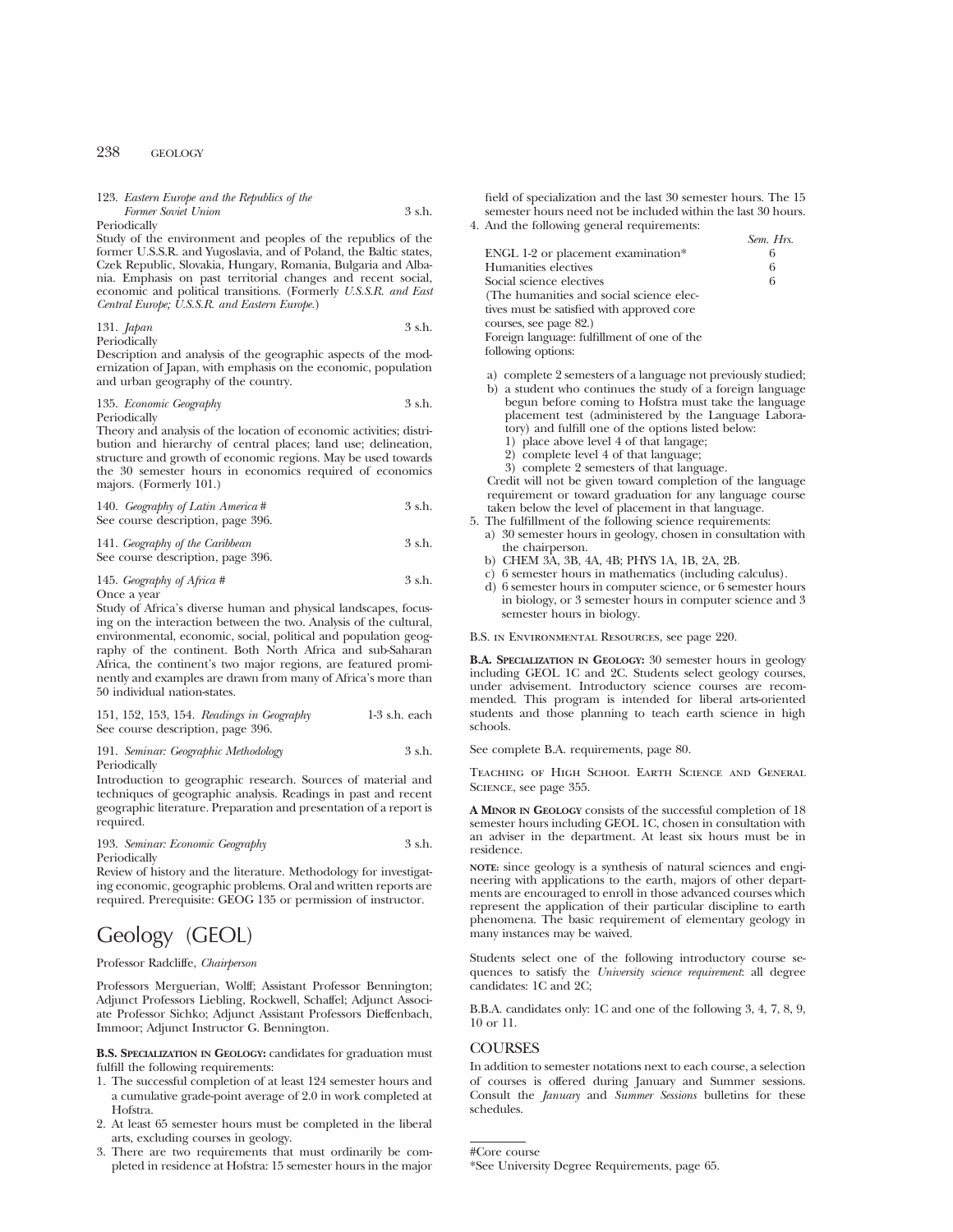1C. *Physical Geological Science* # 3 s.h. Fall, Spring

Origin and evolution of the universe, elements, solar system, earth, continents, oceans and atmosphere. The relationship of principal earth components (rocks and minerals) to materials useful to man. Effects of surface processes (rivers, deserts, glaciation, soils) on contemporary problems, including water supply, world hunger and world climate. Correlation of subsurface forces with the related geologic hazards of vulcanism and earthquakes. (2 hours lecture, 2 hours laboratory.) Credit given for this course or GEOL 11 or New College NGG 3.

2C. *Historical Geological Science* # 3 s.h. Spring

Origin of life and evolution of the earth throughout geologic time. Geochronology and the Geologic Time Scale. Ancient climates. Structural and thermal history of the Precambrian, Paleozoic, Mesozoic and Cenozoic Eras. Sea-floor spreading, polar wandering, continental drift, geosynclines, continental accretion, and orogenesis. Origin and evolution of major crustal features are discussed on the basis of modern Plate Tectonic Theory. (2 hours lecture, 2 hours laboratory.)

#### 3. *Astrogeology—Planetary Science* # 3 s.h. Periodically

Utilizing the latest advances in scientific research, this course introduces students to the history of space travel and analysis of extra-terrestrial data. Lecture topics include the internal structure and evolution of the earth-moon system in comparison to the other planets in our solar system. Laboratories include terrestrial sample analysis, cartographic studies, video and computer-based analysis. (2 hours lecture, 2 hours laboratory.) Open to science and nonscience students. (Formerly *Introduction to Astrogeology*.)

## 4. *Introduction to Gemology and Gemstones* 3 s.h. Periodically

Study of gem minerals, a specialized branch of chemical and physical mineralogy. Crystal structure, atomic distribution, chemical composition and interrelated physical properties of gem minerals including hardness, color, brilliance, refraction, cleavage and other identifying properties are emphasized. The role of gems as rock forming minerals including the genetic origin in igneous, sedimentary and metamorphic rocks and process environments are discussed. Testing procedures for the identification of common gemstones including visual properties, optical measurements and x-ray diffraction analysis. A weekend field trip to view the National Gem Collection at the Smithsonian Institution. (2 hours lecture, 2 hours laboratory.)

#### 5. *Environmental Geology and Natural Hazards* # 3 s.h. See course description, page 396.

# 6. *Introduction to Dinosaurs and the Mesozoic World* # 3 s.h. See course description, page 396.

|  | $7, 8$ . Earth Science I#, II# | 3 s.h. each |  |
|--|--------------------------------|-------------|--|
|  | 7: Summer Session I            |             |  |

8: Summer Session II

(2 hours lecture, 2 hours laboratory.) GEOL 7 is an elective for geology majors, not for major credit. GEOL 7 and 8 satisfies liberal arts, science and earth science core requirements for teachers.

7: considers the origin of earth, its relation to other members of the solar system, atmosphere, climate, and ocean.

8: considers minerals, rocks, the origin and evolution of landforms, earthquakes and plate tectonics. Credit given for GEOL 8 or 1C or 11.

9. *Introduction to Earth Resources* 3 s.h. January

Analysis of the distribution, quality and quantity of U.S. mineral, energy and water resources (iron, aluminum, bauxite, coal,

uranium, etc.). The interplay of the social, environmental, economic and political factors which affect the utilization of these resources. A discussion of the economic and environmental considerations that influence the exploitation, conservation or recycling of these resources and the selection of alternate energy sources. (3 hours lecture.)

#### 10. *Environmental Geology* 3 s.h. Periodically

Effects of human activities on geologic forces and features and vice versa; planned and accidental changes in developmental patterns of soil, streams, estuaries and coastlines; analysis of human attempts to modify the actions of storms, floods, droughts, avalanches, earthquakes and volcanoes; geologic problems of economic and energy resources, urban and industrial expansion and of air, water and soil pollution. Field trips strongly recommended. (3 hours lecture.)

# 11. *Physical Geology* 3 s.h. Periodically

Origin, evolution and geologic cycles of minerals and rocks. Concerns the processes and features on the surface of the earth and how they have been modified by water, ice, wind and man. Deals with geologic principles applied to problems of energy and economic resources, natural hazards (earthquake, beach erosion, floods, etc.), urban expansion and environmental effects from pollution. Field trips strongly recommended. (3 hours lecture.) Credit given for this course or GEOL 1C or New College NGG 3. (Forerly 1A.)

#### 12. *Earth History and Crustal Evolution* 3 s.h. Periodically

Principles and methods used in the analysis and interpretation of ancient life and earth history—its paleogeography, paleontology and paleoclimates. Includes the study of continents, oceans and ocean basins in relation to continental drift and seafloor spreading (the global tectonics). Considers the origin of the earth, its crust, atmosphere, oceans and life. Field trips strongly recommended. (3 hours lecture.) Prerequisite: GEOL 1C or 11 or permission of instructor. (Formerly 2A.)

### 18. *Geological Cartographic Techniques* 3 s.h. Every other Fall

Provides a working knowledge of cartographic and drafting techniques as applied specifically to geologic investigations including shading, coloring, geologic symbols, map scale, reduction, 3-D clinographic perspectives, fence diagrams, subsurface structure contours, isopachytes. Students learn and practice techniques that will aid them in advanced geology courses, careers as professional geologists, the visualization and planning of figures and annotated photographs for papers, theses and publications. (2 hours lecture, 2 hours laboratory.) May not be taken on a  $Pass/D+/D/fail$  basis. No liberal arts credit.

19. *Structural Geology* 3 s.h. Every other Fall

Basic elements of stress and strain and their relationship to the development of natural structures in the earth's crust. The mechanism and results of folding and faulting of sedimentary, metamorphic and igneous rocks during mountain building set in the context of the new global plate tectonic theories. Laboratory case histories include interpretation of structures found in the Appalachian and Cordilleran mountain belts. (2 hours lecture, 3 hours laboratory.) Prerequisite: GEOL 2C or permission of instructor.

# 20. *Introduction to Field Methods* 3 s.h. Every other Spring

Principles and methods of geological field investigations of sedimentary, metamorphic and igneous rocks. Use and interpre-

#Core course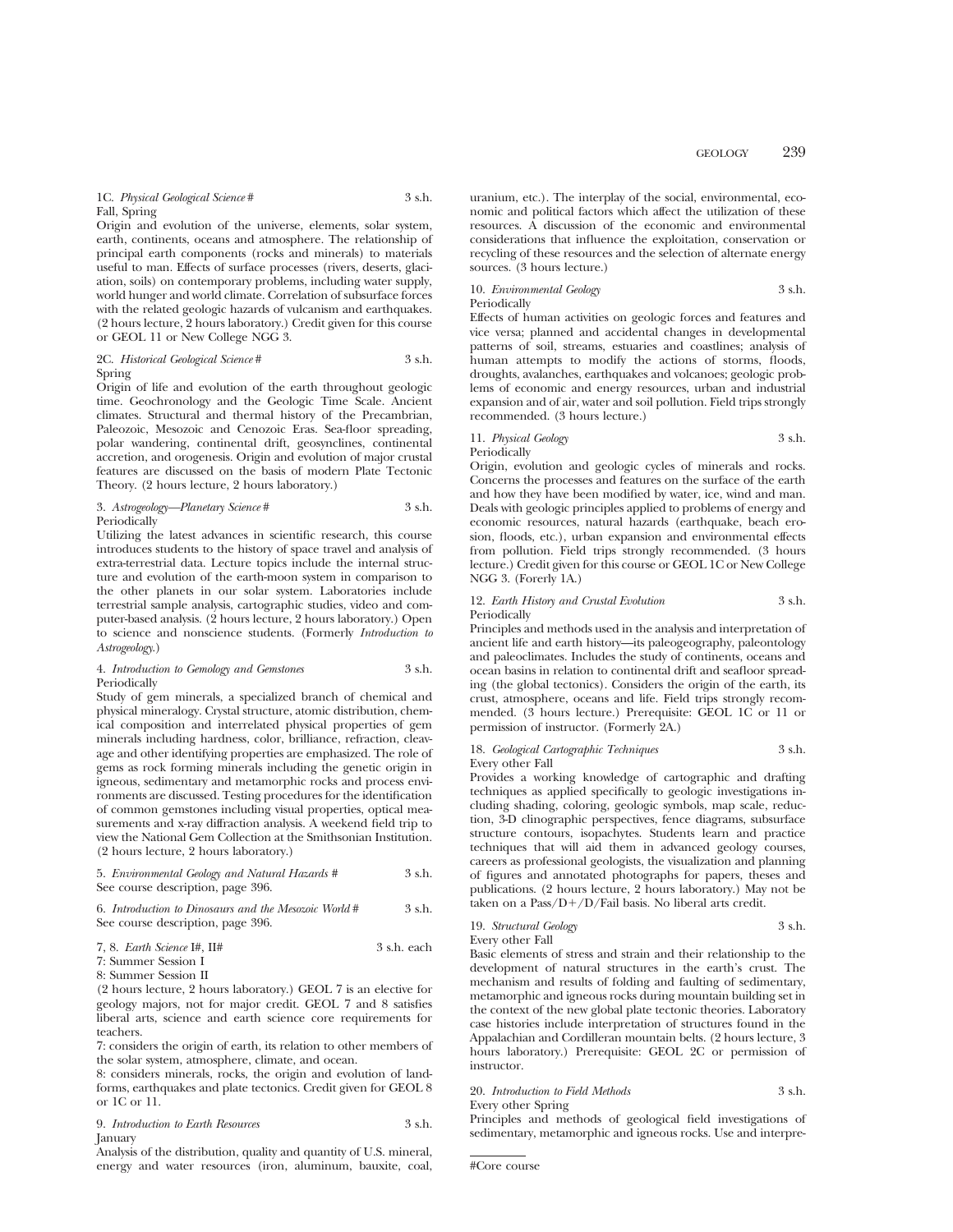tation of topographic maps, aerial photos, geological instruments and the methods and logistics of producing professional geologic maps and reports. (2 hours lecture, 3 hours laboratory.) Prerequisites: GEOL 2C and 19, or permission of instructor. No liberal arts credit.

# 31. *Crystallography and Mineralogy* 3 s.h. Every other Fall

Classification and identification of over 100 common economic and rock-forming minerals based on their composition, external crystal morphology, and physical and chemical characteristics. Includes the study of geometric and atomic crystal models and the principles and interpretation of x-ray diffraction techniques. (2 hours lecture, 3 hours laboratory.) Prerequisite or corequisite: GEOL 1C or CHEM 3A, 3B or permission of instructor.

# 33. *Environmental Geomorphology* 3 s.h. Every other Spring

Origin and development of constructional, depositional and erosional landforms with regard to geologic process (uplife, mass wasting, earthquakes, etc.) and their effect on engineering activities through urban and industrial expansion. Includes the examination and interpretation of features from topographic and geologic maps and aerial photos, and considers the criteria necessary for basic regional planning. (2 hours lecture, 3 hours laboratory.) Prerequisite or corequisite: GEOL 1C or 8.

#### 100. *Honors Research Essay* 3 s.h. Fall, Spring

Research, analysis, compilation and writing of a scientific paper based on an independent research study which is approved by the faculty prior to registration. The paper must be of publishable quality, and the results of the study will be presented orally at a seminar. Open only to geology seniors who have been selected by the department.

#### 104. *Excursions in Field Geology* 3 s.h. Periodically

Examination of rock outcrops to determine their geological origin or economic mineral-energy resource potential during travel. Three days of on-campus lecture and labs for discussion of the field area and an introduction to analytical field techniques and instrumentation, and one week of daily field observations at outcrops, mines or oil fields during travel. Independent projects will be developed and submitted for final evaluation. Probable areas for travel include New England and New York, the southeastern states, the Gulf Coast or a Caribbean island. Prerequisite: open to upper-class students only and permission of instructor. No liberal arts credit.

# 115. *Lunar and Planetary Geology* 3 s.h. Periodically

Interpretation of topographic and geologic features of the Moon, Mars and other planets based on the analysis of the latest available data; the origin, history and geologic activity of extraterrestrial bodies; the physical properties and motions of the solar system; comparisons of Earth features and principles with those of the extraterrestrial bodies. Includes the analysis of NASA photos, maps and other data. (2 hours lecture, 3 hours laboratory.) Prerequisite: GEOL 1C or 7 or permission of instructor.

#### 120. *Introduction to Geophysics* 3 s.h. Periodically

Principles of mathematics and physics as applied to Earth processes that affect the continental and ocean crust, asthenosphere, mantle and core. The application of geophysical techniques for oil and mineral exploration through the analysis and interpretation of data collected through seismic surveys, geomagnetic measurements, electrical methods of well logging, and gravity and heat flow measurements. The application of geophysics to earthquake prediction, isostatic adjustments and geothermal energy resources. (2 hours lecture, 3 hours laboratory.) Prerequisite or corequisite: MATH 10 or 19. No liberal arts credit.

# 121. *Hydrology* 3 s.h.

# Every other Spring

Discussion of surface and ground waters. Hydrologic principles of water movement. Economic importance and water potential of the United States, with particular attention to the problems relating to Long Island. Field trips and laboratory analysis of aquifiers. (2 hours lecture, 3 hours laboratory.) Prerequisite: GEOL 1C or permission of department.

# 123. *General Oceanography* 3 s.h.

Periodically

Analysis of the physical and chemical characteristics of ocean water and the factors affecting its distribution. Includes surface and subsurface current patterns, coastal processes, characteristics of clastic and carbonate environments, and the topographic features and sediment distribution patterns of ocean basins.

## 131. *Optical Mineralogy* 3 s.h. Every other Fall

Principles and use of the polarizing microscope in the analysis of mineral grains and rock thin-sections. Identification of these minerals is based on their optical and crystallographic properties determined from either oil immersion or permanent- mount methods. (2 hours lecture, 3 hours laboratory.) Prerequisite or corequisite: GEOL 1C or 31 or CHEM 3A, 3B. No liberal arts credit.

| 132. Geochemistry         | 3 s.h. |
|---------------------------|--------|
| <b>Every other Spring</b> |        |

Principles and problems related to distribution of elements in the universe and planets; evolution of galaxies, stars and the solar system; structure and composition of the earth; crystal chemistry of minerals; magmatic differentiation and phase equilibria; weathering and solution chemistry of sedimentary rocks; clay mineralogy, metamorphic facies; and the origin of the atmosphere and hydrosphere (2 hours lecture, 3 hours laboratory.) Prerequisites: CHEM 3A & 4A, 3B & 4B.

# 133. *Igneous and Metamorphic Petrology and Petrography* 3 s.h.

Every other year

Formation, composition and classification based on analysis of hand specimens and thin-sections. Includes studies of experimental solid-liquid phase equilibria and mineral stabilites of silicate systems. Laboratory techniques concern the description and identification of these rocks and their textural features. (2 hours lecture, 3 hours laboratory.) Prerequisite: GEOL 131.

| 133F. Field Trips in Petrology    | 1 s.h. |
|-----------------------------------|--------|
| See course description, page 396. |        |

134A. *Field Geology* 3-6 s.h.

Once a year

Field studies and detailed mapping. Frequent side trips will be taken to mines and other industrial concerns employing the services of a geologist as well as visits to other geology departments in the area of study. Students will be expected to work out detailed geology of an area on an individual basis with formal reports required. This course is intended specifically for field camp involving intensive studies in a limited area.

# 135. *Sedimentation* 3 s.h.

Every other year

Principles related to the weathering, erosion, transport and deposition of sediments. The analysis and interpretation of source-area indicators, solution and abrasion history, bedding features and flow conditions, and depositional environments based on the analysis of sediments and sedimentary rocks. Statistical parameters used to distinguish sediments from different environments. (2 hours lecture, 3 hours laboratory.) Prerequisite: GEOL 2C or permission of instructor.

| 136. Marine Geology | 3 s.h. |
|---------------------|--------|
| n · 1 · 11          |        |

Periodically

Discussion of the classification and evaluation of coastlines and their associated features and processes. A review of the geomor-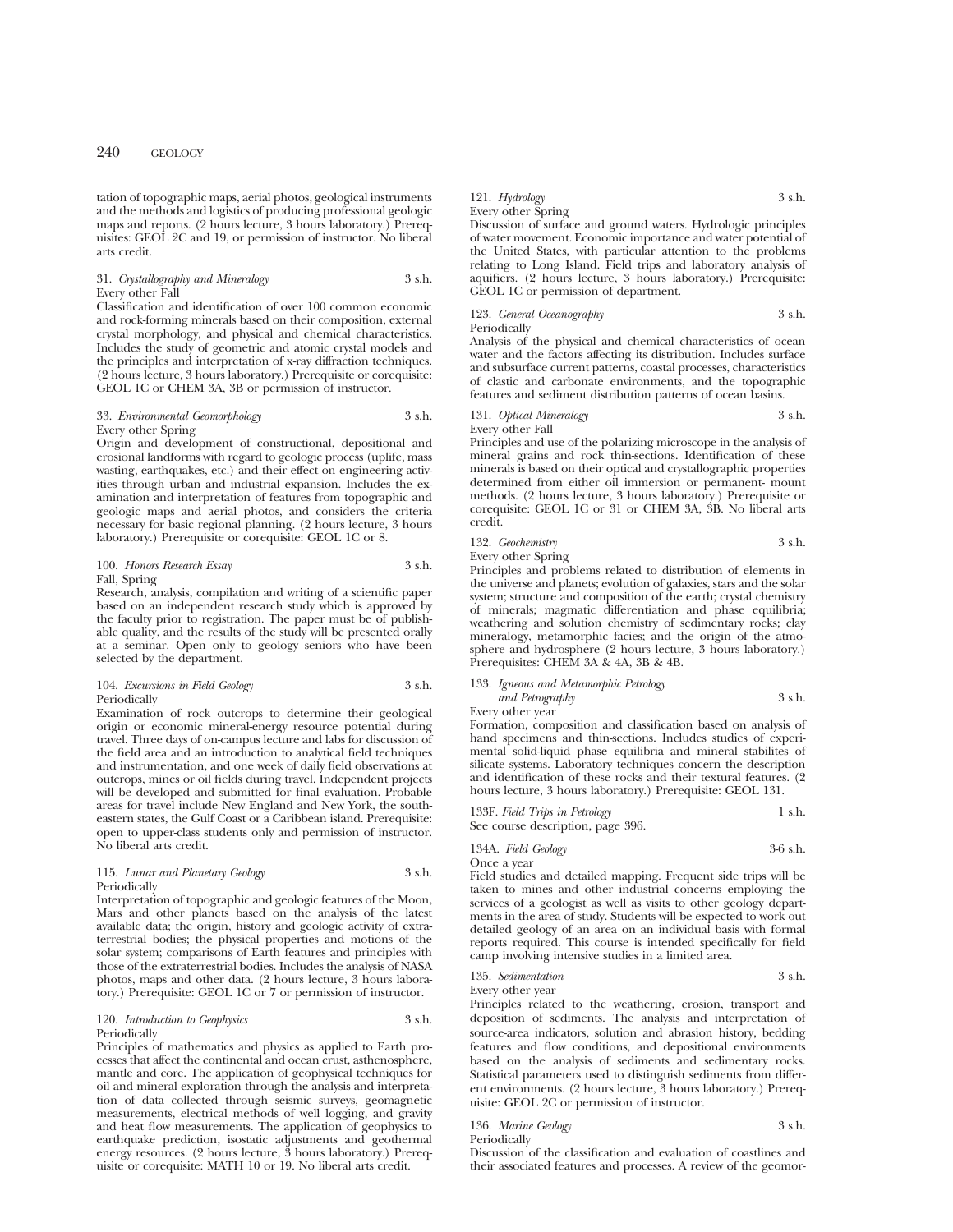phic features of ocean basins (shelves, ridges, trenches, abyssal plains), the earth's interior and its lithospheric "plates." The geophysical characteristics of these features based on seismology, structure, density, heat flow and magnetism. The evidence for continental drift and sea-floor spreading, and the inferences about past, present and future patterns of global plate tectonics.

## 137. *Invertebrate Paleontology* 3 s.h. Every other Fall

Fossil invertebrate life including classification, geological significance, and phylogenetic relationship in light of evolutional theory. (2 hours lecture, 3 hours laboratory.) Prerequisite: GEOL 2C or BIO 1 & 2 or permission of instructor.

#### 139. *Advanced Geochemistry* 3 s.h. Periodically

In-depth discussion of geochemical analytical techniques and instrumentation, geochemical exploration principles and techniques, computer refinement of geochemical data. Individual student seminars combined with individual student research projects designed to develop library and laboratory research investigative skills in an integrated manner. Prerequisite: GEOL 132.

| 140. Biostratigraphy | 3 s.h. |
|----------------------|--------|
| Periodically         |        |

Stratigraphic principles and nomenclature used in the analysis of boundary problems of the physical and faunal rock systems of North America. Includes Precambrian geology and the physical aspects and faunal correlation of cratonal, geosynclinal, and continental sediments of the Paleozoic, Mesozoic and Cenozoic eras. (2 hours lecture, 3 hours laboratory.) Prerequisite: GEOL 137.

#### 141. *Economic Resources and Geologic Computing* 3 s.h. Every other year

The origin, distribution, economic significance and conservation of selected metallic, nonmetallic, and energy resources, and their future development. Includes the analysis and identification of these resources, and modern computing techniques utilized in their economic valuation. (2 hours lecture, 3 hours laboratory. (Formerly *Economic Mineral Resources.)*

#### 144. *Petroleum Geology* 3 s.h. Periodically

The origin and evaluation of oil and gas, reservoir fluids and reservoir rock dynamics. Reviews drilling methods for completed and producing wells, logging methods for subsurface exploration. (2 hours lecture, 3 hours laboratory.) Prerequisite, one of the following: GEOL 1C, 2C, 9, 10, 136.

# 146. *Principles of Physical Stratigraphy* 3 s.h. Every other Fall

Correlation, relative and absolute dating techniques and the utilization of stratigraphic maps. The analysis of factors influencing the deposition of recent sediments in terrigenous and carbonate environments, and the resultant features that can be used for interpretation of ancient rock sequences. Environments include alluvial fans and fluvial systems, deltas and coastal plains, lagoons and barrier islands, carbonate shelves and coral reefs, continental slope and deep ocean sediments. (2 hours lecture, 2 hours laboratory.) Prerequisite: GEOL 2C or permission of instructor.

# 151, 152. *Special Problems* 2 s.h. each Fall, Spring

Work of an independent and advanced nature in mineralogy, petrology, sedimentation or economic geology. Prerequisite: permission of instructor and chairperson. May be repeated for credit with approval of the chairperson.

# 204. *Regional Geology for Teachers and Travelers* 3 s.h. Periodically

Examination of rock outcrops and geologic structures of one or more geologic provinces during travel to examine and interpret

the geologic history of a region. Area is first described through regional field guides, texts, maps, specimens and charts to gain an understanding of the geologic features and processes that shaped the area. Course meets for seven days (28 hours) of laboratory-oriented lectures, followed by four to eight days of on-site field work. Consult department for travel cost.

251, 252. *Readings* 3 s.h. each Periodically

Oral and written reports on research readings geared to the planned program of the individual. Prerequisite: permission of instructor and chairperson.

# German (GERM)

Administered by the Department of Comparative Literature and Languages. Associate Professor Waysek, *Chairperson*

Associate Professor Donahue, *Adviser*

Major and minor requirements in German, see page 163.

German Literature in Translation courses, see page 274.

# **COURSES**

In addition to semester notations next to each course, a selection of courses is offered during the January and Summer sessions. Consult the *January* and *Summer Sessions* bulletins for these schedules.

| 1. Elementary German                                          | $3 \,$ s.h. |
|---------------------------------------------------------------|-------------|
| Fall, Spring                                                  |             |
| Fundamentals of structure. Oral drill.                        |             |
| 2. Elementary German                                          | 3 s.h.      |
| Fall, Spring                                                  |             |
| Continuation of 1. Selected readings. Prerequisite: GERM 1 or |             |
| equivalent.                                                   |             |

| 3. Intermediate German | 3 s.h. |
|------------------------|--------|
| Fall, Spring           |        |

Structural review, intermediate readings. Prerequisite: GERM 2 or equivalent.

4. *Intermediate German* 3 s.h.

Fall, Spring Nineteenth- and/or 20th-century authors. Survey of German culture. Prerequisite: GERM 3 or equivalent.

| 100. Honors Essay | 3 s.h. |
|-------------------|--------|
| Fall, Spring      |        |

Research and writing of a substantial essay in the field of German. Open only to senior majors who are eligible for departmental honors and who secure, before registration, written permission of the faculty adviser who will supervise the essay.

*Prerequisites for all courses numbered* 101 *through* 119: *successful completion of* 4 *or permission.*

#### 101 through 106. *Advanced German Language* 3 s.h. each One course each semester

(These courses may be taken in any order and will be geared to individualized instruction.) An integrated sequence of courses, rather than six individual courses, this language sequence gradually develops the student's proficiency in the spoken language, in writing (including grammar) and in reading. Text material will range from simple stories to more sophisticated language and will include culture and civilization topics. The individual student's needs and wishes will determine the exact nature of each course. A detailed personal record will be maintained to assure the development of each student's skills.

To be offered one per semester in a three-year cycle.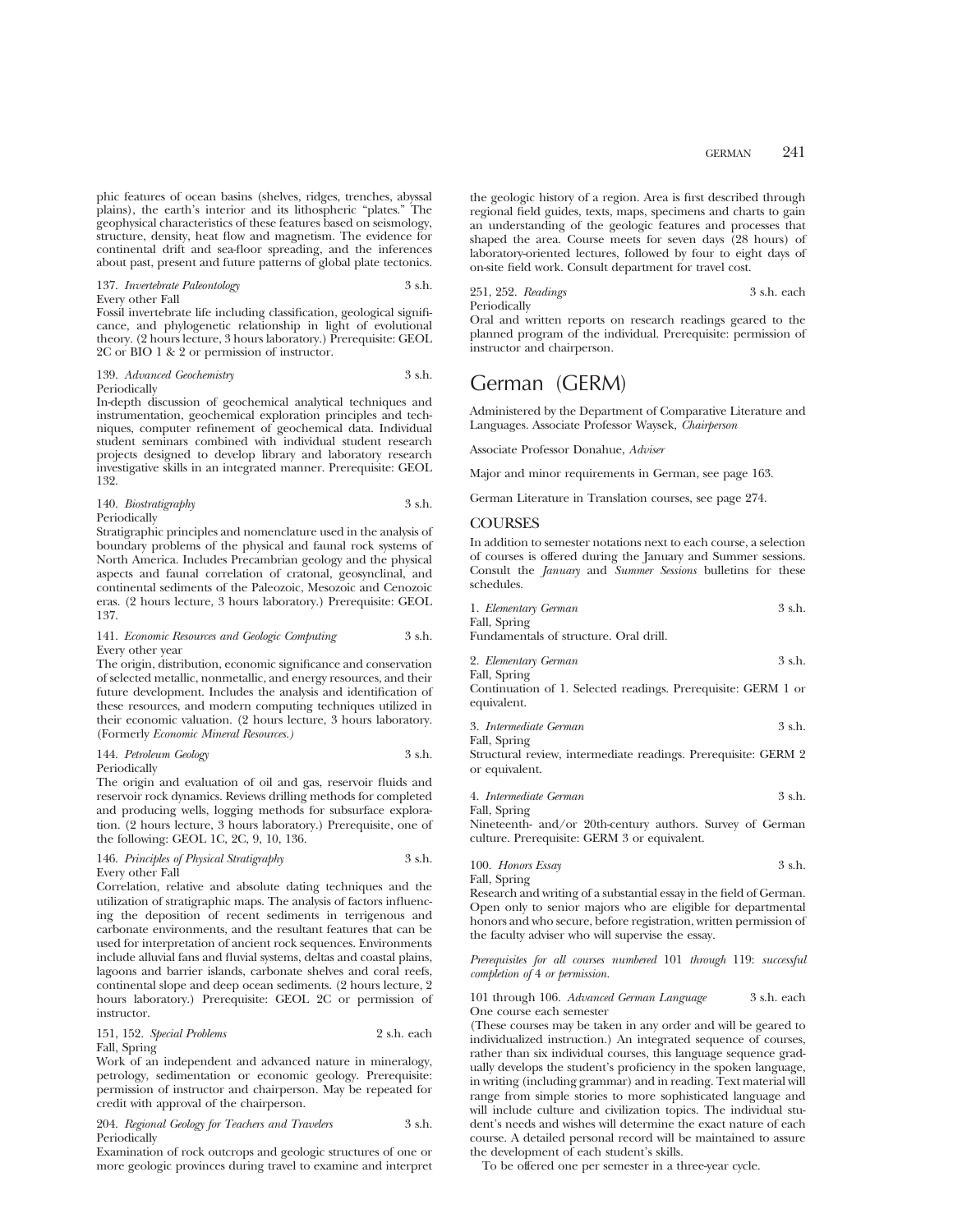| 109. German for Business | 3 s.h. |
|--------------------------|--------|
| Periodically             |        |

Introduction to the business community of German-speaking countries including economics, finance, marketing, management and computers. Business terms will be emphasized. Extensive written and conversational skills. Prerequisite: GERM 4 or equivalent or permission.

116, 117, 118, 119. *Advanced Readings* 1 s.h. each Periodically

Designed to help students maintain proficiency in German and at the same time enhance their reading facility within their own specific field.

*Prerequisites for courses* 151 *through* 156: *permission of the department, normally after* 6 *semester hours in the* 101-106 *category.*

#### 151 through 156. *Masterpieces of German Literature* 3 s.h. each One course each semester

The primary objective is to develop each student's ability in the critical reading of outstanding authors in German literature taken essentially from the 18th century to the present. Readings will be chosen according to each student's prior experience and interests. Rather than a chronological approach with division into literary movements, the student will choose, upon advisement, one or more themes (e.g., the artist and society, literature of social protest, the role of women, the search for identity) which will be pursued by private reading, followed by written reports and/or oral reports to the whole class. The student who has taken four or more courses in this sequence can be expected to have gained sufficient insight into literary genres and movements to be able to undertake, in the senior year, a synthesis of German literature. A detailed personal record of reading progress will be maintained to assure the systematic development of each student's facility in literary criticism.

To be offered one per semester in a three-year cycle.

| 160. Translation                  | 3 s.h. |
|-----------------------------------|--------|
| See course description, page 396. |        |

*Courses* 221 *through* 226 *are open only to matriculated graduate students or by permission.*

221 through 226. *Readings in Literature or Special Studies* 3 s.h. each

Periodically

Intensive study of an outstanding author, movement or literary genre. Subjects to be announced. May be repeated when topics vary.

# Gerontology (GRON)

Administered by the Department of Counseling, Research, Special Education, and Rehabilitation. Associate Professor Wong, *Chairperson*

# ADVANCED CERTIFICATE IN GERONTOLOGY

This certificate program provides students with a basic interdisciplinary background in gerontology coupled with a related field placement. The certificate is tailored to individual student's needs, interests, and experience. This 21 credit hour program (18 credit hours of courses and 3 credit hours in a field placement) may be taken as a separate certificate, in conjunction with a degree program or as a separate specialization for persons not currently matriculated for a degree. Professor Gold, *Coordinator*

|          |                                            | Sem. Hrs. |
|----------|--------------------------------------------|-----------|
| Required |                                            | Q         |
| ANTH     | 215. Introduction to Gerontology: Aging in |           |
|          | American Life, 3 s.h.                      |           |

| APS         | 244. Aging, Public Policy & the Law,          |   |
|-------------|-----------------------------------------------|---|
|             | 3 s.h.                                        |   |
| MHAE        | 292. Health $\mathcal{C}$ Aging, 3 s.h.       |   |
|             | Electives, under advisement:                  | 9 |
| GRON        | 248. Lifelong Learning for the Aging,         |   |
|             | 3 s.h.                                        |   |
|             | 251, 252. Readings, 3 s.h. each               |   |
| PSY         | 263. Current Theory & Research in             |   |
|             | Psychology of Aging, 3 s.h.                   |   |
| <b>GBUS</b> | 220. Applied Business Principles &            |   |
|             | Aging, 3 s.h.                                 |   |
| MHAE        | 293. Healthcare Policies, Planning &          |   |
|             | Administration for the Aging, 3 s.h.          |   |
| APS         | 245. Legal Aspects of Managing                |   |
|             | Healthcare Programs for the Aging,            |   |
|             | 3 s.h.                                        |   |
| MKT         | 250. Healthcare Marketing, 3. s.h.            |   |
| <b>COUN</b> | 203. Introduction to Counseling, 3 s.h.       |   |
|             | 225. Counseling for Death, Dying &            |   |
|             | <i>Bereavement</i> , 3 s.h.                   |   |
|             | 237. Counseling Families of the Elderly,      |   |
|             | $3$ s.h.                                      |   |
|             | 244. Interviewing & Therapeutic               |   |
|             | Counseling with the Aging, 3 s.h.             |   |
| CAT         | 249. Therapeutic Art for the Elderly, 3 s.h.  |   |
| PSY         | 264. Aging & Human Behavior, 3 s.h.           |   |
|             | Additional courses available under advisement |   |
|             | Internship, under advisement:                 | 3 |
| APS         | 294. Administrative Internship, 3 s.h.        |   |
| MHAE        | 263A. Supervised Externship: Community        |   |
|             | Agencies, 3 s.h.                              |   |

# COUN 294. *Internship: Counseling*, 3 s.h.

# MASTER OF SCIENCE IN GERONTOLOGY

This degree program is designed to prepare graduate students to pursue careers which will help older adults make better decisions about their own lives. The education and practical skills gained through this degree program will provide students with an interdisciplinary base of knowledge and experience which will increase their effectiveness in assisting older adults.

21

Students graduating from this program will have obtained a competency in gerontology with a subspecialty in either Administration of Services for the Aging or Counseling of the Aging. These subspecialties or tracks, provide students with an opportunity to pursue a program of study that is reflective of their individual needs and interests, as well as the needs and interests of older adults.

Students opting for a concentration in administration are expected to gain the necessary knowledge and skills related to management, public policy, social and health service planning, program development and evaluation of services for the aging.

Students concentrating in the counseling subspecialty are expected to develop the knowledge and skills necessary to provide direct therapeutic services to older adults. This would include vocational and health counseling, individual and family counseling and preretirement planning. Professor Gold, *Coordinator*

#### Admission Requirements

- 1. Applicants must hold a bachelor's degree from a fully accredited college or university with a minimum 2.5 grade- point average.
	- a. Admission to the Administration of Services for the Aging subspecialty requires experience or equivalent in administration and/or business and direct services.
	- b. Admission to the Counseling of the Aging subspecialty requires a bachelor's degree in a behavioral science or mental health discipline.